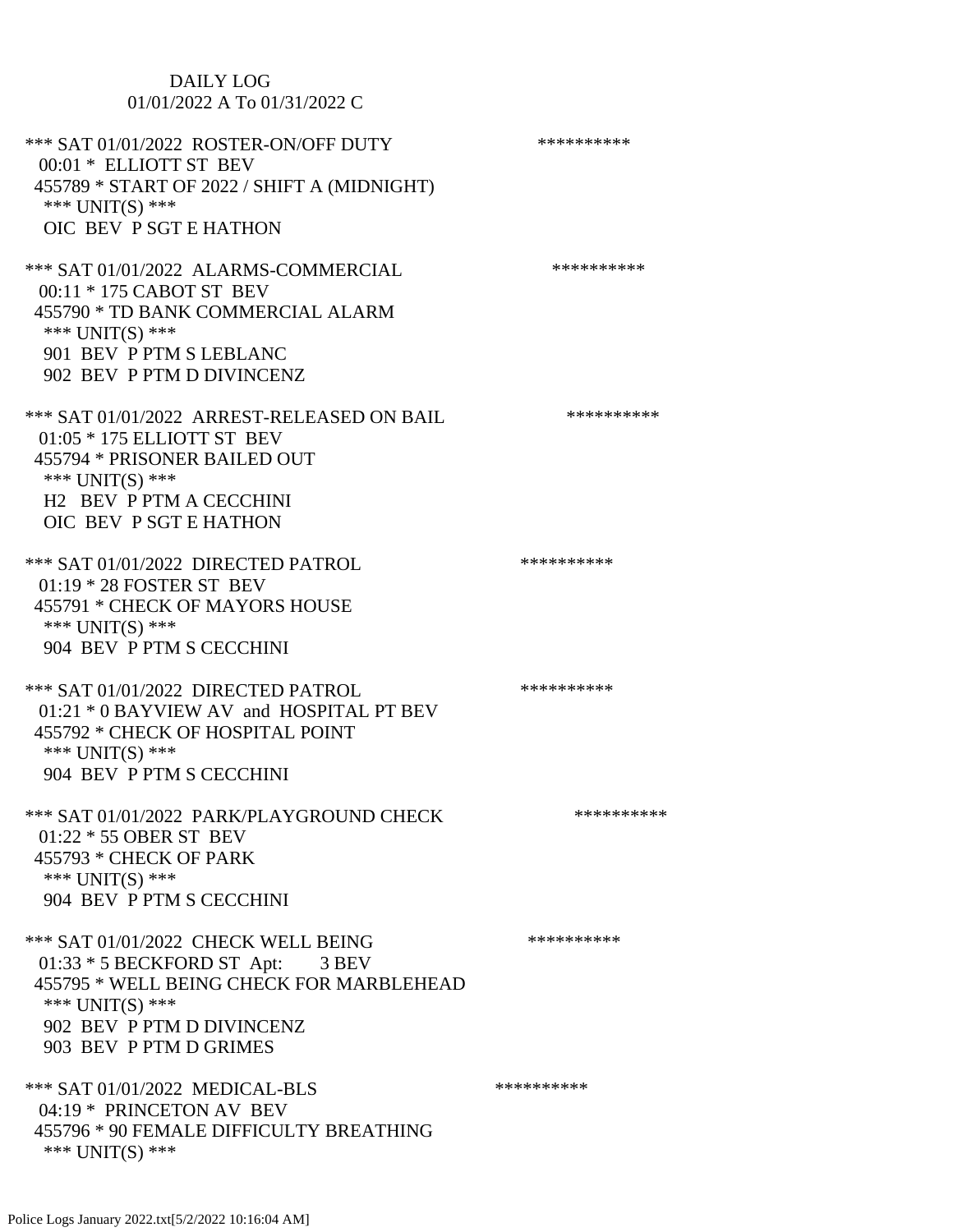905 BEV P PTM G LITTLE A1 BEV A AMBULANCE BF1 BEV F BEV FIRE \*\*\* SAT 01/01/2022 DOMESTIC ABUSE/NO 209A \*90F \*\*\*\*\*\*\*\*\*\*\*\* 04:28 \* 237 DODGE ST BEV 455797 \* DOMESTIC \*\*\* UNIT(S) \*\*\* 901 BEV P PTM S LEBLANC 903 BEV P PTM D GRIMES 905 BEV P PTM G LITTLE 912 BEV P SGT J SHAIRS \*\*\* SAT 01/01/2022 ROSTER-ON/OFF DUTY \*\*\*\*\*\*\*\*\*\* 07:26 \* ELLIOTT ST BEV 455798 \* START OF SHIFT B \*\*\* UNIT(S) \*\*\* OIC BEV P SGT E HATHON \*\*\* SAT 01/01/2022 BURGLARY/B&E MV,TRUK\*US\*23F \*\*\*\*\*\*\*\*\*\* 08:51 \* 11 HIGH ST BEV 455799 \* CAR ENTERED OVER NIGHT \*\*\* UNIT(S) \*\*\* 906 BEV P PTM K COLETTI \*\*\* SAT 01/01/2022 MEDICAL-BLS \*\*\*\*\*\*\*\*\*\*\*\*\*\*\* 09:34 \* RAILROAD AV BEV 455800 \* 60 YR OLD FELL IN APT 2B \*\*\* UNIT(S) \*\*\* 902 BEV P PTM M BRODERICK A2 BEV A AMBULANCE \*\*\* SAT 01/01/2022 INCORRECT ENTRY/MUST CHANGE \*\*\*\*\*\*\*\*\*\* 09:44 \* 181 ELLIOTT ST Apt: 950 BEV 455801 \* CANCELED ALARM \*\*\* UNIT(S) \*\*\* 903 BEV P PTM J VITALE \*\*\* SAT 01/01/2022 HOMELESS RELATED \*\*\*\*\*\*\*\*\*\* 13:51 \* 434 RANTOUL ST BEV 455802 \* PANHANDLER RED COAT BLUE HAT \*\*\* UNIT(S) \*\*\* 902 BEV P PTM M BRODERICK 903 BEV P PTM J VITALE \*\*\* SAT 01/01/2022 MEDICAL-OVERDOSE \*\*\*\*\*\*\*\*\*\*\*\*\* 14:15 \* PARK ST BEV 455803 \* POSSIBLE OVERDOSE ON TRAIN \*\*\* UNIT(S) \*\*\* 903 BEV P PTM J VITALE 904 BEV P PTM D GAGNON \*\*\* SAT 01/01/2022 DOMESTIC-ABUSE/209A VIO\*90F \*\*\*\*\*\*\*\*\*\* 14:55 \* CABOT ST BEV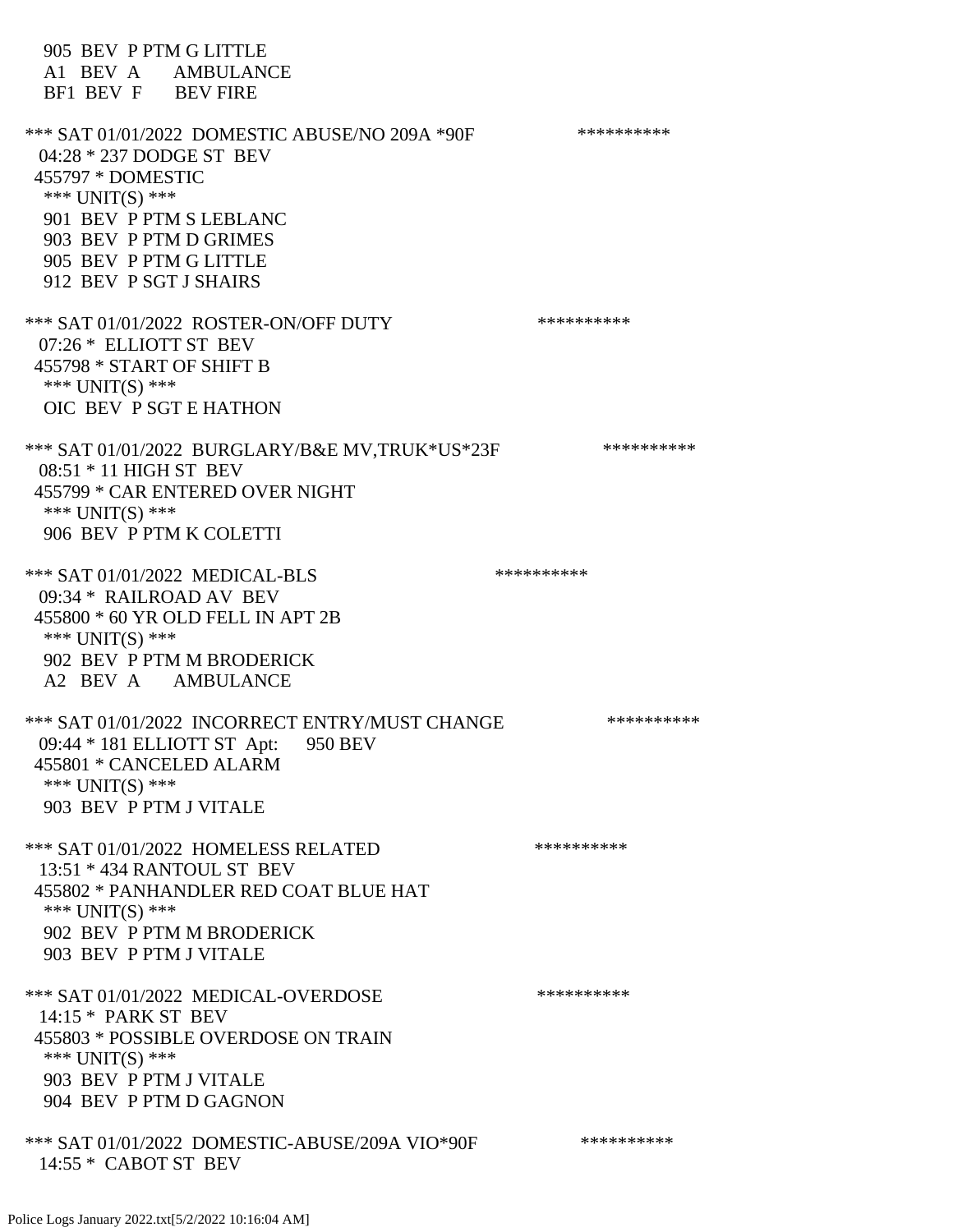455804 \* 909 A VIOLATION VIA TEXTS \*\*\* UNIT(S) \*\*\* H2 BEV P PTM B NICKERSON \*\*\* SAT 01/01/2022 ROSTER-ON/OFF DUTY \*\*\*\*\*\*\*\*\*\* 15:54 \* ELLIOTT ST BEV 455805 \* DIV C ASSIGNMENTS "HAPPY NEW YEAR" \*\*\* UNIT(S) \*\*\* OIC BEV P LT D RICHARDSON \*\*\* SAT 01/01/2022 DOM. VIOL. WARRANT SERVICE \*\*\*\*\*\*\*\*\*\* 16:05 \* DODGE ST BEV 455806 \* ATTEMPT TO SERVE WARRANT \*\*\* UNIT(S) \*\*\* 901 BEV P PTM S LANE 902 BEV P PTM B NICKERSON 903 BEV P PTM M BRODERICK 904 BEV P DET S DESMOND 905 BEV P PTM D NICHOLSON 912 BEV P SGT J SHAIRS A2 BEV A AMBULANCE DTL BEV P PTM J LANTYCH \*\*\* SAT 01/01/2022 MEDICAL-BLS \*\*\*\*\*\*\*\*\*\*\*\*\* 16:48 \* CABOT ST BEV 455807 \* FEMALE NEEDS MEDICAL ATTENTION-UNCOOPERATIVE \*\*\* UNIT(S) \*\*\* 901 BEV P PTM S LANE 912 BEV P SGT J SHAIRS A1 BEV A AMBULANCE \*\*\* SAT 01/01/2022 MV STOP-VERBAL WARNING \*\*\*\*\*\*\*\*\*\*\*\*\* 17:12 \* 295 CABOT ST BEV 455808 \* MASS 2RYH89 \*\*\* UNIT(S) \*\*\* 903 BEV P PTM M BRODERICK \*\*\* SAT 01/01/2022 THREATS-TO KILL \*\*\*\*\*\*\*\*\*\*\*\* 17:29 \* 0 OUT OF TOWN ST BEV 455809 \* FEMALE REPORTS THREATS TO KILL \*\*\* UNIT(S) \*\*\* 903 BEV P PTM M BRODERICK \*\*\* SAT 01/01/2022 ROSTER-OFFICER ORDERED TO WORK \*\*\*\*\*\*\*\*\*\*\*\* 20:20 \* ELLIOTT ST BEV 455880 \* OFC FLYNN ORDERED FOR DIV A PRISONER WATCH \*\*\* UNIT(S) \*\*\* H1 BEV P PTM M FLYNN OIC BEV P LT D RICHARDSON \*\*\* SAT 01/01/2022 LARCENY-ALL OTHERS \*23H \*\*\*\*\*\*\*\*\*\*\*\* 20:43 \* 17 VESTRY ST BEV 455810 \* PAST LARCENY \*\*\* UNIT(S) \*\*\*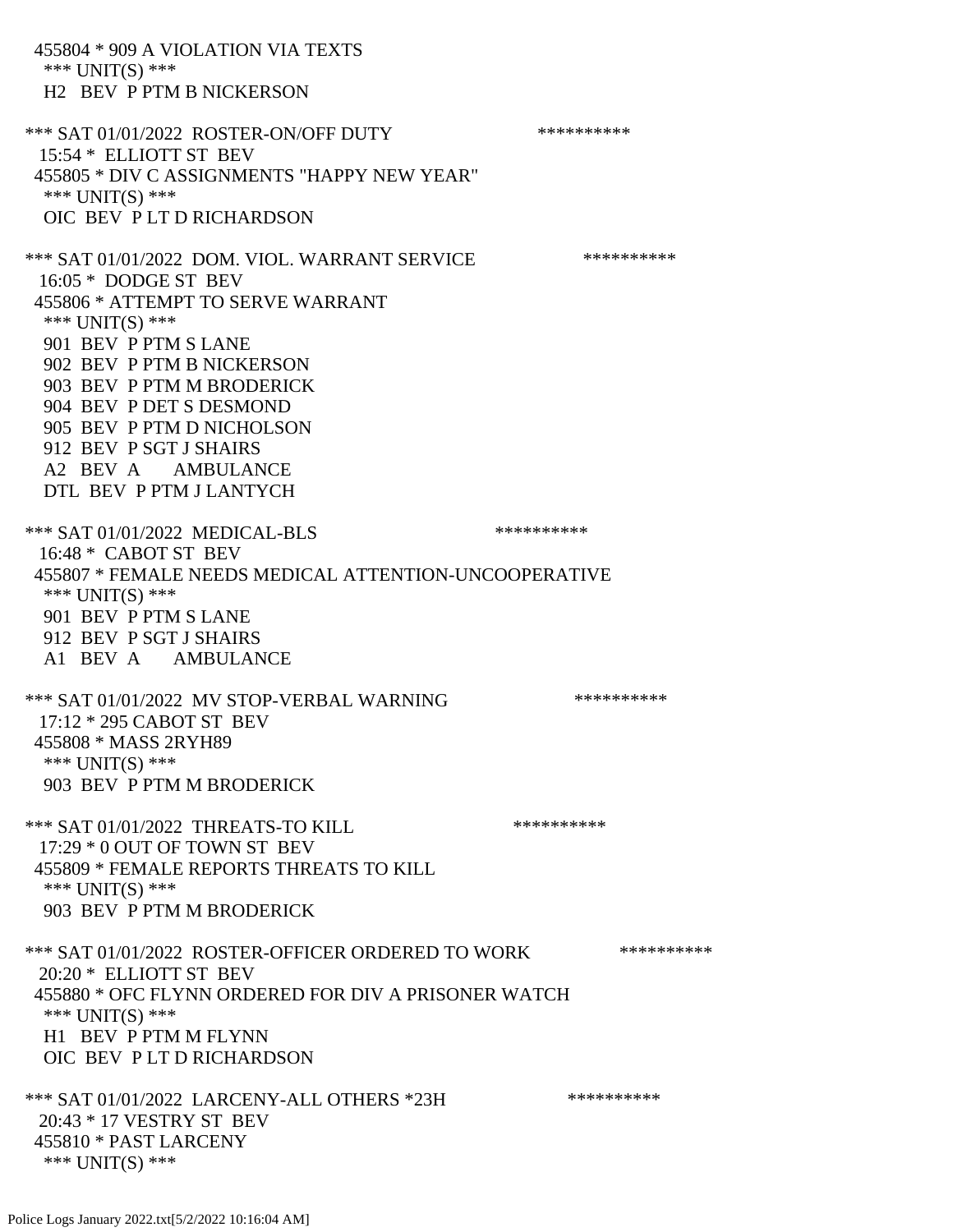902 BEV P PTM B NICKERSON 903 BEV P PTM M BRODERICK \*\*\* SUN 01/02/2022 ROSTER-ON/OFF DUTY \*\*\*\*\*\*\*\*\*\* 00:00 \* ELLIOTT ST BEV 455811 \* START OF SHIFT A \*\*\* UNIT(S) \*\*\* OIC BEV P SGT J SHAIRS \*\*\* SUN 01/02/2022 DOMESTIC-VERBAL ARGUMENT \*\*\*\*\*\*\*\*\*\*\*\*\* 00:09 \* TOZER RD BEV 455812 \* FEMALE CALLED 911 SAID A MALE PUT HANDS ON \*\*\* UNIT(S) \*\*\* 902 BEV P 903 BEV P PTM D GRIMES 905 BEV P PTM F WOJICK 912 BEV P SGT J SANTAMARI \*\*\* SUN 01/02/2022 BAR CHECK \*\*\*\*\*\*\*\*\*\*\* 00:44 \* 20 CABOT ST BEV 455813 \* AREA CHECK \*\*\* UNIT(S) \*\*\* 902 BEV P PTM S LEBLANC \*\*\* SUN 01/02/2022 DIRECTED PATROL \*\*\*\*\*\*\*\*\*\* 00:52 \* 55 OBER ST BEV 455814 \* PARK CHK \*\*\* UNIT(S) \*\*\* 904 BEV P PTM S CECCHINI \*\*\* SUN 01/02/2022 DIRECTED PATROL \*\*\*\*\*\*\*\*\*\* 01:00 \* 0 BAYVIEW AV and HOSPITAL PT BEV 455815 \* AREA CHK \*\*\* UNIT(S) \*\*\* 904 BEV P PTM S CECCHINI \*\*\* SUN 01/02/2022 BUILDING CHECK \*\*\*\*\*\*\*\*\*\*\* 01:07 \* DODGE ST BEV 455816 \* NORTH BEVERLY PLAZA CHECK \*\*\* UNIT(S) \*\*\* 905 BEV P PTM F WOJICK \*\*\* SUN 01/02/2022 DIRECTED PATROL \*\*\*\*\*\*\*\*\*\* 01:27 \* 28 FOSTER ST BEV 455817 \* AREA CHK \*\*\* UNIT(S) \*\*\* 904 BEV P PTM S CECCHINI \*\*\* SUN 01/02/2022 BUILDING CHECK \*\*\*\*\*\*\*\*\*\* 01:59 \* ENON ST BEV 455818 \* COMMODORE PLAZA CHECK \*\*\* UNIT(S) \*\*\* 905 BEV P PTM F WOJICK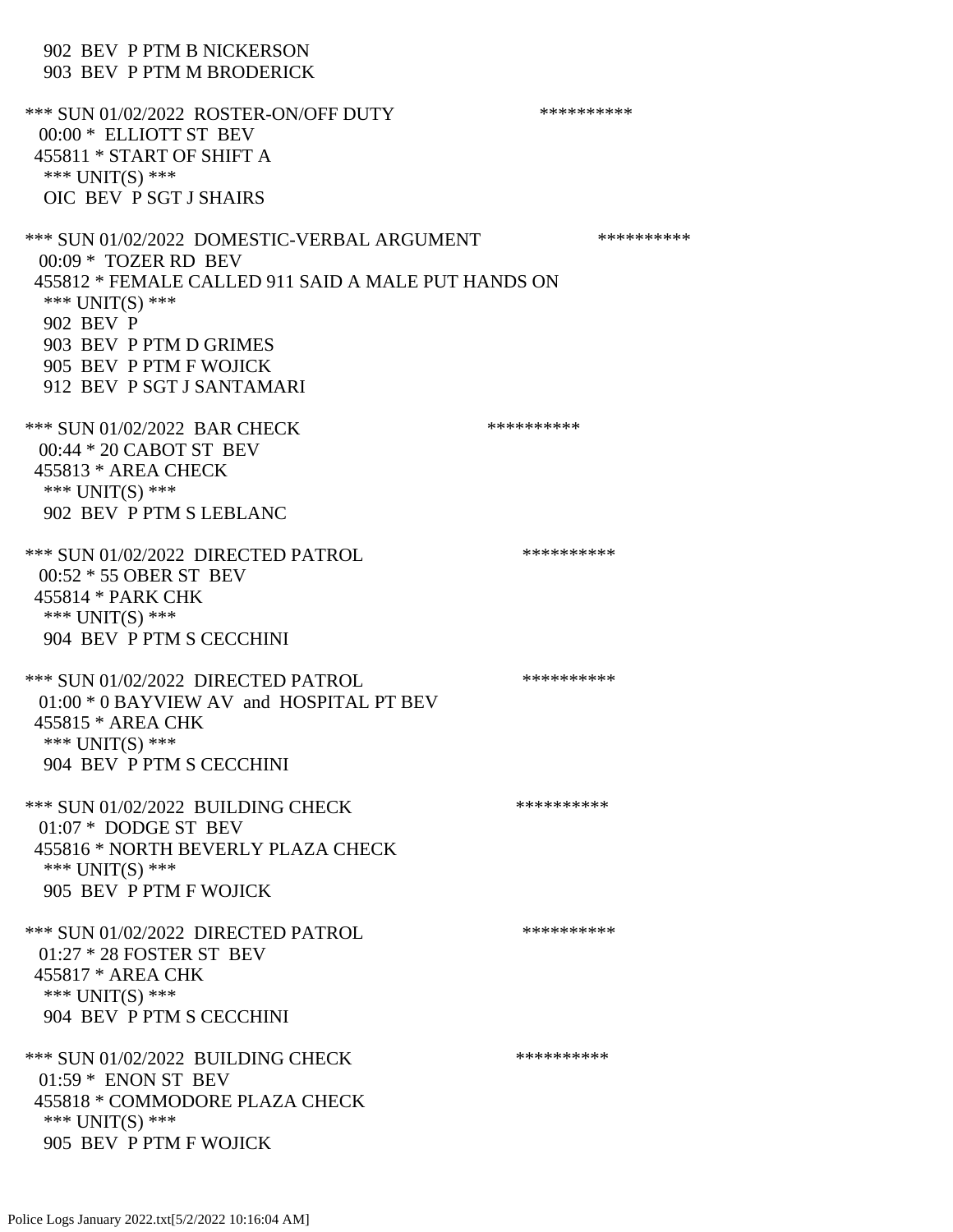\*\*\* SUN 01/02/2022 AIRPORT CHECK \*\*\*\*\*\*\*\*\*\*\*\*\* 03:27 \* 46 LP HENDERSON RD BEV 455819 \* AIRPORT CHECK \*\*\* UNIT(S) \*\*\* 905 BEV P PTM F WOJICK \*\*\* SUN 01/02/2022 SCHOOL BUILDING CHECK \*\*\*\*\*\*\*\*\*\*\* 03:41 \* 48 PUTNAM ST BEV 455820 \* SCHOOL CHECK \*\*\* UNIT(S) \*\*\* 905 BEV P PTM F WOJICK \*\*\* SUN 01/02/2022 ROSTER-OFFICER ORDERED TO WORK \*\*\*\*\*\*\*\*\*\*\* 07:06 \* ELLIOTT ST BEV 455821 \* OFC STANTON ORDERED FOR PRISONER WATCH \*\*\* UNIT(S) \*\*\* OIC BEV P SGT J SHAIRS \*\*\* SUN 01/02/2022 ROSTER-ON/OFF DUTY \*\*\*\*\*\*\*\*\*\* 07:21 \* ELLIOTT ST BEV 455822 \* START OF SHIFT B \*\*\* UNIT(S) \*\*\* OIC BEV P SGT M PANJWANI \*\*\* SUN 01/02/2022 MEDICAL-ALS \*\*\*\*\*\*\*\*\*\* 07:56 \* DODGE ST BEV 455823 \* UNCONCIOUS FEMALE \*\*\* UNIT(S) \*\*\* 906 BEV P PTM G LITTLE A1 BEV A AMBULANCE BF1 BEV F BEV FIRE \*\*\* SUN 01/02/2022 CHECK WELL BEING \*\*\*\*\*\*\*\*\*\*\*\* 08:52 \* 70 NEPTUNE ST BEV 455825 \* MALE MADE SI STATEMENTS ON THE FACEBOOK \*\*\* UNIT(S) \*\*\* 904 BEV P PTM D GAGNON A1 BEV A AMBULANCE \*\*\* SUN 01/02/2022 PRISONER WATCH AT HOSPITAL \*\*\*\*\*\*\*\*\*\* 09:00 \* HERRICK ST BEV 455826 \* CONTINUED WATCH OF WEYMOUTH \*\*\* UNIT(S) \*\*\* DTL BEV P PTM C STANTON \*\*\* SUN 01/02/2022 ASSAULT-SIMPLE \*13B \*\*\*\*\*\*\*\*\*\* 09:43 \* 41 ENON ST BEV 455828 \* EMPLOYEE WAS SPIT ON BY PATRON \*\*\* UNIT(S) \*\*\* 905 BEV P PTM K COLETTI \*\*\* SUN 01/02/2022 PARKING COMPLAINT - HANDICAP \*\*\*\*\*\*\*\*\*\* 09:56 \* 37 ENON ST BEV 455829 \* MV PARKED IN BETWEEN HANDICAP SPOTS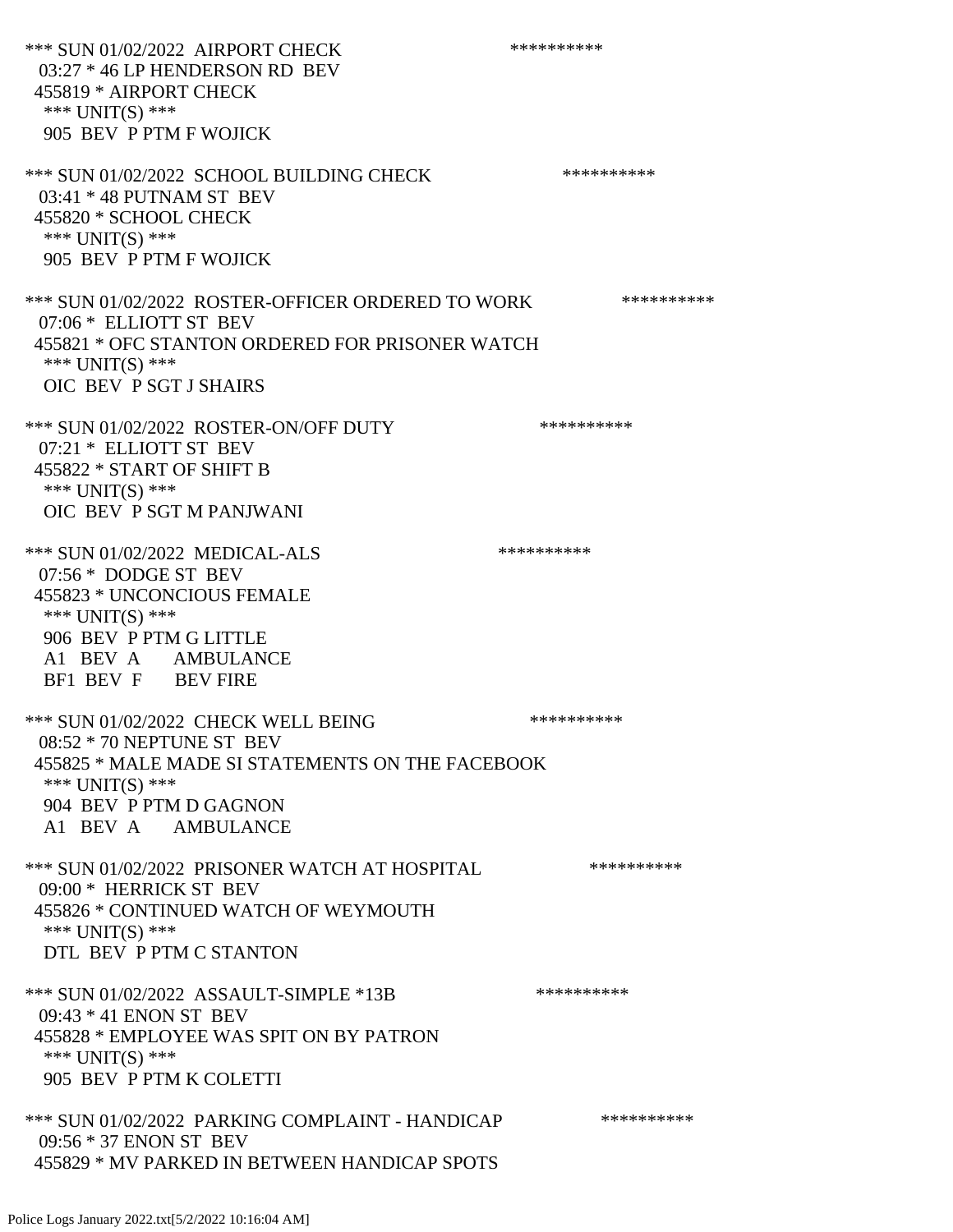\*\*\* UNIT(S) \*\*\* 901 BEV P PTM M BRODERICK \*\*\* SUN 01/02/2022 DOMESTIC-VERBAL ARGUMENT \*\*\*\*\*\*\*\*\*\*\*\*\* 11:13 \* ROUNDY ST BEV 455830 \* 2 WOMAN ARGUING \*\*\* UNIT(S) \*\*\* 901 BEV P PTM M BRODERICK 902 BEV P PTM B NICKERSON 904 BEV P PTM D GAGNON \*\*\* SUN 01/02/2022 MEDICAL-BLS \*\*\*\*\*\*\*\*\*\*\*\* 11:33 \* GROVER ST BEV 455831 \* PAIN ON LEFT SIDE \*\*\* UNIT(S) \*\*\* 903 BEV P PTM E SCHULTZ A2 BEV A AMBULANCE \*\*\* SUN 01/02/2022 MV-ACCIDENT PROPERTY DAMAGE \*\*\*\*\*\*\*\*\*\*\* 12:18 \* 330 DODGE ST BEV 455832 \* CAR INTO HOUSE. VERY MINOR DAMAGE \*\*\* UNIT(S) \*\*\* 905 BEV P PTM K COLETTI \*\*\* SUN 01/02/2022 MEDICAL-BLS \*\*\*\*\*\*\*\*\*\* 14:57 \* BALCH ST BEV 455833 \* DIFFICULTY BREATHING, COPD, CHEST PAINS \*\*\* UNIT(S) \*\*\* 905 BEV P PTM K COLETTI A1 BEV A AMBULANCE BF1 BEV F BEV FIRE \*\*\* SUN 01/02/2022 ALARMS-COMMERCIAL \*\*\*\*\*\*\*\*\*\* 15:03 \* 416 CABOT ST BEV 455834 \* RECIEVING DOOR MOTION \*\*\* UNIT(S) \*\*\* 903 BEV P PTM E SCHULTZ \*\*\* SUN 01/02/2022 ROSTER-ON/OFF DUTY \*\*\*\*\*\*\*\*\*\* 15:25 \* ELLIOTT ST BEV 455835 \* DIV C ASSIGNMENTS \*\*\* UNIT(S) \*\*\* OIC BEV P SGT M PANJWANI \*\*\* SUN 01/02/2022 MENTAL HEALTH (NON MEDICAL) \*\*\*\*\*\*\*\*\*\*\* 16:12 \* CORNELL RD BEV 455836 \* RESIDENT OUT OF CONTROL \*\*\* UNIT(S) \*\*\* 903 BEV P PTM R HEGARTY 905 BEV P PTM K COLETTI A1 BEV A AMBULANCE \*\*\* SUN 01/02/2022 ROSTER-OFFICER ORDERED TO WORK \*\*\*\*\*\*\*\*\*\*\* 19:01 \* ELLIOTT ST BEV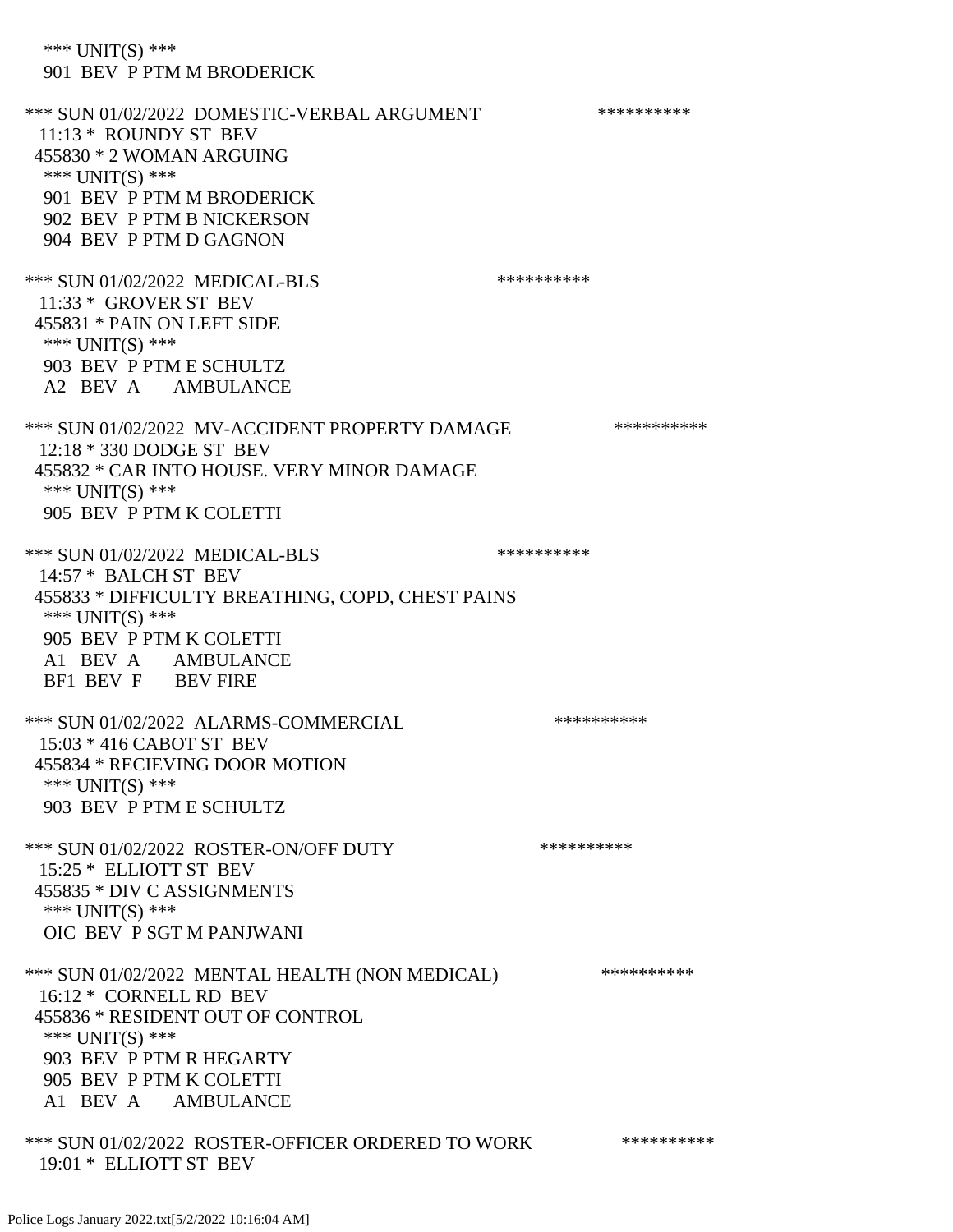455837 \* HEGARTY ORDERED FOR PRISONER WATCH DIV A \*\*\* UNIT(S) \*\*\* OIC BEV P LT D RICHARDSON \*\*\* SUN 01/02/2022 DOMESTIC-VERBAL ARGUMENT \*\*\*\*\*\*\*\*\*\*\*\*\* 20:29 \* CABOT ST BEV 455838 \* PARTIES ARGUING \*\*\* UNIT(S) \*\*\* 901 BEV P PTM C STANTON 902 BEV P PTM W CARGILE \*\*\* SUN 01/02/2022 PORNOGRAPHY/OBSCENE MAT\*370 \*\*\*\*\*\*\*\*\*\* 20:46 \* KERNWOOD AV BEV 455839 \* INAPPROPRIATE PICTURES ON DAUGHTERS IPAD \*\*\* UNIT(S) \*\*\* 901 BEV P PTM C STANTON \*\*\* SUN 01/02/2022 DISTURBANCE-GENERAL \*\*\*\*\*\*\*\*\*\* 21:37 \* 9 MILL ST Apt: 102 BEV 455840 \* INTOXICATED MOTHER TRYING TO PICK UP KIDS \*\*\* UNIT(S) \*\*\* 902 BEV P PTM W CARGILE 903 BEV P PTM R HEGARTY \*\*\* SUN 01/02/2022 ROSTER-ON/OFF DUTY \*\*\*\*\*\*\*\*\*\* 23:29 \* ELLIOTT ST BEV 455841 \* DIV A ASSIGNMENTS \*\*\* MON 01/03/2022 DIRECTED PATROL \*\*\*\*\*\*\*\*\*\* 01:25 \* 55 OBER ST BEV 455842 \* PARK CHK \*\*\* UNIT(S) \*\*\* 904 BEV P PTM S CECCHINI \*\*\* MON 01/03/2022 DIRECTED PATROL \*\*\*\*\*\*\*\*\*\* 01:27 \* 0 BAYVIEW AV and HOSPITAL PT BEV 455843 \* AREA CHK \*\*\* UNIT(S) \*\*\* 904 BEV P PTM S CECCHINI \*\*\* MON 01/03/2022 DIRECTED PATROL \*\*\*\*\*\*\*\*\*\* 01:28 \* 28 FOSTER ST BEV 455844 \* AREA CHK \*\*\* UNIT(S) \*\*\* 904 BEV P PTM S CECCHINI \*\*\* MON 01/03/2022 ROSTER-ON/OFF DUTY \*\*\*\*\*\*\*\*\*\* 07:39 \* ELLIOTT ST BEV 455845 \* START OF SHIFT B \*\*\* UNIT(S) \*\*\* OIC BEV P SGT J TACHE \*\*\* MON 01/03/2022 SELECTIVE ENFORCEMENT \*\*\*\*\*\*\*\*\*\*\*\* 07:39 \* 0 BRIDGE ST and FOLGER AV BEV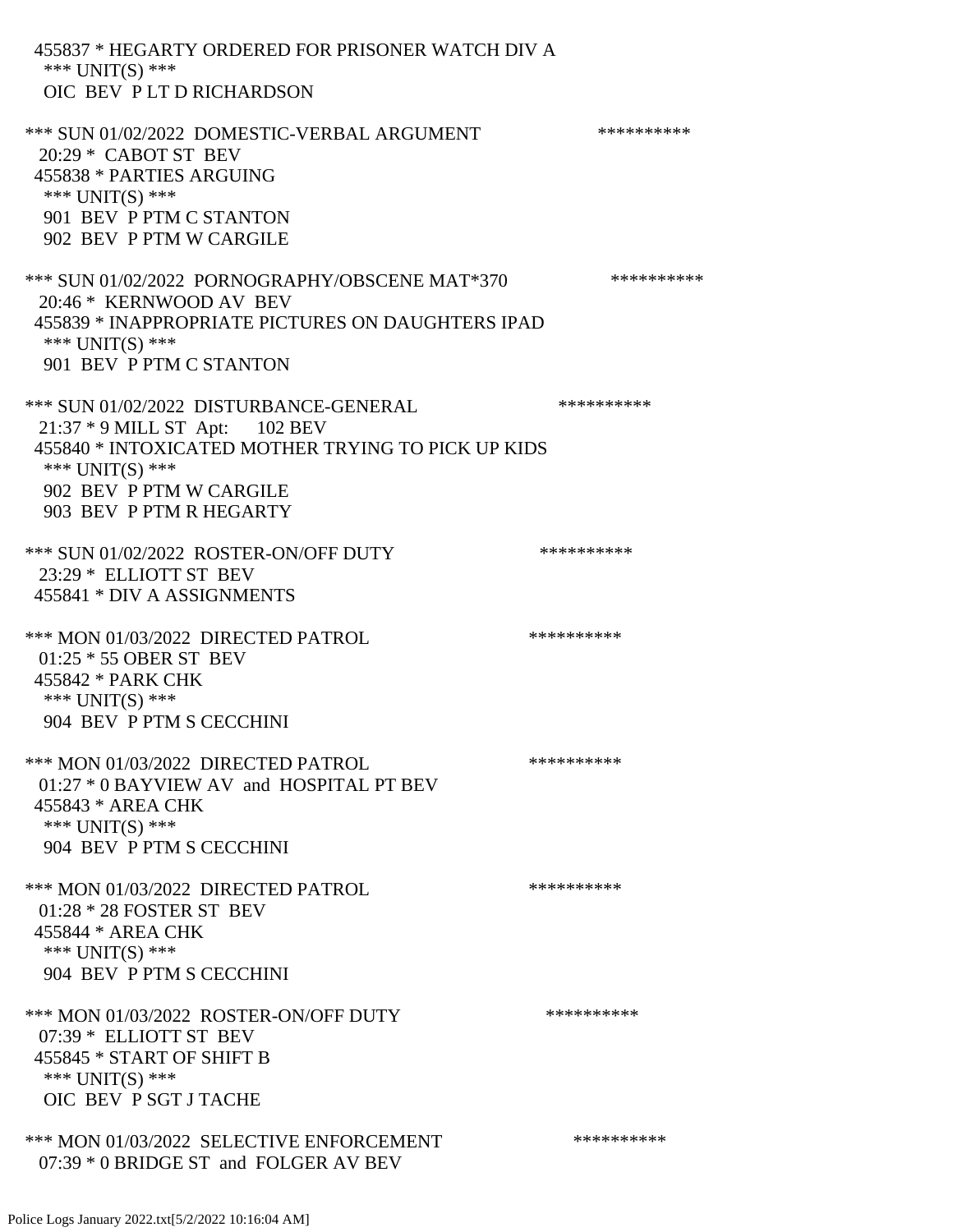455846 \* BUS STOP / SCHOOL ZONE \*\*\* UNIT(S) \*\*\* 913 BEV P SGT M HENEBURY \*\*\* MON 01/03/2022 SCHOOL TRAFFIC \*\*\*\*\*\*\*\*\*\*\*\*\* 07:44 \* 41 BRIMBAL AV BEV 455847 \* SCHOOL TRAFFIC \*\*\* UNIT(S) \*\*\* 907 BEV P PTM J LANTYCH \*\*\* MON 01/03/2022 MEDICAL-BLS \*\*\*\*\*\*\*\*\*\* 08:01 \* KERNWOOD AV BEV 455848 \* JUVENILE ON FLOOR \*\*\* UNIT(S) \*\*\* 902 BEV P PTM E SCHULTZ \*\*\* MON 01/03/2022 MEDICAL-BLS \*\*\*\*\*\*\*\*\*\* 08:25 \* CHERRY HILL DR BEV 455849 \* POSSIBLE STROKE/SEIZURE \*\*\* UNIT(S) \*\*\* 905 BEV P PTM G LITTLE A1 BEV A AMBULANCE BF1 BEV F BEV FIRE \*\*\* MON 01/03/2022 LARCENY-ALL OTHERS \*23H \*\*\*\*\*\*\*\*\*\* 09:02 \* 17 VESTRY ST BEV 455851 \* POSSIBLY MISSING PROPERTY \*\*\* UNIT(S) \*\*\* 902 BEV P PTM D DIVINCENZ \*\*\* MON 01/03/2022 CHECK WELL BEING \*\*\*\*\*\*\*\*\*\* 09:31 \* 49 HILLCREST AV BEV 455852 \* HUSBAND REQUESTING CHECK OF WIFE \*\*\* UNIT(S) \*\*\* 901 BEV P PTM H GEARY 905 BEV P PTM G LITTLE \*\*\* MON 01/03/2022 SUSP ACTIVITY-MOTOR VEHICLE \*\*\*\*\*\*\*\*\*\*\*\* 09:47 \* 24 SIMON ST BEV 455853 \* CHECK FOR SUSP DEATH MV 2HDL83 \*\*\* UNIT(S) \*\*\* CIU BEV P PTM E ABRAHAMSO \*\*\* MON 01/03/2022 CHECK WELL BEING \*\*\*\*\*\*\*\*\*\* 09:47 \* 0 ESSEX ST and PARRAMATTA RD BEV 455854 \* ELDERLY MALE ON TRACKS \*\*\* UNIT(S) \*\*\* 904 BEV P PTM S CECCHINI \*\*\* MON 01/03/2022 HOMELESS RELATED \*\*\*\*\*\*\*\*\*\* 09:57 \* 0 DANE ST and KNOWLTON ST BEV 455855 \* CHECK W HOMELESS \*\*\* UNIT(S) \*\*\* CIU BEV P PTM E ABRAHAMSO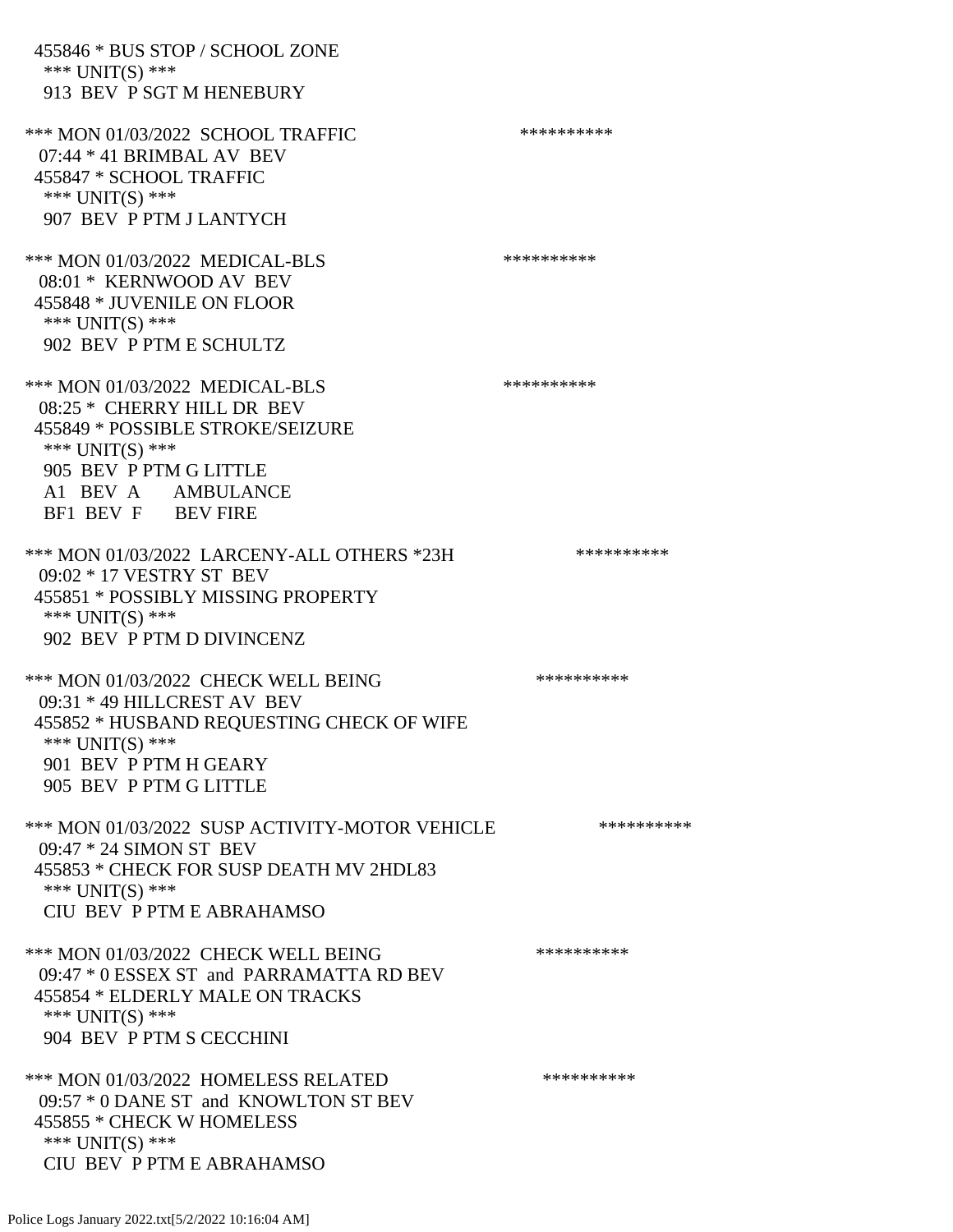\*\*\* MON 01/03/2022 SUMMONS SERVED \*\*\*\*\*\*\*\*\*\* 10:02 \* 40 TRASK ST BEV 455856 \* ATTEMPT TO SERVE SUMMONS \*\*\* UNIT(S) \*\*\* 905 BEV P PTM G LITTLE \*\*\* MON 01/03/2022 HAZARD-ROADWAY \*\*\*\*\*\*\*\*\*\* 10:05 \* 0 ELLIOTT ST and ECHO AV BEV 455857 \* DETAIL NO HIRE \*\*\* UNIT(S) \*\*\* 913 BEV P SGT M HENEBURY \*\*\* MON 01/03/2022 Y-OTHER CL B OFFS [FOR \*90Z \*\*\*\*\*\*\*\*\*\* 10:24 \* 0 DODGE ST and BEAVER POND RD BEV 455858 \* MV STOP MAINE REG 5402UB \*\*\* UNIT(S) \*\*\* 905 BEV P PTM G LITTLE 907 BEV P PTM J LANTYCH \*\*\* MON 01/03/2022 MV TOW - PRIVATE \*\*\*\*\*\*\*\*\*\*\*\* 11:00 \* 181 ELLIOTT ST BEV 455859 \* MERCEDES LEFT FOR THREE WEEKS IN WEST GARAGE \*\*\* MON 01/03/2022 MV-ACCIDENT NO REPORT \*\*\*\*\*\*\*\*\*\*\*\* 11:23 \* 51 HALE ST Apt: 1 BEV 455860 \* PAST HIT AND RUN WHILE PARKED \*\*\* UNIT(S) \*\*\* 904 BEV P PTM S CECCHINI \*\*\* MON 01/03/2022 MV STOP-WRITTEN WARNING \*\*\*\*\*\*\*\*\*\*\*\* 11:32 \* 0 YANKEE WY and ESSEX ST BEV 455861 \* MV STOP MA REG SHUBIZ \*\*\* UNIT(S) \*\*\* 904 BEV P PTM S CECCHINI 912 BEV P PTM D NICHOLSON \*\*\* MON 01/03/2022 TRANSPORT TO COURT \*\*\*\*\*\*\*\*\*\*\*\*\* 12:27 \* 56 FEDERAL ST BEV 455862 \* PRISONER TRANSPORT TO COURT \*\*\* UNIT(S) \*\*\* 907 BEV P PTM J LANTYCH \*\*\* MON 01/03/2022 SUMMONS SERVED \*\*\*\*\*\*\*\*\*\* 12:53 \* 315 RANTOUL ST BEV 455863 \* ATTEMPT TO SERVE A SUMMONS \*\*\* UNIT(S) \*\*\* 902 BEV P PTM D DIVINCENZ \*\*\* MON 01/03/2022 DETAIL OFFICER ASSIST \*\*\*\*\*\*\*\*\*\*\* 13:13 \* 91 HERRICK ST BEV 455864 \* ASSIST PRISONER WATCH \*\*\* UNIT(S) \*\*\* 903 BEV P PTM S LANE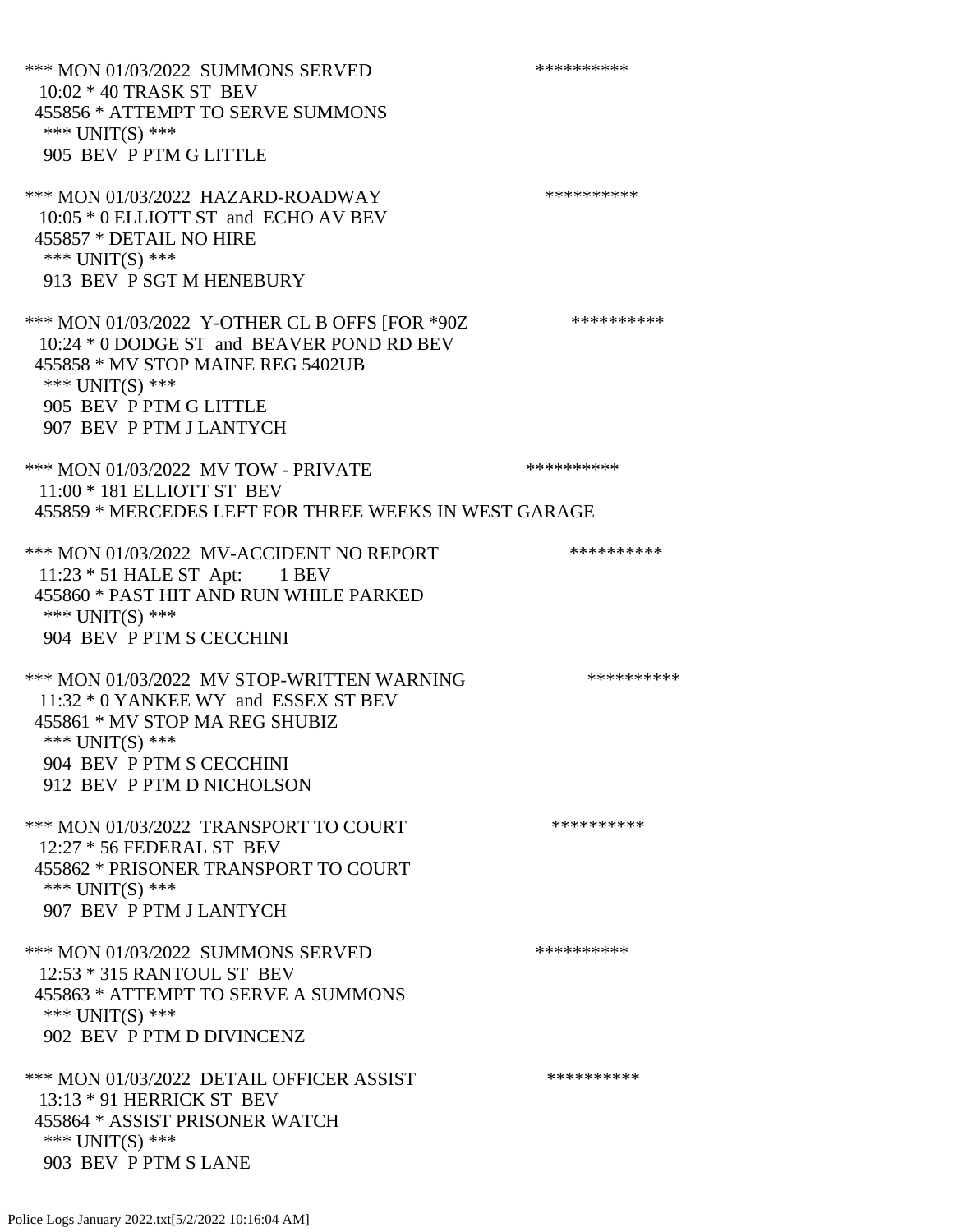\*\*\* MON 01/03/2022 CHECK WELL BEING \*\*\*\*\*\*\*\*\*\*\*\* 13:23 \* 0 DODGE ST and ENON ST BEV 455865 \* MV STOPPED IN ROAD \*\*\* UNIT(S) \*\*\* 905 BEV P PTM G LITTLE 907 BEV P PTM J LANTYCH \*\*\* MON 01/03/2022 HARASSMENT ORDER ATT. SERVE \*\*\*\*\*\*\*\*\*\* 14:04 \* 605 MANOR RD Apt: 1B BEV 455866 \* ATTEMPT TO SERVE HPO \*\*\*  $UNIT(S)$  \*\*\* 901 BEV P PTM H GEARY \*\*\* MON 01/03/2022 CITY ORDINANCE-ABANDONED MV \*\*\*\*\*\*\*\*\*\* 14:36 \* 4 OCEAN ST BEV 455867 \* BMW NO PLATES HASNT MOVED IN 3 WEEKS \*\*\* UNIT(S) \*\*\* 907 BEV P PTM J LANTYCH \*\*\* MON 01/03/2022 SUSP ACTIVITY \*\*\*\*\*\*\*\*\*\*\*\* 15:09 \* 12 HILLTOP DR BEV 455868 \* SUSPICIOUS ACTIVITY \*\*\* UNIT(S) \*\*\* H1 BEV P PTM D GAGNON \*\*\* MON 01/03/2022 ROSTER-ON/OFF DUTY \*\*\*\*\*\*\*\*\*\* 15:18 \* ELLIOTT ST BEV 455869 \* DIV C ASSIGNMENTS \*\*\* UNIT(S) \*\*\* OIC BEV P SGT J TACHE \*\*\* MON 01/03/2022 MV-THEFT/RECOV LOCAL STOL OTHR \*\*\*\*\*\*\*\*\*\*\* 15:18 \* 7 BEVERLY COMMONS DR Apt: S25 BEV 455870 \* CAR MISSING FOR TWO DAYS \*\*\* UNIT(S) \*\*\* H2 BEV P PTM C TWOMBLY \*\*\* MON 01/03/2022 MV-ACCIDENT NO REPORT \*\*\*\*\*\*\*\*\*\*\*\* 15:43 \* 0 RIVER ST and BRIDGE BEV 455871 \* MINOR MVA \*\*\* UNIT(S) \*\*\* 901 BEV P PTM H GEARY \*\*\* MON 01/03/2022 VANDALISM-DESTRUC/DAMAG\*290 \*\*\*\*\*\*\*\*\*\* 15:55 \* 51 HALE ST BEV 455872 \* CAR KEYED OVERNIGHT \*\*\* UNIT(S) \*\*\* H2 BEV P PTM C TWOMBLY \*\*\* MON 01/03/2022 DOMESTIC-VERBAL ARGUMENT \*\*\*\*\*\*\*\*\*\*\*\*\* 15:58 \* HILLTOP DR BEV 455873 \* YELLING COMING FROM RESIDENCE \*\*\* UNIT(S) \*\*\*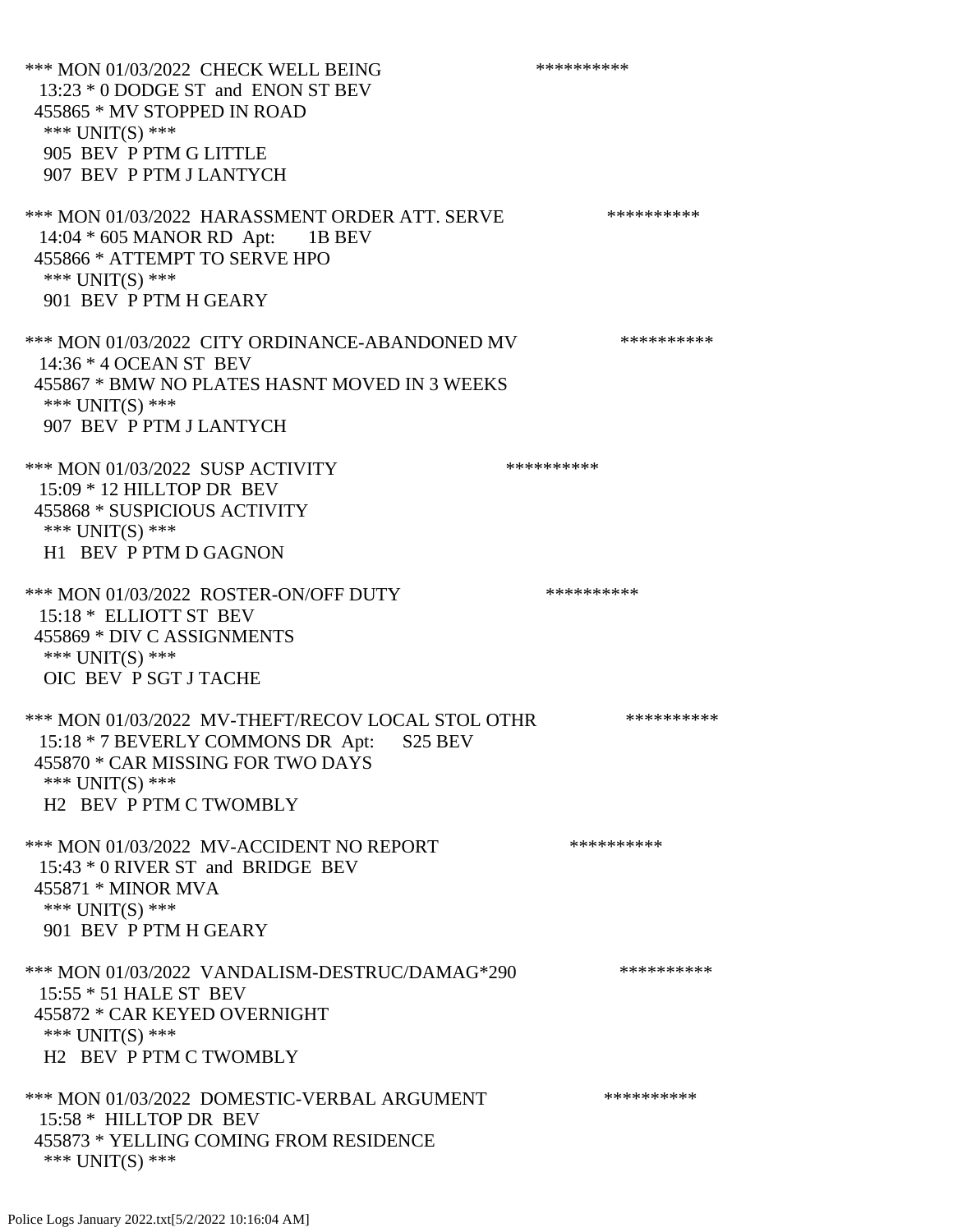| 903 BEV P PTM ARCHAMBAULT<br>904 BEV P PTM H GEARY                                                                                                                                                           |            |
|--------------------------------------------------------------------------------------------------------------------------------------------------------------------------------------------------------------|------------|
| *** MON 01/03/2022 MEDICAL-BLS<br>16:03 * RANTOUL ST BEV<br>455874 * FEMALE BLEEDING FROM MOUTH--ALLEGED FALL<br>*** UNIT(S) ***<br>902 BEV P PTM C STANTON<br>912 BEV P PTM J ZWICKER                       | ********** |
| *** MON 01/03/2022 VANDALISM-DESTRUC/DAMAG*290<br>16:07 * 45 APPLE RD Apt: 12 BEV<br>455875 * TIRE SLASHED<br>*** $UNIT(S)$ ***<br>H <sub>2</sub> BEV P PTM S LEBLANC                                        | ********** |
| *** MON 01/03/2022 MV-ACCIDENT PROPERTY DAMAGE<br>16:26 * 0 SOHIER RD and TOZER RD BEV<br>455876 * MVA<br>*** $UNIT(S)$ ***<br>902 BEV P PTM C STANTON<br>912 BEV P SGT D BROWN PTM J ZWICKER                | ********** |
| *** MON 01/03/2022 DEATH<br>16:29 * LOVETT ST BEV<br>455877 * BROTHER CAN'T REACH BROTHER<br>*** $UNIT(S)$ ***<br>906 BEV P PTM K COLETTI<br><b>DEL1 BEV P DET T NOLAN</b><br><b>SIE7 BEV P SGT E HATHON</b> | ********** |
| *** MON 01/03/2022 ALARMS-COMMERCIAL<br>18:10 * 600 MANOR RD BEV<br>455879 * GARAGE OFFICE MOTION ALARM<br>*** $UNIT(S)$ ***<br>902 BEV P PTM C STANTON<br>905 BEV P PTM R HEGARTY                           | ********** |
| *** MON 01/03/2022 FRAUD-IDENTITY THEFT*26F<br>$19:03 * 5R$ LINDSEY AV BEV<br>455881 * PHONE/EMAIL/ACCOUNTS HACKED<br>*** $UNIT(S)$ ***<br>H <sub>2</sub> BEV P PTM S LEBLANC                                | ********** |
| *** MON 01/03/2022 ALARMS-COMMERCIAL<br>19:07 * 392 CABOT ST BEV<br>455882 * POOL MOTION 2ND FLOOR ALARM<br>*** $UNIT(S)$ ***<br>902 BEV P PTM C STANTON<br>903 BEV P PTM ARCHAMBAULT                        | ********** |
| *** MON 01/03/2022 MV STOP-VERBAL WARNING<br>19:29 * 0 DANE ST and KNOWLTON ST BEV<br>455883 * MV STOP--MA REG 2ZXA75                                                                                        | ********** |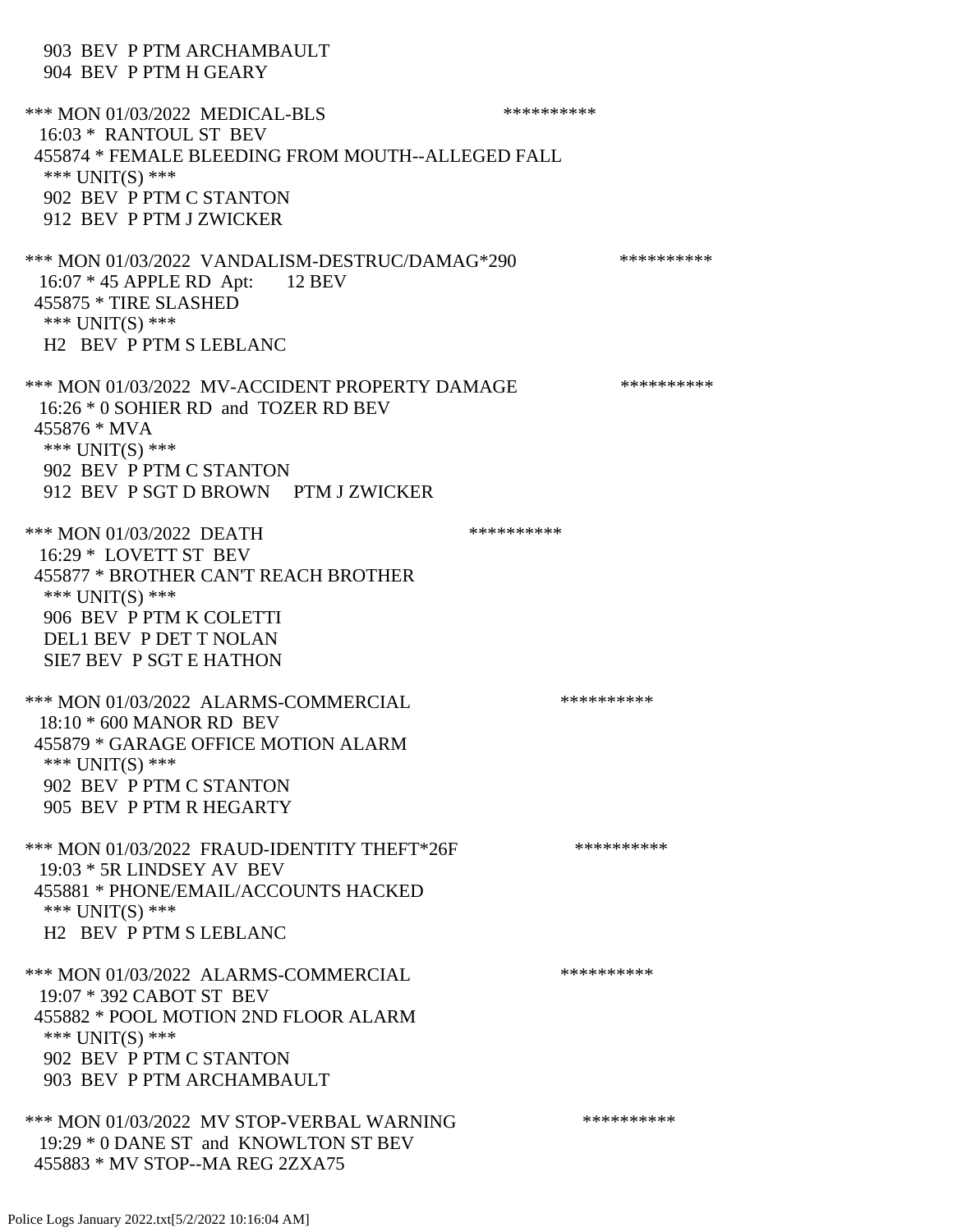| *** UNIT(S) ***<br>903 BEV P PTM ARCHAMBAULT<br>905 BEV P PTM R HEGARTY                                                                                                                            |            |
|----------------------------------------------------------------------------------------------------------------------------------------------------------------------------------------------------|------------|
| *** MON 01/03/2022 LOST & FOUND<br>$19:39 * 12$ WOODLAND AV BEV<br>455884 * RETURN LOST WALLET<br>*** $UNIT(S)$ ***<br>902 BEV P PTM C STANTON                                                     | ********** |
| *** MON 01/03/2022 MV STOP-VERBAL WARNING<br>20:45 * 0 SOHIER RD and SWAN ST BEV<br>455885 * MV STOP - MA REG: 69CM41<br>*** $UNIT(S)$ ***<br>902 BEV P PTM C STANTON<br>903 BEV P PTM ARCHAMBAULT | ********** |
| *** MON 01/03/2022 ROSTER-ON/OFF DUTY<br>23:19 * ELLIOTT ST BEV<br>455886 * DIV A ASSIGNMENTS                                                                                                      | ********** |
| *** TUE 01/04/2022 DIRECTED PATROL<br>00:55 * 145 LIVINGSTONE AV BEV<br>455887 * OBEAR PARK CHECK<br>*** $UNIT(S)$ ***<br>901 BEV P PTM C GANEY                                                    | ********** |
| *** TUE 01/04/2022 DIRECTED PATROL<br>01:01 * 28 FOSTER DR BEV<br>455888 * HOUSE CHECK<br>*** UNIT(S) ***<br>904 BEV P PTM M MARINO                                                                | ********** |
| *** TUE 01/04/2022 DIRECTED PATROL<br>$01:07 * 40$ WOODLAND AV BEV<br>455889 * AYERS SCHOOL CHECK<br>*** $UNIT(S)$ ***<br>901 BEV P PTM C GANEY                                                    | ********** |
| *** TUE 01/04/2022 MBTA GARAGE CHECK<br>01:07 * 10 PARK ST BEV<br>455890 * TRAIN STATION/GARAGE CHECK<br>*** $UNIT(S)$ ***<br>902 BEV P PTM J MARRS                                                | ********** |
| *** TUE 01/04/2022 SCHOOL BUILDING CHECK<br>01:13 * 20 EISENHOWER AV BEV<br>455891 * COVE SCHOOL CHECK<br>*** $UNIT(S)$ ***<br>904 BEV P PTM M MARINO                                              | ********** |
| *** TUE 01/04/2022 SCHOOL BUILDING CHECK<br>$01:27 * 41$ BRIMBAL AV BEV<br>455892 * HANNAH SCHOOL CHECK                                                                                            | ********** |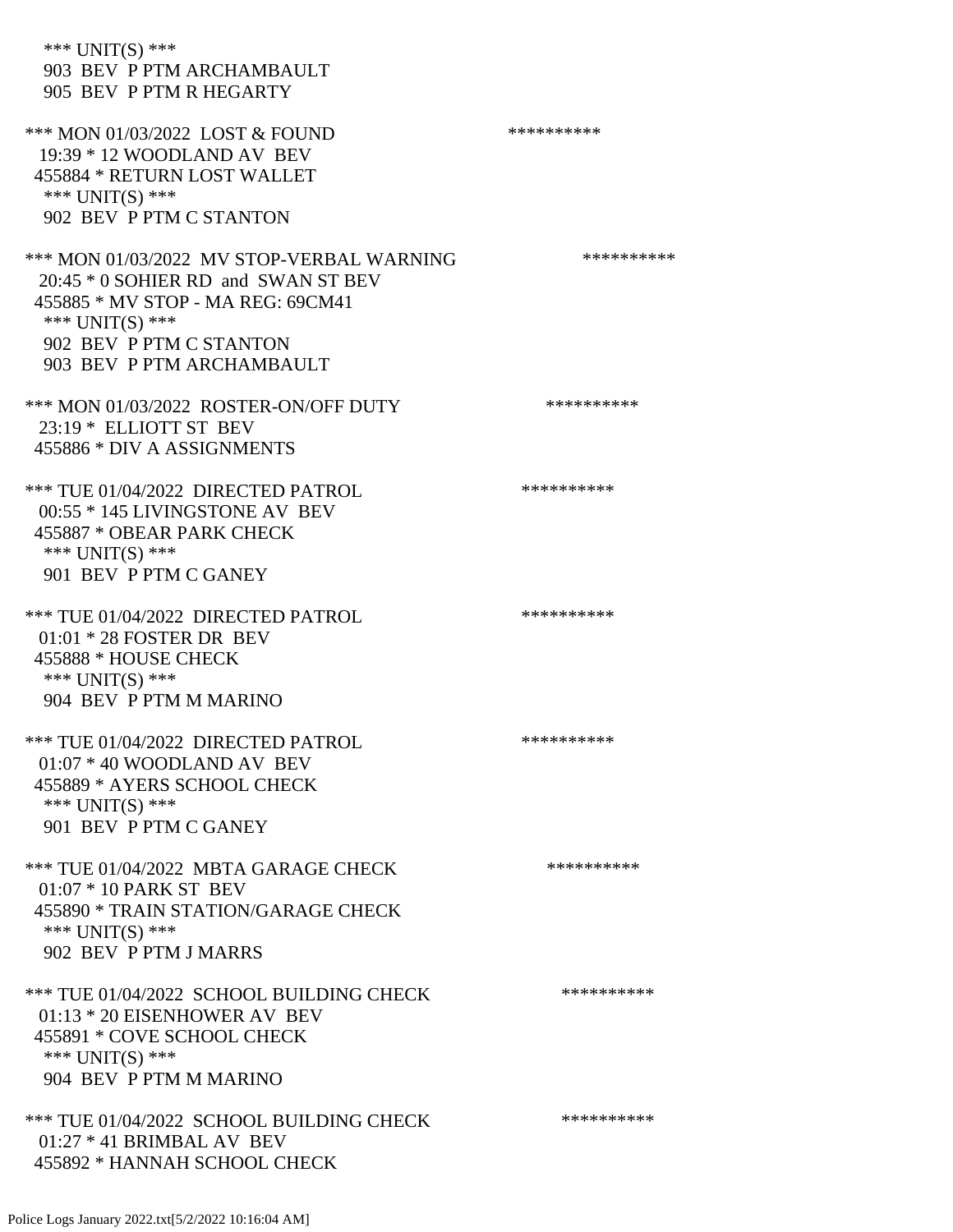\*\*\* UNIT(S) \*\*\* 904 BEV P PTM M MARINO \*\*\* TUE 01/04/2022 PARK/PLAYGROUND CHECK \*\*\*\*\*\*\*\*\*\* 01:35 \* 410 ESSEX ST BEV 455893 \* HARRY BALL CHECK \*\*\* UNIT(S) \*\*\* 906 BEV P PTM E SCHULTZ \*\*\* TUE 01/04/2022 PARK/PLAYGROUND CHECK \*\*\*\*\*\*\*\*\*\*\*\* 01:49 \* 55 OBER ST BEV 455894 \* LYNCH PARK/HOSPITAL POINT CHECK \*\*\* UNIT(S) \*\*\* 904 BEV P PTM M MARINO \*\*\* TUE 01/04/2022 BUILDING CHECK \*\*\*\*\*\*\*\*\*\*\*\*\* 02:05 \* BRIMBAL AV BEV 455895 \* CYCLES 128 CHECK \*\*\* UNIT(S) \*\*\* 904 BEV P PTM M MARINO \*\*\* TUE 01/04/2022 DIRECTED PATROL \*\*\*\*\*\*\*\*\*\* 02:35 \* 28 FOSTER DR BEV 455896 \* HOUSE CHECK \*\*\* UNIT(S) \*\*\* 904 BEV P PTM M MARINO \*\*\* TUE 01/04/2022 DIRECTED PATROL \*\*\*\*\*\*\*\*\*\*\* 06:15 \* 28 FOSTER DR BEV 455897 \* HOUSE CHECK \*\*\* UNIT(S) \*\*\* 904 BEV P PTM M MARINO \*\*\* TUE 01/04/2022 MV STOP-VERBAL WARNING \*\*\*\*\*\*\*\*\*\*\*\*\*\*\* 07:21 \* 100 SOHIER RD BEV 455898 \* MV STOP \*\*\* UNIT(S) \*\*\* 904 BEV P PTM M MARINO 905 BEV P PTM J VITALE \*\*\* TUE 01/04/2022 MV STOP-VERBAL WARNING \*\*\*\*\*\*\*\*\*\*\*\*\* 07:37 \* 0 DODGE ST and TOZER RD BEV 455899 \* MV STOP VT19122 \*\*\* UNIT(S) \*\*\* 907 BEV P PTM J LANTYCH \*\*\* TUE 01/04/2022 MV STOP-WRITTEN WARNING \*\*\*\*\*\*\*\*\*\*\*\* 07:40 \* 0 DODGE ST and ENON ST BEV 455900 \* MV STOP 2353MC \*\*\* UNIT(S) \*\*\* 907 BEV P PTM J LANTYCH \*\*\* TUE 01/04/2022 SCHOOL TRAFFIC \*\*\*\*\*\*\*\*\*\*\*\*\*\*\*

Police Logs January 2022.txt[5/2/2022 10:16:04 AM]

07:44 \* 0 DODGE ST and ENON ST BEV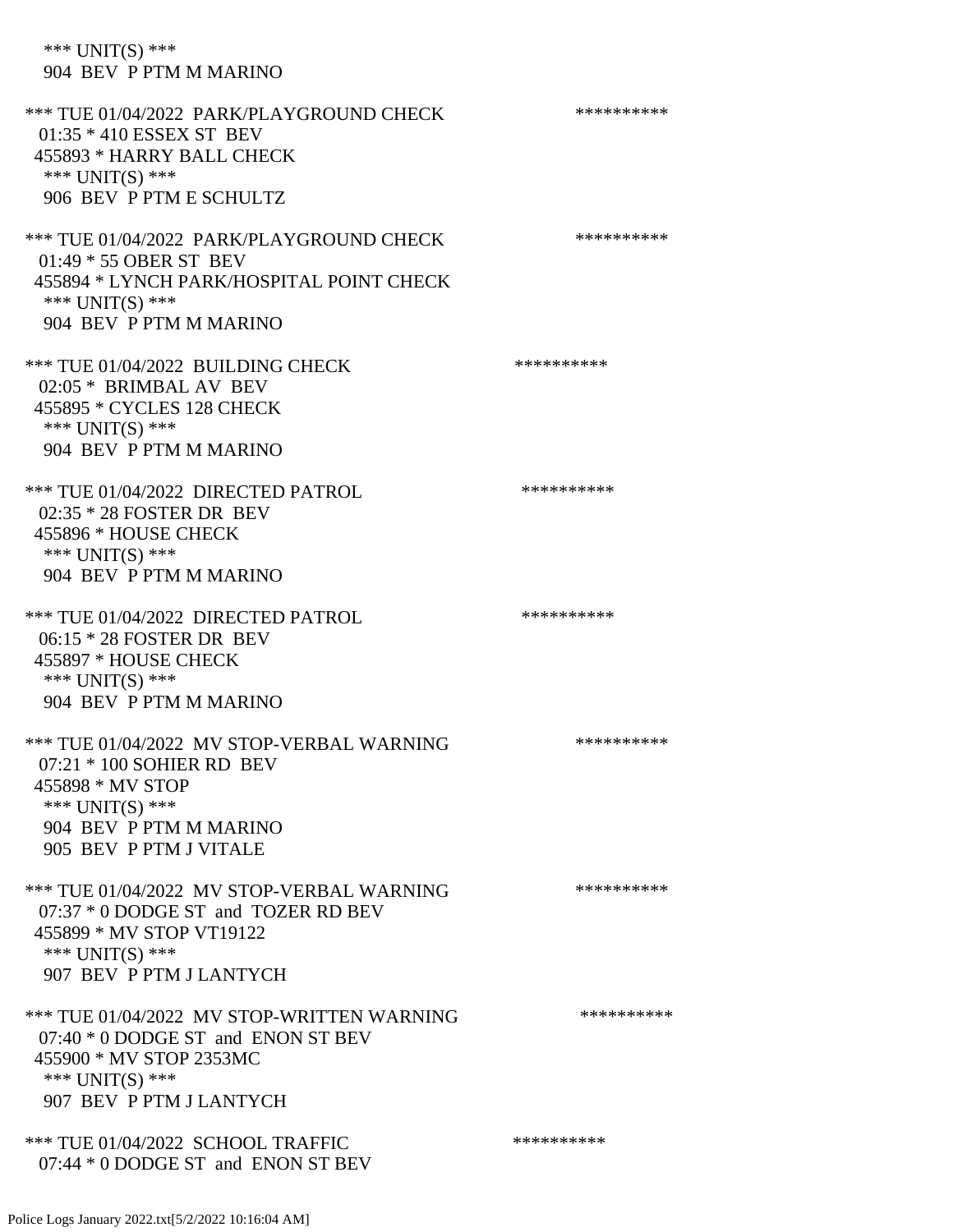455901 \* MONITOR CROSSWALK - KIDS CROSSING \*\*\* UNIT(S) \*\*\* 907 BEV P PTM J LANTYCH \*\*\* TUE 01/04/2022 MV STOP-VERBAL WARNING \*\*\*\*\*\*\*\*\*\*\*\*\* 08:04 \* 0 BUDLEIGH AV and WALNUT AV BEV 455902 \* MV STOP 2TV770 \*\*\* UNIT(S) \*\*\* 907 BEV P PTM J LANTYCH \*\*\* TUE 01/04/2022 ROSTER-ON/OFF DUTY \*\*\*\*\*\*\*\*\*\*\*\* 08:07 \* ELLIOTT ST BEV 455903 \* START OF SHIFT B \*\*\* UNIT(S) \*\*\* OIC BEV P SGT J TACHE \*\*\* TUE 01/04/2022 SUSP ACTIVITY \*\*\*\*\*\*\*\*\*\*\*\* 09:00 \* 11 ENON ST BEV 455904 \* MALE SEEN WALKING INTO BACK DOOR OF BUSINESS \*\*\* UNIT(S) \*\*\* 903 BEV P PTM R HEGARTY 905 BEV P PTM K THOMASSON \*\*\* TUE 01/04/2022 MV STOP-CITATION ISSUED \*\*\*\*\*\*\*\*\*\* 09:05 \* 0 SOHIER RD and TOZER RD BEV 455905 \* MV STOP 1NPJ92 \*\*\* UNIT(S) \*\*\* 907 BEV P PTM J LANTYCH \*\*\* TUE 01/04/2022 BURGLARY-ATT F.E. RESID\*220 \*\*\*\*\*\*\*\*\*\*\*\* 09:10 \* 17 VESTRY ST BEV 455906 \* WOMAN REPORTING HER APARTMENT BROKEN INTO \*\*\* UNIT(S) \*\*\* 902 BEV P PTM D DIVINCENZ 903 BEV P PTM R HEGARTY \*\*\* TUE 01/04/2022 MV STOP-VERBAL WARNING \*\*\*\*\*\*\*\*\*\*\*\*\* 09:24 \* 100 SOHIER RD BEV 455907 \* MV STOP MA REG 3ELJ94 \*\*\* UNIT(S) \*\*\* 903 BEV P PTM R HEGARTY \*\*\* TUE 01/04/2022 MENTAL HEALTH (NON MEDICAL) \*\*\*\*\*\*\*\*\*\* 09:58 \* SOUTH TR BEV 455909 \* SUICIDAL TEXT TO FRIEND \*\*\* UNIT(S) \*\*\* 901 BEV P PTM H GEARY 905 BEV P PTM K THOMASSON A1 BEV A AMBULANCE \*\*\* TUE 01/04/2022 MV STOP-WRITTEN WARNING \*\*\*\*\*\*\*\*\*\*\*\*\* 11:11 \* 0 CABOT ST and TRASK ST BEV 455910 \* MV STOP 2DPR57 \*\*\* UNIT(S) \*\*\*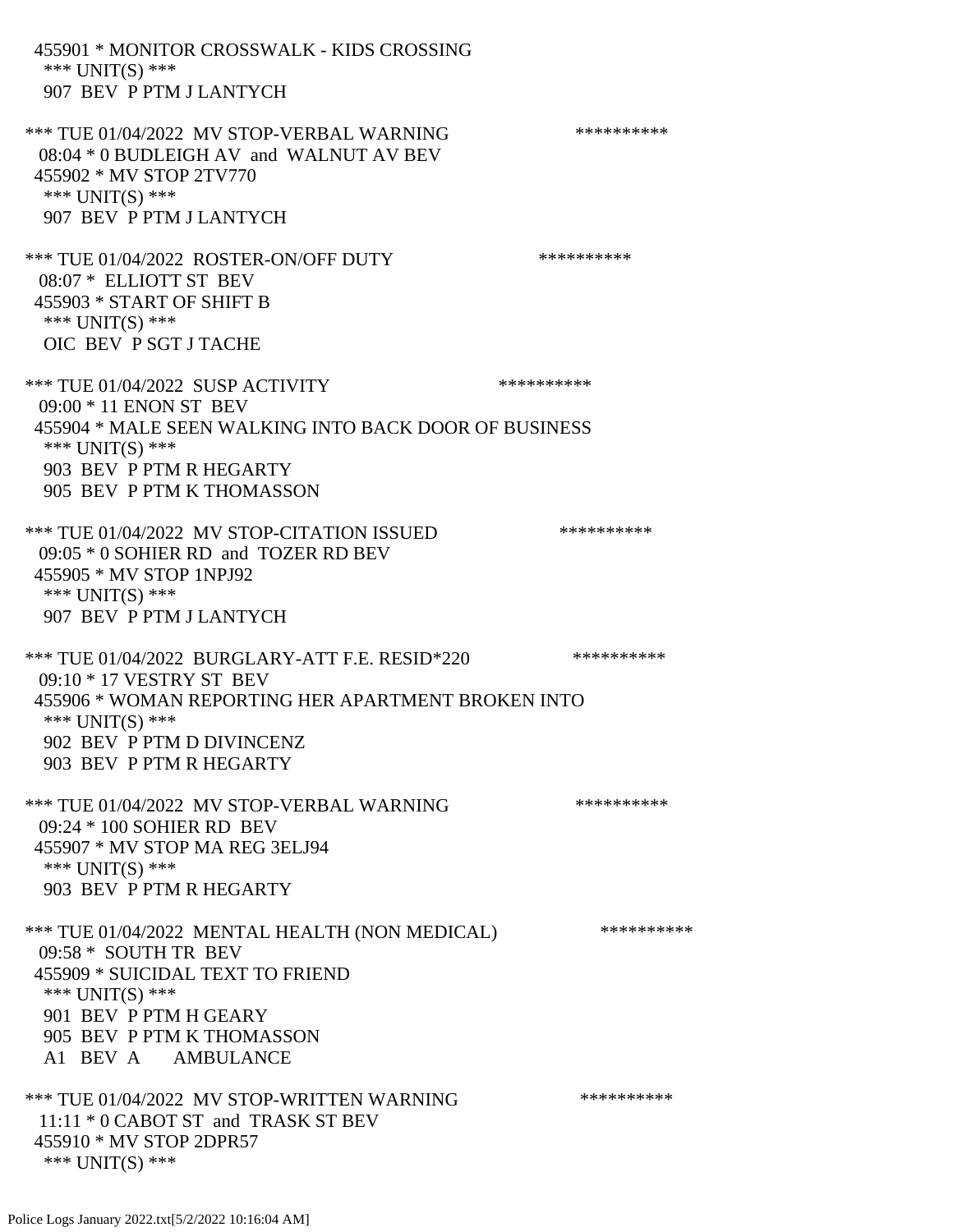#### 907 BEV P PTM J LANTYCH

\*\*\* TUE 01/04/2022 ASSAULT W/OTH DANG WEAP\*13A \*\*\*\*\*\*\*\*\*\* 11:15 \* 75 BRIMBAL AV BEV 455911 \* STAFF STRUCK IN THE HEAD WITH A VASE BY RESIDENT \*\*\* UNIT(S) \*\*\* 904 BEV P PTM D GAGNON 905 BEV P PTM K THOMASSON A1 BEV A AMBULANCE \*\*\* TUE 01/04/2022 VANDALISM-GRAFFITTI \*\*\*\*\*\*\*\*\*\* 11:20 \* 191 CABOT ST BEV 455912 \* THE WORD "OPEN" WRITTEN ON THE DOOR \*\*\* UNIT(S) \*\*\* 902 BEV P PTM D DIVINCENZ \*\*\* TUE 01/04/2022 PREVENT BREACH OF PEACE \*\*\*\*\*\*\*\*\*\* 11:28 \* 95 SAM FONZO DR BEV 455913 \* PREVENT BREACH OF PEACE \*\*\* UNIT(S) \*\*\* 903 BEV P PTM R HEGARTY 905 BEV P PTM K THOMASSON \*\*\* TUE 01/04/2022 MV-ACCIDENT NO REPORT \*\*\*\*\*\*\*\*\*\*\*\* 12:26 \* 0 CABOT ST and BALCH ST BEV 455914 \* 2 CAR MVA NO REPORTED INJURIES \*\*\* UNIT(S) \*\*\* 904 BEV P PTM D GAGNON 905 BEV P PTM K THOMASSON A1 BEV A AMBULANCE BF1 BEV F BEV FIRE \*\*\* TUE 01/04/2022 MV STOP-VERBAL WARNING \*\*\*\*\*\*\*\*\*\*\*\*\* 12:57 \* 0 BRIDGE ST and VIRGINIA AV BEV 455915 \* MV STOP 5WH295 \*\*\* UNIT(S) \*\*\* 907 BEV P PTM J LANTYCH \*\*\* TUE 01/04/2022 MV STOP-VERBAL WARNING \*\*\*\*\*\*\*\*\*\*\*\*\* 13:05 \* 0 BRIDGE ST and WINTHROP AV BEV 455916 \* MV STOP 352ZK8 \*\*\* UNIT(S) \*\*\* 907 BEV P PTM J LANTYCH \*\*\* TUE 01/04/2022 MV STOP-VERBAL WARNING \*\*\*\*\*\*\*\*\*\*\*\*\* 13:13 \* 0 BECKFORD ST and BENNETT ST BEV 455917 \* MV STOP \*\*\* UNIT(S) \*\*\* 907 BEV P PTM J LANTYCH \*\*\* TUE 01/04/2022 SCHOOL TRAFFIC \*\*\*\*\*\*\*\*\*\*\*\*\*\*\* 13:49 \* 0 CROSS ST and BIKE PATH, COVE SCHL BEV 455918 \* SCHOOL TRAFFIC \*\*\* UNIT(S) \*\*\*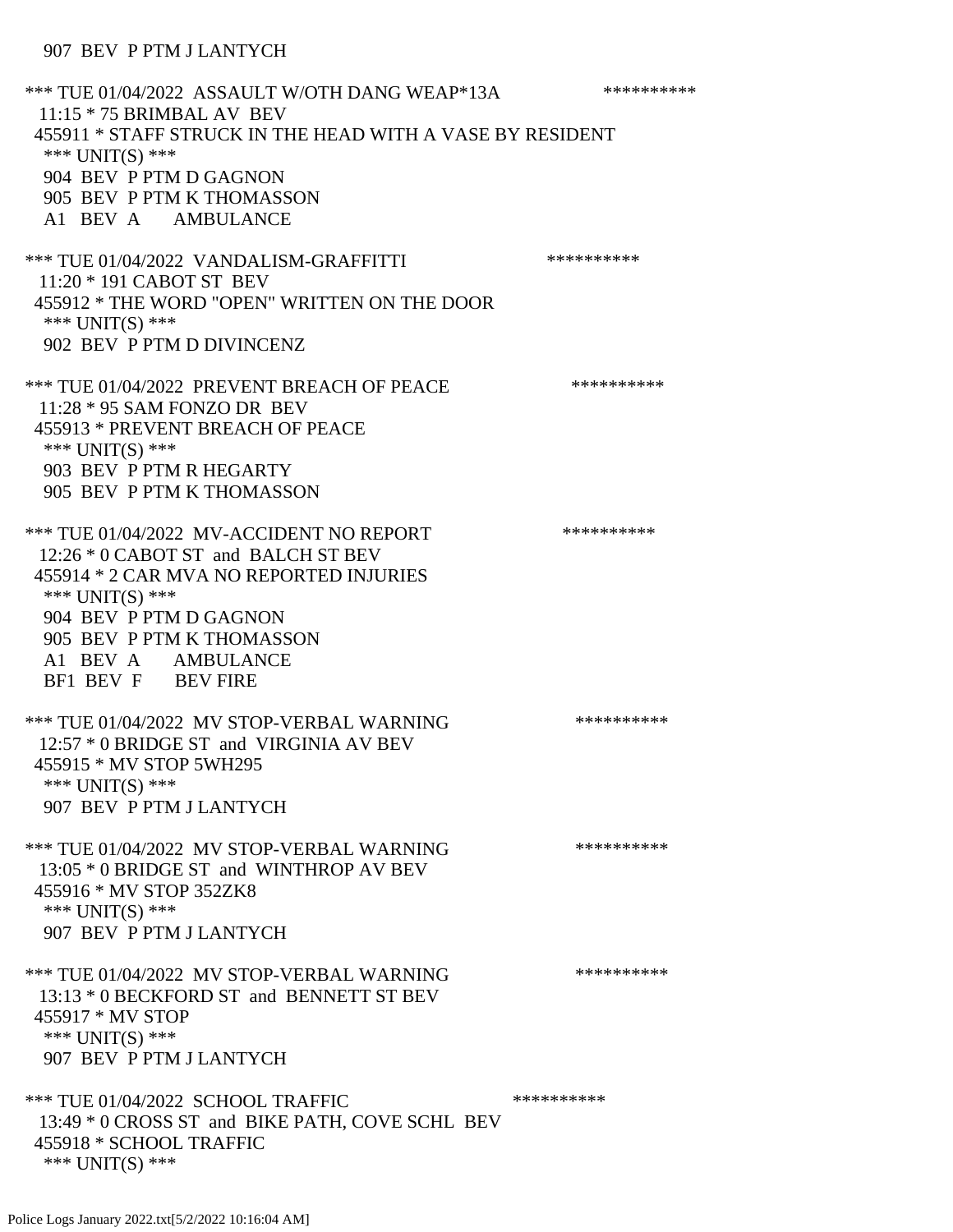### 907 BEV P PTM J LANTYCH

| *** TUE 01/04/2022 SCHOOL TRAFFIC<br>$13:52 * 41$ BRIMBAL AV BEV<br>455919 * MONITOR SCHOOL ZONE<br>*** UNIT(S) ***<br>904 BEV P PTM D GAGNON                                                                        | ********** |
|----------------------------------------------------------------------------------------------------------------------------------------------------------------------------------------------------------------------|------------|
| *** TUE 01/04/2022 SCHOOL TRAFFIC<br>13:52 * 40 WOODLAND AV BEV<br>455920 * MONITOR SCHOOL ZONE<br>*** $UNIT(S)$ ***<br>901 BEV P PTM H GEARY                                                                        | ********** |
| *** TUE 01/04/2022 SUMMONS, ATTEMPT TO SERVE<br>14:49 * 10 BOW ST Apt: A BEV<br>455921 * ATTEMPT TO SERVE<br>*** $UNIT(S)$ ***<br>902 BEV P PTM D DIVINCENZ                                                          | ********** |
| *** TUE 01/04/2022 MV STOP-WRITTEN WARNING<br>15:04 * 5 WINTER ST Apt: H BEV<br>455922 * CT REG AK07734<br>*** UNIT(S) ***<br>913 BEV P SGT M HENEBURY PTM C TWOMBLY                                                 | ********** |
| *** TUE 01/04/2022 PREVENT BREACH OF PEACE<br>15:23 * 3 BEVERLY COMMONS DR Apt: 31H BEV<br>455923 * ASSIST WITH REMOVAL OF ITEMS FROM HOUSE<br>*** UNIT(S) ***<br>901 BEV P PTM H GEARY<br>905 BEV P PTM K THOMASSON | ********** |
| *** TUE 01/04/2022 MV-ACCIDENT HIT-RUN/PROP DAM<br>16:46 * 318 ELLIOTT ST BEV<br>455924 * MVA ON ELLIOT ST<br>*** UNIT(S) ***<br>901 BEV P PTM H GEARY<br>903 BEV P PTM ARCHAMBAULT<br>907 BEV P PTM J ZWICKER       | ********** |
| *** TUE 01/04/2022 MV-ACCIDENT HIT-RUN/PROP DAM<br>17:03 * 342 ELLIOTT ST BEV<br>455925 * MVA HIT N RUN<br>*** UNIT(S) ***<br>902 BEV P PTM C STANTON                                                                | ********** |
| *** TUE 01/04/2022 VANDALISM-DESTRUC/DAMAG*290<br>17:05 * 8 BECKFORD ST BEV<br>455926 * PAST DESTRUCTION<br>*** UNIT(S) ***<br>905 BEV P PTM S FIORE                                                                 | ********** |
| *** TUE 01/04/2022 ASSIST CITIZEN                                                                                                                                                                                    | ********** |
|                                                                                                                                                                                                                      |            |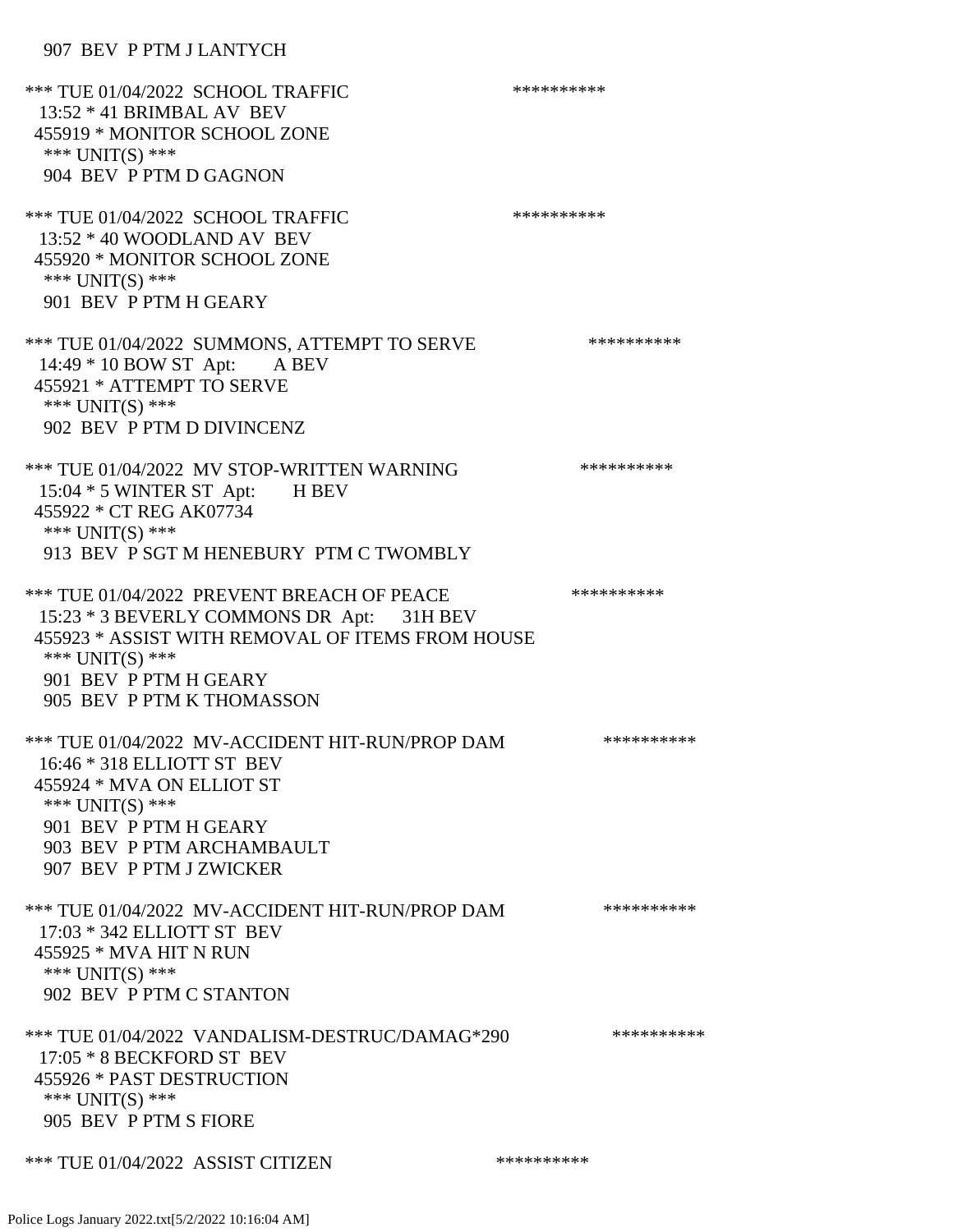17:48 \* 502 CABOT ST BEV 455927 \* ASSIST MOM IN FINDING HER 12 Y/O CHILD \*\*\* UNIT(S) \*\*\* 901 BEV P PTM M GELINEAU 902 BEV P PTM C STANTON 903 BEV P PTM ARCHAMBAULT 904 BEV P PTM M BRODERICK 905 BEV P PTM S FIORE 907 BEV P PTM J ZWICKER \*\*\* TUE 01/04/2022 ROSTER-ON/OFF DUTY \*\*\*\*\*\*\*\*\*\* 18:12 \* ELLIOTT ST BEV 455928 \* DIVISION C ASSIGNMENTS (4-12 SHIFT) \*\*\* UNIT(S) \*\*\* OIC BEV P SGT D BROWN \*\*\* TUE 01/04/2022 LARCENY-ALL OTHERS \*23H \*\*\*\*\*\*\*\*\*\*\* 18:59 \* 3 BROADWAY BEV 455929 \* PACKAGE STOLEN \*\*\* UNIT(S) \*\*\* H2 BEV P PTM S LEBLANC \*\*\* TUE 01/04/2022 DOMESTIC-VERBAL ARGUMENT \*\*\*\*\*\*\*\*\*\*\*\*\* 19:19 \* RAILROAD AV BEV 455930 \* POSSIBLE DOMESTIC \*\*\* UNIT(S) \*\*\* 901 BEV P PTM M GELINEAU 902 BEV P PTM C STANTON \*\*\* TUE 01/04/2022 DOMESTIC-VERBAL ARGUMENT \*\*\*\*\*\*\*\*\*\*\*\*\* 19:26 \* RADCLIFF RD BEV 455931 \* DISTURBANCE INVOLVING AUTISTIC CHILD \*\*\* UNIT(S) \*\*\* 903 BEV P PTM ARCHAMBAULT 904 BEV P PTM M BRODERICK \*\*\* TUE 01/04/2022 HOMELESS RELATED \*\*\*\*\*\*\*\*\*\* 20:14 \* 104 CABOT ST BEV 455932 \* DISTURBANCE \*\*\* UNIT(S) \*\*\* 901 BEV P PTM M GELINEAU 902 BEV P PTM C STANTON 903 BEV P PTM ARCHAMBAULT \*\*\* TUE 01/04/2022 CHECK WELL BEING \*\*\*\*\*\*\*\*\*\*\*\*\*\* 20:48 \* 0 CABOT ST and CONANT ST BEV 455933 \* CHECK ON ERRATIC OPERATION \*\*\* UNIT(S) \*\*\* 905 BEV P PTM S FIORE \*\*\* TUE 01/04/2022 HOMELESS RELATED \*\*\*\*\*\*\*\*\*\* 20:57 \* 0 LOVETT ST and DANE ST BEV 455934 \* CHECK ON POSSIBLY NAKED HOMELESS \*\*\* UNIT(S) \*\*\*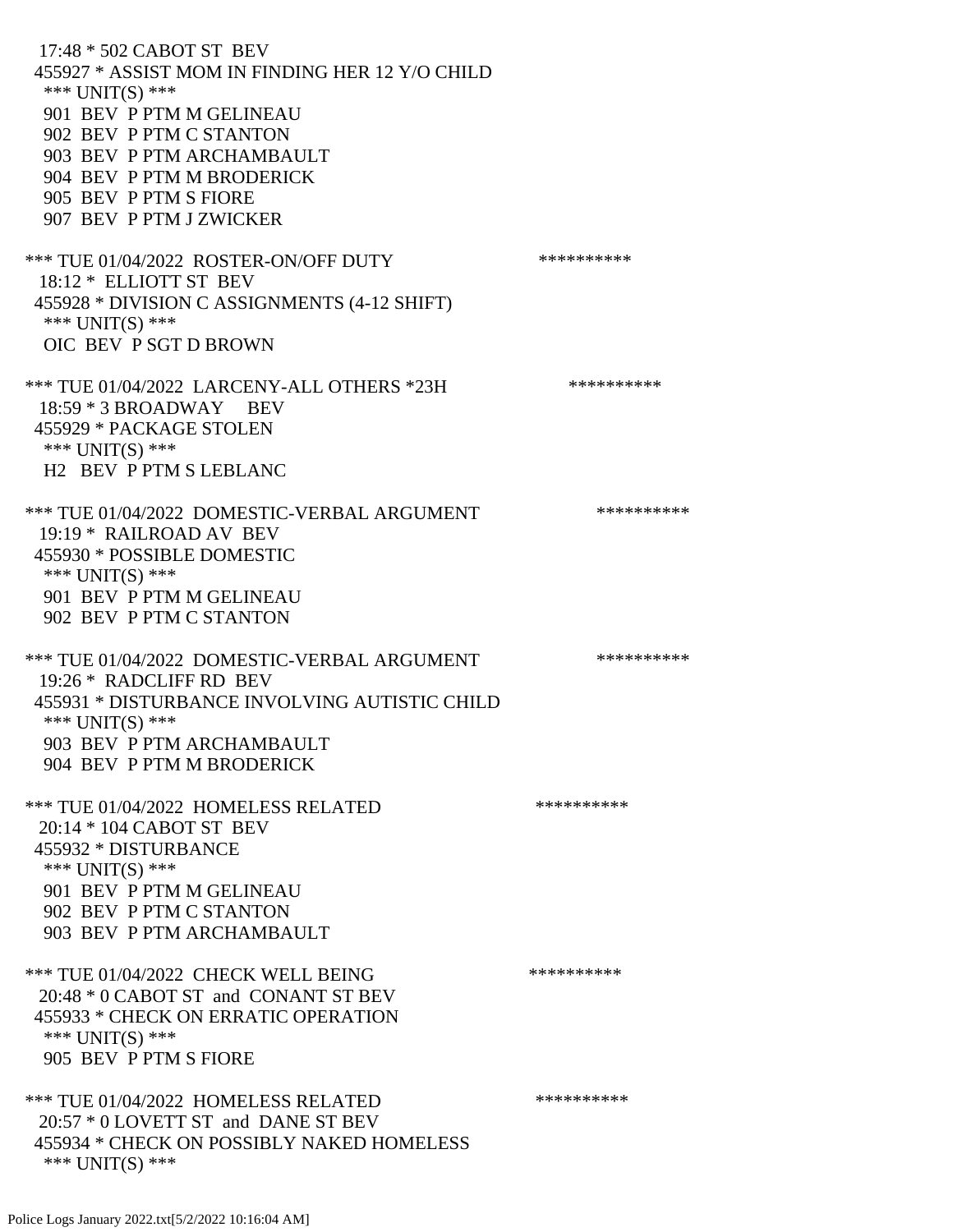## 901 BEV P PTM M GELINEAU 902 BEV P PTM C STANTON \*\*\* TUE 01/04/2022 SEXUAL FORCE-ASSLTW/OBJ\*11C \*\*\*\*\*\*\*\*\*\*\*\* 22:17 \* LINDEN AV BEV 455935 \* SPEAK WITH PARENT ABOUT POSSIBLE ABUSE \*\*\* UNIT(S) \*\*\* 902 BEV P PTM C STANTON \*\*\* TUE 01/04/2022 CHECK WELL BEING \*\*\*\*\*\*\*\*\*\*\*\*\* 23:13 \* 375 RANTOUL ST Apt: 403 BEV 455936 \* LIFELINE ACTIVATION \*\*\* UNIT(S) \*\*\* 901 BEV P PTM M GELINEAU 903 BEV P PTM ARCHAMBAULT \*\*\* TUE 01/04/2022 PC-ADULT \*\*\*\*\*\*\*\*\*\*\*\* 23:25 \* SOHIER RD BEV 455937 \* CHECK ON MAN ON ALL 4S IN DISTRESS \*\*\* UNIT(S) \*\*\* 903 BEV P PTM ARCHAMBAULT 905 BEV P PTM S FIORE \*\*\* TUE 01/04/2022 ROSTER-ON/OFF DUTY \*\*\*\*\*\*\*\*\*\* 23:26 \* ELLIOTT ST BEV 455938 \* START OF SHIFT A \*\*\* UNIT(S) \*\*\* OIC BEV P LT M PANJWANI \*\*\* WED 01/05/2022 DOMESTIC-VERBAL ARGUMENT \*\*\*\*\*\*\*\*\*\*\*\* 00:13 \* POND ST BEV 455939 \* MOTHER SON VERBAL ARGUMENT \*\*\* UNIT(S) \*\*\* 902 BEV P PTM N BENCAL 908 BEV P PTM J MARRS \*\*\* WED 01/05/2022 SCHOOL BUILDING CHECK \*\*\*\*\*\*\*\*\*\*\*\* 00:25 \* 100 SOHIER RD BEV 455940 \* BEVERLY HIGH SCHOOL CHECK \*\*\* UNIT(S) \*\*\* 903 BEV P PTM C GANEY \*\*\* WED 01/05/2022 DISTURBANCE-GENERAL \*\*\*\*\*\*\*\*\*\* 00:26 \* 10 NETHERTON AV BEV 455941 \* PARTY CALLED 911 GOT DISCONNECTED \*\*\* UNIT(S) \*\*\* 901 BEV P PTM P FIDRYCH 909 BEV P PTM A CECCHINI \*\*\* WED 01/05/2022 SUSP ACTIVITY-MOTOR VEHICLE \*\*\*\*\*\*\*\*\*\*\* 00:27 \* 40 APPLE RD Apt: 13 BEV 455997 \* CAR ALARM GOING OFF FOR A WHILE \*\*\* UNIT(S) \*\*\* 901 BEV P PTM C GANEY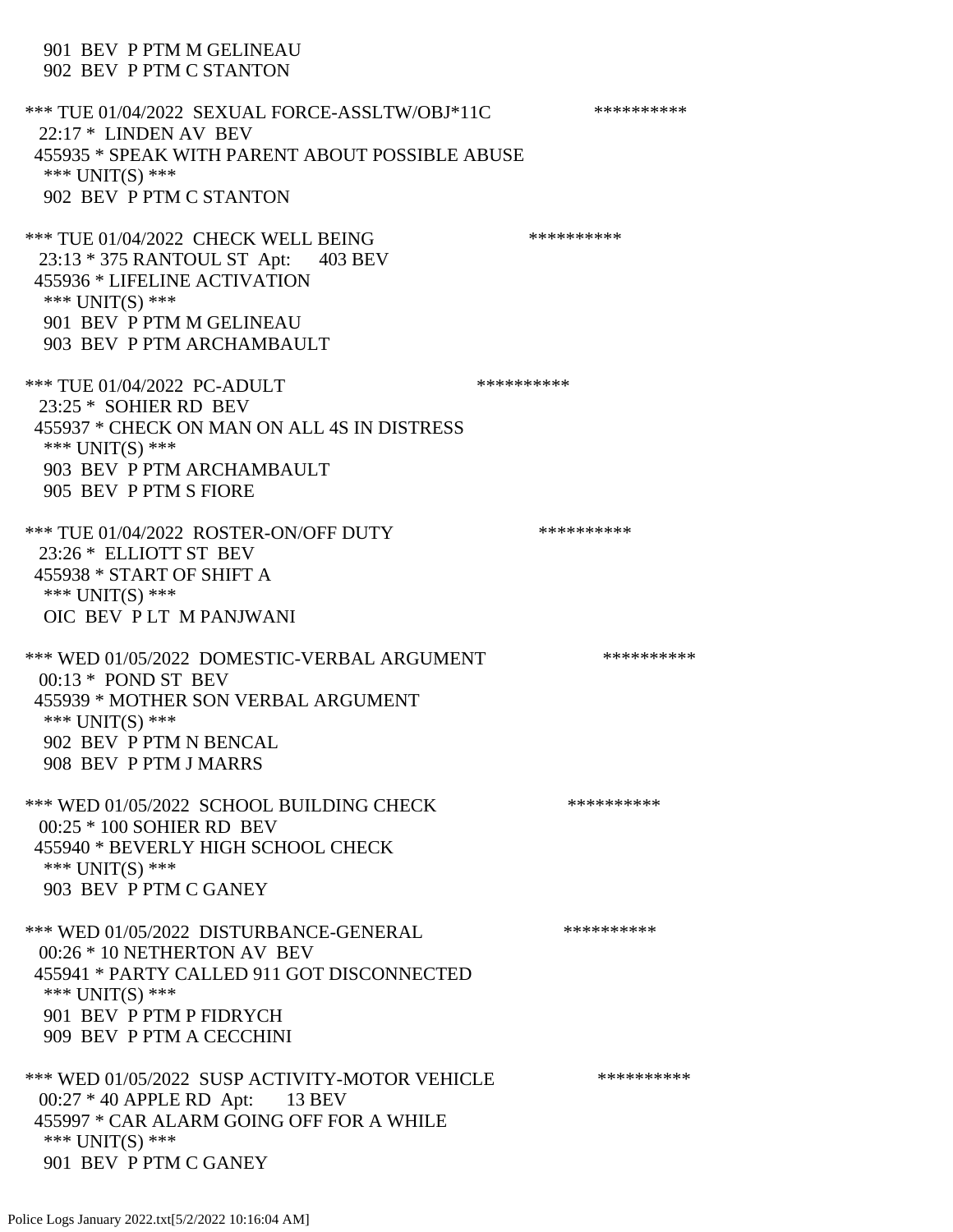#### 908 BEV P PTM P FIDRYCH

| *** WED 01/05/2022 DIRECTED PATROL<br>00:30 * 28 FOSTER DR BEV<br>455942 * HOUSE CHECK<br>*** UNIT(S) ***<br>904 BEV P PTM M MARINO                           | ********** |
|---------------------------------------------------------------------------------------------------------------------------------------------------------------|------------|
| *** WED 01/05/2022 PARK/PLAYGROUND CHECK<br>00:45 * 55 OBER ST BEV<br>455943 * LYNCH PARK/HOSPITAL POINT CHECK<br>*** $UNIT(S)$ ***<br>904 BEV P PTM M MARINO | ********** |
| *** WED 01/05/2022 PARK/PLAYGROUND CHECK<br>00:51 * 426 CABOT ST BEV<br>455944 * BALCH ST PLAYGROUND CHECK<br>*** UNIT(S) ***<br>903 BEV P PTM C GANEY        | ********** |
| *** WED 01/05/2022 PARK/PLAYGROUND CHECK<br>00:52 * 410 ESSEX ST BEV<br>455945 * HARRY BALL PARK CHECK<br>*** UNIT(S) ***<br>906 BEV P PTM E SCHULTZ          | ********** |
| *** WED 01/05/2022 SCHOOL BUILDING CHECK<br>$01:00 * 20$ EISENHOWER AV BEV<br>455946 * COVE SCHOOL CHECK<br>*** UNIT(S) ***<br>904 BEV P PTM M MARINO         | ********** |
| *** WED 01/05/2022 DIRECTED PATROL<br>01:22 * 150 RANTOUL ST BEV<br>455947 * VETERANS PARK/DEPOT CHECK<br>*** $UNIT(S)$ ***<br>902 BEV P PTM N BENCAL         | ********** |
| *** WED 01/05/2022 SCHOOL BUILDING CHECK<br>$01:24 * 41$ BRIMBAL AV BEV<br>455948 * HANNAH SCHOOL CHECK<br>*** UNIT(S) ***<br>904 BEV P PTM M MARINO          | ********** |
| *** WED 01/05/2022 DIRECTED PATROL<br>01:28 * 0 LOTHROP ST and DANE ST BEV<br>455949 * DANE ST BEACH CHECK<br>*** $UNIT(S)$ ***<br>902 BEV P PTM N BENCAL     | ********** |
| *** WED 01/05/2022 PARK/PLAYGROUND CHECK<br>$01:29 * 0$ GAGE ST BEV<br>455950 * GAGE ST PLAYGROUND CHECK<br>*** $UNIT(S)$ ***                                 | ********** |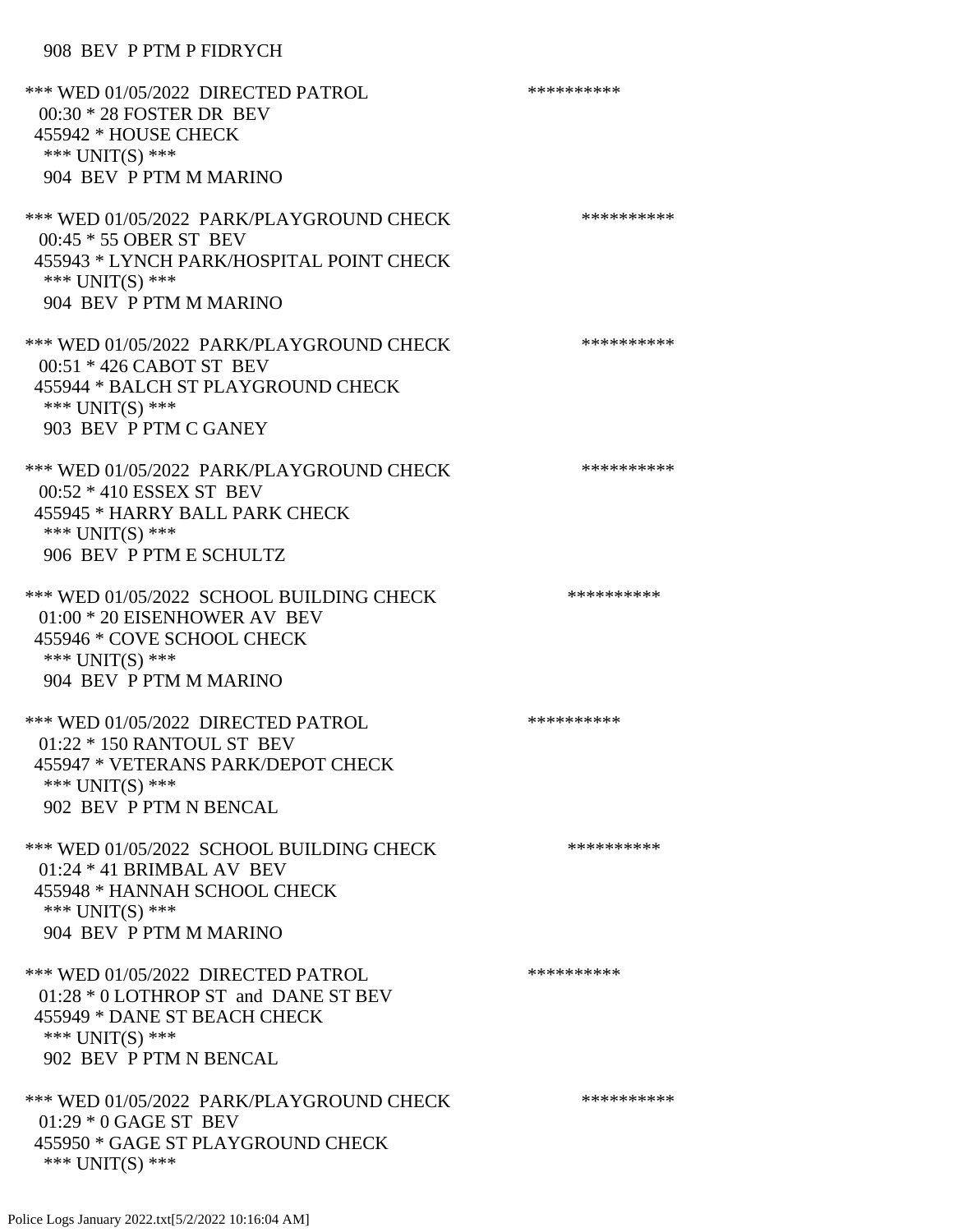#### 903 BEV P PTM C GANEY

\*\*\* WED 01/05/2022 BUILDING CHECK \*\*\*\*\*\*\*\*\*\*\*\* 02:10 \* BRIMBAL AV BEV 455951 \* CYCLES 128 CHECK \*\*\* UNIT(S) \*\*\* 904 BEV P PTM M MARINO \*\*\* WED 01/05/2022 PARK/PLAYGROUND CHECK \*\*\*\*\*\*\*\*\*\*\*\* 02:15 \* 16 LIVINGSTONE AV BEV 455952 \* LIVINGSTONE PARK CHECK \*\*\* UNIT(S) \*\*\* 901 BEV P PTM P FIDRYCH \*\*\* WED 01/05/2022 DIRECTED PATROL \*\*\*\*\*\*\*\*\*\* 02:25 \* 28 FOSTER DR BEV 455953 \* HOUSE CHECK \*\*\* UNIT(S) \*\*\* 904 BEV P PTM M MARINO \*\*\* WED 01/05/2022 PARK/PLAYGROUND CHECK \*\*\*\*\*\*\*\*\*\*\*\* 02:34 \* 134 MCKAY ST BEV 455954 \* BG&T CHECK \*\*\* UNIT(S) \*\*\* 901 BEV P PTM P FIDRYCH \*\*\* WED 01/05/2022 DISTURBANCE-GENERAL \*\*\*\*\*\*\*\*\*\* 02:47 \* 20 SOHIER RD Apt: 412 BEV 455955 \* MAN MAKING TO MUCH NOISE \*\*\* UNIT(S) \*\*\* 903 BEV P PTM C GANEY 908 BEV P PTM J MARRS \*\*\* WED 01/05/2022 MV-ACCIDENT PROPERTY DAMAGE \*\*\*\*\*\*\*\*\*\*\*\* 05:18 \* 0 CABOT ST and SALEM LINE BEV 455956 \* MVA \*\*\* UNIT(S) \*\*\* 902 BEV P PTM N BENCAL 908 BEV P PTM J MARRS A1 BEV A AMBULANCE BF1 BEV F BEV FIRE \*\*\* WED 01/05/2022 DIRECTED PATROL \*\*\*\*\*\*\*\*\*\* 05:30 \* 28 FOSTER DR BEV 455957 \* HOUSE CHECK \*\*\* UNIT(S) \*\*\* 904 BEV P PTM M MARINO \*\*\* WED 01/05/2022 MV-ACCIDENT PROPERTY DAMAGE \*\*\*\*\*\*\*\*\*\*\*\* 05:49 \* 0 CABOT ST and SALEM LINE BEV 455958 \* MVA \*\*\* UNIT(S) \*\*\* 909 BEV P PTM A CECCHINI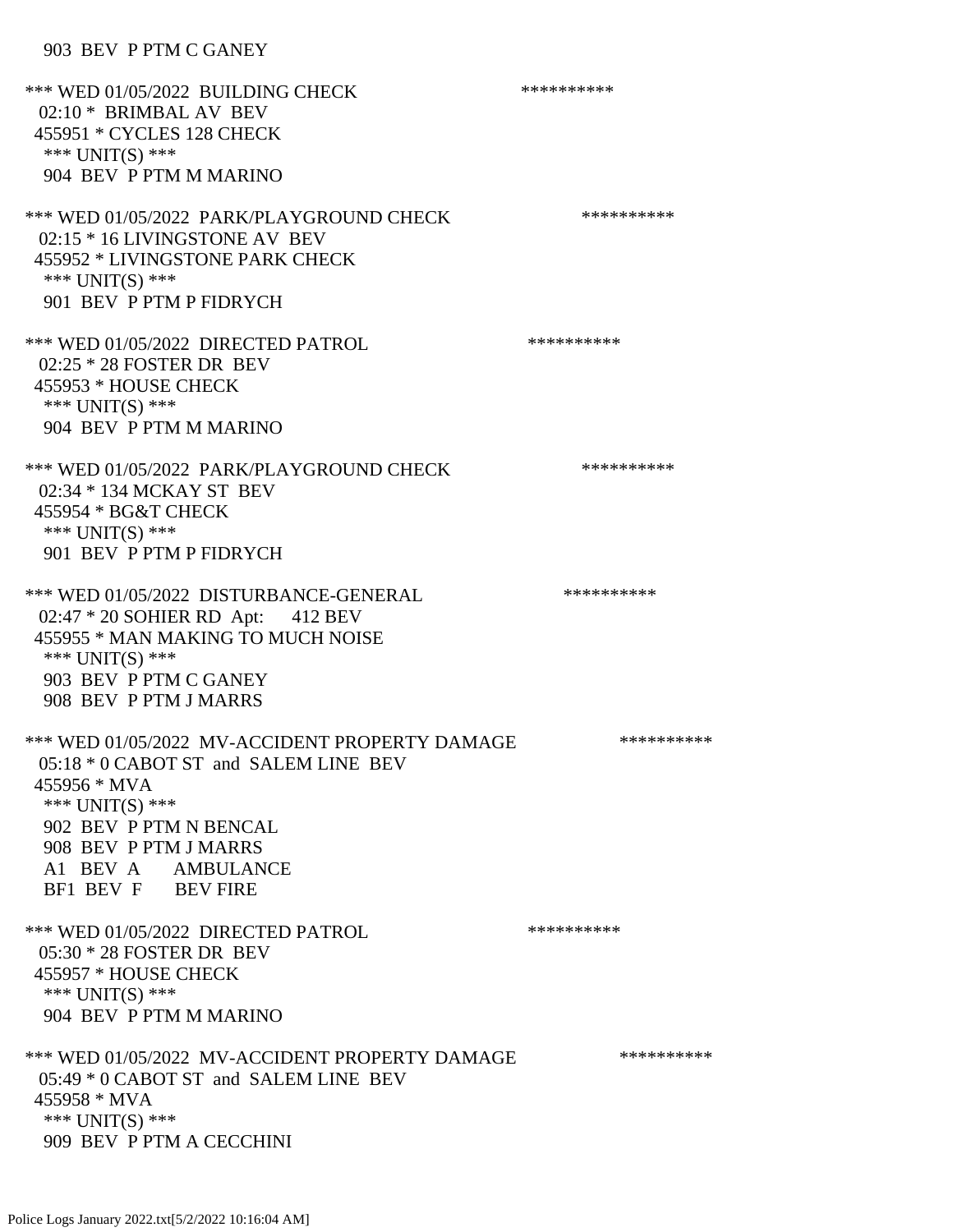\*\*\* WED 01/05/2022 SA EVIDENCE KIT COLLECTION \*\*\*\*\*\*\*\*\*\* 06:11 \* HERRICK ST BEV 455959 \* PICK UP RAPE KIT AT HOSPITAL \*\*\* UNIT(S) \*\*\* 903 BEV P PTM C GANEY \*\*\* WED 01/05/2022 PC-RELEASED FROM CUSTODY \*\*\*\*\*\*\*\*\*\* 06:29 \* ELLIOTT ST BEV 455960 \* PC RELEASED \*\*\* UNIT(S) \*\*\* OIC BEV P LT M PANJWANI \*\*\* WED 01/05/2022 ASSIST MASS STATE POLICE \*\*\*\*\*\*\*\*\*\*\*\* 07:02 \* 0 RT 128 N HW and EXIT 18 BEV 455961 \* MVA \*\*\* UNIT(S) \*\*\* 904 BEV P PTM M MARINO \*\*\* WED 01/05/2022 MV-ACCIDENT PROPERTY DAMAGE \*\*\*\*\*\*\*\*\*\*\* 07:17 \* 0 CABOT ST and LONGMEADOW RD BEV 455962 \* TWO CAR MVA NO INJURIES \*\*\* UNIT(S) \*\*\* 905 BEV P PTM D GRIMES 909 BEV P PTM A CECCHINI \*\*\* WED 01/05/2022 ALARMS-COMMERCIAL \*\*\*\*\*\*\*\*\*\* 07:21 \* 138 CONANT ST BEV 455963 \* REAR ALARM \*\*\* UNIT(S) \*\*\* 901 BEV P PTM P FIDRYCH 907 BEV P PTM J LANTYCH \*\*\* WED 01/05/2022 MV-ACCIDENT PROPERTY DAMAGE \*\*\*\*\*\*\*\*\*\*\*\*\* 07:35 \* 0 DODGE ST and ACCESS RD BEV 455964 \* MV ACCIDENT \*\*\* UNIT(S) \*\*\* 901 BEV P PTM P FIDRYCH 909 BEV P PTM A CECCHINI \*\*\* WED 01/05/2022 ROSTER-ON/OFF DUTY \*\*\*\*\*\*\*\*\*\* 07:42 \* ELLIOTT ST BEV 455965 \* DIVISION B ASSIGNMENTS (DAY SHIFT) \*\*\* UNIT(S) \*\*\* OIC BEV P SGT D BROWN \*\*\* WED 01/05/2022 MV STOP-VERBAL WARNING \*\*\*\*\*\*\*\*\*\*\*\*\* 08:03 \* 0 CORNING ST and SYLVAN RD BEV 455966 \* MV STOP 2KFP17 \*\*\* WED 01/05/2022 MV STOP-VERBAL WARNING \*\*\*\*\*\*\*\*\*\*\*\* 08:36 \* 0 SOHIER RD and HILLTOP DR BEV 455967 \* MV STOP 3ES871 \*\*\* UNIT(S) \*\*\* 907 BEV P PTM J LANTYCH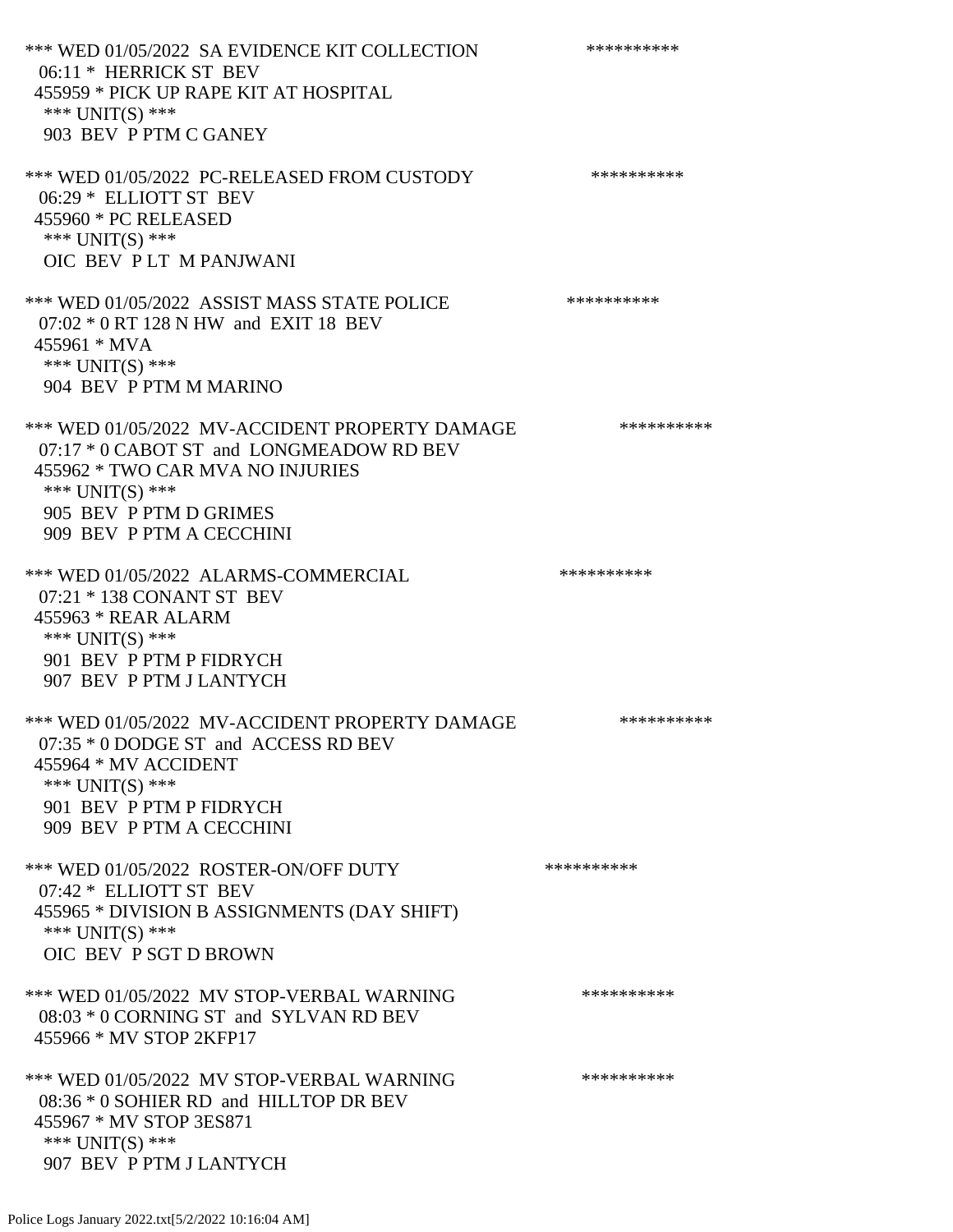\*\*\* WED 01/05/2022 MV-ACCIDENT NO REPORT \*\*\*\*\*\*\*\*\*\*\*\* 08:59 \* 100 SOHIER RD BEV 455968 \* MINOR MVA IN STUDENT LOT \*\*\* UNIT(S) \*\*\* 910 BEV P PTM S FIORE \*\*\* WED 01/05/2022 MV STOP-VERBAL WARNING \*\*\*\*\*\*\*\*\*\*\*\* 09:36 \* 0 BRIDGE ST and VIRGINIA AV BEV 455969 \* MV STOP W30480 \*\*\* UNIT(S) \*\*\* 907 BEV P PTM J LANTYCH \*\*\* WED 01/05/2022 MV STOP-VERBAL WARNING \*\*\*\*\*\*\*\*\*\*\*\* 09:48 \* 0 BRIDGE ST and VIRGINIA AV BEV 455970 \* MV STOP 43GK85 \*\*\* UNIT(S) \*\*\* 907 BEV P PTM J LANTYCH \*\*\* WED 01/05/2022 MV STOP-ARREST/SUMMONS \*\*\*\*\*\*\*\*\*\*\*\*\*\*\* 10:18 \* 0 RIVER ST and PLEASANT ST BEV 455971 \* MV STOP 1CXA94 \*\*\* UNIT(S) \*\*\* 907 BEV P PTM J LANTYCH \*\*\* WED 01/05/2022 MV STOP-VERBAL WARNING \*\*\*\*\*\*\*\*\*\*\*\* 10:19 \* 0 PARK ST and BOW ST BEV 455972 \* MA REG 9PC389 \*\*\* UNIT(S) \*\*\* 902 BEV P PTM T SLAVIN \*\*\* WED 01/05/2022 ASSIST CITIZEN \*\*\*\*\*\*\*\*\*\* 11:07 \* 95 DODGE ST BEV 455973 \* PERSON WALKING AWAY FROM GROUP HOME \*\*\* UNIT(S) \*\*\* 901 BEV P PTM M BRODERICK \*\*\* WED 01/05/2022 PREVENT BREACH OF PEACE \*\*\*\*\*\*\*\*\*\*\* 11:30 \* 3 BEVERLY COMMONS DR Apt: 31H BEV 455974 \* PREVENT A BREACH OF PEACE- BELONGINGS \*\*\* UNIT(S) \*\*\* 903 BEV P PTM E ABRAHAMSO 905 BEV P PTM D GRIMES \*\*\* WED 01/05/2022 LARCENY-ALL OTHERS \*23H \*\*\*\*\*\*\*\*\*\* 12:18 \* 0 RIVER ST and BRIDGE BEV 455975 \* STOLEN ITEM FROM BUSINESS \*\*\* UNIT(S) \*\*\* 902 BEV P PTM T SLAVIN \*\*\* WED 01/05/2022 WARRANT-ATTEMPT TO SERVE \*\*\*\*\*\*\*\*\*\* 12:18 \* 100 SOHIER RD BEV 455976 \* ATTEMPT TO SERVE SEC. 35 \*\*\* UNIT(S) \*\*\*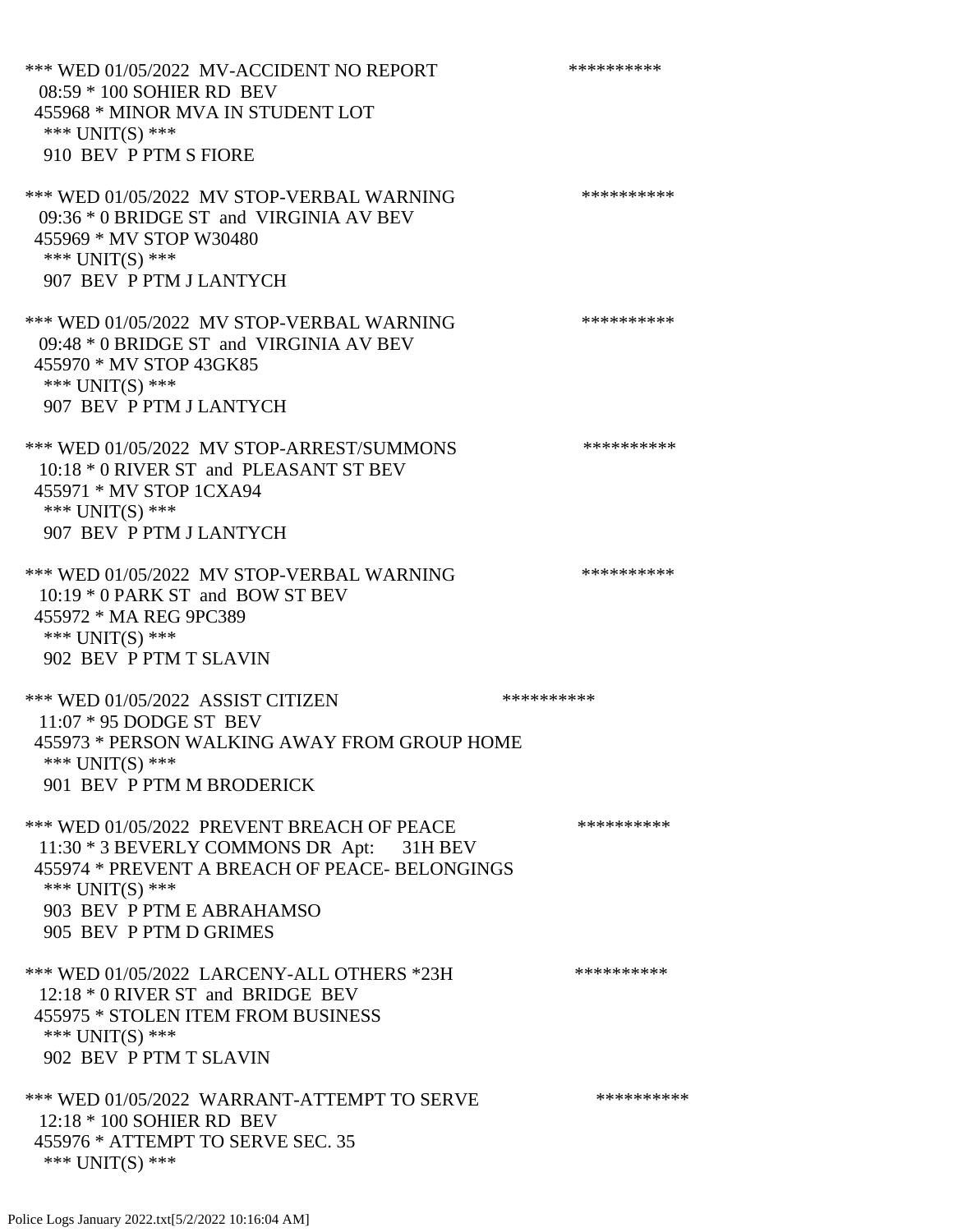#### 902 BEV P PTM S FIORE

\*\*\* WED 01/05/2022 CHECK WELL BEING \*\*\*\*\*\*\*\*\*\* 12:28 \* 122 BRIDGE ST BEV 455977 \* CHECK WELL BEING CALLED IN BY CITY HALL \*\*\* UNIT(S) \*\*\* 901 BEV P PTM M BRODERICK 903 BEV P PTM E ABRAHAMSO \*\*\* WED 01/05/2022 ROSTER-OFFICER ORDERED TO WORK \*\*\*\*\*\*\*\*\*\*\* 13:12 \* ELLIOTT ST BEV 455978 \* OFFICER HEGARTY ORDERED TO WORK DIV C \*\*\* UNIT(S) \*\*\* OIC BEV P SGT D BROWN \*\*\* WED 01/05/2022 SCHOOL TRAFFIC \*\*\*\*\*\*\*\*\*\*\*\*\*\* 13:38 \* 0 ESSEX ST and SPRING ST BEV 455979 \* SCHOOL TRAFFIC-CROSSWALK \*\*\* UNIT(S) \*\*\* 907 BEV P PTM J LANTYCH \*\*\* WED 01/05/2022 POLICE-GENERAL REQ FOR \*\*\*\*\*\*\*\*\*\* 14:09 \* 8 HANCOCK ST BEV 455980 \* CITY COUNCILOR INQUIRING ABOUT FLAGS \*\*\* UNIT(S) \*\*\* 903 BEV P PTM E ABRAHAMSO \*\*\* WED 01/05/2022 MEDICAL-BLS \*\*\*\*\*\*\*\*\*\*\*\* 15:07 \* DODGE ST BEV 455981 \* FEMALE FELL \*\*\* UNIT(S) \*\*\* 905 BEV P PTM D GRIMES A2 BEV A AMBULANCE \*\*\* WED 01/05/2022 NOTIFICATION \*\*\*\*\*\*\*\*\*\* 15:17 \* 5 WILKINS TR Apt: R BEV 455982 \* ATTEMPT TO NOTIFY FOR PLAZA MANAGEMENT \*\*\* UNIT(S) \*\*\* 903 BEV P PTM E ABRAHAMSO \*\*\* WED 01/05/2022 ROSTER-ON/OFF DUTY \*\*\*\*\*\*\*\*\*\* 16:00 \* ELLIOTT ST BEV 455983 \* EVENING SHIFT ASSIGNMENTS \*\*\* UNIT(S) \*\*\* OIC BEV P CPT T HEGARTY \*\*\* WED 01/05/2022 SELECTIVE ENFORCEMENT \*\*\*\*\*\*\*\*\*\*\*\*\* 16:30 \* 0 CONANT ST and ELLSWORTH AV BEV 455985 \* SELECTIVE ENFORCEMENT CONANT STREET \*\*\* UNIT(S) \*\*\* 907 BEV P PTM J ZWICKER \*\*\* WED 01/05/2022 SUSP ACTIVITY \*\*\*\*\*\*\*\*\*\*\*\* 16:32 \* 45 BALCH ST Apt: 1 BEV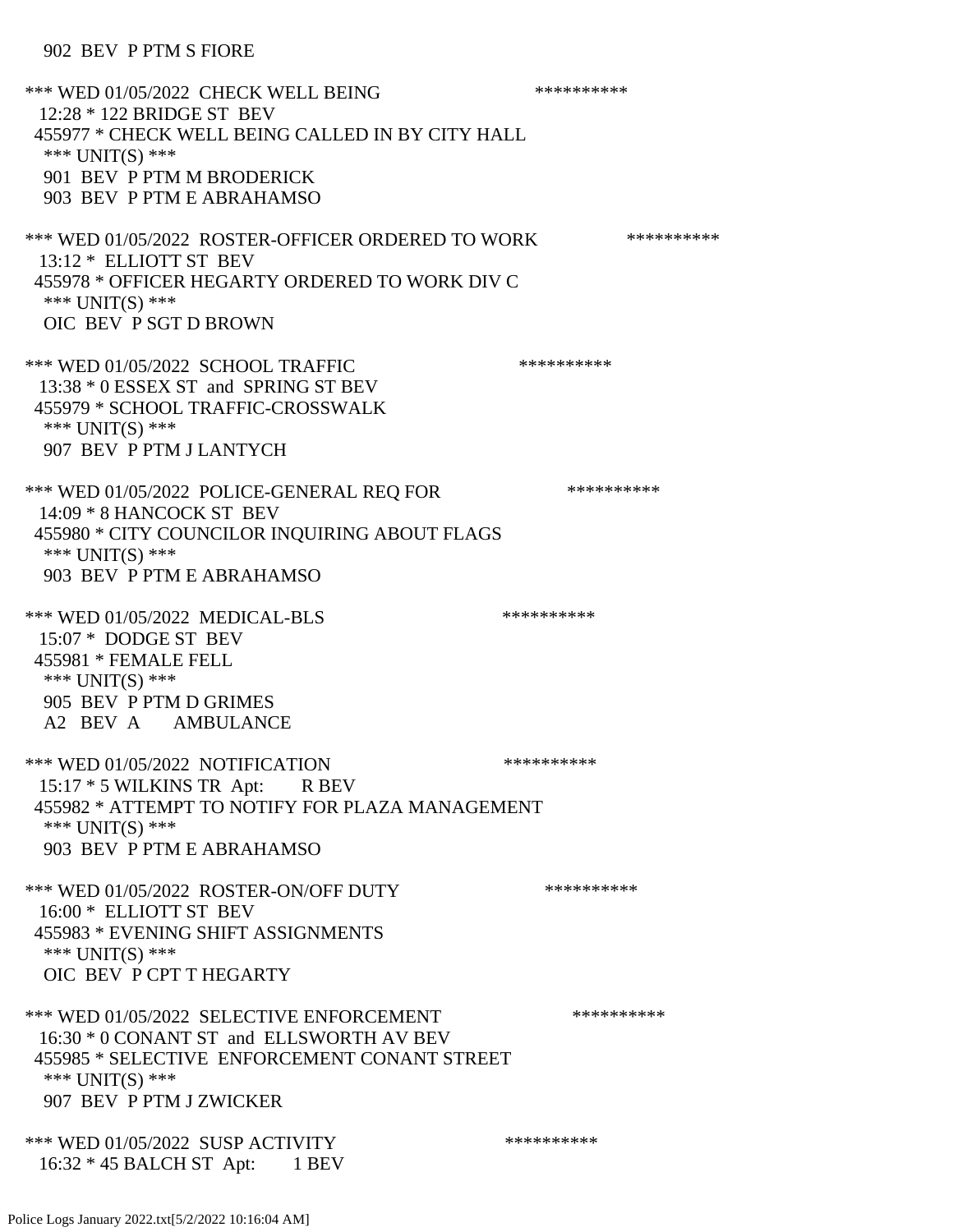455986 \* POSSIBLE IDENTITY THEFT/FRAUD \*\*\* UNIT(S) \*\*\* 905 BEV P PTM J MCCARTHY \*\*\* WED 01/05/2022 MV-ACCIDENT NO REPORT \*\*\*\*\*\*\*\*\*\*\*\* 18:15 \* 100 SOHIER RD BEV 455987 \* MVA, 1 COMPLAINING OF CHEST PAIN \*\*\* UNIT(S) \*\*\* 903 BEV P PTM R HEGARTY A1 BEV A AMBULANCE BF1 BEV F BEV FIRE \*\*\* WED 01/05/2022 MV STOP-VERBAL WARNING \*\*\*\*\*\*\*\*\*\*\*\*\*\* 18:23 \* 100 SOHIER RD BEV 455988 \* MA REG 965MJ7 \*\*\* UNIT(S) \*\*\* 903 BEV P PTM R HEGARTY \*\*\* WED 01/05/2022 ASSIST OTHER DEPARTMENT \*\*\*\*\*\*\*\*\*\*\*\*\* 18:38 \* OAKMONT RD BEV 455989 \* ASSIST DANVERS PD WITH HIT AND RUN \*\*\* UNIT(S) \*\*\* 903 BEV P PTM R HEGARTY 905 BEV P PTM J MCCARTHY \*\*\* WED 01/05/2022 MEDICAL-BLS \*\*\*\*\*\*\*\*\*\*\*\* 19:27 \* SOHIER RD BEV 455990 \* FEMALE DIFF BREATHING ON WAY TO COVID TEST \*\*\* UNIT(S) \*\*\* 903 BEV P PTM R HEGARTY \*\*\* WED 01/05/2022 MV STOP-VERBAL WARNING \*\*\*\*\*\*\*\*\*\*\*\* 19:38 \* 0 KERNWOOD AV and LEECH ST BEV 455991 \* MA REG 4RR327 \*\*\* UNIT(S) \*\*\* 901 BEV P PTM N BENCAL \*\*\* WED 01/05/2022 ASSIST CITIZEN \*\*\*\*\*\*\*\*\*\* 20:05 \* 71 DODGE ST BEV 455992 \* PARTY EXITED SHAWS AND FOUND DAMAGE TO RENTAL MV. \*\*\* WED 01/05/2022 CHECK WELL BEING \*\*\*\*\*\*\*\*\*\*\*\* 21:09 \* 101 RANTOUL ST BEV 455993 \* CHECK ON Q5 FEMALE \*\*\* UNIT(S) \*\*\* 901 BEV P PTM N BENCAL 902 BEV P DET D PRINZ A1 BEV A AMBULANCE \*\*\* WED 01/05/2022 ROSTER-ON/OFF DUTY \*\*\*\*\*\*\*\*\*\* 23:27 \* ELLIOTT ST BEV 455994 \* START OF SHIFT A \*\*\* UNIT(S) \*\*\* OIC BEV P LT M PANJWANI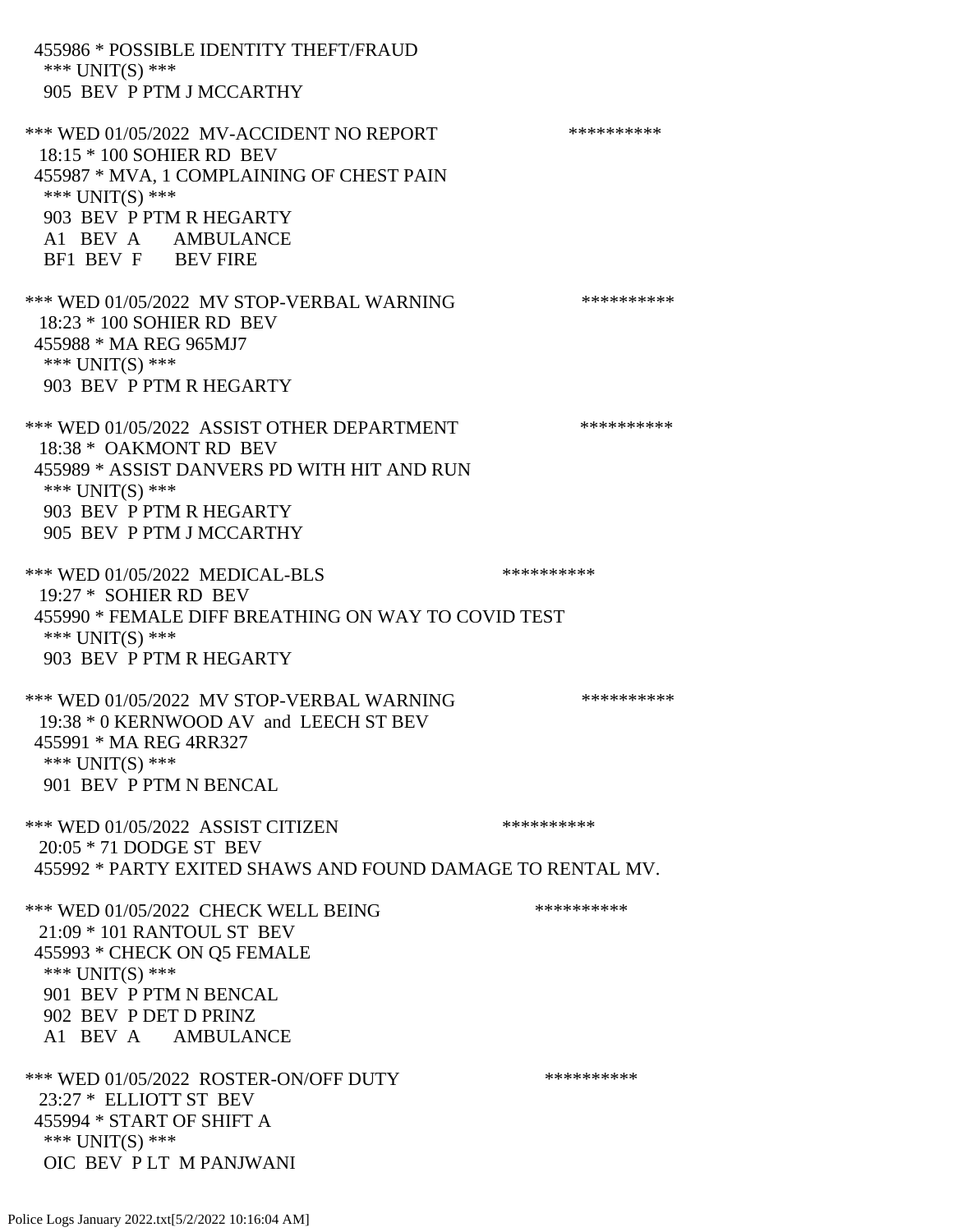\*\*\* WED 01/05/2022 UNWANTED GUEST \*\*\*\*\*\*\*\*\*\*\*\*\* 23:28 \* 377 CABOT ST BEV 455995 \* MALE BLOCKING DELIVERY DOOR,REFUSING TO LEAV \*\*\* UNIT(S) \*\*\* 903 BEV P PTM R HEGARTY 905 BEV P PTM J MCCARTHY A1 BEV A AMBULANCE \*\*\* THU 01/06/2022 PARK/PLAYGROUND CHECK \*\*\*\*\*\*\*\*\*\*\*\* 00:27 \* 0 GAGE ST BEV 455996 \* GAGE STREET PARK CHECK \*\*\* UNIT(S) \*\*\* 903 BEV P PTM M MARINO \*\*\* THU 01/06/2022 TRAIN STATION CHECK \*\*\*\*\*\*\*\*\*\*\*\* 00:37 \* 10 PARK ST BEV 455998 \* BEVERLY DEPOT TRAIN STATION CHECK \*\*\* UNIT(S) \*\*\* 902 BEV P PTM J MARRS \*\*\* THU 01/06/2022 SCHOOL BUILDING CHECK \*\*\*\*\*\*\*\*\*\*\* 00:48 \* 100 SOHIER RD BEV 455999 \* HIGH SCHOOL CHECK \*\*\* UNIT(S) \*\*\* 903 BEV P PTM M MARINO \*\*\* THU 01/06/2022 BAR CHECK \*\*\*\*\*\*\*\*\*\*\*\* 00:51 \* 20 CABOT ST BEV 456000 \* ANCHOR CLOSING CHECK \*\*\* UNIT(S) \*\*\* 902 BEV P PTM J MARRS \*\*\* THU 01/06/2022 PARK/PLAYGROUND CHECK \*\*\*\*\*\*\*\*\*\*\*\* 00:55 \* 145 LIVINGSTONE AV BEV 456001 \* OBEAR PARK CHECK \*\*\* UNIT(S) \*\*\* 901 BEV P PTM C GANEY \*\*\* THU 01/06/2022 SCHOOL BUILDING CHECK \*\*\*\*\*\*\*\*\*\*\*\* 01:10 \* 40 WOODLAND AV BEV 456002 \* AYERS SCHOOL CHECK \*\*\* UNIT(S) \*\*\* 901 BEV P PTM C GANEY \*\*\* THU 01/06/2022 BUILDING CHECK \*\*\*\*\*\*\*\*\*\*\*\* 01:14 \* BRIMBAL AV BEV 456003 \* NORTH SHORE CROSSING PLAZA CHECK \*\*\* UNIT(S) \*\*\* 903 BEV P PTM M MARINO \*\*\* THU 01/06/2022 PARK/PLAYGROUND CHECK \*\*\*\*\*\*\*\*\*\*\*\* 01:23 \* 0 LOTHROP ST and DANE ST BEV 456004 \* DANE STREET BEACH/INDEPENDENCE PARK CHECK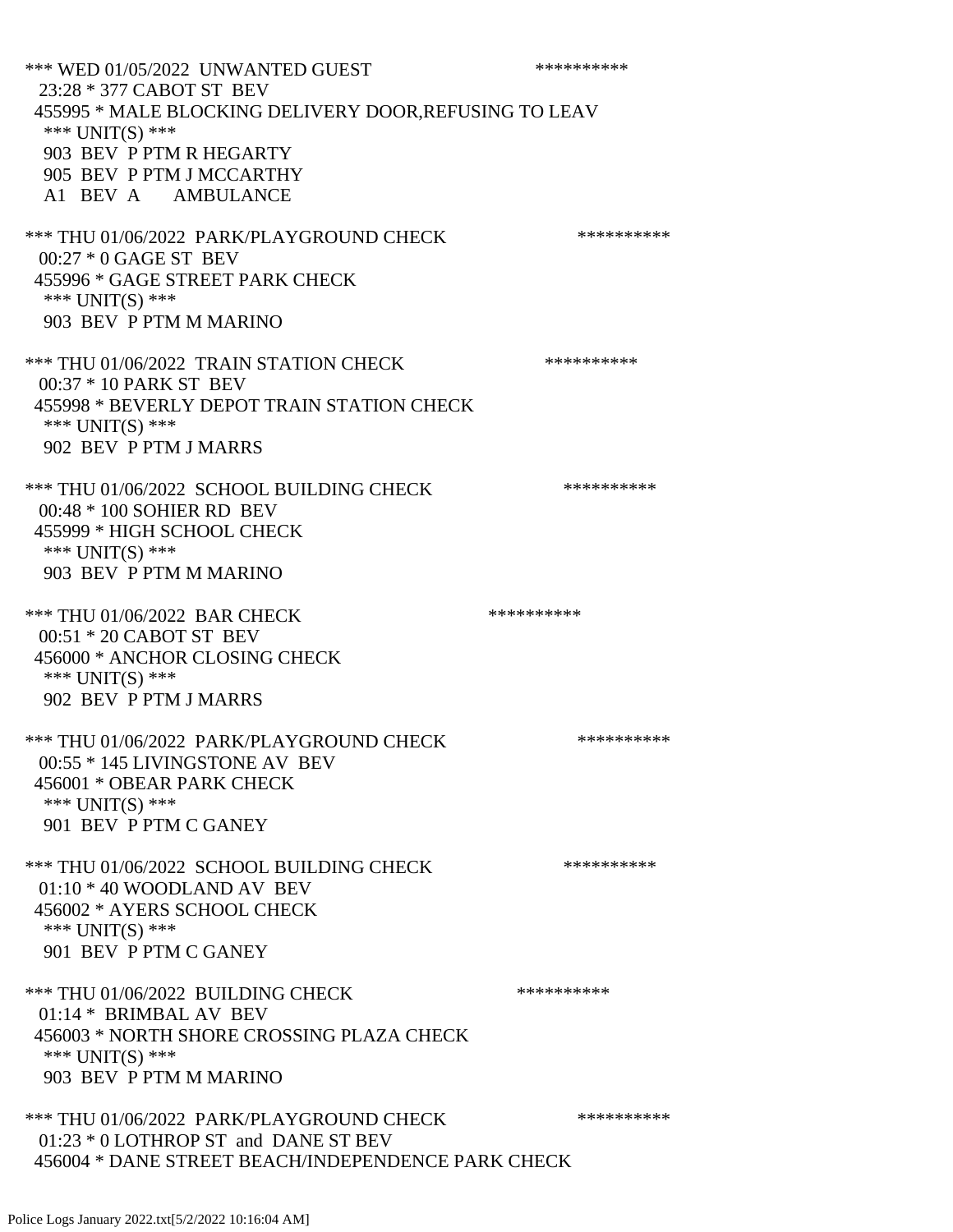\*\*\* UNIT(S) \*\*\* 902 BEV P PTM J MARRS

\*\*\* THU 01/06/2022 BUILDING CHECK \*\*\*\*\*\*\*\*\*\*\*\* 02:00 \* RANTOUL ST BEV 456005 \* 24 HOUR STORE CHECK \*\*\* UNIT(S) \*\*\* 903 BEV P PTM M MARINO \*\*\* THU 01/06/2022 BUILDING CHECK \*\*\*\*\*\*\*\*\*\*\*\* 02:30 \* CABOT ST BEV 456006 \* FORD DEALERSHIP CHECK \*\*\* UNIT(S) \*\*\* 903 BEV P PTM M MARINO \*\*\* THU 01/06/2022 MV STOP-VERBAL WARNING \*\*\*\*\*\*\*\*\*\*\*\*\*\* 06:13 \* 0 OTIS RD and BRIMBAL AV BEV 456007 \* MV STOP MA REG 1KBW69 \*\*\* UNIT(S) \*\*\* 903 BEV P PTM M MARINO \*\*\* THU 01/06/2022 MV STOP-VERBAL WARNING \*\*\*\*\*\*\*\*\*\*\*\*\* 06:17 \* 0 PARK ST and FEDERAL ST BEV 456008 \* MV STOP MA REG LVAA266 \*\*\* UNIT(S) \*\*\* 901 BEV P PTM C GANEY \*\*\* THU 01/06/2022 MV STOP-ARREST/SUMMONS \*\*\*\*\*\*\*\*\*\*\*\*\*\* 06:32 \* 0 ELLIOTT ST and MCPHERSON DR BEV 456009 \* MV STOP MA REG 456HP2 \*\*\* UNIT(S) \*\*\* 901 BEV P PTM C GANEY 908 BEV P PTM P FIDRYCH \*\*\* THU 01/06/2022 ROSTER-OFFICER ORDERED TO WORK \*\*\*\*\*\*\*\*\*\*\* 07:12 \* ELLIOTT ST BEV 456010 \* GRIMES,FIDRYCH,A.CECCHINI AND MARRS ORDERED \*\*\* UNIT(S) \*\*\* OIC BEV P LT M PANJWANI \*\*\* THU 01/06/2022 ROSTER-ON/OFF DUTY \*\*\*\*\*\*\*\*\*\* 07:26 \* ELLIOTT ST BEV 456011 \* START OF SHIFT B \*\*\* UNIT(S) \*\*\* OIC BEV P LT M PANJWANI \*\*\* THU 01/06/2022 FOLLOW-UP \*\*\*\*\*\*\*\*\*\*\*\*\*\* 07:53 \* 3 SCENNA RD BEV 456012 \* FOLLOW UP \*\*\* UNIT(S) \*\*\* 907 BEV P PTM J LANTYCH 913 BEV P SGT M HENEBURY \*\*\* THU 01/06/2022 FOLLOW-UP \*\*\*\*\*\*\*\*\*\*\*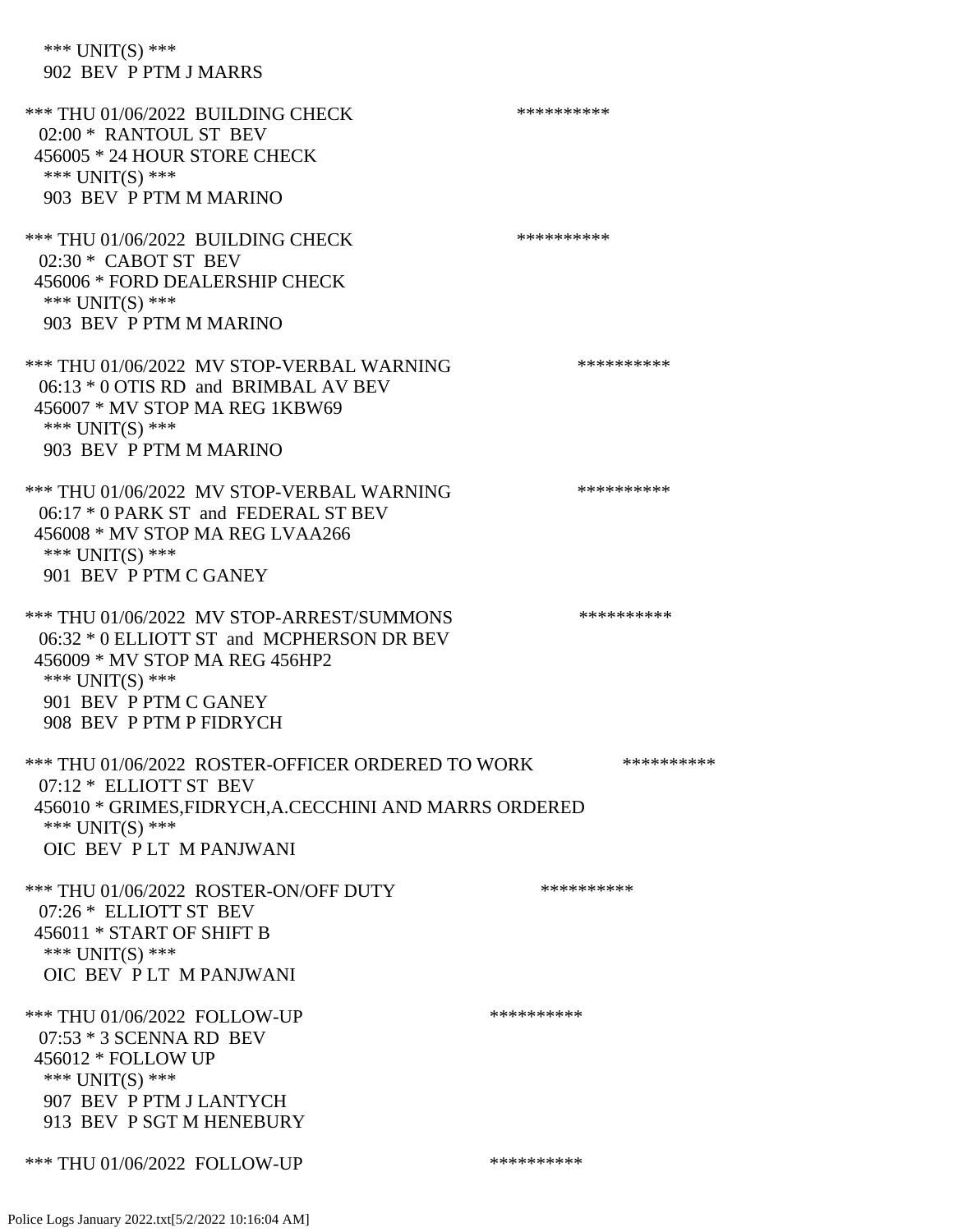08:02 \* 175 ELLIOTT ST BEV 456013 \* FOLLOW UP WITH MR WHITAKER ABOUT HIS MOTHER \*\*\* UNIT(S) \*\*\* CIU BEV P PTM E ABRAHAMSO \*\*\* THU 01/06/2022 HAZARD-ROADWAY \*\*\*\*\*\*\*\*\*\* 08:17 \* 108 SOHIER RD BEV 456014 \* ROADWAY HAZARD \*\*\* UNIT(S) \*\*\* 913 BEV P SGT M HENEBURY \*\*\* THU 01/06/2022 HARASSMENT ORDER ATT. SERVE \*\*\*\*\*\*\*\*\*\* 08:26 \* 10 BOW ST Apt: A BEV 456015 \* ATTEMPT TO SERVE HPO \*\*\* UNIT(S) \*\*\* 902 BEV P PTM D DIVINCENZ \*\*\* THU 01/06/2022 ALARMS-COMMERCIAL \*\*\*\*\*\*\*\*\*\* 08:42 \* 81 BRIDGE ST BEV 456016 \* PANIC ALARM EASTERN BANK \*\*\* UNIT(S) \*\*\* 901 BEV P PTM C GANEY 902 BEV P PTM D DIVINCENZ \*\*\* THU 01/06/2022 MV STOP-WRITTEN WARNING \*\*\*\*\*\*\*\*\*\*\*\* 09:15 \* 0 BRIDGE ST and MARGIN ST BEV 456017 \* MV STOP 2PNK85 \*\*\* UNIT(S) \*\*\* 907 BEV P PTM J LANTYCH \*\*\* THU 01/06/2022 MV STOP-VERBAL WARNING \*\*\*\*\*\*\*\*\*\*\*\*\* 09:27 \* 0 BRIDGE ST and WINTHROP AV BEV 456018 \* MV STOP \*\*\* UNIT(S) \*\*\* 907 BEV P PTM J LANTYCH \*\*\* THU 01/06/2022 COMMUNITY IMPACT UNIT \*\*\*\*\*\*\*\*\*\*\*\*\* 09:39 \* FEDERAL ST BEV 456019 \* CONTACT CLINICIAN ABOUT SEC 35 \*\*\* UNIT(S) \*\*\* CIU BEV P PTM E ABRAHAMSO \*\*\* THU 01/06/2022 MV STOP-VERBAL WARNING \*\*\*\*\*\*\*\*\*\*\*\*\* 09:44 \* 0 HALE ST and BRACKENBURY LN BEV 456020 \* MV STOP \*\*\* UNIT(S) \*\*\* 907 BEV P PTM J LANTYCH \*\*\* THU 01/06/2022 MV STOP-WRITTEN WARNING \*\*\*\*\*\*\*\*\*\*\*\*\* 09:56 \* 0 HALE ST and PICKMAN RD BEV 456021 \* MV STOP 6498ZG \*\*\* UNIT(S) \*\*\* 907 BEV P PTM J LANTYCH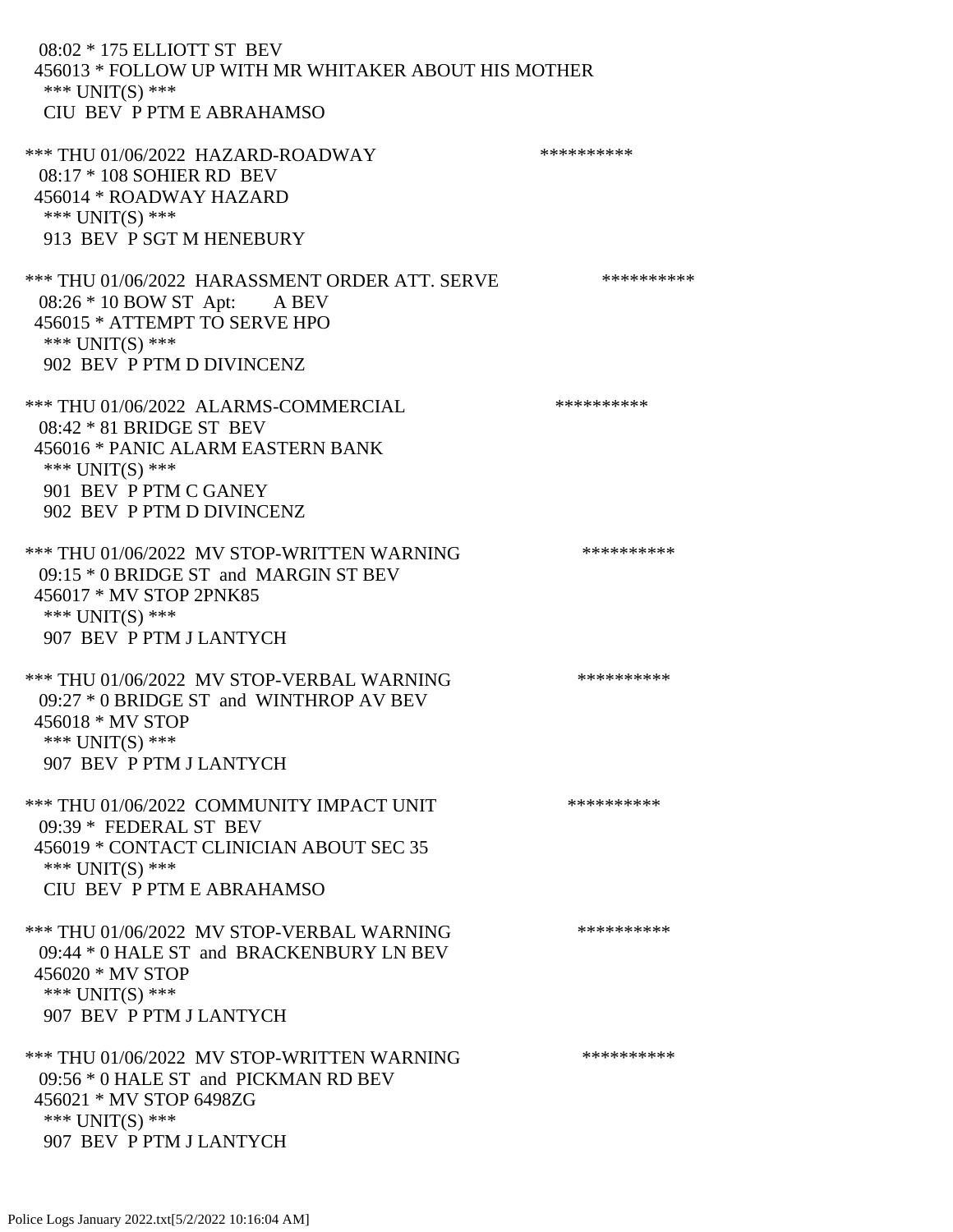\*\*\* THU 01/06/2022 DISTURBANCE-GENERAL \*\*\*\*\*\*\*\*\*\*\*\* 10:14 \* 84 CABOT ST Apt: 1 BEV 456022 \* UNIT 7 CAUSING DISTURBANCE \*\*\* UNIT(S) \*\*\* CIU BEV P PTM E ABRAHAMSO \*\*\* THU 01/06/2022 MV STOP-VERBAL WARNING \*\*\*\*\*\*\*\*\*\*\*\*\*\*\* 10:32 \* 0 BUDLEIGH AV and WALNUT AV BEV 456023 \* MV STOP S19777 \*\*\* UNIT(S) \*\*\* 907 BEV P PTM J LANTYCH \*\*\* THU 01/06/2022 MV-ACCIDENT PROPERTY DAMAGE \*\*\*\*\*\*\*\*\*\*\* 10:42 \* 0 BRIMBAL AV and OAKMONT RD BEV 456024 \* 2 CAR MINOR MVA \*\*\* UNIT(S) \*\*\* 905 BEV P PTM D GRIMES \*\*\* THU 01/06/2022 LARCENY-ALL OTHERS \*23H \*\*\*\*\*\*\*\*\*\*\* 11:06 \* 34 WHITEHALL CR BEV 456025 \* PACKAGE THEFT FROM FRONT PORCH \*\*\* UNIT(S) \*\*\* 904 BEV P PTM W CARGILE \*\*\* THU 01/06/2022 PARKING COMPLAINT - GENERAL \*\*\*\*\*\*\*\*\*\* 11:18 \* 41 PLEASANT ST BEV 456026 \* VEHICLE PARKED IN RESTRICTED AREA \*\*\* UNIT(S) \*\*\* 907 BEV P PTM J LANTYCH \*\*\* THU 01/06/2022 CHECK WELL BEING \*\*\*\*\*\*\*\*\*\* 12:10 \* 324 CABOT ST BEV 456027 \* SUSPICIOUS MV OPERATION \*\*\* UNIT(S) \*\*\* 902 BEV P PTM D DIVINCENZ \*\*\* THU 01/06/2022 MEDICAL-ALS \*\*\*\*\*\*\*\*\*\* 12:41 \* FEDERAL ST BEV 456028 \* MALE PARTY UNCONSCIOUS, BLEEDING FROM HEAD \*\*\* UNIT(S) \*\*\* 902 BEV P PTM D DIVINCENZ 903 BEV P PTM A CECCHINI \*\*\* THU 01/06/2022 SUSP ACTIVITY \*\*\*\*\*\*\*\*\*\*\*\* 13:37 \* 73 HASKELL ST BEV 456029 \* POSSIBLE PAST HOME B&E \*\*\* UNIT(S) \*\*\* 905 BEV P PTM D GRIMES \*\*\* THU 01/06/2022 HOMELESS RELATED \*\*\*\*\*\*\*\*\*\* 14:33 \* 32 ESSEX ST BEV 456030 \* CHECK WITH HOMELESS INSIDE \*\*\* UNIT(S) \*\*\* CIU BEV P PTM E ABRAHAMSO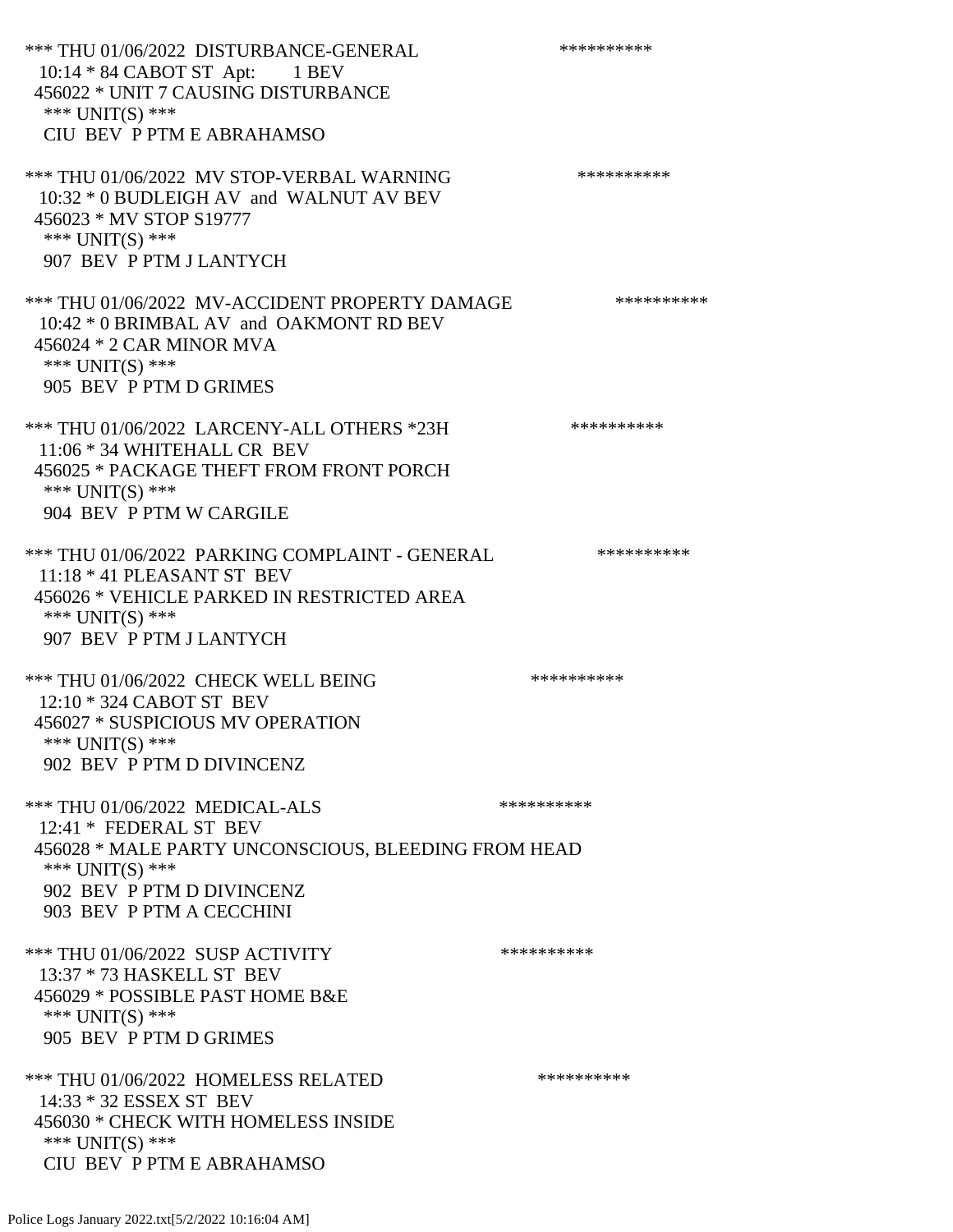\*\*\* THU 01/06/2022 ROSTER-ON/OFF DUTY \*\*\*\*\*\*\*\*\*\* 14:41 \* ELLIOTT ST BEV 456031 \* START OF SHIFT C \*\*\* UNIT(S) \*\*\* OIC BEV P LT M SUNGY \*\*\* THU 01/06/2022 ROSTER-OFFICER INJURED \*\*\*\*\*\*\*\*\*\* 14:54 \* ELLIOTT ST BEV 456032 \* COVID RELATED \*\*\* THU 01/06/2022 ROSTER-OFFICER INJURED \*\*\*\*\*\*\*\*\*\* 16:47 \* ELLIOTT ST BEV 456033 \* COVID RELATED \*\*\* THU 01/06/2022 911 HANG UP \*\*\*\*\*\*\*\*\*\*\*\*\* 16:54 \* 490 RANTOUL ST Apt: 7 BEV 456034 \* OPEN 911 LINE - SET OFF BY CHILD \*\*\* UNIT(S) \*\*\* 901 BEV P PTM M GELINEAU 903 BEV P PTM ARCHAMBAULT \*\*\* THU 01/06/2022 MV STOP-VERBAL WARNING \*\*\*\*\*\*\*\*\*\*\*\* 16:57 \* 0 SCHOOL ST and COX CT BEV 456035 \* MV STOP--MA REG 4WT766 \*\*\* UNIT(S) \*\*\* 902 BEV P PTM R KNIGHT \*\*\* THU 01/06/2022 DISTURBANCE-NEIGHBORS \*\*\*\*\*\*\*\*\*\*\*\* 18:13 \* 270 CABOT ST BEV 456036 \* NEIGHBOR DISTURBANCE \*\*\* UNIT(S) \*\*\* 902 BEV P PTM R KNIGHT 904 BEV P RES S GANNON \*\*\* THU 01/06/2022 MV STOP-VERBAL WARNING \*\*\*\*\*\*\*\*\*\*\*\*\*\* 18:55 \* 0 SOHIER RD and CHARLES ST BEV 456037 \* MV STOP- MA REG: 3DPL59 \*\*\* UNIT(S) \*\*\* 903 BEV P PTM ARCHAMBAULT \*\*\* THU 01/06/2022 UNWANTED GUEST \*\*\*\*\*\*\*\*\*\*\*\*\*\*\* 19:17 \* 32 ESSEX ST BEV 456038 \* UNWANTED GUEST \*\*\* UNIT(S) \*\*\* 902 BEV P PTM R KNIGHT 903 BEV P PTM ARCHAMBAULT \*\*\* THU 01/06/2022 MV STOP-WRITTEN WARNING \*\*\*\*\*\*\*\*\*\*\*\*\* 19:38 \* 107 ESSEX ST BEV 456039 \* MV STOP--MA REG 5RPY10 \*\*\* UNIT(S) \*\*\* 902 BEV P PTM R KNIGHT 903 BEV P PTM ARCHAMBAULT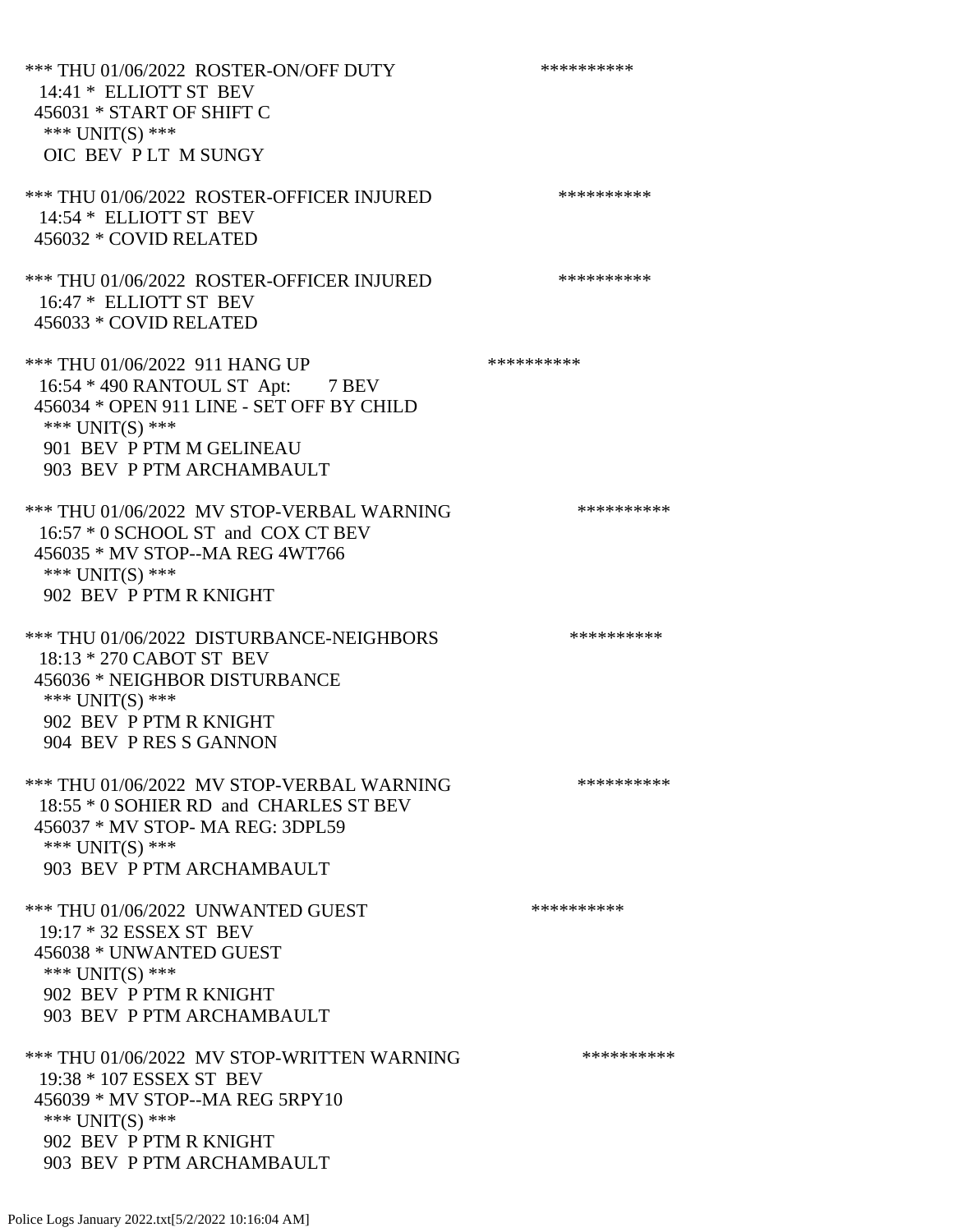\*\*\* THU 01/06/2022 MV STOP-VERBAL WARNING \*\*\*\*\*\*\*\*\*\*\*\*\* 19:57 \* 0 FEDERAL ST and MCPHERSON DR BEV 456040 \* MV STOP--MA REG 1SLD88 \*\*\* UNIT(S) \*\*\* 902 BEV P PTM R KNIGHT 903 BEV P PTM ARCHAMBAULT \*\*\* THU 01/06/2022 ALARMS-COMMERCIAL \*\*\*\*\*\*\*\*\*\* 20:25 \* 181 ELLIOTT ST BEV 456041 \* TELLER ALARM \*\*\*  $UNIT(S)$  \*\*\* 903 BEV P PTM ARCHAMBAULT \*\*\* THU 01/06/2022 SA EVIDENCE KIT COLLECTION \*\*\*\*\*\*\*\*\*\* 20:31 \* OUT OF TOWN ST BEV 456042 \* PICK UP KIT FROM LAWRENCE GENERAL HOSPITAL \*\*\* UNIT(S) \*\*\* DEL2 BEV P DET D PRINZ \*\*\* THU 01/06/2022 911 HANG UP \*\*\*\*\*\*\*\*\*\*\*\* 20:45 \* 30 RAILROAD AV Apt: 2 BEV 456043 \* 911 HANGUP \*\*\* UNIT(S) \*\*\* 902 BEV P PTM R KNIGHT 904 BEV P RES S GANNON \*\*\* THU 01/06/2022 ANIMAL COMPLAINT - DOGS \*\*\*\*\*\*\*\*\*\*\*\* 22:07 \* 15 MASON ST Apt: 1 BEV 456044 \* MISSING PUGG \*\*\* UNIT(S) \*\*\* H2 BEV P PTM W CARGILE \*\*\* THU 01/06/2022 MEDICAL-BLS \*\*\*\*\*\*\*\*\*\* 22:32 \* BROADWAY BEV 456045 \* POSSIBLE HEART ATTACK \*\*\* UNIT(S) \*\*\* 901 BEV P PTM M GELINEAU 902 BEV P PTM R KNIGHT 903 BEV P PTM ARCHAMBAULT A1 BEV A AMBULANCE BF1 BEV F BEV FIRE \*\*\* THU 01/06/2022 CHECK WELL BEING \*\*\*\*\*\*\*\*\*\*\*\* 23:03 \* 311 CABOT ST BEV 456046 \* GERMAIN SEEKING ASSISTANCE \*\*\* UNIT(S) \*\*\* 902 BEV P PTM R KNIGHT 904 BEV P RES S GANNON A1 BEV A AMBULANCE \*\*\* THU 01/06/2022 ROSTER-ON/OFF DUTY \*\*\*\*\*\*\*\*\*\*\*\* 23:25 \* ELLIOTT ST BEV 456047 \* START OF SHIFT A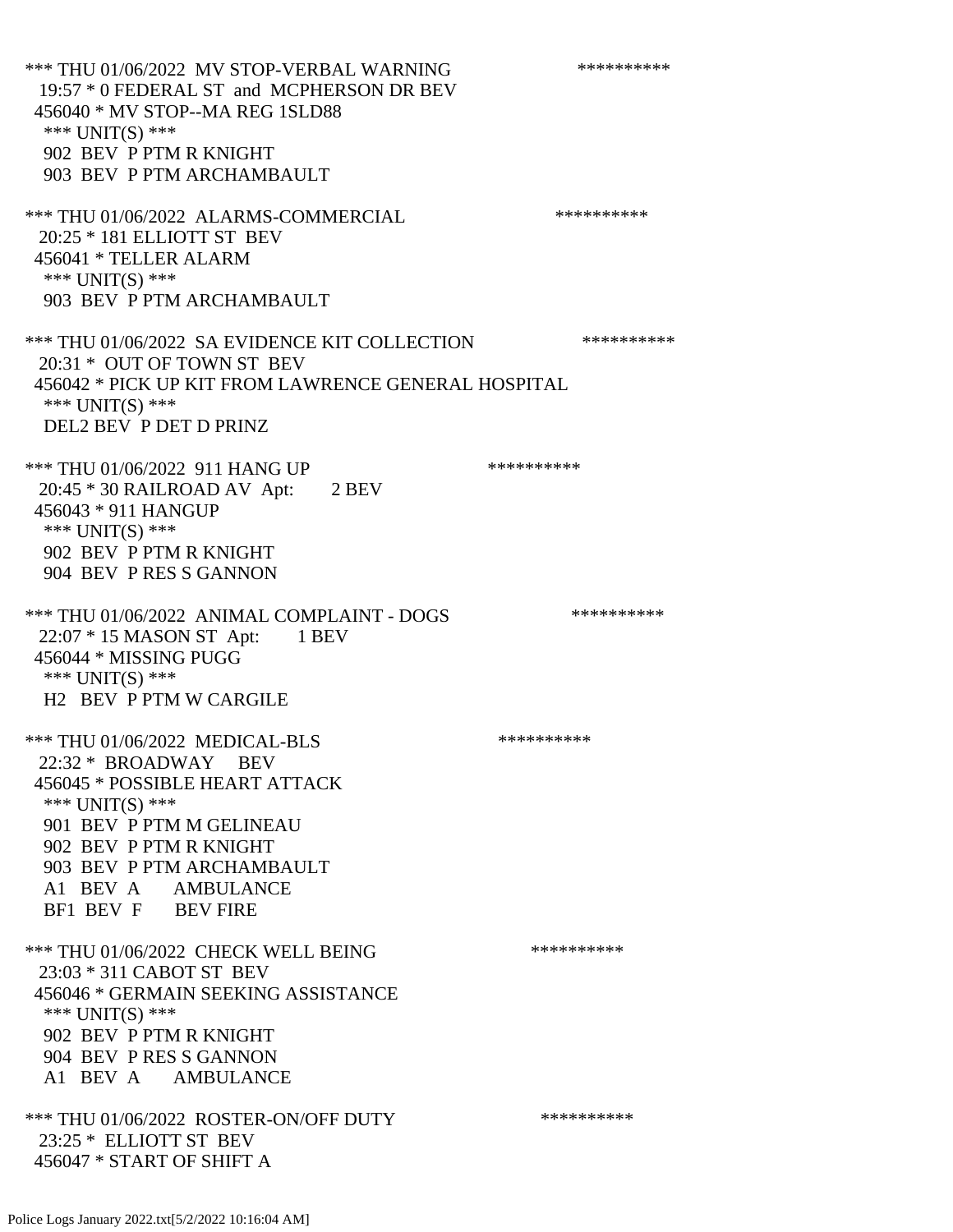\*\*\* UNIT(S) \*\*\* OIC BEV P LT M PANJWANI \*\*\* FRI 01/07/2022 ALARMS-SCHOOL \*\*\*\*\*\*\*\*\*\* 00:26 \* 17 HULL ST BEV 456048 \* CENTERVILLE SCHOOL ALARM \*\*\* UNIT(S) \*\*\* 904 BEV P PTM S CECCHINI 905 BEV P PTM G LITTLE \*\*\* FRI 01/07/2022 WINTER PARKING BAN \*\*\*\*\*\*\*\*\*\* 00:42 \* 175 ELLIOTT ST BEV 456049 \* CITYWIDE PARKING ENFORCEMENT \*\*\* UNIT(S) \*\*\* 913 BEV P SGT M HENEBURY \*\*\* FRI 01/07/2022 SUSP ACTIVITY-NARCOTICS \*\*\*\*\*\*\*\*\*\* 01:04 \* GARY AV BEV 456050 \* OBSERVED DRUG TRANSACTION. \*\*\* UNIT(S) \*\*\* OIC BEV P LT M PANJWANI \*\*\* FRI 01/07/2022 PARK/PLAYGROUND CHECK \*\*\*\*\*\*\*\*\*\*\*\* 01:16 \* 0 LOTHROP ST BEV 456051 \* AREA CHECKED. NO UNUSUAL ACTIVITY. \*\*\* UNIT(S) \*\*\* 902 BEV P RES P MCPHERSON \*\*\* FRI 01/07/2022 DISTURBANCE-NEIGHBORS \*\*\*\*\*\*\*\*\*\*\*\* 03:02 \* 102 ELLIOTT ST BEV 456052 \* NOISE COMPLAINT BY NEIGHBOR \*\*\* UNIT(S) \*\*\* 901 BEV P PTM J VITALE 902 BEV P RES P MCPHERSON \*\*\* FRI 01/07/2022 MV TOW - BEVERLY AUTO \*\*\*\*\*\*\*\*\*\* 03:03 \* 3 PHILLIPS ST Apt: 1 BEV 456053 \* MA REG 1YJP69 TAG/TOW \*\*\* UNIT(S) \*\*\* DTL BEV P PTM R KNIGHT \*\*\* FRI 01/07/2022 MEDICAL-UNKNOWN \*\*\*\*\*\*\*\*\*\* 06:00 \* DANE ST and BUTMAN ST BEV 456054 \* CALLING PARTY REQUESTING AMBULANCE \*\*\* UNIT(S) \*\*\* 902 BEV P RES P MCPHERSON A2 BEV A AMBULANCE \*\*\* FRI 01/07/2022 ROSTER-OFFICER ORDERED TO WORK \*\*\*\*\*\*\*\*\*\*\* 07:10 \* ELLIOTT ST BEV 456055 \* OFFICERS S.CECCHINI,VITALE AND FIDRYCH \*\*\* UNIT(S) \*\*\* OIC BEV P LT M PANJWANI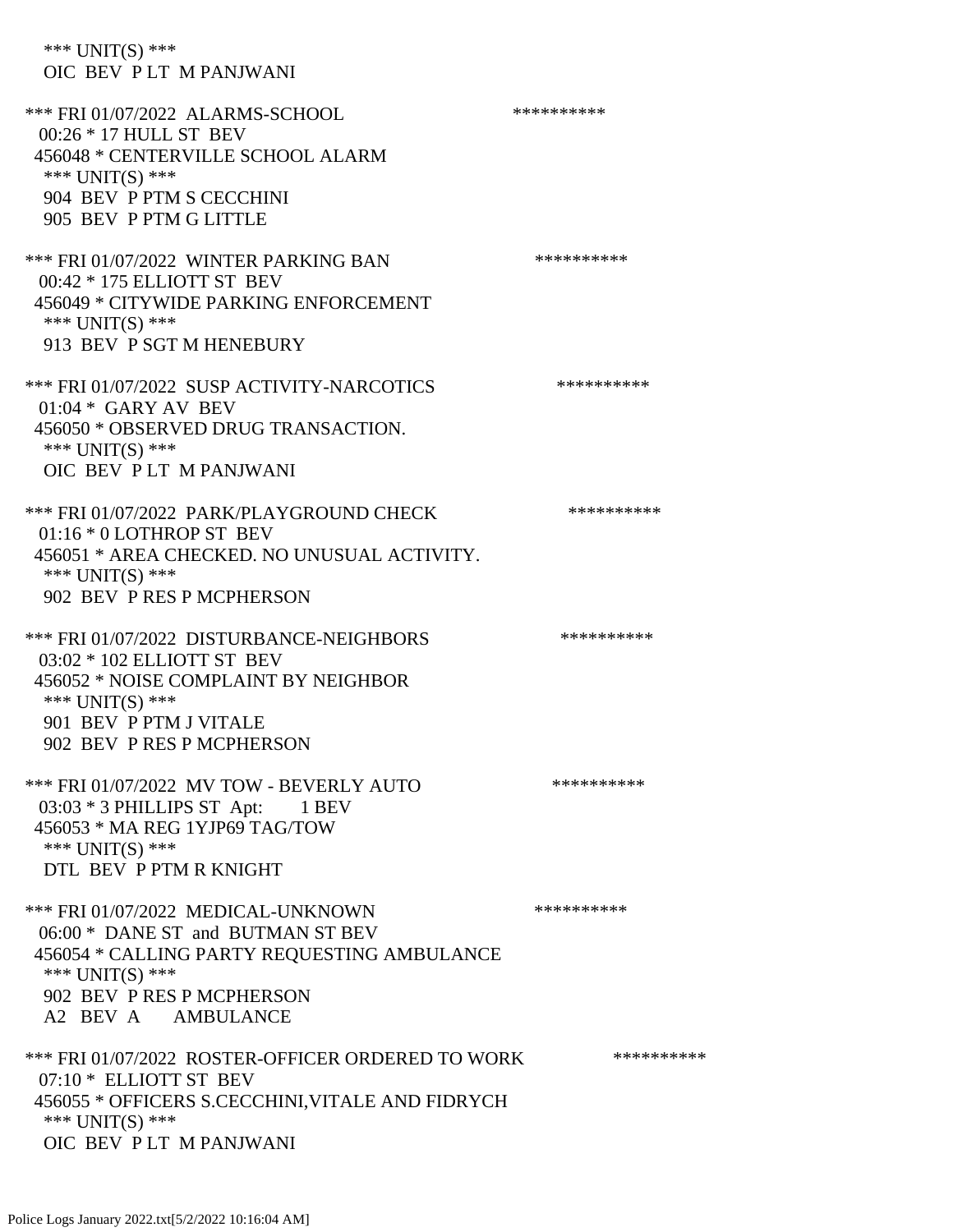\*\*\* FRI 01/07/2022 ROSTER-ON/OFF DUTY \*\*\*\*\*\*\*\*\*\*\*\* 08:00 \* ELLIOTT ST BEV 456056 \* START OF DIV B \*\*\* UNIT(S) \*\*\* OIC BEV P SGT E HATHON \*\*\* FRI 01/07/2022 ROSTER-OFFICER ORDERED TO WORK \*\*\*\*\*\*\*\*\*\*\* 11:00 \* ELLIOTT ST BEV 456057 \* GEARY ORDERED DIV B (2ND HALF) \*\*\* UNIT(S) \*\*\* OIC BEV P SGT E HATHON \*\*\* FRI 01/07/2022 LOST & FOUND \*\*\*\*\*\*\*\*\*\* 11:25 \* 16 CONGRESS ST BEV 456058 \* LOST DIAMOND RING \*\*\* UNIT(S) \*\*\* 902 BEV P PTM J VITALE \*\*\* FRI 01/07/2022 MEDICAL-ALS \*\*\*\*\*\*\*\*\*\*\*\*\* 12:01 \* CROSBY AV BEV 456059 \* MAN DOWN CPR IN PROGRESS \*\*\* UNIT(S) \*\*\* 903 BEV P PTM H GEARY 905 BEV P PTM T SLAVIN \*\*\* FRI 01/07/2022 MEDICAL-ALS \*\*\*\*\*\*\*\*\*\*\*\*\* 12:57 \* CABOT ST BEV 456060 \* POSSIBLE SEIZURE \*\*\* UNIT(S) \*\*\* 902 BEV P PTM J VITALE A1 BEV A AMBULANCE \*\*\* FRI 01/07/2022 ROSTER-OFFICER ORDERED TO WORK \*\*\*\*\*\*\*\*\*\*\* 13:33 \* ELLIOTT ST BEV 456061 \* PRINZ, TWOMBLY, GAGNON, & SLAVIN ORDERED DIV C \*\*\* UNIT(S) \*\*\* OIC BEV P SGT E HATHON \*\*\* FRI 01/07/2022 PARKING COMPLAINT - GENERAL \*\*\*\*\*\*\*\*\*\*\*\* 13:58 \* 14 HIGHLAND AV Apt: 2L BEV 456062 \* COMPLAINT OF CAR PARKED ON SIDEWALK \*\*\* UNIT(S) \*\*\* 902 BEV P PTM J VITALE \*\*\* FRI 01/07/2022 ROSTER-OFFICER INJURED \*\*\*\*\*\*\*\*\*\* 14:41 \* ELLIOTT ST BEV 456063 \* COVID RELATED \*\*\* UNIT(S) \*\*\* CHA2 BEV P CPT M DEVLIN \*\*\* FRI 01/07/2022 ROSTER-OFFICER INJURED \*\*\*\*\*\*\*\*\*\* 14:42 \* ELLIOTT ST BEV 456064 \* COVID RELATED \*\*\* UNIT(S) \*\*\*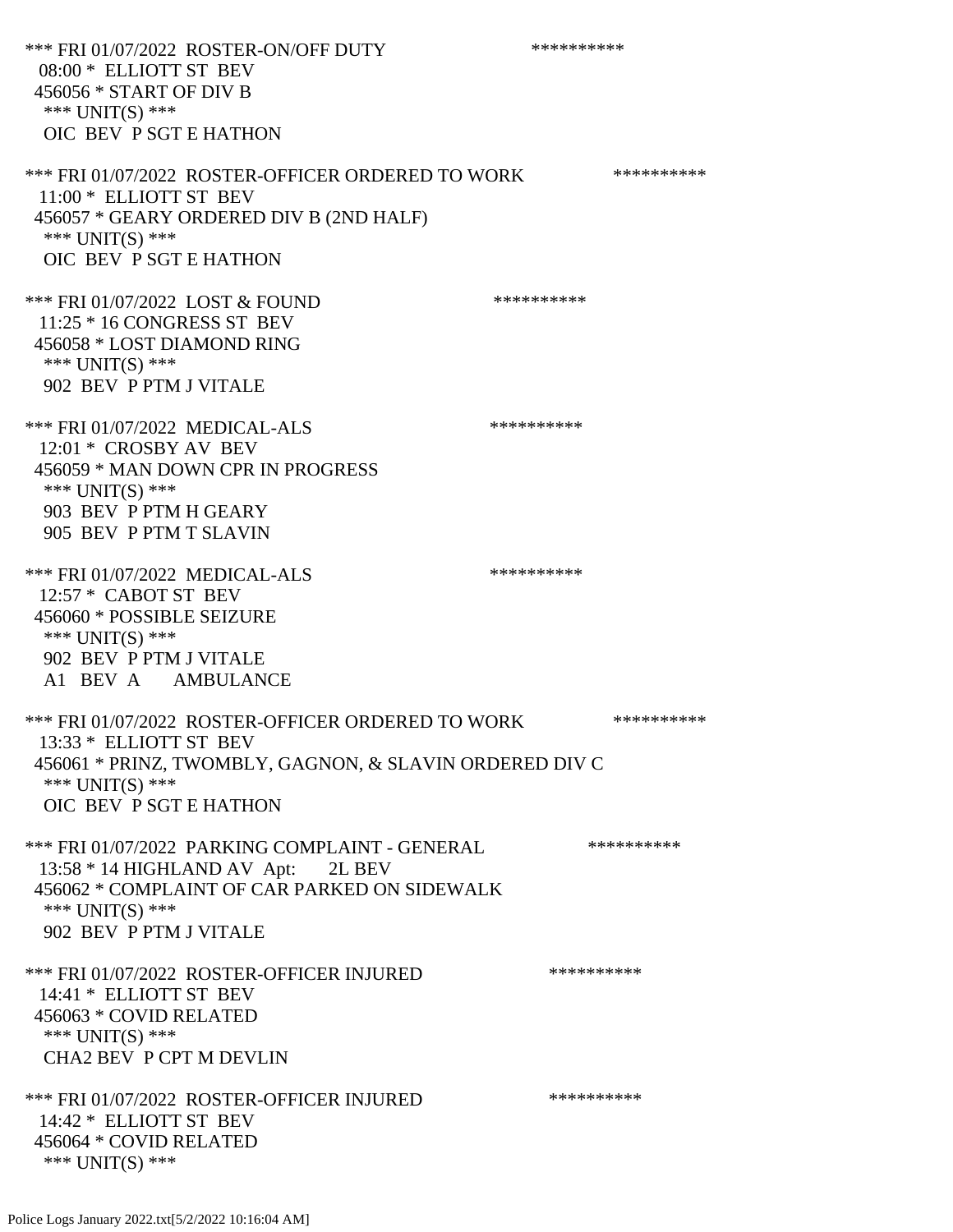### CHA2 BEV P CPT M DEVLIN

\*\*\* FRI 01/07/2022 DISTURBANCE-NEIGHBORS \*\*\*\*\*\*\*\*\*\*\*\* 15:12 \* 4 EDGEWOOD RD BEV 456065 \* NEIGHBOR ARGUMENT \*\*\* UNIT(S) \*\*\* 901 BEV P PTM E SCHULTZ 904 BEV P PTM D GAGNON \*\*\* FRI 01/07/2022 ROSTER-ON/OFF DUTY \*\*\*\*\*\*\*\*\*\* 15:26 \* ELLIOTT ST BEV 456066 \* START OF SHIFT C \*\*\* UNIT(S) \*\*\* OIC BEV P LT M PANJWANI \*\*\* FRI 01/07/2022 ALARMS-COMMERCIAL \*\*\*\*\*\*\*\*\*\* 15:42 \* 364 RANTOUL ST BEV 456067 \* FRONT COUNTER MOTION \*\*\* UNIT(S) \*\*\* 901 BEV P PTM T SLAVIN \*\*\* FRI 01/07/2022 MEDICAL-BLS \*\*\*\*\*\*\*\*\*\*\*\*\* 17:02 \* DODGE ST BEV 456068 \* PARTY REQUESTING AMBULANCE \*\*\* UNIT(S) \*\*\* 905 BEV P PTM J MCCARTHY A1 BEV A AMBULANCE \*\*\* FRI 01/07/2022 ROSTER-OFFICER ORDERED TO WORK \*\*\*\*\*\*\*\*\*\*\* 17:06 \* ELLIOTT ST BEV 456069 \* OFFICERS MCCARTHY AND MALONE ORDERED DIV A \*\*\* UNIT(S) \*\*\* OIC BEV P LT M PANJWANI \*\*\* FRI 01/07/2022 LARCENY-ALL OTHERS \*23H \*\*\*\*\*\*\*\*\*\*\*\* 17:25 \* 16 HOLLY LN BEV 456070 \* GARAGE ENTERED/SNOW BLOWER STOLEN \*\*\* UNIT(S) \*\*\* 904 BEV P PTM D GAGNON 906 BEV P PTM C TWOMBLY \*\*\* FRI 01/07/2022 MV STOP-VERBAL WARNING \*\*\*\*\*\*\*\*\*\*\*\*\*\* 18:02 \* 82 RIVER ST BEV 456071 \* MA 2LLN65 \*\*\* UNIT(S) \*\*\* 901 BEV P PTM T SLAVIN 902 BEV P PTM M MALONE \*\*\* FRI 01/07/2022 ALARMS-COMMERCIAL \*\*\*\*\*\*\*\*\*\* 18:15 \* 2 MARGIN ST BEV 456072 \* UTILITY ROOM MOTION \*\*\* UNIT(S) \*\*\* 901 BEV P PTM T SLAVIN 902 BEV P PTM M MALONE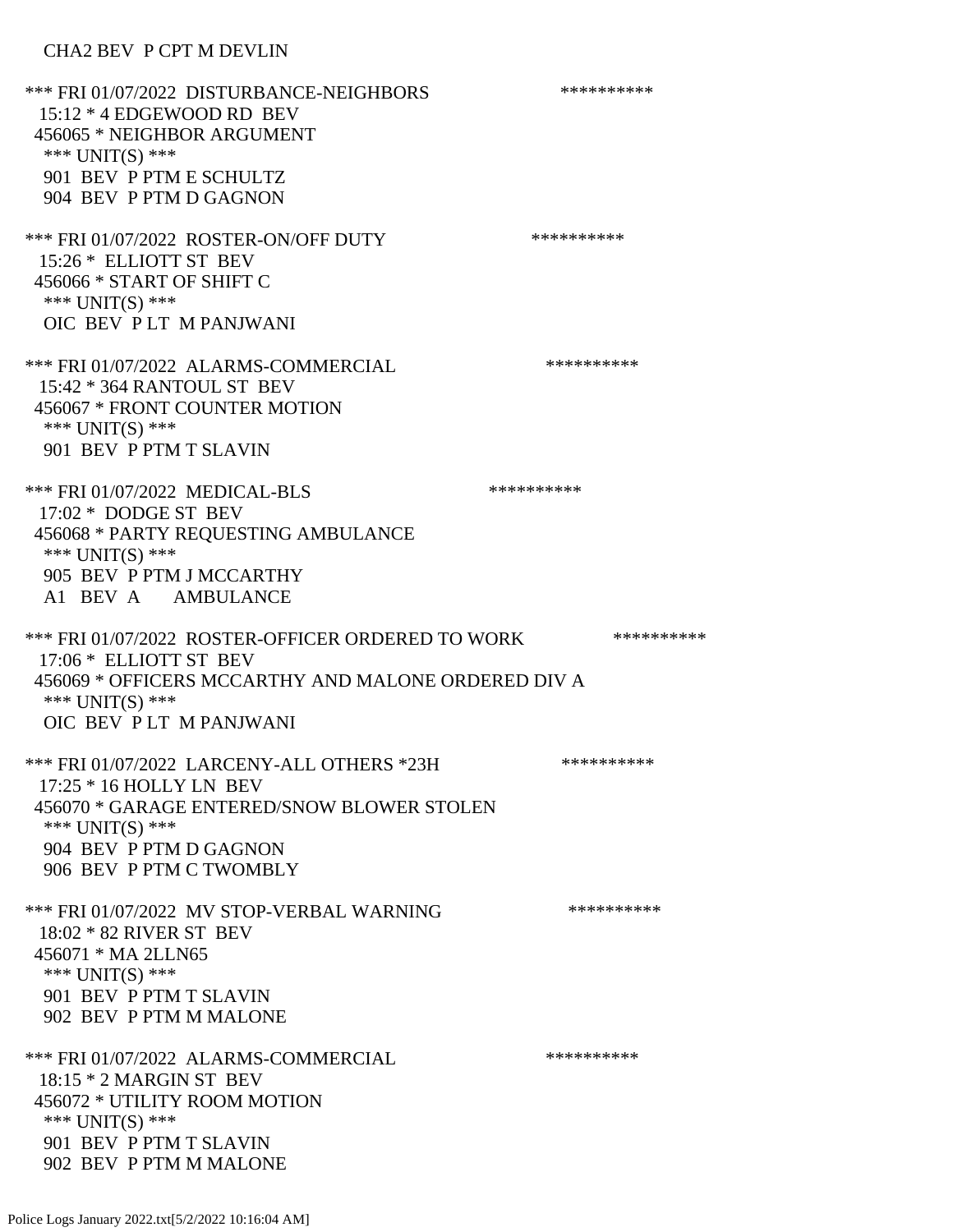\*\*\* FRI 01/07/2022 WEAPONS-TURNED IN SAFEKEEPING \*\*\*\*\*\*\*\*\*\* 18:27 \* 21 CROSBY AV BEV 456073 \* WEAPONS COLLECTED FOR SAFE KEEP. \*\*\* UNIT(S) \*\*\* SIE5 BEV P SGT E HATHON PTM R KNIGHT \*\*\* FRI 01/07/2022 MEDICAL-MENTAL HEALTH \*\*\*\*\*\*\*\*\*\* 20:46 \* CABOT ST BEV 456074 \* GERMAINE FEELING SUICIDAL \*\*\* UNIT(S) \*\*\* 901 BEV P PTM T SLAVIN 903 BEV P RES B MARCIANO A1 BEV A AMBULANCE \*\*\* FRI 01/07/2022 DOMESTIC-VERBAL ARGUMENT \*\*\*\*\*\*\*\*\*\*\*\*\* 21:21 \* ELLIOTT ST BEV 456075 \* WOMAN YELLING ON SECOND FLOOR \*\*\* UNIT(S) \*\*\* 901 BEV P PTM T SLAVIN 902 BEV P PTM M MALONE 912 BEV P SGT J TACHE \*\*\* FRI 01/07/2022 MV STOP-VERBAL WARNING \*\*\*\*\*\*\*\*\*\*\*\* 21:55 \* 7 SOHIER RD BEV 456076 \* MA 3PW810 \*\*\* UNIT(S) \*\*\* 903 BEV P RES B MARCIANO 904 BEV P PTM D GAGNON \*\*\* FRI 01/07/2022 DISTURBANCE-GENERAL \*\*\*\*\*\*\*\*\*\* 22:06 \* 54 LOTHROP ST BEV 456077 \* LOUD BANGING COMING FROM UNIT 3 \*\*\* UNIT(S) \*\*\* 902 BEV P PTM M MALONE 904 BEV P PTM D GAGNON \*\*\* FRI 01/07/2022 ALARMS-COMMERCIAL \*\*\*\*\*\*\*\*\*\* 23:04 \* 600 MANOR RD BEV 456078 \* OFFICE MOTION \*\*\* UNIT(S) \*\*\* 901 BEV P PTM T SLAVIN 905 BEV P PTM J MCCARTHY \*\*\* FRI 01/07/2022 ROSTER-ON/OFF DUTY \*\*\*\*\*\*\*\*\*\* 23:45 \* ELLIOTT ST BEV 456079 \* START OF DIV A \*\*\* UNIT(S) \*\*\* OIC BEV P LT D COSTA \*\*\* SAT 01/08/2022 BUILDING CHECK \*\*\*\*\*\*\*\*\*\*\*\*\* 00:14 \* SOHIER RD BEV 456080 \* BUILDING CHECK \*\*\* UNIT(S) \*\*\*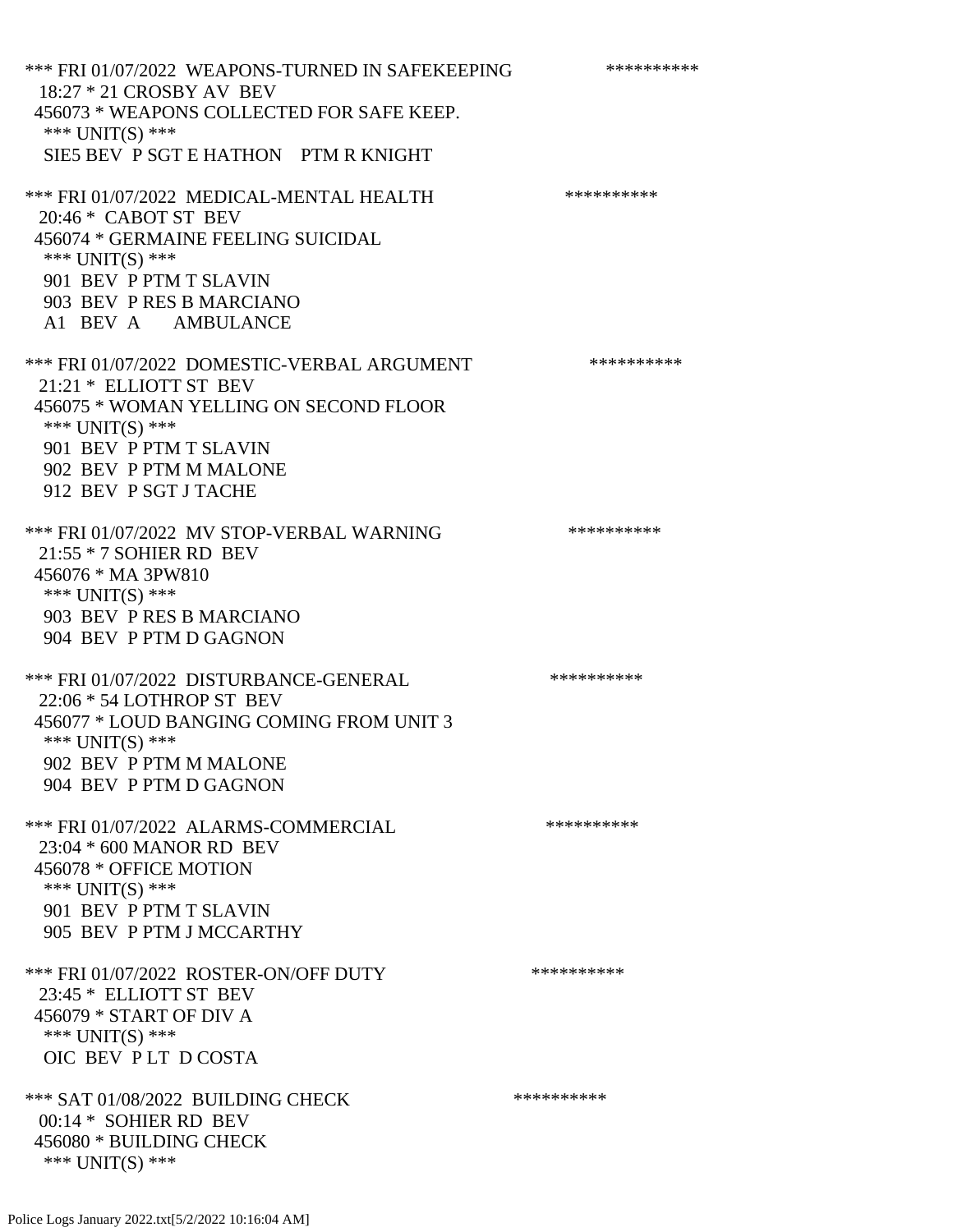| *** SAT 01/08/2022 BUILDING CHECK<br>00:16 * ELLIOTT ST BEV<br>456081 * ELLIOTT WALGREENS CHECK<br>*** UNIT(S) ***<br>902 BEV P PTM P FIDRYCH                                                | ********** |
|----------------------------------------------------------------------------------------------------------------------------------------------------------------------------------------------|------------|
| *** SAT 01/08/2022 DIRECTED PATROL<br>00:50 * 20 CABOT ST BEV<br>456082 * ANCHOR BAR CHECK<br>*** UNIT(S) ***<br>902 BEV P PTM P FIDRYCH                                                     | ********** |
| *** SAT 01/08/2022 BUILDING CHECK<br>01:01 * DODGE ST BEV<br>456083 * CVS PLAZA CHECK<br>*** UNIT(S) ***<br>905 BEV P PTM E SCHULTZ                                                          | ********** |
| *** SAT 01/08/2022 PARK/PLAYGROUND CHECK<br>01:05 * 134 MCKAY ST BEV<br>456086 * CHECK OF GOLF AND TENNIN                                                                                    | ********** |
| *** SAT 01/08/2022 SCHOOL BUILDING CHECK<br>01:10 * 70 BALCH ST BEV<br>456087 * CHECK OF MCKEOWN SCHOOL                                                                                      | ********** |
| *** SAT 01/08/2022 CHECK WELL BEING<br>01:13 * 245 ESSEX ST Apt: 45 BEV<br>456084 * WELLNESS CHECK 62 YO WITH BURNS<br>*** UNIT(S) ***<br>903 BEV P RES B MARCIANO<br>906 BEV P PTM G LITTLE | ********** |
| *** SAT 01/08/2022 TRAIN STATION CHECK<br>01:24 * 10 PARK ST BEV<br>456085 * BEVERLY DEPOT TRAIN STATION CHECK<br>*** $UNIT(S)$ ***<br>902 BEV P PTM P FIDRYCH                               | ********** |
| *** SAT 01/08/2022 PARK/PLAYGROUND CHECK<br>02:00 * 1 MCPHERSON DR BEV<br>456088 * CHECK OF YOUTH CENTER/INNOCENTI PARK                                                                      | ********** |
| *** SAT 01/08/2022 PARK/PLAYGROUND CHECK<br>02:05 * 145 LIVINGSTONE AV BEV<br>456090 * CHECK OF OBEAR PARK.                                                                                  | ********** |
| *** SAT 01/08/2022 SCHOOL BUILDING CHECK<br>$02:20 * 40$ WOODLAND AV BEV<br>456089 * CHECK OF RYAL SIDE SCHOOL                                                                               | ********** |
| *** SAT 01/08/2022 ALARMS-COMMERCIAL                                                                                                                                                         | ********** |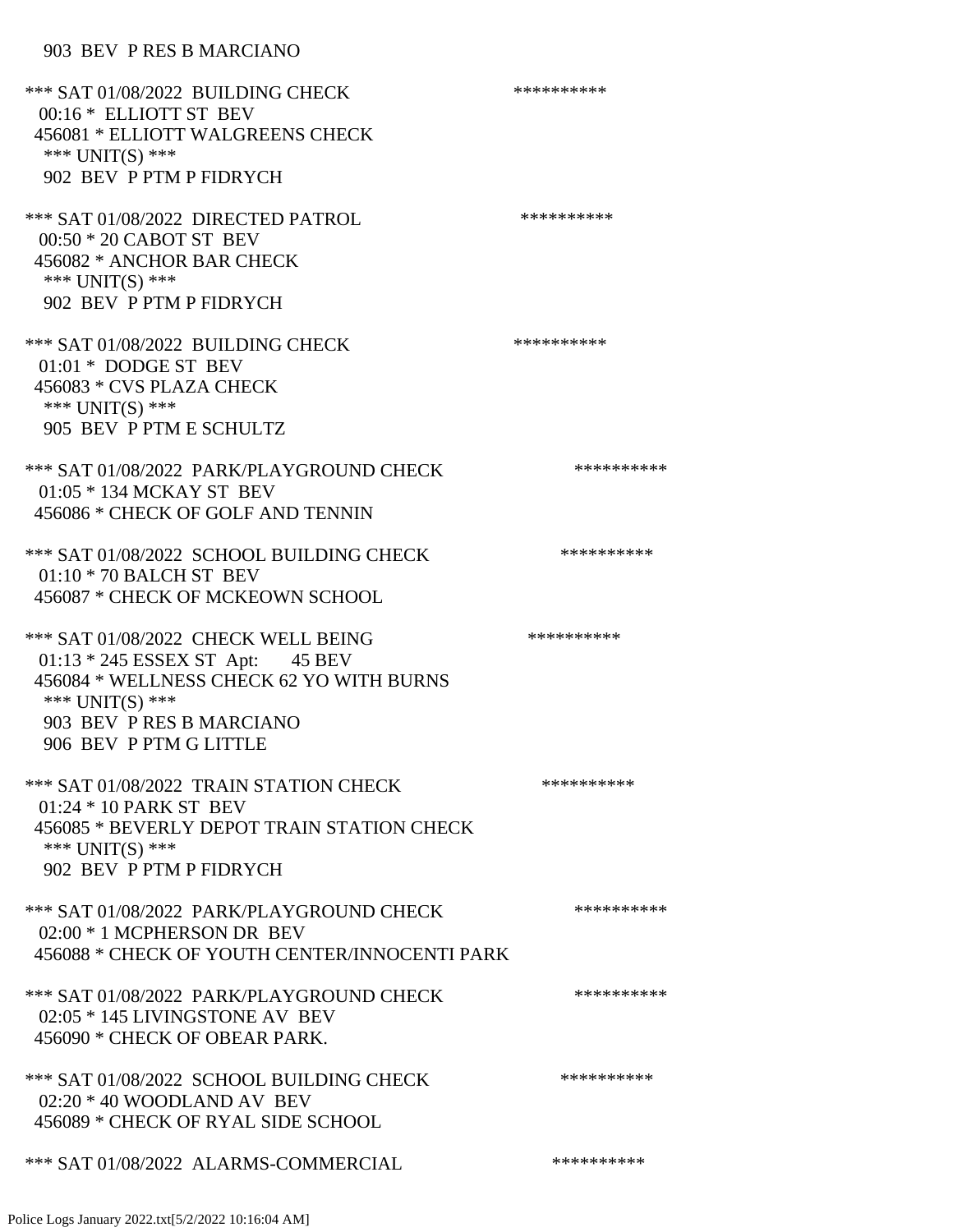| 04:44 * 600 MANOR RD BEV<br>456091 * OFFICE MOTION<br>*** UNIT(S) ***<br>901 BEV P PTM J MCCARTHY                                                                              |            |
|--------------------------------------------------------------------------------------------------------------------------------------------------------------------------------|------------|
| *** SAT 01/08/2022 PARK/PLAYGROUND CHECK<br>$04:50 * 0$ LOTHROP ST BEV<br>456092 * CHECK OF INDEPENDENCE PAR<br>*** UNIT(S) ***<br>902 BEV P PTM P FIDRYCH                     | ********** |
| *** SAT 01/08/2022 ALARMS-RESIDENTIAL<br>06:48 * 98 MCKAY ST BEV<br>456093 * BASEMENT WINDOW<br>*** UNIT(S) ***<br>901 BEV P PTM J MCCARTHY<br>905 BEV P PTM E SCHULTZ         | ********** |
| *** SAT 01/08/2022 ROSTER-ON/OFF DUTY<br>07:10 * ELLIOTT ST BEV<br>456094 * START SHIFT B                                                                                      | ********** |
| *** SAT 01/08/2022 ROSTER-OFFICER ORDERED TO WORK<br>07:13 * ELLIOTT ST BEV<br>456095 * OFFICERS ORDERED<br>*** UNIT(S) ***<br>OIC BEV PLT WPAGE                               | ********** |
| *** SAT 01/08/2022 ROSTER-OFFICER ORDERED TO WORK<br>07:15 * ELLIOTT ST BEV<br>456096 * COLETTI AND STANTON ORDERED DIV 2<br>*** UNIT(S) ***<br>OIC BEV PLT WPAGE              | ********** |
| *** SAT 01/08/2022 ROSTER-OFFICER ORDERED TO WORK<br>07:16 * ELLIOTT ST BEV<br>456097 * GEARY AND SCHULTZ ORDERED FOR DIV 2<br>*** UNIT(S) ***<br>OIC BEV PLT WPAGE            | ********** |
| *** SAT 01/08/2022 ROSTER-OFFICER ORDERED TO WORK<br>07:17 * ELLIOTT ST BEV<br>456098 * DIVINCENZO ORDERED FOR DIV 2<br>*** UNIT(S) ***<br>OIC BEV PLT WPAGE                   | ********** |
| *** SAT 01/08/2022 DISTURBANCE-NEIGHBORS<br>10:08 * 14 MONTSERRAT RD BEV<br>456099 * NEIGHBOR DISPUTE<br>*** UNIT(S) ***<br>903 BEV P PTM E SCHULTZ<br>906 BEV P PTM K COLETTI | ********** |
| *** SAT 01/08/2022 HAZARD-DMV                                                                                                                                                  | ********** |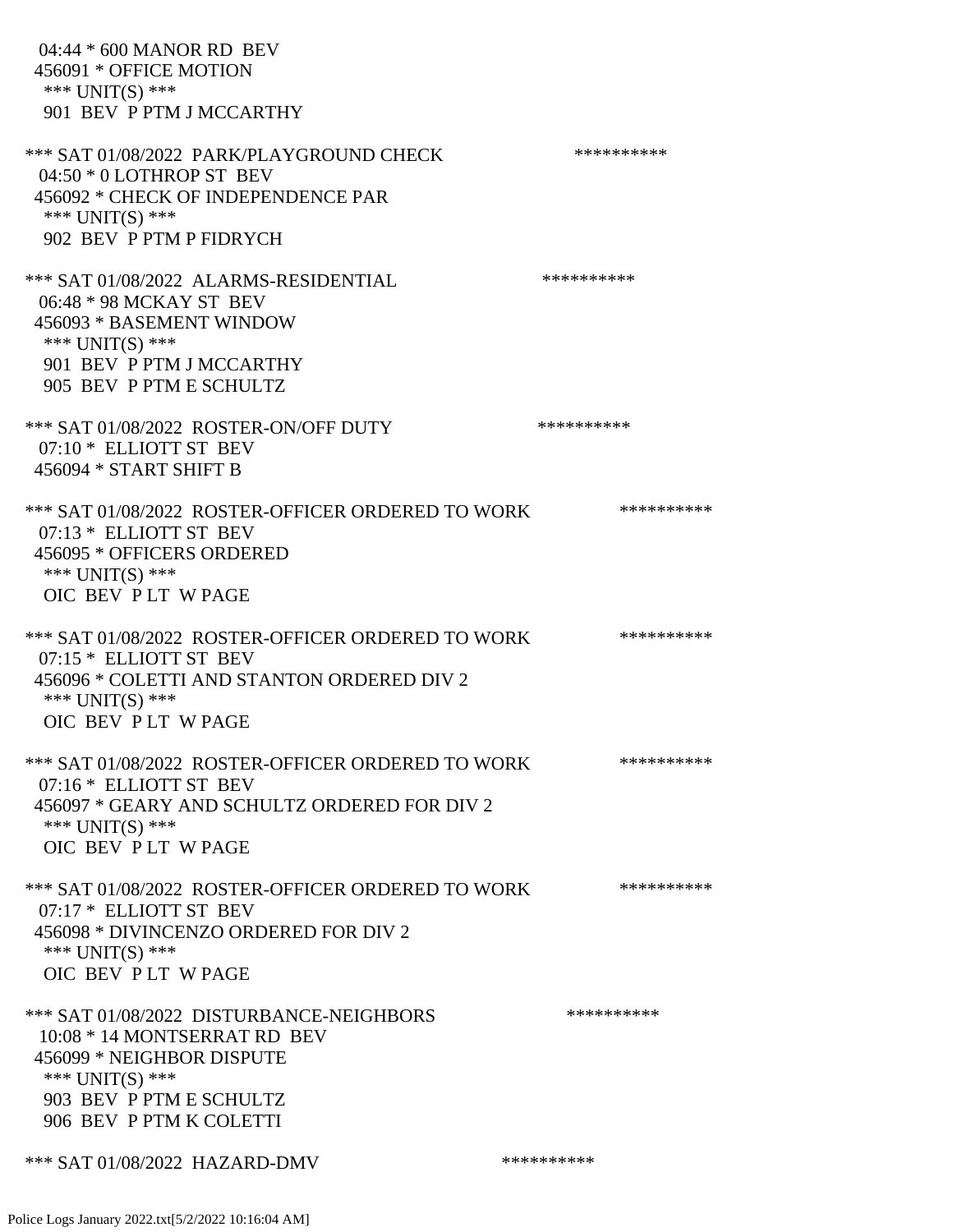10:09 \* 320 ESSEX ST BEV 456100 \* DMV WITH 2 FLAT TIRES \*\*\* UNIT(S) \*\*\* 904 BEV P PTM D GAGNON \*\*\* SAT 01/08/2022 MEDICAL-ALS \*\*\*\*\*\*\*\*\*\* 10:26 \* SHORTELL AV BEV 456101 \* MALE POSSIBLE HERART ATTACK \*\*\* UNIT(S) \*\*\* 901 BEV P PTM D DIVINCENZ A1 BEV A AMBULANCE \*\*\* SAT 01/08/2022 MEDICAL-BLS \*\*\*\*\*\*\*\*\*\*\*\*\*\* 10:44 \* 128S HW and EXIT 20A BEV 456102 \* 3 Y/O SEIZURE ON HIGHWAY \*\*\* UNIT(S) \*\*\* 903 BEV P PTM E SCHULTZ 905 BEV P PTM H GEARY \*\*\* SAT 01/08/2022 MEDICAL-ALS \*\*\*\*\*\*\*\*\*\* 10:54 \* ELLIOTT ST and MCKAY ST BEV 456103 \* PARTY FELL IN SHOWER UNCONSCIOUS \*\*\* UNIT(S) \*\*\* 901 BEV P PTM D DIVINCENZ 902 BEV P PTM C STANTON A1 BEV A AMBULANCE \*\*\* SAT 01/08/2022 ROSTER-OFFICER ORDERED TO WORK \*\*\*\*\*\*\*\*\*\*\* 12:23 \* ELLIOTT ST BEV 456104 \* DIVINCENZO AND LANTYCH ORDERED DIV C \*\*\* UNIT(S) \*\*\* OIC BEV P LT W PAGE \*\*\* SAT 01/08/2022 ROSTER-OFFICER ORDERED TO WORK \*\*\*\*\*\*\*\*\*\*\*\* 12:25 \* ELLIOTT ST BEV 456105 \* GAGNON ORDERED DIV C \*\*\* UNIT(S) \*\*\* OIC BEV P LT W PAGE \*\*\* SAT 01/08/2022 MV-ACCIDENT PROPERTY DAMAGE \*\*\*\*\*\*\*\*\*\* 13:02 \* 0 DODGE ST and ENON ST BEV 456106 \* MVA ELDERLY COUPLE - DRIVER UNCONSCIOUS \*\*\* UNIT(S) \*\*\* 903 BEV P PTM E SCHULTZ 905 BEV P PTM H GEARY A2 BEV A AMBULANCE \*\*\* SAT 01/08/2022 LARCENY-FROM M/V \*23F \*\*\*\*\*\*\*\*\*\*\*\* 14:01 \* 23 ENON ST BEV 456107 \* PURSE STOLEN FROM MV \*\*\* UNIT(S) \*\*\* 904 BEV P PTM D GAGNON \*\*\* SAT 01/08/2022 ASSIST CITIZEN \*\*\*\*\*\*\*\*\*\*\*\*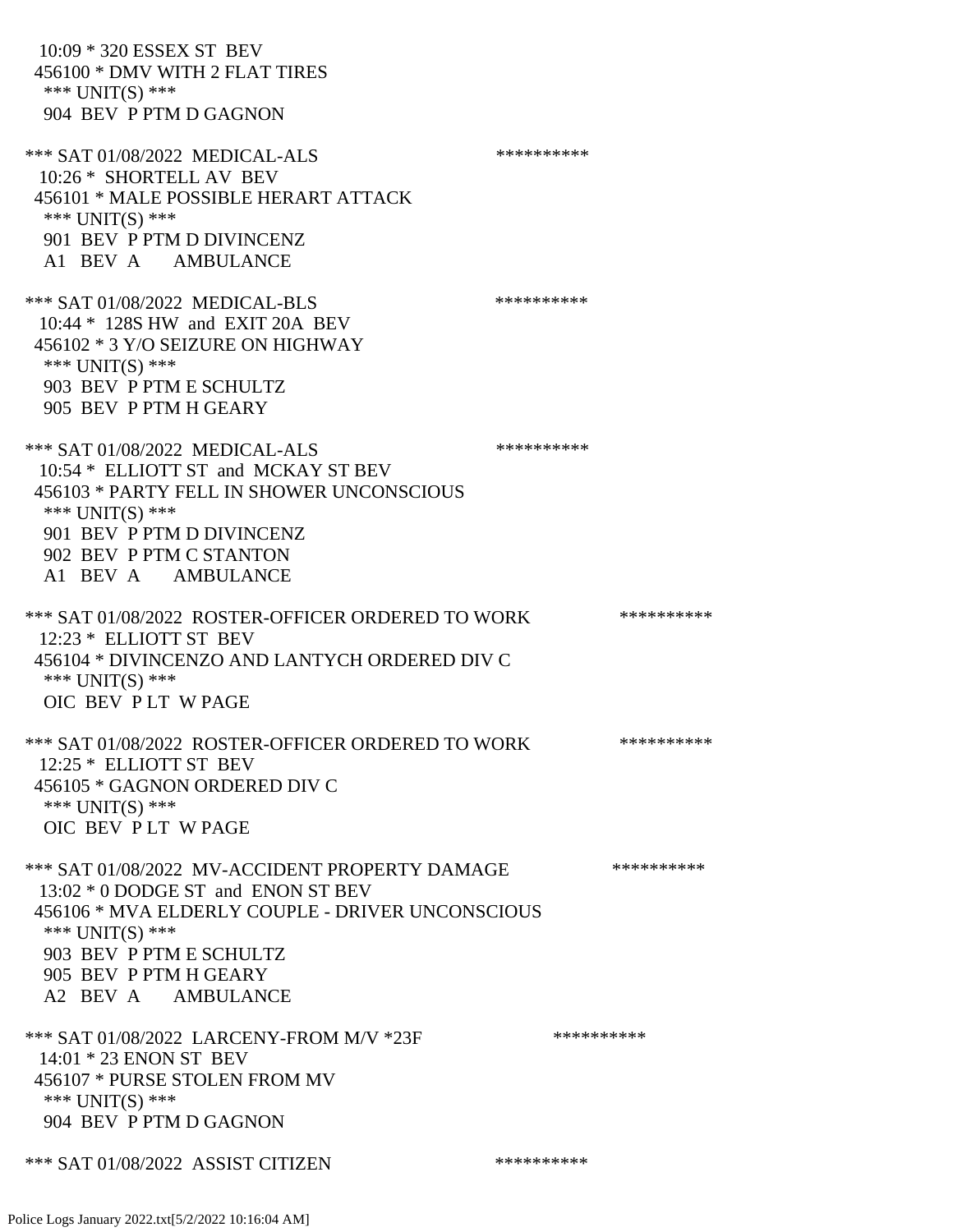14:03 \* 224 ELLIOTT ST BEV 456108 \* GUM PAK FELL \*\*\* UNIT(S) \*\*\* 901 BEV P PTM D DIVINCENZ \*\*\* SAT 01/08/2022 ROSTER-ON/OFF DUTY \*\*\*\*\*\*\*\*\*\* 15:16 \* ELLIOTT ST BEV 456109 \* START OF SHIFT C \*\*\* UNIT(S) \*\*\* OIC BEV P LT M PANJWANI \*\*\* SAT 01/08/2022 OUI-ALCOHOL OR DRUGS \*90D \*\*\*\*\*\*\*\*\*\* 15:24 \* 0 MCPHERSON DR and STOP & SHOP EXIT BEV 456110 \* MV ACCIDENT--CAR INTO POLE \*\*\* UNIT(S) \*\*\* 901 BEV P PTM D DIVINCENZ 905 BEV P PTM K THOMASSON \*\*\* SAT 01/08/2022 ASSIST CITIZEN \*\*\*\*\*\*\*\*\*\*\*\*\*\* 15:41 \* 134 MCKAY ST BEV 456111 \* WALLET FOUND AT BEVERLY GOLF/TENNIS \*\*\* UNIT(S) \*\*\* H2 BEV P PTM D GAGNON \*\*\* SAT 01/08/2022 MEDICAL-ALS \*\*\*\*\*\*\*\*\*\*\*\*\* 16:26 \* ENON ST BEV 456113 \* MALE HAVING HEART ATTACK \*\*\* UNIT(S) \*\*\* 903 BEV P PTM R HEGARTY 912 BEV P SGT J SANTAMARI A1 BEV A AMBULANCE \*\*\* SAT 01/08/2022 DIRECTED PATROL \*\*\*\*\*\*\*\*\*\* 17:53 \* 21 CROSBY AV BEV 456114 \* CHECK OF 21 CROSBY AV \*\*\* UNIT(S) \*\*\* 905 BEV P PTM N BENCAL \*\*\* SAT 01/08/2022 MEDICAL-MENTAL HEALTH \*\*\*\*\*\*\*\*\*\*\*\* 18:07 \* RANTOUL ST BEV 456115 \* SUICIDAL FEMALE \*\*\* UNIT(S) \*\*\* 901 BEV P PTM E GOODELL 905 BEV P PTM N BENCAL A1 BEV A AMBULANCE \*\*\* SAT 01/08/2022 LARCENY-ALL OTHERS \*23H \*\*\*\*\*\*\*\*\*\*\*\* 18:24 \* 6 HIGHLAND AV BEV 456116 \* STOLEN PACKAGE \*\*\* UNIT(S) \*\*\* H1 BEV P PTM J LANTYCH \*\*\* SAT 01/08/2022 ROSTER-OFFICER ORDERED TO WORK \*\*\*\*\*\*\*\*\*\*\*\*\* 18:41 \* ELLIOTT ST BEV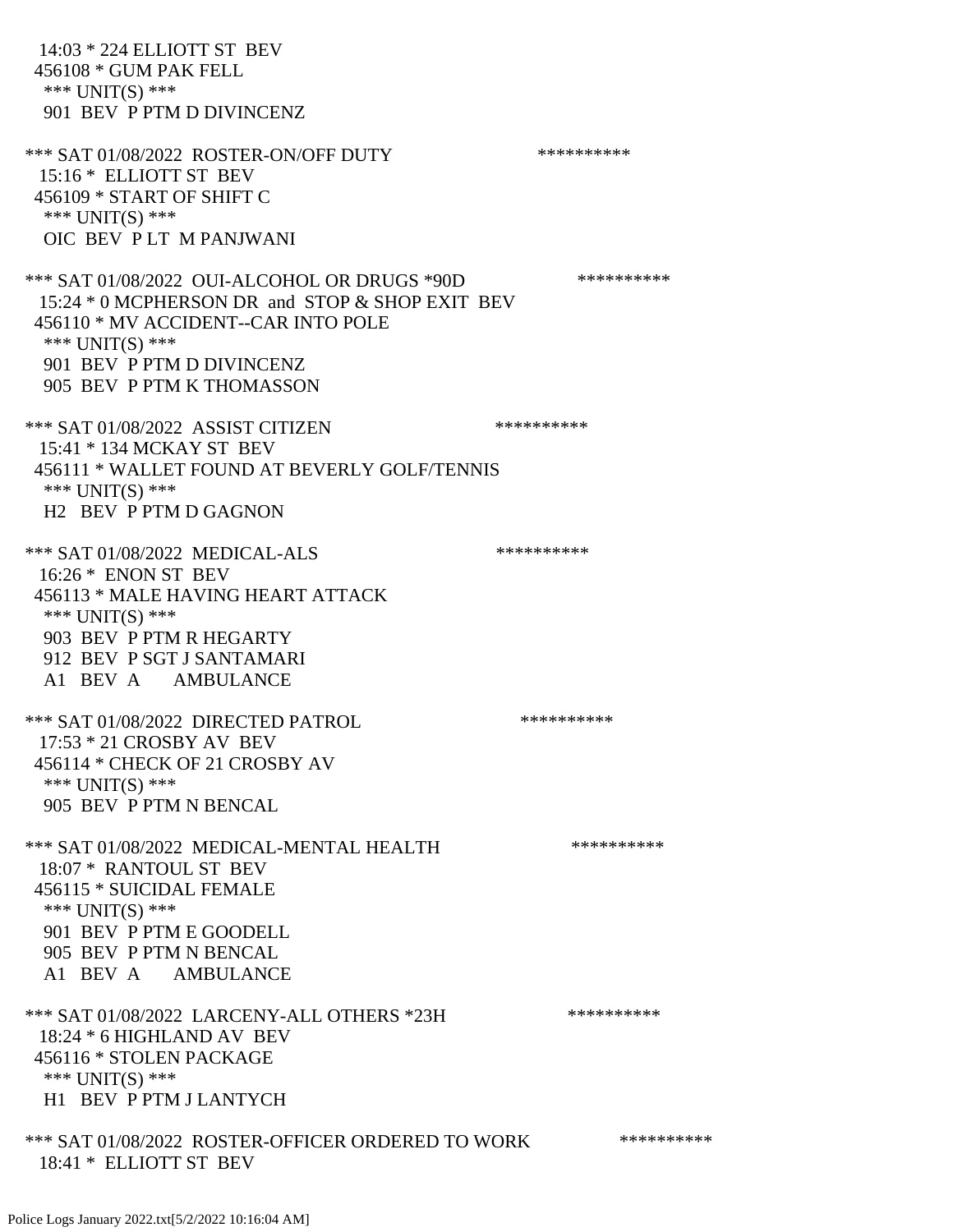456117 \* OFC GOODELL ORDERED \*\*\* UNIT(S) \*\*\* OIC BEV P LT M PANJWANI \*\*\* SAT 01/08/2022 ROSTER-OFFICER ORDERED TO WORK \*\*\*\*\*\*\*\*\*\*\* 18:42 \* ELLIOTT ST BEV 456118 \* OFC HEGARTY ORDERED DIV A FIRST HALF \*\*\* UNIT(S) \*\*\* OIC BEV P LT M PANJWANI \*\*\* SAT 01/08/2022 HAZARD-RR GATES DOWN \*\*\*\*\*\*\*\*\*\* 20:00 \* 0 DODGE ST and ENON ST BEV 456119 \* TRAIN GATES DOWN \*\*\* UNIT(S) \*\*\* 905 BEV P PTM N BENCAL \*\*\* SAT 01/08/2022 ARREST-RELEASED ON BAIL \*\*\*\*\*\*\*\*\*\* 20:17 \* 175 ELLIOTT ST BEV 456120 \* 10/7 RELEASED ON BAIL \*\*\* UNIT(S) \*\*\* OIC BEV P LT M PANJWANI \*\*\* SAT 01/08/2022 MEDICAL-ALS \*\*\*\*\*\*\*\*\*\* 20:27 \* CORNELL RD BEV 456121 \* SEIZURE \*\*\* UNIT(S) \*\*\* 905 BEV P PTM N BENCAL A1 BEV A AMBULANCE \*\*\* SAT 01/08/2022 DIRECTED PATROL \*\*\*\*\*\*\*\*\*\* 21:01 \* 21 CROSBY AV BEV 456122 \* CHECK OF 21 CROSBY AV \*\*\* UNIT(S) \*\*\* 905 BEV P PTM N BENCAL \*\*\* SAT 01/08/2022 MV-ACCIDENT NO REPORT \*\*\*\*\*\*\*\*\*\*\*\* 23:15 \* 0 CABOT ST and COUNTY WY BEV 456123 \* 2 CAR MVA \*\*\* UNIT(S) \*\*\* H2 BEV P PTM D GAGNON \*\*\* SAT 01/08/2022 ROSTER-ON/OFF DUTY \*\*\*\*\*\*\*\*\*\* 23:45 \* ELLIOTT ST BEV 456124 \* START OF SHIFT A \*\*\* UNIT(S) \*\*\* OIC BEV P LT D COSTA \*\*\* SUN 01/09/2022 BAR CHECK \*\*\*\*\*\*\*\*\*\*\*\* 00:51 \* 20 CABOT ST BEV 456125 \* MONITOR ANCHOR LAST CALL \*\*\* UNIT(S) \*\*\* 902 BEV P PTM N BENCAL \*\*\* SUN 01/09/2022 BUILDING CHECK \*\*\*\*\*\*\*\*\*\*\*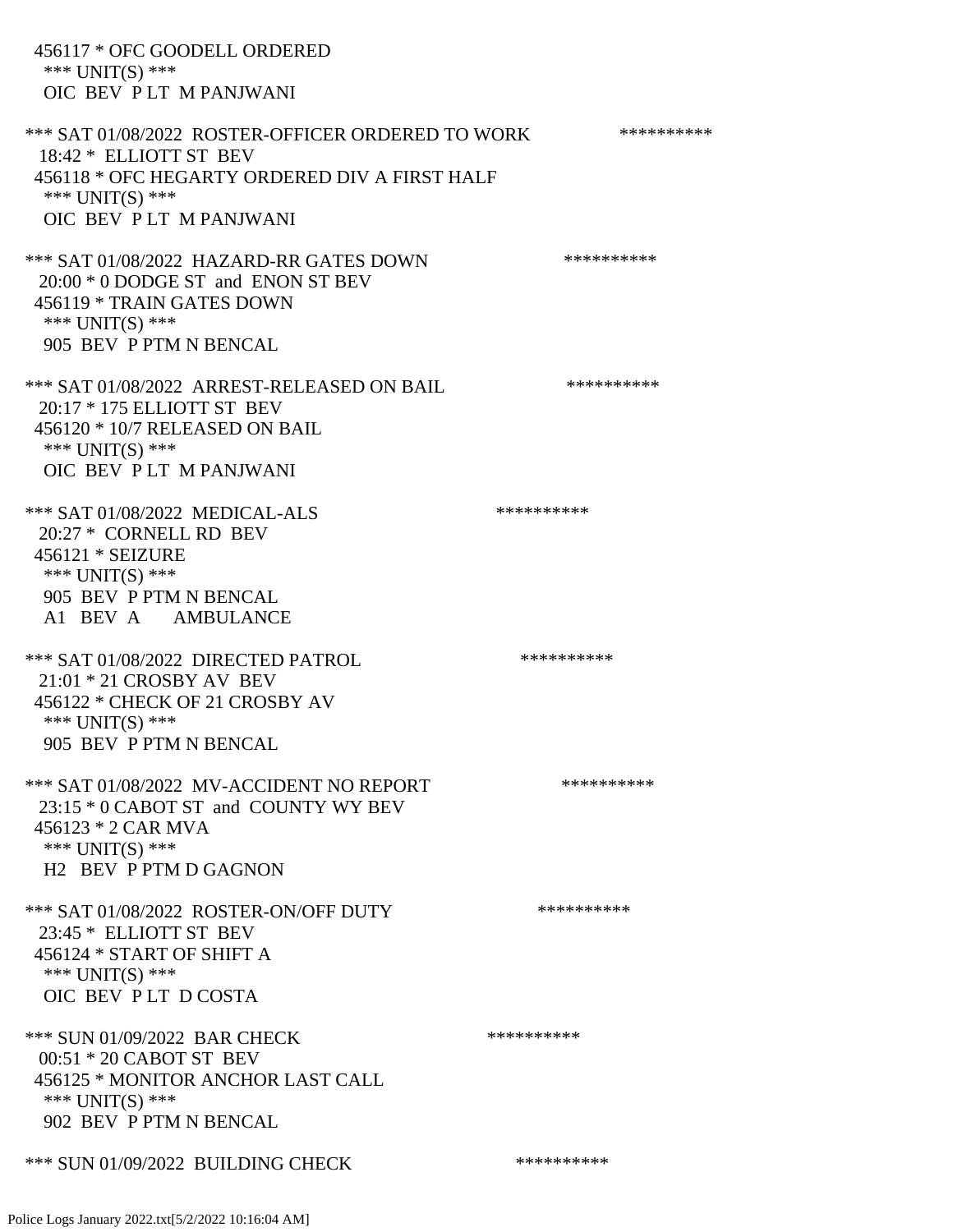00:53 \* DODGE ST BEV 456126 \* CVS PLAZA CHECK \*\*\* UNIT(S) \*\*\* 905 BEV P PTM E SCHULTZ \*\*\* SUN 01/09/2022 BUILDING CHECK \*\*\*\*\*\*\*\*\*\*\* 01:20 \* CROSBY AV BEV 456127 \* HOME CHECK \*\*\* UNIT(S) \*\*\* 905 BEV P PTM E SCHULTZ \*\*\* SUN 01/09/2022 DIRECTED PATROL \*\*\*\*\*\*\*\*\*\* 01:31 \* 0 LOTHROP ST and DANE ST BEV 456128 \* DANE ST BEACH CHECK \*\*\* UNIT(S) \*\*\* 902 BEV P PTM N BENCAL \*\*\* SUN 01/09/2022 DIRECTED PATROL \*\*\*\*\*\*\*\*\*\* 01:39 \* 150 RANTOUL ST BEV 456129 \* VETERANS PARK/DEPOT CHECK \*\*\* UNIT(S) \*\*\* 902 BEV P PTM N BENCAL \*\*\* SUN 01/09/2022 MEDICAL-MENTAL HEALTH \*\*\*\*\*\*\*\*\*\*\* 02:11 \* CABOT ST BEV 456130 \* ETOH MALE \*\*\* UNIT(S) \*\*\* 903 BEV P PTM E GOODELL 905 BEV P PTM E SCHULTZ \*\*\* SUN 01/09/2022 ANIMAL COMPLAINT - DOGS \*\*\*\*\*\*\*\*\*\*\*\* 05:51 \* 0 GLIDDEN ST and STURTEVANT ST BEV 456131 \* DOG BARKING IN YARD FOR HOURS \*\*\* UNIT(S) \*\*\* 901 BEV P PTM J VITALE \*\*\* SUN 01/09/2022 MV STOP-VERBAL WARNING \*\*\*\*\*\*\*\*\*\*\*\* 06:01 \* 101 RANTOUL ST BEV 456180 \* MV STOP \*\*\* UNIT(S) \*\*\* 902 BEV P PTM M MARINO \*\*\* SUN 01/09/2022 ALARMS-COMMERCIAL \*\*\*\*\*\*\*\*\*\* 06:08 \* 47 DODGE ST Apt: A-230 and N.BEVERLY PLAZA BEV 456132 \* REAR SHOWROOM MOTION ALARM \*\*\* UNIT(S) \*\*\* 905 BEV P PTM E SCHULTZ 906 BEV P PTM G LITTLE \*\*\* SUN 01/09/2022 PARKING COMPLAINT - GENERAL \*\*\*\*\*\*\*\*\*\*\*\* 07:04 \* 119 BRIDGE ST BEV 456133 \* 2 VEHICLES BLOCKING PARKING LOT \*\*\* UNIT(S) \*\*\* 901 BEV P PTM J VITALE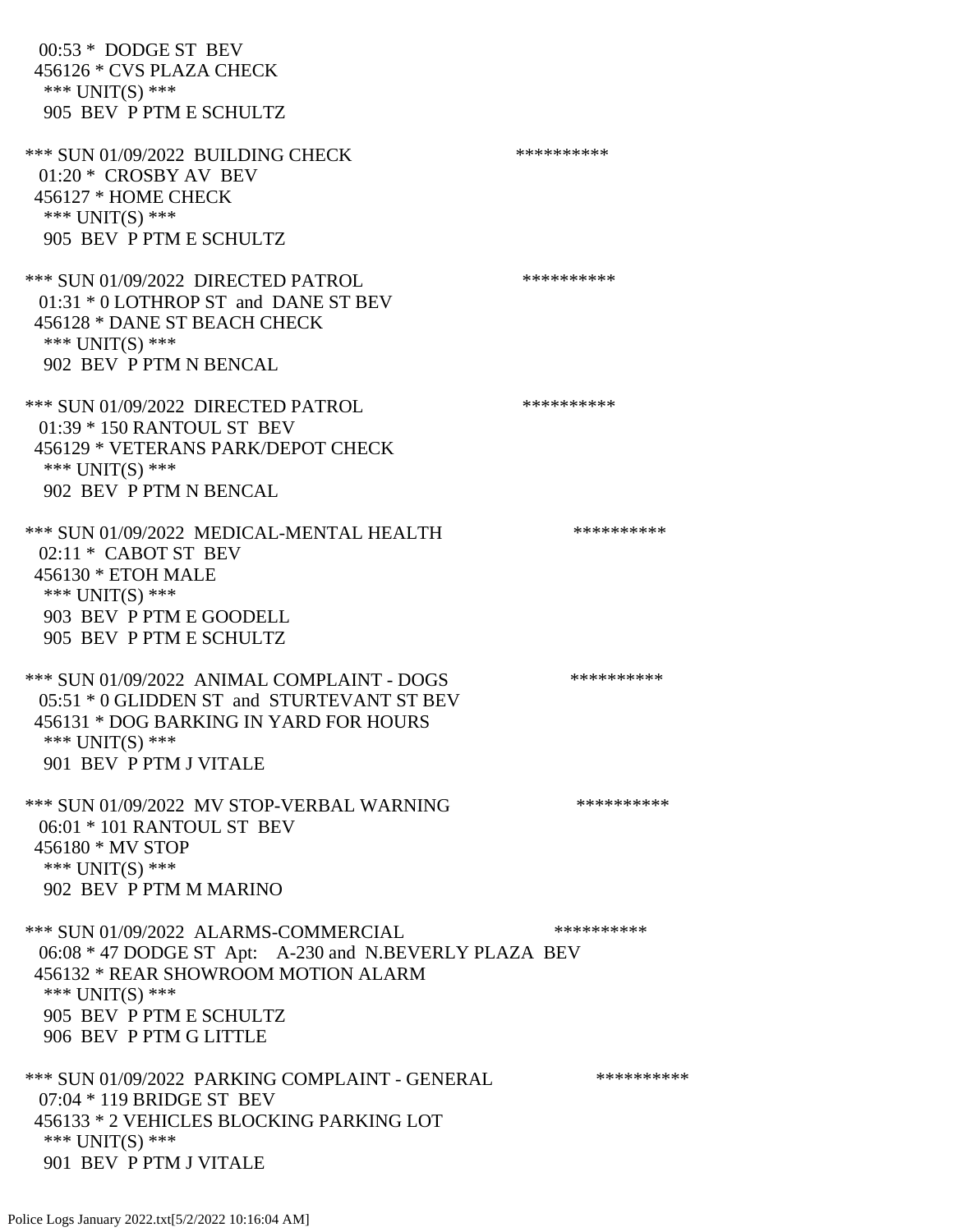\*\*\* SUN 01/09/2022 MEDICAL-ALS \*\*\*\*\*\*\*\*\*\* 07:11 \* ALCANN RD BEV 456134 \* POSSIBLE STROKE \*\*\* UNIT(S) \*\*\* 906 BEV P PTM G LITTLE A1 BEV A AMBULANCE BF1 BEV F BEV FIRE \*\*\* SUN 01/09/2022 ROSTER-ON/OFF DUTY \*\*\*\*\*\*\*\*\*\* 07:31 \* ELLIOTT ST BEV 456135 \* START OF SHIFT B \*\*\* UNIT(S) \*\*\* OIC BEV P LT D COSTA \*\*\* SUN 01/09/2022 MV-ACCIDENT HIT-RUN/PERS INJ \*\*\*\*\*\*\*\*\*\* 08:20 \* 40 SAM FONZO DR BEV 456136 \* TOYOTA IN WOODS \*\*\* UNIT(S) \*\*\* 903 BEV P PTM R KNIGHT 905 BEV P PTM K THOMASSON A1 BEV A AMBULANCE \*\*\* SUN 01/09/2022 MEDICAL-ALS \*\*\*\*\*\*\*\*\*\*\*\* 08:52 \* CONANT ST BEV 456137 \* RECENT HEART ATTACK, SHORTNESS OF BREATH \*\*\* UNIT(S) \*\*\* 903 BEV P PTM R KNIGHT A1 BEV A AMBULANCE BF1 BEV F BEV FIRE \*\*\* SUN 01/09/2022 DOMESTIC ABUSE/NO 209A \*90F \*\*\*\*\*\*\*\*\*\*\*\* 08:57 \* 0 CHAPMAN ST and POND ST BEV 456138 \* PARTY SAID HE WAS HIT BY EX \*\*\* UNIT(S) \*\*\* 902 BEV P PTM D DIVINCENZ 904 BEV P PTM E SCHULTZ \*\*\* SUN 01/09/2022 DEATH \*\*\*\*\*\*\*\*\*\*\* 09:09 \* MANOR RD BEV 456139 \* UNRESPONSIVE \*\*\* UNIT(S) \*\*\* 901 BEV P PTM M BRODERICK 903 BEV P PTM R KNIGHT A1 BEV A AMBULANCE BF1 BEV F BEV FIRE \*\*\* SUN 01/09/2022 CHILD ABUSE/NEGLECT \*90F \*\*\*\*\*\*\*\*\*\*\*\*\* 09:20 \* HERRICK ST BEV 456140 \* REPORT OF CHILD ABUSE FROM ER \*\*\* UNIT(S) \*\*\* 901 BEV P PTM M BRODERICK 905 BEV P PTM K THOMASSON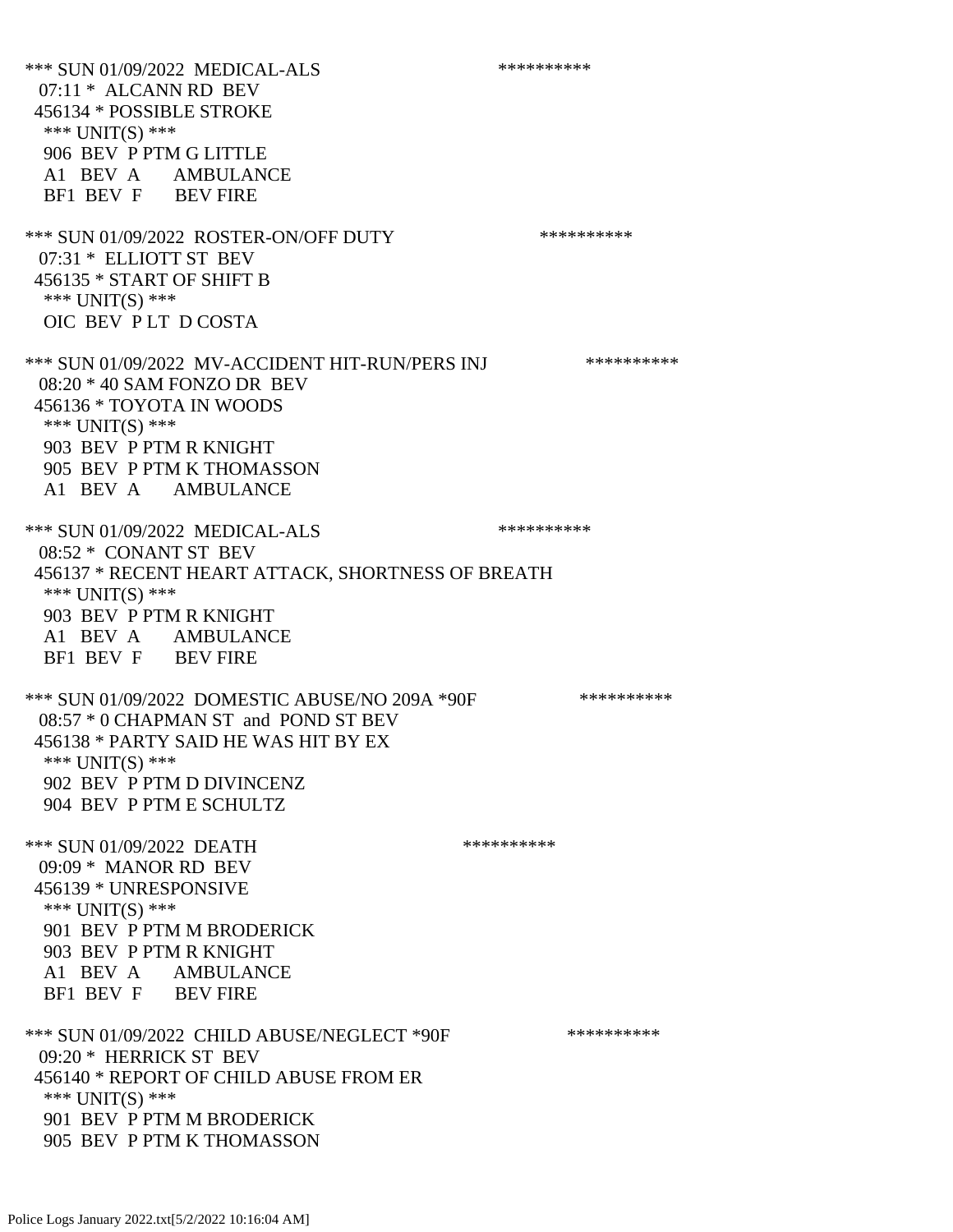\*\*\* SUN 01/09/2022 MV STOP-CITATION ISSUED \*\*\*\*\*\*\*\*\*\* 10:05 \* 112 ELLIOTT ST BEV 456141 \* MV STOP 1CTX92 \*\*\* UNIT(S) \*\*\* 903 BEV P PTM R KNIGHT \*\*\* SUN 01/09/2022 MEDICAL-ALS \*\*\*\*\*\*\*\*\*\* 11:21 \* CABOT ST BEV 456142 \* STUCK IN BED BROKEN BACK \*\*\* UNIT(S) \*\*\* 902 BEV P PTM D DIVINCENZ A1 BEV A AMBULANCE \*\*\* SUN 01/09/2022 MEDICAL-BLS \*\*\*\*\*\*\*\*\*\* 12:06 \* ESSEX ST BEV 456143 \* DIFF BREATHING \*\*\* UNIT(S) \*\*\* 903 BEV P PTM R KNIGHT A1 BEV A AMBULANCE \*\*\* SUN 01/09/2022 ROSTER-OFFICER ORDERED TO WORK \*\*\*\*\*\*\*\*\*\*\* 12:15 \* ELLIOTT ST BEV 456144 \* OFC BUCCI ORDERED TO WORK DIV 3 \*\*\* UNIT(S) \*\*\* OIC BEV P LT M SUNGY \*\*\* SUN 01/09/2022 911 HANG UP \*\*\*\*\*\*\*\*\*\*\*\*\* 12:51 \* 7 HEMLOCK ST BEV 456145 \* POSS POCKET DIAL \*\*\* UNIT(S) \*\*\* 904 BEV P PTM E SCHULTZ \*\*\* SUN 01/09/2022 MEDICAL-BLS \*\*\*\*\*\*\*\*\*\* 13:42 \* STANDLEY ST BEV 456146 \* MAN FELL IN YARD STRUCK HIS HEAD \*\*\* UNIT(S) \*\*\* 904 BEV P PTM E SCHULTZ A1 BEV A AMBULANCE \*\*\* SUN 01/09/2022 CHECK WELL BEING \*\*\*\*\*\*\*\*\*\*\*\* 13:54 \* 23 MILL ST Apt: 206 BEV 456147 \* POSS PARTY OFF MEDS \*\*\* UNIT(S) \*\*\* 902 BEV P PTM D DIVINCENZ 903 BEV P PTM R KNIGHT \*\*\* SUN 01/09/2022 DOM. VIOL. WARRANT SERVICE \*\*\*\*\*\*\*\*\*\*\*\* 14:39 \* MACARTHUR RD BEV 456148 \* TEMP DV WARRANT \*\*\* UNIT(S) \*\*\* 901 BEV P PTM M BRODERICK 903 BEV P PTM R KNIGHT 912 BEV P SGT J TACHE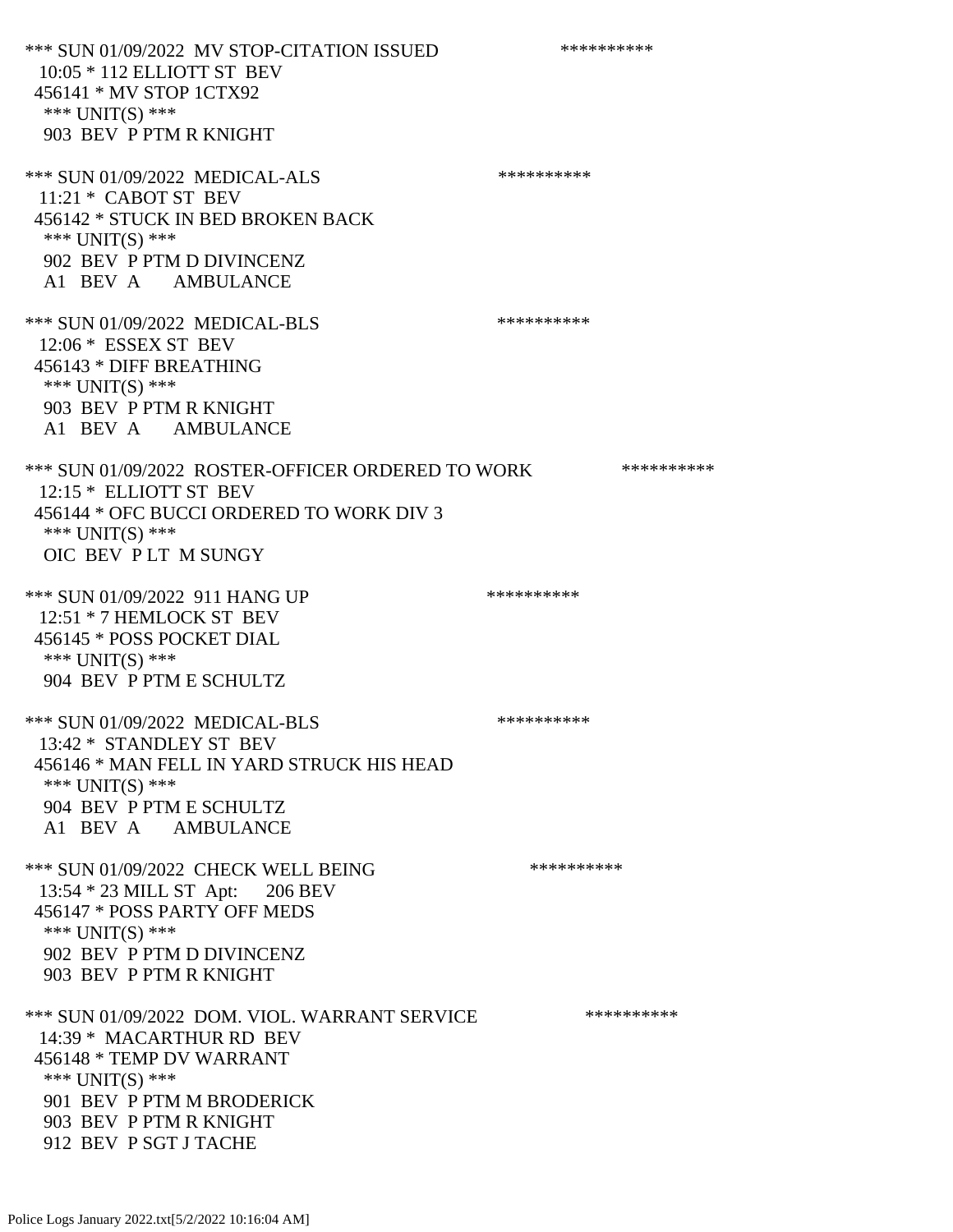\*\*\* SUN 01/09/2022 VANDALISM-DESTRUC/DAMAG\*290 \*\*\*\*\*\*\*\*\*\* 14:48 \* 191 CABOT ST BEV 456149 \* DAMAGE TO VEHICLE IN KUDLICKS POSESSION \*\*\* UNIT(S) \*\*\* 902 BEV P PTM D DIVINCENZ \*\*\* SUN 01/09/2022 SUSP ACTIVITY \*\*\*\*\*\*\*\*\*\*\*\* 15:03 \* 5 BEVERLY COMMONS DR Apt: D34 BEV 456150 \* FATHER RECORDED DAUGHTERS APPOINTMENT \*\*\* UNIT(S) \*\*\* H2 BEV P PTM C TWOMBLY \*\*\* SUN 01/09/2022 ROSTER-ON/OFF DUTY \*\*\*\*\*\*\*\*\*\* 15:31 \* ELLIOTT ST BEV 456151 \* START OF SHIFT C \*\*\* UNIT(S) \*\*\* OIC BEV P LT M PANJWANI \*\*\* SUN 01/09/2022 ALARMS-COMMERCIAL \*\*\*\*\*\*\*\*\*\* 15:35 \* 96 CHERRY HILL DR BEV 456152 \* STAIRWELL C MOTION ALARM \*\*\* UNIT(S) \*\*\* 901 BEV P PTM M BRODERICK \*\*\* SUN 01/09/2022 MV STOP-VERBAL WARNING \*\*\*\*\*\*\*\*\*\*\*\* 16:33 \* 0 RIVER ST and BRIDGE BEV 456154 \* MV STOP--MA REG 2JAV46 \*\*\* UNIT(S) \*\*\* 901 BEV P PTM R KNIGHT \*\*\* SUN 01/09/2022 MV STOP-VERBAL WARNING \*\*\*\*\*\*\*\*\*\*\*\*\* 16:43 \* 0 HERRICK ST and HEATHER ST BEV 456155 \* MV STOP - MA REG: 1AFW58 \*\*\* UNIT(S) \*\*\* 903 BEV P PTM ARCHAMBAULT \*\*\* SUN 01/09/2022 MV STOP-VERBAL WARNING \*\*\*\*\*\*\*\*\*\*\*\* 17:06 \* 0 BRIMBAL AV and PALMER RD BEV 456157 \* MV STOP - MA REG: 2DSN57 \*\*\* UNIT(S) \*\*\* 903 BEV P PTM ARCHAMBAULT \*\*\* SUN 01/09/2022 MV STOP-VERBAL WARNING \*\*\*\*\*\*\*\*\*\*\*\* 17:13 \* 82 RIVER ST BEV 456156 \* MV STOP MA REG VT17688 \*\*\* UNIT(S) \*\*\* 902 BEV P PTM C STANTON \*\*\* SUN 01/09/2022 DISTURBANCE-GENERAL \*\*\*\*\*\*\*\*\*\* 18:38 \* 71 DODGE ST BEV 456158 \* TWO MALE PARTIES YELLING AT EACH OTHER \*\*\* UNIT(S) \*\*\* 903 BEV P PTM ARCHAMBAULT 905 BEV P PTM J VITALE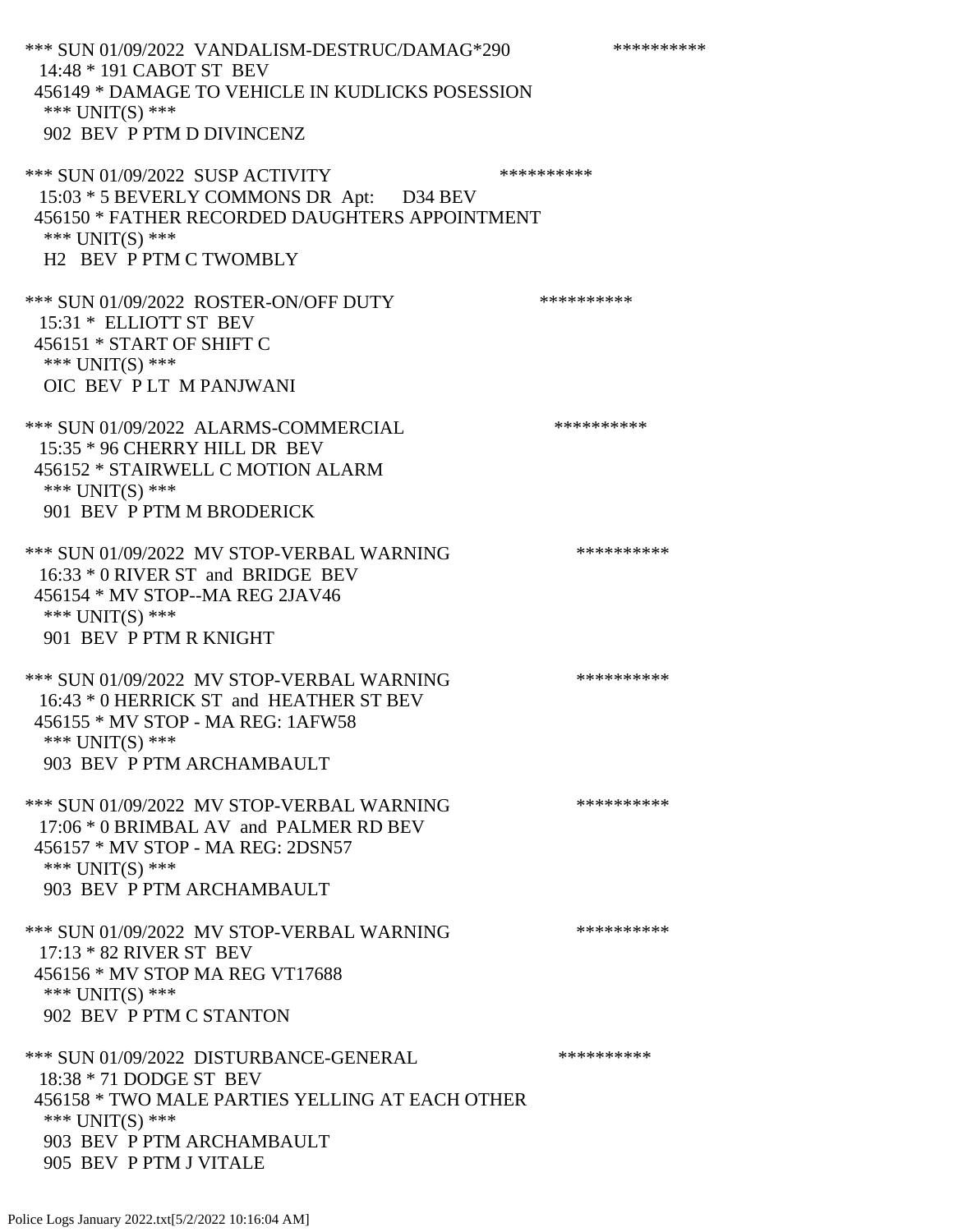\*\*\* SUN 01/09/2022 MISSING PERSON-ADULT \*\*\*\*\*\*\*\*\*\*\*\* 19:13 \* 12 BLAINE AV Apt: 2R BEV 456159 \* MISSING PERSON \*\*\* UNIT(S) \*\*\* H1 BEV P PTM M FLYNN H2 BEV P PTM M BUCCI \*\*\* SUN 01/09/2022 LARCENY-ALL OTHERS \*23H \*\*\*\*\*\*\*\*\*\*\* 19:46 \* 91 LOTHROP ST BEV 456160 \* PACKAGE STOLEN FROM PORCH \*\*\* UNIT(S) \*\*\* 902 BEV P PTM C STANTON 903 BEV P PTM ARCHAMBAULT \*\*\* SUN 01/09/2022 DOMESTIC-VERBAL ARGUMENT \*\*\*\*\*\*\*\*\*\*\*\* 21:18 \* CABOT ST BEV 456161 \* POOSIBLE FIGHT \*\*\* UNIT(S) \*\*\* 901 BEV P PTM R KNIGHT 902 BEV P PTM C STANTON 903 BEV P PTM ARCHAMBAULT \*\*\* SUN 01/09/2022 SUSP ACTIVITY \*\*\*\*\*\*\*\*\*\*\*\* 21:20 \* 16 SCHOOL ST BEV 456162 \* PARTY THINKS PEOPLE ARE IN HER RESIDENCE \*\*\* UNIT(S) \*\*\* 903 BEV P PTM ARCHAMBAULT 905 BEV P PTM J VITALE 906 BEV P PTM K COLETTI 912 BEV P SGT J SANTAMARI \*\*\* SUN 01/09/2022 FIRE-VEHICLE \*\*\*\*\*\*\*\*\*\*\*\* 22:05 \* 268 RANTOUL ST BEV 456163 \* CAR FIRE IN PARKING LOT \*\*\* UNIT(S) \*\*\* 901 BEV P PTM R KNIGHT 903 BEV P PTM ARCHAMBAULT BF1 BEV F BEV FIRE \*\*\* SUN 01/09/2022 ROSTER-ON/OFF DUTY \*\*\*\*\*\*\*\*\*\* 23:34 \* ELLIOTT ST BEV 456164 \* START OF SHIFT A \*\*\* UNIT(S) \*\*\* OIC BEV P LT D COSTA \*\*\* MON 01/10/2022 TRAIN STATION CHECK \*\*\*\*\*\*\*\*\*\* 00:25 \* 10 PARK ST BEV 456165 \* BEVERLY DEPOT/VETERANS PARK CHECK \*\*\* UNIT(S) \*\*\* 902 BEV P PTM M MARINO \*\*\* MON 01/10/2022 BAR CHECK \*\*\*\*\*\*\*\*\*\*\*\* 00:49 \* 20 CABOT ST BEV

Police Logs January 2022.txt[5/2/2022 10:16:04 AM]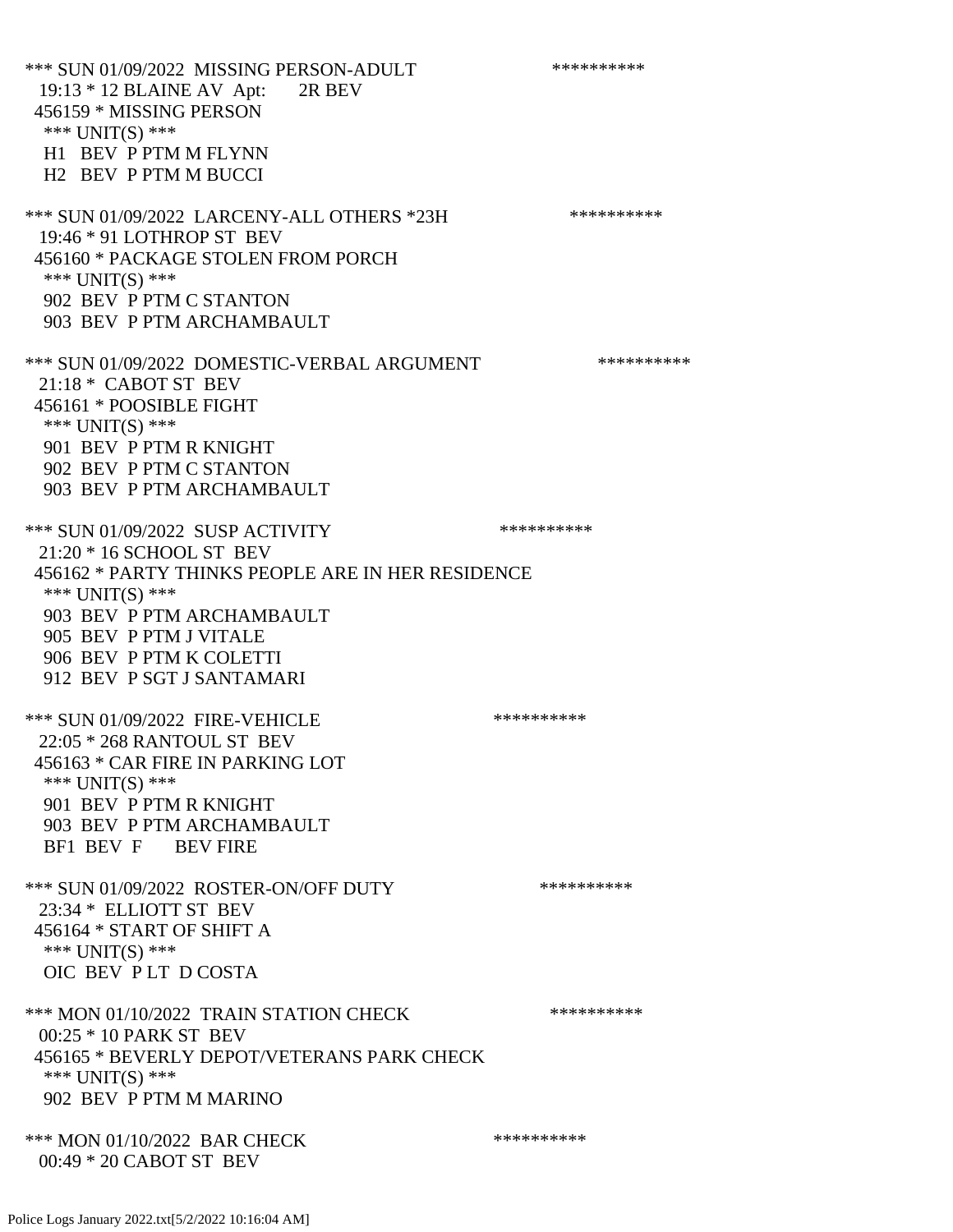456166 \* ANCHOR BAR CHECK \*\*\* UNIT(S) \*\*\* 902 BEV P PTM M MARINO \*\*\* MON 01/10/2022 PARK/PLAYGROUND CHECK \*\*\*\*\*\*\*\*\*\*\* 00:51 \* 145 LIVINGSTONE AV BEV 456167 \* OBEAR PARK CHECK \*\*\* UNIT(S) \*\*\* 901 BEV P PTM C GANEY \*\*\* MON 01/10/2022 DIRECTED PATROL \*\*\*\*\*\*\*\*\*\* 00:52 \* 434 RANTOUL ST BEV 456168 \* WALKTHROUGH OF CVS \*\*\* UNIT(S) \*\*\* 912 BEV P SGT J ZWICKER \*\*\* MON 01/10/2022 PARK/PLAYGROUND CHECK \*\*\*\*\*\*\*\*\*\*\* 01:06 \* 410 ESSEX ST BEV 456169 \* HARRY BALL FIELD CHECK \*\*\* UNIT(S) \*\*\* 906 BEV P PTM E SCHULTZ \*\*\* MON 01/10/2022 SCHOOL BUILDING CHECK \*\*\*\*\*\*\*\*\*\*\* 01:10 \* 40 WOODLAND AV BEV 456170 \* AYERS SCHOOL CHECK \*\*\* UNIT(S) \*\*\* 901 BEV P PTM C GANEY \*\*\* MON 01/10/2022 DIRECTED PATROL \*\*\*\*\*\*\*\*\*\* 01:13 \* 21 CROSBY AV BEV 456171 \* NOTHING OUT OF THE USUAL. \*\*\* UNIT(S) \*\*\* 905 BEV P PTM J VITALE \*\*\* MON 01/10/2022 DIRECTED PATROL \*\*\*\*\*\*\*\*\*\* 01:26 \* 79 BRIDGE ST BEV 456172 \* RYAL SIDE CENTER CHECK \*\*\* UNIT(S) \*\*\* 901 BEV P PTM C GANEY \*\*\* MON 01/10/2022 PARK/PLAYGROUND CHECK \*\*\*\*\*\*\*\*\*\*\*\* 01:33 \* 0 GAGE ST BEV 456173 \* CHECK OF HOLCROFT PARK \*\*\* UNIT(S) \*\*\* 912 BEV P SGT J ZWICKER \*\*\* MON 01/10/2022 DIRECTED PATROL \*\*\*\*\*\*\*\*\*\* 01:43 \* 142 BRIMBAL AV and SOHIER RD BEV 456174 \* DIRECTED PATROL OF WHOLE FOODS PLAZA \*\*\* UNIT(S) \*\*\* 912 BEV P SGT J ZWICKER \*\*\* MON 01/10/2022 PARK/PLAYGROUND CHECK \*\*\*\*\*\*\*\*\*\*\* 01:45 \* 0 LOTHROP ST BEV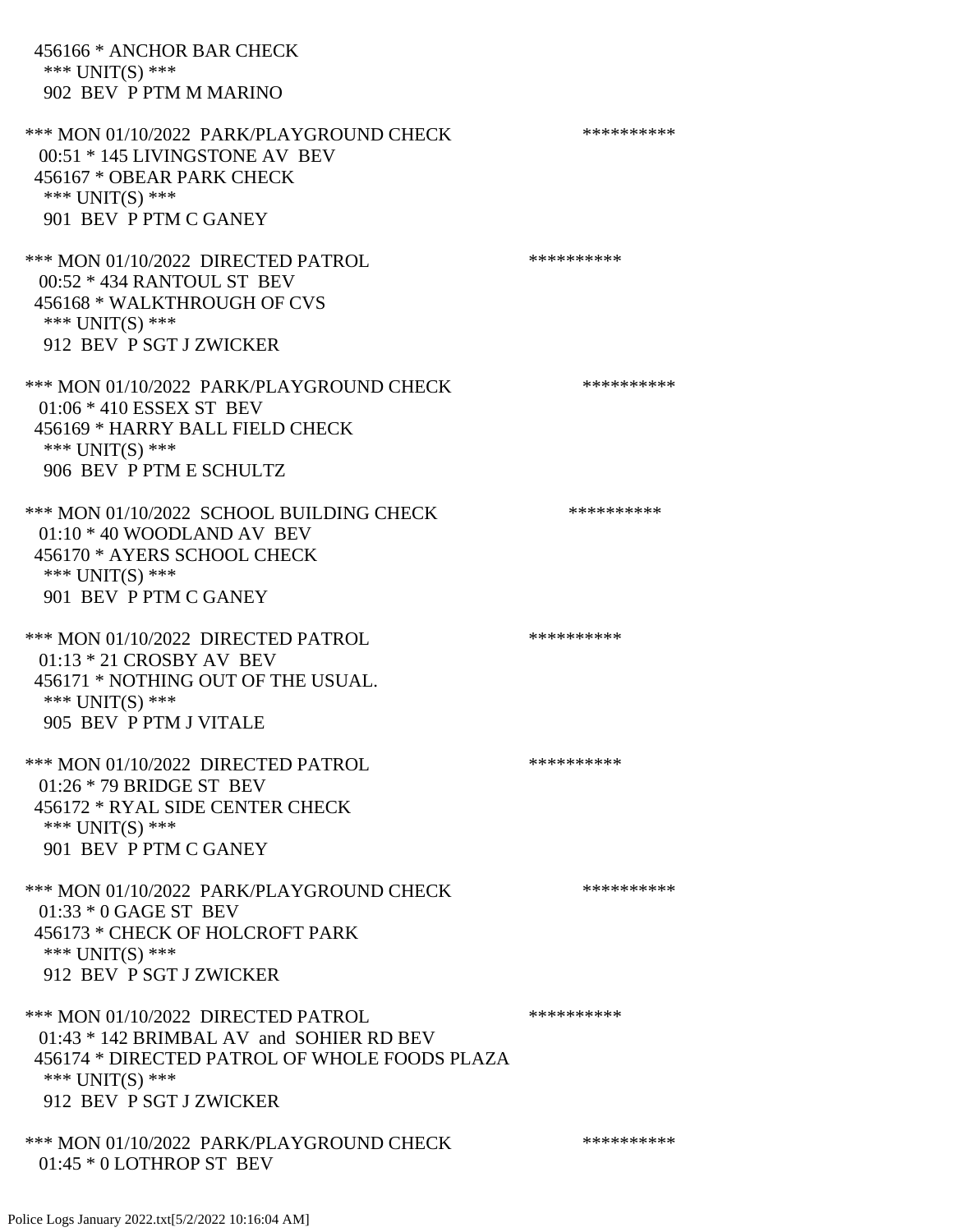| 456175 * DANE STREET BEACH CHECK<br>*** $UNIT(S)$ ***<br>902 BEV P PTM M MARINO                                                                                                                 |            |
|-------------------------------------------------------------------------------------------------------------------------------------------------------------------------------------------------|------------|
| *** MON 01/10/2022 DIRECTED PATROL<br>01:52 * 100 SOHIER RD BEV<br>456176 * DIRECTED CHECK OF BHS<br>*** UNIT(S) ***<br>912 BEV P SGT J ZWICKER                                                 | ********** |
| *** MON 01/10/2022 ALARMS-RESIDENTIAL<br>01:56 * 15 BRANCH LN BEV<br>456177 * FOYER DOOR<br>*** $UNIT(S)$ ***<br>905 BEV P PTM J VITALE<br>906 BEV P PTM E SCHULTZ<br>912 BEV P SGT J ZWICKER   | ********** |
| *** MON 01/10/2022 BUILDING CHECK<br>02:20 * ELLIOTT ST BEV<br>456178 * 24 HOUR STORE CHECK<br>*** UNIT(S) ***<br>902 BEV P PTM M MARINO                                                        | ********** |
| *** MON 01/10/2022 DIRECTED PATROL<br>02:36 * 17 HULL ST BEV<br>456179 * CHECK OF CENTERVILLE SCHOOL<br>*** UNIT(S) ***<br>912 BEV P SGT J ZWICKER                                              | ********** |
| *** MON 01/10/2022 SELECTIVE ENFORCEMENT<br>06:07 * 0 DODGE ST and SALEM RD BEV<br>456181 * SELECTIVE ENFORCEMENT DODGE ST<br>*** UNIT(S) ***<br>912 BEV P SGT J ZWICKER                        | ********** |
| *** MON 01/10/2022 ASSIST CITIZEN<br>07:17 * 78 CHASE ST Apt: 1 BEV<br>456182 * RETURN FOUND VACCINATION CARD<br>*** UNIT(S) ***<br>902 BEV P PTM M MARINO                                      | ********** |
| *** MON 01/10/2022 VANDALISM-DESTRUC/DAMAG*290<br>$07:42 * 50$ SHORTELL AV BEV<br>456183 * SUSPICIOUS INICIDENT INVOLVING MAILBOX<br>*** $UNIT(S)$ ***<br>901 BEV P PTM C GANEY                 | ********** |
| *** MON 01/10/2022 SELECTIVE ENFORCEMENT<br>07:54 * 0 CABOT ST and TREMONT ST BEV<br>456184 * SELECTIVE ENFORCEMENT<br>*** $UNIT(S)$ ***<br>907 BEV P PTM J LANTYCH<br>913 BEV P SGT M HENEBURY | ********** |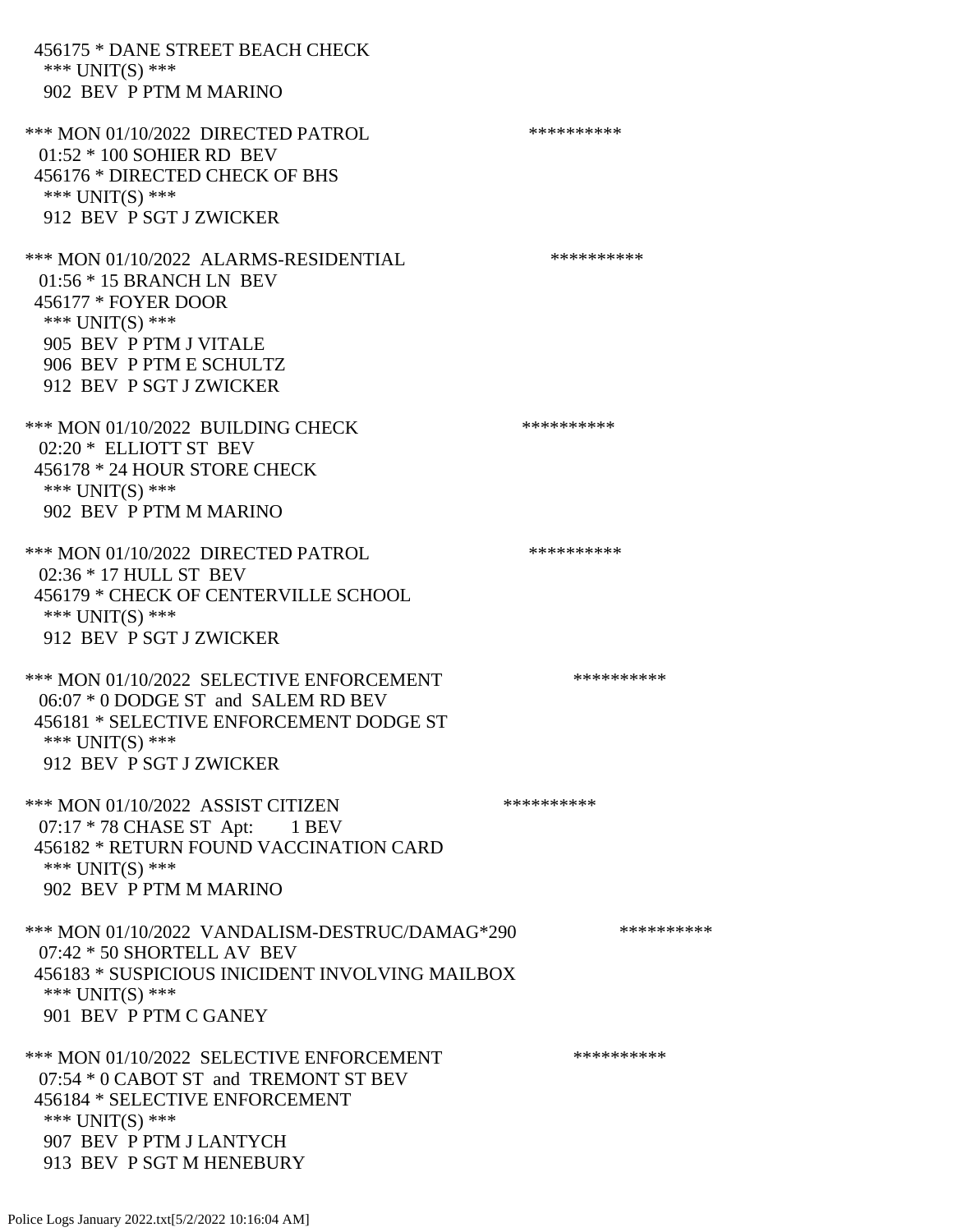\*\*\* MON 01/10/2022 MV STOP-VERBAL WARNING \*\*\*\*\*\*\*\*\*\*\*\* 08:00 \* 0 CABOT ST and TREMONT ST BEV 456185 \* MVSTOP - 3PF763 \*\*\* UNIT(S) \*\*\* 907 BEV P PTM J LANTYCH 913 BEV P SGT M HENEBURY \*\*\* MON 01/10/2022 MV STOP-VERBAL WARNING \*\*\*\*\*\*\*\*\*\*\*\*\*\*\* 08:01 \* 0 ELLSWORTH AV and TREMONT ST BEV 456186 \* MV STOP 1GFV28 \*\*\* UNIT(S) \*\*\* 907 BEV P PTM J LANTYCH 913 BEV P SGT M HENEBURY \*\*\* MON 01/10/2022 MV STOP-WRITTEN WARNING \*\*\*\*\*\*\*\*\*\*\*\* 08:04 \* 0 CABOT ST and TREMONT ST BEV 456187 \* MVSTOP - 468BF5 \*\*\* UNIT(S) \*\*\* 907 BEV P PTM J LANTYCH 913 BEV P SGT M HENEBURY \*\*\* MON 01/10/2022 MV STOP-VERBAL WARNING \*\*\*\*\*\*\*\*\*\*\*\* 08:16 \* 0 CABOT ST and TREMONT ST BEV 456188 \* MV STOP 1MPZ98 \*\*\* UNIT(S) \*\*\* 907 BEV P PTM J LANTYCH 913 BEV P SGT M HENEBURY \*\*\* MON 01/10/2022 MV STOP-VERBAL WARNING \*\*\*\*\*\*\*\*\*\*\*\* 08:21 \* 0 CABOT ST and TREMONT ST BEV 456189 \* MV STOP 8EP244 \*\*\* UNIT(S) \*\*\* 907 BEV P PTM J LANTYCH 913 BEV P SGT M HENEBURY \*\*\* MON 01/10/2022 MV STOP-VERBAL WARNING \*\*\*\*\*\*\*\*\*\*\*\* 08:21 \* 0 CABOT ST and TREMONT ST BEV 456190 \* MVSTOP - 3LXH14 \*\*\* UNIT(S) \*\*\* 907 BEV P PTM J LANTYCH 913 BEV P SGT M HENEBURY \*\*\* MON 01/10/2022 MV STOP-VERBAL WARNING \*\*\*\*\*\*\*\*\*\*\*\* 08:28 \* 0 CABOT ST and TREMONT ST BEV 456191 \* MV STOP 6LK783 \*\*\* UNIT(S) \*\*\* 907 BEV P PTM J LANTYCH 913 BEV P SGT M HENEBURY \*\*\* MON 01/10/2022 TRANSPORT TO COURT \*\*\*\*\*\*\*\*\*\*\*\* 08:40 \* 175 ELLIOTT ST BEV 456192 \* TRANSPORT TO COURT \*\*\* UNIT(S) \*\*\*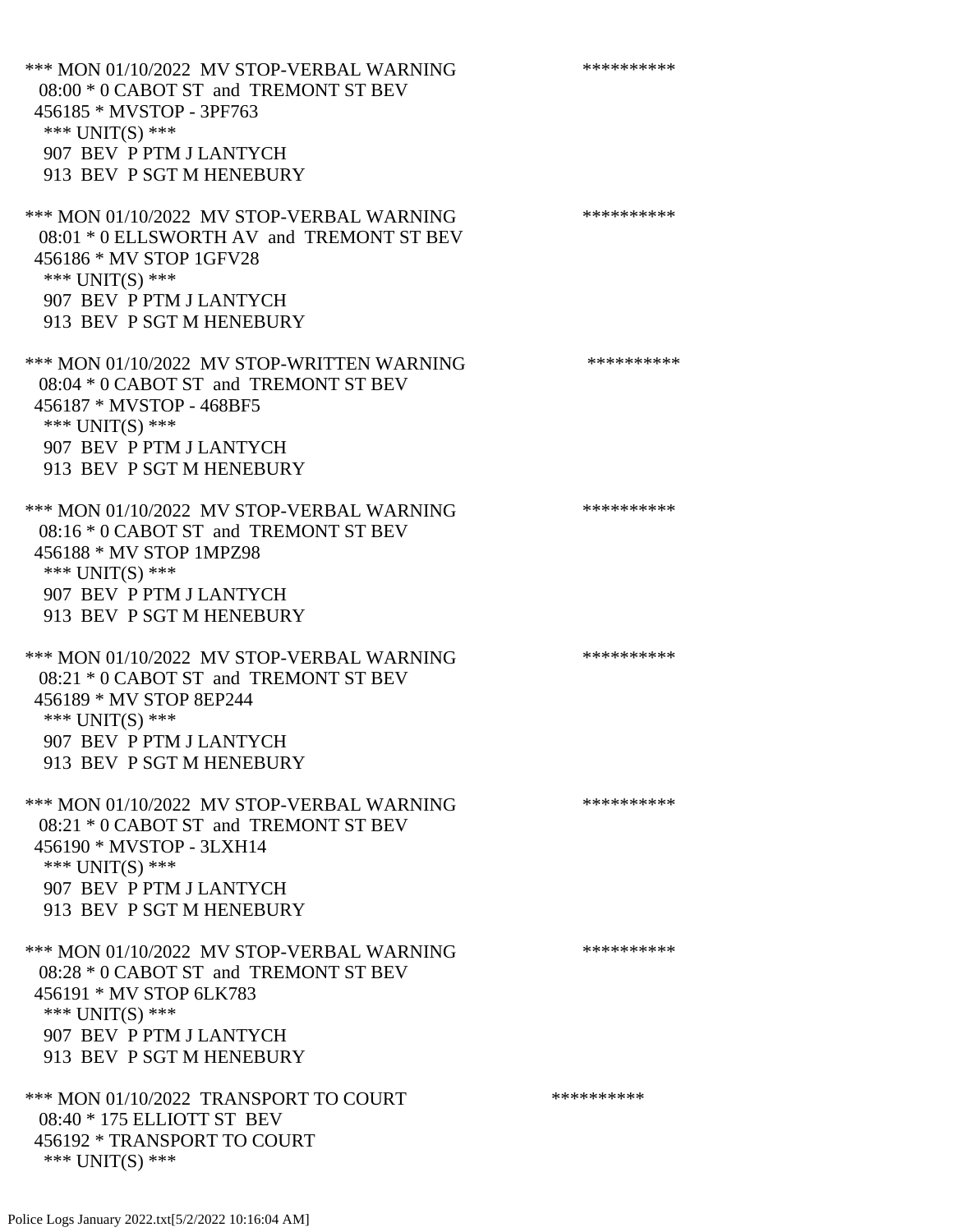\*\*\* MON 01/10/2022 TRANSPORT TO COURT \*\*\*\*\*\*\*\*\*\*\*\* 08:52 \* 175 ELLIOTT ST BEV 456193 \* TRANSPORT PRISONER TO COURT \*\*\* UNIT(S) \*\*\* 905 BEV P PTM K THOMASSON \*\*\* MON 01/10/2022 ROSTER-ON/OFF DUTY \*\*\*\*\*\*\*\*\*\*\*\* 08:56 \* ELLIOTT ST BEV 456194 \* START OF SHIFT B \*\*\* UNIT(S) \*\*\* OIC BEV P SGT J TACHE \*\*\* MON 01/10/2022 CHECK WELL BEING \*\*\*\*\*\*\*\*\*\* 09:21 \* 742 HALE ST BEV 456196 \* CHECK WELL BEING (POTENTIAL SUICIDAL FEMALE) \*\*\* UNIT(S) \*\*\* 904 BEV P PTM D GAGNON 906 BEV P PTL A CLARIZIA A1 BEV A AMBULANCE \*\*\* MON 01/10/2022 MV TOW - BEVERLY AUTO \*\*\*\*\*\*\*\*\*\*\*\* 09:47 \* 36 BOW ST Apt: 1 BEV 456197 \* ABANDONDED/UNREGISTERED MV \*\*\* UNIT(S) \*\*\* 907 BEV P PTM J LANTYCH \*\*\* MON 01/10/2022 ASSAULT-SIMPLE \*13B \*\*\*\*\*\*\*\*\*\*\*\* 09:48 \* 100 SOHIER RD BEV 456198 \* REPORT OF ASSUALT \*\*\* UNIT(S) \*\*\* 910 BEV P PTM S FIORE \*\*\* MON 01/10/2022 MV STOP-VERBAL WARNING \*\*\*\*\*\*\*\*\*\*\*\*\* 09:58 \* 0 RANTOUL ST and RIVERSIDE ST BEV 456199 \* MV STOP \*\*\* UNIT(S) \*\*\* 902 BEV P PTM D DIVINCENZ \*\*\* MON 01/10/2022 ASSIST BEVERLY FIRE DEPT \*\*\*\*\*\*\*\*\*\*\* 10:09 \* 245 RANTOUL ST BEV 456200 \* REPORT PARTY STATES SHE SMELLS SMOKE IN APT \*\*\* UNIT(S) \*\*\* 902 BEV P PTM D DIVINCENZ \*\*\* MON 01/10/2022 CID FOLLOW UP \*\*\*\*\*\*\*\*\*\*\* 11:13 \* 49 FEDERAL ST BEV 456201 \* FOLLOW UP \*\*\* UNIT(S) \*\*\* CIU BEV P PTM E ABRAHAMSO \*\*\* MON 01/10/2022 MV STOP-VERBAL WARNING \*\*\*\*\*\*\*\*\*\*\*\* 11:23 \* 82 CONANT ST BEV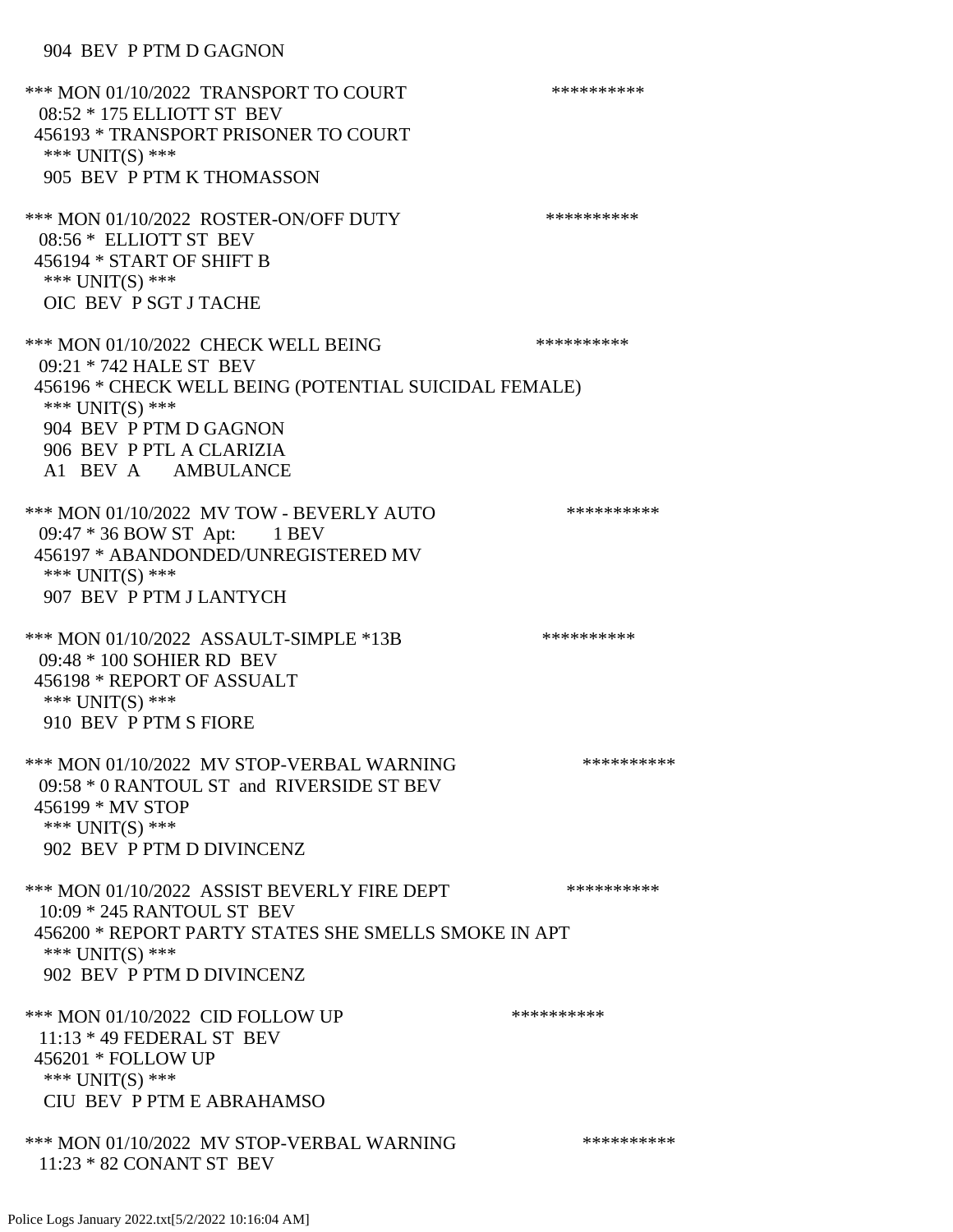456202 \* MV STOP 3RJY61 \*\*\* UNIT(S) \*\*\* 907 BEV P PTM J LANTYCH \*\*\* MON 01/10/2022 MV STOP-VERBAL WARNING \*\*\*\*\*\*\*\*\*\*\*\* 11:31 \* 82 CONANT ST BEV 456203 \* MV STOP 2LRE66 \*\*\* UNIT(S) \*\*\* 907 BEV P PTM J LANTYCH \*\*\* MON 01/10/2022 ALARMS-RESIDENTIAL \*\*\*\*\*\*\*\*\*\* 12:00 \* 21 KERNWOOD AV BEV 456204 \* ALARM SOUNDING \*\*\* UNIT(S) \*\*\* 901 BEV P PTM H GEARY \*\*\* MON 01/10/2022 EXTORTION/BLACKMAIL \*210 \*\*\*\*\*\*\*\*\*\* 12:25 \* FRIEND ST BEV 456205 \* REPORT OF BLACKMAIL DUE TO ILLICIT PHOTOS \*\*\* UNIT(S) \*\*\* 901 BEV P PTM H GEARY \*\*\* MON 01/10/2022 UNWANTED GUEST \*\*\*\*\*\*\*\*\*\* 12:33 \* 114 HALE ST BEV 456206 \* UNKNOWN MAN ON PROPERTY \*\*\* UNIT(S) \*\*\* 904 BEV P PTM D GAGNON \*\*\* MON 01/10/2022 CLINICIAN FOLLOW UP \*\*\*\*\*\*\*\*\*\* 13:20 \* DODGE ST BEV 456207 \* CLINICIAN FOLLOW UP \*\*\* UNIT(S) \*\*\* CIU BEV P PTM E ABRAHAMSO \*\*\* MON 01/10/2022 SUMMONS SERVED \*\*\*\*\*\*\*\*\*\*\*\*\* 13:23 \* 12 NELSON AV BEV 456208 \* ATTEMPT TO SERVE LICENSE SUSPENSION \*\*\* UNIT(S) \*\*\* 905 BEV P PTM K THOMASSON \*\*\* MON 01/10/2022 CLINICIAN FOLLOW UP \*\*\*\*\*\*\*\*\*\* 13:29 \* SOHIER RD BEV 456209 \* CLINICIAN FOLLOW UP \*\*\* UNIT(S) \*\*\* CIU BEV P PTM E ABRAHAMSO \*\*\* MON 01/10/2022 CHECK WELL BEING \*\*\*\*\*\*\*\*\*\* 13:30 \* 84 CABOT ST Apt: 7 BEV 456210 \* PARTY MADE SI STATEMENTS \*\*\* UNIT(S) \*\*\* 901 BEV P PTM H GEARY 902 BEV P PTM D DIVINCENZ \*\*\* MON 01/10/2022 FOLLOW-UP \*\*\*\*\*\*\*\*\*\*\*\*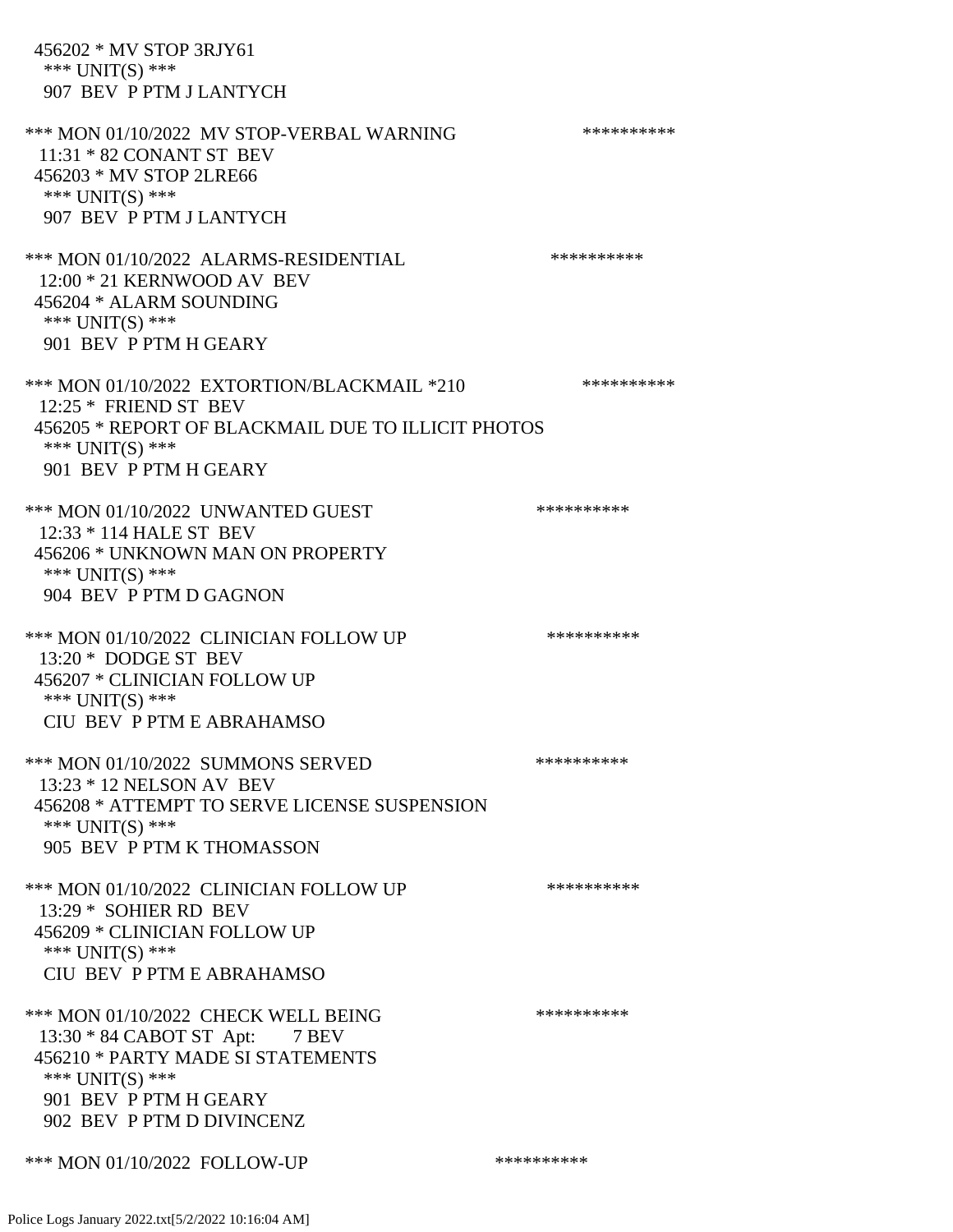13:33 \* 685 HALE ST BEV 456211 \* CHECK AREA FOR FEMALE \*\*\* UNIT(S) \*\*\* 906 BEV P PTL A CLARIZIA 912 BEV P SGT J ZWICKER CHA3 BEV P CPT R RUSSO \*\*\* MON 01/10/2022 DOMESTIC-ABUSE/209A VIO\*90F \*\*\*\*\*\*\*\*\*\* 13:40 \* CABOT ST BEV 456212 \* 209A VIOLATION \*\*\* UNIT(S) \*\*\* 904 BEV P PTM D GAGNON \*\*\* MON 01/10/2022 SCHOOL TRAFFIC \*\*\*\*\*\*\*\*\*\*\*\*\* 13:45 \* 0 BRIMBAL AV and BIG ROCK LN BEV 456214 \* SCHOOL TRAFFIC \*\*\* UNIT(S) \*\*\* 907 BEV P PTM J LANTYCH \*\*\* MON 01/10/2022 FOLLOW-UP \*\*\*\*\*\*\*\*\*\*\*\* 14:04 \* 21 LEXINGTON DR BEV 456215 \* FOLLOW UP TO CASE 456123 \*\*\* UNIT(S) \*\*\* 904 BEV P PTM D GAGNON \*\*\* MON 01/10/2022 MV STOP-ARREST/SUMMONS \*\*\*\*\*\*\*\*\*\*\*\*\* 14:54 \* 175 ELLIOTT ST BEV 456216 \* MV STOP - 907 2FDV93 \*\*\* UNIT(S) \*\*\* 907 BEV P PTM J LANTYCH \*\*\* MON 01/10/2022 MEDICAL-ALS \*\*\*\*\*\*\*\*\*\*\*\* 14:58 \* ORCHARD ST BEV 456217 \* FEMALE UNRESPONSIVE \*\*\* UNIT(S) \*\*\* 902 BEV P PTM D DIVINCENZ \*\*\* MON 01/10/2022 ROSTER-ON/OFF DUTY \*\*\*\*\*\*\*\*\*\* 15:34 \* ELLIOTT ST BEV 456218 \* START OF SHIFT C \*\*\* UNIT(S) \*\*\* OIC BEV P LT M PANJWANI \*\*\* MON 01/10/2022 LARCENY-ALL OTHERS \*23H \*\*\*\*\*\*\*\*\*\*\*\* 15:51 \* 540 ESSEX ST BEV 456219 \* PACKAGE STOLEN \*\*\* UNIT(S) \*\*\* H2 BEV P PTM T SLAVIN \*\*\* MON 01/10/2022 MISSING PERSON-ADULT \*\*\*\*\*\*\*\*\*\*\*\* 15:53 \* 742 HALE ST BEV 456220 \* JESSICA SWANCIGER MISSING \*\*\* UNIT(S) \*\*\* H2 BEV P PTM S LEBLANC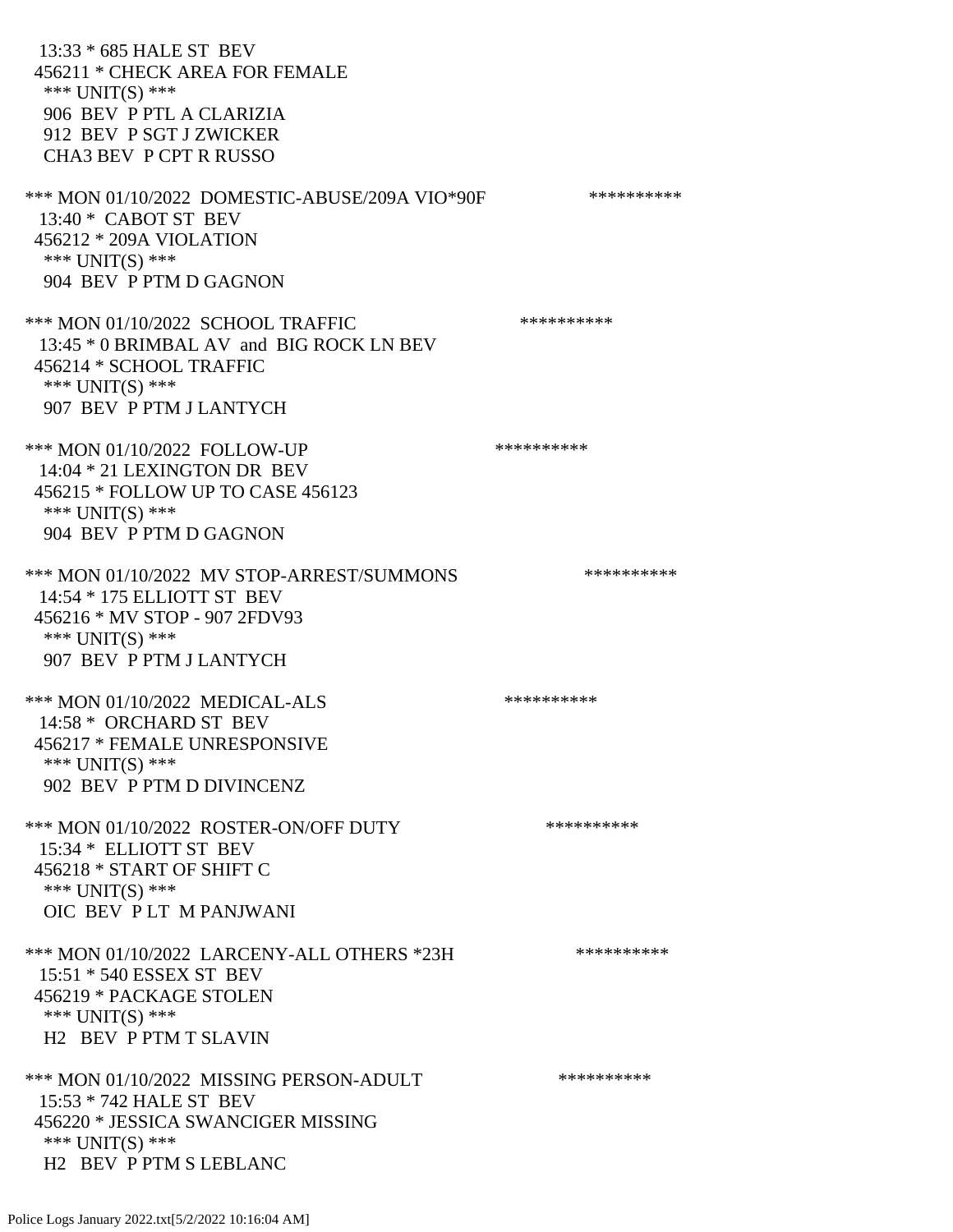\*\*\* MON 01/10/2022 HAZARD-DMV \*\*\*\*\*\*\*\*\*\* 16:37 \* 0 DODGE ST BEV 456221 \* DMV IN THE ROAD NH 4750065 \*\*\* UNIT(S) \*\*\* 904 BEV P PTM M BRODERICK \*\*\* MON 01/10/2022 CHECK WELL BEING \*\*\*\*\*\*\*\*\*\* 17:33 \* 327 RANTOUL ST BEV 456222 \* CHECK ON MALE PARTY YELLING \*\*\* UNIT(S) \*\*\* 901 BEV P PTM J VITALE 902 BEV P DET D PRINZ \*\*\* MON 01/10/2022 HARASSMENT \*\*\*\*\*\*\*\*\*\*\*\*\*\*\* 17:58 \* FOLGER AV BEV 456223 \* HARASSMENT OVER SOCIAL MEDIA \*\*\* UNIT(S) \*\*\* H2 BEV P PTM S LEBLANC \*\*\* MON 01/10/2022 MEDICAL-ALS \*\*\*\*\*\*\*\*\*\*\*\* 18:43 \* ENON ST BEV 456224 \* CHECK ON MALE POSSIBLY HAVING SEIZURE \*\*\* UNIT(S) \*\*\* 901 BEV P PTM J VITALE 905 BEV P PTM J MCCARTHY \*\*\* MON 01/10/2022 HAZARD-DMV \*\*\*\*\*\*\*\*\*\* 18:56 \* 0 BRIMBAL AV and DUNHAM RD BEV 456225 \* DMV - 4BE944 \*\*\* UNIT(S) \*\*\* 912 BEV P SGT J SANTAMARI \*\*\* MON 01/10/2022 CHECK WELL BEING \*\*\*\*\*\*\*\*\*\* 19:23 \* 211 RANTOUL ST BEV 456226 \* CHECK ON FEMALE WHO MADE SI STATEMENT \*\*\* UNIT(S) \*\*\* 901 BEV P PTM J VITALE \*\*\* MON 01/10/2022 MEDICAL-MENTAL HEALTH \*\*\*\*\*\*\*\*\*\*\*\* 20:02 \* DODGE ST BEV 456227 \* MENTAL HEALTH CRISIS \*\*\* UNIT(S) \*\*\* 901 BEV P PTM J VITALE 905 BEV P PTM J MCCARTHY 912 BEV P SGT J SANTAMARI A1 BEV A AMBULANCE \*\*\* MON 01/10/2022 VANDALISM-DESTRUC/DAMAG\*290 \*\*\*\*\*\*\*\*\*\* 20:49 \* 45 APPLE RD Apt: 12 BEV 456228 \* VEHICLE KEYED \*\*\* UNIT(S) \*\*\* H2 BEV P PTM S LEBLANC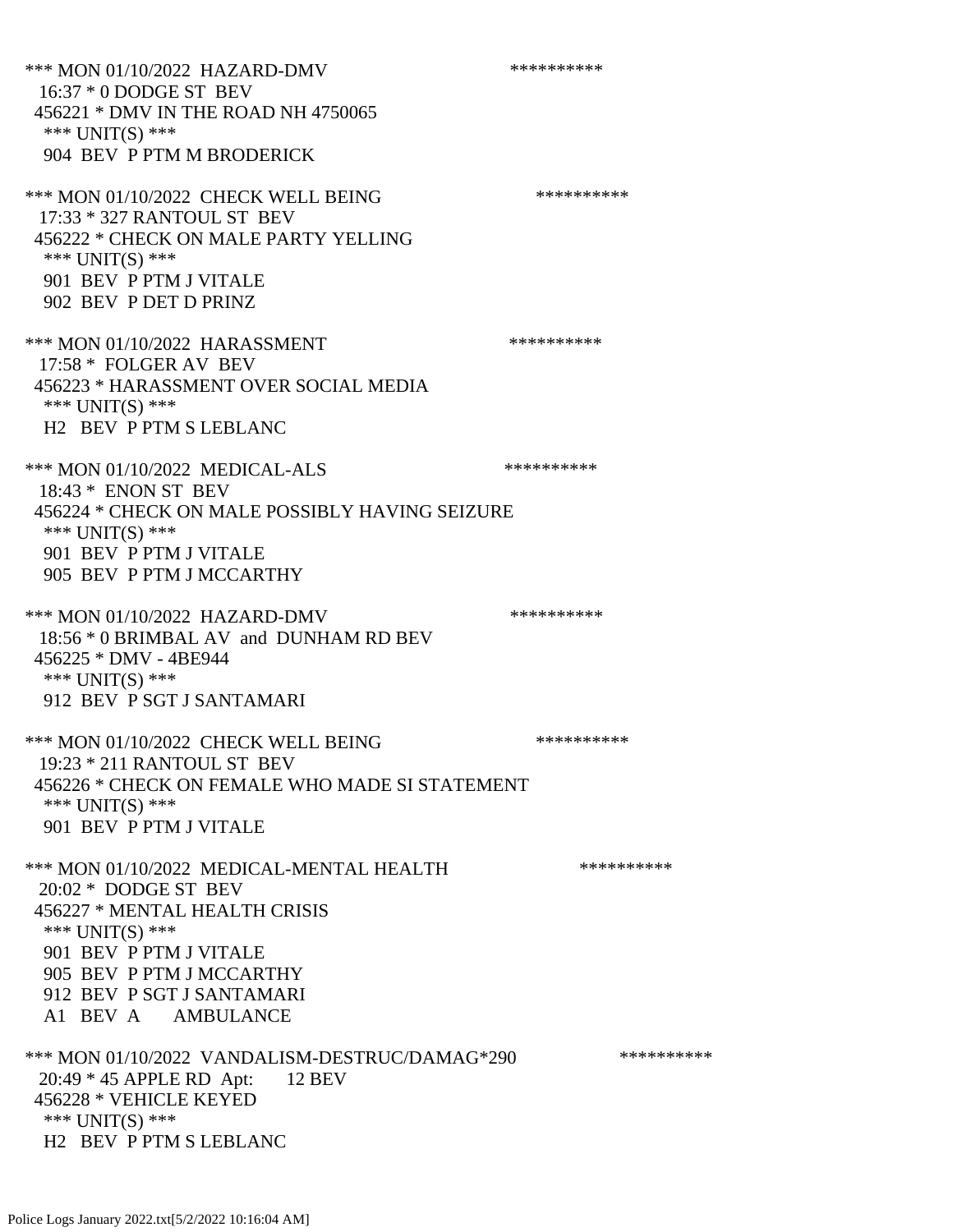\*\*\* MON 01/10/2022 MV-ACCIDENT PROPERTY DAMAGE \*\*\*\*\*\*\*\*\*\*\*\* 20:58 \* 0 CABOT ST and VESTRY ST BEV 456229 \* MVC- AIRBAG DEPLOYMENT \*\*\* UNIT(S) \*\*\* 902 BEV P DET D PRINZ 903 BEV P PTM R KNIGHT A1 BEV A AMBULANCE BF1 BEV F BEV FIRE \*\*\* MON 01/10/2022 MEDICAL-MENTAL HEALTH \*\*\*\*\*\*\*\*\*\*\* 21:41 \* PARK ST BEV 456230 \* S.I. MALE \*\*\* UNIT(S) \*\*\* 901 BEV P PTM J VITALE 903 BEV P PTM R KNIGHT \*\*\* MON 01/10/2022 ROSTER-ON/OFF DUTY \*\*\*\*\*\*\*\*\*\* 23:45 \* ELLIOTT ST BEV 456231 \* START OF SHIFT A \*\*\* UNIT(S) \*\*\* OIC BEV P LT D COSTA \*\*\* TUE 01/11/2022 SCHOOL BUILDING CHECK \*\*\*\*\*\*\*\*\*\*\* 00:20 \* 502 CABOT ST BEV 456232 \* MIDDLE SCHOOL CHECK \*\*\* UNIT(S) \*\*\* 905 BEV P PTM M MARINO \*\*\* TUE 01/11/2022 SCHOOL BUILDING CHECK \*\*\*\*\*\*\*\*\*\*\*\* 00:22 \* 100 SOHIER RD BEV 456233 \* BHS CHECK \*\*\* UNIT(S) \*\*\* 903 BEV P PTM C GANEY \*\*\* TUE 01/11/2022 ALARMS-COMMERCIAL \*\*\*\*\*\*\*\*\*\* 00:25 \* 25 CABOT ST BEV 456234 \* GENERAL ALARM \*\*\* UNIT(S) \*\*\* 901 BEV P PTM P FIDRYCH 902 BEV P PTM N BENCAL \*\*\* TUE 01/11/2022 PARK/PLAYGROUND CHECK \*\*\*\*\*\*\*\*\*\* 00:30 \* 145 LIVINGSTONE AV BEV 456235 \* OBEAR PARK CHECK \*\*\* UNIT(S) \*\*\* 901 BEV P PTM P FIDRYCH \*\*\* TUE 01/11/2022 DIRECTED PATROL \*\*\*\*\*\*\*\*\*\* 00:35 \* 150 RANTOUL ST BEV 456236 \* VETERANS PARK/DEPOT CHECK \*\*\* UNIT(S) \*\*\* 902 BEV P PTM N BENCAL \*\*\* TUE 01/11/2022 SCHOOL BUILDING CHECK \*\*\*\*\*\*\*\*\*\*\*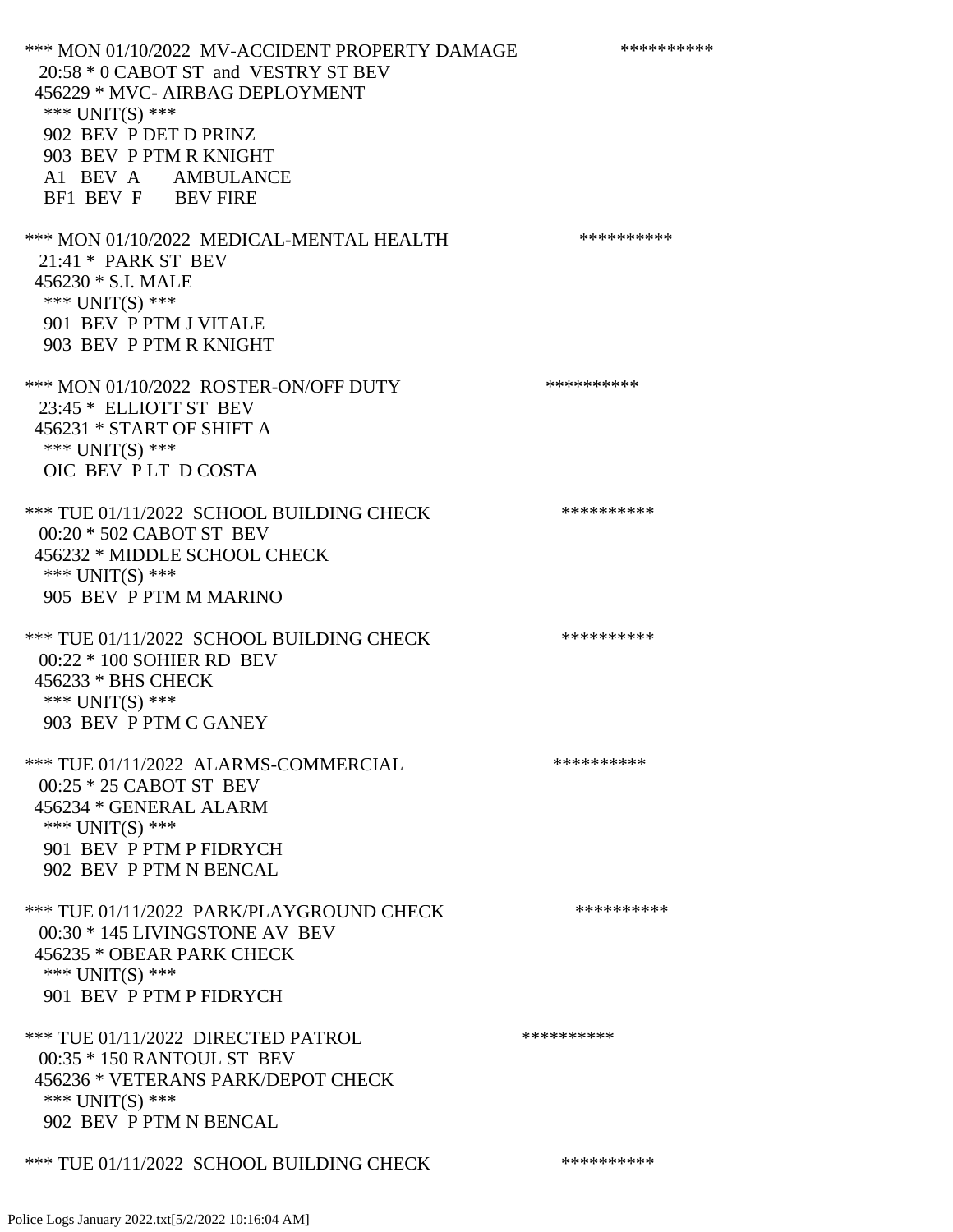00:36 \* 40 WOODLAND AV BEV 456237 \* AYERS SCHOOL CHECK \*\*\* UNIT(S) \*\*\* 901 BEV P PTM P FIDRYCH \*\*\* TUE 01/11/2022 PARK/PLAYGROUND CHECK \*\*\*\*\*\*\*\*\*\*\*\* 00:37 \* 0 GAGE ST BEV 456239 \* GAGE ST PLAYGROUND CHECK \*\*\* UNIT(S) \*\*\* 903 BEV P PTM C GANEY \*\*\* TUE 01/11/2022 DIRECTED PATROL \*\*\*\*\*\*\*\*\*\* 00:37 \* 19 DODGE ST BEV 456238 \* DIRECTED CHECK OF CVS \*\*\* UNIT(S) \*\*\* 912 BEV P SGT J ZWICKER \*\*\* TUE 01/11/2022 PARK/PLAYGROUND CHECK \*\*\*\*\*\*\*\*\*\* 00:40 \* 0 PORTER ST BEV 456240 \* GILLIS PARK CHECK \*\*\* UNIT(S) \*\*\* 902 BEV P PTM N BENCAL \*\*\* TUE 01/11/2022 BAR CHECK \*\*\*\*\*\*\*\*\*\*\* 00:43 \* 20 CABOT ST BEV 456241 \* MONITOR ANCHOR LAST CALL \*\*\* UNIT(S) \*\*\* 902 BEV P PTM N BENCAL \*\*\* TUE 01/11/2022 BUILDING CHECK \*\*\*\*\*\*\*\*\*\*\* 00:44 \* ENON ST BEV 456242 \* COMMODORE PLAZA CHECK \*\*\* UNIT(S) \*\*\* 905 BEV P PTM M MARINO \*\*\* TUE 01/11/2022 DIRECTED PATROL \*\*\*\*\*\*\*\*\*\* 00:44 \* 131 BRIMBAL AV BEV 456243 \* DIRECTED CHECK OF BRIMBAL AVE SUNOCO \*\*\* UNIT(S) \*\*\* 912 BEV P SGT J ZWICKER \*\*\* TUE 01/11/2022 PARK/PLAYGROUND CHECK \*\*\*\*\*\*\*\*\*\*\*\* 00:54 \* 410 ESSEX ST BEV 456244 \* HARRY BALL FIELD CHECK \*\*\* UNIT(S) \*\*\* 906 BEV P PTM E SCHULTZ \*\*\* TUE 01/11/2022 DIRECTED PATROL \*\*\*\*\*\*\*\*\*\* 00:58 \* 54 ELLIOTT ST BEV 456245 \* DIRECTED CHECK OF WALGREENS \*\*\* UNIT(S) \*\*\* 912 BEV P SGT J ZWICKER \*\*\* TUE 01/11/2022 DIRECTED PATROL \*\*\*\*\*\*\*\*\*\*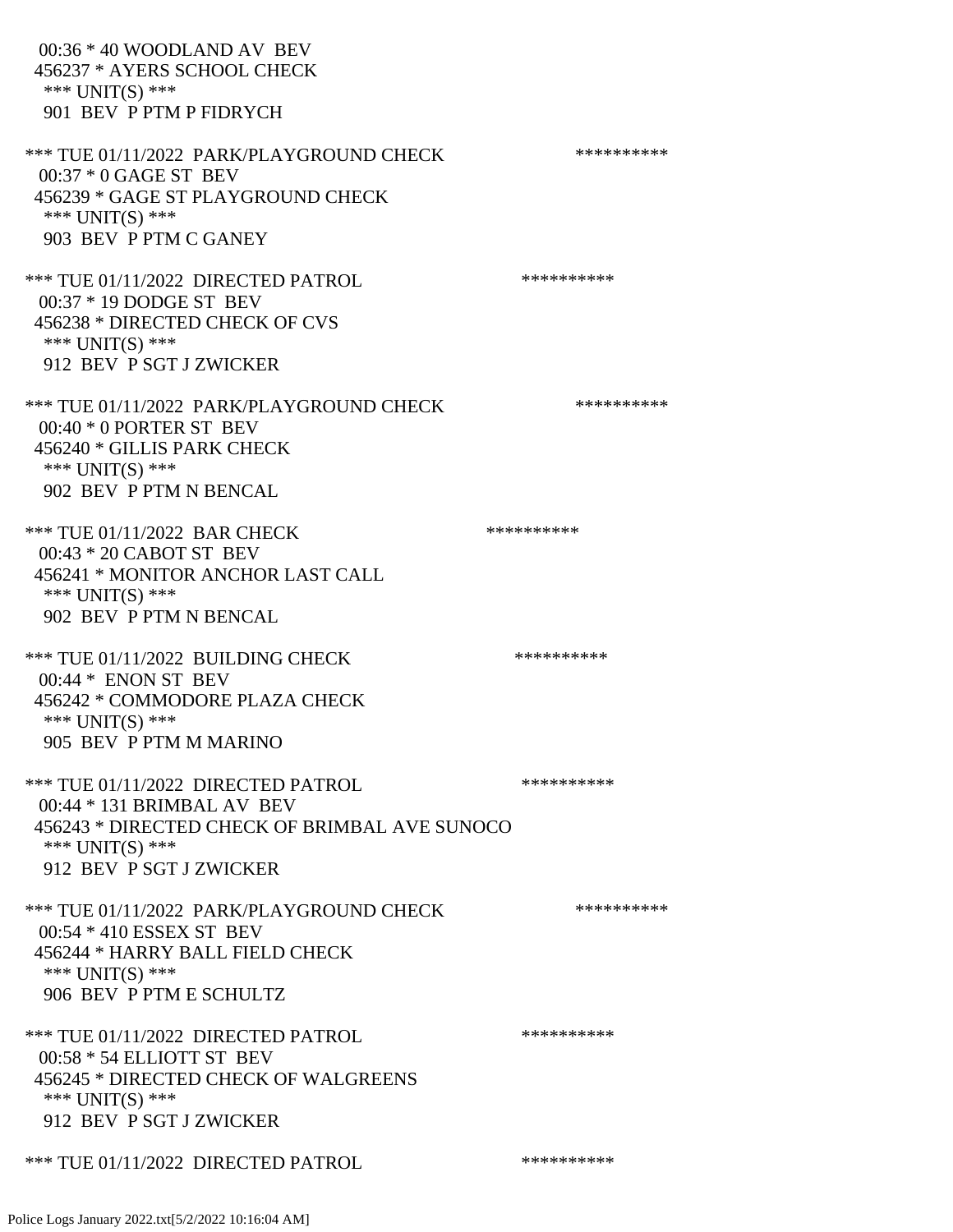00:59 \* 411 CABOT ST BEV 456246 \* CABOT PLAZA CHECK \*\*\* UNIT(S) \*\*\* 903 BEV P PTM C GANEY \*\*\* TUE 01/11/2022 BUILDING CHECK \*\*\*\*\*\*\*\*\*\*\*\* 01:05 \* DODGE ST BEV 456247 \* NORTH BEVERLY PLAZA CHECK \*\*\* UNIT(S) \*\*\* 905 BEV P PTM M MARINO \*\*\* TUE 01/11/2022 PARK/PLAYGROUND CHECK \*\*\*\*\*\*\*\*\*\*\*\* 01:17 \* 426 CABOT ST BEV 456248 \* BALCH ST PLAYGROUND CHECK \*\*\* UNIT(S) \*\*\* 903 BEV P PTM C GANEY \*\*\* TUE 01/11/2022 DIRECTED PATROL \*\*\*\*\*\*\*\*\*\* 01:17 \* 0 LOTHROP ST and DANE ST BEV 456249 \* DANE ST BEACH CHECK \*\*\* UNIT(S) \*\*\* 902 BEV P PTM N BENCAL \*\*\* TUE 01/11/2022 DIRECTED PATROL \*\*\*\*\*\*\*\*\*\* 01:20 \* 434 RANTOUL ST BEV 456250 \* DIRECTED CHECK OF CVS \*\*\* UNIT(S) \*\*\* 912 BEV P SGT J ZWICKER \*\*\* TUE 01/11/2022 DIRECTED PATROL \*\*\*\*\*\*\*\*\*\* 01:23 \* 0 ELLIOTT ST and CUMMINGS CENTER BEV 456251 \* CUMMINGS CENTER DIRECTED PATROL \*\*\* UNIT(S) \*\*\* 901 BEV P PTM P FIDRYCH \*\*\* TUE 01/11/2022 SCHOOL BUILDING CHECK \*\*\*\*\*\*\*\*\*\*\* 01:30 \* 48 PUTNAM ST BEV 456252 \* NORTH BEVERLY ELEMENTARY SCHOOL CHECK \*\*\* UNIT(S) \*\*\* 905 BEV P PTM M MARINO \*\*\* TUE 01/11/2022 DIRECTED PATROL \*\*\*\*\*\*\*\*\*\* 01:32 \* 134 MCKAY ST BEV 456253 \* BG&T CHECK \*\*\* UNIT(S) \*\*\* 901 BEV P PTM P FIDRYCH \*\*\* TUE 01/11/2022 DIRECTED PATROL \*\*\*\*\*\*\*\*\*\* 01:36 \* 55 OBER ST BEV 456254 \* DIRECTED PATROL OF LYNCH PARK \*\*\* UNIT(S) \*\*\* 912 BEV P SGT J ZWICKER \*\*\* TUE 01/11/2022 DIRECTED PATROL \*\*\*\*\*\*\*\*\*\*\*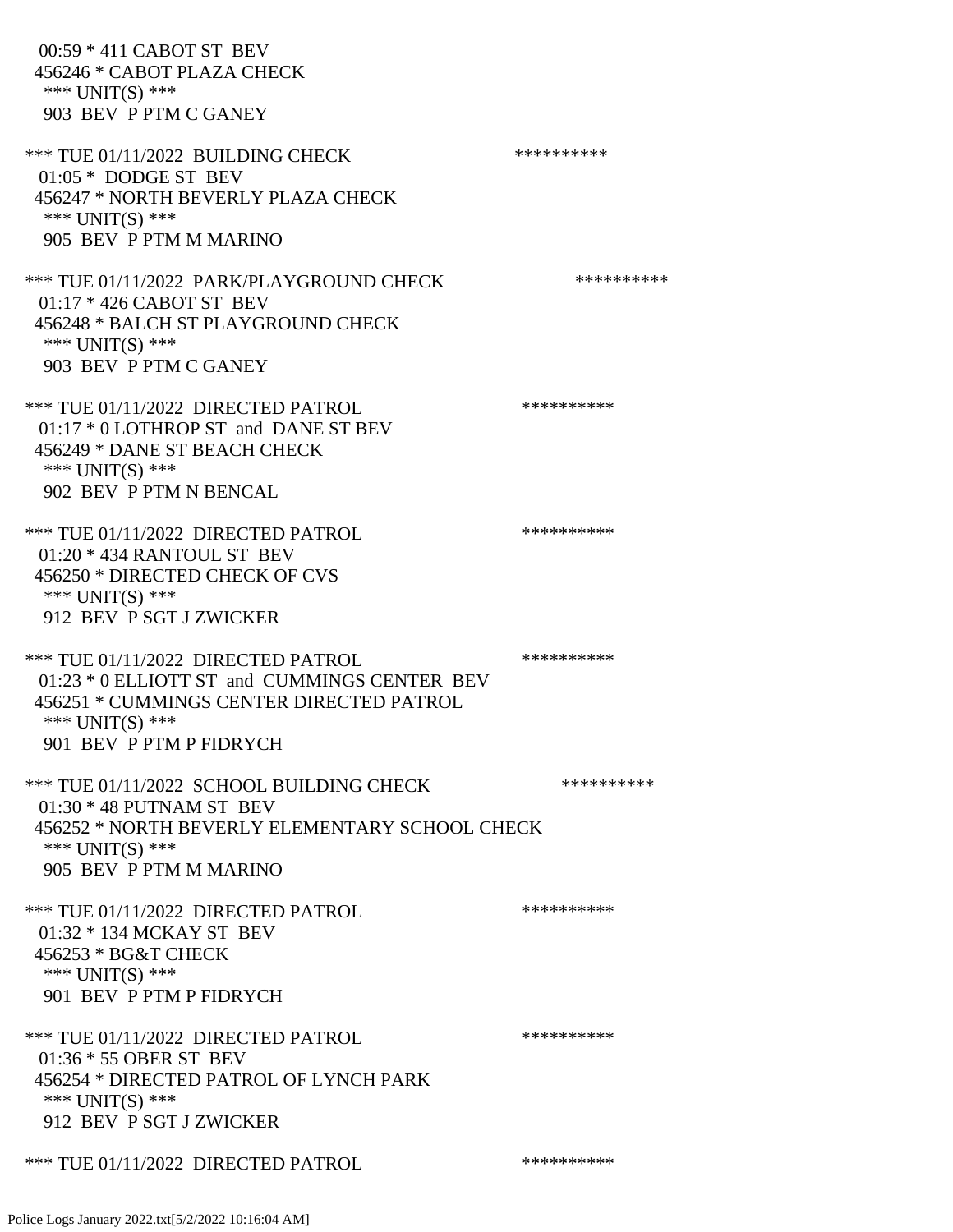01:39 \* 54 ELLIOTT ST BEV 456255 \* 24 HOUR STORE CHECK \*\*\* UNIT(S) \*\*\* 902 BEV P PTM N BENCAL \*\*\* TUE 01/11/2022 AIRPORT CHECK \*\*\*\*\*\*\*\*\*\*\* 02:00 \* 43 LP HENDERSON RD BEV 456256 \* BEVERLY AIRPORT CHECK \*\*\* UNIT(S) \*\*\* 905 BEV P PTM M MARINO \*\*\* TUE 01/11/2022 HAZARD-ROADWAY \*\*\*\*\*\*\*\*\*\* 02:02 \* - ELLIOTT ST BEV 456257 \* CITY WIDE STREETS NEED TREATMENT \*\*\* UNIT(S) \*\*\* 912 BEV P SGT J ZWICKER \*\*\* TUE 01/11/2022 DIRECTED PATROL \*\*\*\*\*\*\*\*\*\*\*\*\*\* 02:15 \* 200 EAST LOTHROP ST BEV 456258 \* DIRECTED CHECK OF TEMPLE BNAI ABRAHAM \*\*\* UNIT(S) \*\*\* 912 BEV P SGT J ZWICKER \*\*\* TUE 01/11/2022 911 HANG UP \*\*\*\*\*\*\*\*\*\*\*\* 03:23 \* 70 GROVER ST BEV 456259 \* 911 HANG UP \*\*\* UNIT(S) \*\*\* 905 BEV P PTM M MARINO 906 BEV P PTM E SCHULTZ \*\*\* TUE 01/11/2022 ALARMS-COMMERCIAL \*\*\*\*\*\*\*\*\*\* 03:41 \* 600 MANOR RD BEV 456260 \* OFFICE MOTION ALARM \*\*\* UNIT(S) \*\*\* 901 BEV P PTM P FIDRYCH 905 BEV P PTM M MARINO \*\*\* TUE 01/11/2022 MEDICAL-BLS \*\*\*\*\*\*\*\*\*\*\*\* 05:45 \* SUNSET DR BEV 456261 \* PARTY FELL OUT FRONT OF HOME \*\*\* UNIT(S) \*\*\* 901 BEV P PTM P FIDRYCH A1 BEV A AMBULANCE \*\*\* TUE 01/11/2022 ROSTER-OFFICER ORDERED TO WORK \*\*\*\*\*\*\*\*\*\*\* 06:57 \* ELLIOTT ST BEV 456262 \* OFFICER ORDERED TO WORK \*\*\* UNIT(S) \*\*\* OIC BEV P LT D COSTA \*\*\* TUE 01/11/2022 SELECTIVE ENFORCEMENT \*\*\*\*\*\*\*\*\*\*\*\* 06:57 \* 0 HERRICK ST and SOHIER RD BEV 456263 \* SELECTIVE ENFORCEMENT SOHIER/HERRICK \*\*\* UNIT(S) \*\*\*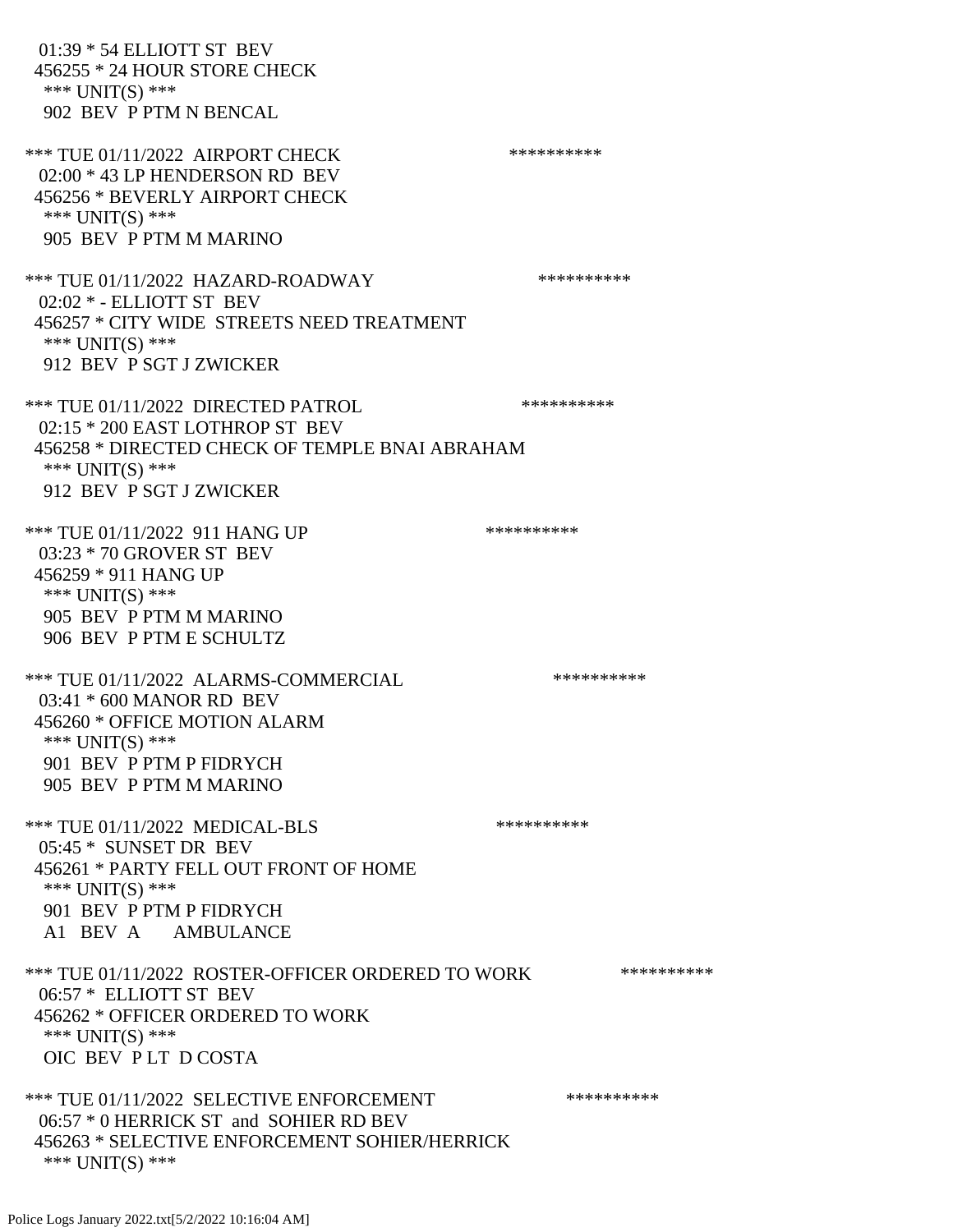## 912 BEV P SGT J ZWICKER

\*\*\* TUE 01/11/2022 ROSTER-OFFICER ORDERED TO WORK \*\*\*\*\*\*\*\*\*\*\* 06:58 \* ELLIOTT ST BEV 456264 \* OFFICER ORDERED TO WORK \*\*\* UNIT(S) \*\*\* OIC BEV P LT D COSTA \*\*\* TUE 01/11/2022 MV STOP-VERBAL WARNING \*\*\*\*\*\*\*\*\*\*\*\*\* 06:58 \* 0 DODGE ST and RAYMOND AV BEV 456265 \* MV STOP \*\*\* UNIT(S) \*\*\* 901 BEV P PTM P FIDRYCH 905 BEV P PTM M MARINO \*\*\* TUE 01/11/2022 ALARMS-COMMERCIAL \*\*\*\*\*\*\*\*\*\*\*\*\*\* 07:14 \* 71 CHERRY HILL DR BEV 456266 \* QUANTA DIALYSIS ENTRY ALARM \*\*\* UNIT(S) \*\*\* 901 BEV P PTM P FIDRYCH 905 BEV P PTM M MARINO \*\*\* TUE 01/11/2022 ROSTER-ON/OFF DUTY \*\*\*\*\*\*\*\*\*\* 07:21 \* ELLIOTT ST BEV 456267 \* DIV B ASSIGNMENTS \*\*\* TUE 01/11/2022 SCHOOL TRAFFIC \*\*\*\*\*\*\*\*\*\*\*\*\*\*\* 07:45 \* 0 BRIMBAL AV and COLON ST BEV 456268 \* SCHOOL TRAFFIC \*\*\* UNIT(S) \*\*\* 907 BEV P PTM J LANTYCH \*\*\* TUE 01/11/2022 MV STOP-VERBAL WARNING \*\*\*\*\*\*\*\*\*\*\*\*\*\* 08:14 \* 0 HERRICK ST and SOHIER RD BEV 456269 \* MV STOP CRG612(VT) \*\*\* UNIT(S) \*\*\* 907 BEV P PTM J LANTYCH \*\*\* TUE 01/11/2022 MEDICAL-BLS \*\*\*\*\*\*\*\*\*\*\*\*\* 08:16 \* LIVINGSTONE AV BEV 456271 \* WOMAN FELL DOWN STAIRS \*\*\* UNIT(S) \*\*\* 903 BEV P PTM C STANTON A1 BEV A AMBULANCE \*\*\* TUE 01/11/2022 SCHOOL TRAFFIC \*\*\*\*\*\*\*\*\*\*\*\*\* 08:20 \* 502 CABOT ST BEV 456272 \* SCHOOL TRAFFIC \*\*\* UNIT(S) \*\*\* 907 BEV P PTM J LANTYCH \*\*\* TUE 01/11/2022 MV-ACCIDENT HIT-RUN/PROP DAM \*\*\*\*\*\*\*\*\*\* 08:21 \* 0 ELLIOTT ST and MCKAY ST BEV 456273 \* 1XE229 FLED HIT AND RUN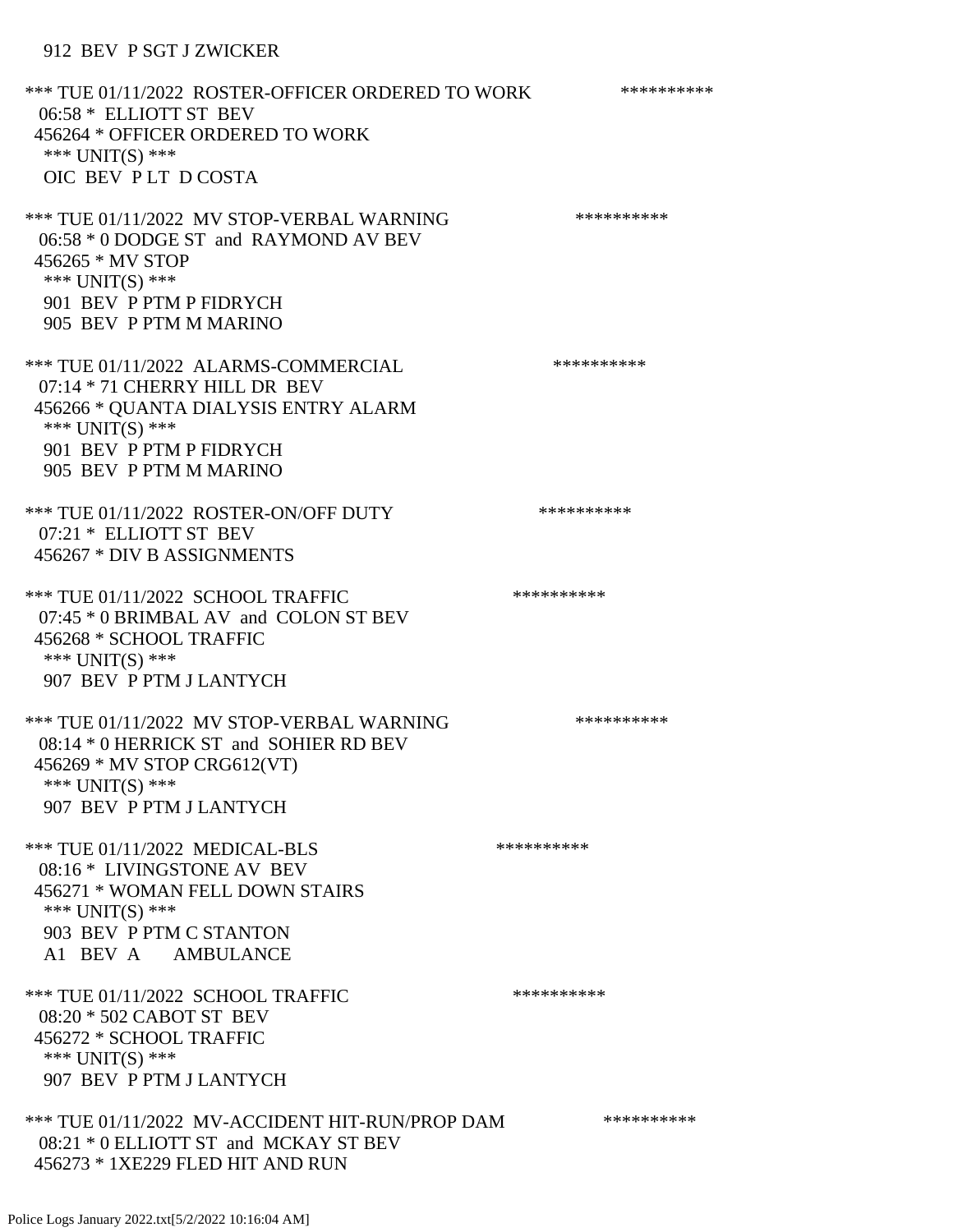\*\*\* UNIT(S) \*\*\* 902 BEV P PTM T SLAVIN \*\*\* TUE 01/11/2022 BURGLARY/B&E MV.TRUK\*US\*23F \*\*\*\*\*\*\*\*\*\*\*\* 08:24 \* 2309 BROUGHTON DR BEV 456274 \* PAST BREAK INTO CAR \*\*\* UNIT(S) \*\*\* 904 BEV P PTM P FIDRYCH \*\*\* TUE 01/11/2022 DEATH \*\*\*\*\*\*\*\*\*\*\*\*\*\*\* 08:30 \* PLEASANT ST BEV 456275 \* UNRESPONSIVE \*\*\* UNIT(S) \*\*\* 903 BEV P PTM C STANTON 905 BEV P PTM J SPITALERI A1 BEV A AMBULANCE \*\*\* TUE 01/11/2022 HAZARD-ROADWAY \*\*\*\*\*\*\*\*\*\* 08:57 \* 242 ELLIOTT ST BEV 456276 \* DRIVE THROUGH TRAFFIC BLOCKING ROAD/PLAZA \*\*\* UNIT(S) \*\*\* 907 BEV P PTM J LANTYCH \*\*\* TUE 01/11/2022 MV STOP-VERBAL WARNING \*\*\*\*\*\*\*\*\*\*\*\*\* 09:51 \* 0 KERNWOOD AV and LEECH ST BEV 456277 \* MV STOP MA REG 727TN7 \*\*\* UNIT(S) \*\*\* 901 BEV P PTM H GEARY \*\*\* TUE 01/11/2022 MEDICAL-ALS \*\*\*\*\*\*\*\*\*\*\*\*\* 10:07 \* JAMES ST BEV 456278 \* CHEST PAIN \*\*\* UNIT(S) \*\*\* 904 BEV P PTM P FIDRYCH A1 BEV A AMBULANCE \*\*\* TUE 01/11/2022 MV STOP-WRITTEN WARNING \*\*\*\*\*\*\*\*\*\*\*\*\* 10:15 \* 100 SOHIER RD BEV 456279 \* MV STOP 909YBH \*\*\* UNIT(S) \*\*\* 907 BEV P PTM J LANTYCH \*\*\* TUE 01/11/2022 ALARMS-COMMERCIAL \*\*\*\*\*\*\*\*\*\* 10:37 \* 63 DODGE ST Apt: O-150 and CONANT ST BEV 456280 \* BANK ALARM NO CODE \*\*\* UNIT(S) \*\*\* 901 BEV P PTM H GEARY 903 BEV P PTM C STANTON 905 BEV P PTM J SPITALERI \*\*\* TUE 01/11/2022 MV STOP-VERBAL WARNING \*\*\*\*\*\*\*\*\*\*\*\*\* 10:57 \* 0 GOODYEAR ST and MCKAY ST BEV 456281 \* MV STOP 598TF7 \*\*\* UNIT(S) \*\*\*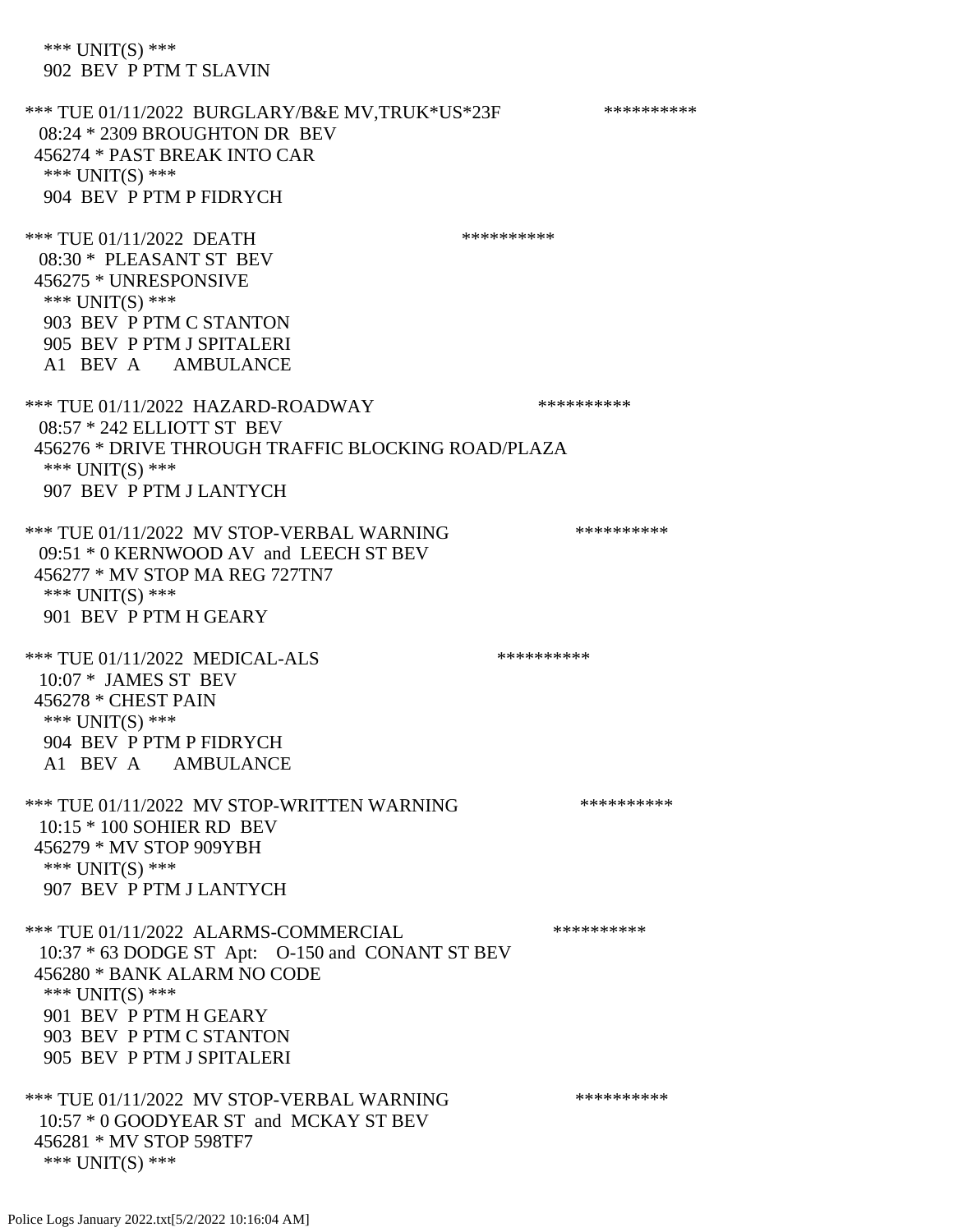## 907 BEV P PTM J LANTYCH

| *** TUE 01/11/2022 MV STOP-VERBAL WARNING<br>11:04 * 0 MCKAY ST and JENNESS ST BEV<br>456282 * MV STOP 1WGD19<br>*** $UNIT(S)$ ***<br>907 BEV P PTM J LANTYCH              | ********** |
|----------------------------------------------------------------------------------------------------------------------------------------------------------------------------|------------|
| *** TUE 01/11/2022 MV STOP-WRITTEN WARNING<br>11:16 * 0 MCKAY ST and JENNESS ST BEV<br>456283 * MV STOP 441TF1<br>*** UNIT(S) ***<br>907 BEV P PTM J LANTYCH               | ********** |
| *** TUE 01/11/2022 MV STOP-VERBAL WARNING<br>11:45 * 0 HERRICK ST and SOHIER RD BEV<br>456284 * MV STOP 9LJM90<br>*** UNIT(S) ***<br>903 BEV P PTM C STANTON               | ********** |
| *** TUE 01/11/2022 MV STOP-WRITTEN WARNING<br>13:04 * 0 LOTHROP ST and DANE ST BEV<br>456285 * MV STOP 2VD915<br>*** UNIT(S) ***<br>907 BEV P PTM J LANTYCH                | ********** |
| *** TUE 01/11/2022 MV STOP-VERBAL WARNING<br>13:09 * 0 ELLIOTT ST and CHASE ST BEV<br>456286 * MV STOP 2XGK68<br>*** UNIT(S) ***<br>907 BEV P PTM J LANTYCH                | ********** |
| *** TUE 01/11/2022 ALARMS-RESIDENTIAL<br>$13:20 * 88$ BOYLES ST BEV<br>456287 * 90 BOYLES ALARM<br>*** UNIT(S) ***<br>901 BEV P PTM H GEARY<br>903 BEV P PTM C STANTON     | ********** |
| *** TUE 01/11/2022 SCHOOL TRAFFIC<br>14:00 * 0 BRIDGE ST and WINTHROP AV BEV<br>456288 * SCHOOL TRAFFIC<br>*** $UNIT(S)$ ***<br>907 BEV P PTM J LANTYCH                    | ********** |
| *** TUE 01/11/2022 911 HANG UP<br>14:00 * 13 WARREN ST BEV<br>456289 * ABANDONED CALL NO ANSWER<br>*** $UNIT(S)$ ***<br>903 BEV P PTM C STANTON<br>904 BEV P PTM P FIDRYCH | ********** |
| *** TUE 01/11/2022 SCHOOL TRAFFIC<br>$14:02 * 40$ WOODLAND AV BEV                                                                                                          | ********** |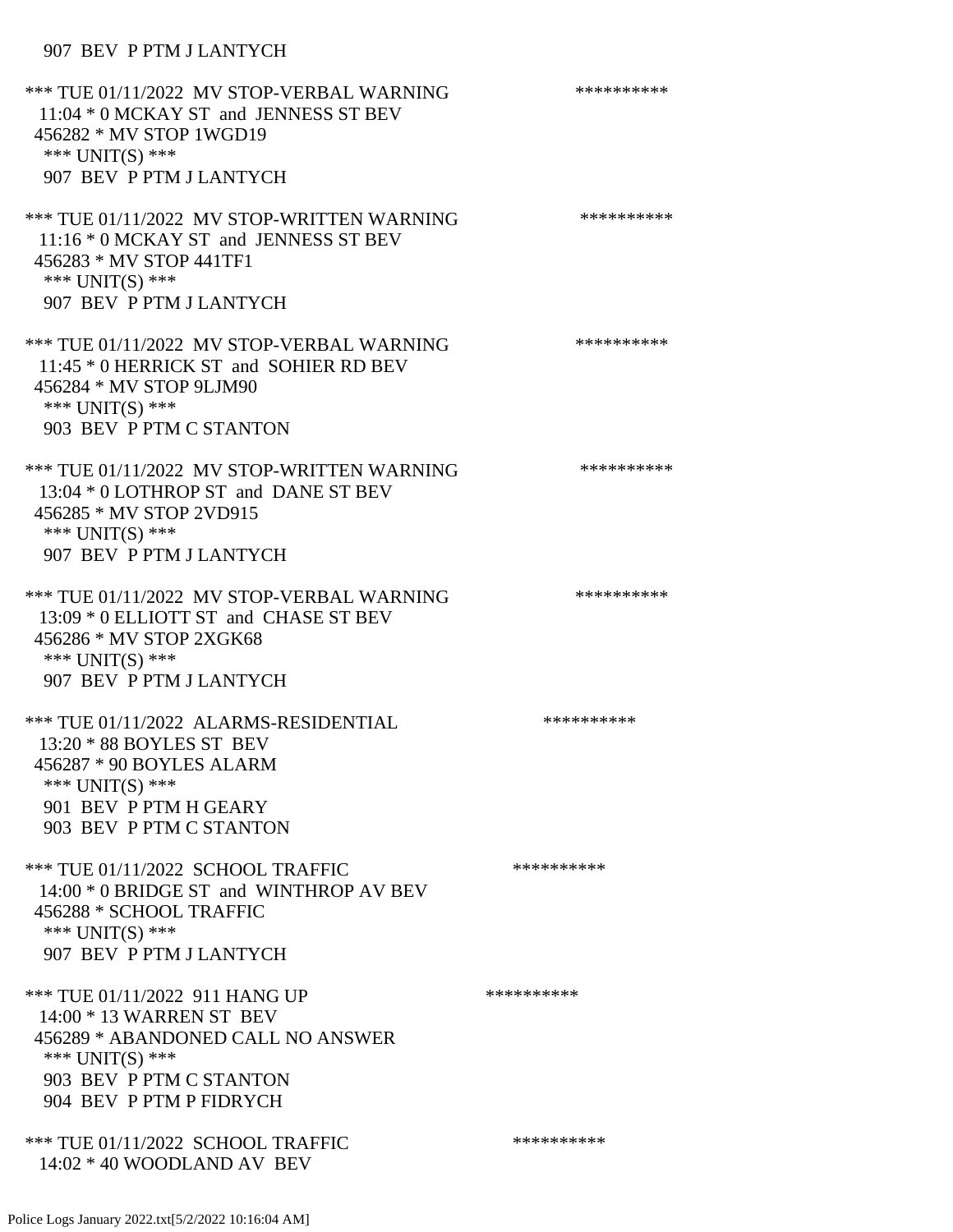456290 \* MONITOR SCHOOL ZONE \*\*\* UNIT(S) \*\*\* 901 BEV P PTM H GEARY \*\*\* TUE 01/11/2022 MV-ACCIDENT PROPERTY DAMAGE \*\*\*\*\*\*\*\*\*\*\*\* 14:05 \* 0 BRIMBAL AV and DUNHAM RD BEV 456291 \* MVA \*\*\* UNIT(S) \*\*\* 905 BEV P PTM J SPITALERI A1 BEV A AMBULANCE BF1 BEV F BEV FIRE \*\*\* TUE 01/11/2022 CHECK WELL BEING \*\*\*\*\*\*\*\*\*\*\*\* 14:48 \* 137 LOTHROP ST Apt: 2 BEV 456292 \* MAN DIDNT GO TO WORK \*\*\* UNIT(S) \*\*\* 902 BEV P PTM T SLAVIN 904 BEV P PTM P FIDRYCH \*\*\* TUE 01/11/2022 ROSTER-ON/OFF DUTY \*\*\*\*\*\*\*\*\*\* 15:10 \* ELLIOTT ST BEV 456293 \* START SHIFT C \*\*\* UNIT(S) \*\*\* OIC BEV P LT W PAGE \*\*\* TUE 01/11/2022 MEDICAL-BLS \*\*\*\*\*\*\*\*\*\*\*\* 15:44 \* MANOR RD BEV 456294 \* TROUBLE BREATHING \*\*\* UNIT(S) \*\*\* 901 BEV P PTM H GEARY A1 BEV A AMBULANCE \*\*\* TUE 01/11/2022 MV STOP-VERBAL WARNING \*\*\*\*\*\*\*\*\*\*\*\* 16:15 \* 230 ELLIOTT ST BEV 456296 \* MV STOP - MA REG: 8HVJ60 \*\*\* UNIT(S) \*\*\* 902 BEV P PTM ARCHAMBAULT \*\*\* TUE 01/11/2022 ROSTER-OFFICER INJURED \*\*\*\*\*\*\*\*\*\* 16:22 \* ELLIOTT ST BEV 456297 \* COVID RELATED \*\*\* UNIT(S) \*\*\* 909 BEV P LT J SHAIRS \*\*\* TUE 01/11/2022 ROSTER-OFFICER INJURED \*\*\*\*\*\*\*\*\*\* 16:24 \* ELLIOTT ST BEV 456298 \* \*\*\* UNIT(S) \*\*\* 909 BEV P PTM F WOJICK \*\*\* TUE 01/11/2022 MV STOP-VERBAL WARNING \*\*\*\*\*\*\*\*\*\*\*\*\* 16:58 \* RT 128N HW and EXIT 19 BEV 456299 \* MA REG 8XN436 \*\*\* UNIT(S) \*\*\*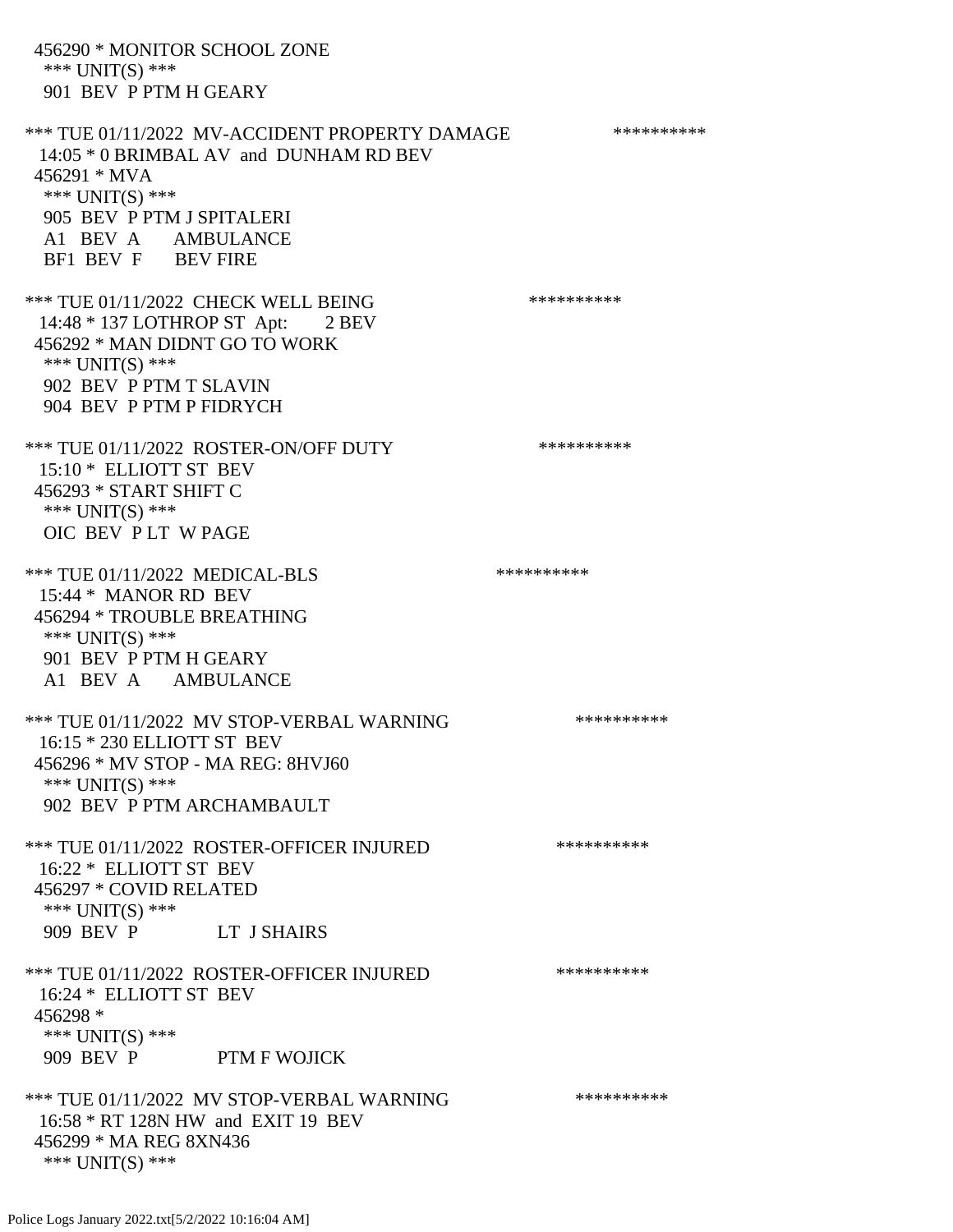906 BEV P PTM C STANTON

\*\*\* TUE 01/11/2022 NOTIFICATION \*\*\*\*\*\*\*\*\*\*\*\* 17:02 \* 910 MANOR RD BEV 456300 \* NOTIFICATION FOR MSP \*\*\* UNIT(S) \*\*\* 901 BEV P PTM R KNIGHT \*\*\* TUE 01/11/2022 HAZARD-ROADWAY \*\*\*\*\*\*\*\*\*\*\*\*\*\*\*\* 17:11 \* 0 CABOT ST and DODGE ST BEV 456301 \* TRAFFIC LIGHTS OUT \*\*\* UNIT(S) \*\*\* 903 BEV P PTM M GELINEAU 904 BEV P PTM M BRODERICK \*\*\* TUE 01/11/2022 FIRE-WOODS/GRASS/OTHER \*\*\*\*\*\*\*\*\*\* 17:43 \* 162 DODGE ST BEV 456302 \* CONFUSED CALLER REPORTS FIRE IN YARD \*\*\* UNIT(S) \*\*\* 903 BEV P PTM M GELINEAU BF1 BEV F BEV FIRE \*\*\* TUE 01/11/2022 ASSIST CITIZEN \*\*\*\*\*\*\*\*\*\*\*\* 17:52 \* 175 ELLIOTT ST BEV 456303 \* ASSIST CITIZEN CALLER \*\*\* UNIT(S) \*\*\* H1 BEV P PTM M MALONE \*\*\* TUE 01/11/2022 MV STOP-VERBAL WARNING \*\*\*\*\*\*\*\*\*\*\*\*\* 18:05 \* 175 ELLIOTT ST BEV 456304 \* MV STOP MA 2YEZ61 \*\*\* UNIT(S) \*\*\* 901 BEV P PTM R KNIGHT \*\*\* TUE 01/11/2022 ALARMS-RESIDENTIAL \*\*\*\*\*\*\*\*\*\* 18:28 \* 38 MIDDLEBURY LN BEV 456305 \* PANIC ALARM \*\*\* UNIT(S) \*\*\* 904 BEV P PTM M BRODERICK 906 BEV P PTM C STANTON \*\*\* TUE 01/11/2022 MV STOP-WRITTEN WARNING \*\*\*\*\*\*\*\*\*\*\*\*\* 19:02 \* 0 RANTOUL ST and HOME ST BEV 456306 \* MV STOP - MA REG:97T620 \*\*\* UNIT(S) \*\*\* 902 BEV P PTM ARCHAMBAULT \*\*\* TUE 01/11/2022 ALARMS-COMMERCIAL \*\*\*\*\*\*\*\*\*\* 19:03 \* 100 CUMMINGS CENTER - Apt: 339 C BEV 456307 \* PEOPLES UNITED BANK - CONFERENCE ROOM \*\*\* UNIT(S) \*\*\* 901 BEV P PTM R KNIGHT 903 BEV P PTM M GELINEAU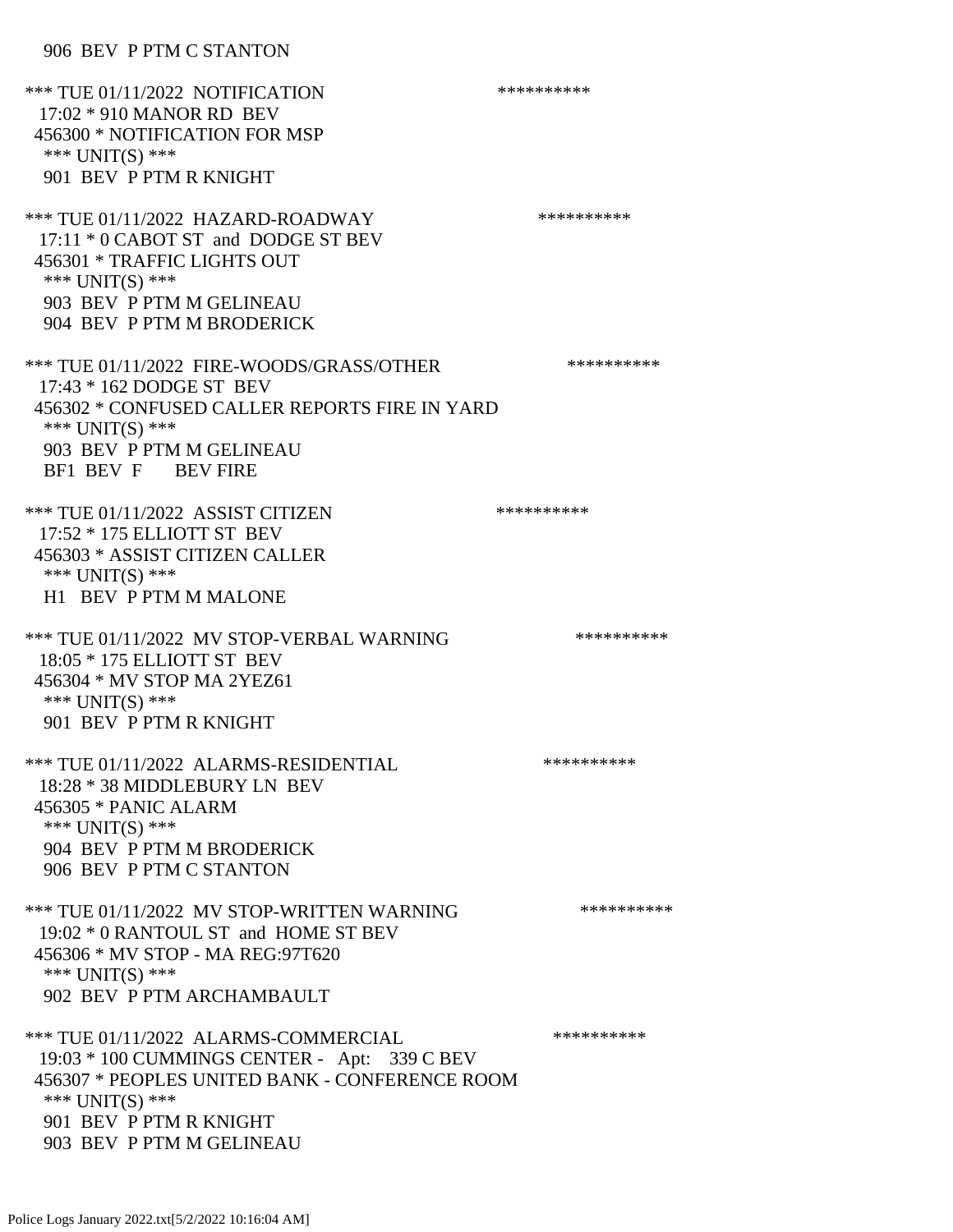\*\*\* TUE 01/11/2022 MV STOP-CITATION ISSUED \*\*\*\*\*\*\*\*\*\* 19:13 \* 0 DANE ST and KNOWLTON ST BEV 456308 \* MV STOP - MA REG:2VZ295 \*\*\* UNIT(S) \*\*\* 902 BEV P PTM ARCHAMBAULT \*\*\* TUE 01/11/2022 MV STOP-ARREST/SUMMONS \*\*\*\*\*\*\*\*\*\*\*\*\*\* 19:52 \* 0 BRIDGE ST and KERNWOOD AV BEV 456309 \* MA REG 3CBN24 \*\*\* UNIT(S) \*\*\* 901 BEV P PTM R KNIGHT 902 BEV P PTM ARCHAMBAULT \*\*\* TUE 01/11/2022 COMMUNITY OUTREACH \*\*\*\*\*\*\*\*\*\* 20:12 \* BASS RIVER RD BEV 456310 \* CIU OUTREACH /FOLLOW UP \*\*\* UNIT(S) \*\*\* SIE3 BEV P SGT D BROWN \*\*\* TUE 01/11/2022 911 HANG UP \*\*\*\*\*\*\*\*\*\* 20:47 \* 11 CENTRAL ST BEV 456311 \* ACCIDENTAL 911 HANGUP \*\*\* UNIT(S) \*\*\* 902 BEV P PTM ARCHAMBAULT \*\*\* TUE 01/11/2022 COMMUNITY OUTREACH \*\*\*\*\*\*\*\*\*\* 21:05 \* ESSEX ST BEV 456312 \* CIU OUTREACH / FOLLOW UP \*\*\* UNIT(S) \*\*\* SIE3 BEV P SGT D BROWN \*\*\* TUE 01/11/2022 COMMUNITY OUTREACH \*\*\*\*\*\*\*\*\*\*\*\*\* 21:12 \* DEARBORN AV BEV 456313 \* CIU OUTREACH / FOLLOW UP \*\*\* UNIT(S) \*\*\* SIE3 BEV P SGT D BROWN \*\*\* TUE 01/11/2022 COMMUNITY OUTREACH \*\*\*\*\*\*\*\*\*\* 21:19 \* BOW ST BEV 456314 \* CIU OUTREACH / FOLLOW UP \*\*\* UNIT(S) \*\*\* SIE3 BEV P SGT D BROWN \*\*\* TUE 01/11/2022 MV STOP-VERBAL WARNING \*\*\*\*\*\*\*\*\*\*\*\*\*\* 21:49 \* 0 RANTOUL ST and ROUNDY ST BEV 456315 \* MV STOP - MA REG: S57107 \*\*\* UNIT(S) \*\*\* 902 BEV P PTM ARCHAMBAULT \*\*\* TUE 01/11/2022 SUSP ACTIVITY-MOTOR VEHICLE \*\*\*\*\*\*\*\*\*\* 22:00 \* 324 CABOT ST BEV 456316 \* CHECK ON SUSP MV - MA REG 778MH6 \*\*\* UNIT(S) \*\*\* 902 BEV P PTM ARCHAMBAULT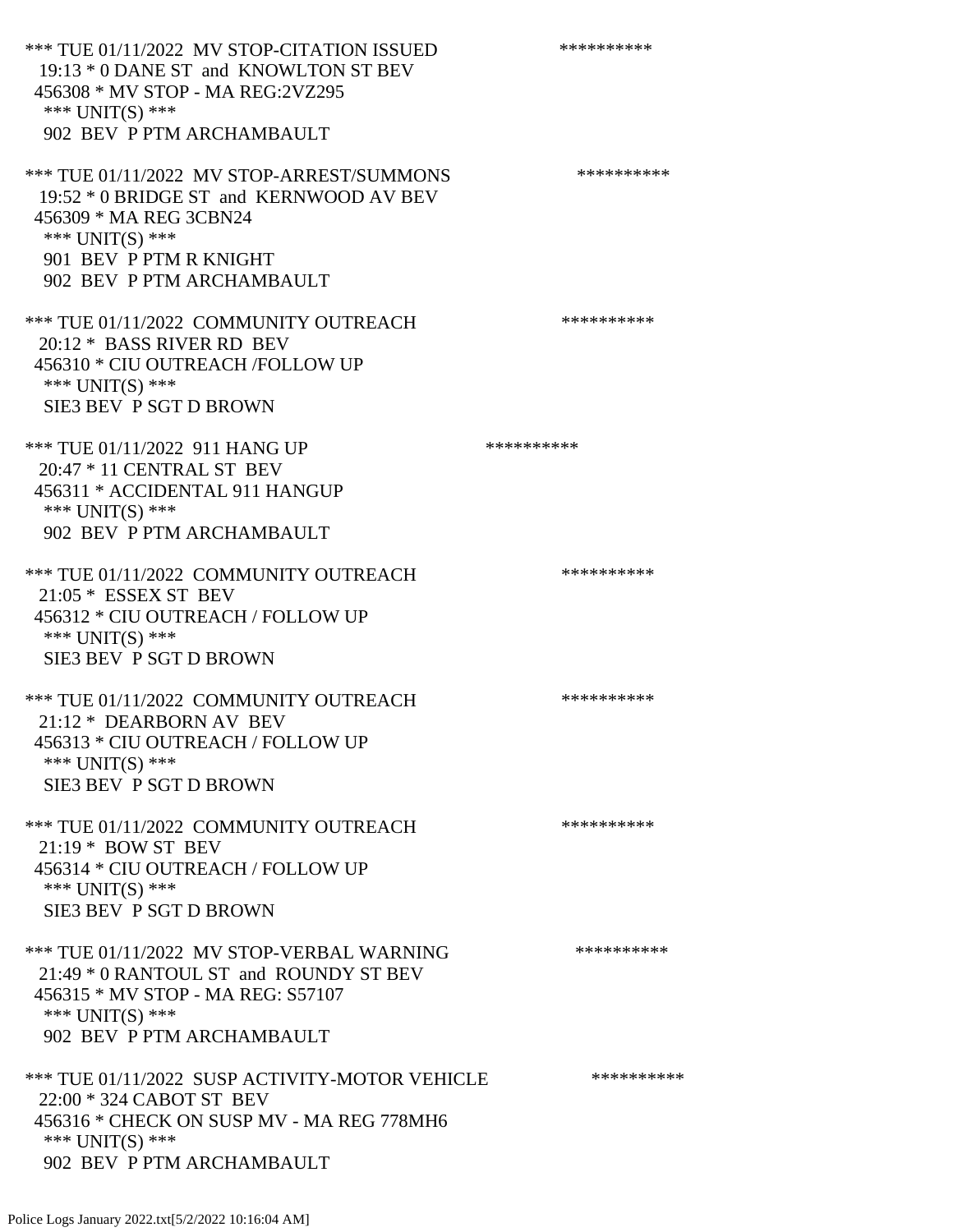## 904 BEV P PTM M BRODERICK

\*\*\* TUE 01/11/2022 MEDICAL-BLS \*\*\*\*\*\*\*\*\*\*\*\* 22:03 \* RANTOUL ST BEV 456317 \* CHEST PAIN \*\*\* UNIT(S) \*\*\* 903 BEV P PTM M GELINEAU A1 BEV A AMBULANCE \*\*\* TUE 01/11/2022 COMMUNITY OUTREACH \*\*\*\*\*\*\*\*\*\*\*\*\* 22:09 \* RAILROAD AV BEV 456318 \* CIU OUTREACH / FOLLOW UP \*\*\* UNIT(S) \*\*\* SIE3 BEV P SGT D BROWN \*\*\* TUE 01/11/2022 ALARMS-RESIDENTIAL \*\*\*\*\*\*\*\*\*\* 22:17 \* 27 PAINE AV BEV 456319 \* SUNROOM LEFT DOOR \*\*\* UNIT(S) \*\*\* 904 BEV P PTM M BRODERICK 906 BEV P PTM C STANTON \*\*\* TUE 01/11/2022 CHECK WELL BEING \*\*\*\*\*\*\*\*\*\*\*\*\* 22:37 \* 0 SOHIER RD and HILLTOP DR BEV 456320 \* MALE SITTING ON SIDE OF ROAD \*\*\* UNIT(S) \*\*\* 901 BEV P PTM R KNIGHT 903 BEV P PTM M GELINEAU A1 BEV A AMBULANCE \*\*\* TUE 01/11/2022 ALARMS-COMMERCIAL \*\*\*\*\*\*\*\*\*\* 23:02 \* 377 CABOT ST BEV 456321 \* INTERIOR MOTION \*\*\* UNIT(S) \*\*\* 903 BEV P PTM M GELINEAU 904 BEV P PTM M BRODERICK \*\*\* WED 01/12/2022 ROSTER-ON/OFF DUTY \*\*\*\*\*\*\*\*\*\* 00:03 \* ELLIOTT ST BEV 456322 \* START OF SHIFT A \*\*\* UNIT(S) \*\*\* OIC BEV P SGT D NICHOLSON \*\*\* WED 01/12/2022 DIRECTED PATROL \*\*\*\*\*\*\*\*\*\* 00:35 \* 10 PARK ST BEV 456323 \* CHECK OF TRAIN STATION \*\*\* UNIT(S) \*\*\* 902 BEV P PTM M THERIAULT \*\*\* WED 01/12/2022 PARK/PLAYGROUND CHECK \*\*\*\*\*\*\*\*\*\*\*\* 00:38 \* 145 LIVINGSTONE AV BEV 456324 \* OBEAR PARK CHECK \*\*\* UNIT(S) \*\*\* 901 BEV P PTM C GANEY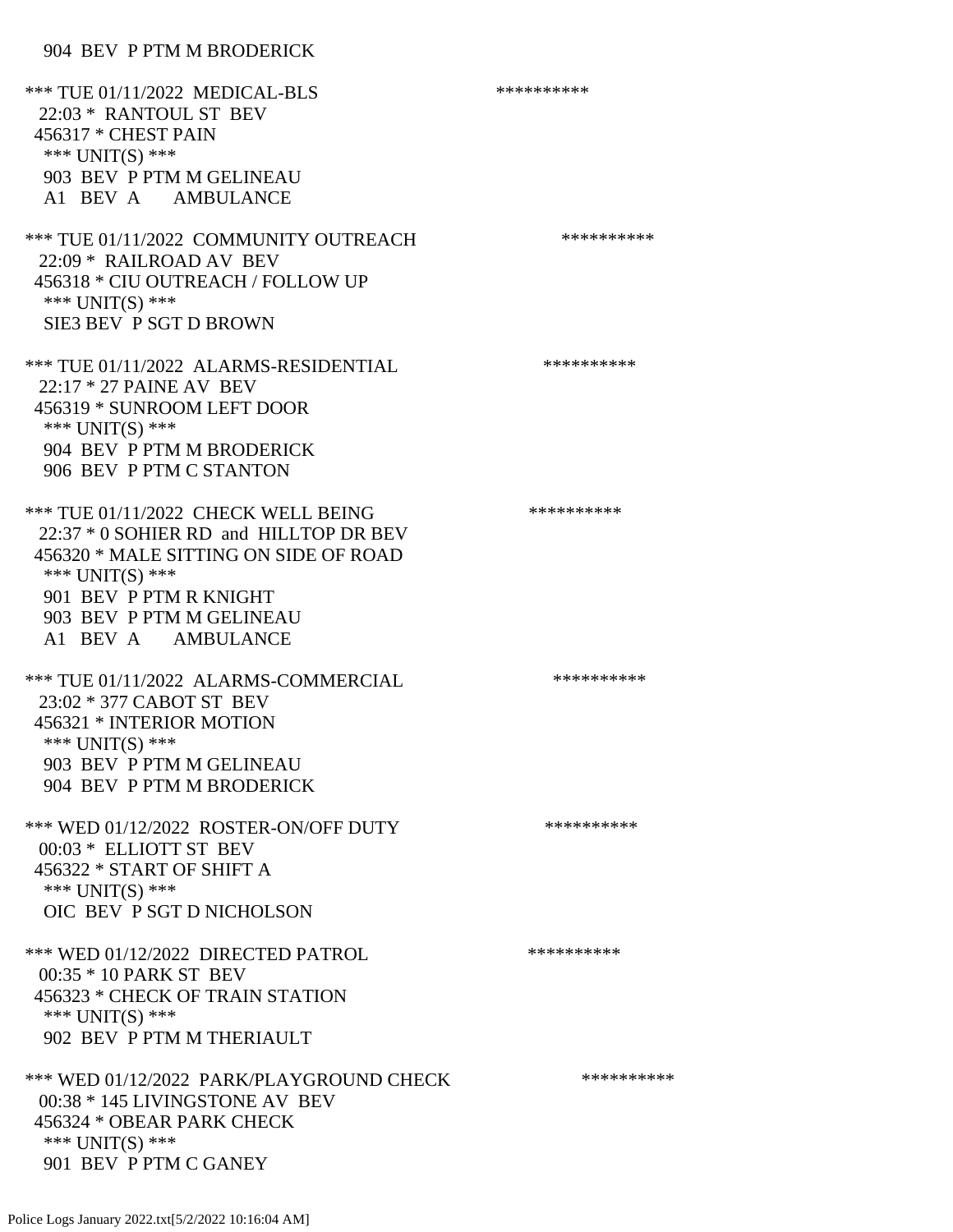\*\*\* WED 01/12/2022 PARK/PLAYGROUND CHECK \*\*\*\*\*\*\*\*\*\*\* 00:43 \* 0 GAGE ST BEV 456325 \* GAGE STREET PARK CHECK \*\*\* UNIT(S) \*\*\* 903 BEV P PTM M MARINO \*\*\* WED 01/12/2022 DIRECTED PATROL \*\*\*\*\*\*\*\*\*\* 00:47 \* 79 BRIDGE ST BEV 456326 \* RYAL SIDE CENTER CHECK \*\*\* UNIT(S) \*\*\* 901 BEV P PTM C GANEY \*\*\* WED 01/12/2022 DIRECTED PATROL \*\*\*\*\*\*\*\*\*\* 00:51 \* 126 WATER ST BEV 456327 \* CHECK OF JUBILEE YACHT CLUB \*\*\* UNIT(S) \*\*\* 902 BEV P PTM M THERIAULT \*\*\* WED 01/12/2022 DIRECTED PATROL \*\*\*\*\*\*\*\*\*\* 00:59 \* 0 BRIMBAL AV and BROUGHTON DR BEV 456328 \* BROUGHTON DIRECTED PATROL \*\*\* UNIT(S) \*\*\* 906 BEV P PTM P FIDRYCH \*\*\* WED 01/12/2022 BAR CHECK \*\*\*\*\*\*\*\*\*\*\* 01:00 \* 20 CABOT ST BEV 456329 \* ANCHOR CHECK LAST CALL \*\*\* UNIT(S) \*\*\* 902 BEV P PTM M THERIAULT \*\*\* WED 01/12/2022 SCHOOL BUILDING CHECK \*\*\*\*\*\*\*\*\*\*\* 01:00 \* 100 SOHIER RD BEV 456330 \* HIGH SCHOOL CHECK \*\*\* UNIT(S) \*\*\* 903 BEV P PTM M MARINO \*\*\* WED 01/12/2022 PARK/PLAYGROUND CHECK \*\*\*\*\*\*\*\*\*\*\* 01:05 \* 55 OBER ST BEV 456331 \* LYNCH PARK CHECK \*\*\* UNIT(S) \*\*\* 906 BEV P PTM P FIDRYCH \*\*\* WED 01/12/2022 SCHOOL BUILDING CHECK \*\*\*\*\*\*\*\*\*\*\*\* 01:10 \* 40 WOODLAND AV BEV 456332 \* AYERS SCHOOL CHECK \*\*\* UNIT(S) \*\*\* 901 BEV P PTM C GANEY \*\*\* WED 01/12/2022 ALARMS-COMMERCIAL \*\*\*\*\*\*\*\*\*\*\*\* 01:18 \* 47 DODGE ST BEV 456333 \* AT&T COMMERCIAL ALARM \*\*\* UNIT(S) \*\*\* 903 BEV P PTM M MARINO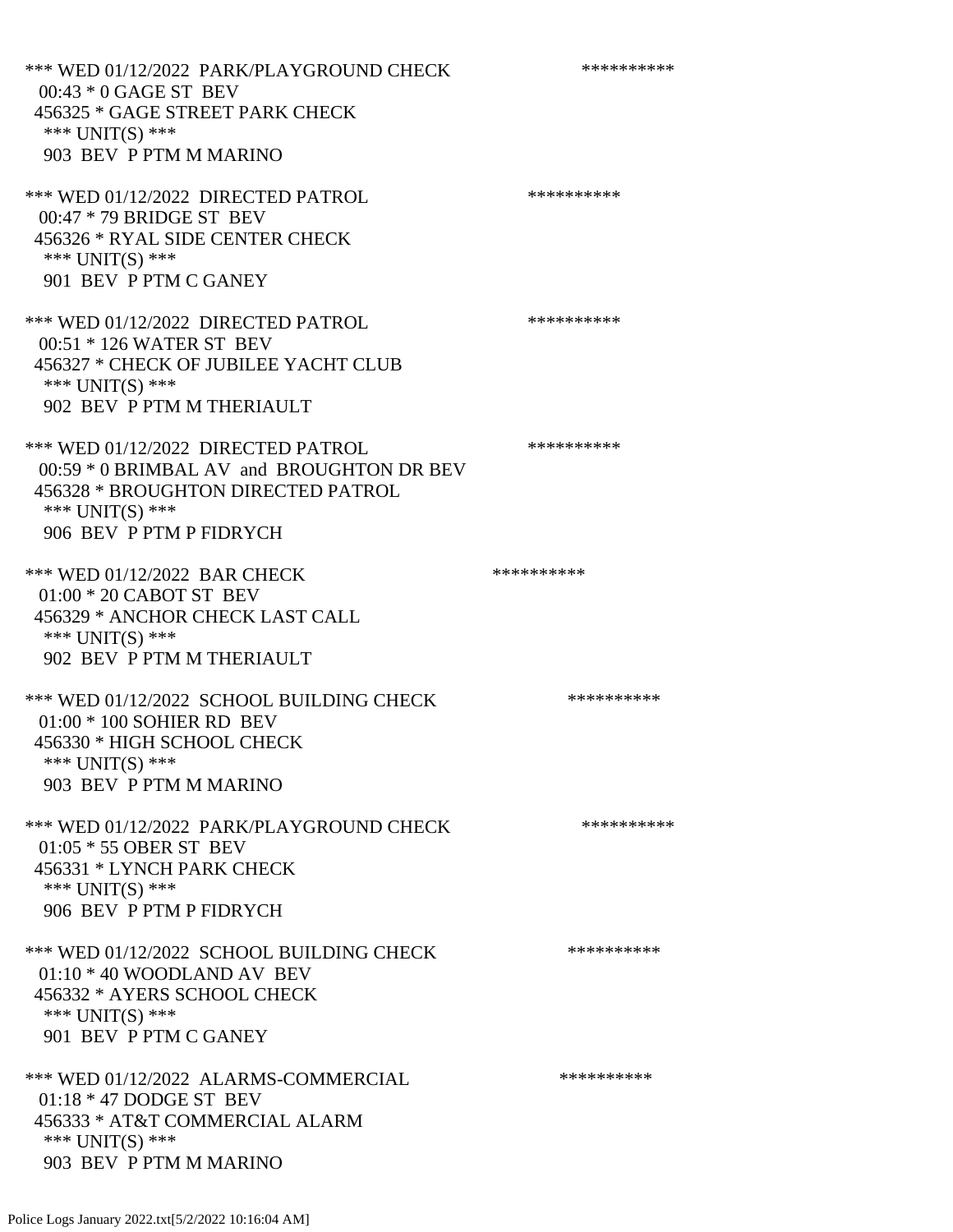## 905 BEV P PTM G LITTLE

\*\*\* WED 01/12/2022 DIRECTED PATROL \*\*\*\*\*\*\*\*\*\* 01:21 \* 0 BRIMBAL AV and BROUGHTON DR BEV 456334 \* CHECK OF GROUNDS \*\*\* UNIT(S) \*\*\* 904 BEV P PTM P FIDRYCH \*\*\* WED 01/12/2022 ALARMS-COMMERCIAL \*\*\*\*\*\*\*\*\*\* 01:23 \* 12 SOMERSET AV BEV 456335 \* COMMERCIAL ALARM \*\*\* UNIT(S) \*\*\* 903 BEV P PTM M MARINO 905 BEV P PTM G LITTLE 912 BEV P SGT J ZWICKER \*\*\* WED 01/12/2022 DIRECTED PATROL \*\*\*\*\*\*\*\*\*\* 01:29 \* 0 BAYVIEW AV and HOSPITAL PT BEV 456336 \* HOSPITAL POINT DIRECTED PATROL \*\*\* UNIT(S) \*\*\* 904 BEV P PTM M BRODERICK \*\*\* WED 01/12/2022 PARK/PLAYGROUND CHECK \*\*\*\*\*\*\*\*\*\*\*\* 01:29 \* 0 LOTHROP ST BEV 456337 \* CHECK OF INDEPENDENCE PARK \*\*\* UNIT(S) \*\*\* 902 BEV P PTM M THERIAULT \*\*\* WED 01/12/2022 DIRECTED PATROL \*\*\*\*\*\*\*\*\*\* 01:34 \* 201 BROUGHTON DR BEV 456338 \* DIRECTED CHECK OF BROUGHTON DRIVE \*\*\* UNIT(S) \*\*\* 912 BEV P SGT J ZWICKER \*\*\* WED 01/12/2022 PARK/PLAYGROUND CHECK \*\*\*\*\*\*\*\*\*\*\*\* 01:38 \* 0 WEST ST BEV 456339 \* WEST BEACH CHECK \*\*\* UNIT(S) \*\*\* 906 BEV P PTM P FIDRYCH \*\*\* WED 01/12/2022 DIRECTED PATROL \*\*\*\*\*\*\*\*\*\* 01:42 \* 142 BRIMBAL AV and SOHIER RD BEV 456340 \* DIRECTED PATROL OF WHOLE FOODS PLAZA \*\*\* UNIT(S) \*\*\* 912 BEV P SGT J ZWICKER \*\*\* WED 01/12/2022 SCHOOL BUILDING CHECK \*\*\*\*\*\*\*\*\*\*\* 01:53 \* 17 HULL ST BEV 456341 \* CENTERVILLE SCHOOL CHECK \*\*\* UNIT(S) \*\*\* 906 BEV P PTM P FIDRYCH \*\*\* WED 01/12/2022 ALARMS-RESIDENTIAL \*\*\*\*\*\*\*\*\*\* 01:55 \* 103 CROSS LN BEV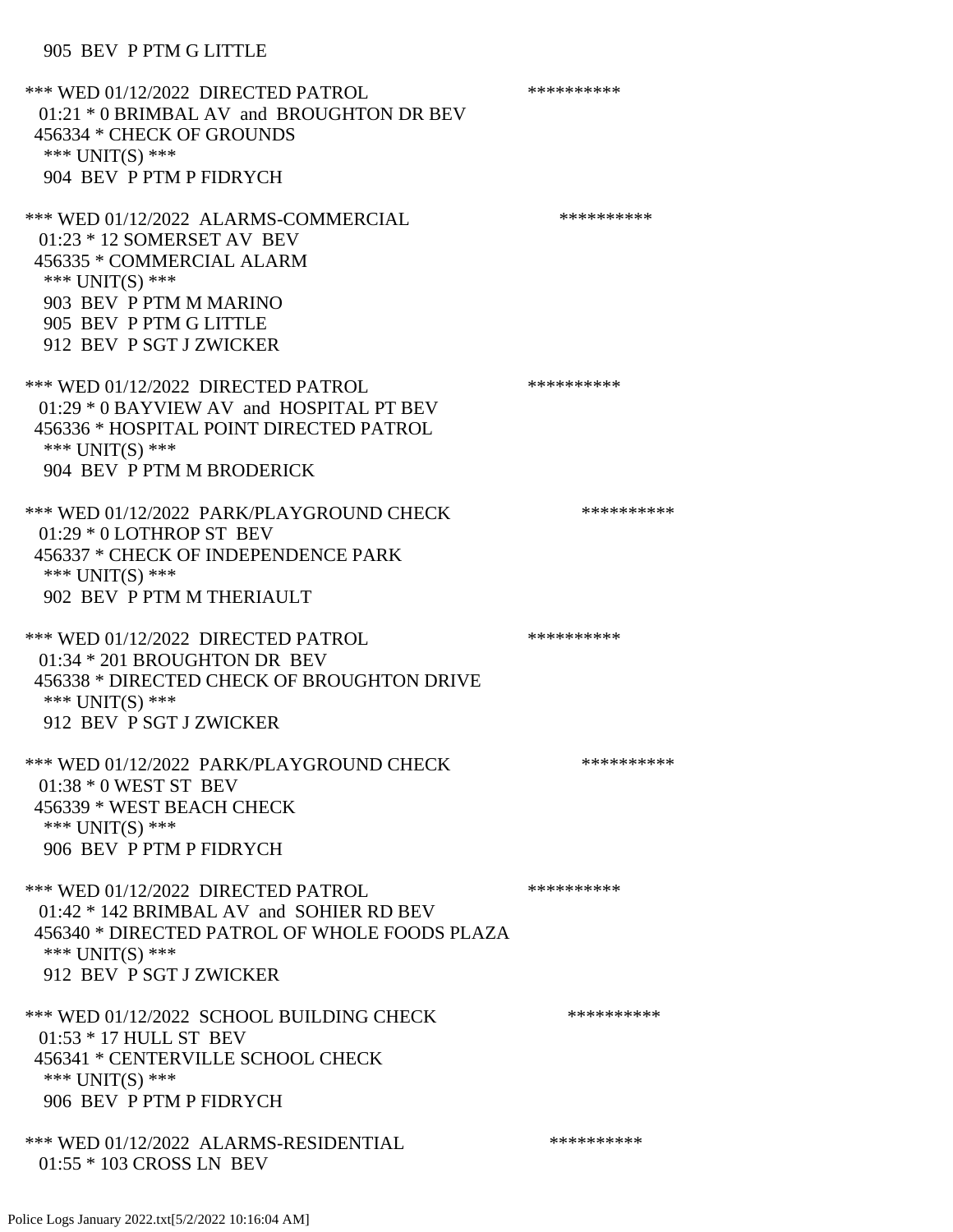456342 \* RESIDENTIAL BASEMENT MOTION ALARM \*\*\* UNIT(S) \*\*\* 906 BEV P PTM P FIDRYCH 912 BEV P SGT J ZWICKER \*\*\* WED 01/12/2022 BUILDING CHECK \*\*\*\*\*\*\*\*\*\*\*\* 02:05 \* CABOT ST BEV 456343 \* FORD DEALERSHIP CHECK \*\*\* UNIT(S) \*\*\* 903 BEV P PTM M MARINO \*\*\* WED 01/12/2022 DIRECTED PATROL \*\*\*\*\*\*\*\*\*\* 02:08 \* 19 EAST CORNING ST BEV 456344 \* DIRECTED CHECK OF COVE COMMUNITY CENTER \*\*\* UNIT(S) \*\*\* 912 BEV P SGT J ZWICKER \*\*\* WED 01/12/2022 BUILDING CHECK \*\*\*\*\*\*\*\*\*\*\*\* 02:25 \* RANTOUL ST BEV 456345 \* 24 HOUR STORE CHECK \*\*\* UNIT(S) \*\*\* 903 BEV P PTM M MARINO \*\*\* WED 01/12/2022 DIRECTED PATROL \*\*\*\*\*\*\*\*\*\* 02:31 \* 410 ESSEX ST BEV 456346 \* CHECK OF HARRY BALL FIELD \*\*\* UNIT(S) \*\*\* 912 BEV P SGT J ZWICKER \*\*\* WED 01/12/2022 DIRECTED PATROL \*\*\*\*\*\*\*\*\*\* 02:43 \* 201 BROUGHTON DR BEV 456347 \* BROUGHTON DRIVE AREA CHECK \*\*\* UNIT(S) \*\*\* 903 BEV P PTM M MARINO \*\*\* WED 01/12/2022 ALARMS-COMMERCIAL \*\*\*\*\*\*\*\*\*\* 03:47 \* 12 TOZER RD BEV 456348 \* ZONE 1 ALARM \*\*\* UNIT(S) \*\*\* 903 BEV P PTM M MARINO 905 BEV P PTM G LITTLE \*\*\* WED 01/12/2022 SUSP ACTIVITY \*\*\*\*\*\*\*\*\*\*\*\* 04:25 \* 15 THOMPSON RD BEV 456349 \* FEMALE PARTY HEARD SUSPICIOUS NOISES \*\*\* UNIT(S) \*\*\* 902 BEV P PTM M THERIAULT 903 BEV P PTM M MARINO \*\*\* WED 01/12/2022 MV STOP-VERBAL WARNING \*\*\*\*\*\*\*\*\*\*\*\* 06:09 \* 0 ESSEX ST and BRIMBAL AV BEV 456350 \* MV STOP MA REG 8PX858 \*\*\* UNIT(S) \*\*\* 906 BEV P PTM P FIDRYCH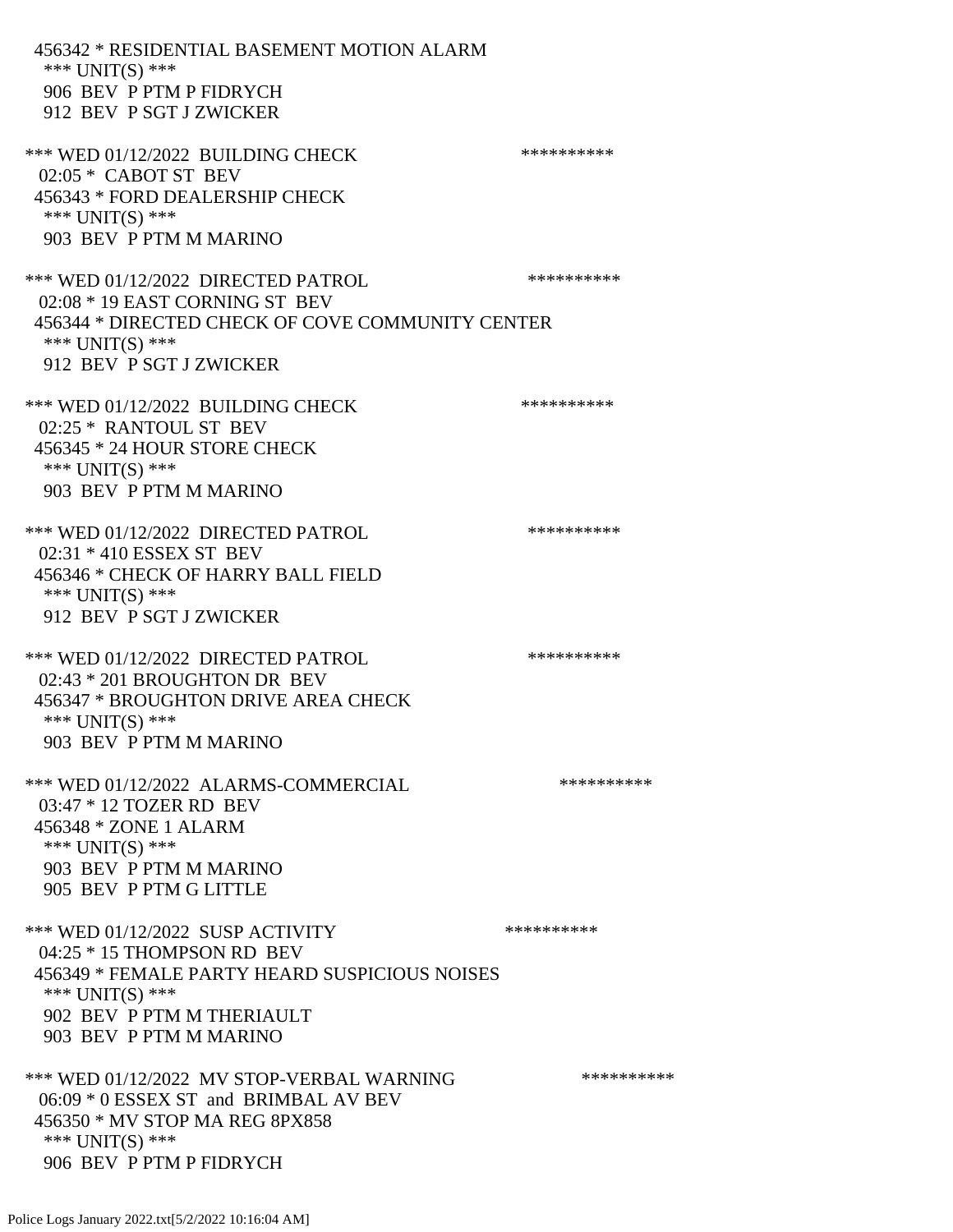\*\*\* WED 01/12/2022 SELECTIVE ENFORCEMENT \*\*\*\*\*\*\*\*\*\*\*\* 06:15 \* 0 HERRICK ST and SOHIER RD BEV 456351 \* SELECTIVE ENFORCEMENT SOHIER ROAD \*\*\* UNIT(S) \*\*\* 912 BEV P SGT J ZWICKER \*\*\* WED 01/12/2022 ROSTER-ON/OFF DUTY \*\*\*\*\*\*\*\*\*\* 07:22 \* ELLIOTT ST BEV 456352 \* START OF SHIFT B \*\*\* UNIT(S) \*\*\* OIC BEV P SGT D NICHOLSON \*\*\* WED 01/12/2022 SCHOOL TRAFFIC \*\*\*\*\*\*\*\*\*\*\*\*\* 07:36 \* 0 ESSEX ST and HULL ST BEV 456353 \* CROSSWALK - SCHOOL TRAFFIC \*\*\* UNIT(S) \*\*\* 907 BEV P PTM J LANTYCH \*\*\* WED 01/12/2022 MV STOP-VERBAL WARNING \*\*\*\*\*\*\*\*\*\*\*\* 07:40 \* 0 ESSEX ST and HARWOOD ST BEV 456354 \* MV STOP RT55IW \*\*\* UNIT(S) \*\*\* 907 BEV P PTM J LANTYCH \*\*\* WED 01/12/2022 MV STOP-VERBAL WARNING \*\*\*\*\*\*\*\*\*\*\*\* 07:51 \* 0 ESSEX ST and HARWOOD ST BEV 456355 \* MV STOP 9RY666 \*\*\* UNIT(S) \*\*\* 907 BEV P PTM J LANTYCH \*\*\* WED 01/12/2022 MV-ACCIDENT NO REPORT \*\*\*\*\*\*\*\*\*\*\*\* 07:58 \* 0 ELLIOTT ST and GREENE ST BEV 456356 \* 2 CAR MVA \*\*\* UNIT(S) \*\*\* 905 BEV P PTM G LITTLE \*\*\* WED 01/12/2022 MV STOP-WRITTEN WARNING \*\*\*\*\*\*\*\*\*\*\*\*\* 08:15 \* 0 HART ST and DYER RD BEV 456357 \* MV STOP 2WHL87 \*\*\* UNIT(S) \*\*\* 907 BEV P PTM J LANTYCH \*\*\* WED 01/12/2022 MV STOP-WRITTEN WARNING \*\*\*\*\*\*\*\*\*\*\*\* 08:22 \* 111 HART ST BEV 456358 \* MV STOP 2582PD \*\*\* UNIT(S) \*\*\* 907 BEV P PTM J LANTYCH \*\*\* WED 01/12/2022 MV STOP-WRITTEN WARNING \*\*\*\*\*\*\*\*\*\*\*\* 08:35 \* 0 HART ST and DYER RD BEV 456359 \* MV STOP 9EB677 \*\*\* UNIT(S) \*\*\* 907 BEV P PTM J LANTYCH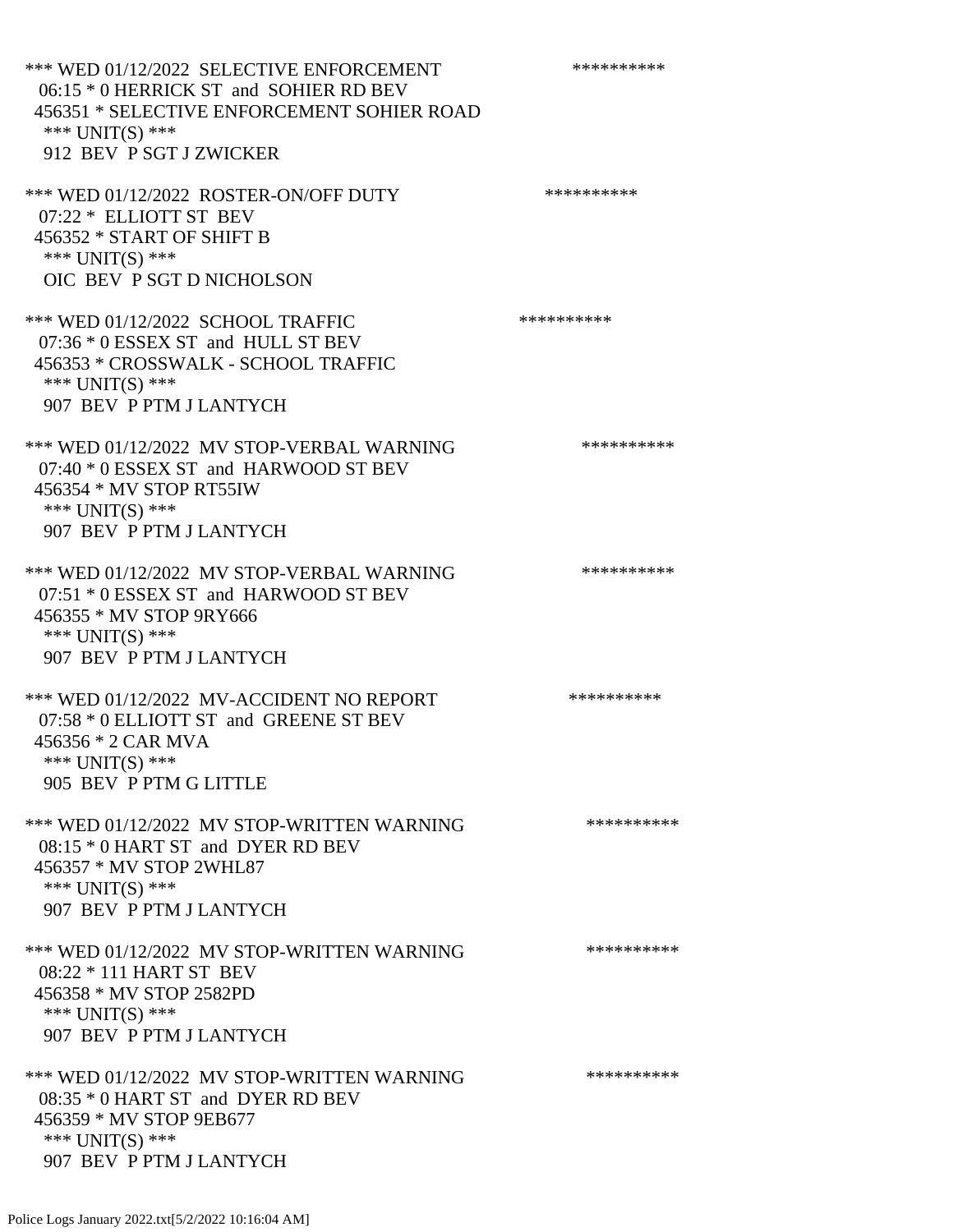\*\*\* WED 01/12/2022 MV STOP-VERBAL WARNING \*\*\*\*\*\*\*\*\*\*\*\* 08:42 \* 0 SOHIER RD and LYMAN ST BEV 456360 \* MV STOP MA 1MCW36 \*\*\* UNIT(S) \*\*\* 905 BEV P PTL A CLARIZIA \*\*\* WED 01/12/2022 MV STOP-WRITTEN WARNING \*\*\*\*\*\*\*\*\*\*\*\* 08:43 \* 0 HART ST and DYER RD BEV 456361 \* MV STOP 86LV28 \*\*\* UNIT(S) \*\*\* 907 BEV P PTM J LANTYCH \*\*\* WED 01/12/2022 TRANSPORT-OTHER \*\*\*\*\*\*\*\*\*\* 08:50 \* 41 BECKFORD ST BEV 456362 \* PARTY GIVEN RIDE TO WORK \*\*\* UNIT(S) \*\*\* 902 BEV P PTM D DIVINCENZ \*\*\* WED 01/12/2022 CHECK WELL BEING \*\*\*\*\*\*\*\*\*\*\*\*\* 08:52 \* 122 BRIDGE ST BEV 456363 \* CHECK WELL BEING \*\*\* UNIT(S) \*\*\* 907 BEV P PTM J LANTYCH 912 BEV P SGT J SANTAMARI \*\*\* WED 01/12/2022 ALARMS-COMMERCIAL \*\*\*\*\*\*\*\*\*\* 09:05 \* 55 DODGE ST BEV 456364 \* PANIC ALARM TD BANK \*\*\*  $UNIT(S)$  \*\*\* 903 BEV P PTM S LANE 905 BEV P PTL A CLARIZIA \*\*\* WED 01/12/2022 CITY ORDINANCE-ABANDONED MV \*\*\*\*\*\*\*\*\*\* 10:45 \* 25 WASHINGTON ST Apt: 1 BEV 456365 \* MV TOW FOR SUSPENDED REG \*\*\* UNIT(S) \*\*\* 907 BEV P PTM J LANTYCH \*\*\* WED 01/12/2022 209A ORDER ATTEMPT TO SERVE \*\*\*\*\*\*\*\*\*\* 11:29 \* JUDSON ST BEV 456366 \* ATTEMPT 209A SERVICE \*\*\*  $UNIT(S)$  \*\*\* 902 BEV P PTM D DIVINCENZ \*\*\* WED 01/12/2022 MV STOP-WRITTEN WARNING \*\*\*\*\*\*\*\*\*\*\*\* 12:35 \* 7 KERNWOOD AV BEV 456367 \* MA 9VM225 \*\*\* UNIT(S) \*\*\* 901 BEV P PTM J SPITALERI \*\*\* WED 01/12/2022 SCHOOL TRAFFIC \*\*\*\*\*\*\*\*\*\*\*\*\* 13:48 \* 0 HALE ST and EISENHOWER AV BEV 456368 \* SCHOOL TRAFFIC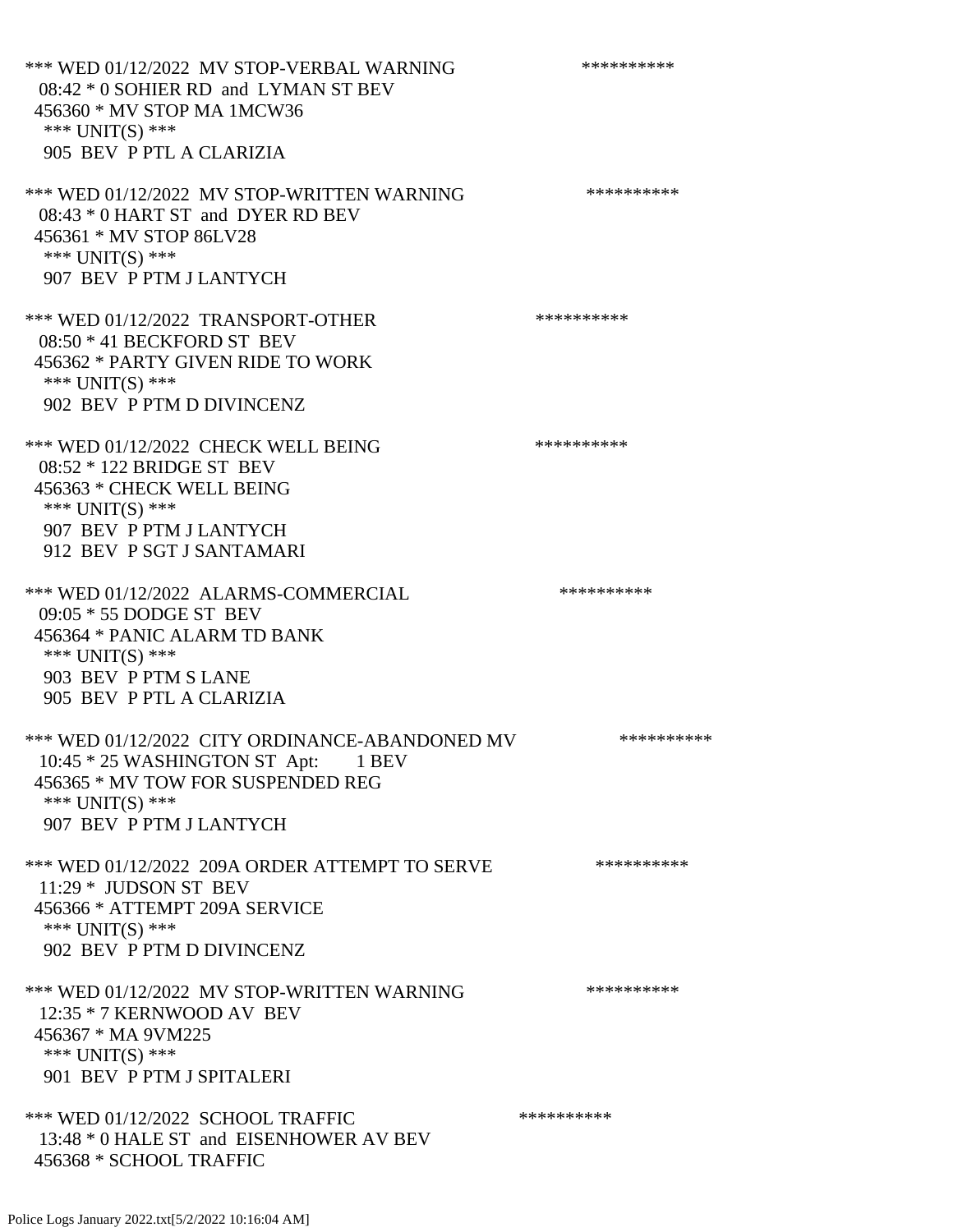\*\*\* UNIT(S) \*\*\* 907 BEV P PTM J LANTYCH \*\*\* WED 01/12/2022 MEDICAL-ALS \*\*\*\*\*\*\*\*\*\*\*\* 14:17 \* ARICIA LN BEV 456369 \* PARTY IN AN OUT OF CONSCIOUSNESS \*\*\* UNIT(S) \*\*\* 906 BEV P PTM G LITTLE \*\*\* WED 01/12/2022 MV STOP-VERBAL WARNING \*\*\*\*\*\*\*\*\*\*\*\* 14:24 \* 0 ELLIOTT ST and MCPHERSON DR BEV 456370 \* MV STOP BNJOVE \*\*\* UNIT(S) \*\*\* 902 BEV P PTM D DIVINCENZ \*\*\* WED 01/12/2022 MEDICAL-ALS \*\*\*\*\*\*\*\*\*\*\*\*\* 14:25 \* KELLEHER RD BEV 456371 \* DIFF. BREATHING, CHEST PAINS FEMALE \*\*\* UNIT(S) \*\*\* 903 BEV P PTM S LANE \*\*\* WED 01/12/2022 ROSTER-ON/OFF DUTY \*\*\*\*\*\*\*\*\*\* 14:52 \* ELLIOTT ST BEV 456372 \* START OF SHIFT C \*\*\* UNIT(S) \*\*\* OIC BEV P LT M SUNGY \*\*\* WED 01/12/2022 MV-ACCIDENT NO REPORT \*\*\*\*\*\*\*\*\*\*\*\* 14:56 \* 0 HEATHER ST and WESTERLY RD BEV 456373 \* 2 CAR MVA \*\*\* UNIT(S) \*\*\* 903 BEV P PTM S LANE 912 BEV P SGT J SANTAMARI \*\*\* WED 01/12/2022 MV STOP-VERBAL WARNING \*\*\*\*\*\*\*\*\*\*\*\*\* 15:02 \* 0 DODGE ST and ENON ST BEV 456374 \* MV STOP 7FK231 \*\*\* UNIT(S) \*\*\* 907 BEV P PTM J LANTYCH \*\*\* WED 01/12/2022 ALARMS-RESIDENTIAL \*\*\*\*\*\*\*\*\*\* 15:44 \* 14 MACARTHUR RD BEV 456375 \* INTERIOR MOTION ALARM \*\*\* UNIT(S) \*\*\* 905 BEV P PTL A CLARIZIA 906 BEV P PTM G LITTLE \*\*\* WED 01/12/2022 209A ORDER ATTEMPT TO SERVE \*\*\*\*\*\*\*\*\*\* 16:27 \* SIMON ST BEV 456376 \* ATTEMPT TO SERVE 209 A (NOT HOME) \*\*\* UNIT(S) \*\*\* 903 BEV P PTM ARCHAMBAULT \*\*\* WED 01/12/2022 MV STOP-VERBAL WARNING \*\*\*\*\*\*\*\*\*\*\*\*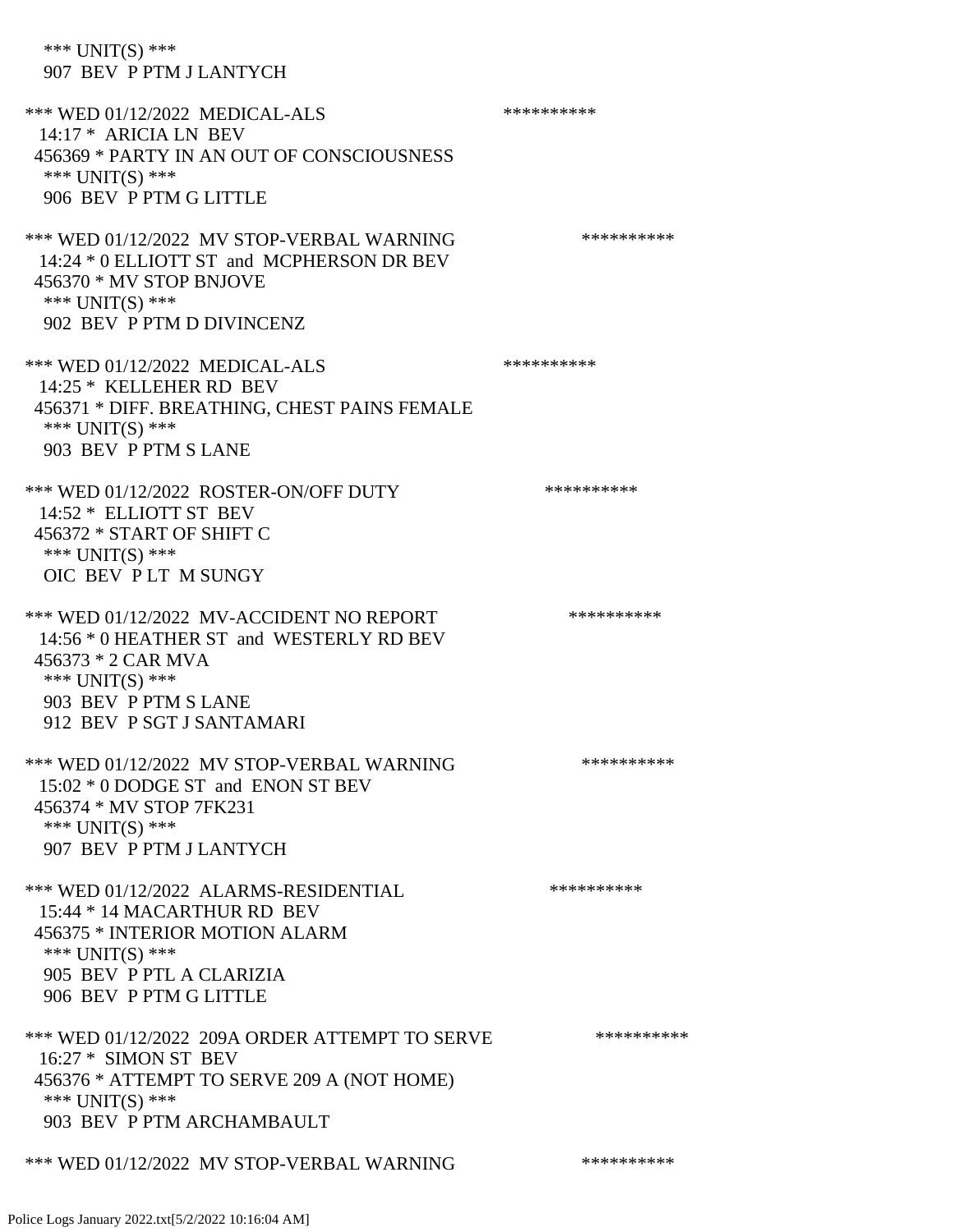16:44 \* 0 BRIMBAL AV and DUNHAM RD BEV 456377 \* MV STOP - RI REG:395643 \*\*\* UNIT(S) \*\*\* 903 BEV P PTM ARCHAMBAULT \*\*\* WED 01/12/2022 CHECK WELL BEING \*\*\*\*\*\*\*\*\*\*\*\*\* 16:56 \* 16 BLAINE AV BEV 456378 \* CHECK WELL BEING OF GIRL (SEZIURE HISTORY) \*\*\* UNIT(S) \*\*\* 905 BEV P PTM J MCCARTHY A1 BEV A AMBULANCE \*\*\* WED 01/12/2022 MV STOP-VERBAL WARNING \*\*\*\*\*\*\*\*\*\*\*\* 17:30 \* 0 BRIDGE ST and RIVER ST BEV 456381 \* MA REG 1KEZ22 \*\*\* UNIT(S) \*\*\* 902 BEV P PTM M MALONE \*\*\* WED 01/12/2022 MEDICAL-OVERDOSE \*\*\*\*\*\*\*\*\*\* 17:46 \* RANTOUL ST BEV 456379 \* UNRESPONSIVE FEMALE \*\*\* UNIT(S) \*\*\* 902 BEV P PTM M MALONE 903 BEV P PTM ARCHAMBAULT A1 BEV A AMBULANCE \*\*\* WED 01/12/2022 DOMESTIC-VERBAL ARGUMENT \*\*\*\*\*\*\*\*\*\*\*\*\* 19:18 \* RANTOUL ST BEV 456380 \* VERBAL DOMESTIC \*\*\* UNIT(S) \*\*\* 903 BEV P PTM ARCHAMBAULT 904 BEV P PTM S LANE \*\*\* WED 01/12/2022 MV-ACCIDENT NO REPORT \*\*\*\*\*\*\*\*\*\*\*\* 21:17 \* 941 HALE ST BEV 456382 \* TRUCK VS DEER \*\*\* UNIT(S) \*\*\* 904 BEV P PTM S LANE 905 BEV P PTM J MCCARTHY \*\*\* WED 01/12/2022 LARCENY-ALL OTHERS \*23H \*\*\*\*\*\*\*\*\*\*\* 21:27 \* 15 BECKFORD ST Apt: 1 BEV 456383 \* PACKAGE THEFT \*\*\* UNIT(S) \*\*\* 901 BEV P PTM E GOODELL \*\*\* WED 01/12/2022 MV STOP-VERBAL WARNING \*\*\*\*\*\*\*\*\*\*\*\* 21:38 \* 0 CABOT ST and UNION ST BEV 456384 \* MV STOP MA REG 9RM647 \*\*\* UNIT(S) \*\*\* 902 BEV P PTM M MALONE \*\*\* WED 01/12/2022 MV STOP-VERBAL WARNING \*\*\*\*\*\*\*\*\*\*\*\* 22:34 \* 175 ELLIOTT ST BEV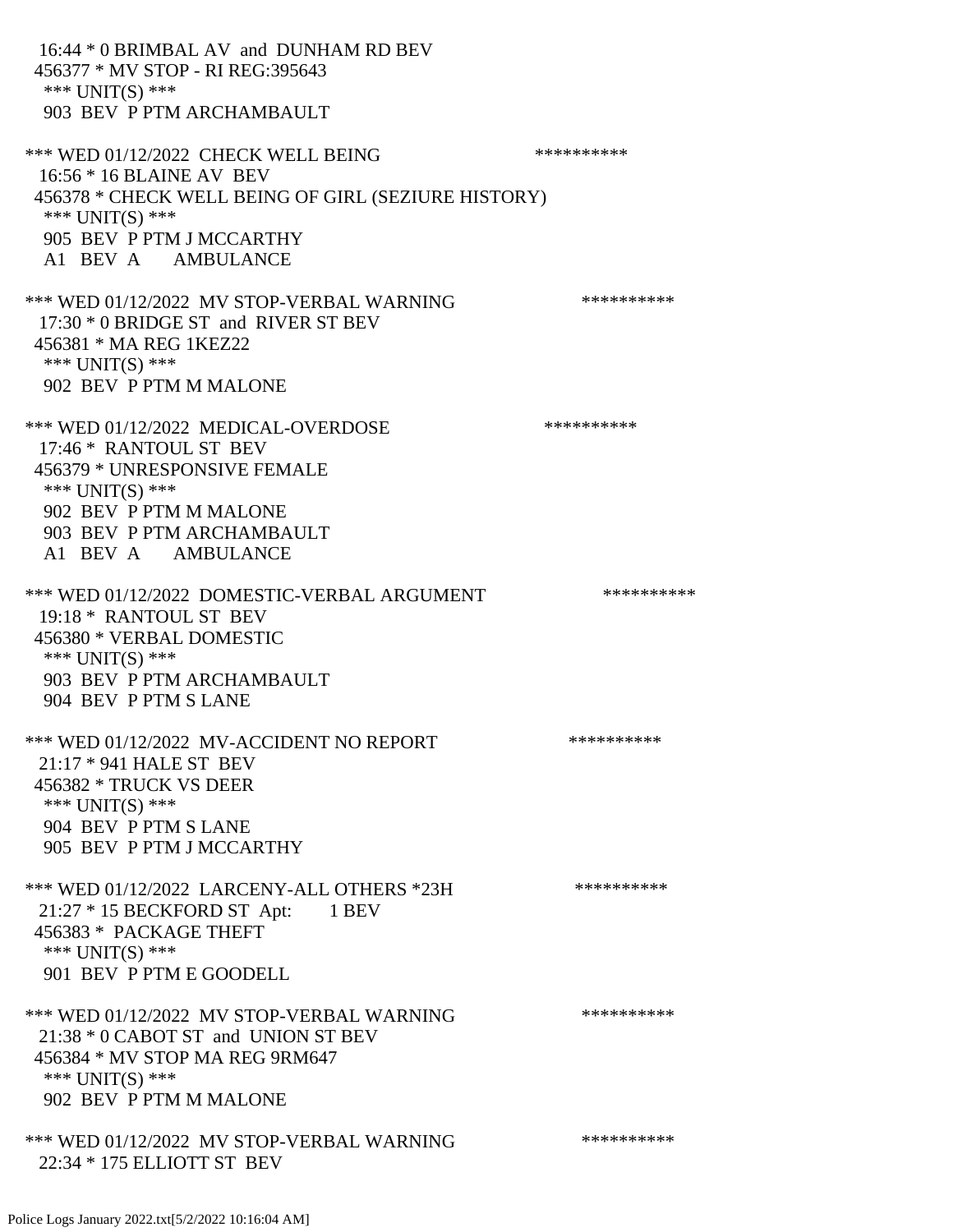| 456385 * MV STOP - MA REG:1MKH96<br>*** UNIT(S) ***<br>903 BEV P PTM ARCHAMBAULT                                                                                         |            |
|--------------------------------------------------------------------------------------------------------------------------------------------------------------------------|------------|
| *** THU 01/13/2022 DIRECTED PATROL<br>00:11 * 126 WATER ST BEV<br>456386 * CHECK OF JUBILEE YACHT CLUB<br>*** $UNIT(S)$ ***<br>902 BEV P PTM M THERIAULT                 | ********** |
| *** THU 01/13/2022 ROSTER-ON/OFF DUTY<br>00:11 * ELLIOTT ST BEV<br>456387 * START OF DIV A SHIFT<br>*** $UNIT(S)$ ***<br>OIC BEV P SGT D NICHOLSON                       | ********** |
| *** THU 01/13/2022 PARK/PLAYGROUND CHECK<br>00:24 * 0 LOTHROP ST BEV<br>456388 * CHECK OF INDEPENDENCE PARK<br>*** UNIT(S) ***<br>902 BEV P PTM M THERIAULT              | ********** |
| *** THU 01/13/2022 DIRECTED PATROL<br>00:36 * 10 PARK ST BEV<br>456389 * CHECK OF DEPOT TRAIN STATION<br>*** UNIT(S) ***<br>902 BEV P PTM M THERIAULT                    | ********** |
| *** THU 01/13/2022 DIRECTED PATROL<br>$00:53 * 0$ GAGE ST BEV<br>456390 * DIRECTED PATROL HOLCROFT PARK<br>*** UNIT(S) ***<br>912 BEV P SGT J ZWICKER                    | ********** |
| *** THU 01/13/2022 BAR CHECK<br>$01:01 * 20$ CABOT ST BEV<br>456391 * ANCHOR BAR CHECK<br>*** UNIT(S) ***<br>902 BEV P PTM M THERIAULT                                   | ********** |
| *** THU 01/13/2022 DIRECTED PATROL<br>$01:02 * 201$ BROUGHTON DR BEV<br>456392 * DIRECTED PATROL OF BROUGHTON DRIVE<br>*** UNIT(S) ***<br>912 BEV P SGT J ZWICKER        | ********** |
| *** THU 01/13/2022 DIRECTED PATROL<br>01:07 * 0 BRIMBAL AV and BROUGHTON DR BEV<br>456393 * BROUGHTON DRIVE DIRECTED PATROL<br>*** UNIT(S) ***<br>906 BEV P PTM D GRIMES | ********** |
| *** THU 01/13/2022 DIRECTED PATROL<br>$01:17 * 40$ WOODLAND AV BEV                                                                                                       | ********** |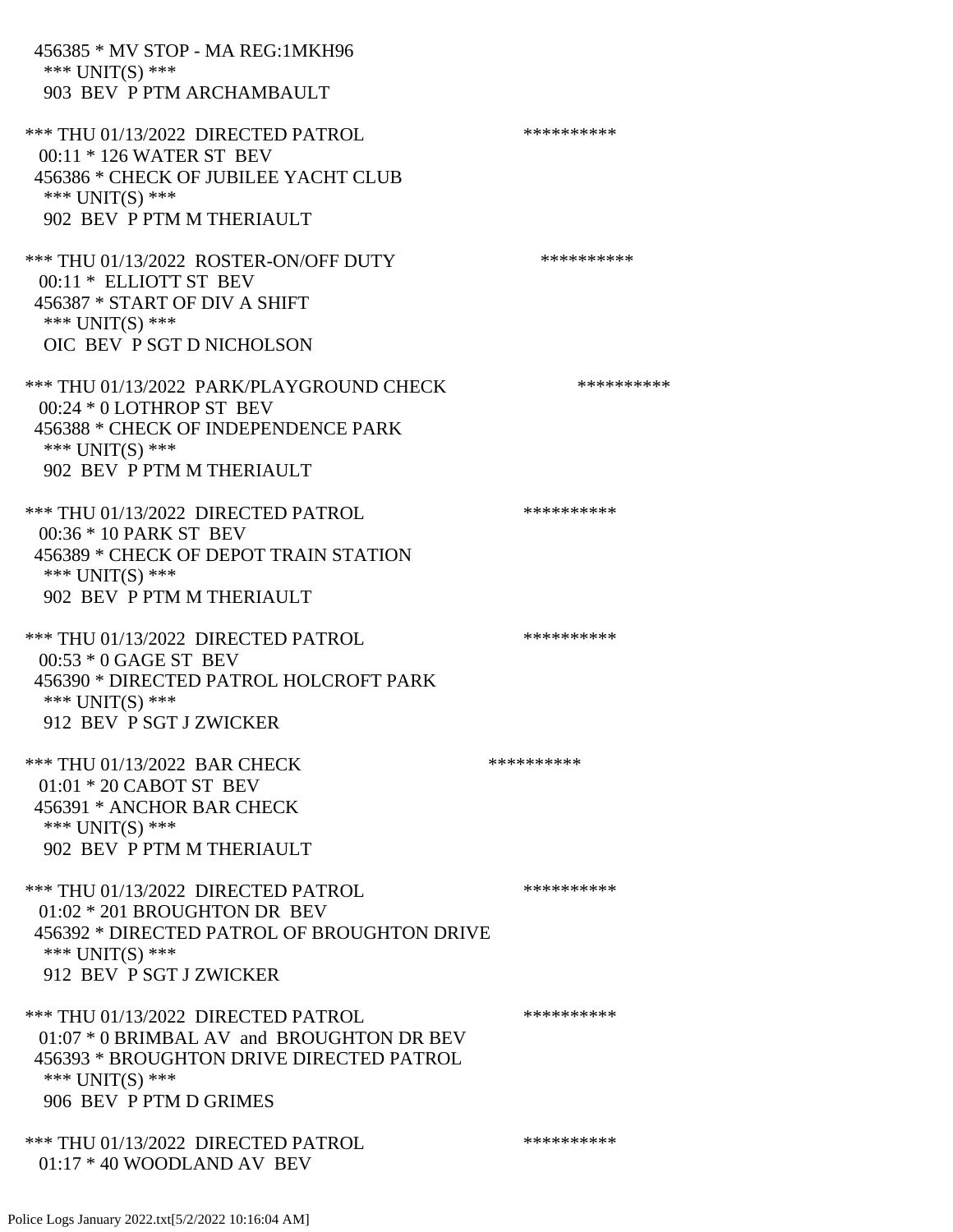| 456394 * DIRECTED CHECK OF AYERS SCHOOL<br>*** $UNIT(S)$ ***<br>912 BEV P SGT J ZWICKER                                                                                      |            |
|------------------------------------------------------------------------------------------------------------------------------------------------------------------------------|------------|
| *** THU 01/13/2022 DIRECTED PATROL<br>01:35 * 91 HERRICK ST BEV<br>456395 * DIRECTED PATROL BEVERLY HOSPITAL<br>*** UNIT(S) ***<br>912 BEV P SGT J ZWICKER                   | ********** |
| *** THU 01/13/2022 DIRECTED PATROL<br>01:44 * 502 CABOT ST BEV<br>456396 * DIRECTED CHECK OF MIDDLE SCHOOL<br>*** $UNIT(S)$ ***<br>912 BEV P SGT J ZWICKER                   | ********** |
| *** THU 01/13/2022 MEDICAL-ALS<br>01:47 * CONGRESS ST BEV<br>456397 * FEMALE DIFFICULTY BREATHING<br>*** UNIT(S) ***<br>902 BEV P PTM M THERIAULT<br>A1 BEV A AMBULANCE      | ********** |
| *** THU 01/13/2022 DIRECTED PATROL<br>$01:55 * 410$ ESSEX ST BEV<br>456398 * HARRY BALL FIELD CHECK<br>*** $UNIT(S)$ ***<br>912 BEV P SGT J ZWICKER                          | ********** |
| *** THU 01/13/2022 DIRECTED PATROL<br>02:01 * 17 HULL ST BEV<br>456399 * CENTERVILLE SCHOOL CHECK<br>*** $UNIT(S)$ ***<br>912 BEV P SGT J ZWICKER                            | ********** |
| *** THU 01/13/2022 LOCKOUT-RESIDENCE<br>$02:10 * 327$ RANTOUL ST Apt: 8 BEV<br>456400 * ASSIST WITH LOCKOUT<br>*** $UNIT(S)$ ***<br>902 BEV P PTM M THERIAULT                | ********** |
| *** THU 01/13/2022 PARKING COMP-BLK DRIVEWAY<br>05:43 * 31 PLEASANT ST Apt: 2 BEV<br>456401 * BLOCKED DRIVEWAY<br>*** UNIT(S) ***<br>902 BEV P PTM M THERIAULT               | ********** |
| *** THU 01/13/2022 SELECTIVE ENFORCEMENT<br>06:14 * 0 DODGE ST and SALEM RD BEV<br>456402 * SELECTIVE ENFORCEMENT DODGE STREET<br>*** UNIT(S) ***<br>912 BEV P SGT J ZWICKER | ********** |
| *** THU 01/13/2022 MV STOP-VERBAL WARNING                                                                                                                                    | ********** |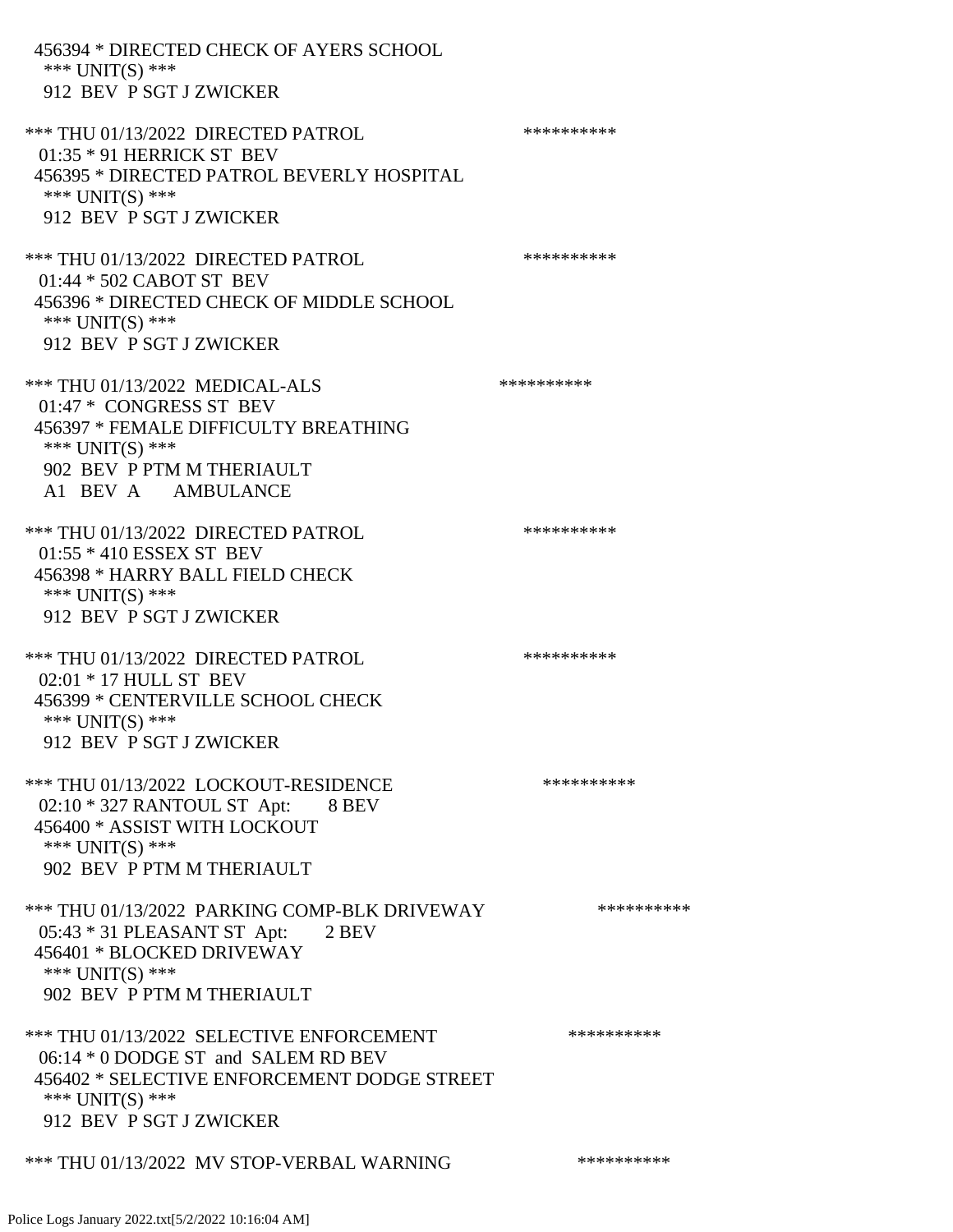06:20 \* 0 DODGE ST and ENON ST BEV 456403 \* MV STOP-MA REG#VT501W \*\*\* UNIT(S) \*\*\* 912 BEV P SGT J ZWICKER \*\*\* THU 01/13/2022 MV STOP-VERBAL WARNING \*\*\*\*\*\*\*\*\*\*\*\*\* 06:48 \* 0 RIVER ST and BRIDGE BEV 456404 \* MA REG 867YCD \*\*\* UNIT(S) \*\*\* 902 BEV P PTM M THERIAULT 912 BEV P SGT J ZWICKER \*\*\* THU 01/13/2022 ROSTER-OFFICER ORDERED TO WORK \*\*\*\*\*\*\*\*\*\*\* 06:54 \* ELLIOTT ST BEV 456405 \* OFFICER LITTLE ORDERED TO WORK DAYSHIFT \*\*\* UNIT(S) \*\*\* OIC BEV P SGT D NICHOLSON \*\*\* THU 01/13/2022 ROSTER-ON/OFF DUTY \*\*\*\*\*\*\*\*\*\* 07:20 \* ELLIOTT ST BEV 456406 \* START OF SHIFT B \*\*\* UNIT(S) \*\*\* OIC BEV P SGT D NICHOLSON \*\*\* THU 01/13/2022 SUSP ACTIVITY \*\*\*\*\*\*\*\*\*\*\*\*\*\*\*\*\* 07:47 \* 10 BASS RIVER RD BEV 456407 \* BELIEVED B&E TO RESIDENCE--MV STOLEN \*\*\* UNIT(S) \*\*\* 901 BEV P PTM J VITALE 905 BEV P PTM G LITTLE \*\*\* THU 01/13/2022 MV STOP-VERBAL WARNING \*\*\*\*\*\*\*\*\*\*\*\*\* 08:02 \* 0 COLE ST BEV 456408 \* MV STOP 947SJ7 \*\*\* UNIT(S) \*\*\* 907 BEV P PTM J LANTYCH \*\*\* THU 01/13/2022 MV STOP-VERBAL WARNING \*\*\*\*\*\*\*\*\*\*\*\*\* 08:09 \* 0 COLE ST BEV 456409 \* MV STOP 2RYK67 \*\*\* UNIT(S) \*\*\* 907 BEV P PTM J LANTYCH \*\*\* THU 01/13/2022 MV STOP-VERBAL WARNING \*\*\*\*\*\*\*\*\*\*\*\* 08:12 \* 0 COLE ST BEV 456414 \* MV STOP 736XW8 \*\*\* UNIT(S) \*\*\* 907 BEV P PTM J LANTYCH \*\*\* THU 01/13/2022 DISTURBANCE-ROAD RAGE \*\*\*\*\*\*\*\*\*\* 08:14 \* 0 CABOT ST and COUNTY WAY EX BEV 456410 \* OPERATORS ARGUING WITH DETAIL OFFICER \*\*\* UNIT(S) \*\*\*

903 BEV P PTM S LANE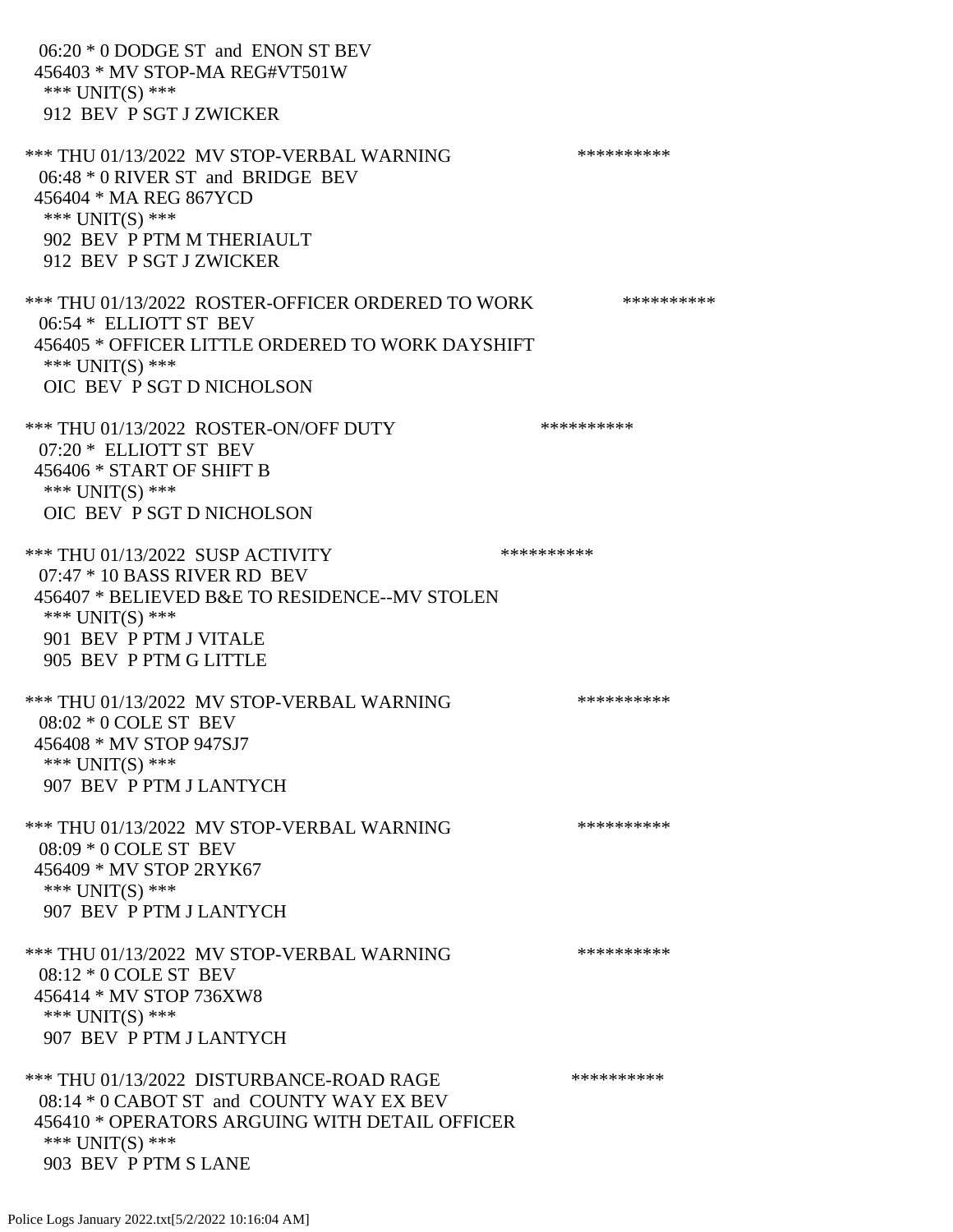\*\*\* THU 01/13/2022 MV STOP-VERBAL WARNING \*\*\*\*\*\*\*\*\*\*\*\* 08:15 \* 0 COLE ST BEV 456415 \* MV STOP \*\*\* UNIT(S) \*\*\* 907 BEV P PTM J LANTYCH \*\*\* THU 01/13/2022 MV STOP-VERBAL WARNING \*\*\*\*\*\*\*\*\*\*\*\*\* 08:18 \* 0 COLE ST BEV 456411 \* MV STOP 169K50 \*\*\* UNIT(S) \*\*\* 907 BEV P PTM J LANTYCH \*\*\* THU 01/13/2022 FIRE-RESIDENTIAL \*\*\*\*\*\*\*\*\*\*\*\*\* 08:25 \* 24 GARDNER ST BEV 456412 \* KITCHEN FIRE \*\*\* UNIT(S) \*\*\* 903 BEV P PTM S LANE 904 BEV P PTM D GAGNON 907 BEV P PTM J LANTYCH A1 BEV A AMBULANCE ALP1 BEV P CHF J LELACHEUR BF1 BEV F BEV FIRE CIU BEV P PTM E ABRAHAMSO \*\*\* THU 01/13/2022 CID FOLLOW UP \*\*\*\*\*\*\*\*\*\*\*\* 09:17 \* 11 BECKFORD ST Apt: 1 BEV 456413 \* FOLLOW UP TO 456383 \*\*\* UNIT(S) \*\*\* DEL2 BEV P DET D PRINZ DEL3 BEV P DET W BARROR \*\*\* THU 01/13/2022 NOTIFICATION \*\*\*\*\*\*\*\*\*\* 10:43 \* 11 MEADOW RD BEV 456416 \* NOTIFICATION FOR MARBLEHEAD PD \*\*\* UNIT(S) \*\*\* 903 BEV P PTM S LANE \*\*\* THU 01/13/2022 ASSIST CITIZEN \*\*\*\*\*\*\*\*\*\* 10:54 \* 11 KITTREDGE ST BEV 456417 \* KIDS THROWING ICE AT HOUSE \*\*\* UNIT(S) \*\*\* 910 BEV P PTM S FIORE \*\*\* THU 01/13/2022 MV STOP-WRITTEN WARNING \*\*\*\*\*\*\*\*\*\*\*\*\* 11:02 \* 0 HERRICK ST and SOHIER RD BEV 456418 \* MV STOP 3FD844 \*\*\* UNIT(S) \*\*\* 907 BEV P PTM J LANTYCH \*\*\* THU 01/13/2022 LARCENY-FROM M/V \*23F \*\*\*\*\*\*\*\*\*\*\*\* 11:37 \* 505 BROUGHTON DR BEV 456419 \* B&E TO MV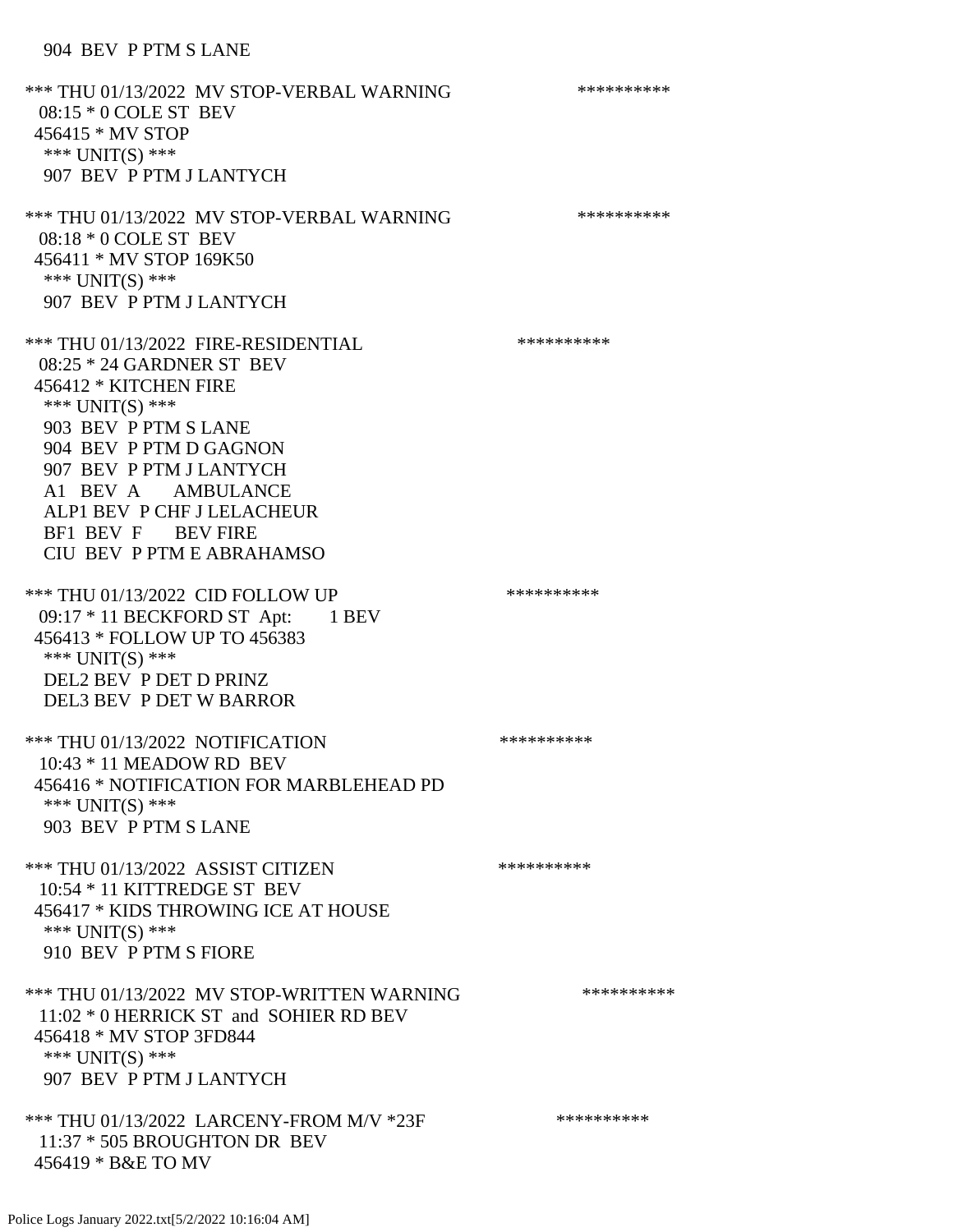\*\*\* UNIT(S) \*\*\* 905 BEV P PTM T SLAVIN \*\*\* THU 01/13/2022 MEDICAL-ALS \*\*\*\*\*\*\*\*\*\* 11:44 \* ESSEX ST BEV 456420 \* MALE CHEST PAINS, DIFF BREATHING \*\*\* UNIT(S) \*\*\* 903 BEV P PTM S LANE \*\*\* THU 01/13/2022 209A ORDER SERVED \*\*\*\*\*\*\*\*\*\* 12:19 \* SIMON ST BEV 456421 \* 209A ORDER SERVED \*\*\* UNIT(S) \*\*\* H2 BEV P PTM B NICKERSON \*\*\* THU 01/13/2022 COMMUNITY IMPACT UNIT \*\*\*\*\*\*\*\*\*\*\*\* 12:37 \* RIVER ST BEV 456422 \* RUN GUESTS FOR WARRANTS SO STATUS \*\*\* UNIT(S) \*\*\* CIU BEV P PTM E ABRAHAMSO \*\*\* THU 01/13/2022 UNWANTED GUEST \*\*\*\*\*\*\*\*\*\*\*\*\*\*\* 13:15 \* 32 ESSEX ST BEV 456423 \* HOMELESS POSSIBLE 94C ACTIVITY-1 MALE 10-7 \*\*\* UNIT(S) \*\*\* 903 BEV P PTM S LANE 904 BEV P PTM D GAGNON \*\*\* THU 01/13/2022 MV STOP-VERBAL WARNING \*\*\*\*\*\*\*\*\*\*\*\*\* 13:44 \* 0 KERNWOOD AV and LEECH ST BEV 456424 \* MV STOP--MA REG 8EN528 \*\*\* UNIT(S) \*\*\* 901 BEV P PTM J SPITALERI \*\*\* THU 01/13/2022 HOMELESS RELATED \*\*\*\*\*\*\*\*\*\* 13:54 \* 175 ELLIOTT ST BEV 456425 \* SECTION 35 APPLICATION FOR GERMAIN \*\*\* UNIT(S) \*\*\* CIU BEV P PTM E ABRAHAMSO \*\*\* THU 01/13/2022 MV-ACCIDENT PROPERTY DAMAGE \*\*\*\*\*\*\*\*\*\*\*\* 13:59 \* 0 DODGE ST and SALEM RD BEV 456426 \* 2 CAR MVA \*\*\* UNIT(S) \*\*\* 901 BEV P PTM J SPITALERI 903 BEV P PTM S LANE \*\*\* THU 01/13/2022 CHECK WELL BEING \*\*\*\*\*\*\*\*\*\* 14:09 \* 428 RANTOUL ST BEV 456427 \* FEMALE IN CAR FOR 6+ HOURS \*\*\* UNIT(S) \*\*\* 902 BEV P PTM G LITTLE \*\*\* THU 01/13/2022 CHECK WELL BEING \*\*\*\*\*\*\*\*\*\*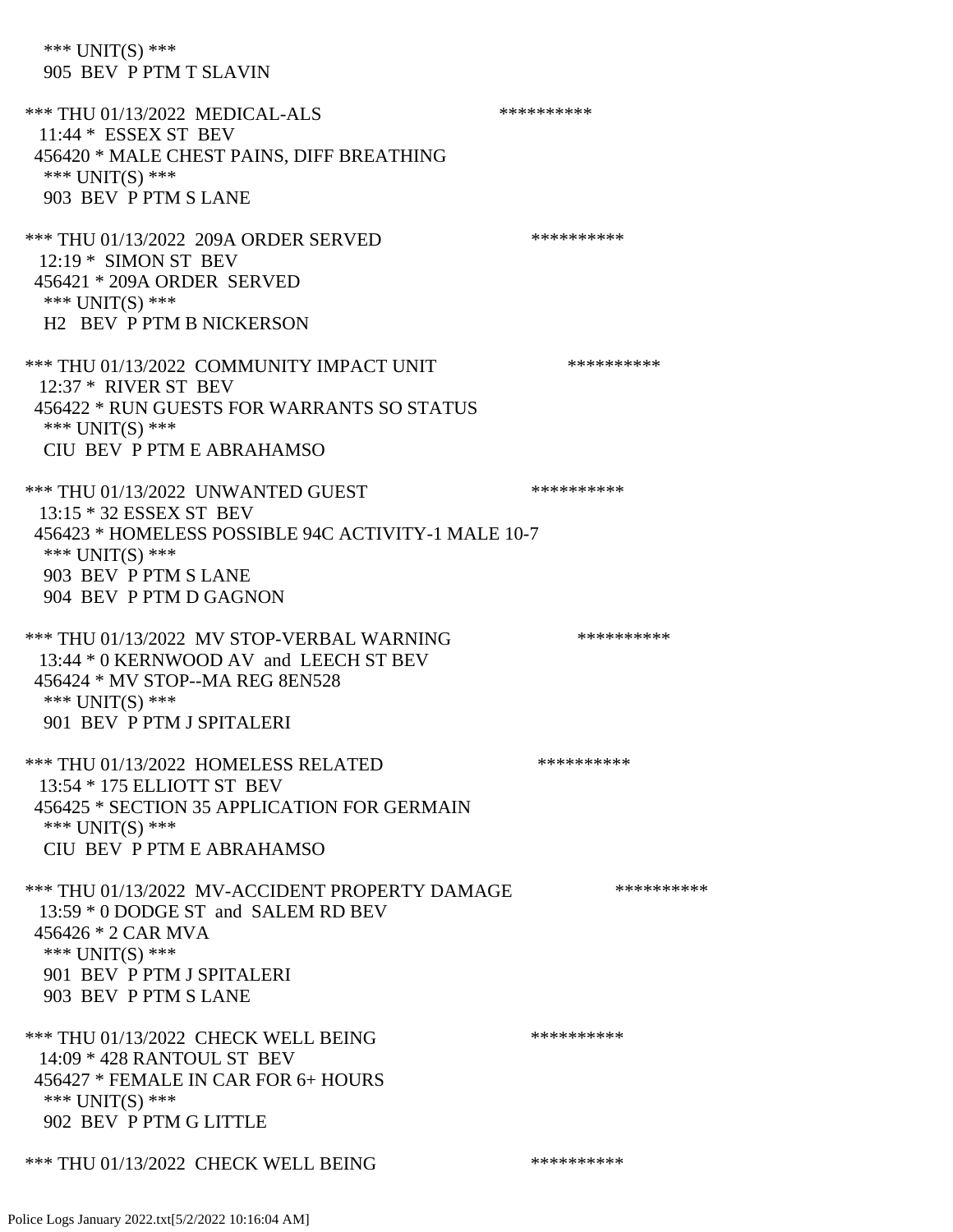15:26 \* 122 BRIDGE ST BEV 456428 \* CHECK ON POSSIBLE SUICIDAL FEMALE \*\*\* UNIT(S) \*\*\* 905 BEV P PTM T SLAVIN A1 BEV A AMBULANCE SIE3 BEV P SGT D BROWN \*\*\* THU 01/13/2022 ROSTER-ON/OFF DUTY \*\*\*\*\*\*\*\*\*\* 15:27 \* ELLIOTT ST BEV 456429 \* START OF SHIFT C \*\*\* UNIT(S) \*\*\* OIC BEV P LT M PANJWANI \*\*\* THU 01/13/2022 CHECK WELL BEING \*\*\*\*\*\*\*\*\*\* 15:46 \* 22 VIRGINIA AV BEV 456430 \* MEDICAL ALERT ACTIVATION--NO RESPONSE \*\*\* UNIT(S) \*\*\* 901 BEV P PTM J SPITALERI A2 BEV A AMBULANCE \*\*\* THU 01/13/2022 INCORRECT ENTRY/MUST CHANGE \*\*\*\*\*\*\*\*\*\* 15:47 \* 175 ELLIOTT ST BEV 456431 \* INCORRECT ENTRY IN TO CAD BY H2 \*\*\* UNIT(S) \*\*\* H2 BEV P PTM R HEGARTY \*\*\* THU 01/13/2022 WARRANT-ATTEMPT TO SERVE \*\*\*\*\*\*\*\*\*\*\*\*\* 16:56 \* 10 BOW ST Apt: A BEV 456432 \* ATTEMPT TO SERVE WARRANT \*\*\* UNIT(S) \*\*\* 902 BEV P PTM M MALONE 903 BEV P PTM M GELINEAU \*\*\* THU 01/13/2022 ROSTER-OFFICER ORDERED TO WORK \*\*\*\*\*\*\*\*\*\*\* 17:11 \* ELLIOTT ST BEV 456433 \* OFC GELINEAU ORDERED DIV A \*\*\* UNIT(S) \*\*\* OIC BEV P LT M PANJWANI \*\*\* THU 01/13/2022 SHARPS BIN DISPOSAL \*\*\*\*\*\*\*\*\*\* 17:17 \* 175 ELLIOTT ST BEV 456434 \* BIN EMPTIED ON 12/09/2021 \*\*\* UNIT(S) \*\*\* OIC BEV P LT M PANJWANI \*\*\* THU 01/13/2022 SHARPS BIN DISPOSAL \*\*\*\*\*\*\*\*\*\* 17:18 \* 175 ELLIOTT ST BEV 456435 \* BIN EMPTIED ON 12/23/2021 \*\*\* UNIT(S) \*\*\* OIC BEV P LT M PANJWANI \*\*\* THU 01/13/2022 209A ORDER ATTEMPT TO SERVE \*\*\*\*\*\*\*\*\*\* 17:22 \* BOW ST BEV 456436 \* ATTEMPT TO SERVE RESTRAINING ORDER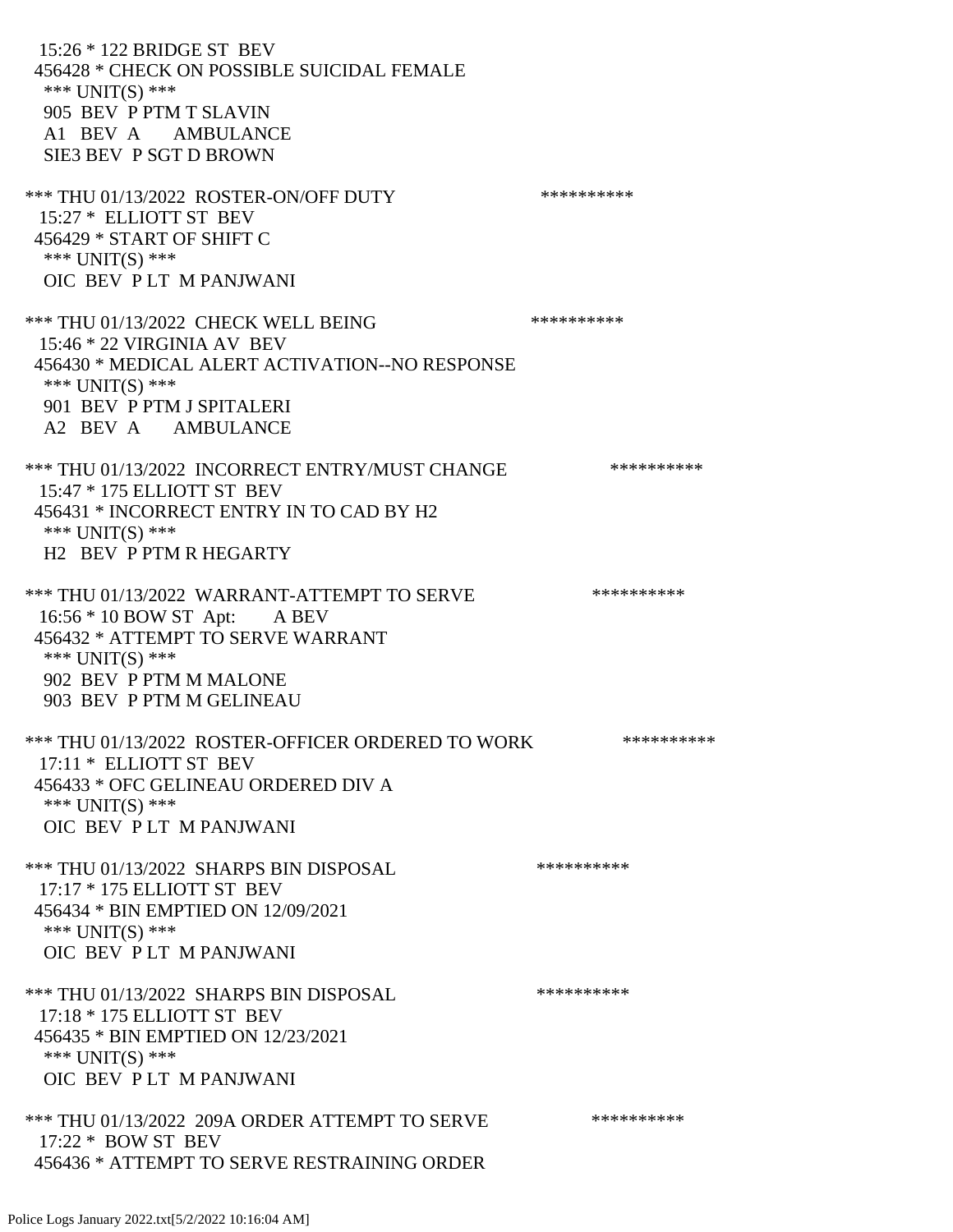| *** $UNIT(S)$ ***<br>902 BEV P PTM M MALONE<br>903 BEV P PTM M GELINEAU                                                                                                                                                                                             |            |
|---------------------------------------------------------------------------------------------------------------------------------------------------------------------------------------------------------------------------------------------------------------------|------------|
| *** THU 01/13/2022 911 HANG UP<br>17:34 * 9 THOMPSON RD BEV<br>456437 * 911 HANGUP<br>*** UNIT(S) ***                                                                                                                                                               | ********** |
| 903 BEV P PTM M GELINEAU<br>904 BEV P PTM S FIORE                                                                                                                                                                                                                   |            |
| *** THU 01/13/2022 209A ORDER SERVED<br>$18:11 *$ JUDSON ST BEV<br>456438 * ATTEMPT TO SERVE 209A<br>*** $UNIT(S)$ ***<br>902 BEV P PTM M MALONE                                                                                                                    | ********** |
| *** THU 01/13/2022 MV STOP-VERBAL WARNING<br>18:51 * 0 PARK ST and BROADWAY BEV<br>456439 * MV STOP--MA REG 3GBY39<br>*** UNIT(S) ***<br>901 BEV P PTM E GOODELL                                                                                                    | ********** |
| *** THU 01/13/2022 MV STOP-VERBAL WARNING<br>19:18 * 0 MCKAY ST and BALCH ST BEV<br>456440 * MV STOP--MA REG X1129<br>*** UNIT(S) ***<br>OIC BEV PLT M PANJWANI                                                                                                     | ********** |
| *** THU 01/13/2022 MV STOP-VERBAL WARNING<br>19:39 * 600 HALE ST BEV<br>456441 * MV STOP MA REG. 3PFV20<br>*** UNIT(S) ***<br>904 BEV P PTM S FIORE                                                                                                                 | ********** |
| *** THU 01/13/2022 DOMESTIC-ABUSE/NEGLECT*90F<br>19:52 * 407 CABOT ST BEV<br>456442 * POSSIBLE PAST ASSAULT<br>*** $UNIT(S)$ ***<br>901 BEV P PTM E GOODELL<br>902 BEV P PTM M MALONE<br>903 BEV P PTM M GELINEAU<br>904 BEV P PTM S FIORE<br>912 BEV P SGT J TACHE | ********** |
| *** THU 01/13/2022 CHECK WELL BEING<br>20:18 * 0 CABOT ST and SALEM LINE BEV<br>456443 * CHECK ON PARTY AT THE BRIDGE<br>*** $UNIT(S)$ ***<br>902 BEV P PTM M MALONE<br>904 BEV P PTM S FIORE                                                                       | ********** |
| *** THU 01/13/2022 MV STOP-VERBAL WARNING<br>22:23 * 32 DANE ST Apt: 3L BEV                                                                                                                                                                                         | ********** |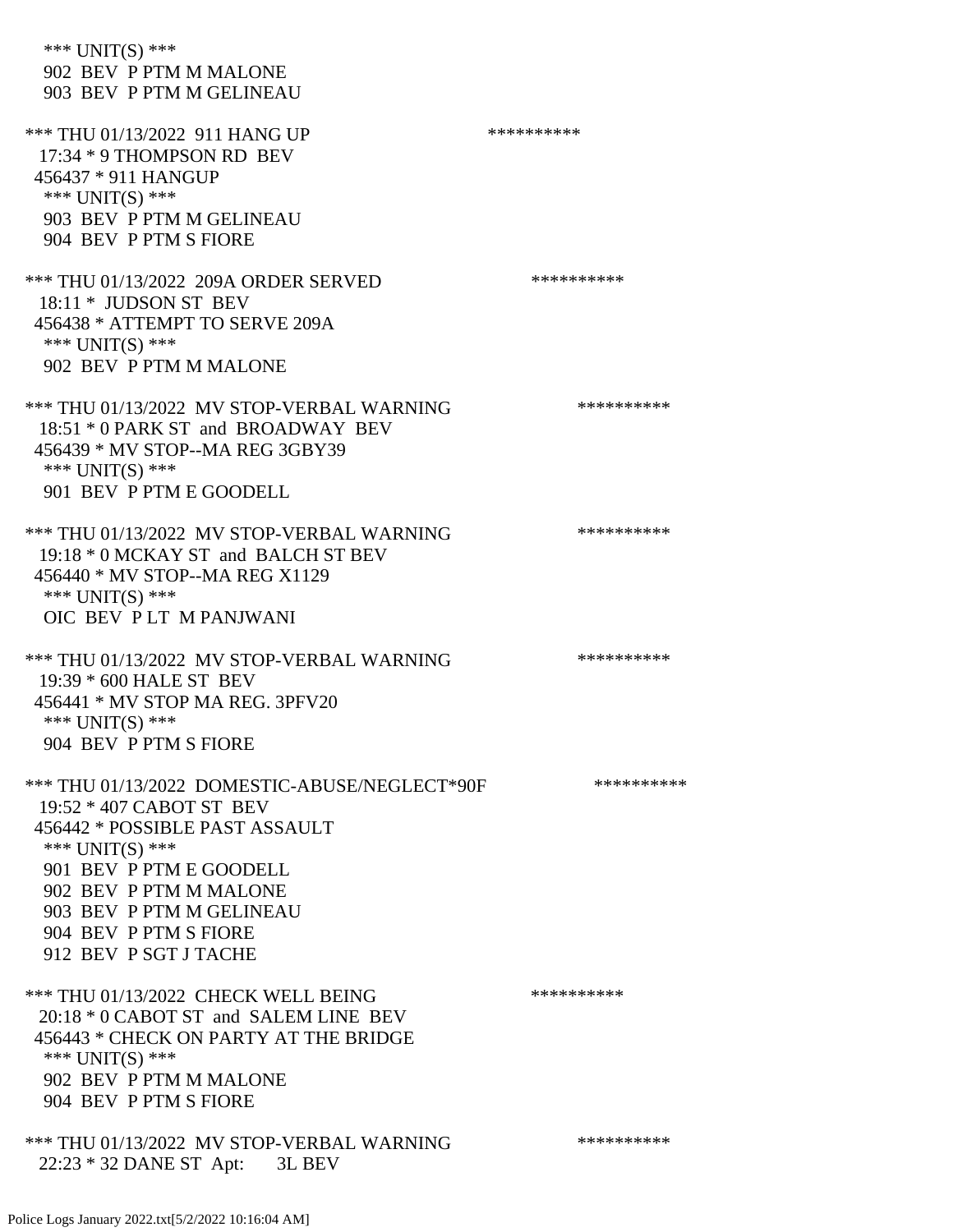\*\*\* UNIT(S) \*\*\* 902 BEV P PTM M MALONE \*\*\* THU 01/13/2022 ASSIST OTHER DEPARTMENT \*\*\*\*\*\*\*\*\*\*\*\*\* 23:19 \* GLIDDEN ST BEV 456445 \* LOOKING FOR PARTY WANTED FOR RECENT DOMESTIC \*\*\* UNIT(S) \*\*\* 901 BEV P PTM E GOODELL 905 BEV P PTM J MCCARTHY 912 BEV P SGT J TACHE \*\*\* THU 01/13/2022 ROSTER-ON/OFF DUTY \*\*\*\*\*\*\*\*\*\* 23:45 \* ELLIOTT ST BEV 456446 \* START OF SHIFT A \*\*\* UNIT(S) \*\*\* OIC BEV P LT D COSTA \*\*\* FRI 01/14/2022 TRAIN STATION CHECK \*\*\*\*\*\*\*\*\*\* 00:25 \* - PARK ST BEV 456447 \* CHECK OF THE DEPOT \*\*\* UNIT(S) \*\*\* 902 BEV P PTM M GELINEAU \*\*\* FRI 01/14/2022 DIRECTED PATROL \*\*\*\*\*\*\*\*\*\* 00:34 \* 201 BROUGHTON DR BEV 456448 \* CHECK OF BROUGHTON DR. \*\*\* UNIT(S) \*\*\* 903 BEV P RES P MCPHERSON \*\*\* FRI 01/14/2022 BUILDING CHECK \*\*\*\*\*\*\*\*\*\*\*\* 00:44 \* DODGE ST BEV 456449 \* CVS PLAZA CHECK \*\*\* UNIT(S) \*\*\* 905 BEV P PTM J MCCARTHY \*\*\* FRI 01/14/2022 BAR CHECK \*\*\*\*\*\*\*\*\*\*\*\*\*\* 00:45 \* 20 CABOT ST BEV 456450 \* ANCHOR CHECK \*\*\* UNIT(S) \*\*\* 902 BEV P PTM M GELINEAU \*\*\* FRI 01/14/2022 MEDICAL-ALS \*\*\*\*\*\*\*\*\*\*\*\*\*\* 00:49 \* BRIMBAL AV BEV 456451 \* UNRESPONSIVE PATIENT \*\*\* UNIT(S) \*\*\* 903 BEV P RES P MCPHERSON 905 BEV P PTM E SCHULTZ 912 BEV P SGT D NICHOLSON A1 BEV A AMBULANCE \*\*\* FRI 01/14/2022 DISTURBANCE-GENERAL \*\*\*\*\*\*\*\*\*\* 00:52 \* 355 RANTOUL ST BEV 456452 \* LOUD MUSIC

456444 \* MV STOP 4PXH89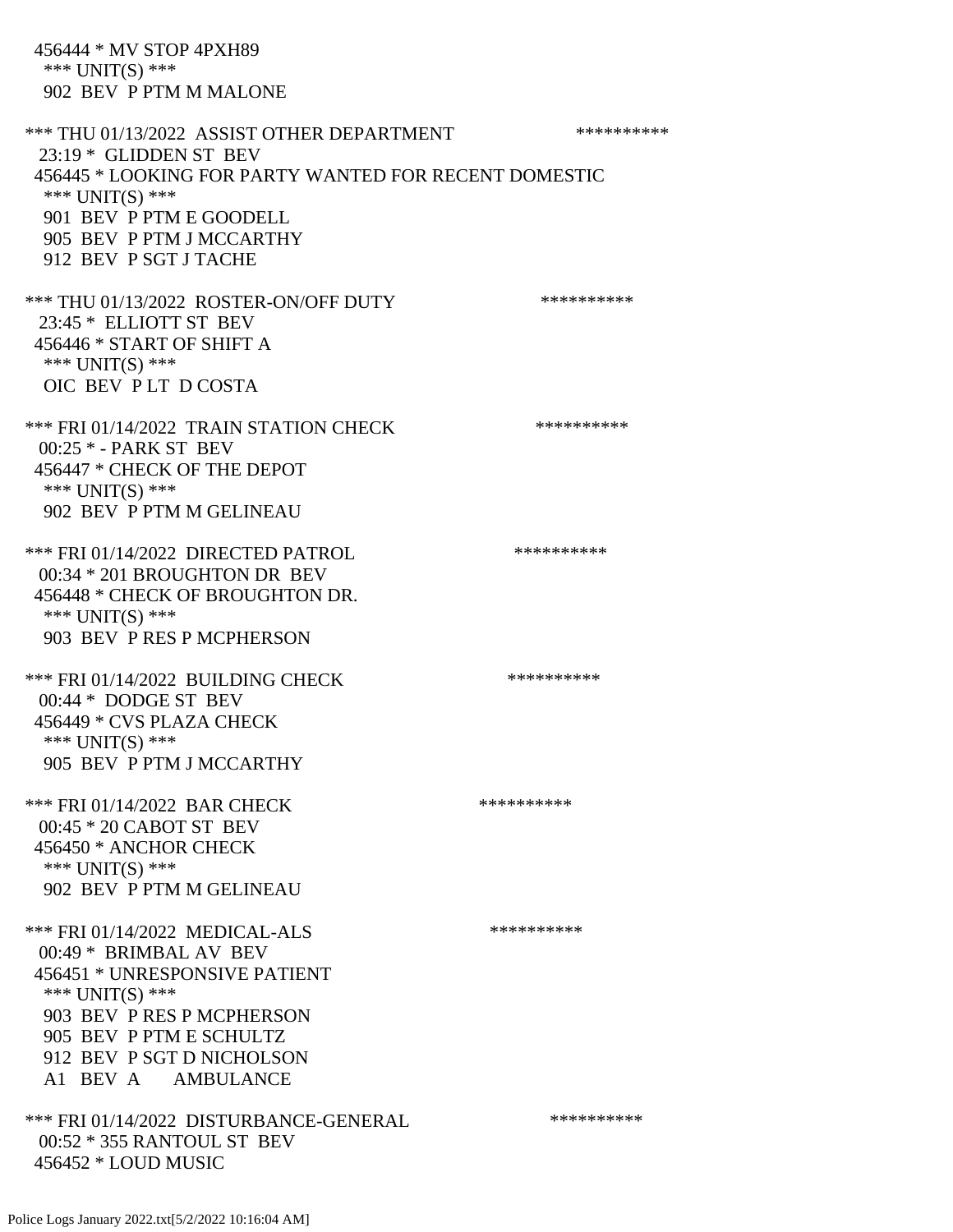\*\*\* UNIT(S) \*\*\* 901 BEV P PTM J VITALE

\*\*\* FRI 01/14/2022 DIRECTED PATROL \*\*\*\*\*\*\*\*\*\* 00:59 \* 41 BRIMBAL AV BEV 456453 \* CHECK OF PROPERTY \*\*\* UNIT(S) \*\*\* 912 BEV P SGT D NICHOLSON \*\*\* FRI 01/14/2022 DIRECTED PATROL \*\*\*\*\*\*\*\*\*\*\*\* 01:12 \* 126 WATER ST BEV 456454 \* CHECK OF JUBILEE YACHT CLUB \*\*\* UNIT(S) \*\*\* 902 BEV P PTM M GELINEAU \*\*\* FRI 01/14/2022 PUBLIC PIER CHECK \*\*\*\*\*\*\*\*\*\*\*\*\* 01:35 \* 1 CABOT ST BEV 456455 \* CHECK OF HARBORCENTER \*\*\* UNIT(S) \*\*\* 902 BEV P PTM M GELINEAU \*\*\* FRI 01/14/2022 DIRECTED PATROL \*\*\*\*\*\*\*\*\*\*\*\* 02:13 \* 104 BROUGHTON DR BEV 456456 \* BROUGHTON DR AREA CHECK \*\*\* UNIT(S) \*\*\* 905 BEV P PTM E SCHULTZ \*\*\* FRI 01/14/2022 DIRECTED PATROL \*\*\*\*\*\*\*\*\*\*\*\* 02:53 \* 55 DODGE ST BEV 456457 \* CHECK OF THE PLAZA \*\*\* UNIT(S) \*\*\* 912 BEV P SGT D NICHOLSON \*\*\* FRI 01/14/2022 DIRECTED PATROL \*\*\*\*\*\*\*\*\*\* 03:29 \* 0 GAGE ST BEV 456458 \* CHECK OF GAGE ST. PLAYGROUND. \*\*\* UNIT(S) \*\*\* 903 BEV P RES P MCPHERSON \*\*\* FRI 01/14/2022 DIRECTED PATROL \*\*\*\*\*\*\*\*\*\*\*\* 03:52 \* 201 BROUGHTON DR BEV 456459 \* CHECK OF BROUGHTON DR. \*\*\* UNIT(S) \*\*\* 903 BEV P RES P MCPHERSON \*\*\* FRI 01/14/2022 DIRECTED PATROL \*\*\*\*\*\*\*\*\*\*\*\* 04:14 \* 100 SOHIER RD BEV 456460 \* CHECK OF BHS. \*\*\* UNIT(S) \*\*\* 903 BEV P RES P MCPHERSON \*\*\* FRI 01/14/2022 CHECK WELL BEING \*\*\*\*\*\*\*\*\*\*\*\*\*\* 05:10 \* 26 ARLINGTON AV BEV 456461 \* FEMALE PARTY MAKING Q5 STATEMENTS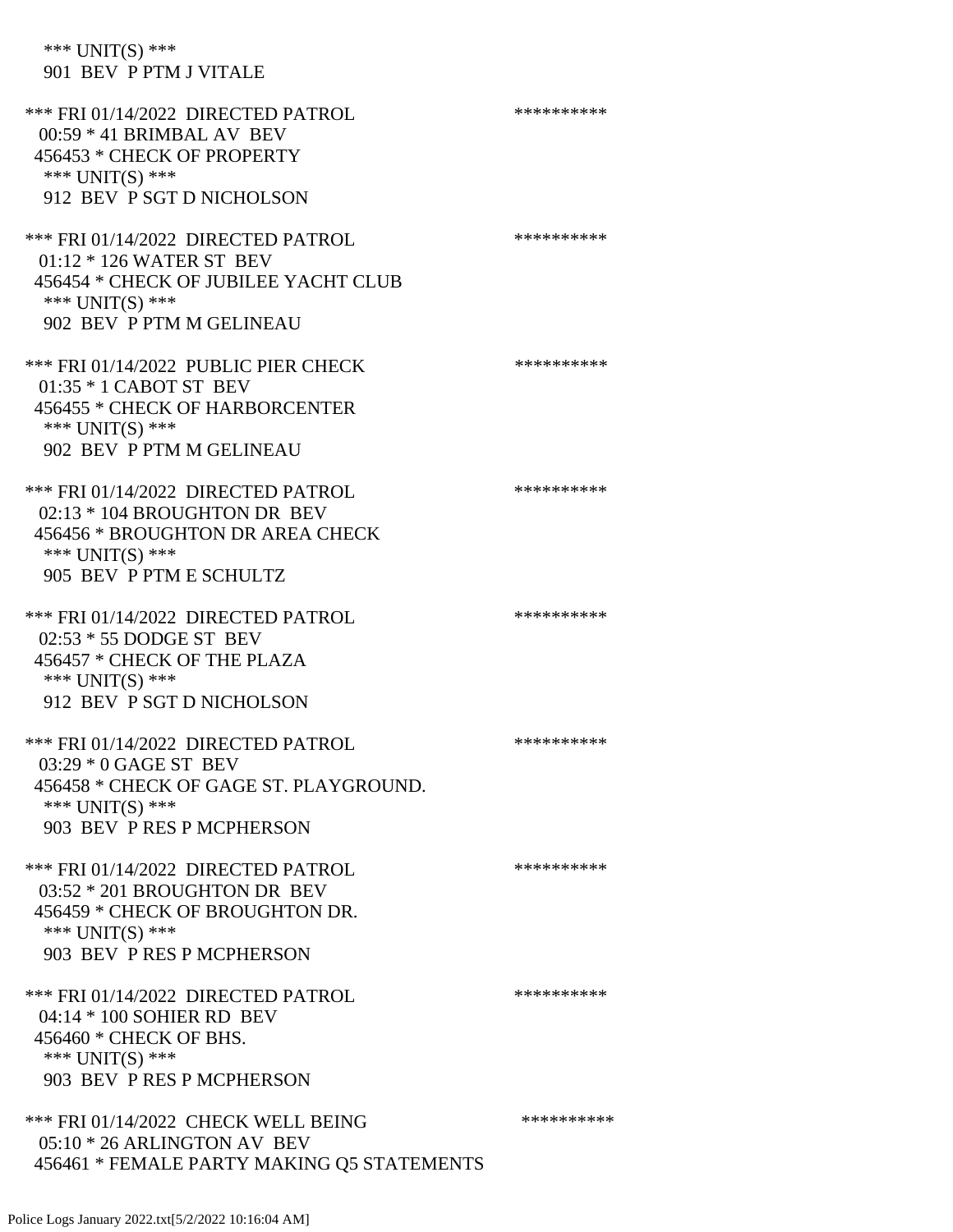\*\*\* UNIT(S) \*\*\* 901 BEV P PTM J VITALE 905 BEV P PTM E SCHULTZ \*\*\* FRI 01/14/2022 DIRECTED PATROL \*\*\*\*\*\*\*\*\*\*\*\* 05:13 \* 201 BROUGHTON DR BEV 456462 \* CHECK OF BROUGHTON DRIVE. \*\*\* UNIT(S) \*\*\* 903 BEV P RES P MCPHERSON \*\*\* FRI 01/14/2022 SUSP ACTIVITY-MOTOR VEHICLE \*\*\*\*\*\*\*\*\*\*\*\* 06:39 \* 26 ARLINGTON AV BEV 456463 \* CAR DRIVING BACK AND FORTH \*\*\* UNIT(S) \*\*\* 901 BEV P PTM J VITALE 905 BEV P PTM E SCHULTZ \*\*\* FRI 01/14/2022 ROSTER-OFFICER ORDERED TO WORK \*\*\*\*\*\*\*\*\*\*\* 07:09 \* ELLIOTT ST BEV 456464 \* OFFICER ORDERED TO WORK \*\*\* UNIT(S) \*\*\* OIC BEV P LT D COSTA \*\*\* FRI 01/14/2022 ROSTER-ON/OFF DUTY \*\*\*\*\*\*\*\*\*\*\*\* 07:28 \* ELLIOTT ST BEV 456465 \* START OF SHIFT B \*\*\* UNIT(S) \*\*\* OIC BEV P LT D COSTA \*\*\* FRI 01/14/2022 SCHOOL TRAFFIC \*\*\*\*\*\*\*\*\*\*\*\*\* 07:49 \* 0 BRIMBAL AV and BIG ROCK LN BEV 456466 \* SCHOOL TRAFFIC \*\*\* UNIT(S) \*\*\* 907 BEV P PTM J LANTYCH \*\*\* FRI 01/14/2022 TRANSPORT TO COURT \*\*\*\*\*\*\*\*\*\*\*\*\*\* 08:12 \* 56 FEDERAL ST BEV 456467 \* TRANSPORT BLUTE TO COURT \*\*\* UNIT(S) \*\*\* 904 BEV P PTM D GAGNON \*\*\* FRI 01/14/2022 MV STOP-VERBAL WARNING \*\*\*\*\*\*\*\*\*\*\*\* 08:38 \* 0 BRIDGE ST and VIRGINIA AV BEV 456468 \* MV STOP 1GNN97 \*\*\* UNIT(S) \*\*\* 907 BEV P PTM J LANTYCH \*\*\* FRI 01/14/2022 MV STOP-VERBAL WARNING \*\*\*\*\*\*\*\*\*\*\*\* 08:49 \* 0 BRIDGE ST and VIRGINIA AV BEV 456469 \* MV STOP 8ED288 \*\*\* UNIT(S) \*\*\* 907 BEV P PTM J LANTYCH \*\*\* FRI 01/14/2022 HAZARD-WIRE DOWN \*\*\*\*\*\*\*\*\*\*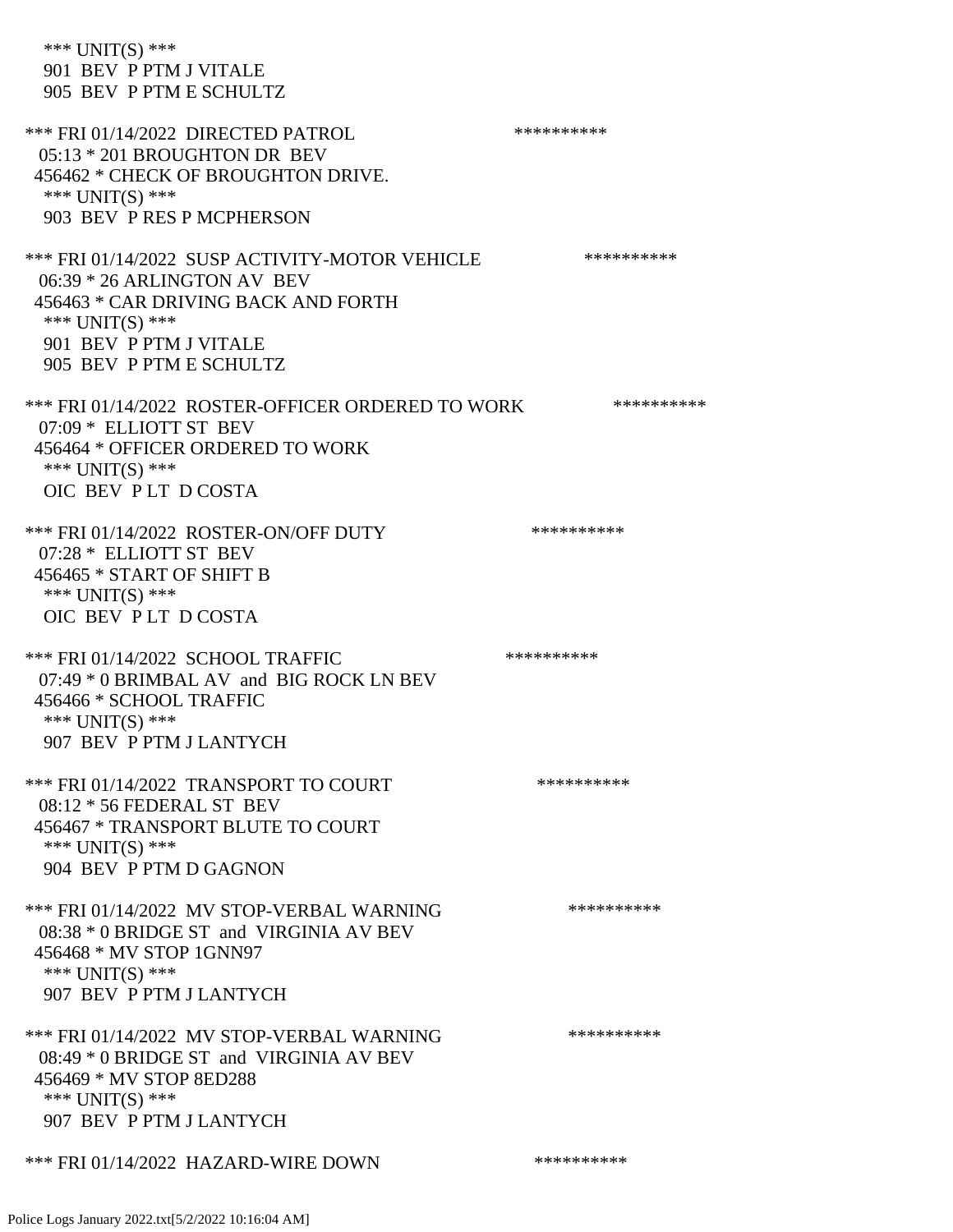08:51 \* 8 ENON ST BEV 456470 \* WIRE DOWN \*\*\* UNIT(S) \*\*\* 905 BEV P PTM J VITALE \*\*\* FRI 01/14/2022 MV STOP-WRITTEN WARNING \*\*\*\*\*\*\*\*\*\*\*\* 08:57 \* 0 BRIDGE ST and VIRGINIA AV BEV 456471 \* MV STOP 3AWZ97 \*\*\* UNIT(S) \*\*\* 907 BEV P PTM J LANTYCH \*\*\* FRI 01/14/2022 MV STOP-VERBAL WARNING \*\*\*\*\*\*\*\*\*\*\*\* 09:05 \* 0 BRIDGE ST and VIRGINIA AV BEV 456472 \* MV STOP 2PY923 \*\*\* UNIT(S) \*\*\* 907 BEV P PTM J LANTYCH \*\*\* FRI 01/14/2022 MV STOP-CITATION ISSUED \*\*\*\*\*\*\*\*\*\* 09:19 \* 0 BRIDGE ST and FOLGER AV BEV 456473 \* MV STOP 4NAJ69 \*\*\* UNIT(S) \*\*\* 907 BEV P PTM J LANTYCH \*\*\* FRI 01/14/2022 BUILDING CHECK \*\*\*\*\*\*\*\*\*\*\*\*\* 09:23 \* GARDNER ST BEV 456474 \* CHECKING 24 GARDNER STREET \*\*\* UNIT(S) \*\*\* 904 BEV P PTM D GAGNON \*\*\* FRI 01/14/2022 BUILDING CHECK \*\*\*\*\*\*\*\*\*\*\*\* 10:22 \* BRIMBAL AV and BROUGHTON DR BEV 456476 \* BROUGHTON DR PRESENCE PATROL \*\*\* UNIT(S) \*\*\* 904 BEV P PTM D GAGNON \*\*\* FRI 01/14/2022 MEDICAL-UNKNOWN \*\*\*\*\*\*\*\*\*\* 10:45 \* PARK ST BEV 456477 \* MAN SITTING ON TRACKS -FACE LACERATION \*\*\* UNIT(S) \*\*\* 901 BEV P PTM J SPITALERI 902 BEV P PTM B NICKERSON A1 BEV A AMBULANCE \*\*\* FRI 01/14/2022 MV STOP-VERBAL WARNING \*\*\*\*\*\*\*\*\*\*\*\* 11:02 \* 0 DODGE ST and BEAVER POND RD BEV 456478 \* MV STOP 383HJ5 \*\*\* UNIT(S) \*\*\* 907 BEV P PTM J LANTYCH \*\*\* FRI 01/14/2022 CHECK WELL BEING \*\*\*\*\*\*\*\*\*\* 11:06 \* 62 CABOT ST Apt: 14 BEV 456479 \* CHECK ON FEMALE (POSSIBLY Q5) \*\*\* UNIT(S) \*\*\*

901 BEV P PTM J SPITALERI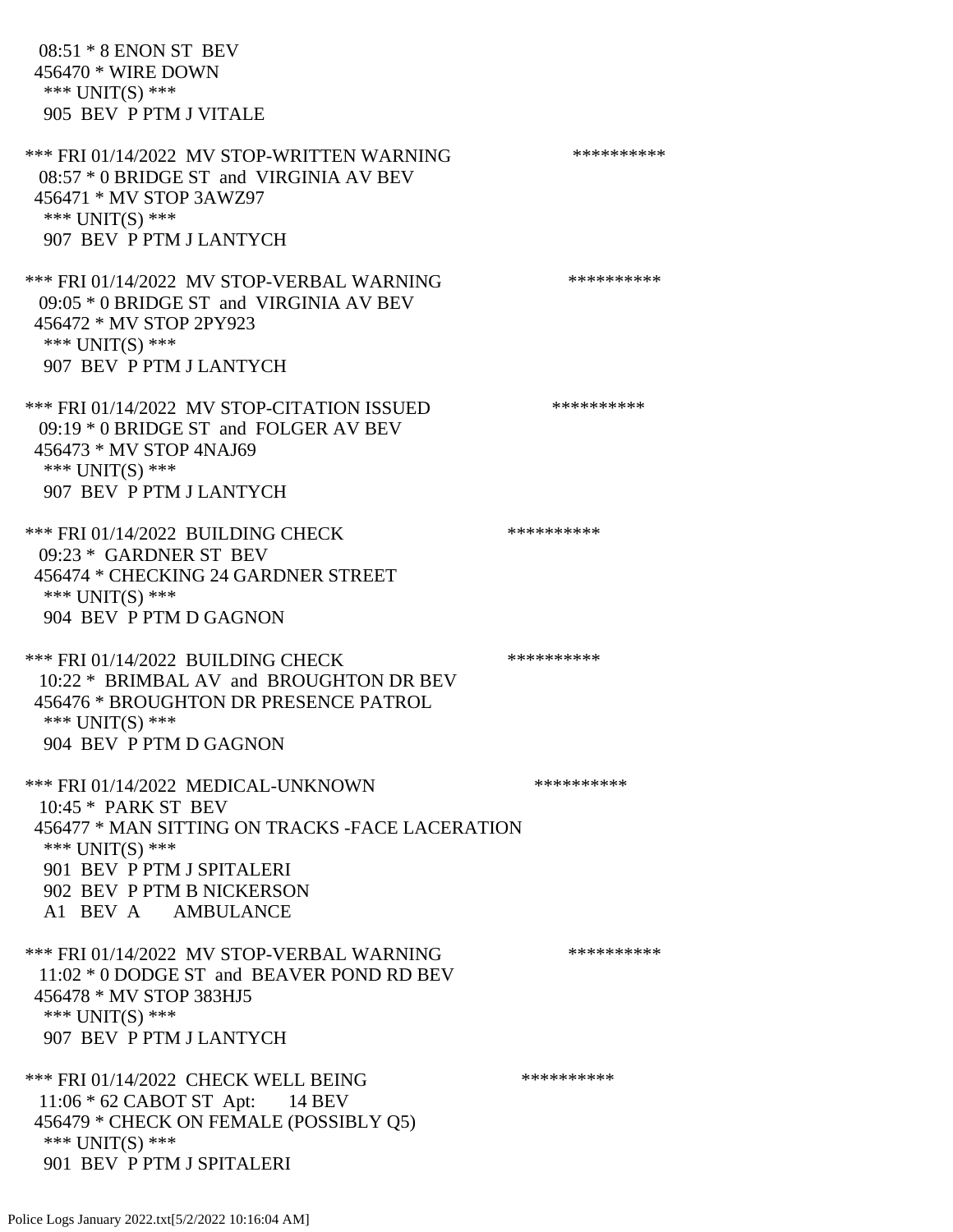902 BEV P PTM B NICKERSON A1 BEV A AMBULANCE \*\*\* FRI 01/14/2022 MV STOP-VERBAL WARNING \*\*\*\*\*\*\*\*\*\*\*\* 11:10 \* 300 DODGE ST BEV 456480 \* MV STOP 3TN549 \*\*\* UNIT(S) \*\*\* 907 BEV P PTM J LANTYCH \*\*\* FRI 01/14/2022 MV-ACCIDENT NO REPORT \*\*\*\*\*\*\*\*\*\*\*\*\* 12:30 \* 462 CABOT ST Apt: 1 456481 \* TWO CAR MVA \*\*\* UNIT(S) \*\*\* 905 BEV P PTM J VITALE A1 BEV A AMBULANCE BF1 BEV F BEV FIRE \*\*\* FRI 01/14/2022 ROSTER-OFFICER ORDERED TO WORK \*\*\*\*\*\*\*\*\*\*\* 13:10 \* ELLIOTT ST BEV 456482 \* OFC MEZZA ORDERED TO WORK DIV 3 \*\*\* UNIT(S) \*\*\* OIC BEV P LT M SUNGY \*\*\* FRI 01/14/2022 ROSTER-OFFICER ORDERED TO WORK \*\*\*\*\*\*\*\*\*\*\* 13:11 \* ELLIOTT ST BEV 456483 \* OFC CARGILE ORDERED TO WORK DIV 3 \*\*\* UNIT(S) \*\*\* OIC BEV P LT M SUNGY \*\*\* FRI 01/14/2022 ROSTER-OFFICER ORDERED TO WORK \*\*\*\*\*\*\*\*\*\*\* 13:11 \* ELLIOTT ST BEV 456484 \* OFC TWOMBLY ORDERED TO WORK DIV 3 \*\*\* UNIT(S) \*\*\* OIC BEV P LT M SUNGY \*\*\* FRI 01/14/2022 MV STOP-VERBAL WARNING \*\*\*\*\*\*\*\*\*\*\*\*\* 13:30 \* 82 CONANT ST BEV 456485 \* MV STOP 2HRX87 \*\*\* UNIT(S) \*\*\* 907 BEV P PTM J LANTYCH \*\*\* FRI 01/14/2022 MV STOP-WRITTEN WARNING \*\*\*\*\*\*\*\*\*\*\*\* 13:44 \* 0 CABOT ST and TRASK ST BEV 456486 \* MV STOP 3KKX64 \*\*\* UNIT(S) \*\*\* 907 BEV P PTM J LANTYCH \*\*\* FRI 01/14/2022 DISTURBANCE-GENERAL \*\*\*\*\*\*\*\*\*\* 14:53 \* 8 BEVERLY COMMONS DR Apt: 34 BEV 456487 \* ISSUE WITH PEOPLE IN HALLWAY \*\*\* UNIT(S) \*\*\* 901 BEV P PTM J SPITALERI 903 BEV P PTM S LANE 905 BEV P PTM J VITALE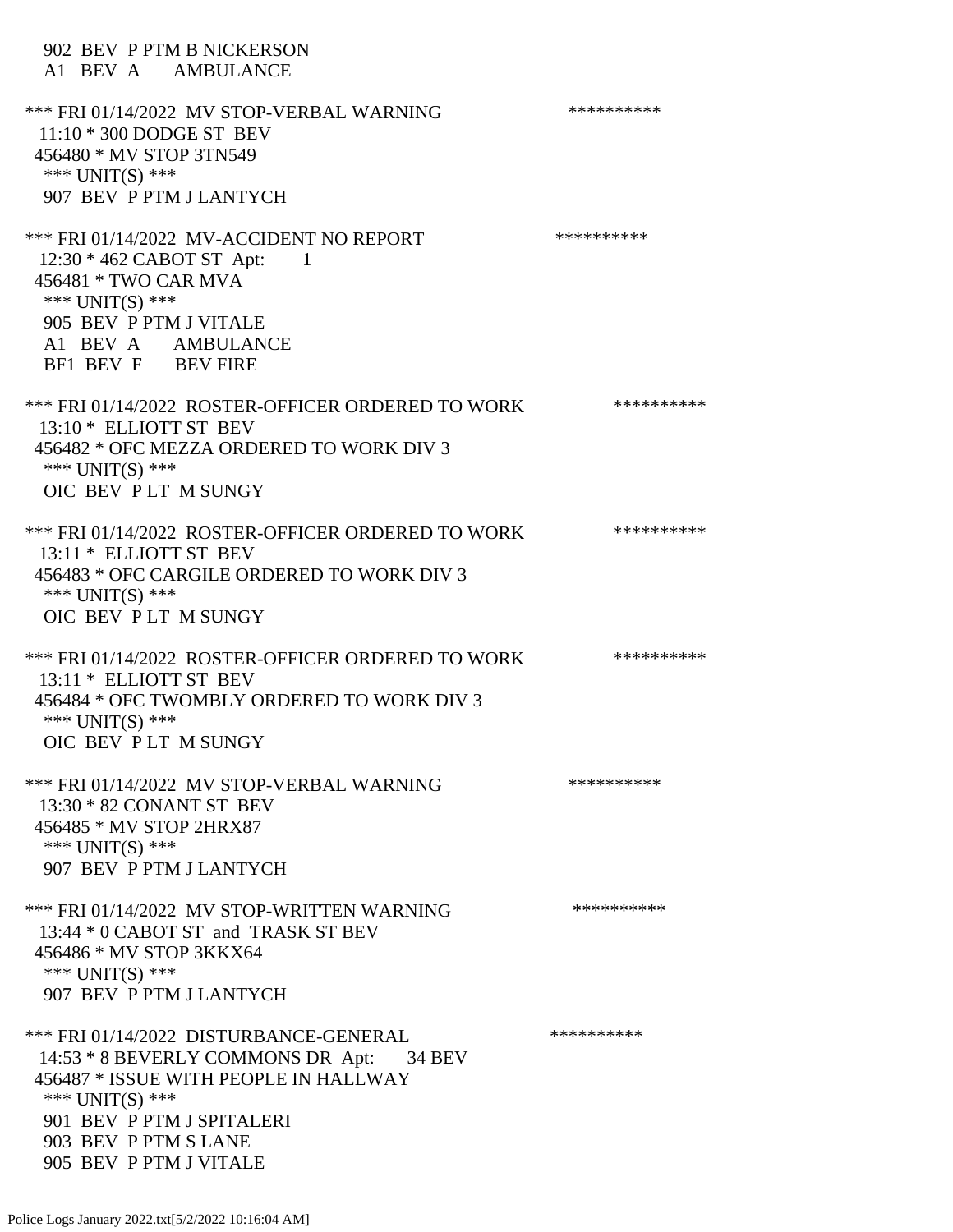\*\*\* FRI 01/14/2022 MEDICAL-BLS \*\*\*\*\*\*\*\*\*\*\*\*\* 15:04 \* ELLIOTT ST and LINDSEY AV BEV 456488 \* CHILD MAY BE HAVING ALLERGIC REACTION \*\*\* UNIT(S) \*\*\* 901 BEV P PTM J SPITALERI A1 BEV A AMBULANCE BF1 BEV F BEV FIRE \*\*\* FRI 01/14/2022 NOTIFICATION \*\*\*\*\*\*\*\*\*\* 15:08 \* 101 RANTOUL ST BEV 456489 \* CONTACT LAHEY SALEM \*\*\* UNIT(S) \*\*\* 902 BEV P PTM B NICKERSON \*\*\* FRI 01/14/2022 ROSTER-ON/OFF DUTY \*\*\*\*\*\*\*\*\*\* 15:21 \* ELLIOTT ST BEV 456490 \* START OF SHIFT C \*\*\* UNIT(S) \*\*\* OIC BEV P LT M PANJWANI \*\*\* FRI 01/14/2022 CHECK WELL BEING \*\*\*\*\*\*\*\*\*\* 15:34 \* 50 COLON ST BEV 456491 \* HASN'T SHOWN TO WORK FOR 3 DAYS \*\*\* UNIT(S) \*\*\* 905 BEV P PTM C STANTON \*\*\* FRI 01/14/2022 CHECK WELL BEING \*\*\*\*\*\*\*\*\*\* 16:20 \* 0 THORNDIKE ST and BROWN ST BEV 456493 \* MALE PACING ON ROOF \*\*\* UNIT(S) \*\*\* 902 BEV P PTM B NICKERSON 903 BEV P PTM R HEGARTY \*\*\* FRI 01/14/2022 DOMESTIC-VERBAL ARGUMENT \*\*\*\*\*\*\*\*\*\*\*\*\* 17:00 \* BROUGHTON DR BEV 456494 \* DISPUTE OVER CAR BETWEEN WITH EX WIFE \*\*\* UNIT(S) \*\*\* 903 BEV P PTM R HEGARTY 904 BEV P PTM S LANE \*\*\* FRI 01/14/2022 MEDICAL-MENTAL HEALTH \*\*\*\*\*\*\*\*\*\*\*\* 18:24 \* WOODBURY ST BEV 456495 \* MALE MADE SUICIDAL COMMENTS \*\*\* UNIT(S) \*\*\* 903 BEV P PTM R HEGARTY A1 BEV A AMBULANCE H1 BEV P PTM M FLYNN \*\*\* FRI 01/14/2022 ROSTER-OFFICER ORDERED TO WORK \*\*\*\*\*\*\*\*\*\*\* 18:29 \* ELLIOTT ST BEV 456496 \* OFC MEZZA ORDER DIV A \*\*\* UNIT(S) \*\*\* OIC BEV P LT M PANJWANI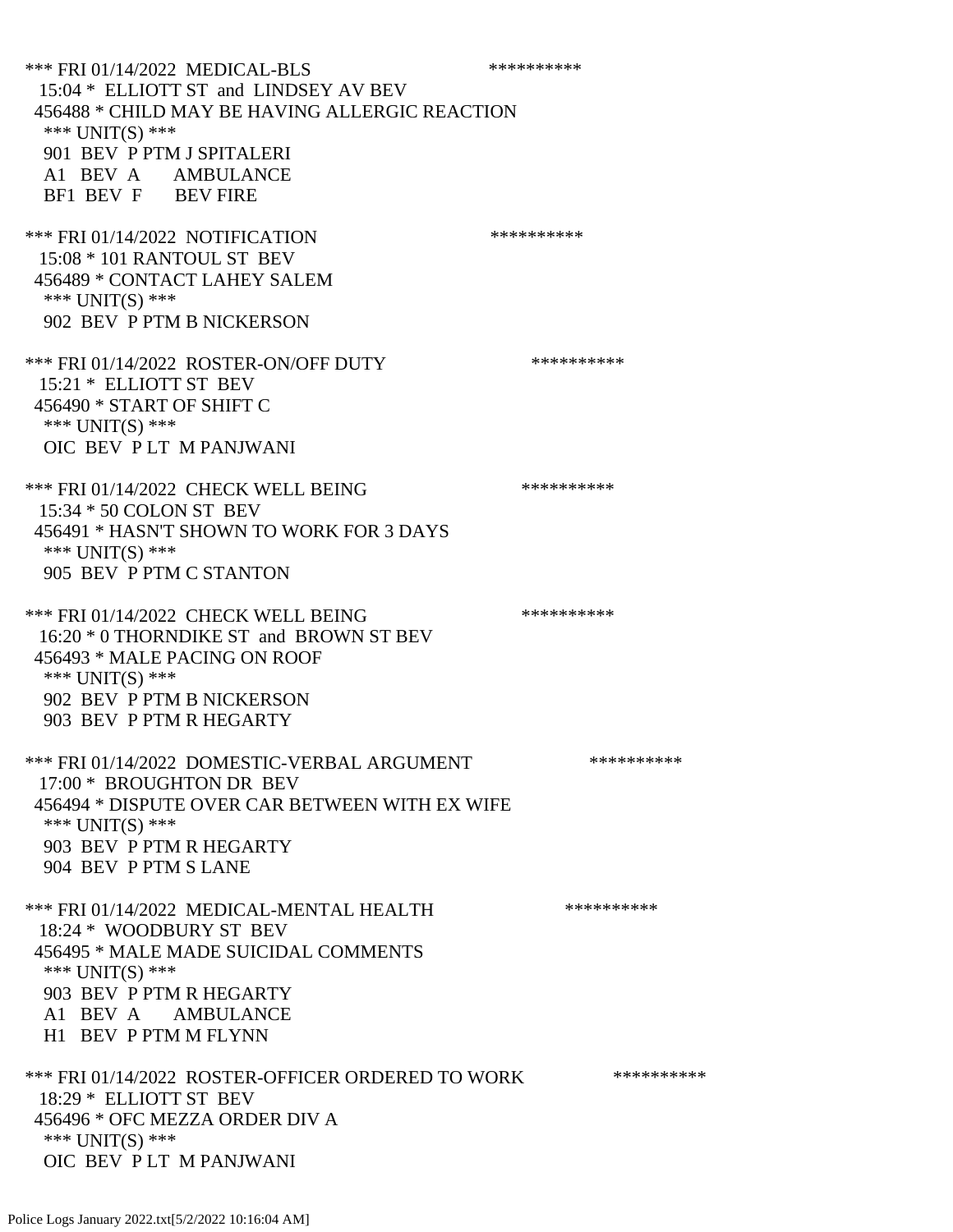\*\*\* FRI 01/14/2022 ROSTER-OFFICER ORDERED TO WORK \*\*\*\*\*\*\*\*\*\*\* 18:29 \* ELLIOTT ST BEV 456497 \* OFC GOODELL ORDERED DIV A 1ST HALF \*\*\* UNIT(S) \*\*\* OIC BEV P LT M PANJWANI \*\*\* FRI 01/14/2022 ROSTER-OFFICER ORDERED TO WORK \*\*\*\*\*\*\*\*\*\*\* 18:30 \* ELLIOTT ST BEV 456498 \* DET DESMOND ORDERED DIV A 1ST HALF \*\*\* UNIT(S) \*\*\* OIC BEV P LT M PANJWANI \*\*\* FRI 01/14/2022 MV-ACCIDENT NO REPORT \*\*\*\*\*\*\*\*\*\*\*\* 18:55 \* 54 ELLIOTT ST BEV 456499 \* MVA IN PARKING LOT \*\*\* UNIT(S) \*\*\* 902 BEV P PTM B NICKERSON A1 BEV A AMBULANCE BF1 BEV F BEV FIRE \*\*\* FRI 01/14/2022 PARKING COMPLAINT - GENERAL \*\*\*\*\*\*\*\*\*\* 21:47 \* O GOAT HILL LN and SUMMIT AV BEV 456500 \* CHECK ON PARKING ISSUES \*\*\* UNIT(S) \*\*\* 902 BEV P PTM B NICKERSON \*\*\* FRI 01/14/2022 DISPERSE GROUP \*\*\*\*\*\*\*\*\*\* 21:48 \* 40 BECKFORD ST BEV 456501 \* CAR WITH LOUD BASS PARKED OUTSIDE \*\*\* UNIT(S) \*\*\* 903 BEV P PTM R HEGARTY \*\*\* FRI 01/14/2022 ROSTER-ON/OFF DUTY \*\*\*\*\*\*\*\*\*\* 22:57 \* ELLIOTT ST BEV 456502 \* DIV A ASSIGNMENTS \*\*\* SAT 01/15/2022 ALARMS-COMMERCIAL \*\*\*\*\*\*\*\*\*\* 00:11 \* 63 DODGE ST Apt: O-150 and CONANT ST BEV 456552 \* ATM ALARM \*\*\* UNIT(S) \*\*\* 901 BEV P PTM J MCCARTHY 905 BEV P PTM J VITALE \*\*\* SAT 01/15/2022 DISTURBANCE-GENERAL \*\*\*\*\*\*\*\*\*\* 00:26 \* 355 RANTOUL ST BEV 456503 \* DRUNK PARTY CAUSING A DISTURBANCE \*\*\* UNIT(S) \*\*\* 902 BEV P PTM M THERIAULT 903 BEV P PTM E GOODELL \*\*\* SAT 01/15/2022 ALARMS-COMMERCIAL \*\*\*\*\*\*\*\*\*\* 00:45 \* 63 DODGE ST Apt: O-150 and CONANT ST BEV 456504 \* ATM ALARM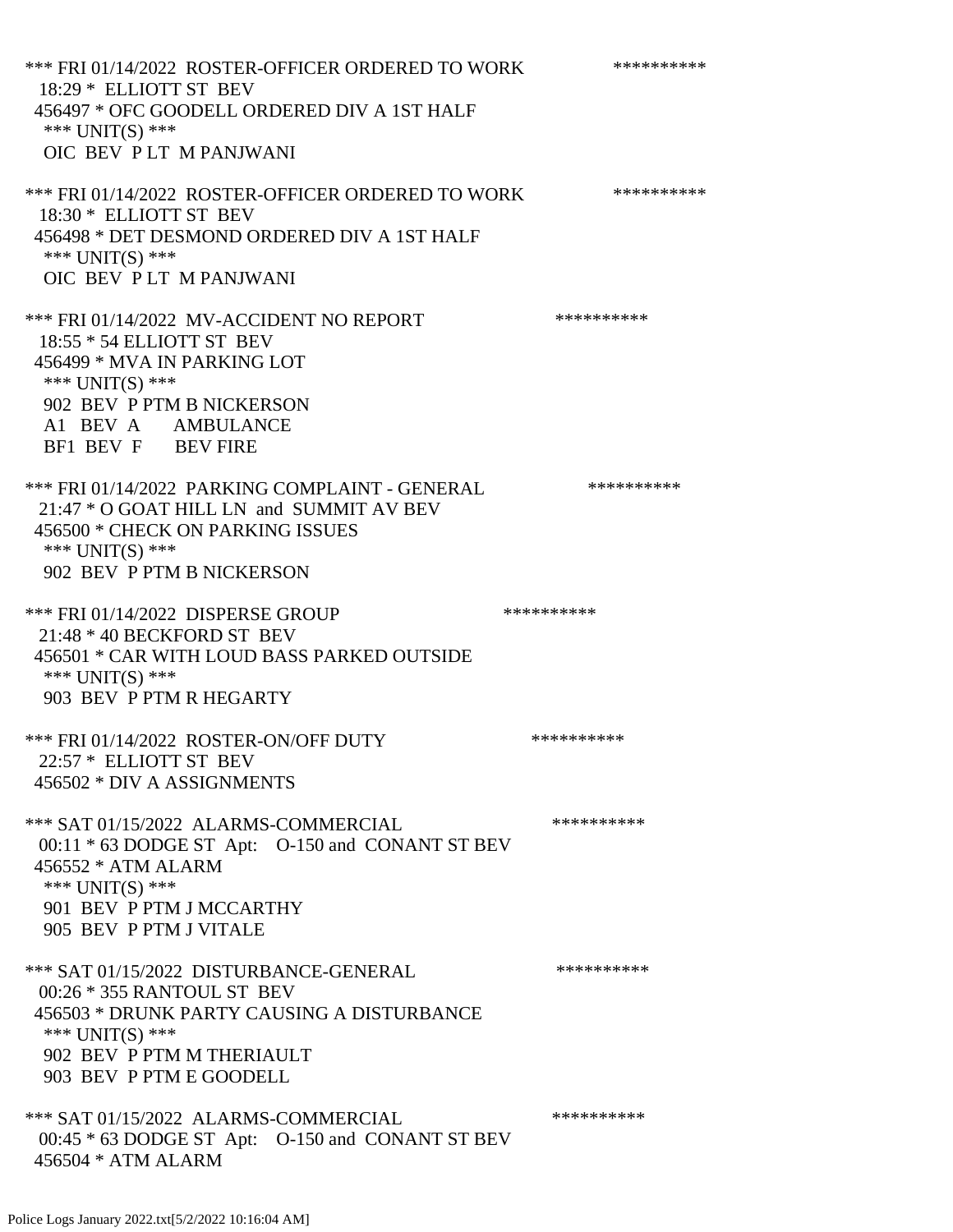| *** UNIT(S) ***<br>905 BEV P PTM E SCHULTZ<br>912 BEV P SGT D NICHOLSON                                                                                                             |            |
|-------------------------------------------------------------------------------------------------------------------------------------------------------------------------------------|------------|
| *** SAT 01/15/2022 DIRECTED PATROL<br>00:57 * 126-127 WATER ST BEV<br>456505 * CHECK OF JUBILEE YACHT CLUB<br>*** UNIT(S) ***<br>902 BEV P PTM M THERIAULT                          | ********** |
| *** SAT 01/15/2022 BAR CHECK<br>$01:02 * 20$ CABOT ST BEV<br>456506 * CHECK OF ANCHOR LAST CALL<br>*** $UNIT(S)$ ***<br>902 BEV P PTM M THERIAULT                                   | ********** |
| *** SAT 01/15/2022 ALARMS-COMMERCIAL<br>$01:10 * 100$ SOHIER RD BEV<br>456507 * ALARM AT DOORS 13 AND 17<br>*** UNIT(S) ***<br>903 BEV P PTM E GOODELL<br>912 BEV P SGT D NICHOLSON | ********** |
| *** SAT 01/15/2022 BUILDING CHECK<br>01:10 * DODGE ST BEV<br>456508 * CVS PLAZA CHECK<br>*** UNIT(S) ***<br>905 BEV P PTM E SCHULTZ                                                 | ********** |
| *** SAT 01/15/2022 DIRECTED PATROL<br>$01:22 * 10$ PARK ST BEV<br>456509 * CHECKOF MBTA TRAIN STATION<br>*** UNIT(S) ***<br>902 BEV P PTM M THERIAULT                               | ********** |
| *** SAT 01/15/2022 DIRECTED PATROL<br>01:28 * 200 EAST LOTHROP ST BEV<br>456510 * CHECK OF PROPERTY<br>*** UNIT(S) ***<br>912 BEV P SGT D NICHOLSON                                 | ********** |
| *** SAT 01/15/2022 HAZARD-DMV<br>01:34 * 0 SOHIER RD and CHARLES ST BEV<br>456511 * DMV<br>*** UNIT(S) ***<br>904 BEV P DET S DESMOND                                               | ********** |
| *** SAT 01/15/2022 DIRECTED PATROL<br>01:36 * 55 OBER ST BEV<br>456512 * CHECK OF PARK<br>*** UNIT(S) ***<br>912 BEV P SGT D NICHOLSON                                              | ********** |
| *** SAT 01/15/2022 DIRECTED PATROL                                                                                                                                                  | ********** |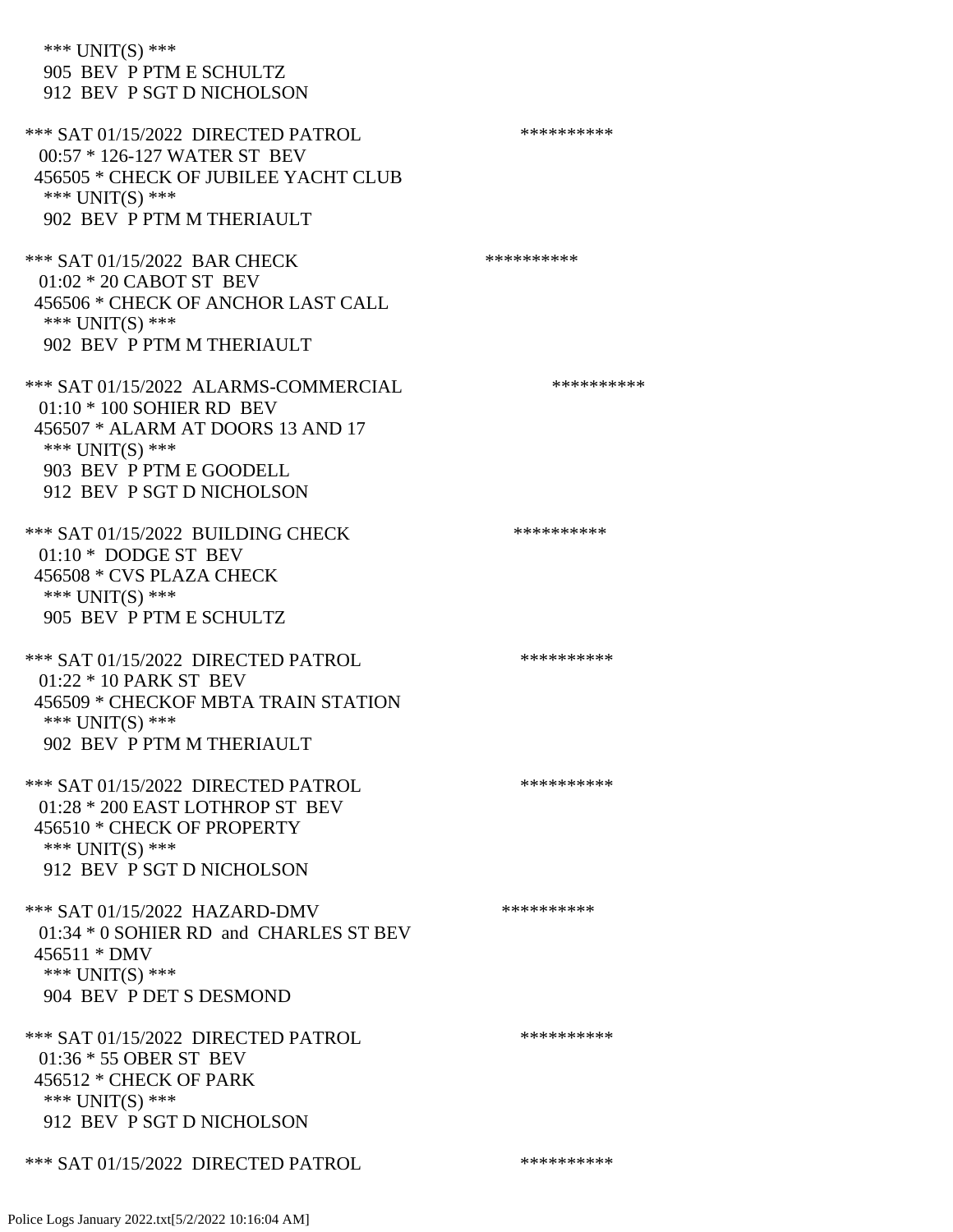| 01:51 * 17 HULL ST BEV<br>456513 * CHECK OF PROPERTY<br>*** UNIT(S) ***<br>912 BEV P SGT D NICHOLSON                                                                                                                                                                  |            |
|-----------------------------------------------------------------------------------------------------------------------------------------------------------------------------------------------------------------------------------------------------------------------|------------|
| *** SAT 01/15/2022 DIRECTED PATROL<br>$01:58 * 41$ BRIMBAL AV BEV<br>456514 * CHECK OF PROPERTY<br>*** UNIT(S) ***<br>912 BEV P SGT D NICHOLSON                                                                                                                       | ********** |
| *** SAT 01/15/2022 DIRECTED PATROL<br>02:07 * 201 BROUGHTON DR BEV<br>456515 * CHECK OF PROPERTY<br>*** UNIT(S) ***<br>912 BEV P SGT D NICHOLSON                                                                                                                      | ********** |
| *** SAT 01/15/2022 DIRECTED PATROL<br>02:25 * 54 ELLIOTT ST BEV<br>456516 * CHECK OF PROPERTY<br>*** UNIT(S) ***<br>912 BEV P SGT D NICHOLSON                                                                                                                         | ********** |
| *** SAT 01/15/2022 DOMESTIC ABUSE/NO 209A *90F<br>02:47 * 4 BRESNAHAN CT BEV<br>456517 * FEMALE WANTS BOYFRIEND OUT OF THE HOUSE<br>*** $UNIT(S)$ ***<br>902 BEV P PTM M THERIAULT<br>903 BEV P PTM E GOODELL<br>905 BEV P PTM E SCHULTZ<br>912 BEV P SGT D NICHOLSON | ********** |
| *** SAT 01/15/2022 ALARMS-SCHOOL<br>06:46 * 545 CABOT ST BEV<br>456518 * ALARM MUSIC ROOM<br>*** UNIT(S) ***<br>903 BEV P PTM R HEGARTY<br>905 BEV P PTM E SCHULTZ                                                                                                    | ********** |
| *** SAT 01/15/2022 ROSTER-OFFICER ORDERED TO WORK<br>06:47 * ELLIOTT ST BEV<br>456519 * BUCCI, THERIAULT, HEGARTY ORDERED DIV B                                                                                                                                       | ********** |
| *** SAT 01/15/2022 ALARMS-RESIDENTIAL<br>$07:56 * 44$ PICKMAN RD BEV<br>456520 * GENERAL ALARM<br>*** UNIT(S) ***<br>903 BEV P PTM S LANE<br>904 BEV P PTM R HEGARTY                                                                                                  | ********** |
| *** SAT 01/15/2022 ROSTER-ON/OFF DUTY<br>08:03 * ELLIOTT ST BEV<br>456521 * START OF SHIFT B<br>*** UNIT(S) ***                                                                                                                                                       | ********** |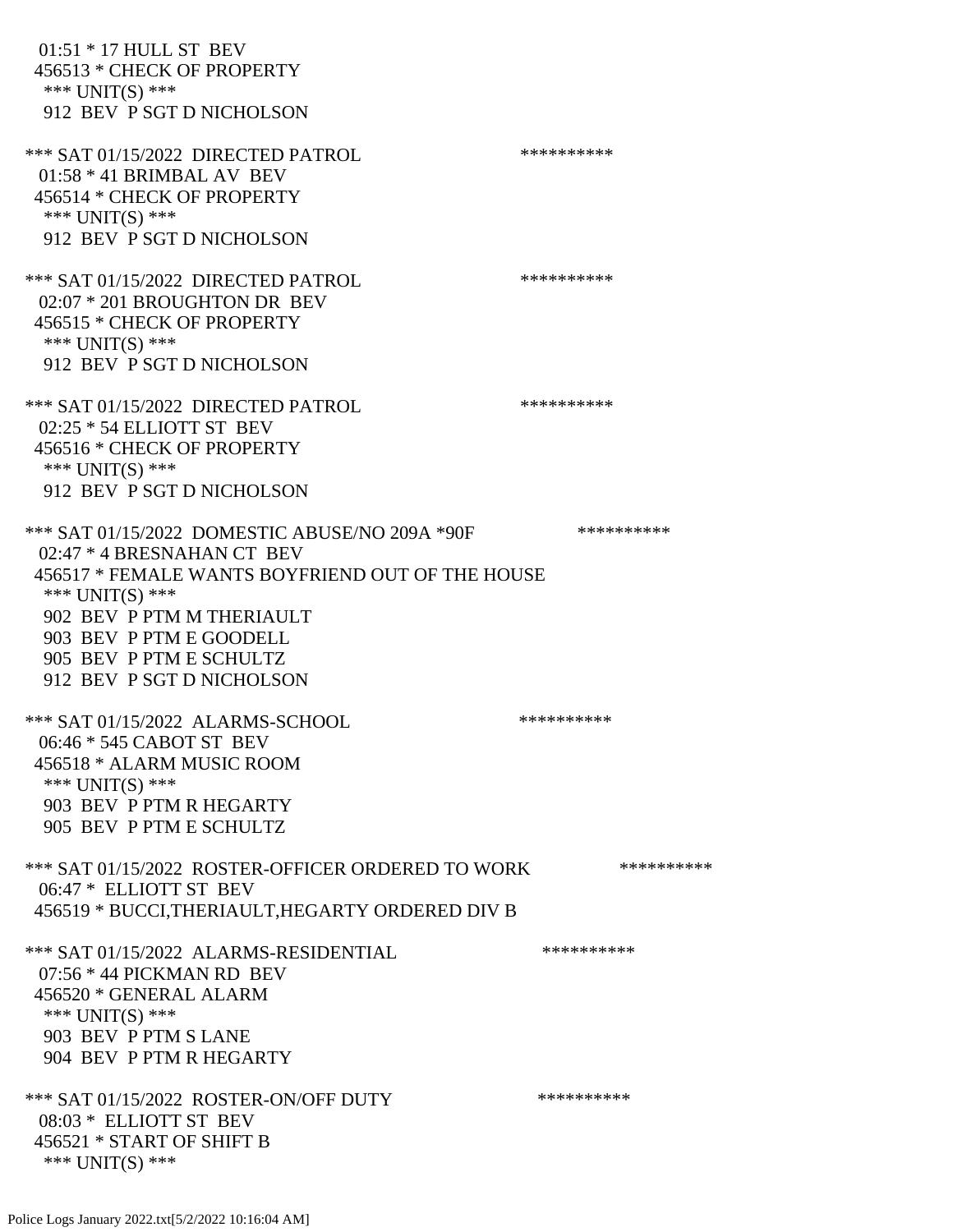### OIC BEV P SGT J TACHE

\*\*\* SAT 01/15/2022 DOMESTIC ABUSE/NO 209A \*90F \*\*\*\*\*\*\*\*\*\*\*\* 08:58 \* 248 RANTOUL ST Apt: 2L BEV 456522 \* FEMALE REPORTING PAST DOMESTIC INCIDENT \*\*\* UNIT(S) \*\*\* 902 BEV P PTM M THERIAULT 903 BEV P PTM S LANE \*\*\* SAT 01/15/2022 MEDICAL-BLS \*\*\*\*\*\*\*\*\*\*\*\*\*\* 10:00 \* FEDERAL ST BEV 456523 \* FEMALE PARTY HAS BURNING SKIN \*\*\* UNIT(S) \*\*\* 903 BEV P PTM S LANE A1 BEV A AMBULANCE \*\*\* SAT 01/15/2022 ROSTER-OFFICER ORDERED TO WORK \*\*\*\*\*\*\*\*\*\*\* 10:19 \* ELLIOTT ST BEV 456524 \* ORDERED DIV C \*\*\* SAT 01/15/2022 ROSTER-OFFICER ORDERED TO WORK \*\*\*\*\*\*\*\*\*\*\* 10:30 \* ELLIOTT ST BEV 456525 \* ORDERED DIV C \*\*\* UNIT(S) \*\*\* OIC BEV P SGT J TACHE \*\*\* SAT 01/15/2022 ROSTER-OFFICER ORDERED TO WORK \*\*\*\*\*\*\*\*\*\*\* 10:31 \* ELLIOTT ST BEV 456526 \* ORDERED DIV C \*\*\* UNIT(S) \*\*\* OIC BEV P SGT J TACHE \*\*\* SAT 01/15/2022 MEDICAL-ALS \*\*\*\*\*\*\*\*\*\* 10:48 \* CABOT ST BEV 456527 \* UNRESPONSIVE FEMALE \*\*\* UNIT(S) \*\*\* 904 BEV P PTM R HEGARTY 905 BEV P PTM K THOMASSON A1 BEV A AMBULANCE \*\*\* SAT 01/15/2022 ROSTER-OFFICER ORDERED TO WORK \*\*\*\*\*\*\*\*\*\*\* 11:08 \* ELLIOTT ST BEV 456528 \* ORDERED DIV C \*\*\* UNIT(S) \*\*\* OIC BEV P SGT J TACHE \*\*\* SAT 01/15/2022 ROSTER-OFFICER ORDERED TO WORK \*\*\*\*\*\*\*\*\*\*\* 11:09 \* ELLIOTT ST BEV 456529 \* ORDERED DIV C \*\*\* UNIT(S) \*\*\* OIC BEV P SGT J TACHE \*\*\* SAT 01/15/2022 MEDICAL-ALS \*\*\*\*\*\*\*\*\*\*\*\*\* 11:47 \* DEER HAVEN RD BEV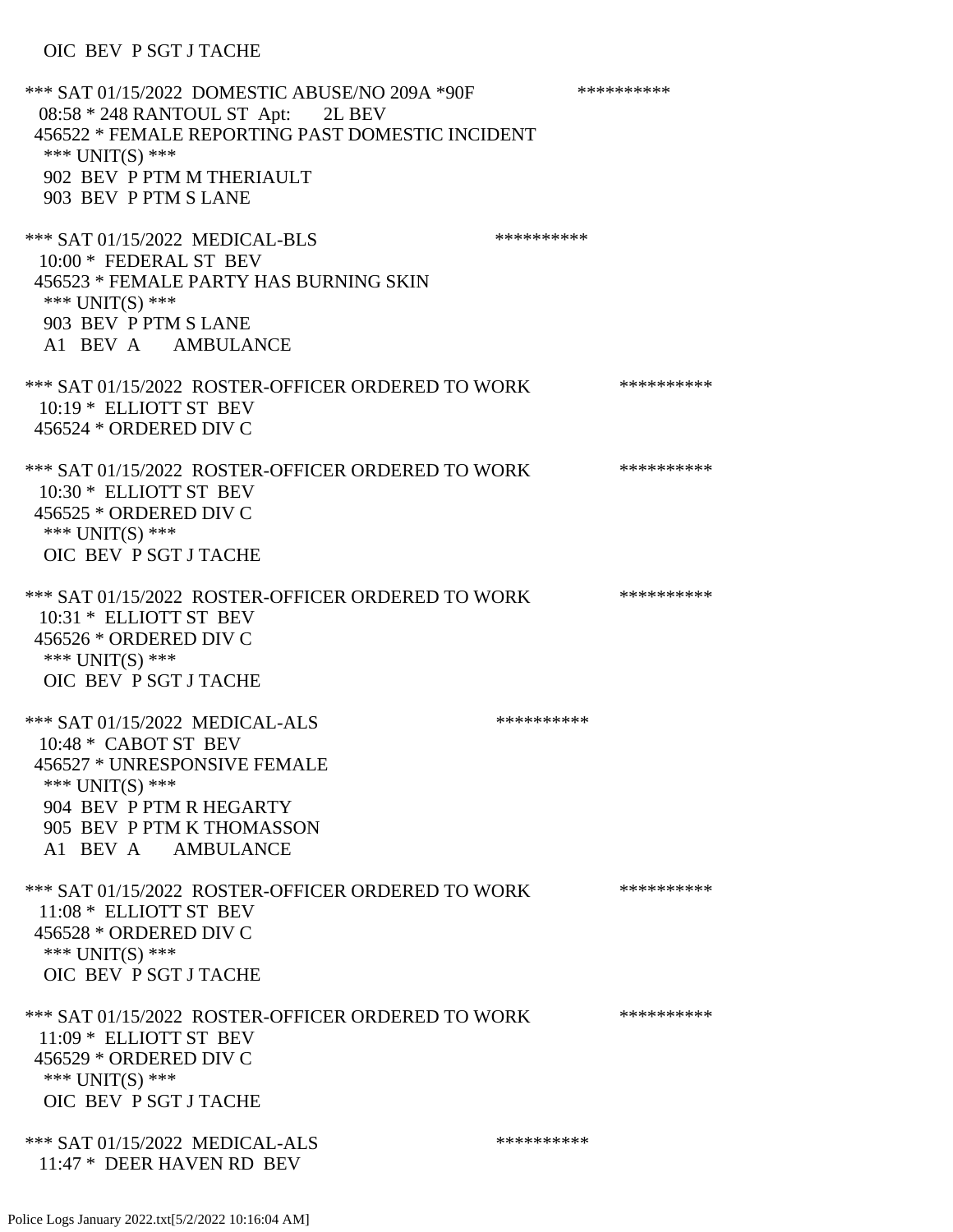456530 \* UNCONCIOUS FEMALE \*\*\* UNIT(S) \*\*\* 904 BEV P PTM R HEGARTY 905 BEV P PTM K THOMASSON A1 BEV A AMBULANCE \*\*\* SAT 01/15/2022 VANDALISM-DESTRUC/DAMAG\*290 \*\*\*\*\*\*\*\*\*\* 12:00 \* 25 TRASK CT Apt: 11 BEV 456531 \* VANDALISM TO MV \*\*\* UNIT(S) \*\*\* 901 BEV P PTM C STANTON \*\*\* SAT 01/15/2022 ROSTER-OFFICER ORDERED TO WORK \*\*\*\*\*\*\*\*\*\*\* 12:30 \* ELLIOTT ST BEV 456532 \* OFC LANE ORDERED DIV C \*\*\* UNIT(S) \*\*\* OIC BEV P LT M PANJWANI \*\*\* SAT 01/15/2022 DOMESTIC-VERBAL ARGUMENT \*\*\*\*\*\*\*\*\*\*\*\*\* 13:39 \* MILLBROOK RD BEV 456533 \* HUSBAND AND WIFE ISSUE \*\*\* UNIT(S) \*\*\* 903 BEV P PTM S LANE 904 BEV P PTM R HEGARTY \*\*\* SAT 01/15/2022 ASSIST CITIZEN \*\*\*\*\*\*\*\*\*\*\*\* 13:47 \* 13 EASTERN AV BEV 456534 \* CHILD IN YOUTH CENTER PARKING LOT \*\*\* UNIT(S) \*\*\* 901 BEV P PTM C STANTON \*\*\* SAT 01/15/2022 ROSTER-ON/OFF DUTY \*\*\*\*\*\*\*\*\*\* 15:17 \* ELLIOTT ST BEV 456535 \* START OF SHIFT C \*\*\* UNIT(S) \*\*\* OIC BEV P LT M PANJWANI \*\*\* SAT 01/15/2022 ARREST-RELEASED ON BAIL \*\*\*\*\*\*\*\*\*\* 16:03 \* 175 ELLIOTT ST BEV 456536 \* BAILED BY CLERK DRISCOLL \$5000.00 + \$40.00 \*\*\* UNIT(S) \*\*\* OIC BEV P LT M PANJWANI \*\*\* SAT 01/15/2022 ARREST-RELEASED ON BAIL \*\*\*\*\*\*\*\*\*\* 16:04 \* 175 ELLIOTT ST BEV 456537 \* BAILED BY CLERK DRISCOLL \$100.00 + \$40.00 \*\*\* UNIT(S) \*\*\* OIC BEV P LT M PANJWANI \*\*\* SAT 01/15/2022 CHECK WELL BEING \*\*\*\*\*\*\*\*\*\*\*\*\* 16:28 \* 37 CRESCENT AV BEV 456538 \* CHECK ON MALE PARTY \*\*\* UNIT(S) \*\*\* 901 BEV P PTM S LANE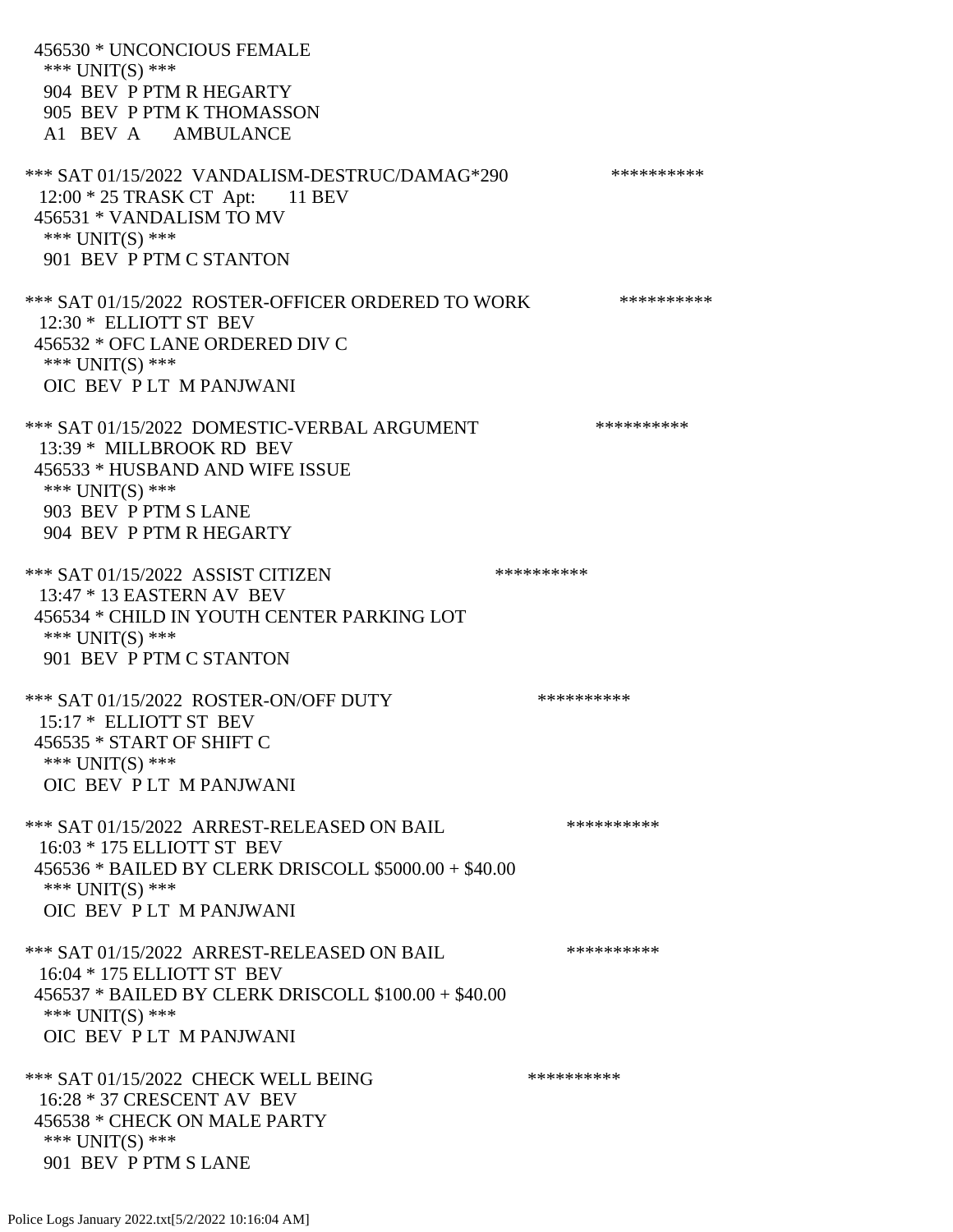#### 903 BEV P PTM D DIVINCENZ

\*\*\* SAT 01/15/2022 MEDICAL-UNKNOWN \*\*\*\*\*\*\*\*\*\* 16:37 \* LOTHROP ST BEV 456539 \* FEMALE DOWN \*\*\* UNIT(S) \*\*\* 904 BEV P PTM A CECCHINI A1 BEV A AMBULANCE \*\*\* SAT 01/15/2022 CHECK WELL BEING \*\*\*\*\*\*\*\*\*\*\*\*\* 16:49 \* 137 LOTHROP ST BEV 456540 \* WELL BEING OF MALE PARTY \*\*\* UNIT(S) \*\*\* 904 BEV P PTM A CECCHINI 906 BEV P PTM K THOMASSON \*\*\* SAT 01/15/2022 ROSTER-OFFICER ORDERED TO WORK \*\*\*\*\*\*\*\*\*\*\* 18:07 \* ELLIOTT ST BEV 456541 \* OFC MCCARTHY ORDERED DIV A \*\*\* UNIT(S) \*\*\* OIC BEV P LT M PANJWANI \*\*\* SAT 01/15/2022 ROSTER-OFFICER ORDERED TO WORK \*\*\*\*\*\*\*\*\*\*\* 18:08 \* ELLIOTT ST BEV 456542 \* OFC STANTON ORDERED 1ST HALF DIV A \*\*\* UNIT(S) \*\*\* OIC BEV P LT M PANJWANI \*\*\* SAT 01/15/2022 SUSP ACTIVITY \*\*\*\*\*\*\*\*\*\*\*\* 19:03 \* 5 ROPES ST Apt: 2 BEV 456543 \* POSSIBLE HPO VIOLATION. \*\*\* UNIT(S) \*\*\* 903 BEV P PTM D DIVINCENZ \*\*\* SAT 01/15/2022 PARKING COMP-BLK DRIVEWAY \*\*\*\*\*\*\*\*\*\* 19:49 \* 14 HILLCREST AV BEV 456544 \* CAR PARTIALLY BLOCKING DRIVEWAY \*\*\* UNIT(S) \*\*\* 903 BEV P PTM D DIVINCENZ \*\*\* SAT 01/15/2022 DISTURBANCE-NEIGHBORS \*\*\*\*\*\*\*\*\*\*\*\*\* 22:37 \* 48 BOW ST Apt: 16 BEV 456545 \* WOMAN YELLING AT MAN \*\*\* UNIT(S) \*\*\* 902 BEV P PTM C STANTON 903 BEV P PTM D DIVINCENZ 912 BEV P SGT J SANTAMARI \*\*\* SAT 01/15/2022 DISTURBANCE-GENERAL \*\*\*\*\*\*\*\*\*\* 22:57 \* 23 MILL ST Apt: 305 BEV 456546 \* UNKNOWN DISTURBANCE IN 305 \*\*\* UNIT(S) \*\*\* 902 BEV P PTM C STANTON 903 BEV P PTM D DIVINCENZ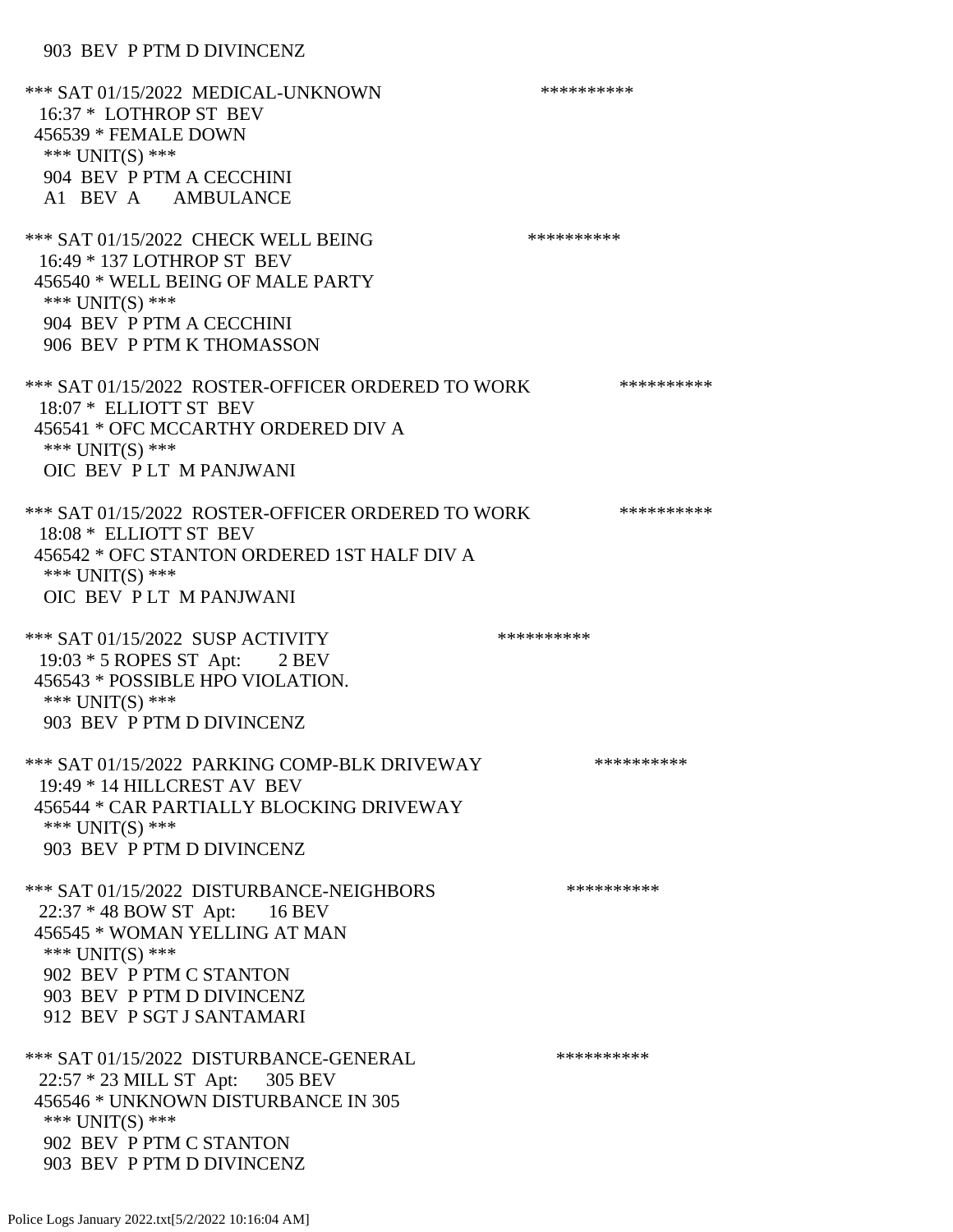\*\*\* SAT 01/15/2022 MEDICAL-MENTAL HEALTH \*\*\*\*\*\*\*\*\*\* 23:00 \* BENNETT ST BEV 456547 \* UNWANTED GUEST IN APARTMENT 1 \*\*\* UNIT(S) \*\*\* 901 BEV P PTM S LANE 905 BEV P PTM J VITALE \*\*\* SAT 01/15/2022 911 HANG UP \*\*\*\*\*\*\*\*\*\*\*\*\* 23:01 \* 6 MEETING PLACE CR BEV 456548 \* 911 HANG UP \*\*\* UNIT(S) \*\*\* 904 BEV P PTM A CECCHINI 906 BEV P PTM K THOMASSON \*\*\* SAT 01/15/2022 HAZARD-DMV \*\*\*\*\*\*\*\*\*\* 23:07 \* 0 HERRICK ST and THOMPSON RD BEV 456549 \* CAR IN THE MIDDLE OF THE ROADWAY \*\*\* UNIT(S) \*\*\* 903 BEV P PTM D DIVINCENZ \*\*\* SAT 01/15/2022 ALARMS-RESIDENTIAL \*\*\*\*\*\*\*\*\*\* 23:25 \* 1 BRIDLE PATH LN BEV 456550 \* DINING ROOM MOTION ALARM \*\*\* UNIT(S) \*\*\* 906 BEV P PTM K THOMASSON 912 BEV P SGT J SANTAMARI \*\*\* SAT 01/15/2022 ROSTER-ON/OFF DUTY \*\*\*\*\*\*\*\*\*\*\*\*\* 23:45 \* ELLIOTT ST BEV 456551 \* START OF SHIFT A \*\*\* UNIT(S) \*\*\* OIC BEV P LT D COSTA \*\*\* SUN 01/16/2022 TRAIN STATION CHECK \*\*\*\*\*\*\*\*\*\*\* 00:35 \* 10 PARK ST BEV 456553 \* DEPOT TRAIN STATION CHECK \*\*\* UNIT(S) \*\*\* 902 BEV P PTM J MARRS \*\*\* SUN 01/16/2022 PARK/PLAYGROUND CHECK \*\*\*\*\*\*\*\*\*\*\*\* 00:39 \* 410 ESSEX ST BEV 456554 \* HARRY BALL FIELD CHECK \*\*\* UNIT(S) \*\*\* 906 BEV P PTM K THOMASSON \*\*\* SUN 01/16/2022 BAR CHECK \*\*\*\*\*\*\*\*\*\*\*\*\* 00:53 \* 20 CABOT ST BEV 456555 \* ANCHOR CHECK \*\*\* UNIT(S) \*\*\* 902 BEV P PTM J MARRS \*\*\* SUN 01/16/2022 PARK/PLAYGROUND CHECK \*\*\*\*\*\*\*\*\*\* 01:15 \* 4 MCPHERSON DR BEV

Police Logs January 2022.txt[5/2/2022 10:16:04 AM]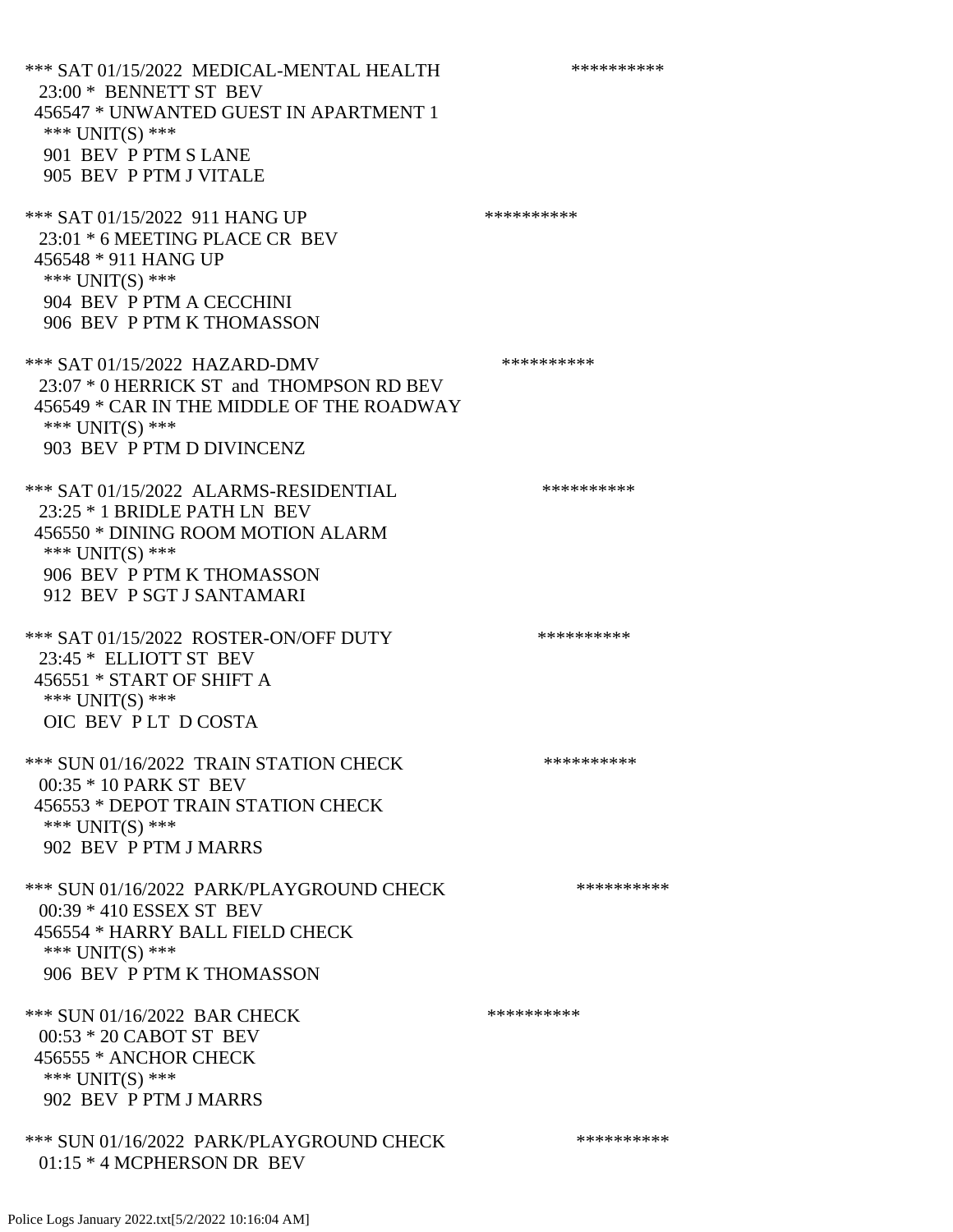## 456558 \* CHECK OF YOUTH CENTER/INNOCENTI PARK

| *** SUN 01/16/2022 SCHOOL BUILDING CHECK<br>$01:25 * 40$ WOODLAND AV BEV<br>456559 * CHECK OF RYAL SIDE SCHOOL                                                                                                                      | ********** |
|-------------------------------------------------------------------------------------------------------------------------------------------------------------------------------------------------------------------------------------|------------|
| *** SUN 01/16/2022 DISTURBANCE-GENERAL<br>01:30 * 11 BECKFORD ST Apt: 1 BEV<br>456556 * UPSTAIRS NEIGHBOR BEING LOUD<br>*** UNIT(S) ***<br>902 BEV P PTM J MARRS<br>903 BEV P PTM C STANTON                                         | ********** |
| *** SUN 01/16/2022 PARK/PLAYGROUND CHECK<br>01:35 * 134 MCKAY ST BEV<br>456560 * CHECK OF GOLF AND TENNIS                                                                                                                           | ********** |
| *** SUN 01/16/2022 SCHOOL BUILDING CHECK<br>$01:40 * 70$ BALCH ST BEV<br>456561 * CHECK OF MCKEOWN SCHOOL                                                                                                                           | ********** |
| *** SUN 01/16/2022 DISTURBANCE-GENERAL<br>$01:42 * 11$ BECKFORD ST Apt: 1 BEV<br>456557 * DISTURBANCE OUTSIDE<br>*** UNIT(S) ***<br>902 BEV P PTM J MARRS<br>903 BEV P PTM C STANTON<br>905 BEV P PTM J VITALE                      | ********** |
| *** SUN 01/16/2022 PARK/PLAYGROUND CHECK<br>01:45 * 1 COLGATE PARK ST BEV<br>456562 * CHECK OF COLGATE PARK                                                                                                                         | ********** |
| *** SUN 01/16/2022 PARK/PLAYGROUND CHECK<br>02:15 * 145 LIVINGSTONE AV BEV<br>456563 * CHECK OF OBEAR PARK                                                                                                                          | ********** |
| *** SUN 01/16/2022 ALARMS-COMMERCIAL<br>02:55 * 175 CABOT ST BEV<br>456564 * COMMERCIAL ALARM-ATM<br>*** UNIT(S) ***<br>902 BEV P PTM J MARRS<br>903 BEV P PTM C STANTON                                                            | ********** |
| *** SUN 01/16/2022 DOMESTIC-VERBAL ARGUMENT<br>05:48 * RANTOUL ST BEV<br>456565 * VERBAL ARGUMENT BETWEEN FEMALE AND BOYFRIEND<br>*** UNIT(S) ***<br>901 BEV P PTM J MCCARTHY<br>902 BEV P PTM J MARRS<br>912 BEV P SGT J SANTAMARI | ********** |
| *** SUN 01/16/2022 SUSP ACTIVITY<br>06:40 * 17 VESTRY ST Apt: 1 BEV                                                                                                                                                                 | ********** |

Police Logs January 2022.txt[5/2/2022 10:16:04 AM]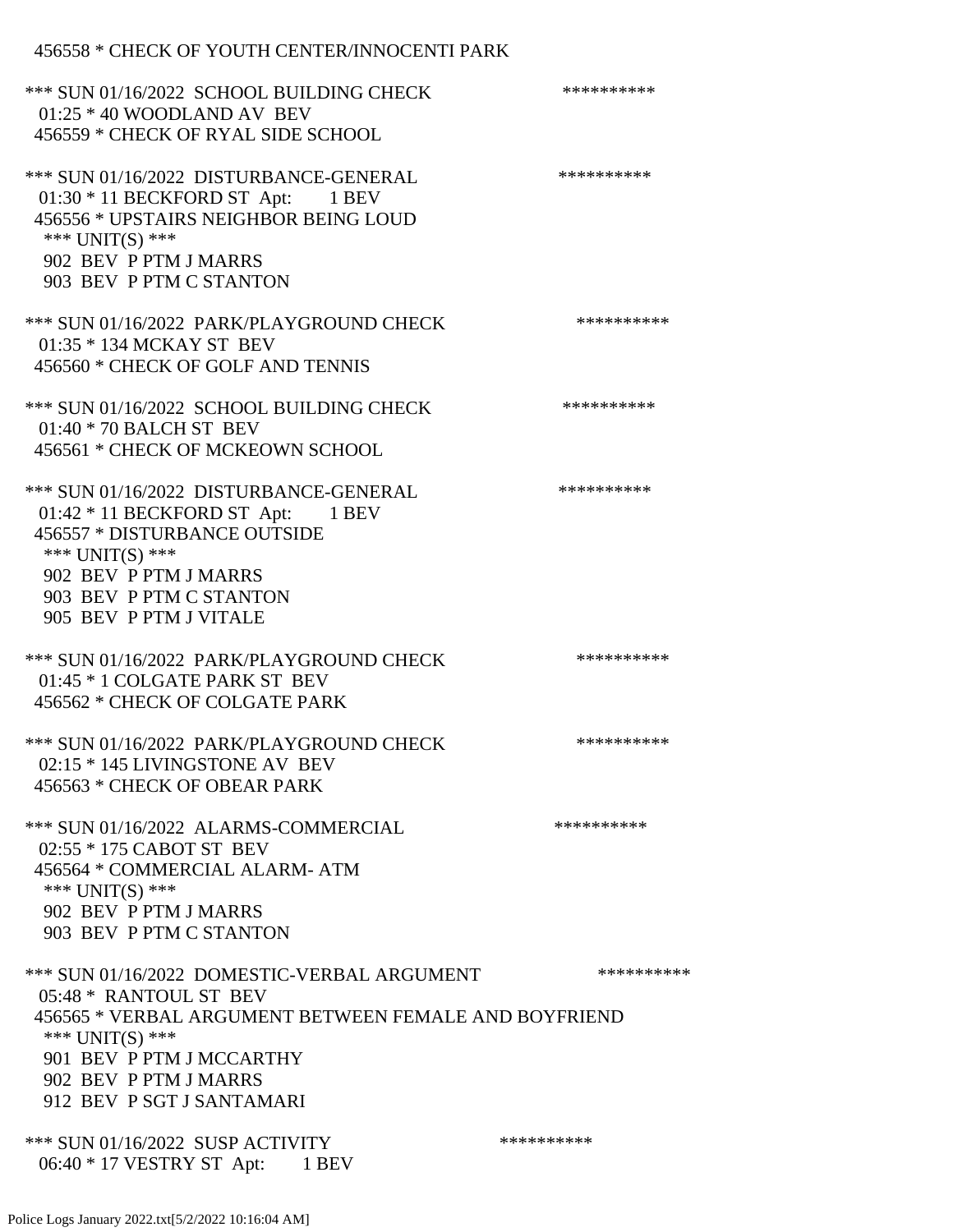456566 \* PARTY BELIEVES SOMEONE BROKE IN \*\*\* UNIT(S) \*\*\* 901 BEV P PTM J MCCARTHY \*\*\* SUN 01/16/2022 ROSTER-ON/OFF DUTY \*\*\*\*\*\*\*\*\*\* 07:28 \* ELLIOTT ST BEV 456567 \* START OF SHIFT B \*\*\* UNIT(S) \*\*\* OIC BEV P LT D COSTA \*\*\* SUN 01/16/2022 MEDICAL-BLS \*\*\*\*\*\*\*\*\*\* 07:40 \* GROVER ST BEV 456568 \* 19 YR OLD DAUGHTER PASSED OUT \*\*\* UNIT(S) \*\*\* 906 BEV P PTM E SCHULTZ A1 BEV A AMBULANCE \*\*\* SUN 01/16/2022 CHECK WELL BEING \*\*\*\*\*\*\*\*\*\* 08:01 \* 3 ESSEX ST BEV 456569 \* CONFUSED ELDERLY MAN \*\*\* UNIT(S) \*\*\* 902 BEV P PTM D DIVINCENZ \*\*\* SUN 01/16/2022 DEATH \*\*\*\*\*\*\*\*\*\* 08:54 \* ELLIOTT ST BEV 456570 \* 245 ELLIOTT ST (DEATH) \*\*\* UNIT(S) \*\*\* 901 BEV P PTM M BRODERICK A1 BEV A AMBULANCE \*\*\* SUN 01/16/2022 DISTURBANCE-GENERAL \*\*\*\*\*\*\*\*\*\*\*\*\* 10:44 \* 242 ELLIOTT ST BEV 456571 \* FEMALE PAN HANDLING REFUSING TO LEAVE \*\*\* UNIT(S) \*\*\* 903 BEV P PTM D GAGNON \*\*\* SUN 01/16/2022 SUSP ACTIVITY-MOTOR VEHICLE \*\*\*\*\*\*\*\*\*\*\*\* 11:17 \* 20 YANKEE WY BEV 456572 \* UNKNOWN VEHICLE IN DRIVEWAY \*\*\* UNIT(S) \*\*\* 905 BEV P PTM K THOMASSON 906 BEV P PTL A CLARIZIA \*\*\* SUN 01/16/2022 ROSTER-OFFICER ORDERED TO WORK \*\*\*\*\*\*\*\*\*\*\* 11:27 \* ELLIOTT ST BEV 456573 \* OFC ABRAHAMSON ORDERED TO WORK DIV 3 \*\*\* UNIT(S) \*\*\* OIC BEV P LT M SUNGY \*\*\* SUN 01/16/2022 ANIMAL COMPLAINT - DOGS \*\*\*\*\*\*\*\*\*\*\* 12:40 \* 12 RODERICK AV BEV 456574 \* DOG OUTSIDE IN COLD BARKING FOR OVER HOUR \*\*\* UNIT(S) \*\*\* 901 BEV P PTM M BRODERICK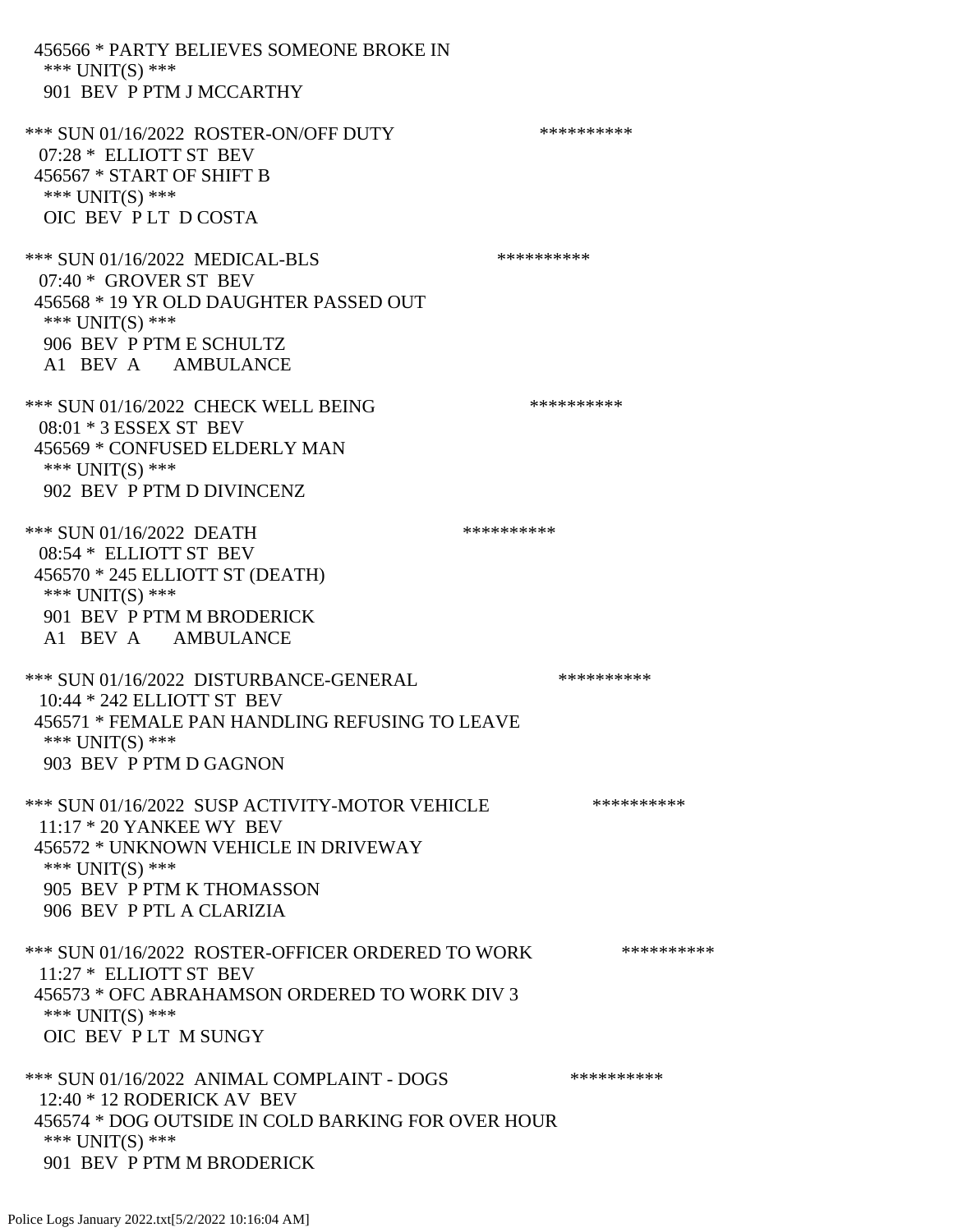\*\*\* SUN 01/16/2022 MEDICAL-ALS \*\*\*\*\*\*\*\*\*\* 12:43 \* ELLIOTT ST BEV 456575 \* POSS STROKE OR HEART ATTACK \*\*\* UNIT(S) \*\*\* 902 BEV P PTM E SCHULTZ 903 BEV P PTM D GAGNON A1 BEV A AMBULANCE \*\*\* SUN 01/16/2022 MEDICAL-ALS \*\*\*\*\*\*\*\*\*\* 13:16 \* DODGE ST BEV 456576 \* MAN DOWN IN LOT HEART ATTACK \*\*\* UNIT(S) \*\*\* 903 BEV P PTM D GAGNON 905 BEV P PTM K THOMASSON A1 BEV A AMBULANCE \*\*\* SUN 01/16/2022 PARKING COMPLAINT - GENERAL \*\*\*\*\*\*\*\*\*\* 13:24 \* 20 CABOT ST BEV 456577 \* COMPLAINT OF PATRONS OF BOTH SIDES OF ROAD \*\*\* UNIT(S) \*\*\* 902 BEV P PTM E SCHULTZ \*\*\* SUN 01/16/2022 HAZARD-OTHER \*\*\*\*\*\*\*\*\*\* 14:12 \* 0 GOODYEAR ST and MCKAY ST BEV 456578 \* PEOPLE ON THE ICE (SHOE POND) \*\*\* UNIT(S) \*\*\* 901 BEV P PTM M BRODERICK \*\*\* SUN 01/16/2022 ASSIST BEVERLY FIRE DEPT \*\*\*\*\*\*\*\*\*\*\* 14:17 \* 20 SOHIER RD Apt: 101 BEV 456579 \* PEOPLE STUCK IN ELEVATOR \*\*\* UNIT(S) \*\*\* 903 BEV P PTM D GAGNON \*\*\* SUN 01/16/2022 ROSTER-ON/OFF DUTY \*\*\*\*\*\*\*\*\*\* 15:28 \* ELLIOTT ST BEV 456580 \* START OF SHIFT C \*\*\* UNIT(S) \*\*\* OIC BEV P LT M PANJWANI \*\*\* SUN 01/16/2022 ASSIST CITIZEN \*\*\*\*\*\*\*\*\*\*\*\* 15:48 \* 498 RANTOUL ST BEV 456581 \* ASSISST STAFF WITH CHILD \*\*\* UNIT(S) \*\*\* 905 BEV P PTM K THOMASSON 906 BEV P PTL A CLARIZIA \*\*\* SUN 01/16/2022 SUSP ACTIVITY \*\*\*\*\*\*\*\*\*\*\*\*\* 16:51 \* 304 CABOT ST BEV 456582 \* LEROY PANHANDLING AGAIN \*\*\* UNIT(S) \*\*\* 902 BEV P PTM D DIVINCENZ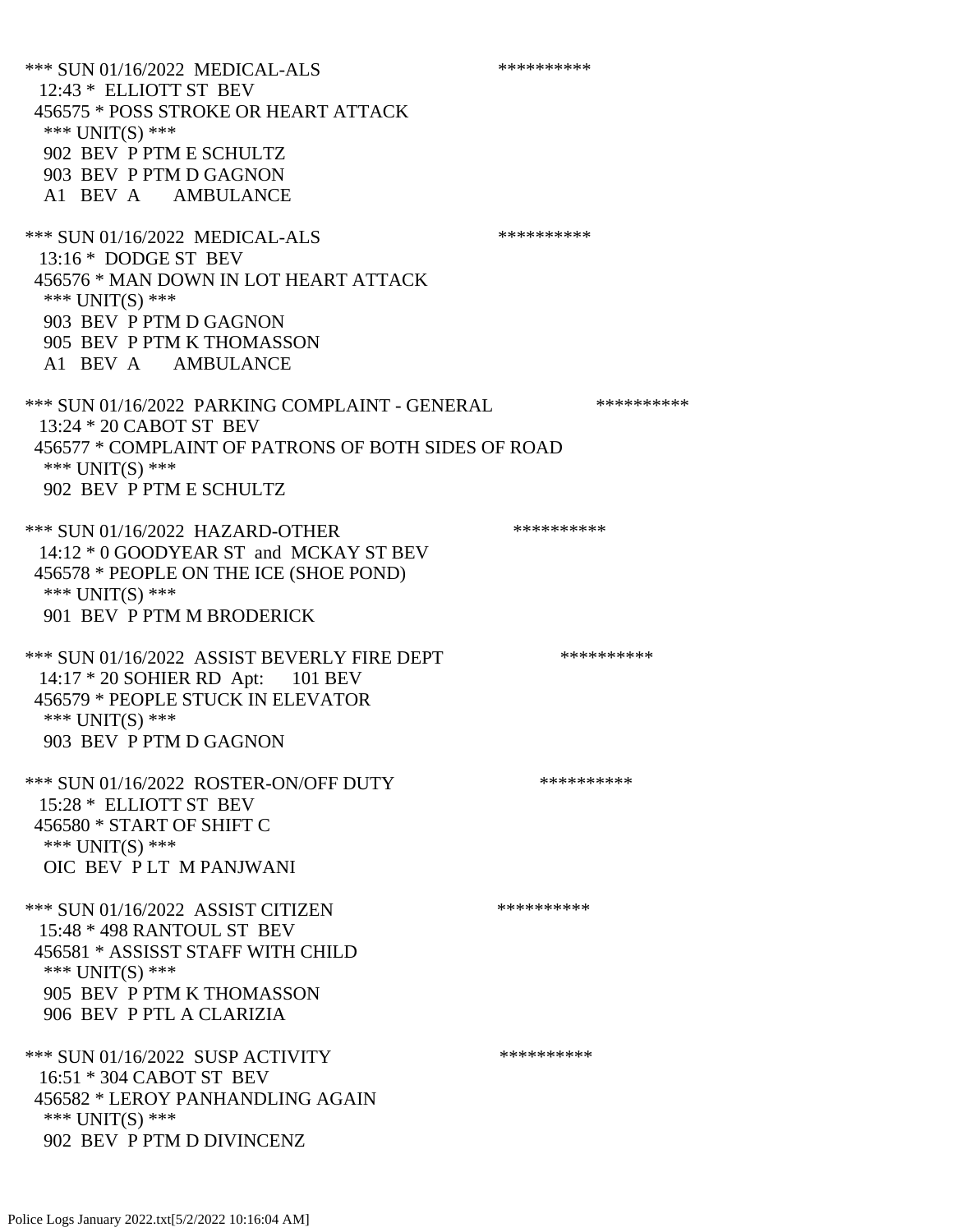\*\*\* SUN 01/16/2022 MEDICAL-BLS \*\*\*\*\*\*\*\*\*\*\*\*\* 17:12 \* PRESIDENTIAL CR BEV 456583 \* ELDERLY FEMALE DIFF. BREATHING \*\*\* UNIT(S) \*\*\* 903 BEV P PTM J SPITALERI 912 BEV P SGT J SANTAMARI \*\*\* SUN 01/16/2022 MV STOP-ARREST/SUMMONS \*\*\*\*\*\*\*\*\*\*\*\*\*\* 17:41 \* 0 RANTOUL ST and FEDERAL ST BEV 456584 \* MV STOP MA REG. 1JSL65 \*\*\* UNIT(S) \*\*\* 901 BEV P PTM E ABRAHAMSO 902 BEV P PTM D DIVINCENZ \*\*\* SUN 01/16/2022 DOMESTIC-ABUSE/NEGLECT\*90F \*\*\*\*\*\*\*\*\*\* 18:31 \* 72 CABOT ST BEV 456585 \* DOMESTIC \*\*\* UNIT(S) \*\*\* 901 BEV P PTM E ABRAHAMSO 902 BEV P PTM D DIVINCENZ 912 BEV P SGT J SANTAMARI \*\*\* SUN 01/16/2022 MEDICAL-BLS \*\*\*\*\*\*\*\*\*\*\*\*\* 20:59 \* GILES AV BEV 456586 \* FEMALE PARTY FELL \*\*\* UNIT(S) \*\*\* 903 BEV P PTM J SPITALERI \*\*\* SUN 01/16/2022 LOST & FOUND \*\*\*\*\*\*\*\*\*\* 22:38 \* 12 DOLLOFF AV BEV 456587 \* LOST WALLETT RETURNED TO OWNER \*\*\* UNIT(S) \*\*\* 903 BEV P PTM J SPITALERI \*\*\* SUN 01/16/2022 ROSTER-ON/OFF DUTY \*\*\*\*\*\*\*\*\*\* 23:45 \* ELLIOTT ST BEV 456588 \* START OF SHIFT A \*\*\* UNIT(S) \*\*\* OIC BEV P LT D COSTA \*\*\* MON 01/17/2022 ALARMS-COMMERCIAL \*\*\*\*\*\*\*\*\*\* 00:15 \* 84 HALE ST BEV 456589 \* CORNER VARIETY COMMERCIAL ALARM \*\*\* UNIT(S) \*\*\* 902 BEV P PTM N BENCAL 904 BEV P PTM M MARINO \*\*\* MON 01/17/2022 PARK/PLAYGROUND CHECK \*\*\*\*\*\*\*\*\*\*\* 00:17 \* 426 CABOT ST BEV 456590 \* BALCH ST PLAYGROUND CHECK \*\*\* MON 01/17/2022 SCHOOL BUILDING CHECK \*\*\*\*\*\*\*\*\*\*\* 00:17 \* 100 SOHIER RD BEV 456591 \* BHS CHECK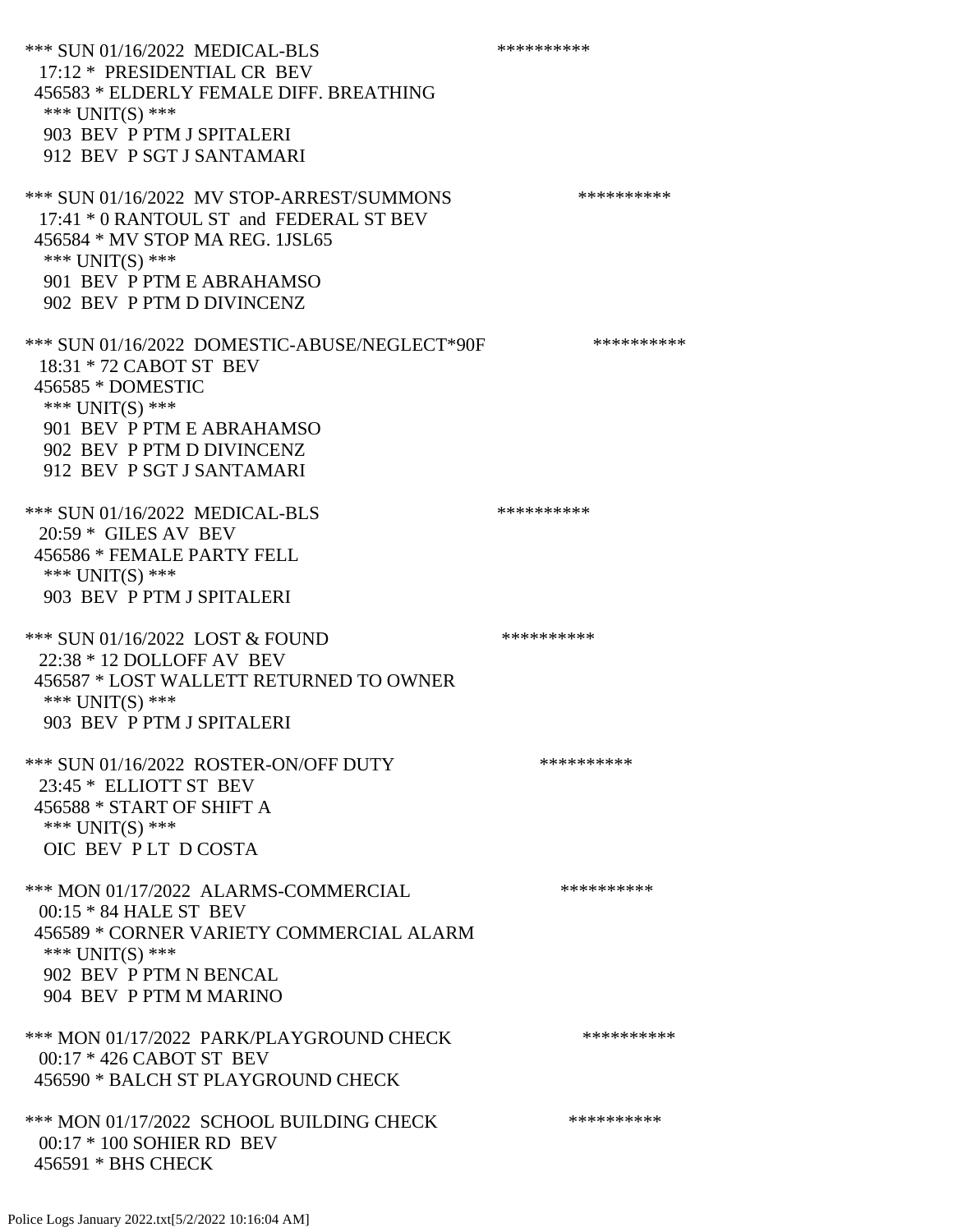# \*\*\* UNIT(S) \*\*\* 903 BEV P PTM C GANEY

| *** MON 01/17/2022 PARK/PLAYGROUND CHECK<br>00:28 * 55 OBER ST BEV<br>456592 * LYNCH PARK CHECK<br>*** $UNIT(S)$ ***<br>904 BEV P PTM M MARINO        | ********** |
|-------------------------------------------------------------------------------------------------------------------------------------------------------|------------|
| *** MON 01/17/2022 DIRECTED PATROL<br>00:31 * 150 RANTOUL ST BEV<br>456593 * VETERANS PARK/DEPOT CHECK<br>*** $UNIT(S)$ ***<br>902 BEV P PTM N BENCAL | ********** |
| *** MON 01/17/2022 PARK/PLAYGROUND CHECK<br>$00:40 * 0$ GAGE ST BEV<br>456594 * GAGE ST PLAYGROUND CHECK<br>*** UNIT(S) ***<br>903 BEV P PTM C GANEY  | ********** |
| *** MON 01/17/2022 PARK/PLAYGROUND CHECK<br>$00:40 * 0$ PORTER ST BEV<br>456595 * GILLIS PARK CHECK<br>*** UNIT(S) ***<br>902 BEV P PTM N BENCAL      | ********** |
| *** MON 01/17/2022 DIRECTED PATROL<br>00:42 * 434 RANTOUL ST BEV<br>456596 * DIRECTED CHECK OF CVS<br>*** UNIT(S) ***<br>912 BEV P SGT J ZWICKER      | ********** |
| *** MON 01/17/2022 BAR CHECK<br>00:44 * 20 CABOT ST BEV<br>456597 * MONITOR ANCHOR LAST CALL<br>*** $UNIT(S)$ ***<br>902 BEV P PTM N BENCAL           | ********** |
| *** MON 01/17/2022 BUILDING CHECK<br>00:46 * DODGE ST BEV<br>456598 * CVS PLAZA CHECK<br>*** UNIT(S) ***<br>905 BEV P PTM E SCHULTZ                   | ********** |
| *** MON 01/17/2022 DIRECTED PATROL<br>00:46 * 201 BROUGHTON DR BEV<br>456599 * BROUGHTON DRIVE CHECK<br>*** $UNIT(S)$ ***<br>904 BEV P PTM M MARINO   | ********** |
| *** MON 01/17/2022 DIRECTED PATROL<br>$00:54 * 411$ CABOT ST BEV<br>456600 * CABOT PLAZA CHECK                                                        | ********** |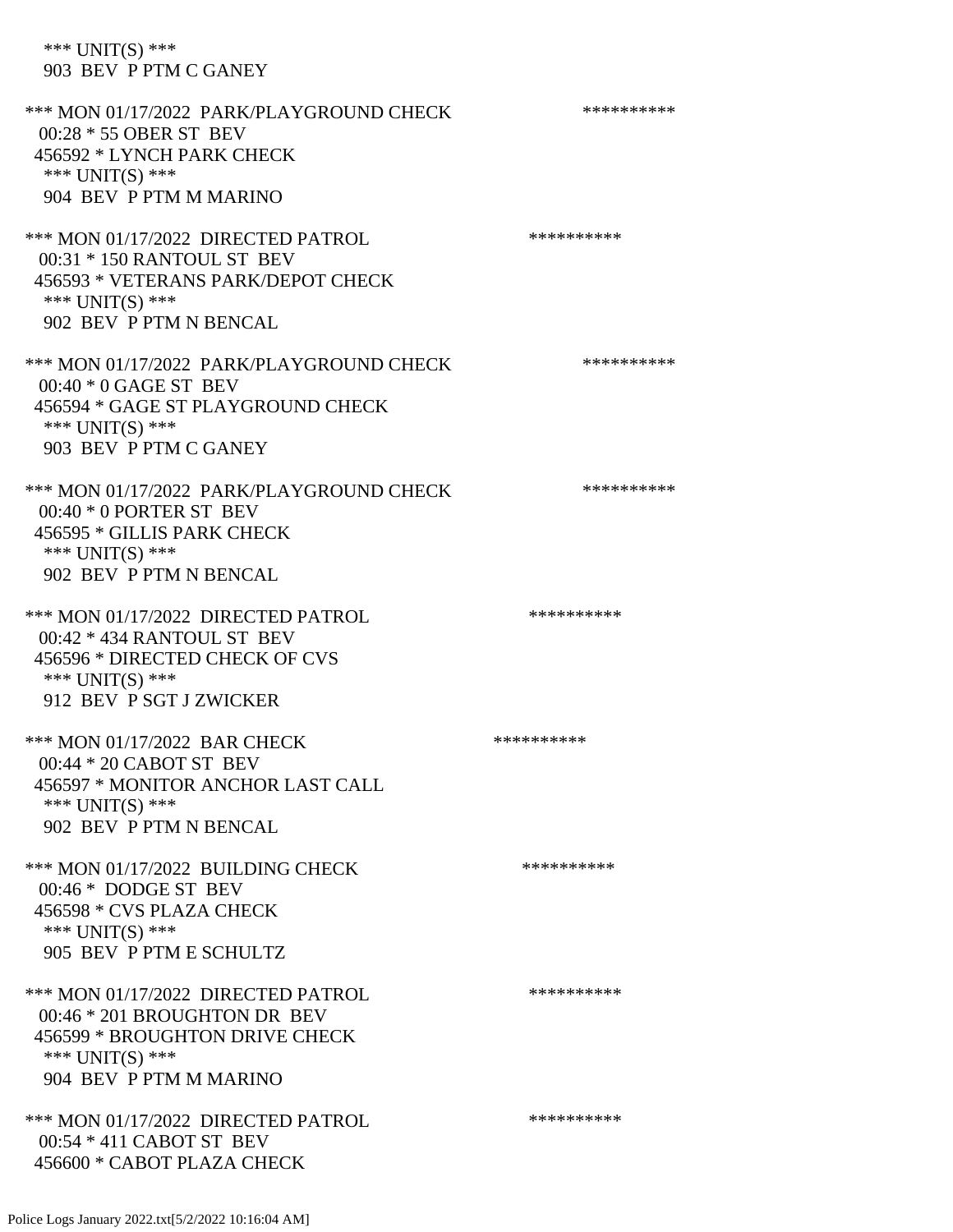\*\*\* UNIT(S) \*\*\* 903 BEV P PTM C GANEY

\*\*\* MON 01/17/2022 SCHOOL BUILDING CHECK \*\*\*\*\*\*\*\*\*\*\* 01:04 \* 41 BRIMBAL AV BEV 456601 \* HANNAH SCHOOL CHECK \*\*\* UNIT(S) \*\*\* 904 BEV P PTM M MARINO \*\*\* MON 01/17/2022 SCHOOL BUILDING CHECK \*\*\*\*\*\*\*\*\*\*\* 01:06 \* 40 WOODLAND AV BEV 456602 \* CHECK OF SCHOOL \*\*\* UNIT(S) \*\*\* 901 BEV P PTM A CECCHINI \*\*\* MON 01/17/2022 DIRECTED PATROL \*\*\*\*\*\*\*\*\*\* 01:18 \* 0 LOTHROP ST BEV 456603 \* INDEPENDENCE PARK CHECK \*\*\* UNIT(S) \*\*\* 902 BEV P PTM N BENCAL \*\*\* MON 01/17/2022 DIRECTED PATROL \*\*\*\*\*\*\*\*\*\* 01:22 \* 0 BAYVIEW AV and HOSPITAL PT BEV 456605 \* HOSPITAL POINT CHECK \*\*\* UNIT(S) \*\*\* 904 BEV P PTM M MARINO \*\*\* MON 01/17/2022 DIRECTED PATROL \*\*\*\*\*\*\*\*\*\* 01:22 \* 201 BROUGHTON DR BEV 456604 \* CHECK OF BROUGHTON DRIVE \*\*\* UNIT(S) \*\*\* 912 BEV P SGT J ZWICKER \*\*\* MON 01/17/2022 DIRECTED PATROL \*\*\*\*\*\*\*\*\*\* 01:25 \* 0 LOTHROP ST and DANE ST BEV 456606 \* DANE ST BEACH CHECK \*\*\* UNIT(S) \*\*\* 902 BEV P PTM N BENCAL \*\*\* MON 01/17/2022 ALARMS-COMMERCIAL \*\*\*\*\*\*\*\*\*\* 01:25 \* 107 BRIMBAL AV BEV 456607 \* TELEPHONE MONITOR ALARM \*\*\* UNIT(S) \*\*\* 904 BEV P PTM M MARINO 912 BEV P SGT J ZWICKER \*\*\* MON 01/17/2022 DIRECTED PATROL \*\*\*\*\*\*\*\*\*\* 01:36 \* 200 EAST LOTHROP ST BEV 456608 \* CHECK OF TEMPLE BNAI ABRHAM \*\*\* UNIT(S) \*\*\* 912 BEV P SGT J ZWICKER \*\*\* MON 01/17/2022 DIRECTED PATROL \*\*\*\*\*\*\*\*\*\* 01:53 \* 74 HART ST BEV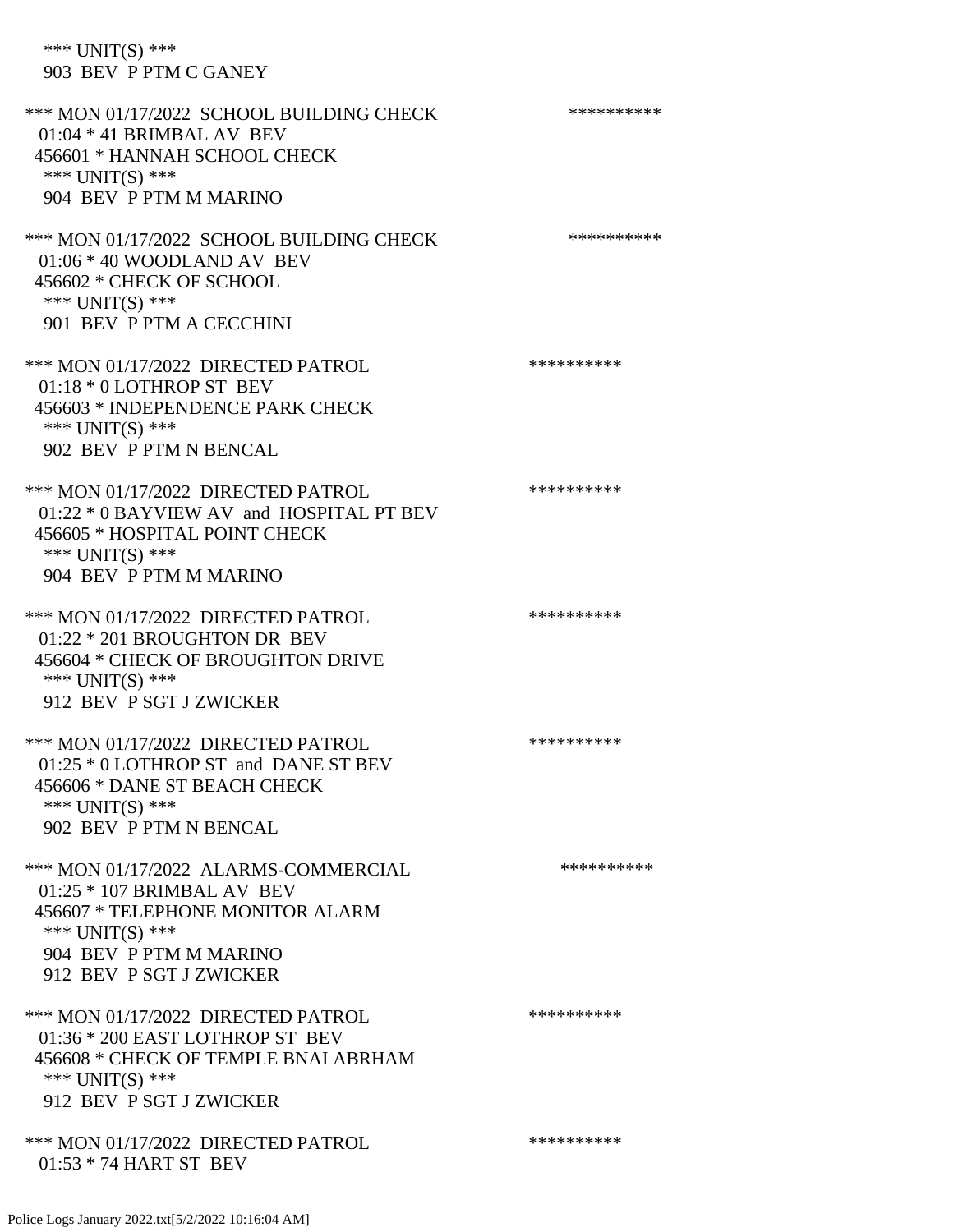456609 \* CHECK OF GUS \*\*\* UNIT(S) \*\*\* 912 BEV P SGT J ZWICKER \*\*\* MON 01/17/2022 SCHOOL BUILDING CHECK \*\*\*\*\*\*\*\*\*\*\* 02:00 \* 20 EISENHOWER AV BEV 456610 \* COVE SCHOOL CHECK \*\*\* UNIT(S) \*\*\* 904 BEV P PTM M MARINO \*\*\* MON 01/17/2022 DIRECTED PATROL \*\*\*\*\*\*\*\*\*\* 02:10 \* 17 HULL ST BEV 456611 \* CHECK OF CENTERVILLE SCHOOL \*\*\* UNIT(S) \*\*\* 912 BEV P SGT J ZWICKER \*\*\* MON 01/17/2022 DIRECTED PATROL \*\*\*\*\*\*\*\*\*\* 02:30 \* 410 ESSEX ST BEV 456612 \* CHECK OF HARRY BALL FIELD \*\*\* UNIT(S) \*\*\* 912 BEV P SGT J ZWICKER \*\*\* MON 01/17/2022 DIRECTED PATROL \*\*\*\*\*\*\*\*\*\* 02:50 \* 201 BROUGHTON DR BEV 456613 \* BROUGHTON DRIVE CHECK \*\*\* UNIT(S) \*\*\* 904 BEV P PTM M MARINO \*\*\* MON 01/17/2022 SUSP ACTIVITY \*\*\*\*\*\*\*\*\*\*\*\*\*\* 05:27 \* 44 MCKAY ST BEV 456614 \* PARTY ON PORCH RINGING DOORBELL \*\*\* UNIT(S) \*\*\* 901 BEV P PTM A CECCHINI 905 BEV P PTM E SCHULTZ \*\*\* MON 01/17/2022 MV STOP-VERBAL WARNING \*\*\*\*\*\*\*\*\*\*\*\* 06:39 \* 134 LOTHROP ST BEV 456615 \* MV STOP \*\*\* UNIT(S) \*\*\* 904 BEV P PTM M MARINO \*\*\* MON 01/17/2022 ALARMS-SCHOOL \*\*\*\*\*\*\*\*\*\* 07:09 \* 20 EISENHOWER AV BEV 456616 \* COVE ELEMENTARY ALARM \*\*\* UNIT(S) \*\*\* 903 BEV P PTM C GANEY 904 BEV P PTM M MARINO \*\*\* MON 01/17/2022 ALARMS-RESIDENTIAL \*\*\*\*\*\*\*\*\*\* 07:15 \* 34 HAVEN WY BEV 456617 \* FAMILY ROOM DOOR ALARM \*\*\* UNIT(S) \*\*\* 901 BEV P PTM A CECCHINI 905 BEV P PTM E SCHULTZ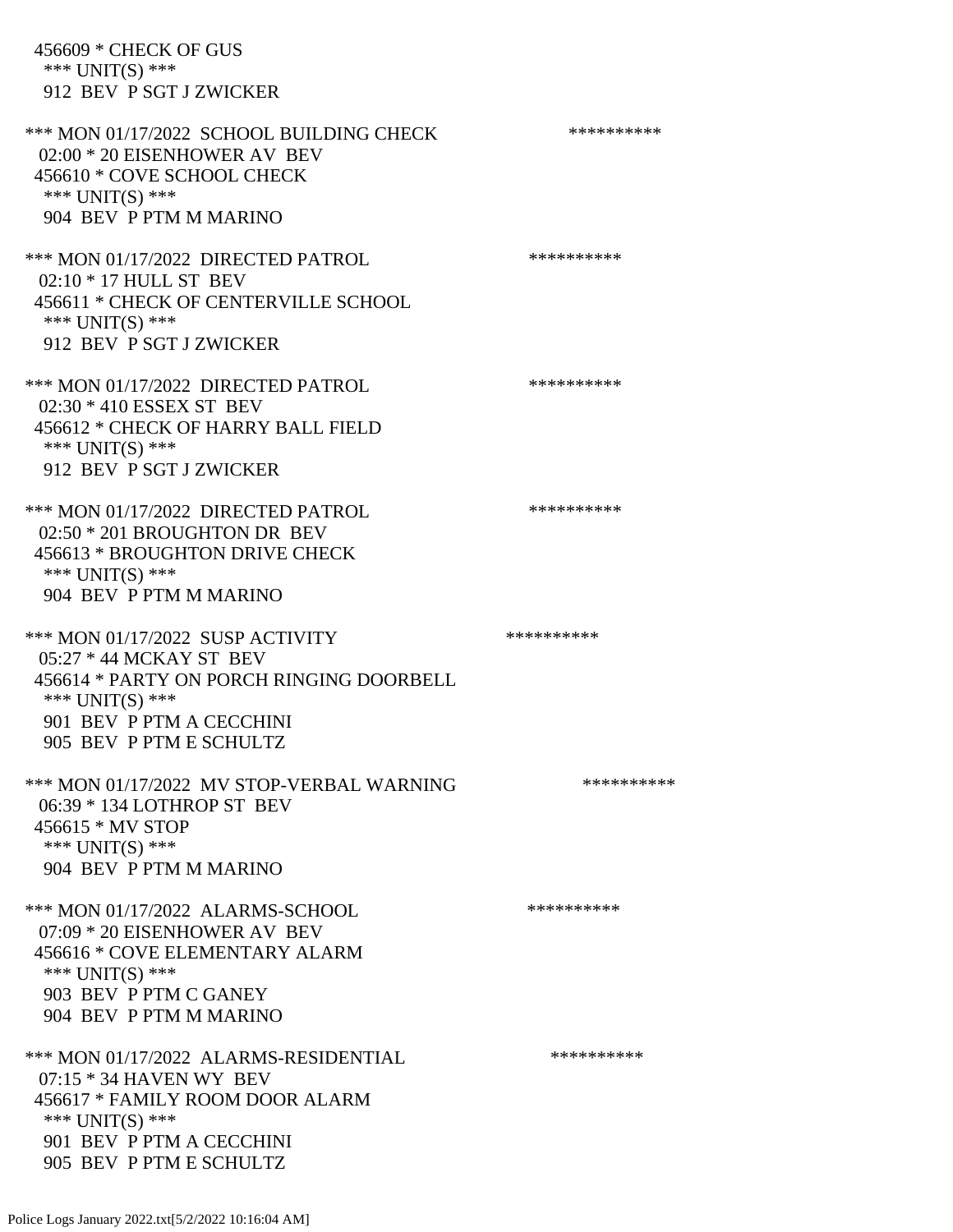\*\*\* MON 01/17/2022 ROSTER-ON/OFF DUTY \*\*\*\*\*\*\*\*\*\* 07:19 \* ELLIOTT ST BEV 456618 \* START OF SHIFT B \*\*\* UNIT(S) \*\*\* OIC BEV P LT D COSTA \*\*\* MON 01/17/2022 ALARMS-SCHOOL \*\*\*\*\*\*\*\*\*\* 08:48 \* 70 BALCH ST BEV 456619 \* ALARM \*\*\* UNIT(S) \*\*\* 901 BEV P PTM M BRODERICK \*\*\* MON 01/17/2022 ALARMS-COMMERCIAL \*\*\*\*\*\*\*\*\*\* 08:49 \* 175 CABOT ST BEV 456620 \* DOOR ALARM \*\*\* UNIT(S) \*\*\* 902 BEV P PTM S LANE \*\*\* MON 01/17/2022 INCORRECT ENTRY/MUST CHANGE \*\*\*\*\*\*\*\*\*\*\*\*  $09:04$  \* 456621 \* \*\*\* MON 01/17/2022 LARCENY-FROM M/V \*23F \*\*\*\*\*\*\*\*\*\*\*\* 09:04 \* 0 CABOT ST and HIGHLAND AV BEV 456622 \* STOLEN CATALYTIC CONVERTER \*\*\* UNIT(S) \*\*\* 902 BEV P PTM S LANE \*\*\* MON 01/17/2022 911 HANG UP \*\*\*\*\*\*\*\*\*\*\*\*\* 11:04 \* 23 GREENE ST BEV 456623 \* 911 HANG UP \*\*\* UNIT(S) \*\*\* 901 BEV P PTM M BRODERICK 903 BEV P PTM D DIVINCENZ \*\*\* MON 01/17/2022 MEDICAL-MENTAL HEALTH \*\*\*\*\*\*\*\*\*\*\*\* 12:31 \* OCEAN ST BEV 456624 \* SI STATEMENTS \*\*\* UNIT(S) \*\*\* 902 BEV P PTM S LANE 903 BEV P PTM D DIVINCENZ A1 BEV A AMBULANCE \*\*\* MON 01/17/2022 CHECK WELL BEING \*\*\*\*\*\*\*\*\*\* 14:08 \* 5 EDWARDS ST Apt: 6 BEV 456625 \* WELL BEING CHECK \*\*\* UNIT(S) \*\*\* 901 BEV P PTM M BRODERICK 902 BEV P PTM S LANE A1 BEV A AMBULANCE BF1 BEV F BEV FIRE

### \*\*\* MON 01/17/2022 MV-ACCIDENT PROPERTY DAMAGE \*\*\*\*\*\*\*\*\*\*\*\*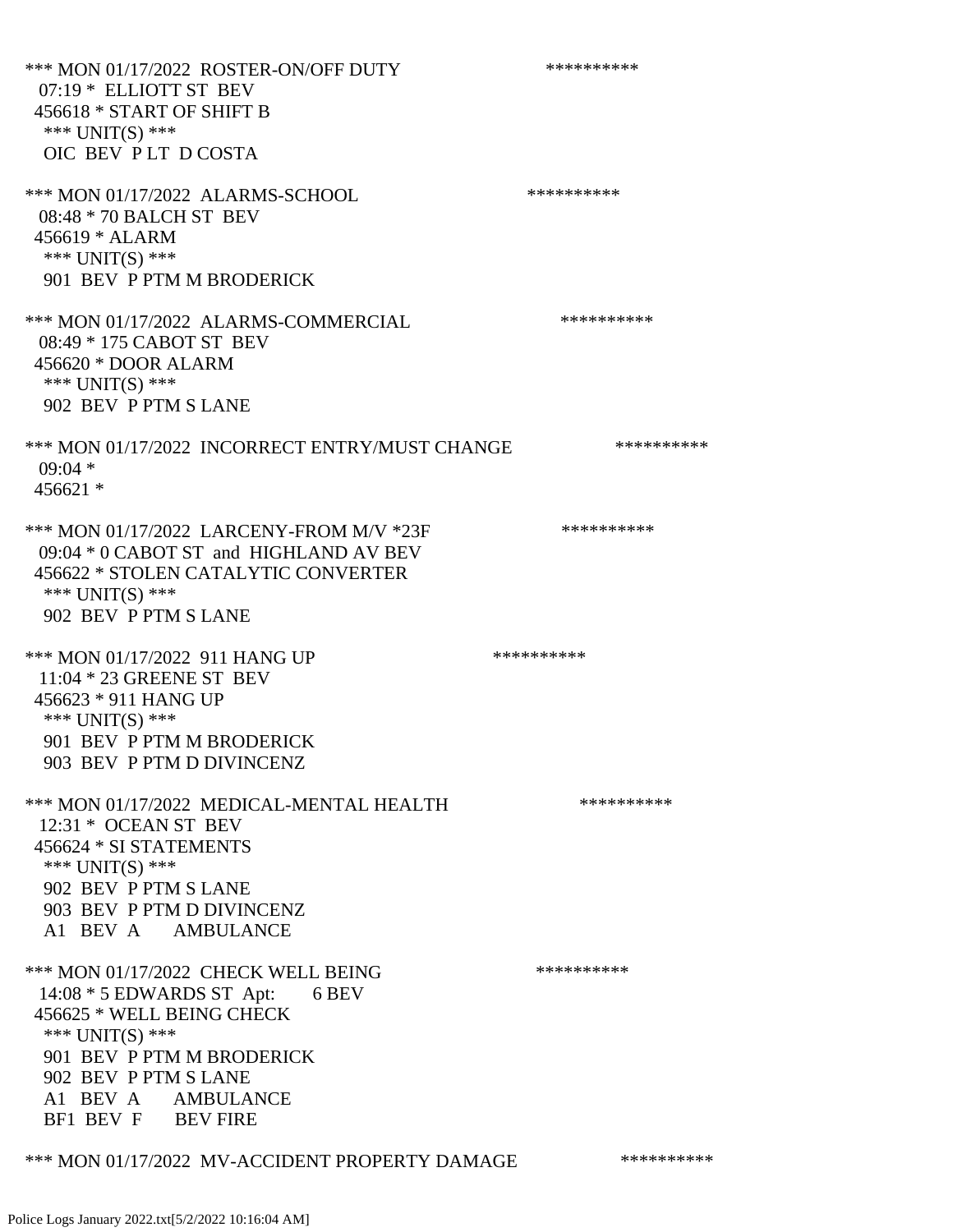14:13 \* 55 DODGE ST BEV 456626 \* 2 CAR MVA \*\*\* UNIT(S) \*\*\* 905 BEV P PTM J SPITALERI \*\*\* MON 01/17/2022 MEDICAL-ALS \*\*\*\*\*\*\*\*\*\*\*\*\* 14:21 \* CHERRY HILL DR BEV 456627 \* STROKE \*\*\* UNIT(S) \*\*\* 903 BEV P PTM D DIVINCENZ A2 BEV A AMBULANCE \*\*\* MON 01/17/2022 ROSTER-ON/OFF DUTY \*\*\*\*\*\*\*\*\*\* 16:00 \* ELLIOTT ST BEV 456628 \* START OF SHIFT C (4-12 SHIFT) \*\*\* UNIT(S) \*\*\* OIC BEV P LT J SHAIRS \*\*\* MON 01/17/2022 MV STOP-ARREST/SUMMONS \*\*\*\*\*\*\*\*\*\*\*\* 16:16 \* 7 SOHIER RD BEV 456630 \* MA REG 993FGC \*\*\* UNIT(S) \*\*\* 903 BEV P PTM R KNIGHT \*\*\* MON 01/17/2022 DIRECTED PATROL \*\*\*\*\*\*\*\*\*\* 16:20 \* 0 BRIMBAL AV and BROUGHTON DR BEV 456631 \* DP \*\*\* UNIT(S) \*\*\* 904 BEV P PTM H GEARY \*\*\* MON 01/17/2022 ALARMS-RESIDENTIAL \*\*\*\*\*\*\*\*\*\* 16:32 \* 140 HART ST BEV 456632 \* LIVINGROOM / LIBRARY MOTION \*\*\* UNIT(S) \*\*\* 904 BEV P PTM H GEARY 905 BEV P PTM J MCCARTHY \*\*\* MON 01/17/2022 DISTURBANCE-FIGHT \*\*\*\*\*\*\*\*\*\*\*\*\* 16:39 \* 6 JUDSON ST BEV 456633 \* DISTURBANCE IN STREET \*\*\* UNIT(S) \*\*\* 901 BEV P PTM J SPITALERI 902 BEV P PTM ARCHAMBAULT 903 BEV P PTM R KNIGHT 912 BEV P SGT J SHAIRS \*\*\* MON 01/17/2022 ALARMS-SCHOOL \*\*\*\*\*\*\*\*\*\* 17:15 \* 70 BALCH ST BEV 456634 \* MCKEOWN SCHOOL ALARM \*\*\* UNIT(S) \*\*\* 901 BEV P PTM J SPITALERI 905 BEV P PTM J MCCARTHY

\*\*\* MON 01/17/2022 MV STOP-VERBAL WARNING \*\*\*\*\*\*\*\*\*\*\*\*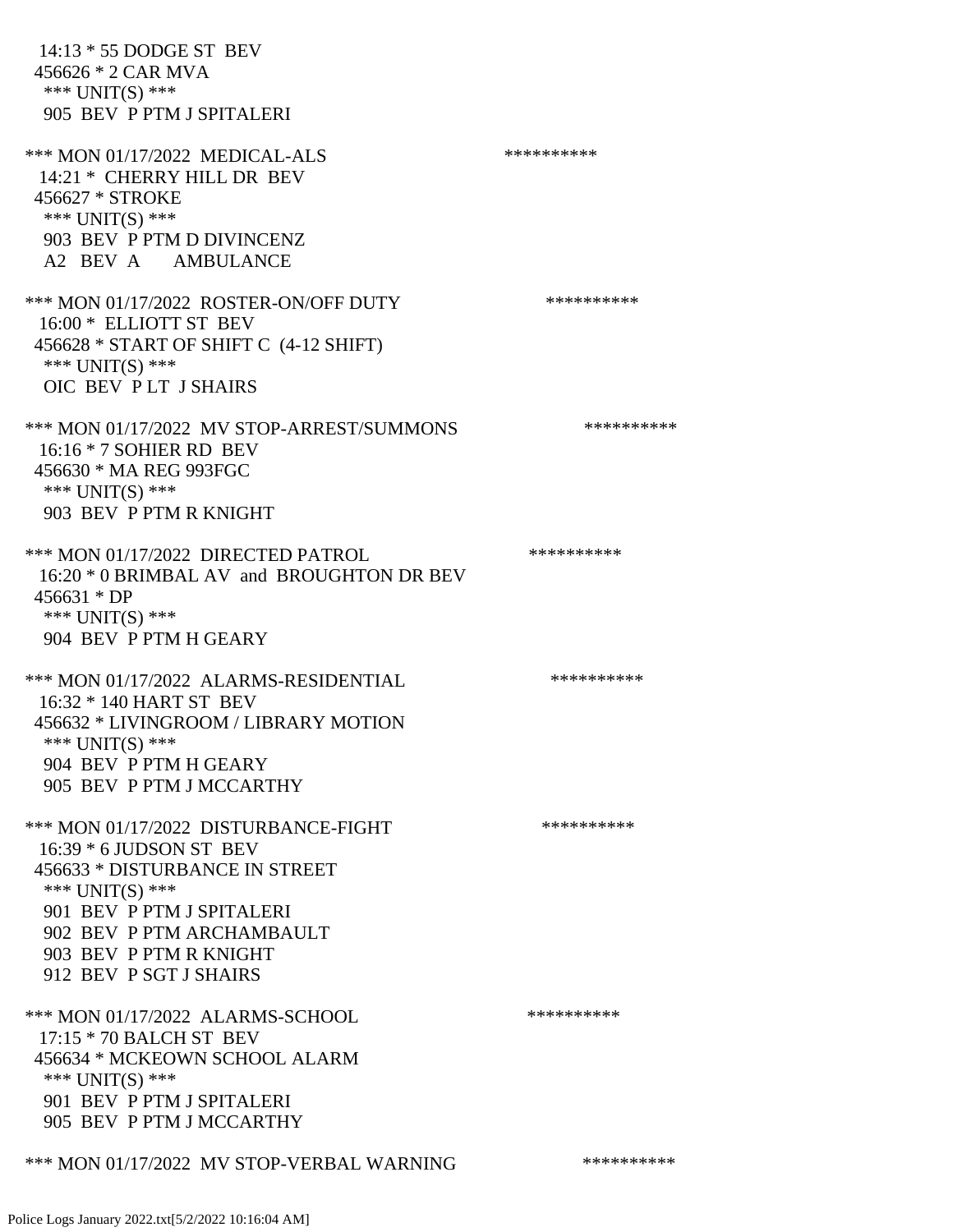18:27 \* 175 ELLIOTT ST BEV 456635 \* MV STOP - MA REG: 1MKZ59 \*\*\* UNIT(S) \*\*\* 902 BEV P PTM ARCHAMBAULT 903 BEV P PTM R KNIGHT \*\*\* MON 01/17/2022 MV-ACCIDENT PROPERTY DAMAGE \*\*\*\*\*\*\*\*\*\*\*\* 18:39 \* 0 RIVER ST and PLEASANT ST BEV 456636 \* MVA POSSIBLE - AIRBAG DEPLOYMENT (MA REG:2LAF41,NH 4741356 \*\*\* UNIT(S) \*\*\* 902 BEV P PTM ARCHAMBAULT 903 BEV P PTM R KNIGHT 904 BEV P PTM H GEARY A1 BEV A AMBULANCE BF1 BEV F BEV FIRE \*\*\* MON 01/17/2022 MEDICAL-UNKNOWN \*\*\*\*\*\*\*\*\*\* 18:44 \* MANOR RD BEV 456637 \* PENDANT ALARM ACTIVATION - NO RESPONSE \*\*\* UNIT(S) \*\*\* 905 BEV P PTM J MCCARTHY A1 BEV A AMBULANCE BF1 BEV F BEV FIRE \*\*\* MON 01/17/2022 DOMESTIC-ABUSE/209A VIO\*90F \*\*\*\*\*\*\*\*\*\* 19:04 \* DARTMOUTH ST BEV 456638 \* POSSIBLE BROTHER/SISTER DOMESTIC \*\*\* UNIT(S) \*\*\* 901 BEV P PTM J SPITALERI 903 BEV P PTM R KNIGHT 905 BEV P PTM J MCCARTHY 912 BEV P SGT J SHAIRS \*\*\* MON 01/17/2022 DEATH \*\*\*\*\*\*\*\*\*\* 19:48 \* RANTOUL ST BEV 456639 \* CHECK ON MALE FOR ELIOT \*\*\* UNIT(S) \*\*\* 901 BEV P PTM J SPITALERI A1 BEV A AMBULANCE BF1 BEV F BEV FIRE CHA1 BEV P CPT T HEGARTY \*\*\* MON 01/17/2022 MEDICAL-BLS \*\*\*\*\*\*\*\*\*\* 20:31 \* SOHIER RD BEV 456640 \* DIFFICULTY BREATHING \*\*\* UNIT(S) \*\*\* 903 BEV P PTM R KNIGHT A1 BEV A AMBULANCE \*\*\* MON 01/17/2022 MV STOP-WRITTEN WARNING \*\*\*\*\*\*\*\*\*\*\*\* 21:53 \* 180 CABOT ST BEV 456641 \* MV STOP - MA REG: VLBS \*\*\* UNIT(S) \*\*\* 902 BEV P PTM ARCHAMBAULT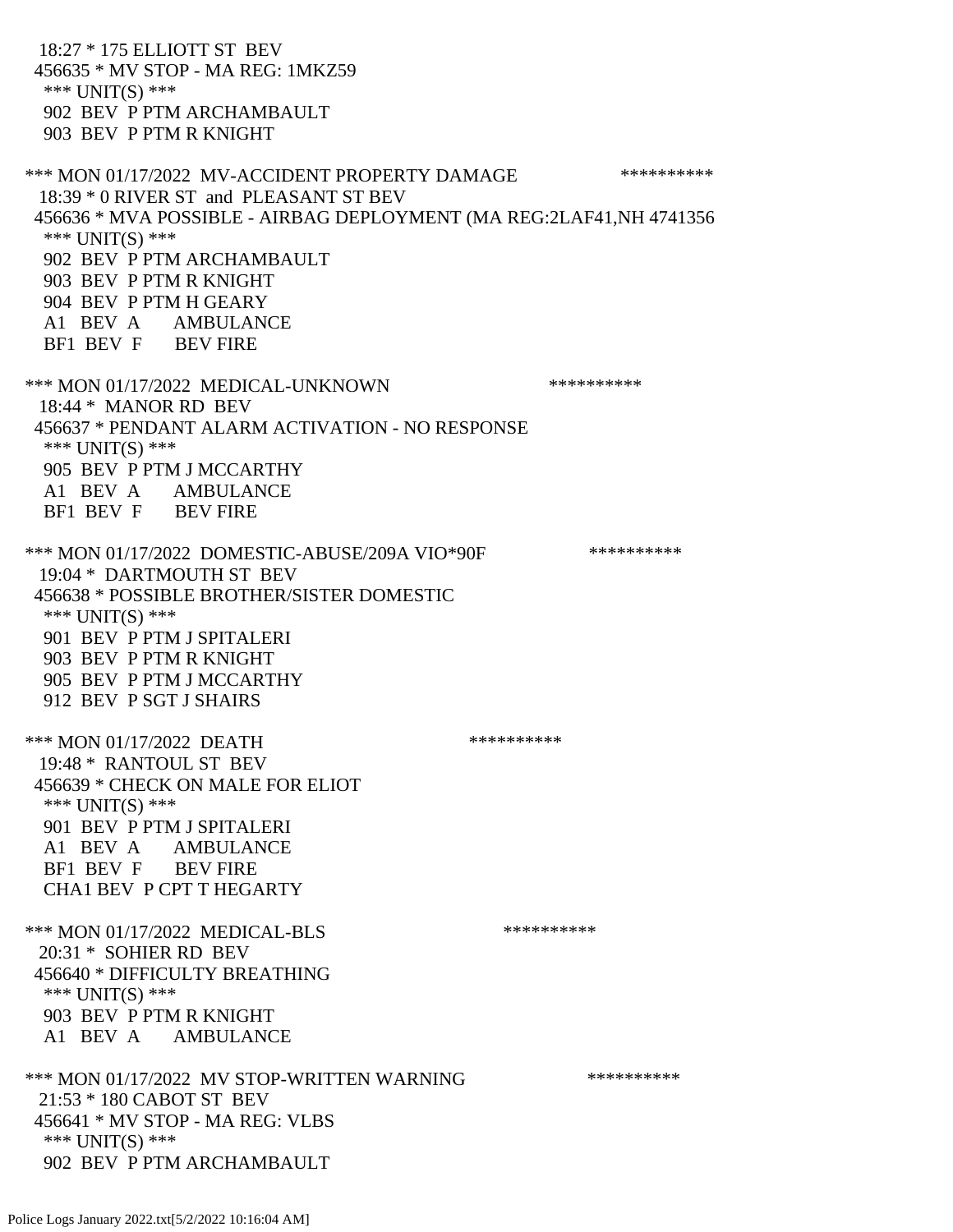\*\*\* MON 01/17/2022 ALARMS-COMMERCIAL \*\*\*\*\*\*\*\*\*\* 22:45 \* 47 DODGE ST BEV 456642 \* REAR SHOWROOM MOTION \*\*\* UNIT(S) \*\*\* 905 BEV P PTM J MCCARTHY \*\*\* MON 01/17/2022 MEDICAL-ALS \*\*\*\*\*\*\*\*\*\*\*\* 23:37 \* MICHAEL RD BEV 456643 \* DIABETIC EMERGENCY, POSSIBLY UNCONSCIOUS \*\*\* UNIT(S) \*\*\* 905 BEV P PTM J MCCARTHY A1 BEV A AMBULANCE BF1 BEV F BEV FIRE \*\*\* TUE 01/18/2022 ROSTER-ON/OFF DUTY \*\*\*\*\*\*\*\*\*\*\*\* 00:07 \* ELLIOTT ST BEV 456644 \* START OF SHIFT A \*\*\* UNIT(S) \*\*\* OIC BEV P SGT D NICHOLSON \*\*\* TUE 01/18/2022 DIRECTED PATROL \*\*\*\*\*\*\*\*\*\* 00:31 \* 10 PARK ST BEV 456645 \* CHECK ON TRAIN STATION \*\*\* UNIT(S) \*\*\* 902 BEV P PTM M THERIAULT \*\*\* TUE 01/18/2022 PARK/PLAYGROUND CHECK \*\*\*\*\*\*\*\*\*\*\*\* 00:35 \* 0 GAGE ST BEV 456646 \* GAGE STREET PARK CHECK \*\*\* UNIT(S) \*\*\* 903 BEV P PTM M MARINO \*\*\* TUE 01/18/2022 PARK/PLAYGROUND CHECK \*\*\*\*\*\*\*\*\*\*\*\* 00:36 \* 410 ESSEX ST BEV 456647 \* HARRY BALL FIELD CHECK \*\*\* UNIT(S) \*\*\* 906 BEV P PTM J MARRS \*\*\* TUE 01/18/2022 ALARMS-COMMERCIAL \*\*\*\*\*\*\*\*\*\* 00:40 \* 100 SOHIER RD BEV 456648 \* COMMERCIAL ALARM DOOR B116C \*\*\* UNIT(S) \*\*\* 903 BEV P PTM M MARINO 912 BEV P SGT J ZWICKER \*\*\* TUE 01/18/2022 SCHOOL BUILDING CHECK \*\*\*\*\*\*\*\*\*\*\* 00:46 \* 17 HULL ST BEV 456649 \* CENTERVILLE SCHOOL CHECK \*\*\* UNIT(S) \*\*\* 906 BEV P PTM J MARRS \*\*\* TUE 01/18/2022 DIRECTED PATROL \*\*\*\*\*\*\*\*\*\* 00:47 \* 126-127 WATER ST BEV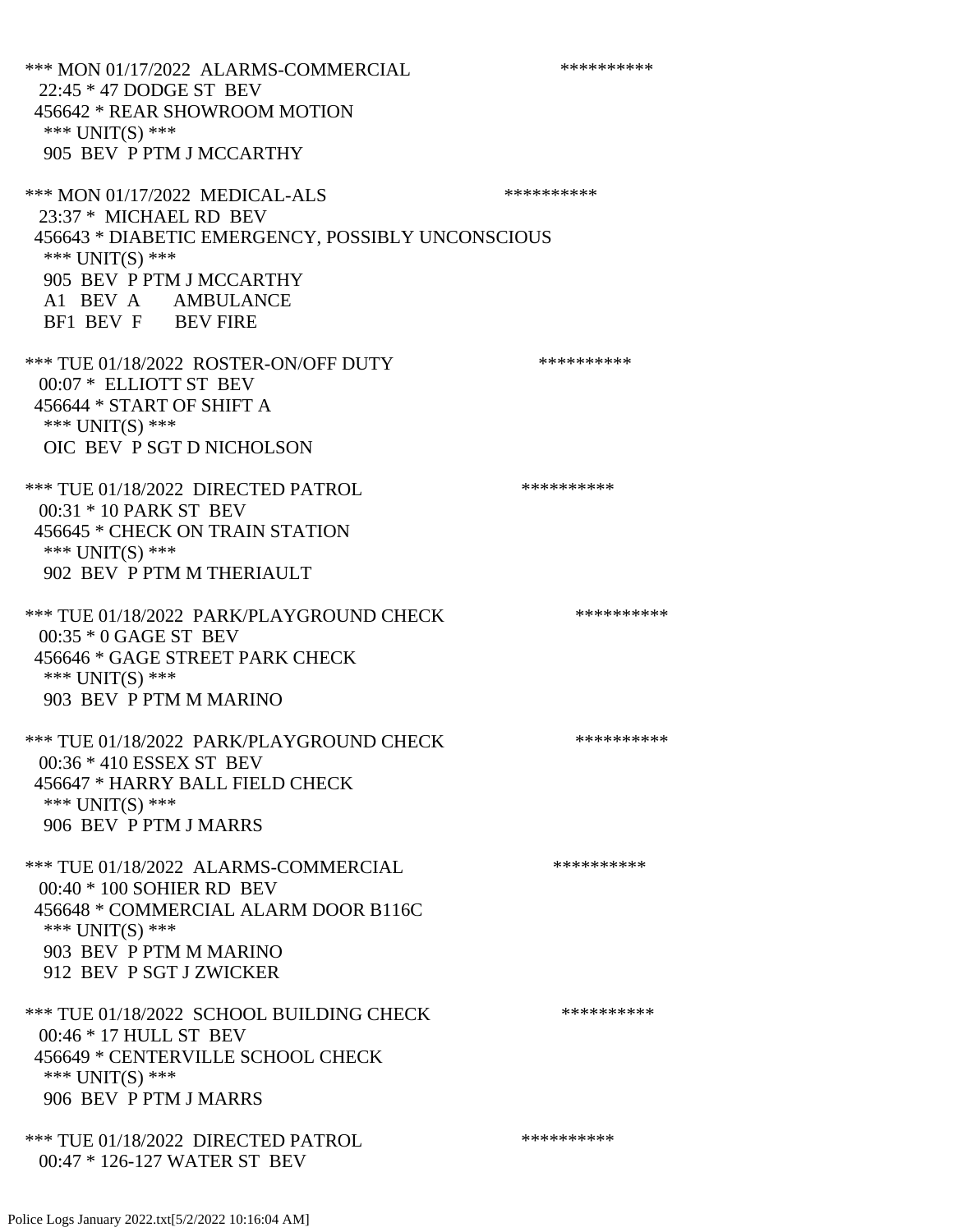456650 \* CHECK OF THE JUBILEE YACHT CLUB \*\*\* UNIT(S) \*\*\* 902 BEV P PTM M THERIAULT \*\*\* TUE 01/18/2022 SCHOOL BUILDING CHECK \*\*\*\*\*\*\*\*\*\*\* 00:47 \* 40 WOODLAND AV BEV 456651 \* AYERS SCHOOL CHECK \*\*\* UNIT(S) \*\*\* 901 BEV P PTM C GANEY \*\*\* TUE 01/18/2022 DIRECTED PATROL \*\*\*\*\*\*\*\*\*\* 00:55 \* 55 OBER ST BEV 456652 \* PARK CHK \*\*\* UNIT(S) \*\*\* 904 BEV P PTM S CECCHINI \*\*\* TUE 01/18/2022 PARK/PLAYGROUND CHECK \*\*\*\*\*\*\*\*\*\*\*\* 00:59 \* 145 LIVINGSTONE AV BEV 456653 \* OBEAR PARK CHECK \*\*\* UNIT(S) \*\*\* 901 BEV P PTM C GANEY \*\*\* TUE 01/18/2022 TRAIN STATION CHECK \*\*\*\*\*\*\*\*\*\*\*\* 01:02 \* 0 HALE ST and WEST ST BEV 456654 \* BEVERLY FARMS CHECK \*\*\* UNIT(S) \*\*\* 906 BEV P PTM J MARRS \*\*\* TUE 01/18/2022 ALARMS-COMMERCIAL \*\*\*\*\*\*\*\*\*\* 01:04 \* 175 CABOT ST BEV 456655 \* COMMERCIAL ALARM - ATM \*\*\* UNIT(S) \*\*\* 901 BEV P PTM C GANEY 902 BEV P PTM M THERIAULT \*\*\* TUE 01/18/2022 DIRECTED PATROL \*\*\*\*\*\*\*\*\*\* 01:07 \* 150 BRIMBAL AV BEV 456656 \* CHECK OF WHOLE FOODS PLAZA \*\*\* UNIT(S) \*\*\* 912 BEV P SGT J ZWICKER \*\*\* TUE 01/18/2022 DIRECTED PATROL \*\*\*\*\*\*\*\*\*\* 01:11 \* 0 BAYVIEW AV and HOSPITAL PT BEV 456657 \* AREA CHK \*\*\* UNIT(S) \*\*\* 904 BEV P PTM S CECCHINI \*\*\* TUE 01/18/2022 DIRECTED PATROL \*\*\*\*\*\*\*\*\*\* 01:12 \* 55 OBER ST BEV 456658 \* CHECK OF PARK \*\*\* TUE 01/18/2022 DIRECTED PATROL \*\*\*\*\*\*\*\*\*\* 01:12 \* 37 ENON ST BEV 456659 \* CHECK OF STOP AND SHOP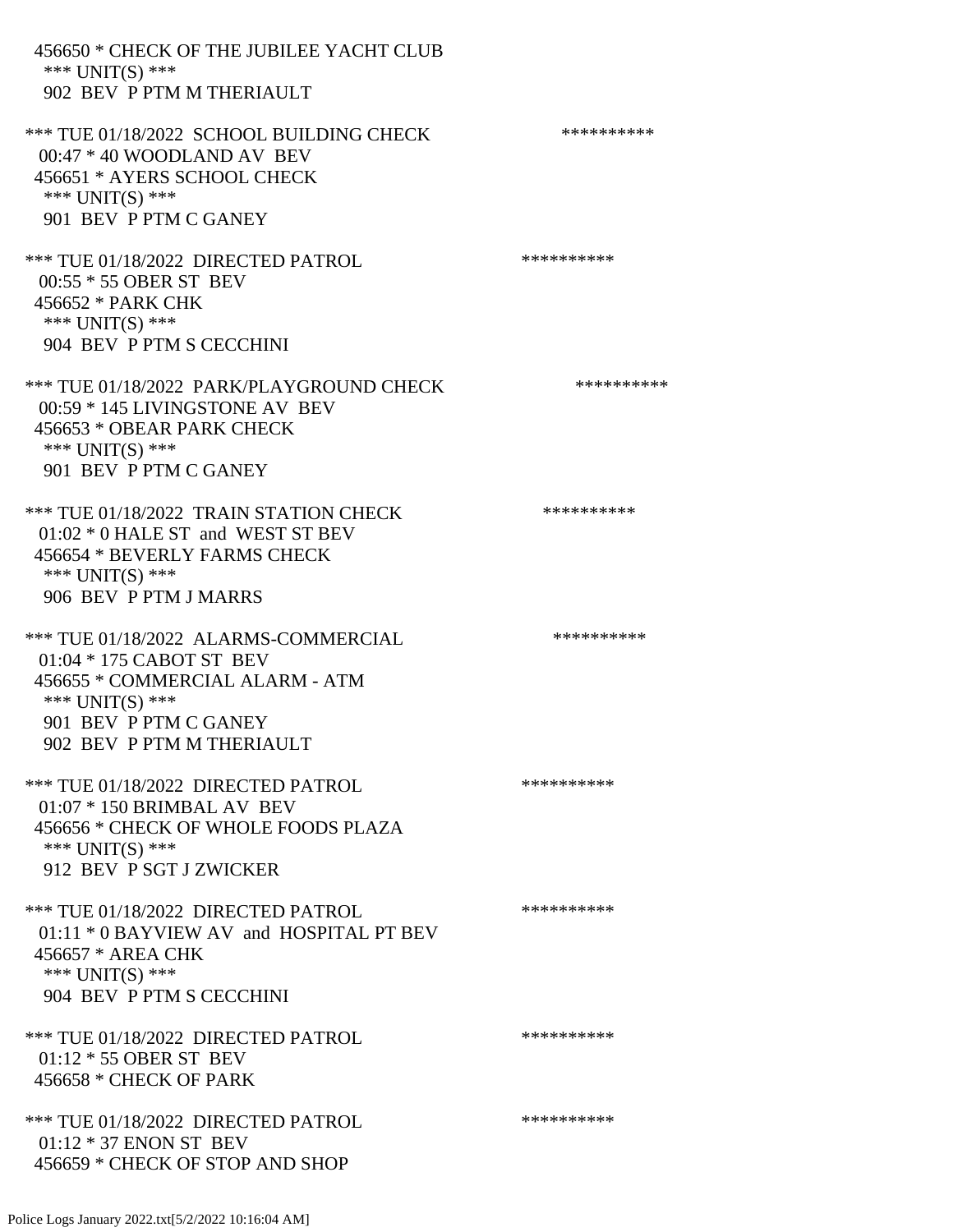\*\*\* UNIT(S) \*\*\* 912 BEV P SGT J ZWICKER

\*\*\* TUE 01/18/2022 DIRECTED PATROL \*\*\*\*\*\*\*\*\*\* 01:20 \* 201 BROUGHTON DR BEV 456660 \* DIRECTED CHECK OF BROUGHTON DRIVE \*\*\* UNIT(S) \*\*\* 912 BEV P SGT J ZWICKER \*\*\* TUE 01/18/2022 DIRECTED PATROL \*\*\*\*\*\*\*\*\*\* 01:30 \* 167 HALE ST BEV 456661 \* CHECK OF COVE CHURCH \*\*\* UNIT(S) \*\*\* 912 BEV P SGT J ZWICKER \*\*\* TUE 01/18/2022 DIRECTED PATROL \*\*\*\*\*\*\*\*\*\* 01:32 \* 0 LOTHROP ST BEV 456662 \* CHECK OF INDEPENDENCE PARK \*\*\* UNIT(S) \*\*\* 902 BEV P PTM M THERIAULT \*\*\* TUE 01/18/2022 DIRECTED PATROL \*\*\*\*\*\*\*\*\*\* 01:33 \* 79 BRIDGE ST BEV 456663 \* RYAL SIDE CENTER CHECK \*\*\* UNIT(S) \*\*\* 901 BEV P PTM C GANEY \*\*\* TUE 01/18/2022 BUILDING CHECK \*\*\*\*\*\*\*\*\*\*\*\* 01:34 \* RANTOUL ST BEV 456664 \* 24 HOUR STORE CHECK \*\*\* UNIT(S) \*\*\* 903 BEV P PTM M MARINO \*\*\* TUE 01/18/2022 DIRECTED PATROL \*\*\*\*\*\*\*\*\*\* 01:40 \* 0 WEST ST BEV 456665 \* CHECK OF WEST BEACH \*\*\* UNIT(S) \*\*\* 912 BEV P SGT J ZWICKER \*\*\* TUE 01/18/2022 ALARMS-COMMERCIAL \*\*\*\*\*\*\*\*\*\* 01:40 \* 256 CABOT ST BEV 456666 \* COMMERCIAL ALARM- TELEPHONE LINE \*\*\* UNIT(S) \*\*\* 901 BEV P PTM C GANEY 902 BEV P PTM M THERIAULT \*\*\* TUE 01/18/2022 DIRECTED PATROL \*\*\*\*\*\*\*\*\*\* 01:44 \* 0 BRIMBAL AV and BROUGHTON DR BEV 456667 \* AREA CHK \*\*\* UNIT(S) \*\*\* 904 BEV P PTM S CECCHINI \*\*\* TUE 01/18/2022 DIRECTED PATROL \*\*\*\*\*\*\*\*\*\* 01:46 \* 74 HART ST BEV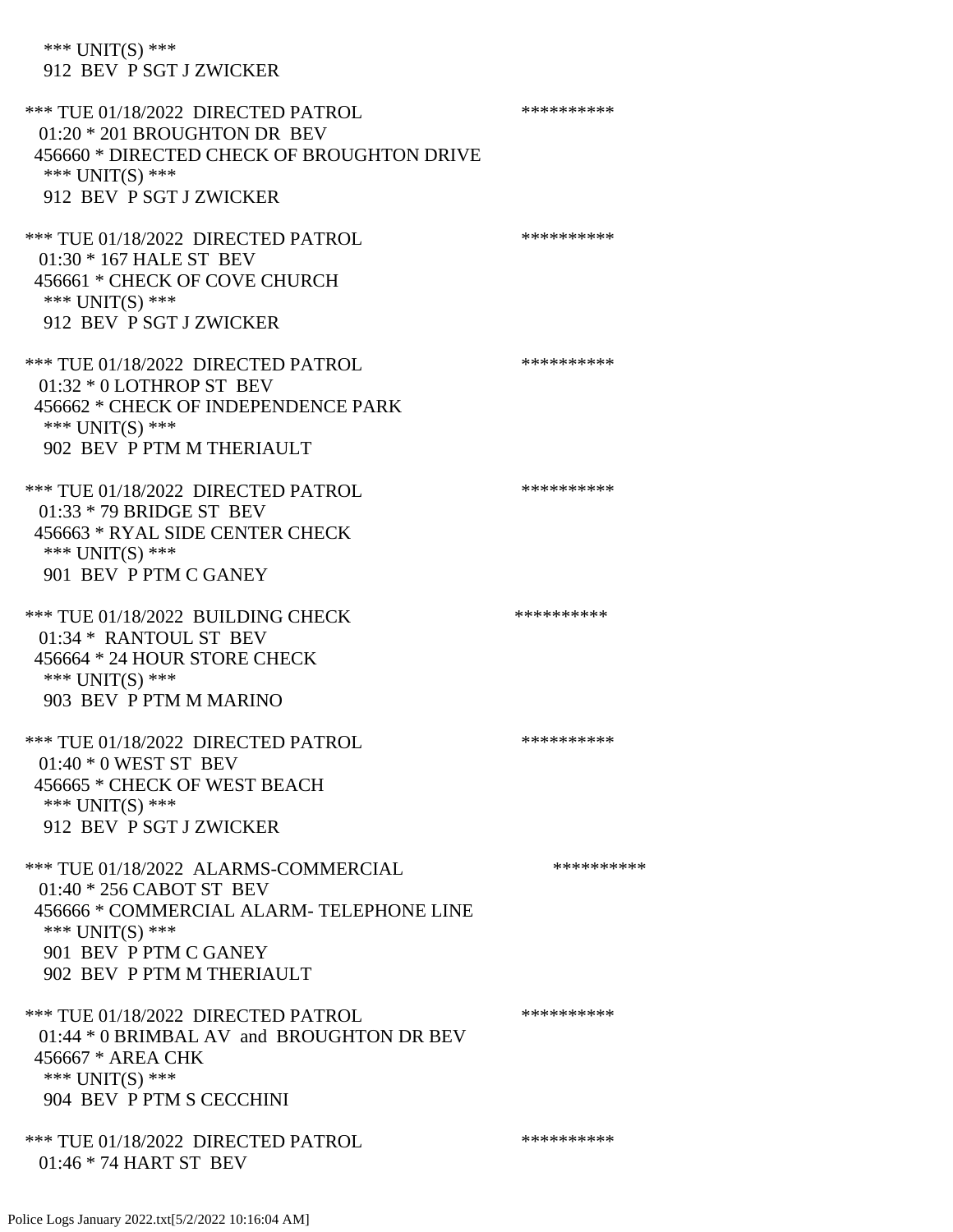456668 \* CHECK OF GUS \*\*\* UNIT(S) \*\*\* 912 BEV P SGT J ZWICKER \*\*\* TUE 01/18/2022 BUILDING CHECK \*\*\*\*\*\*\*\*\*\*\*\* 02:07 \* CABOT ST BEV 456669 \* CABOT PLAZA CHECK \*\*\* UNIT(S) \*\*\* 903 BEV P PTM M MARINO \*\*\* TUE 01/18/2022 BUILDING CHECK \*\*\*\*\*\*\*\*\*\*\*\* 02:30 \* CABOT ST BEV 456670 \* FORD DEALERSHIP CHECK \*\*\* UNIT(S) \*\*\* 903 BEV P PTM M MARINO \*\*\* TUE 01/18/2022 ALARMS-COMMERCIAL \*\*\*\*\*\*\*\*\*\* 04:53 \* 7 RESERVOIR RD BEV 456671 \* COMMERCIAL ALARM- POOL DOOR \*\*\* UNIT(S) \*\*\* 903 BEV P PTM M MARINO 905 BEV P PTM G LITTLE \*\*\* TUE 01/18/2022 ALARMS-COMMERCIAL \*\*\*\*\*\*\*\*\*\* 05:33 \* 100 SOHIER RD BEV 456672 \* FIELD HOUSE DOOR 13 \*\*\* UNIT(S) \*\*\* 903 BEV P PTM M MARINO \*\*\* TUE 01/18/2022 ALARMS-COMMERCIAL \*\*\*\*\*\*\*\*\*\* 05:35 \* 377 CABOT ST BEV 456673 \* ALARM \*\*\* UNIT(S) \*\*\* 902 BEV P PTM M THERIAULT 904 BEV P PTM S CECCHINI \*\*\* TUE 01/18/2022 MV STOP-VERBAL WARNING \*\*\*\*\*\*\*\*\*\*\*\*\* 06:40 \* 131 BRIMBAL AV BEV 456674 \* MA REG 1TA945 \*\*\* UNIT(S) \*\*\* 903 BEV P PTM M MARINO \*\*\* TUE 01/18/2022 DOMESTIC ABUSE/NO 209A \*90F \*\*\*\*\*\*\*\*\*\*\*\* 06:45 \* 7 COURTNEY DR BEV 456675 \* MALE PARTY WILL NOT LEAVE, CAUSING A SCENE \*\*\* UNIT(S) \*\*\* 901 BEV P PTM C GANEY 902 BEV P PTM M THERIAULT 905 BEV P PTM G LITTLE 912 BEV P SGT J ZWICKER \*\*\* TUE 01/18/2022 SCHOOL TRAFFIC \*\*\*\*\*\*\*\*\*\*\*\*\*\*\* 07:38 \* 41 BRIMBAL AV BEV 456676 \* SCHOOL TRAFFIC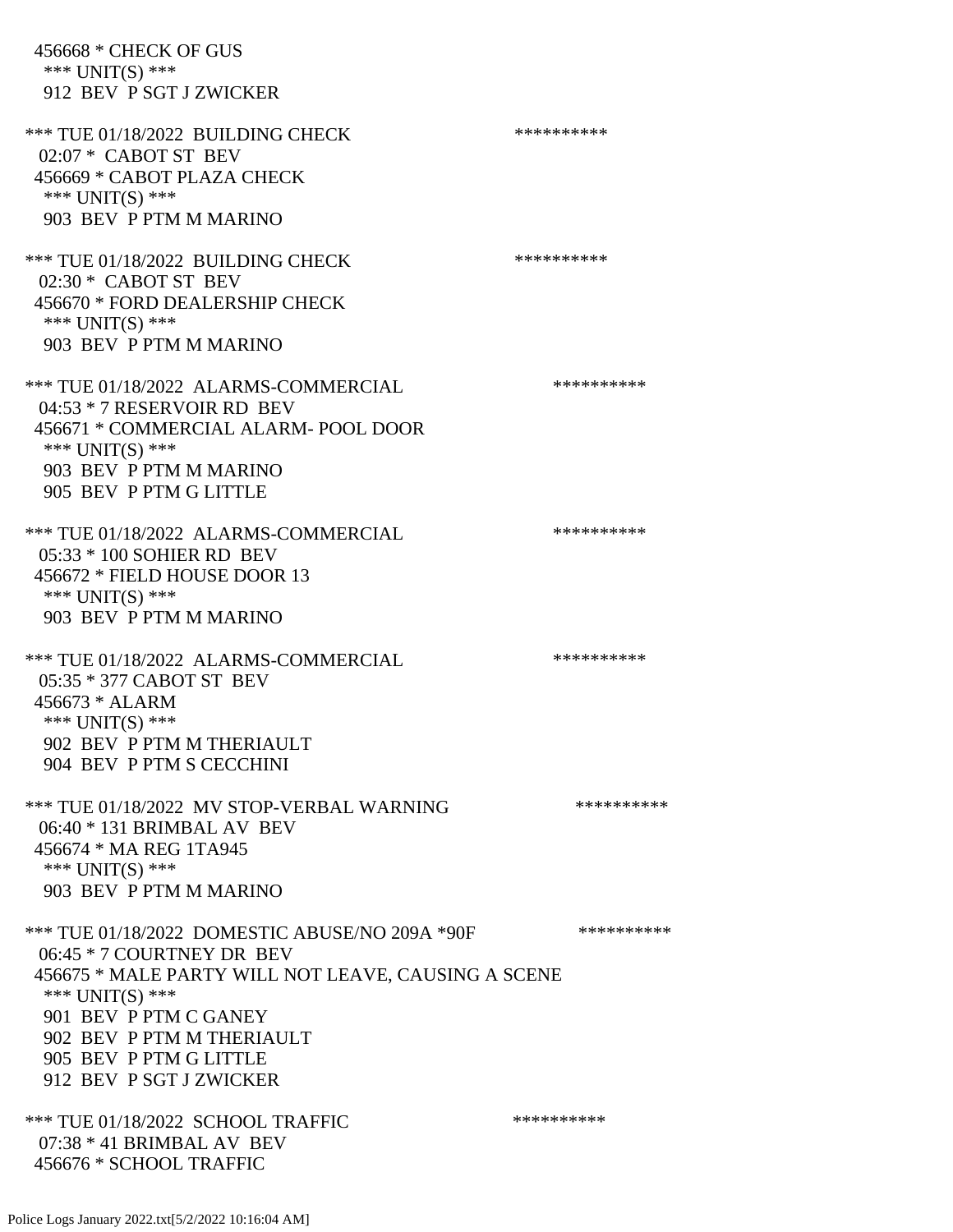| *** $UNIT(S)$ ***<br>907 BEV P PTM J LANTYCH                                                                                                                             |            |
|--------------------------------------------------------------------------------------------------------------------------------------------------------------------------|------------|
| *** TUE 01/18/2022 ROSTER-ON/OFF DUTY<br>07:50 * ELLIOTT ST BEV<br>456677 * DIV B ASSIGNMENTS                                                                            | ********** |
| *** TUE 01/18/2022 MV STOP-VERBAL WARNING<br>$07:59 * 41$ BRIMBAL AV BEV<br>456678 * MV STOP 308240 (NH)<br>*** UNIT(S) ***<br>907 BEV P PTM J LANTYCH                   | ********** |
| *** TUE 01/18/2022 MV STOP-VERBAL WARNING<br>08:59 * 0 BRIDGE ST and WINTHROP AV BEV<br>456679 * MV STOP 63VL13<br>*** UNIT(S) ***<br>907 BEV P PTM J LANTYCH            | ********** |
| *** TUE 01/18/2022 MV STOP-WRITTEN WARNING<br>09:12 * 0 BRIDGE ST and MARGIN ST BEV<br>456680 * MV STOP 5NK261<br>*** UNIT(S) ***<br>907 BEV P PTM J LANTYCH             | ********** |
| *** TUE 01/18/2022 MV STOP-VERBAL WARNING<br>09:16 * 0 BRIDGE ST and MARGIN ST BEV<br>456681 * MV STOP 1PJS32<br>*** UNIT(S) ***<br>907 BEV P PTM J LANTYCH              | ********** |
| *** TUE 01/18/2022 MV STOP-VERBAL WARNING<br>09:38 * 407 HALE ST BEV<br>456682 * MV STOP 4HYS99<br>*** UNIT(S) ***<br>907 BEV P PTM J LANTYCH                            | ********** |
| *** TUE 01/18/2022 MV STOP-VERBAL WARNING<br>09:44 * 407 HALE ST BEV<br>456683 * MV STOP 4281968 (NH)<br>*** UNIT(S) ***<br>907 BEV P PTM J LANTYCH                      | ********** |
| *** TUE 01/18/2022 PREVENT BREACH OF PEACE<br>10:42 * 40 SIMON ST BEV<br>456684 * ASSIST WITH 209A, TO RETREIVE ITEMS<br>*** UNIT(S) ***<br>903 BEV P PTM S LANE         | ********** |
| *** TUE 01/18/2022 DOMESTIC-VERBAL ARGUMENT<br>11:11 * BROUGHTON DR BEV<br>456685 * MOTHER WANTS DAUGHTER REMOVED FROM HOME<br>*** $UNIT(S)$ ***<br>903 BEV P PTM S LANE | ********** |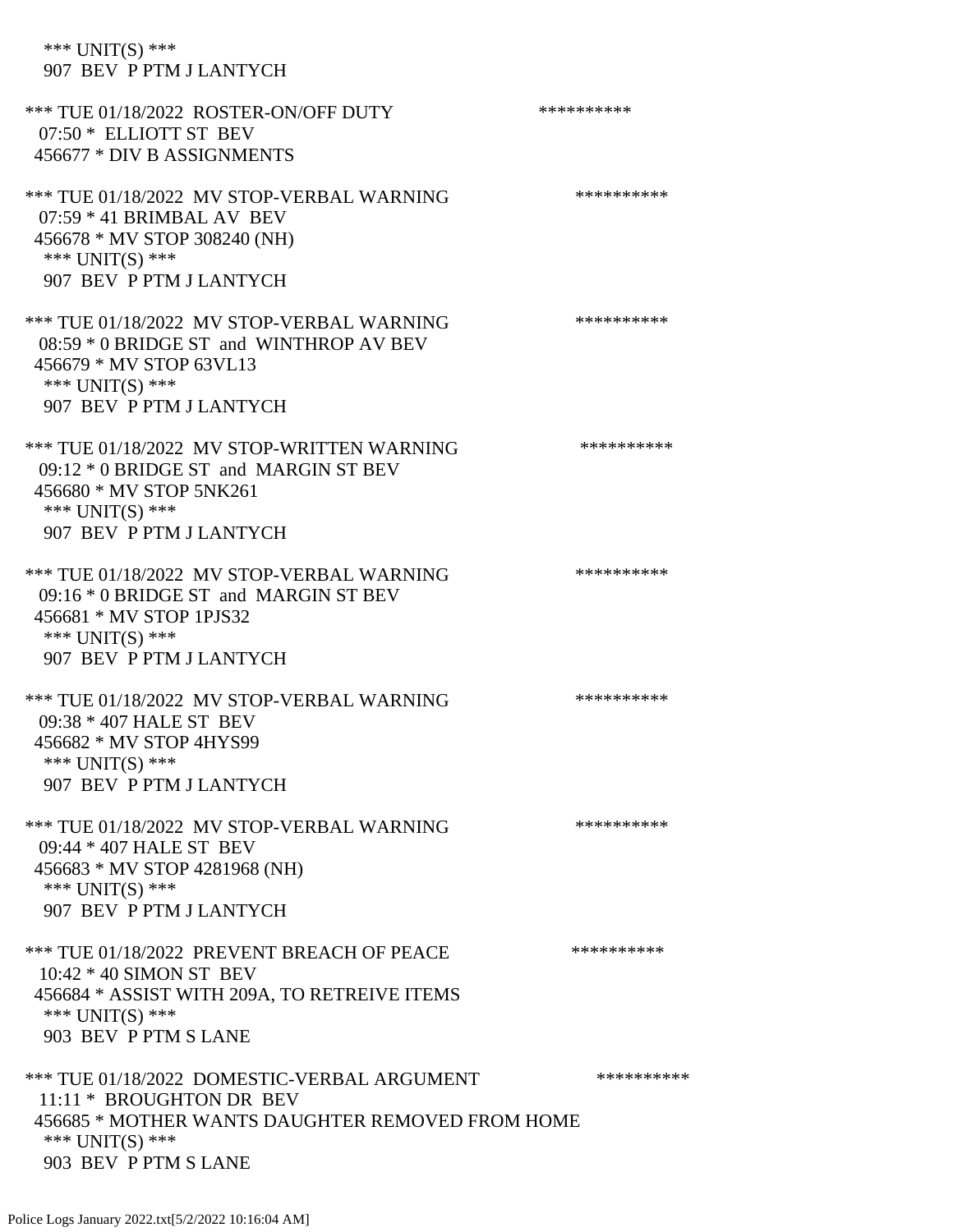### 905 BEV P PTL A CLARIZIA

\*\*\* TUE 01/18/2022 WEAPONS-TURNED IN SAFEKEEPING \*\*\*\*\*\*\*\*\*\* 11:22 \* 0 OLD RUBBLY RD and SUNDAY DR BEV 456686 \* BEBE GUNS TURNED IN \*\*\* UNIT(S) \*\*\* H1 BEV P PTM B NICKERSON \*\*\* TUE 01/18/2022 ROSTER-OFFICER ORDERED TO WORK \*\*\*\*\*\*\*\*\*\*\*\* 11:30 \* ELLIOTT ST BEV 456687 \* OFFICER NOLAN ORDERED SHIFT B \*\*\* TUE 01/18/2022 SUSP ACTIVITY \*\*\*\*\*\*\*\*\*\*\*\*\* 11:55 \* 0 BUTMAN ST and JACKSON ST BEV 456688 \* MALE PARTY CHECKING MAILBOXES \*\*\* UNIT(S) \*\*\* 902 BEV P PTM G LITTLE \*\*\* TUE 01/18/2022 MEDICAL-MENTAL HEALTH \*\*\*\*\*\*\*\*\*\*\* 13:01 \* DODGE ST BEV 456689 \* SERVE SEC 12 \*\*\* UNIT(S) \*\*\* 901 BEV P DET T NOLAN 906 BEV P PTM K COLETTI \*\*\* TUE 01/18/2022 MV STOP-VERBAL WARNING \*\*\*\*\*\*\*\*\*\*\*\*\*\* 14:09 \* 0 DODGE ST and BEAVER POND RD BEV 456690 \* MV STOP \*\*\* UNIT(S) \*\*\* 907 BEV P PTM J LANTYCH \*\*\* TUE 01/18/2022 MEDICAL-BLS \*\*\*\*\*\*\*\*\*\*\*\* 14:50 \* DODGE ST BEV 456691 \* LIFELINE ALERT \*\*\* UNIT(S) \*\*\* 905 BEV P PTL A CLARIZIA \*\*\* TUE 01/18/2022 ROSTER-ON/OFF DUTY \*\*\*\*\*\*\*\*\*\* 16:00 \* ELLIOTT ST BEV 456692 \* START OF SHIFT C (4-12 SHIFT) \*\*\* UNIT(S) \*\*\* OIC BEV P LT J SHAIRS \*\*\* TUE 01/18/2022 ERRATIC OPERATION OF MV \*\*\*\*\*\*\*\*\*\* 16:07 \* 0 BRIMBAL AV and HERRICK ST BEV 456693 \* SUSP MV MA REG 3JA128 CALLED IN BY MSP \*\*\* UNIT(S) \*\*\* 903 BEV P PTM ARCHAMBAULT 905 BEV P PTL A CLARIZIA \*\*\* TUE 01/18/2022 MV STOP-VERBAL WARNING \*\*\*\*\*\*\*\*\*\*\*\*\* 17:08 \* 0 BAY ST and LOTHROP ST BEV 456694 \* MV STOP MA REG 4351CW \*\*\* UNIT(S) \*\*\*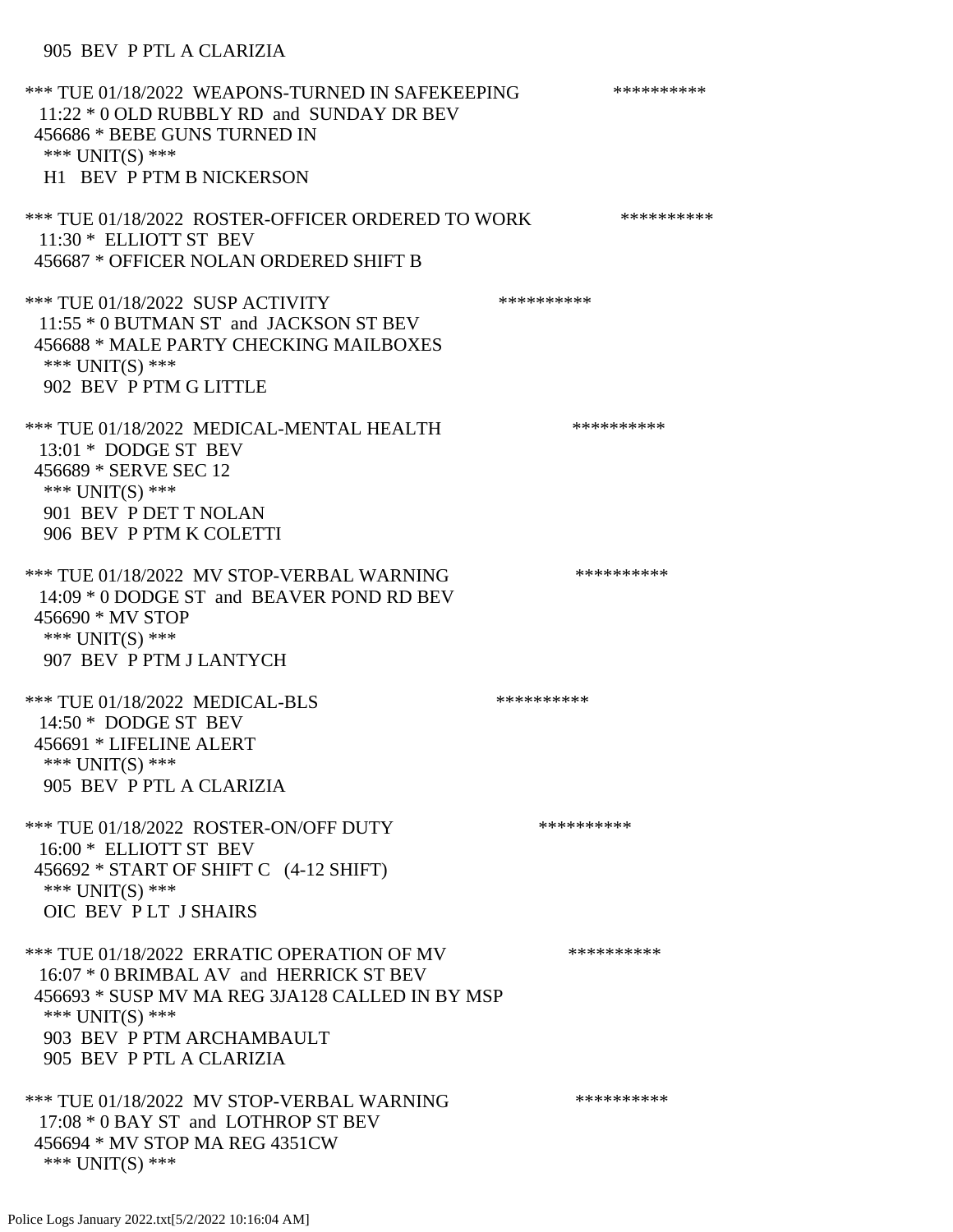\*\*\* TUE 01/18/2022 PARKING COMPLAINT - GENERAL \*\*\*\*\*\*\*\*\*\* 17:16 \* 0 COURTNEY DR and MEMORIAL DR BEV 456695 \* \*\*\* UNIT(S) \*\*\* 905 BEV P PTM D DIVINCENZ \*\*\* TUE 01/18/2022 DISTURBANCE-NEIGHBORS \*\*\*\*\*\*\*\*\*\*\*\*\*\*\* 18:09 \* 23 MILL ST Apt: 206 BEV 456696 \* MAN CAUSING A DISTURBANCE IN HALL \*\*\* UNIT(S) \*\*\* 902 BEV P PTM M MALONE 903 BEV P PTM ARCHAMBAULT \*\*\* TUE 01/18/2022 MEDICAL-BLS \*\*\*\*\*\*\*\*\*\*\*\*\* 18:21 \* MATTHIES ST BEV 456697 \* UNKNOWN MEDICAL \*\*\* UNIT(S) \*\*\* 901 BEV P PTM E GOODELL A1 BEV A AMBULANCE BF1 BEV F BEV FIRE \*\*\* TUE 01/18/2022 MEDICAL-BLS \*\*\*\*\*\*\*\*\*\*\*\*\* 18:51 \* CHARNOCK ST and KNOWLTON ST BEV 456698 \* SI STATEMENTS \*\*\* UNIT(S) \*\*\* 902 BEV P PTM M MALONE 903 BEV P PTM ARCHAMBAULT \*\*\* TUE 01/18/2022 ALARMS-COMMERCIAL \*\*\*\*\*\*\*\*\*\* 18:54 \* 48 ENON ST BEV 456699 \* ZONE LOBBY MOTION \*\*\* UNIT(S) \*\*\* 905 BEV P PTM D DIVINCENZ \*\*\* TUE 01/18/2022 INCORRECT ENTRY/MUST CHANGE \*\*\*\*\*\*\*\*\*\* 18:57 \* 456700 \* \*\*\* TUE 01/18/2022 CHECK WELL BEING \*\*\*\*\*\*\*\*\*\*\*\*\*\* 18:57 \* 58 CABOT ST Apt: 2L BEV 456701 \* CHECK ON DAUGHTER \*\*\* UNIT(S) \*\*\* 903 BEV P PTM ARCHAMBAULT 906 BEV P PTM K COLETTI \*\*\* TUE 01/18/2022 911 HANG UP \*\*\*\*\*\*\*\*\*\*\*\* 19:25 \* 6 MILLER RD BEV 456702 \* 911 HANG UP \*\*\* UNIT(S) \*\*\* 906 BEV P PTM K COLETTI \*\*\* TUE 01/18/2022 MV-ACCIDENT HIT-RUN/PROP DAM \*\*\*\*\*\*\*\*\*\*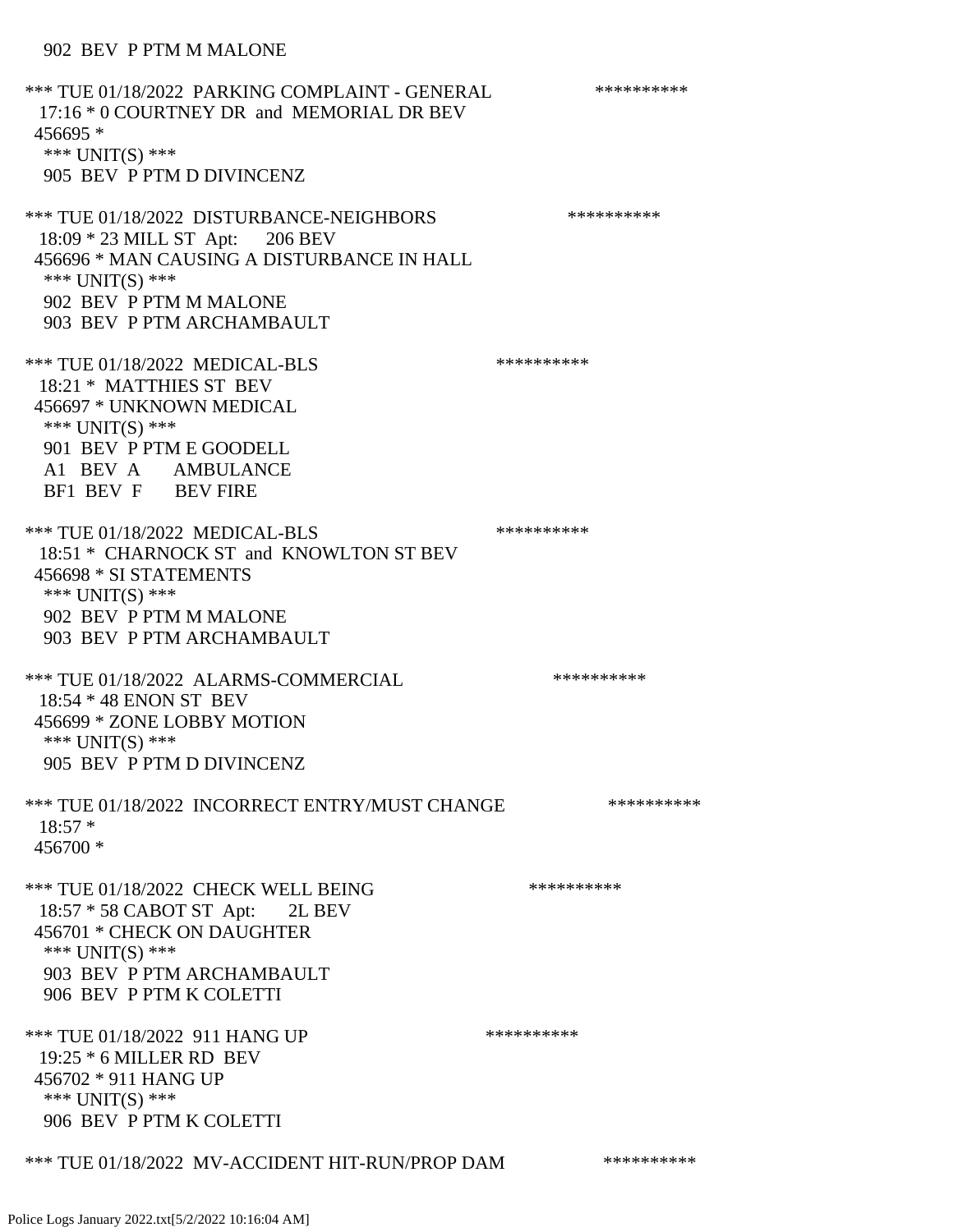20:36 \* 0 BECKFORD ST and MILL ST BEV 456703 \* PAST HIT AND RUN NY REG: AGS6508 \*\*\* UNIT(S) \*\*\* 903 BEV P PTM ARCHAMBAULT \*\*\* TUE 01/18/2022 POLICE-GENERAL REO FOR \*\*\*\*\*\*\*\*\*\*\* 22:14 \* 101 BROUGHTON DR BEV 456704 \* CHECKED LOTS FOR CRIMINAL ACTIVITY \*\*\* UNIT(S) \*\*\* 903 BEV P PTM ARCHAMBAULT \*\*\* TUE 01/18/2022 SUSP ACTIVITY-MOTOR VEHICLE \*\*\*\*\*\*\*\*\*\* 22:29 \* 0 GOAT HILL LN and COX CT BEV 456705 \* SUSP MOTOR VEHICLE PLAYING LOUD MUSIC \*\*\* UNIT(S) \*\*\* 901 BEV P PTM E GOODELL 902 BEV P PTM M MALONE \*\*\* WED 01/19/2022 ROSTER-ON/OFF DUTY \*\*\*\*\*\*\*\*\*\*\* 00:06 \* ELLIOTT ST BEV 456706 \* START OF SHIFT A \*\*\* UNIT(S) \*\*\* OIC BEV P SGT D NICHOLSON \*\*\* WED 01/19/2022 DIRECTED PATROL \*\*\*\*\*\*\*\*\*\* 00:29 \* 10 PARK ST BEV 456707 \* CHECK OF MBTA \*\*\* UNIT(S) \*\*\* 902 BEV P PTM M THERIAULT \*\*\* WED 01/19/2022 DOMESTIC-ABUSE/209A VIO\*90F \*\*\*\*\*\*\*\*\*\* 00:31 \* CABOT ST BEV 456708 \* SISTER WANTS BROTHER REMOVED FROM APARTMENT \*\*\* UNIT(S) \*\*\* 902 BEV P PTM M THERIAULT 903 BEV P PTM F WOJICK \*\*\* WED 01/19/2022 PARK/PLAYGROUND CHECK \*\*\*\*\*\*\*\*\*\*\*\* 00:31 \* O HASKELL ST BEV 456709 \* DIX PARK CHECK \*\*\* UNIT(S) \*\*\* 906 BEV P PTM C GANEY \*\*\* WED 01/19/2022 DIRECTED PATROL \*\*\*\*\*\*\*\*\*\* 00:39 \* 55 OBER ST BEV 456710 \* PARK CHK \*\*\* UNIT(S) \*\*\* 904 BEV P PTM S CECCHINI \*\*\* WED 01/19/2022 ALARMS-COMMERCIAL \*\*\*\*\*\*\*\*\*\* 00:42 \* 548 CABOT ST BEV 456785 \* CONFERENCE ROOM MOTION \*\*\* UNIT(S) \*\*\* 902 BEV P PTM P FIDRYCH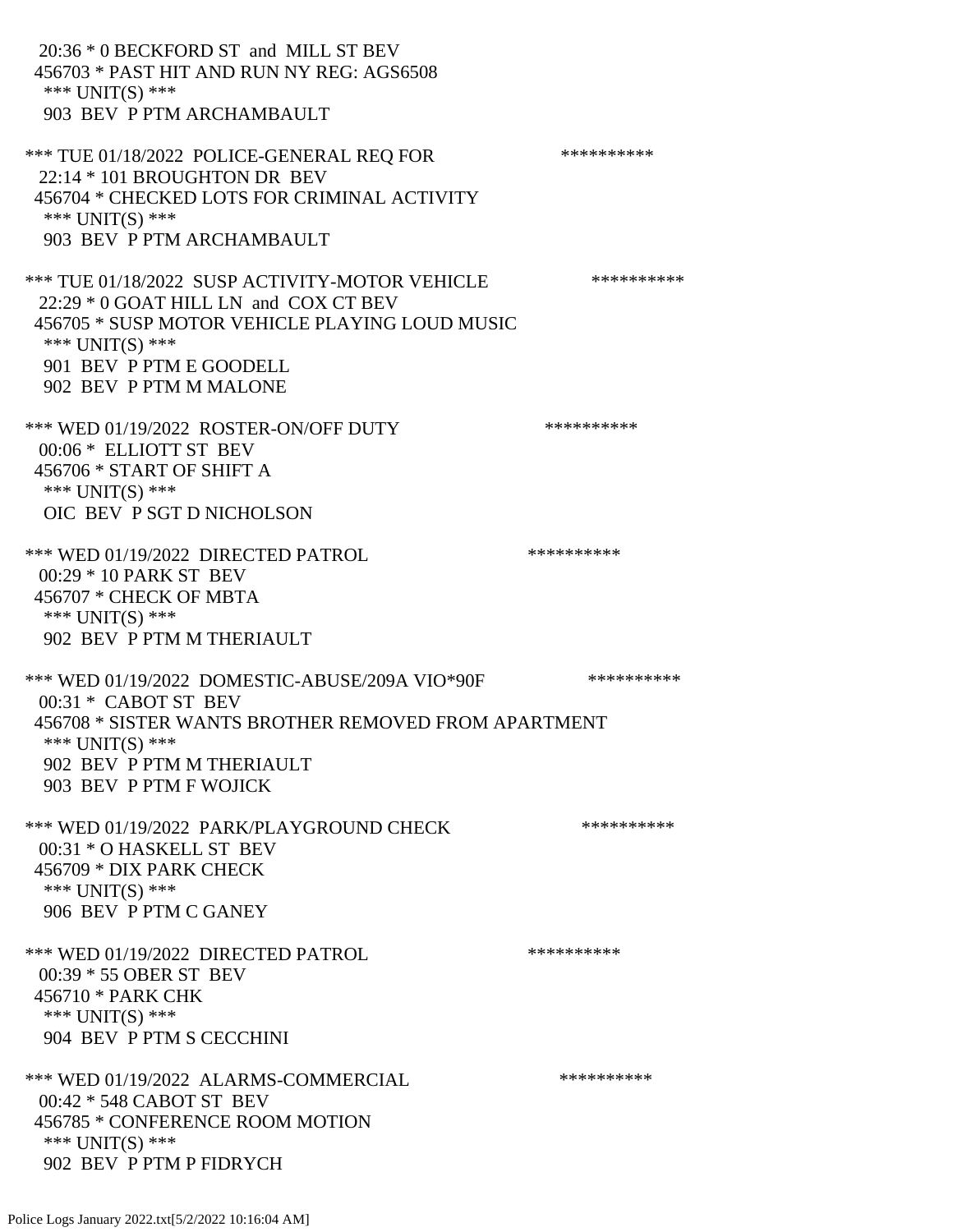### 903 BEV P PTM S CECCHINI

| *** WED 01/19/2022 PARK/PLAYGROUND CHECK<br>00:53 * 0 LOTHROP ST BEV<br>456711 * CHECK OF INDEPENDENCE PARK<br>*** UNIT(S) ***<br>902 BEV P PTM M THERIAULT             | ********** |
|-------------------------------------------------------------------------------------------------------------------------------------------------------------------------|------------|
| *** WED 01/19/2022 DIRECTED PATROL<br>00:54 * 434 RANTOUL ST BEV<br>456712 * DIRECTED CHECK OF CVS<br>*** $UNIT(S)$ ***<br>912 BEV P SGT J ZWICKER                      | ********** |
| *** WED 01/19/2022 BUILDING CHECK<br>00:56 * RANTOUL ST BEV<br>456713 * 24 HOUR BUSINESS CHECK<br>*** UNIT(S) ***<br>903 BEV P PTM F WOJICK                             | ********** |
| *** WED 01/19/2022 SCHOOL BUILDING CHECK<br>01:00 * 17 HULL ST BEV<br>456714 * CENTERVILLE SCHOOL CHECK<br>*** $UNIT(S)$ ***<br>906 BEV P PTM C GANEY                   | ********** |
| *** WED 01/19/2022 DIRECTED PATROL<br>01:03 * 0 BAYVIEW AV and HOSPITAL PT BEV<br>456715 * AREA CHK<br>*** UNIT(S) ***<br>904 BEV P PTM S CECCHINI                      | ********** |
| *** WED 01/19/2022 ALARMS-COMMERCIAL<br>01:31 * 377 CABOT ST BEV<br>456716 * COMMERCIAL ALARM<br>*** UNIT(S) ***<br>902 BEV P PTM M THERIAULT<br>903 BEV P PTM F WOJICK | ********** |
| *** WED 01/19/2022 DIRECTED PATROL<br>01:38 * 200 EAST LOTHROP ST BEV<br>456717 * DIRECTED CHECK OF TEMPLE BNAI<br>*** UNIT(S) ***<br>912 BEV P SGT J ZWICKER           | ********** |
| *** WED 01/19/2022 DIRECTED PATROL<br>01:39 * 201 BROUGHTON DR BEV<br>456718 * AREA CHK<br>*** UNIT(S) ***<br>904 BEV P PTM S CECCHINI                                  | ********** |
| *** WED 01/19/2022 SUSP ACTIVITY-MOTOR VEHICLE<br>01:47 * 201 BROUGHTON DR BEV<br>456719 * CHECK ON MV MA REG (1NTE84)                                                  | ********** |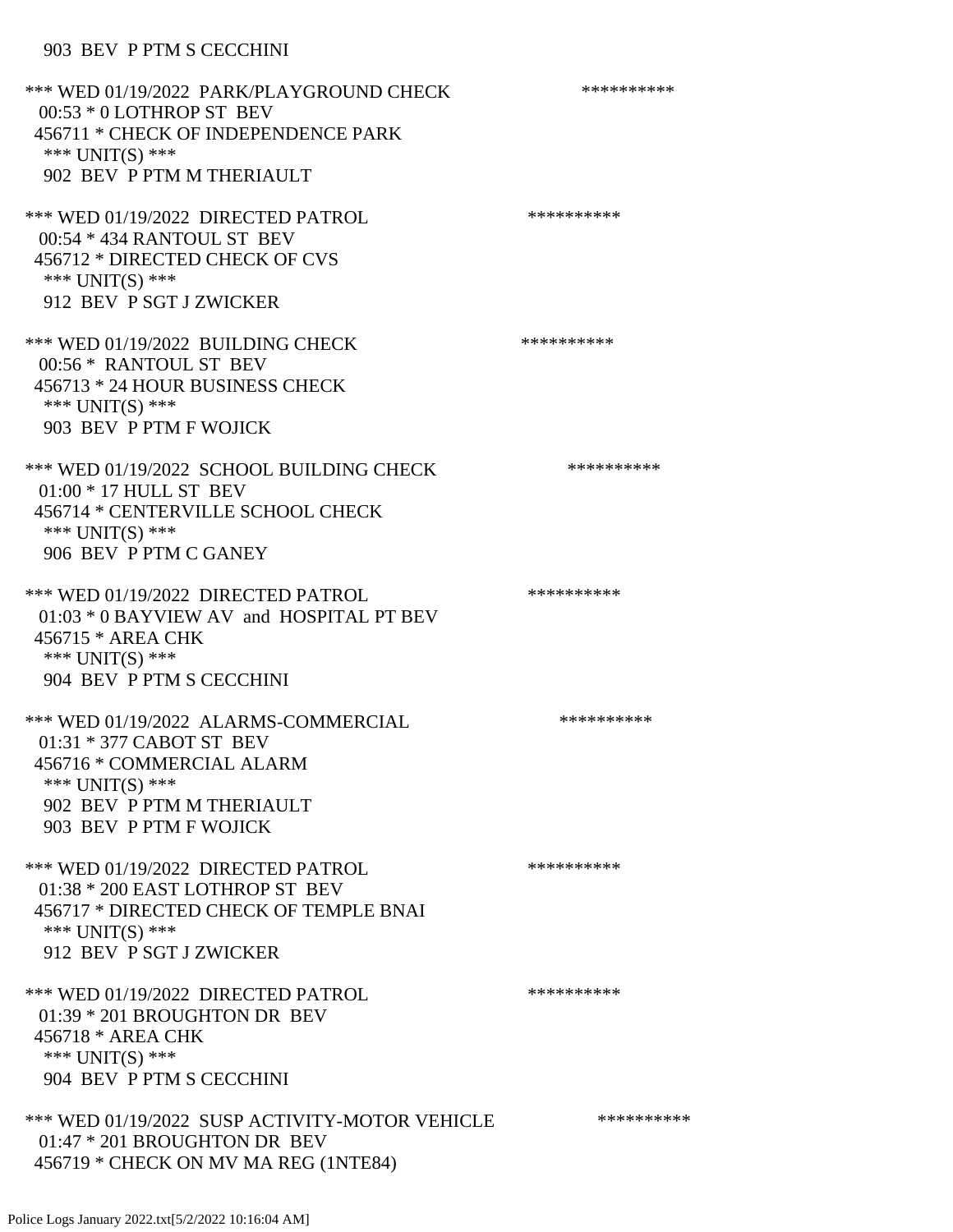\*\*\* UNIT(S) \*\*\* 912 BEV P SGT J ZWICKER

\*\*\* WED 01/19/2022 SCHOOL BUILDING CHECK \*\*\*\*\*\*\*\*\*\*\* 01:47 \* 100 SOHIER RD BEV 456720 \* HIGH SCHOOL CHECK \*\*\* UNIT(S) \*\*\* 903 BEV P PTM F WOJICK \*\*\* WED 01/19/2022 DIRECTED PATROL \*\*\*\*\*\*\*\*\*\* 01:50 \* 54 ELLIOTT ST BEV 456721 \* CHECK OF WALGREENS \*\*\* UNIT(S) \*\*\* 902 BEV P PTM M THERIAULT \*\*\* WED 01/19/2022 DIRECTED PATROL \*\*\*\*\*\*\*\*\*\* 01:57 \* 107 BRIMBAL AV BEV 456722 \* BUILDING CHK \*\*\* UNIT(S) \*\*\* 904 BEV P PTM S CECCHINI \*\*\* WED 01/19/2022 DIRECTED PATROL \*\*\*\*\*\*\*\*\*\* 02:14 \* 410 ESSEX ST BEV 456723 \* CHECK OF HARRY BALL FIELD \*\*\* UNIT(S) \*\*\* 912 BEV P SGT J ZWICKER \*\*\* WED 01/19/2022 DISTURBANCE-NEIGHBORS \*\*\*\*\*\*\*\*\*\*\*\* 03:12 \* 43 ROUNDY ST BEV 456724 \* NOISE COMPLAINT CALLED IN \*\*\* UNIT(S) \*\*\* 902 BEV P PTM M THERIAULT 903 BEV P PTM F WOJICK \*\*\* WED 01/19/2022 TRAFFIC ENFORCEMENT \*\*\*\*\*\*\*\*\*\*\*\* 06:42 \* 0 RIVER ST and PLEASANT ST BEV 456725 \* SELECTIVE TRAFFIC ENFORCEMENT \*\*\* UNIT(S) \*\*\* 902 BEV P PTM M THERIAULT \*\*\* WED 01/19/2022 ROSTER-OFFICER ORDERED TO WORK \*\*\*\*\*\*\*\*\*\*\* 06:44 \* ELLIOTT ST BEV 456726 \* OFFICERS GANEY AND LITTLE ORDERED SHIFT B \*\*\* UNIT(S) \*\*\* OIC BEV P SGT D NICHOLSON \*\*\* WED 01/19/2022 MV STOP-VERBAL WARNING \*\*\*\*\*\*\*\*\*\*\*\*\* 06:45 \* 0 ELLIOTT ST and MCPHERSON DR BEV 456727 \* MV STOP MA REG 4YR268 \*\*\* UNIT(S) \*\*\* 902 BEV P PTM M THERIAULT \*\*\* WED 01/19/2022 ROSTER-OFFICER ORDERED TO WORK \*\*\*\*\*\*\*\*\*\*\* 06:54 \* ELLIOTT ST BEV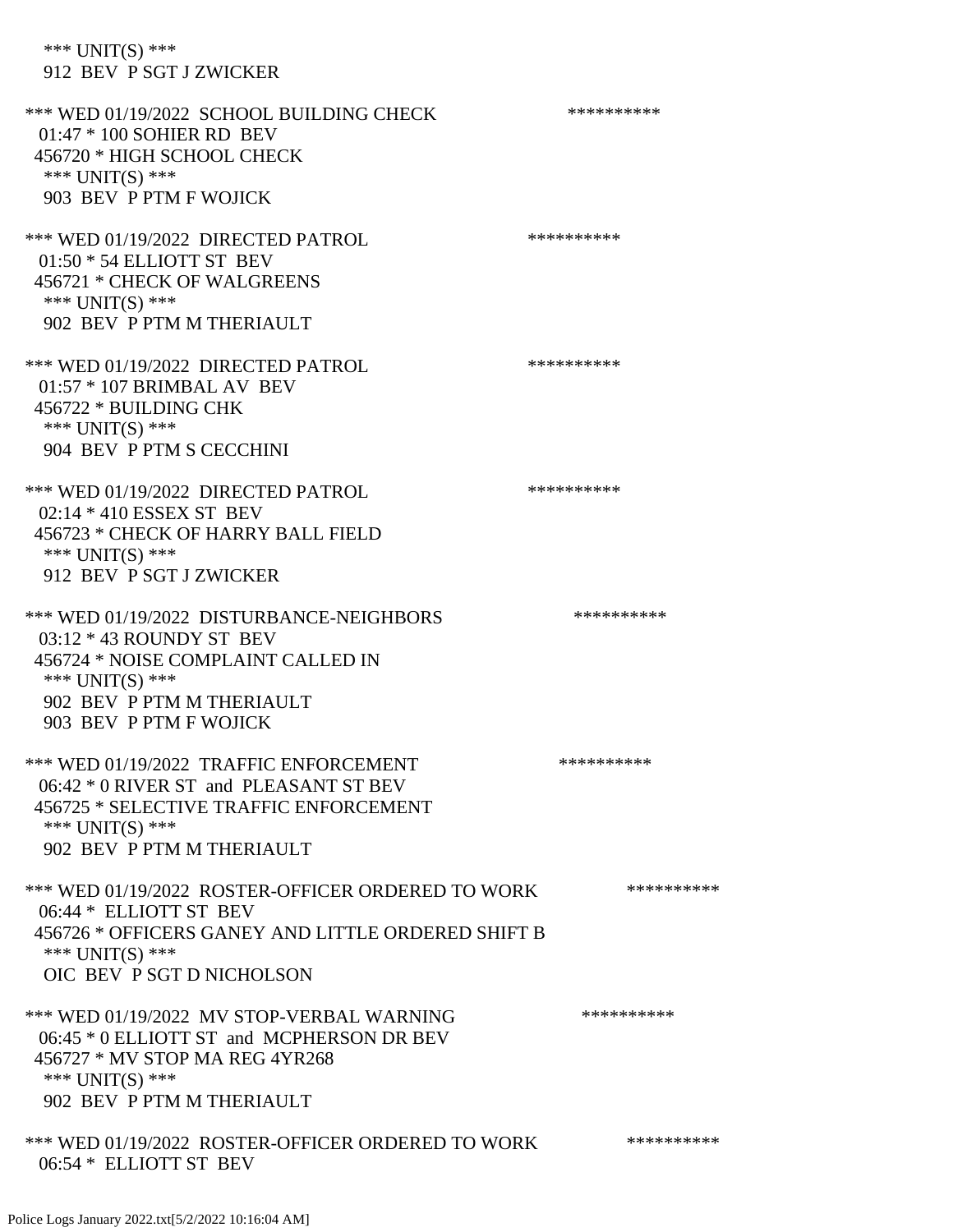| 456728 * OFFICER STANTON ORDERED TO WORK SHIFT B<br>*** UNIT(S) ***                                                                                                                     |            |
|-----------------------------------------------------------------------------------------------------------------------------------------------------------------------------------------|------------|
| OIC BEV P SGT D NICHOLSON                                                                                                                                                               |            |
| *** WED 01/19/2022 MV STOP-VERBAL WARNING<br>07:00 * 0 MCKAY ST and BLAKE ST BEV<br>456729 * MV STOP MA REG9JX925<br>*** UNIT(S) ***<br>901 BEV P PTM J VITALE                          | ********** |
| *** WED 01/19/2022 MV STOP-VERBAL WARNING<br>07:18 * 0 RANTOUL ST and POND ST BEV<br>456730 * MA REG 74L420<br>*** $UNIT(S)$ ***<br>902 BEV P PTM M THERIAULT<br>905 BEV P PTM G LITTLE | ********** |
| *** WED 01/19/2022 SCHOOL TRAFFIC<br>07:38 * 0 DODGE ST and ENON ST BEV<br>456731 * SCHOOL TRAFFIC - CROSSWALK<br>*** UNIT(S) ***<br>907 BEV P PTM J LANTYCH                            | ********** |
| *** WED 01/19/2022 ROSTER-ON/OFF DUTY<br>08:00 * ELLIOTT ST BEV<br>456732 * START OF SHIFT B (DAY SHIFT)<br>*** $UNIT(S)$ ***<br>OIC BEV PLT J SHAIRS                                   | ********** |
| *** WED 01/19/2022 MV STOP-VERBAL WARNING<br>08:18 * 0 CABOT ST and TREMONT ST BEV<br>456733 * MV STOP 6HA249<br>*** $UNIT(S)$ ***<br>907 BEV P PTM J LANTYCH                           | ********** |
| *** WED 01/19/2022 TRAFFIC ENFORCEMENT<br>08:20 * 0 CABOT ST and TREMONT ST BEV<br>456734 * MONITOR DO NOT ENTER 7AM-9AM<br>*** UNIT(S) ***<br>907 BEV P PTM J LANTYCH                  | ********** |
| *** WED 01/19/2022 MV STOP-WRITTEN WARNING<br>08:27 * 0 CABOT ST and TREMONT ST BEV<br>456735 * MV STOP 3TXB51<br>*** $UNIT(S)$ ***<br>907 BEV P PTM J LANTYCH                          | ********** |
| *** WED 01/19/2022 MV STOP-VERBAL WARNING<br>08:34 * 0 CABOT ST and TREMONT ST BEV<br>456736 * MV STOP 6ND789<br>*** UNIT(S) ***                                                        | ********** |
| 907 BEV P PTM J LANTYCH                                                                                                                                                                 |            |
| *** WED 01/19/2022 TRAFFIC ENFORCEMENT                                                                                                                                                  | ********** |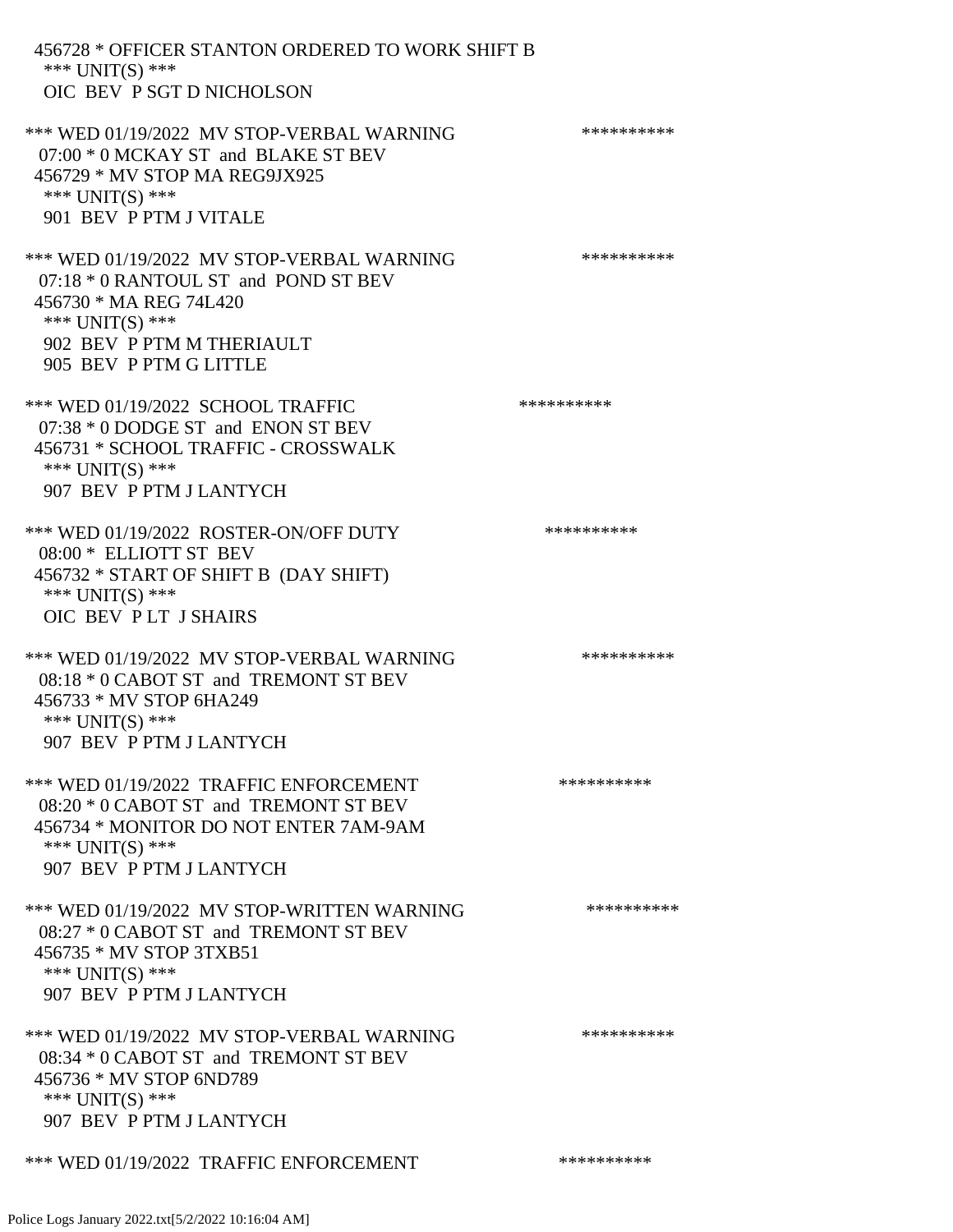08:43 \* 82 CONANT ST BEV 456737 \* MONITOR SPEED... \*\*\* UNIT(S) \*\*\* 907 BEV P PTM J LANTYCH \*\*\* WED 01/19/2022 MV STOP-WRITTEN WARNING \*\*\*\*\*\*\*\*\*\*\*\* 08:52 \* 82 CONANT ST BEV 456738 \* MV STOP N49476 \*\*\* UNIT(S) \*\*\* 907 BEV P PTM J LANTYCH \*\*\* WED 01/19/2022 MV STOP-WRITTEN WARNING \*\*\*\*\*\*\*\*\*\*\*\* 09:00 \* 82 CONANT ST BEV 456739 \* MV STOP 2XJA41 \*\*\* UNIT(S) \*\*\* 907 BEV P PTM J LANTYCH \*\*\* WED 01/19/2022 MV STOP-WRITTEN WARNING \*\*\*\*\*\*\*\*\*\*\*\* 09:06 \* 0 CONANT ST and ELLSWORTH AV BEV 456740 \* MV STOP 1ZAZ11 \*\*\* UNIT(S) \*\*\* 907 BEV P PTM J LANTYCH \*\*\* WED 01/19/2022 MV STOP-VERBAL WARNING \*\*\*\*\*\*\*\*\*\*\*\* 09:40 \* 0 ESSEX ST and BERTRAM ST BEV 456741 \* MV STOP 2KR984 \*\*\* UNIT(S) \*\*\* 907 BEV P PTM J LANTYCH \*\*\* WED 01/19/2022 MV STOP-VERBAL WARNING \*\*\*\*\*\*\*\*\*\*\*\* 09:45 \* 0 ESSEX ST and CEDAR ST BEV 456742 \* MV STOP 5YM675 \*\*\* UNIT(S) \*\*\* 907 BEV P PTM J LANTYCH \*\*\* WED 01/19/2022 MV STOP-VERBAL WARNING \*\*\*\*\*\*\*\*\*\*\*\* 09:53 \* 0 ESSEX ST and CEDAR ST BEV 456743 \* MV STOP 2WNP91 \*\*\* UNIT(S) \*\*\* 907 BEV P PTM J LANTYCH \*\*\* WED 01/19/2022 MV STOP-WRITTEN WARNING \*\*\*\*\*\*\*\*\*\*\*\*\* 10:08 \* 0 HERRICK ST and NELWOOD TR BEV 456744 \* MV STOP 1SXT46 \*\*\* UNIT(S) \*\*\* 907 BEV P PTM J LANTYCH \*\*\* WED 01/19/2022 VANDALISM-DESTRUC/DAMAG\*290 \*\*\*\*\*\*\*\*\*\*\*\* 10:10 \* 81 NORTHRIDGE RD BEV 456745 \* MULTIPLE CARS VANDALIZED IN THE LAST TWO WEEKS \*\*\* UNIT(S) \*\*\* 903 BEV P PTM S LANE H1 BEV P PTM C TWOMBLY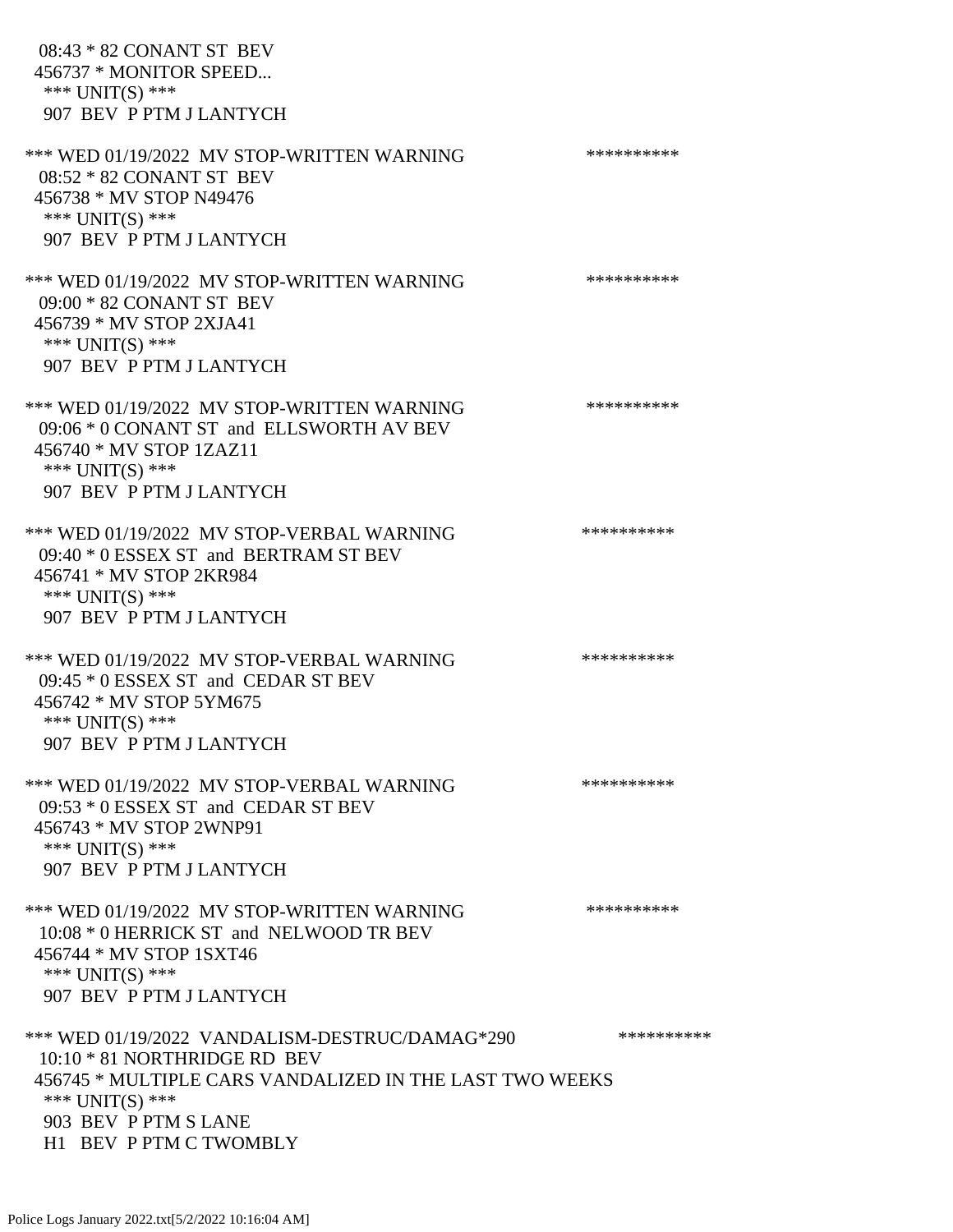\*\*\* WED 01/19/2022 ROSTER-OFFICER ORDERED TO WORK \*\*\*\*\*\*\*\*\*\*\*\* 10:11 \* ELLIOTT ST BEV 456746 \* TWOMBLY ORDERED 01/14/22 DIV A \*\*\* UNIT(S) \*\*\* H1 BEV P PTM C TWOMBLY \*\*\* WED 01/19/2022 MV STOP-VERBAL WARNING \*\*\*\*\*\*\*\*\*\*\*\* 10:19 \* 0 HERRICK ST and NELWOOD TR BEV 456747 \* MV STOP 7142YQ (FL) \*\*\* UNIT(S) \*\*\* 907 BEV P PTM J LANTYCH \*\*\* WED 01/19/2022 ROSTER-OFFICER ORDERED TO WORK \*\*\*\*\*\*\*\*\*\*\* 10:29 \* ELLIOTT ST BEV 456748 \* OFF'S KNIGHT, LEBLANC AND VITALE - DIV C \*\*\* UNIT(S) \*\*\* OIC BEV P LT J SHAIRS \*\*\* WED 01/19/2022 MV STOP-WRITTEN WARNING \*\*\*\*\*\*\*\*\*\*\*\* 10:30 \* 0 HERRICK ST and NELWOOD TR BEV 456749 \* MV STOP 3DP869 \*\*\* UNIT(S) \*\*\* 907 BEV P PTM J LANTYCH \*\*\* WED 01/19/2022 MV STOP-VERBAL WARNING \*\*\*\*\*\*\*\*\*\*\*\* 10:51 \* 295 HALE ST BEV 456750 \* MV STOP \*\*\* UNIT(S) \*\*\* 907 BEV P PTM J LANTYCH \*\*\* WED 01/19/2022 VANDALISM-DESTRUC/DAMAG\*290 \*\*\*\*\*\*\*\*\*\* 10:59 \* 92 NORTHRIDGE RD BEV 456751 \* TIRE SLASHED 2 WEEKS AGO \*\*\* UNIT(S) \*\*\* 903 BEV P PTM S LANE \*\*\* WED 01/19/2022 MV STOP-WRITTEN WARNING \*\*\*\*\*\*\*\*\*\*\*\* 11:07 \* 295 HALE ST BEV 456752 \* MV STOP 2NNA20 \*\*\* UNIT(S) \*\*\* 907 BEV P PTM J LANTYCH \*\*\* WED 01/19/2022 MV-ACCIDENT PROPERTY DAMAGE \*\*\*\*\*\*\*\*\*\*\*\* 11:39 \* 36 CLIFF ST BEV 456753 \* TRUCK TOOK DOWN WIRES \*\*\* UNIT(S) \*\*\* 902 BEV P PTM W CARGILE \*\*\* WED 01/19/2022 ALARMS-RESIDENTIAL \*\*\*\*\*\*\*\*\*\* 12:24 \* 228 LOTHROP ST BEV 456754 \* FRONT DOOR BURGLAR \*\*\* UNIT(S) \*\*\* 903 BEV P PTM S LANE 904 BEV P PTM R KNIGHT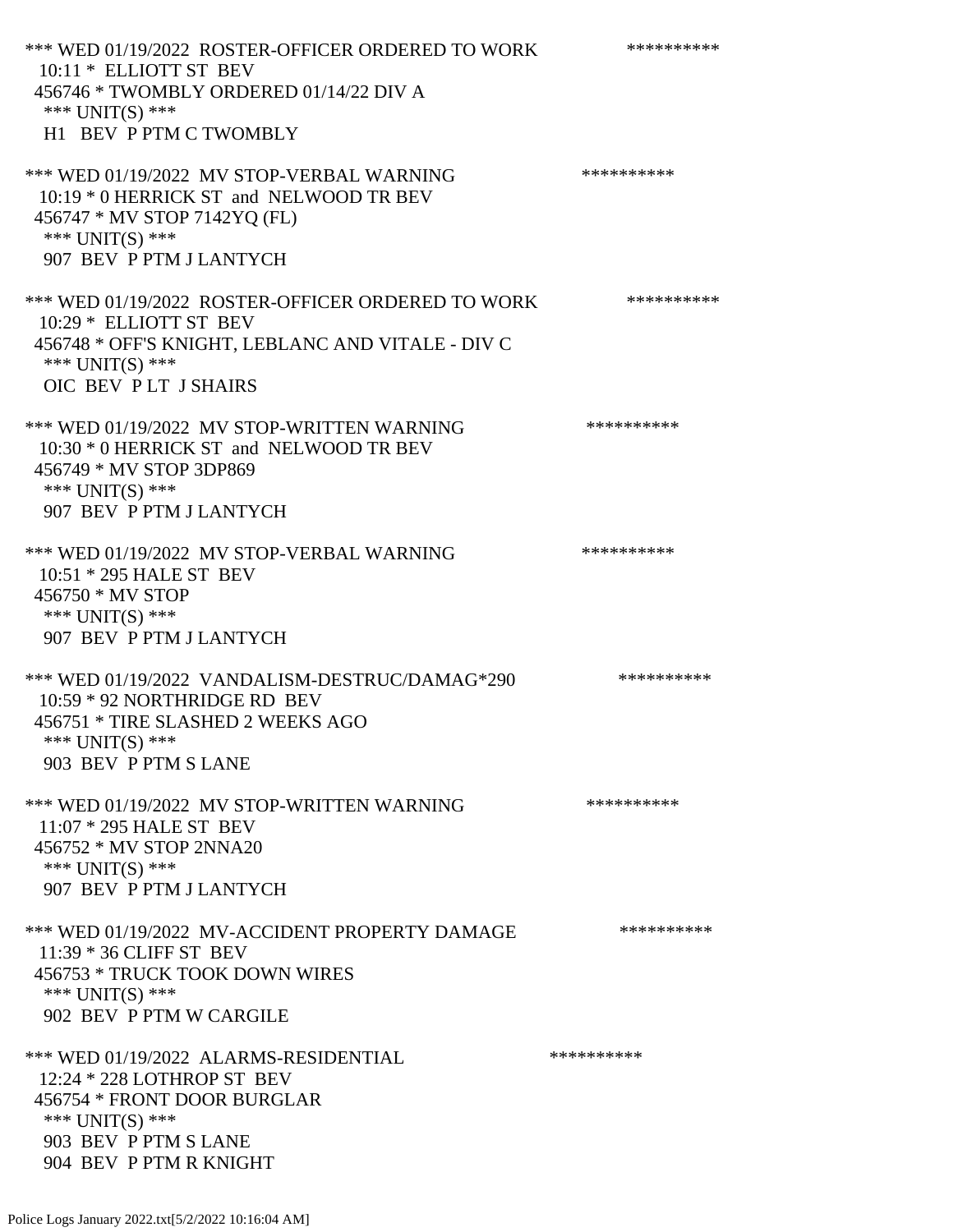\*\*\* WED 01/19/2022 MV STOP-VERBAL WARNING \*\*\*\*\*\*\*\*\*\*\*\* 13:03 \* 0 KERNWOOD AV and HARRIS ST BEV 456755 \* MV STOP 2HGC11 \*\*\* UNIT(S) \*\*\* 907 BEV P PTM J LANTYCH \*\*\* WED 01/19/2022 MV STOP-WRITTEN WARNING \*\*\*\*\*\*\*\*\*\*\*\* 13:11 \* 0 KERNWOOD AV and HARRIS ST BEV 456756 \* MV STOP 84DA50 \*\*\* UNIT(S) \*\*\* 907 BEV P PTM J LANTYCH \*\*\* WED 01/19/2022 MV STOP-WRITTEN WARNING \*\*\*\*\*\*\*\*\*\*\*\* 13:24 \* 0 KERNWOOD AV and LEECH ST BEV 456757 \* MV STOP 2SYH68 \*\*\* UNIT(S) \*\*\* 907 BEV P PTM J LANTYCH \*\*\* WED 01/19/2022 MEDICAL-BLS \*\*\*\*\*\*\*\*\*\*\*\*\* 13:49 \* CHAPMAN ST BEV 456758 \* ELDERLY FEMALE FELL AND IS IN PAIN \*\*\* UNIT(S) \*\*\* 902 BEV P PTM W CARGILE A1 BEV A AMBULANCE \*\*\* WED 01/19/2022 ALARMS-COMMERCIAL \*\*\*\*\*\*\*\*\*\* 13:50 \* 81 BRIDGE ST BEV 456759 \* LOBBY ALARM \*\*\* UNIT(S) \*\*\* 901 BEV P PTM C GANEY 903 BEV P PTM S LANE \*\*\* WED 01/19/2022 DOMESTIC-VERBAL ARGUMENT \*\*\*\*\*\*\*\*\*\*\*\*\* 14:32 \* FEDERAL ST BEV 456760 \* ROOM MATES NOT GETTING ALONG \*\*\* UNIT(S) \*\*\* H2 BEV P PTM C STANTON \*\*\* WED 01/19/2022 MV STOP-VERBAL WARNING \*\*\*\*\*\*\*\*\*\*\*\*\* 14:41 \* 0 ELLIOTT ST and MCKAY ST BEV 456761 \* MV STOP: MA REG. 2WPK71 \*\*\* UNIT(S) \*\*\* DTL BEV P PTM M MARINO \*\*\* WED 01/19/2022 SEX OFFENDER REGISTRY \*\*\*\*\*\*\*\*\*\*\*\* 14:49 \* ELLIOTT ST BEV 456762 \* LEVEL 2 ANNUAL REGISTRATION \*\*\* UNIT(S) \*\*\* DEL2 BEV P DET D PRINZ \*\*\* WED 01/19/2022 PREVENT BREACH OF PEACE \*\*\*\*\*\*\*\*\*\* 14:58 \* 248 RANTOUL ST Apt: 3 BEV 456763 \* ASSIST MR. CRONIN IN GETTING PROPERTY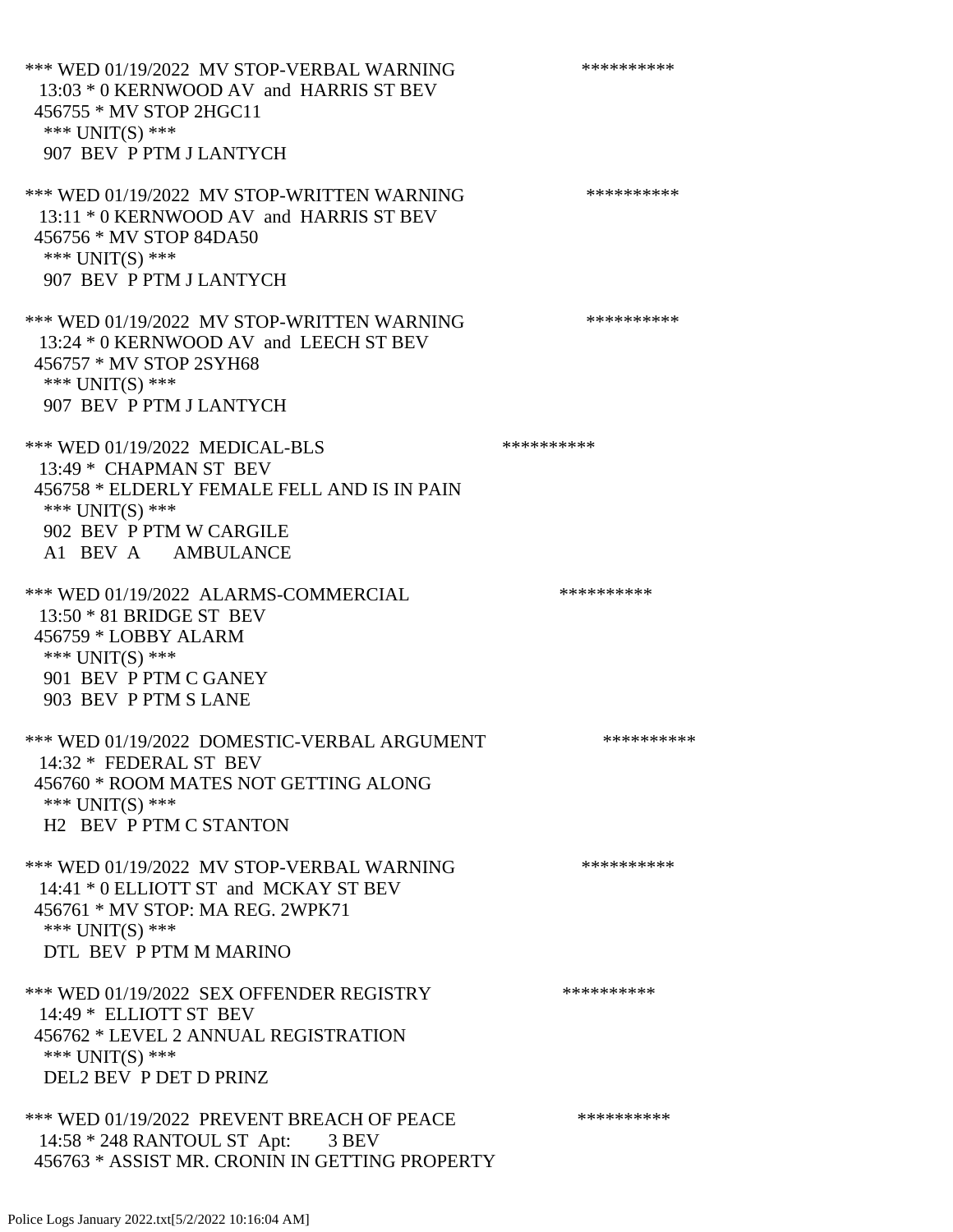\*\*\* UNIT(S) \*\*\* 901 BEV P PTM C GANEY 902 BEV P PTM W CARGILE \*\*\* WED 01/19/2022 MV STOP-VERBAL WARNING \*\*\*\*\*\*\*\*\*\*\*\* 15:08 \* 7 SOHIER RD BEV 456764 \* MV STOP 4BZ831 \*\*\* UNIT(S) \*\*\* 907 BEV P PTM J LANTYCH \*\*\* WED 01/19/2022 ROSTER-ON/OFF DUTY \*\*\*\*\*\*\*\*\*\* 15:33 \* ELLIOTT ST BEV 456765 \* START OF SHIFT C \*\*\* UNIT(S) \*\*\* OIC BEV P LT M PANJWANI \*\*\* WED 01/19/2022 HAZARD-OTHER \*\*\*\*\*\*\*\*\*\* 16:43 \* 100 RANTOUL ST BEV 456766 \* BROKEN WATER PIPES \*\*\* UNIT(S) \*\*\* 902 BEV P PTM M MALONE \*\*\* WED 01/19/2022 MEDICAL-MENTAL HEALTH \*\*\*\*\*\*\*\*\*\*\*\* 16:49 \* HALE ST BEV 456767 \* SECTION 12 \*\*\* UNIT(S) \*\*\* 903 BEV P PTM R KNIGHT 906 BEV P PTM K COLETTI A1 BEV A AMBULANCE \*\*\* WED 01/19/2022 ASSIST MASS STATE POLICE \*\*\*\*\*\*\*\*\*\*\*\* 17:28 \* 0 128 SOUTH HY and EXIT 19 HY BEV 456768 \* ASSIST MSP \*\*\* UNIT(S) \*\*\* 905 BEV P PTM J MCCARTHY \*\*\* WED 01/19/2022 MV STOP-VERBAL WARNING \*\*\*\*\*\*\*\*\*\*\*\* 18:49 \* 0 ELLIOTT ST and CHASE ST BEV 456769 \* MV STOP MA REG. 5ZH488 \*\*\* UNIT(S) \*\*\* 902 BEV P PTM M MALONE \*\*\* WED 01/19/2022 MV STOP-CITATION ISSUED \*\*\*\*\*\*\*\*\*\* 18:56 \* 0 CHURCH ST and CABOT ST BEV 456770 \* MV STOP MA EV437G \*\*\* UNIT(S) \*\*\* 902 BEV P PTM M MALONE \*\*\* WED 01/19/2022 ALARMS-COMMERCIAL \*\*\*\*\*\*\*\*\*\* 19:19 \* 48 ENON ST BEV 456771 \* MULTIPLE ALARMS \*\*\* UNIT(S) \*\*\* 905 BEV P PTM J MCCARTHY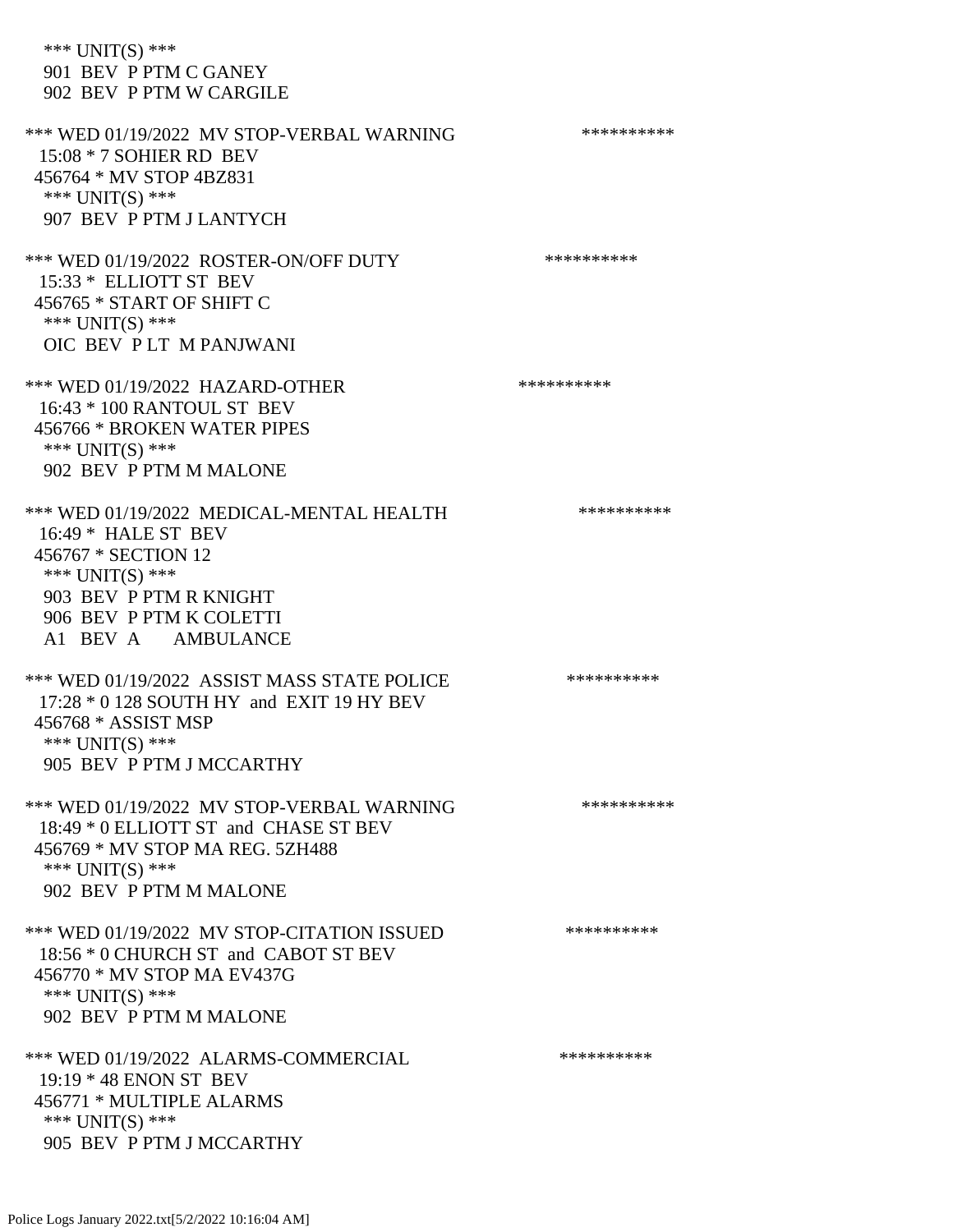\*\*\* WED 01/19/2022 MV STOP-VERBAL WARNING \*\*\*\*\*\*\*\*\*\*\*\* 19:28 \* 0 SOHIER RD and SWAN ST BEV 456772 \* MV STOP MA REG. 8ZV261 \*\*\* UNIT(S) \*\*\* 903 BEV P PTM R KNIGHT \*\*\* WED 01/19/2022 DISTURBANCE-NEIGHBORS \*\*\*\*\*\*\*\*\*\*\*\* 19:38 \* 5 BEVERLY COMMONS DR BEV 456773 \* PROBLEM WITH NEIGHBOR \*\*\* UNIT(S) \*\*\* 903 BEV P PTM R KNIGHT 905 BEV P PTM J MCCARTHY \*\*\* WED 01/19/2022 MV STOP-VERBAL WARNING \*\*\*\*\*\*\*\*\*\*\*\* 19:42 \* 100 SOHIER RD BEV 456774 \* MV STOP MA REG. 2DVJ63 \*\*\* UNIT(S) \*\*\* 903 BEV P PTM R KNIGHT \*\*\* WED 01/19/2022 MEDICAL-BLS \*\*\*\*\*\*\*\*\*\*\*\*\* 19:44 \* DODGE ST BEV 456775 \* FEMALE W/ SHORTNESS OF BREATH CHEST PAIN \*\*\* UNIT(S) \*\*\* 903 BEV P PTM R KNIGHT \*\*\* WED 01/19/2022 UNWANTED GUEST \*\*\*\*\*\*\*\*\*\*\*\*\* 19:59 \* 27 ENON ST BEV 456776 \* UNWANTED PATRON AT THE BAR \*\*\* UNIT(S) \*\*\* 901 BEV P PTM E GOODELL 903 BEV P PTM R KNIGHT \*\*\* WED 01/19/2022 DOMESTIC-VERBAL ARGUMENT \*\*\*\*\*\*\*\*\*\*\*\* 21:36 \* BOW ST BEV 456777 \* POSSIBLE PARTY W/ A HANDGUN \*\*\* UNIT(S) \*\*\* 901 BEV P PTM E GOODELL 902 BEV P PTM M MALONE 903 BEV P PTM R KNIGHT 905 BEV P PTM J VITALE 906 BEV P PTM K COLETTI 912 BEV P SGT J TACHE 913 BEV P SGT M HENEBURY SIE3 BEV P SGT D BROWN \*\*\* WED 01/19/2022 INCORRECT ENTRY/MUST CHANGE \*\*\*\*\*\*\*\*\*\*\*\* 21:37 \* 175 ELLIOTT ST BEV 456778 \* INCORRECT ENTRY \*\*\* UNIT(S) \*\*\* H2 BEV P PTM S LEBLANC \*\*\* WED 01/19/2022 FOLLOW-UP \*\*\*\*\*\*\*\*\*\*\*\*

Police Logs January 2022.txt[5/2/2022 10:16:04 AM]

456779 \* FOLLOW UP

23:45 \* 15 BOW ST Apt: 5 BEV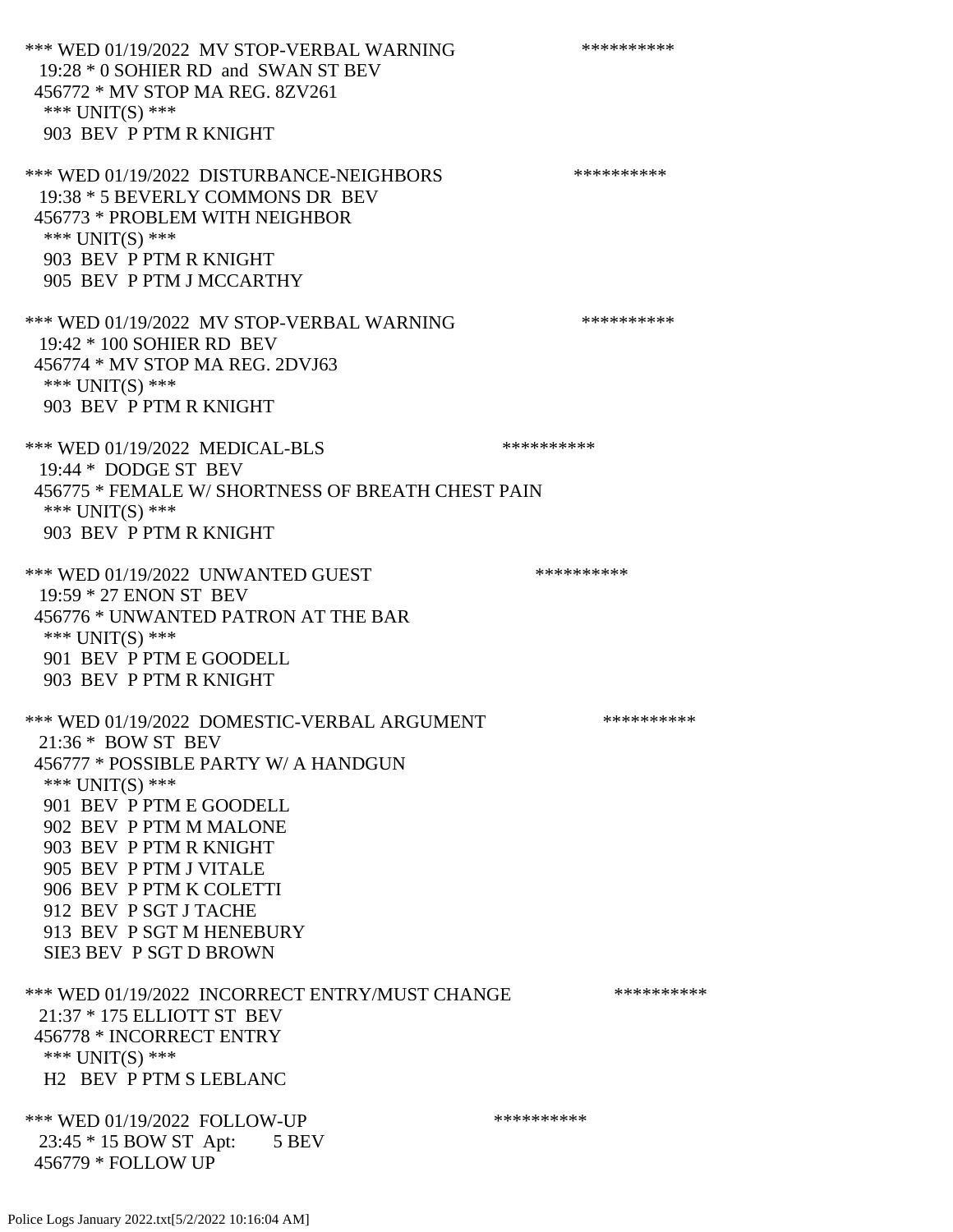\*\*\* UNIT(S) \*\*\* 901 BEV P PTM E GOODELL 902 BEV P PTM M MALONE 905 BEV P PTM J VITALE 906 BEV P PTM K COLETTI 912 BEV P SGT J TACHE \*\*\* WED 01/19/2022 ROSTER-ON/OFF DUTY \*\*\*\*\*\*\*\*\*\* 23:50 \* ELLIOTT ST BEV 456780 \* START OF SHIFT A \*\*\* UNIT(S) \*\*\* OIC BEV P LT D COSTA \*\*\* THU 01/20/2022 PARK/PLAYGROUND CHECK \*\*\*\*\*\*\*\*\*\*\* 00:06 \* 0 PORTER ST BEV 456781 \* GILLIS PARK CHECK \*\*\* UNIT(S) \*\*\* 902 BEV P PTM M MALONE \*\*\* THU 01/20/2022 DIRECTED PATROL \*\*\*\*\*\*\*\*\*\* 00:09 \* - PARK ST BEV 456782 \* BEVERLY DEPOT T STOP AND RESTAURANT CHECK \*\*\* UNIT(S) \*\*\* 902 BEV P PTM M MALONE \*\*\* THU 01/20/2022 DIRECTED PATROL 00:26 \* 100 SOHIER RD BEV 456783 \* SCHOOL CHK \*\*\* UNIT(S) \*\*\* 903 BEV P PTM S CECCHINI \*\*\* THU 01/20/2022 PARK/PLAYGROUND CHECK \*\*\*\*\*\*\*\*\*\*\*\* 00:27 \* 0 LOTHROP ST and DANE ST BEV 456784 \* DANE ST BEACH CHECK \*\*\* UNIT(S) \*\*\* 902 BEV P PTM P FIDRYCH \*\*\* THU 01/20/2022 DIRECTED PATROL \*\*\*\*\*\*\*\*\*\* 00:55 \* 20 CABOT ST BEV 456786 \* ANCHOR BAR CHECK \*\*\* UNIT(S) \*\*\* 902 BEV P PTM P FIDRYCH \*\*\* THU 01/20/2022 BUILDING CHECK \*\*\*\*\*\*\*\*\*\* 01:13 \* DODGE ST BEV 456787 \* CVS PLAZA CHECK \*\*\* UNIT(S) \*\*\* 905 BEV P PTM E SCHULTZ \*\*\* THU 01/20/2022 ALARMS-COMMERCIAL \*\*\*\*\*\*\*\*\*\* 05:01 \* 181 ELLIOTT ST BEV 456788 \* MOTION ALARM \*\*\* UNIT(S) \*\*\* 901 BEV P PTM J VITALE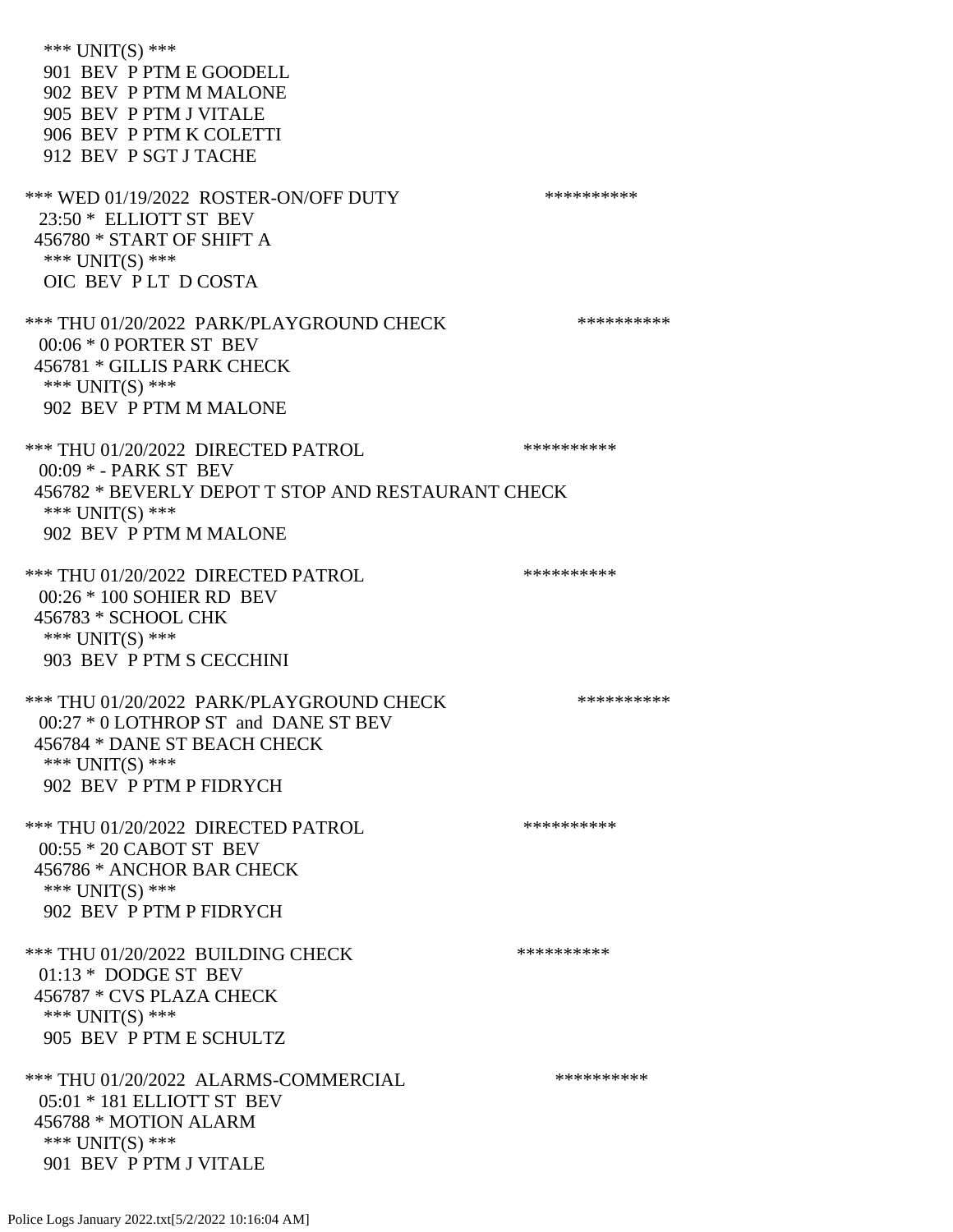903 BEV P PTM S CECCHINI

\*\*\* THU 01/20/2022 ASSIST CITIZEN \*\*\*\*\*\*\*\*\*\* 05:11 \* 112 ELLIOTT ST BEV 456789 \* HOMELESS MAN HARASSING CUSTOMERS \*\*\* UNIT(S) \*\*\* 902 BEV P PTM P FIDRYCH 903 BEV P PTM S CECCHINI \*\*\* THU 01/20/2022 ROSTER-OFFICER ORDERED TO WORK \*\*\*\*\*\*\*\*\*\*\*\* 07:13 \* ELLIOTT ST BEV 456790 \* OFFICERS ORDERED TO WORK \*\*\* UNIT(S) \*\*\* OIC BEV P LT D COSTA \*\*\* THU 01/20/2022 ALARMS-COMMERCIAL \*\*\*\*\*\*\*\*\*\* 07:23 \* 81 BRIDGE ST BEV 456791 \* ATM MOTION \*\*\* UNIT(S) \*\*\* 901 BEV P PTM J VITALE 902 BEV P PTM P FIDRYCH \*\*\* THU 01/20/2022 SCHOOL TRAFFIC \*\*\*\*\*\*\*\*\*\*\*\*\*\* 07:50 \* 17 HULL ST BEV 456792 \* SCHOOL TRAFFIC \*\*\* UNIT(S) \*\*\* 907 BEV P PTM J LANTYCH \*\*\* THU 01/20/2022 ROSTER-ON/OFF DUTY \*\*\*\*\*\*\*\*\*\* 08:00 \* ELLIOTT ST BEV 456793 \* START OF SHIFT B (DAY SHIFT) \*\*\* UNIT(S) \*\*\* OIC BEV P LT J SHAIRS \*\*\* THU 01/20/2022 MV STOP-VERBAL WARNING \*\*\*\*\*\*\*\*\*\*\*\*\* 08:08 \* 0 HART ST and DYER RD BEV 456794 \* MV STOP 7FFY90 \*\*\* UNIT(S) \*\*\* 907 BEV P PTM J LANTYCH \*\*\* THU 01/20/2022 SCHOOL TRAFFIC \*\*\*\*\*\*\*\*\*\* 08:09 \* 0 BRIDGE ST and FOLGER AV BEV 456795 \* SCHOOL/BUS STOP TRAFFIC \*\*\* UNIT(S) \*\*\* 913 BEV P SGT M HENEBURY \*\*\* THU 01/20/2022 MV STOP-VERBAL WARNING \*\*\*\*\*\*\*\*\*\*\*\* 08:15 \* 110 HART ST BEV 456796 \* MV STOP 9WN657 \*\*\* UNIT(S) \*\*\* 907 BEV P PTM J LANTYCH \*\*\* THU 01/20/2022 MV STOP-VERBAL WARNING \*\*\*\*\*\*\*\*\*\*\*\*\*\*\* 08:32 \* 0 HASKELL ST and HART ST BEV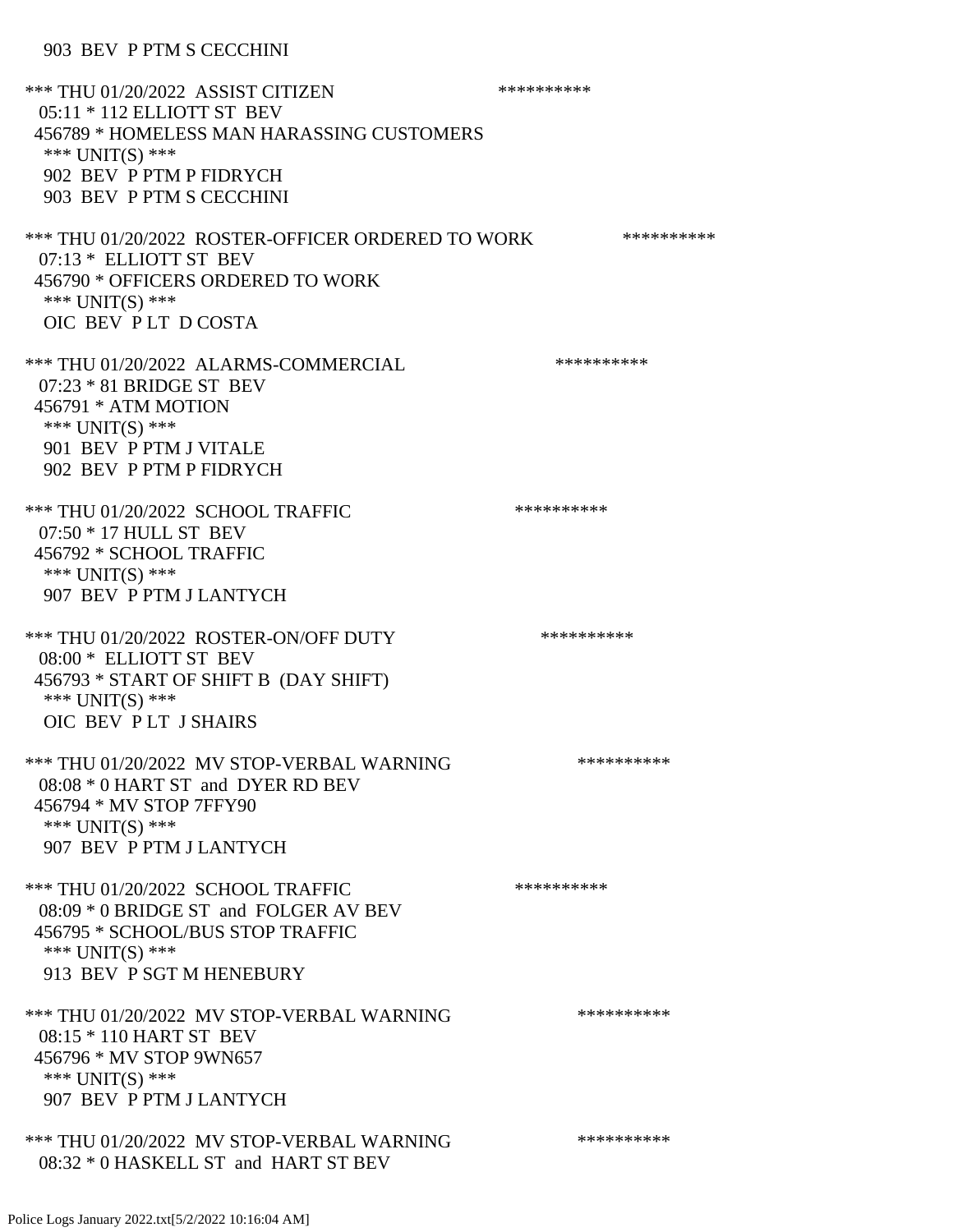456797 \* MV STOP 81TA93 \*\*\* UNIT(S) \*\*\* 907 BEV P PTM J LANTYCH \*\*\* THU 01/20/2022 MV STOP-VERBAL WARNING \*\*\*\*\*\*\*\*\*\*\*\* 08:35 \* 0 HALE ST and HIGH ST BEV 456798 \* MV STOP \*\*\* UNIT(S) \*\*\* 907 BEV P PTM J LANTYCH \*\*\* THU 01/20/2022 MV STOP-CITATION ISSUED \*\*\*\*\*\*\*\*\*\* 08:44 \* 0 ELLIOTT ST and GREENE ST BEV 456799 \* MA REG 8PAM44 \*\*\* UNIT(S) \*\*\* 913 BEV P SGT M HENEBURY \*\*\* THU 01/20/2022 DOMESTIC-VERBAL ARGUMENT \*\*\*\*\*\*\*\*\*\*\*\*\* 09:01 \* ROUNDY ST BEV 456800 \* VERBAL DOMESTIC \*\*\* UNIT(S) \*\*\* 902 BEV P PTM B NICKERSON 903 BEV P PTM S CECCHINI \*\*\* THU 01/20/2022 MV STOP-WRITTEN WARNING \*\*\*\*\*\*\*\*\*\* 09:05 \* 0 RANTOUL ST and RAILROAD AV BEV 456801 \* MV STOP LV85429 \*\*\* UNIT(S) \*\*\* 907 BEV P PTM J LANTYCH \*\*\* THU 01/20/2022 CID FOLLOW UP \*\*\*\*\*\*\*\*\*\*\* 09:15 \* 21 WINTHROP AV Apt: 2 BEV 456802 \* FOLLOW UP \*\*\* UNIT(S) \*\*\* DEL2 BEV P DET D PRINZ \*\*\* THU 01/20/2022 MV STOP-VERBAL WARNING \*\*\*\*\*\*\*\*\*\*\*\* 10:01 \* 0 DODGE ST and WHITAKER WY BEV 456803 \* MV STOP 379H20 \*\*\* UNIT(S) \*\*\* 907 BEV P PTM J LANTYCH \*\*\* THU 01/20/2022 LARCENY-FROM M/V \*23F \*\*\*\*\*\*\*\*\*\*\*\* 10:28 \* 191 ESSEX ST BEV 456804 \* CATALYTIC CONVERTER \*\*\* UNIT(S) \*\*\* 904 BEV P PTM E SCHULTZ \*\*\* THU 01/20/2022 COMMUNITY IMPACT UNIT \*\*\*\*\*\*\*\*\*\*\*\* 10:50 \* RIVER ST BEV 456805 \* RUN GUESTS FOR WARRANTS SO STATUS \*\*\* UNIT(S) \*\*\* CIU BEV P PTM E ABRAHAMSO \*\*\* THU 01/20/2022 MENTAL HEALTH - SECTION 35 \*\*\*\*\*\*\*\*\*\*\*\*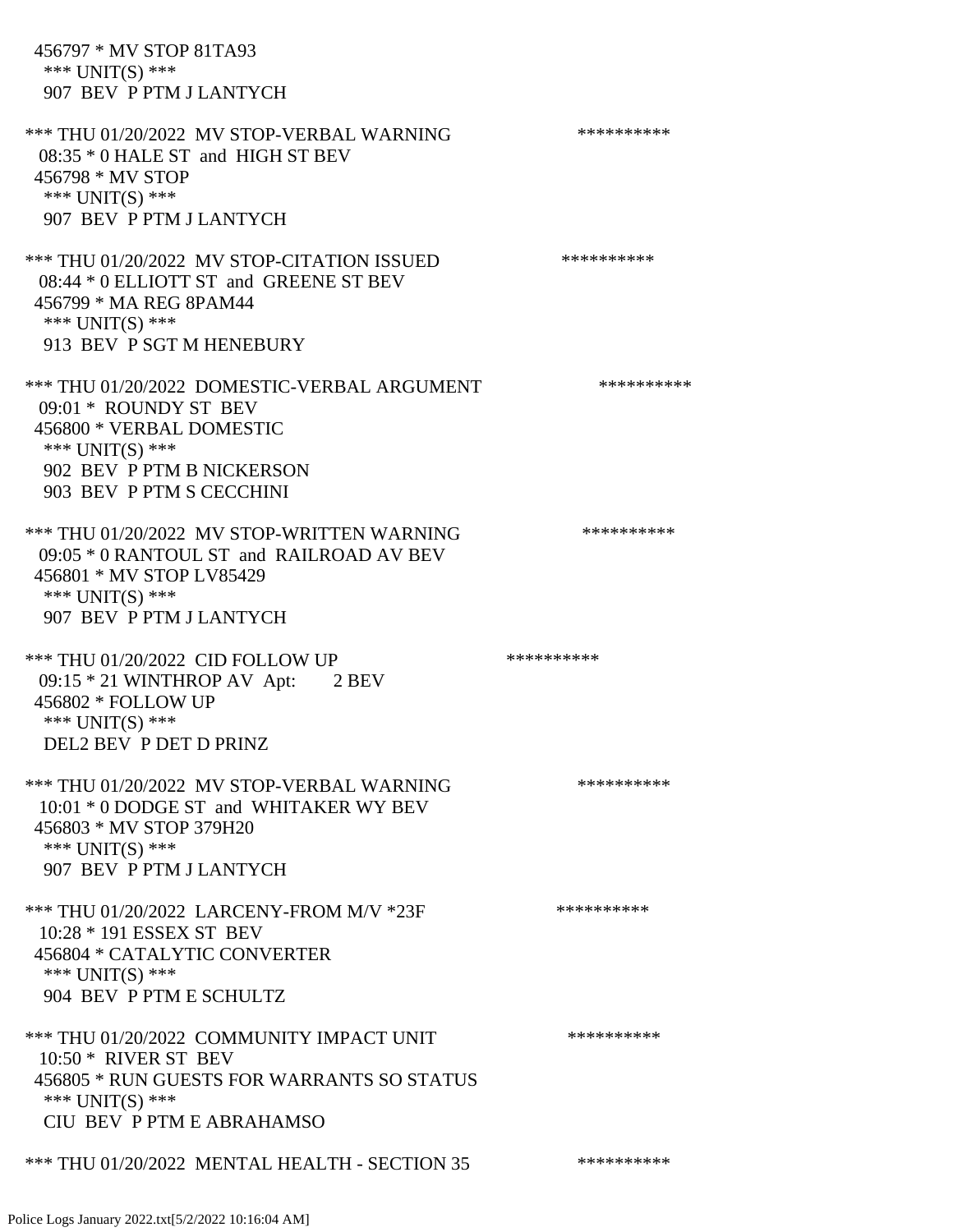11:06 \* ELLIOTT ST BEV 456806 \* GERMAIN SAYS HE IS IN GLOUCESTER \*\*\* UNIT(S) \*\*\* CIU BEV P PTM E ABRAHAMSO \*\*\* THU 01/20/2022 SEX OFFENDER REGISTRY \*\*\*\*\*\*\*\*\*\*\*\* 11:12 \* ELLIOTT ST BEV 456807 \* LEVEL 2 MOVED TO TOWN \*\*\* UNIT(S) \*\*\* DEL2 BEV P DET D PRINZ \*\*\* THU 01/20/2022 MV-ACCIDENT NO REPORT \*\*\*\*\*\*\*\*\*\*\*\* 11:22 \* 242 ELLIOTT ST BEV 456808 \* HIT AND RUN,POSSIBLE. \*\*\* UNIT(S) \*\*\* 901 BEV P PTM J VITALE 904 BEV P PTM E SCHULTZ \*\*\* THU 01/20/2022 ASSIST OTHER DEPARTMENT \*\*\*\*\*\*\*\*\*\*\*\*\* 12:12 \* HERRICK ST BEV 456809 \* ASSSIST TOPSFIELD PD WITH COMBATIVE PATIENT \*\*\* UNIT(S) \*\*\* 903 BEV P PTM S CECCHINI 905 BEV P PTM K THOMASSON \*\*\* THU 01/20/2022 CLINICIAN FOLLOW UP \*\*\*\*\*\*\*\*\*\* 12:50 \* SOHIER RD BEV 456810 \* CHECK ON SANDRA NICOL \*\*\* UNIT(S) \*\*\* CIU BEV P PTM E ABRAHAMSO \*\*\* THU 01/20/2022 NOTIFICATION \*\*\*\*\*\*\*\*\*\* 13:25  $*$  5 WILKINS TR Apt: R BEV 456811 \* NOTIFY RESIDENT OF NS PLAZA PARKING RULES \*\*\* UNIT(S) \*\*\* CIU BEV P PTM E ABRAHAMSO \*\*\* THU 01/20/2022 CLINICIAN FOLLOW UP \*\*\*\*\*\*\*\*\*\* 13:37 \* ROUNDY ST BEV 456812 \* FOLLOW UP ATTEMPT W CRUZ \*\*\* UNIT(S) \*\*\* CIU BEV P PTM E ABRAHAMSO \*\*\* THU 01/20/2022 CLINICIAN FOLLOW UP \*\*\*\*\*\*\*\*\*\*\*\* 13:53 \* SCHOOL ST BEV 456813 \* FOLLOW UP W SUSAN CANNON \*\*\* UNIT(S) \*\*\* CIU BEV P PTM E ABRAHAMSO \*\*\* THU 01/20/2022 MV STOP-VERBAL WARNING \*\*\*\*\*\*\*\*\*\*\*\* 13:54 \* 0 DODGE ST and WHITAKER WY BEV 456814 \* MV STOP 1LPG53 \*\*\* UNIT(S) \*\*\* 907 BEV P PTM J LANTYCH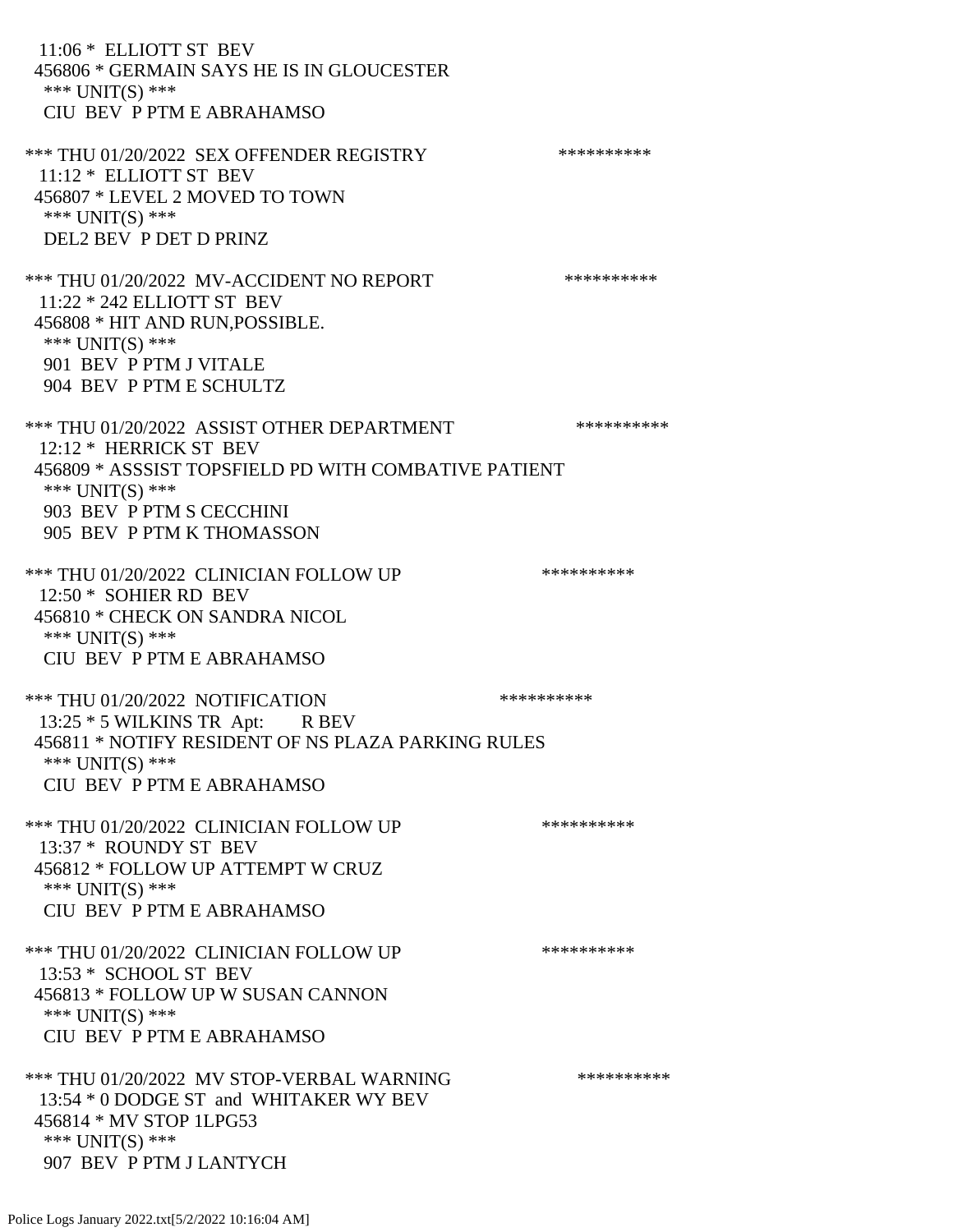\*\*\* THU 01/20/2022 COMMUNITY IMPACT UNIT \*\*\*\*\*\*\*\*\*\*\*\*\* 14:15 \* ELLIOTT ST BEV 456815 \* FOLLOW UP W RESIDENT \*\*\* UNIT(S) \*\*\* CIU BEV P PTM E ABRAHAMSO \*\*\* THU 01/20/2022 ASSIST MASS STATE POLICE \*\*\*\*\*\*\*\*\*\* 15:05 \* 43 LP HENDERSON RD BEV 456816 \* ASSIST MA STATE POLICE \*\*\* UNIT(S) \*\*\* CHA1 BEV P CPT T HEGARTY \*\*\* THU 01/20/2022 ROSTER-ON/OFF DUTY \*\*\*\*\*\*\*\*\*\* 15:17 \* ELLIOTT ST BEV 456817 \* START OF SHIFT C \*\*\* UNIT(S) \*\*\* OIC BEV P LT J SHAIRS \*\*\* THU 01/20/2022 UNWANTED GUEST \*\*\*\*\*\*\*\*\*\*\*\*\*\*\*\* 16:07 \* 498 RANTOUL ST BEV 456818 \* GROUP OF YOUTHS UNWANTED \*\*\* UNIT(S) \*\*\* 902 BEV P PTM C STANTON 903 BEV P PTM S FIORE \*\*\* THU 01/20/2022 LARCENY-ALL OTHERS \*23H \*\*\*\*\*\*\*\*\*\* 16:15 \* 23 BLAINE AV BEV 456819 \* MISSING / STOLE PACKAGE \*\*\* UNIT(S) \*\*\* 905 BEV P PTM W CARGILE \*\*\* THU 01/20/2022 SUSP ACTIVITY \*\*\*\*\*\*\*\*\*\*\*\* 17:29 \* 34 CARVER ST BEV 456820 \* MULTIPLE DAYS SOMEONE BANGING ON DOOR \*\*\* UNIT(S) \*\*\* 901 BEV P PTM E GOODELL \*\*\* THU 01/20/2022 MV STOP-VERBAL WARNING \*\*\*\*\*\*\*\*\*\*\*\*\* 20:18 \* 0 ELLIOTT ST and COOLIDGE CT BEV 456821 \* MV STOP--MA REG 778RZ2 \*\*\* UNIT(S) \*\*\* 905 BEV P PTM W CARGILE \*\*\* THU 01/20/2022 MV STOP-VERBAL WARNING \*\*\*\*\*\*\*\*\*\*\*\* 21:45 \* 0 CABOT ST and COLON ST BEV 456822 \* MV STOP--MA REG 3ZWH79 \*\*\* UNIT(S) \*\*\* 903 BEV P PTM S FIORE \*\*\* THU 01/20/2022 LOCKOUT-RESIDENCE \*\*\*\*\*\*\*\*\*\* 22:17 \* 27 FAYETTE ST BEV 456823 \* RESIDENTIAL LOCKOUT \*\*\* UNIT(S) \*\*\*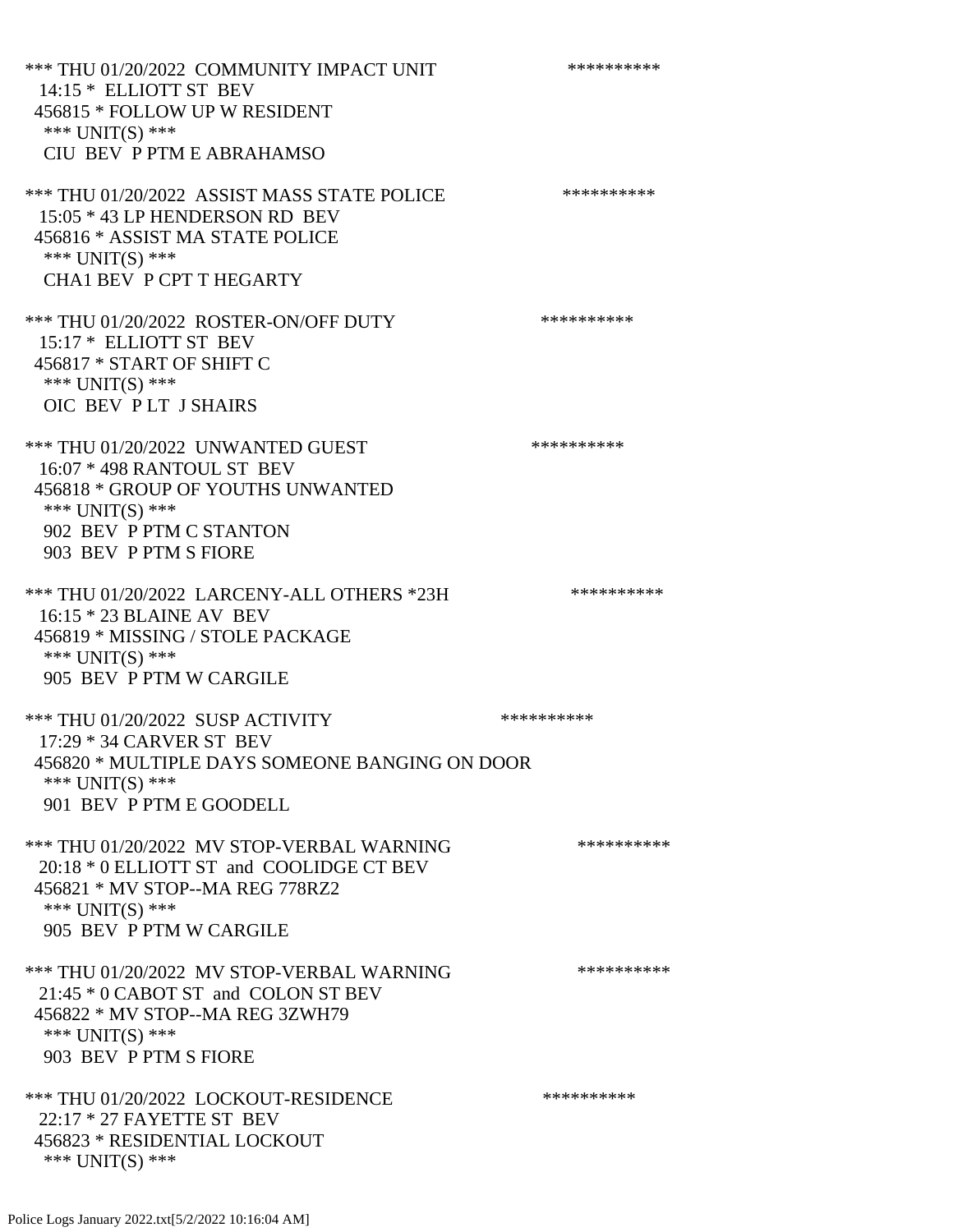| 902 BEV P PTM C STANTON<br>BF1 BEV F BEV FIRE                                                                                                                              |            |
|----------------------------------------------------------------------------------------------------------------------------------------------------------------------------|------------|
| *** THU 01/20/2022 ALARMS-RESIDENTIAL<br>22:38 * 167 WEST ST BEV<br>456824 * GENERAL BURG ALARM<br>*** $UNIT(S)$ ***<br>905 BEV P PTM W CARGILE<br>906 BEV P PTM K COLETTI | ********** |
| *** THU 01/20/2022 ROSTER-ON/OFF DUTY<br>23:45 * ELLIOTT ST BEV<br>456825 * START OF SHIFT A<br>*** UNIT(S) ***<br>OIC BEV PLT DCOSTA                                      | ********** |
| *** FRI 01/21/2022 BUILDING CHECK<br>$00:10*$ CABOT ST BEV<br>456826 * AUTO REPAIR SHOP CHECK<br>*** UNIT(S) ***<br>903 BEV P PTM F WOJICK                                 | ********** |
| *** FRI 01/21/2022 BUILDING CHECK<br>00:19 * CABOT ST BEV<br>456827 * DEALERSHIP / AUTO REPAIR SHOP CHECK<br>*** $UNIT(S)$ ***<br>903 BEV P PTM F WOJICK                   | ********** |
| *** FRI 01/21/2022 BUILDING CHECK<br>00:24 * RANTOUL ST BEV<br>456828 * AUTO REPAIR FACILITY CHECK<br>*** UNIT(S) ***<br>903 BEV P PTM F WOJICK                            | ********** |
| *** FRI 01/21/2022 TRAIN STATION CHECK<br>00:25 * 10 PARK ST BEV<br>456829 * BEVERLY DEPOT/VETERANS PARK CHECK<br>*** UNIT(S) ***<br>902 BEV P PTM M MARINO                | ********** |
| *** FRI 01/21/2022 TRAIN STATION CHECK<br>00:27 * 0 WEST ST and OAK ST BEV<br>456830 * BEVERLY FARMS STATION CHECK<br>*** UNIT(S) ***<br>906 BEV P PTM K COLETTI           | ********** |
| *** FRI 01/21/2022 BUILDING CHECK<br>00:28 * RANTOUL ST BEV<br>456831 * 24 HOUR BUSINESS CHECK<br>*** UNIT(S) ***<br>903 BEV P PTM F WOJICK                                | ********** |
| *** FRI 01/21/2022 DIRECTED PATROL<br>00:31 * 55 OBER ST BEV                                                                                                               | ********** |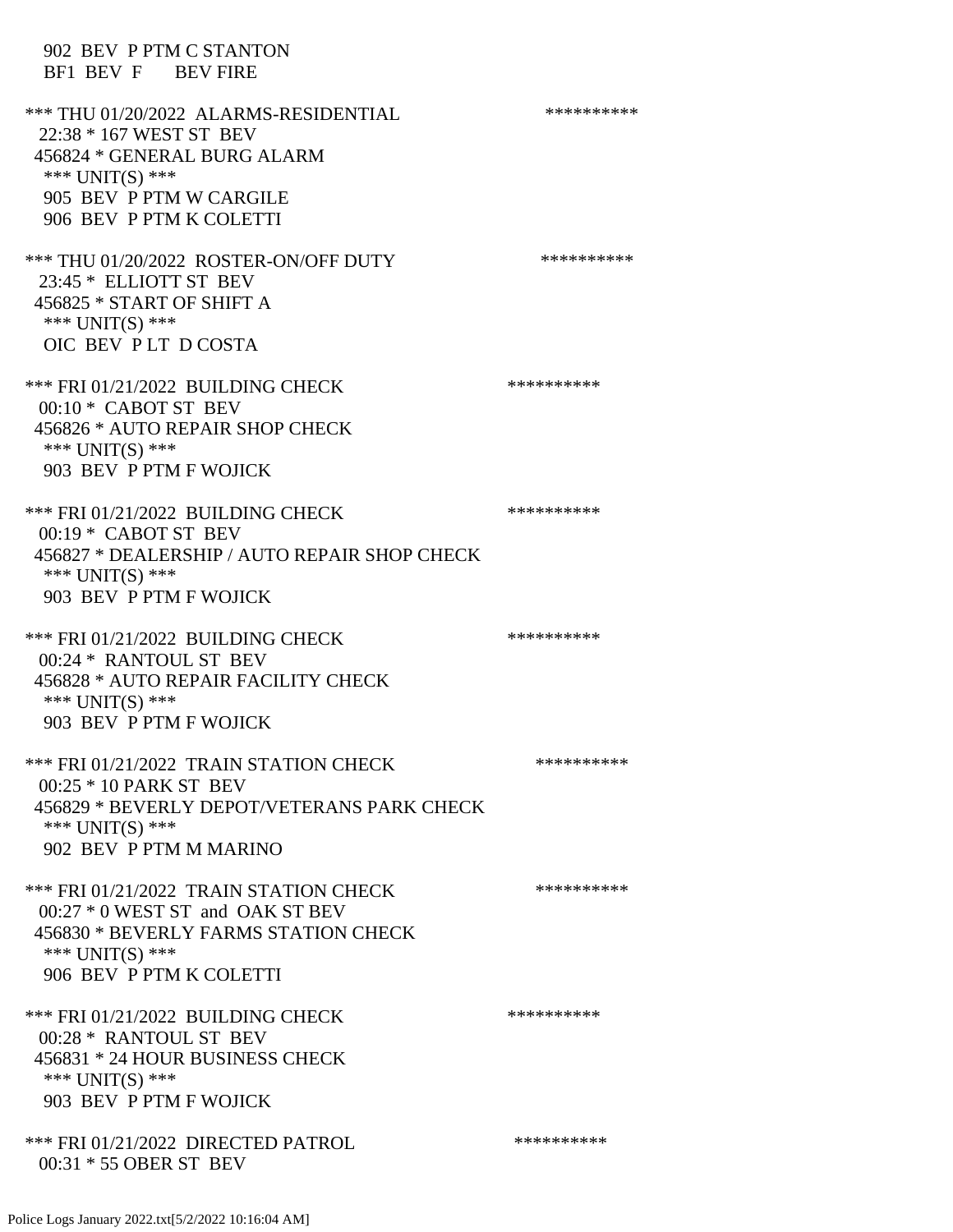456832 \* PARK CHK \*\*\* UNIT(S) \*\*\* 904 BEV P PTM S CECCHINI \*\*\* FRI 01/21/2022 DIRECTED PATROL \*\*\*\*\*\*\*\*\*\*\*\* 00:32 \* 0 BAYVIEW AV and HOSPITAL PT BEV 456833 \* AREA CHK \*\*\* UNIT(S) \*\*\* 904 BEV P PTM S CECCHINI \*\*\* FRI 01/21/2022 DIRECTED PATROL \*\*\*\*\*\*\*\*\*\* 00:35 \* 74 HART ST BEV 456834 \* URQUHART SCHOOL CHECK \*\*\* UNIT(S) \*\*\* 906 BEV P PTM K COLETTI \*\*\* FRI 01/21/2022 DIRECTED PATROL \*\*\*\*\*\*\*\*\*\*\*\* 00:40 \* 43 CABOT ST BEV 456835 \* BEVERLY AUTO SALES CHECK \*\*\* UNIT(S) \*\*\* 902 BEV P PTM M MARINO \*\*\* FRI 01/21/2022 BUILDING CHECK \*\*\*\*\*\*\*\*\*\* 00:41 \* DODGE ST BEV 456836 \* CVS PLAZA CHECK \*\*\* UNIT(S) \*\*\* 905 BEV P PTM E SCHULTZ \*\*\* FRI 01/21/2022 DIRECTED PATROL \*\*\*\*\*\*\*\*\*\* 00:44 \* 20 EISENHOWER AV BEV 456837 \* SCHOOL CHK \*\*\* UNIT(S) \*\*\* 904 BEV P PTM S CECCHINI \*\*\* FRI 01/21/2022 SCHOOL BUILDING CHECK \*\*\*\*\*\*\*\*\*\*\* 00:45 \* 100 SOHIER RD BEV 456838 \* HIGH SCHOOL CHECK \*\*\* UNIT(S) \*\*\* 903 BEV P PTM F WOJICK \*\*\* FRI 01/21/2022 BAR CHECK \*\*\*\*\*\*\*\*\*\*\*\* 00:48 \* 20 CABOT ST BEV 456839 \* ANCHOR BAR CHECK \*\*\* UNIT(S) \*\*\* 902 BEV P PTM M MARINO \*\*\* FRI 01/21/2022 SCHOOL BUILDING CHECK \*\*\*\*\*\*\*\*\*\* 00:58 \* 17 HULL ST BEV 456840 \* CENTERVILLE SCHOOL CHECK \*\*\* UNIT(S) \*\*\* 906 BEV P PTM N BENCAL \*\*\* FRI 01/21/2022 BUILDING CHECK \*\*\*\*\*\*\*\*\*\*\*\*\* 01:05 \* CABOT ST BEV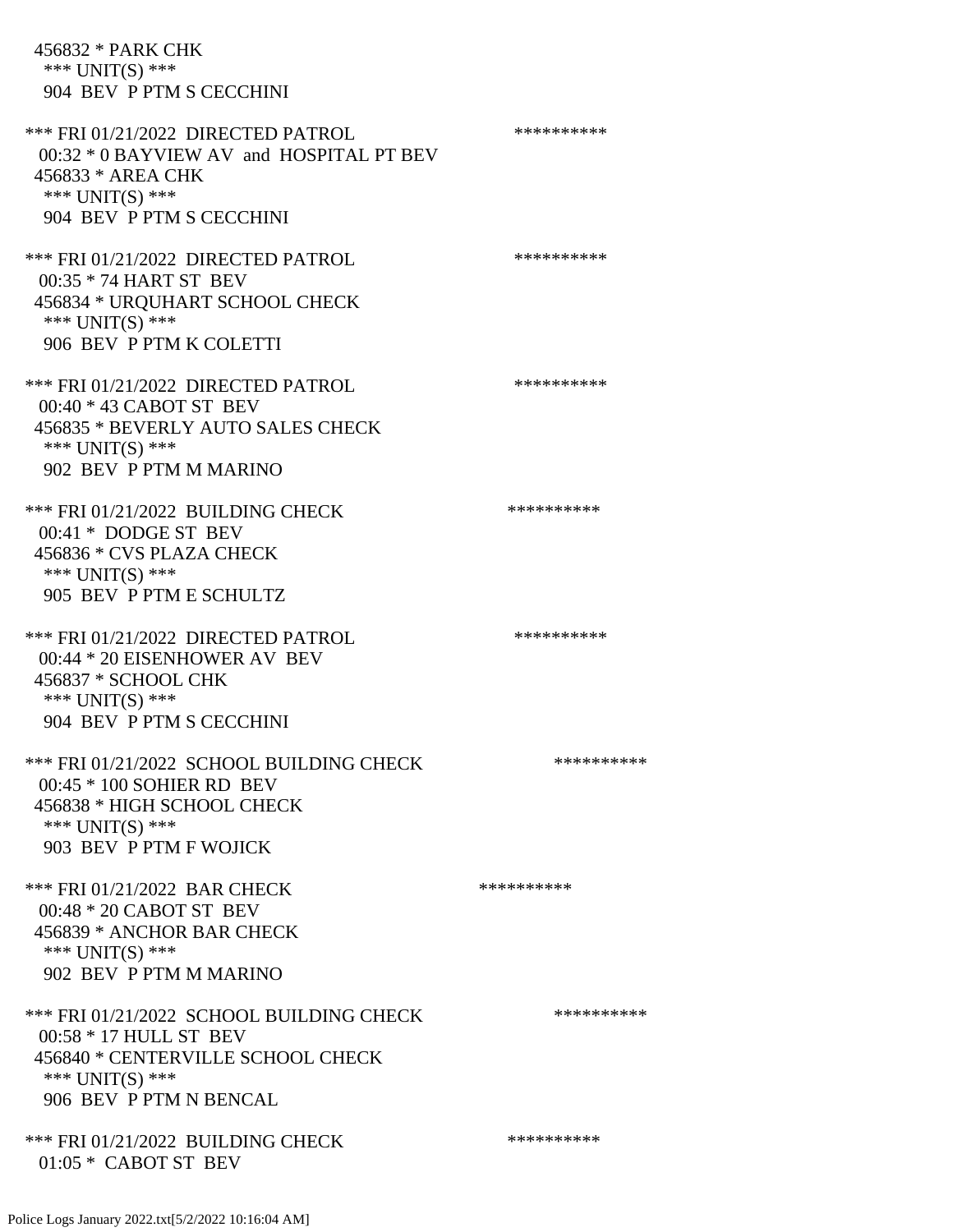456841 \* AUTO REPAIR FACILITY CHECK \*\*\* UNIT(S) \*\*\* 903 BEV P PTM F WOJICK \*\*\* FRI 01/21/2022 DIRECTED PATROL \*\*\*\*\*\*\*\*\*\* 01:10 \* 119 RANTOUL ST BEV 456842 \* MEINEKE CAR CARE CENTER CHECK \*\*\* UNIT(S) \*\*\* 902 BEV P PTM M MARINO \*\*\* FRI 01/21/2022 DIRECTED PATROL \*\*\*\*\*\*\*\*\*\* 01:20 \* 107 BRIMBAL AV BEV 456843 \* BUILDING CHK \*\*\* UNIT(S) \*\*\* 904 BEV P PTM S CECCHINI \*\*\* FRI 01/21/2022 DIRECTED PATROL \*\*\*\*\*\*\*\*\*\*\*\* 01:30 \* 201 BROUGHTON DR BEV 456844 \* AREA CHK \*\*\* UNIT(S) \*\*\* 904 BEV P PTM S CECCHINI \*\*\* FRI 01/21/2022 PARK/PLAYGROUND CHECK \*\*\*\*\*\*\*\*\*\*\*\* 01:35 \* 0 LOTHROP ST BEV 456845 \* DANE STREET BEACH CHECK \*\*\* UNIT(S) \*\*\* 902 BEV P PTM M MARINO \*\*\* FRI 01/21/2022 BUILDING CHECK \*\*\*\*\*\*\*\*\*\* 01:55 \* ELLIOTT ST BEV 456846 \* 24 HOUR STORE CHECK \*\*\* UNIT(S) \*\*\* 902 BEV P PTM M MARINO \*\*\* FRI 01/21/2022 SUSP ACTIVITY-MOTOR VEHICLE \*\*\*\*\*\*\*\*\*\*\*\* 01:57 \* 0 ESSEX ST and PARRAMATTA RD BEV 456847 \* SUSPICIOUS VEHICLE AT TRAIN STATION \*\*\* UNIT(S) \*\*\* 903 BEV P PTM F WOJICK 904 BEV P PTM S CECCHINI \*\*\* FRI 01/21/2022 DIRECTED PATROL \*\*\*\*\*\*\*\*\*\* 02:05 \* 2 SCHOOL ST BEV 456848 \* MICHAEL'S AUTO BODY CHECK \*\*\* UNIT(S) \*\*\* 902 BEV P PTM M MARINO \*\*\* FRI 01/21/2022 DIRECTED PATROL \*\*\*\*\*\*\*\*\*\* 02:15 \* 2 HIGHLAND AV BEV 456849 \* NORTHEAST AUTO LAB CHECK \*\*\* UNIT(S) \*\*\* 902 BEV P PTM M MARINO \*\*\* FRI 01/21/2022 DIRECTED PATROL \*\*\*\*\*\*\*\*\*\*\*\*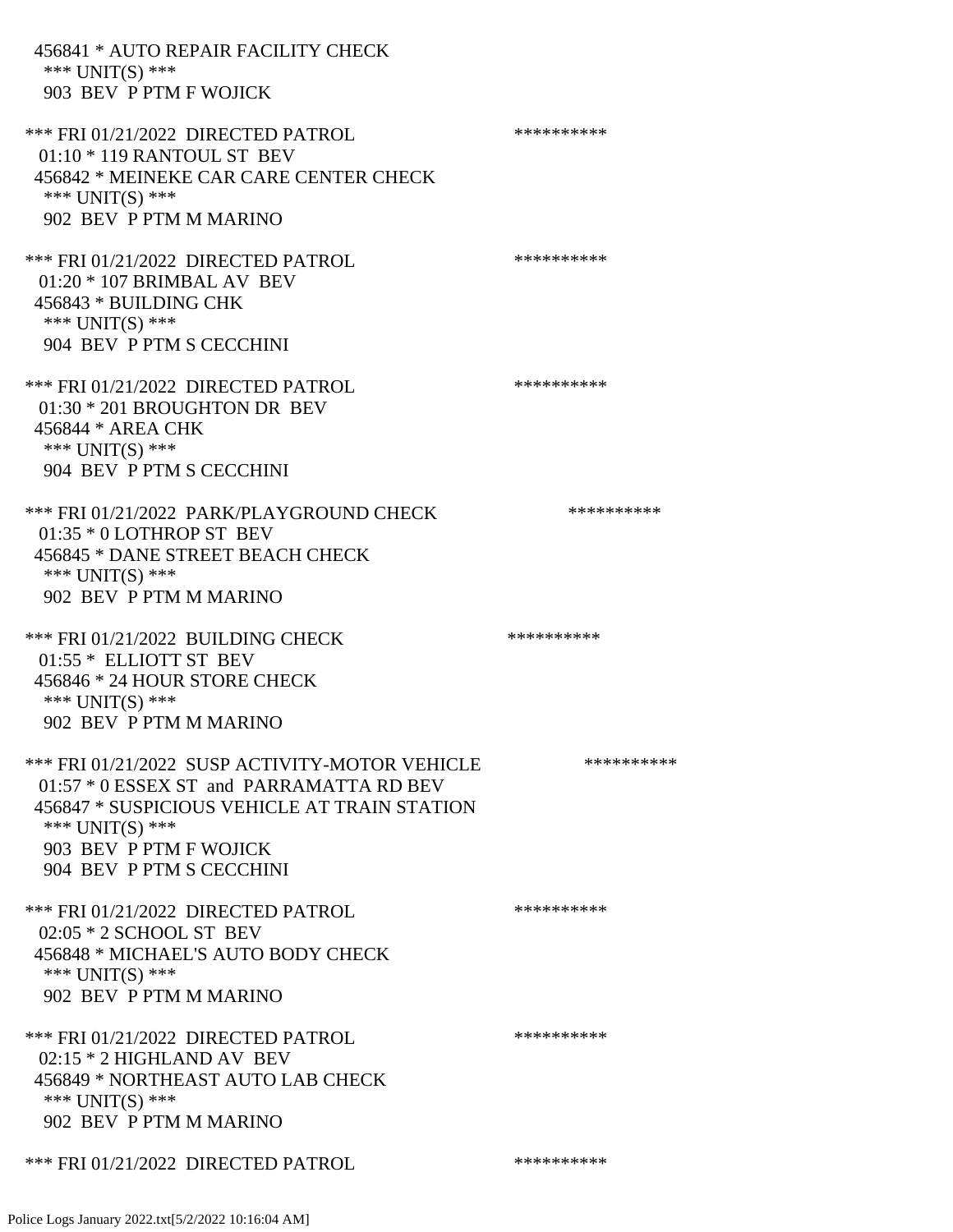02:30 \* 8 RAILROAD AV BEV 456850 \* AUTO-DYNE CHECK \*\*\* UNIT(S) \*\*\* 902 BEV P PTM M MARINO \*\*\* FRI 01/21/2022 ASSIST MASS STATE POLICE \*\*\*\*\*\*\*\*\*\* 02:48 \* 0 CABOT ST and FRANKLIN PL BEV 456851 \* ASSIST STATE POLICE \*\*\* UNIT(S) \*\*\* 902 BEV P PTM M MARINO \*\*\* FRI 01/21/2022 DIRECTED PATROL \*\*\*\*\*\*\*\*\*\* 03:07 \* 42 PARK ST BEV 456852 \* BM BEST AUTO SALES CHECK \*\*\* UNIT(S) \*\*\* 902 BEV P PTM M MARINO \*\*\* FRI 01/21/2022 MEDICAL-BLS \*\*\*\*\*\*\*\*\*\* 03:39 \* ODELL AV BEV 456853 \* AMBULANCE ASKS FOR ASSISTANCE \*\*\* UNIT(S) \*\*\* 904 BEV P PTM S CECCHINI \*\*\* FRI 01/21/2022 VANDALISM-DESTRUC/DAMAG\*290 \*\*\*\*\*\*\*\*\*\* 06:05 \* 196 CABOT ST BEV 456854 \* MALE PARTY KICKED FRONT DOOR \*\*\* UNIT(S) \*\*\* 902 BEV P PTM M MARINO 903 BEV P PTM F WOJICK \*\*\* FRI 01/21/2022 ROSTER-ON/OFF DUTY \*\*\*\*\*\*\*\*\*\*\*\* 07:22 \* ELLIOTT ST BEV 456855 \* START OF SHIFT B \*\*\* UNIT(S) \*\*\* OIC BEV P LT D COSTA \*\*\* FRI 01/21/2022 MEDICAL-BLS \*\*\*\*\*\*\*\*\*\*\*\*\* 09:11 \* DODGE ST BEV 456857 \* DIABETIC EMERGENCY \*\*\* UNIT(S) \*\*\* 905 BEV P PTM K THOMASSON 906 BEV P PTL A CLARIZIA A1 BEV A AMBULANCE \*\*\* FRI 01/21/2022 JUVENILE MATTER-OTHER \*\*\*\*\*\*\*\*\*\*\*\* 09:41 \* CABOT ST BEV 456858 \* HS STUDENT WITH NO TRESSPASS ON GROUNDS \*\*\* UNIT(S) \*\*\* 911 BEV P PTM T MEZZA \*\*\* FRI 01/21/2022 CITY ORDINANCE-ABANDONED MV \*\*\*\*\*\*\*\*\*\* 10:21 \* 426 CABOT ST BEV 456859 \* POSSIBLE ABANDONED MV \*\*\* UNIT(S) \*\*\*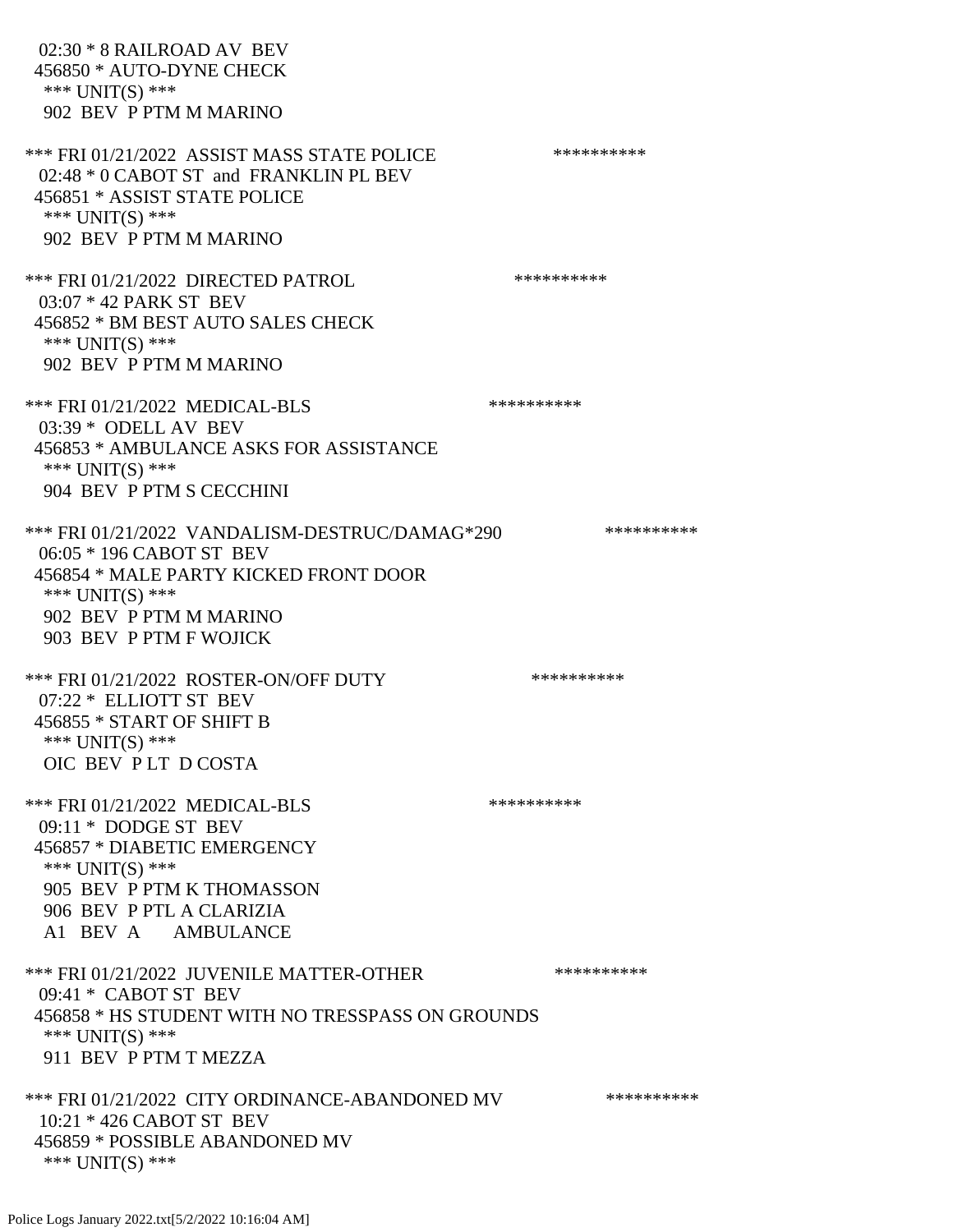## 903 BEV P PTM D GAGNON

\*\*\* FRI 01/21/2022 SUSP ACTIVITY \*\*\*\*\*\*\*\*\*\*\*\* 10:42 \* 22 POND ST BEV 456860 \* WOMAN BELIEVES SOMEONE TRIED TO BREAK IN \*\*\* UNIT(S) \*\*\* 902 BEV P PTM E SCHULTZ \*\*\* FRI 01/21/2022 COMMUNITY IMPACT UNIT \*\*\*\*\*\*\*\*\*\*\*\*\* 11:03 \* ELLIOTT ST BEV 456861 \* FOLLOW UP WITH FATHER ABOUT SONS HEALTH \*\*\* UNIT(S) \*\*\* CIU BEV P PTM E ABRAHAMSO \*\*\* FRI 01/21/2022 HAZARD-MV \*\*\*\*\*\*\*\*\*\*\*\*\*\* 11:26 \* 25 BECKFORD ST Apt: 3 BEV 456862 \* MV RAISED ON CAR JACK \*\*\* UNIT(S) \*\*\* 903 BEV P PTM D GAGNON \*\*\* FRI 01/21/2022 FOLLOW-UP \*\*\*\*\*\*\*\*\*\*\*\* 11:44 \* 417 CABOT ST BEV 456863 \* FOLLOW UP \*\*\* UNIT(S) \*\*\* 903 BEV P PTM D GAGNON \*\*\* FRI 01/21/2022 BUILDING CHECK \*\*\*\*\*\*\*\*\*\*\*\*\* 11:53 \* SOHIER RD and NORTHRIDGE RD BEV 456864 \* NORTHRIDGE ROAD AREA CHECK \*\*\* UNIT(S) \*\*\* 903 BEV P PTM D GAGNON \*\*\* FRI 01/21/2022 BUILDING CHECK \*\*\*\*\*\*\*\*\*\*\*\*\* 12:07 \* BRIMBAL AV BEV 456865 \* ST MARYS CEMETERY CHECK \*\*\* UNIT(S) \*\*\* 903 BEV P PTM D GAGNON \*\*\* FRI 01/21/2022 MV-ACCIDENT PROPERTY DAMAGE \*\*\*\*\*\*\*\*\*\* 12:24 \* 2 MICHAEL RD BEV 456866 \* CAR INTO A TREE \*\*\* UNIT(S) \*\*\* 905 BEV P PTM K THOMASSON A1 BEV A AMBULANCE BF1 BEV F BEV FIRE \*\*\* FRI 01/21/2022 CHECK WELL BEING \*\*\*\*\*\*\*\*\*\* 12:33 \* 9 BENNETT ST BEV 456867 \* SRO CHECKING WELL BEING OF STUDENT \*\*\* UNIT(S) \*\*\* 911 BEV P PTM T MEZZA \*\*\* FRI 01/21/2022 ROSTER-OFFICER ORDERED TO WORK \*\*\*\*\*\*\*\*\*\*\* 12:38 \* ELLIOTT ST BEV

Police Logs January 2022.txt[5/2/2022 10:16:04 AM]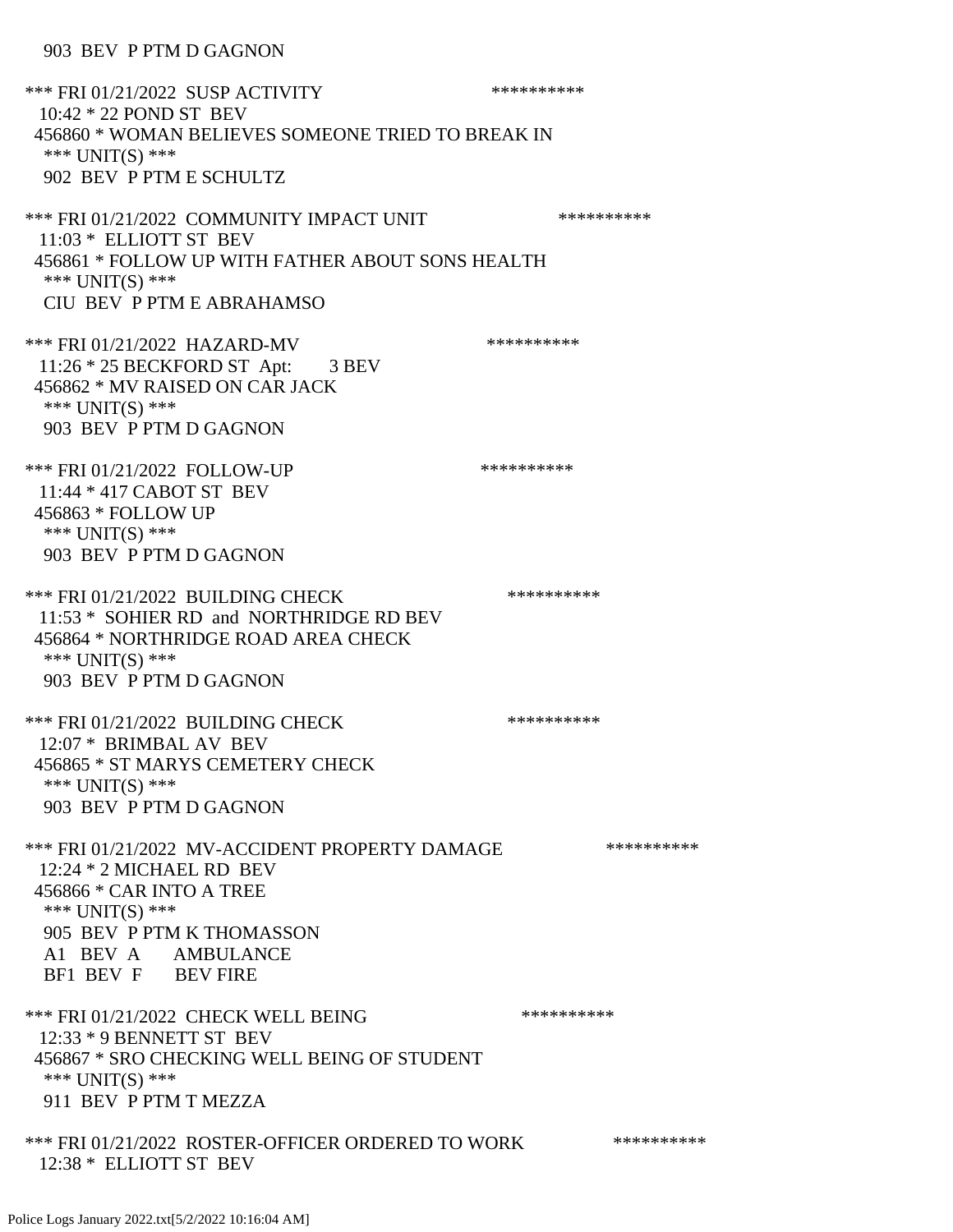456868 \* OFC BRODERICK ORDERED TO WORK DIV 3 \*\*\* UNIT(S) \*\*\* OIC BEV P LT M SUNGY \*\*\* FRI 01/21/2022 DOMESTIC-POSS 209A VIOLATIO \*\*\*\*\*\*\*\*\*\* 14:12 \* RANTOUL ST BEV 456869 \* POSSIBLE VIOLATION \*\*\* UNIT(S) \*\*\* 902 BEV P PTM E SCHULTZ \*\*\* FRI 01/21/2022 ALARMS-SCHOOL \*\*\*\*\*\*\*\*\*\* 14:16 \* 292 CABOT ST BEV 456870 \* HEAD START MOTION ALARM \*\*\* UNIT(S) \*\*\* 901 BEV P PTM M BRODERICK 903 BEV P PTM D GAGNON \*\*\* FRI 01/21/2022 ROSTER-ON/OFF DUTY \*\*\*\*\*\*\*\*\*\*\*\* 15:45 \* ELLIOTT ST BEV 456871 \* START OF SHIFT C \*\*\* UNIT(S) \*\*\* OIC BEV P LT M PANJWANI \*\*\* FRI 01/21/2022 HARASSMENT \*\*\*\*\*\*\*\*\*\*\*\*\*\* 15:59 \* HALE ST BEV 456872 \* FEMALE BEING HARASSED VIA TEXT/INSTAGRAM \*\*\* UNIT(S) \*\*\* 904 BEV P PTM E ABRAHAMSO \*\*\* FRI 01/21/2022 MEDICAL-BLS \*\*\*\*\*\*\*\*\*\*\*\*\* 16:21 \* ENON ST and LAKEVIEW AV BEV 456873 \* ASTHMA ATTACK WHILE DRIVING \*\*\* UNIT(S) \*\*\* 903 BEV P PTM ARCHAMBAULT \*\*\* FRI 01/21/2022 SUSP ACTIVITY-MOTOR VEHICLE \*\*\*\*\*\*\*\*\*\* 16:53 \* 0 MANOR RD BEV 456874 \* SUSP MV NEAR MANOR ROAD \*\*\* UNIT(S) \*\*\* 901 BEV P PTM R KNIGHT 903 BEV P PTM ARCHAMBAULT RES A DELEON \*\*\* FRI 01/21/2022 SCHOOL SAFETY ISSUE \*\*\*\*\*\*\*\*\*\* 17:05 \* SOHIER RD BEV 456875 \* ASSIST SCHOOL DEPARTMENT WITH REMOVAL OF CHILDREN \*\*\* UNIT(S) \*\*\* 903 BEV P PTM ARCHAMBAULT RES A DELEON 905 BEV P PTM R HEGARTY \*\*\* FRI 01/21/2022 FRAUD-IDENTITY THEFT\*26F \*\*\*\*\*\*\*\*\*\*\*\*\* 17:29 \* 18 PORTER TR BEV 456876 \* FRAUD \*\*\* UNIT(S) \*\*\* 901 BEV P PTM R KNIGHT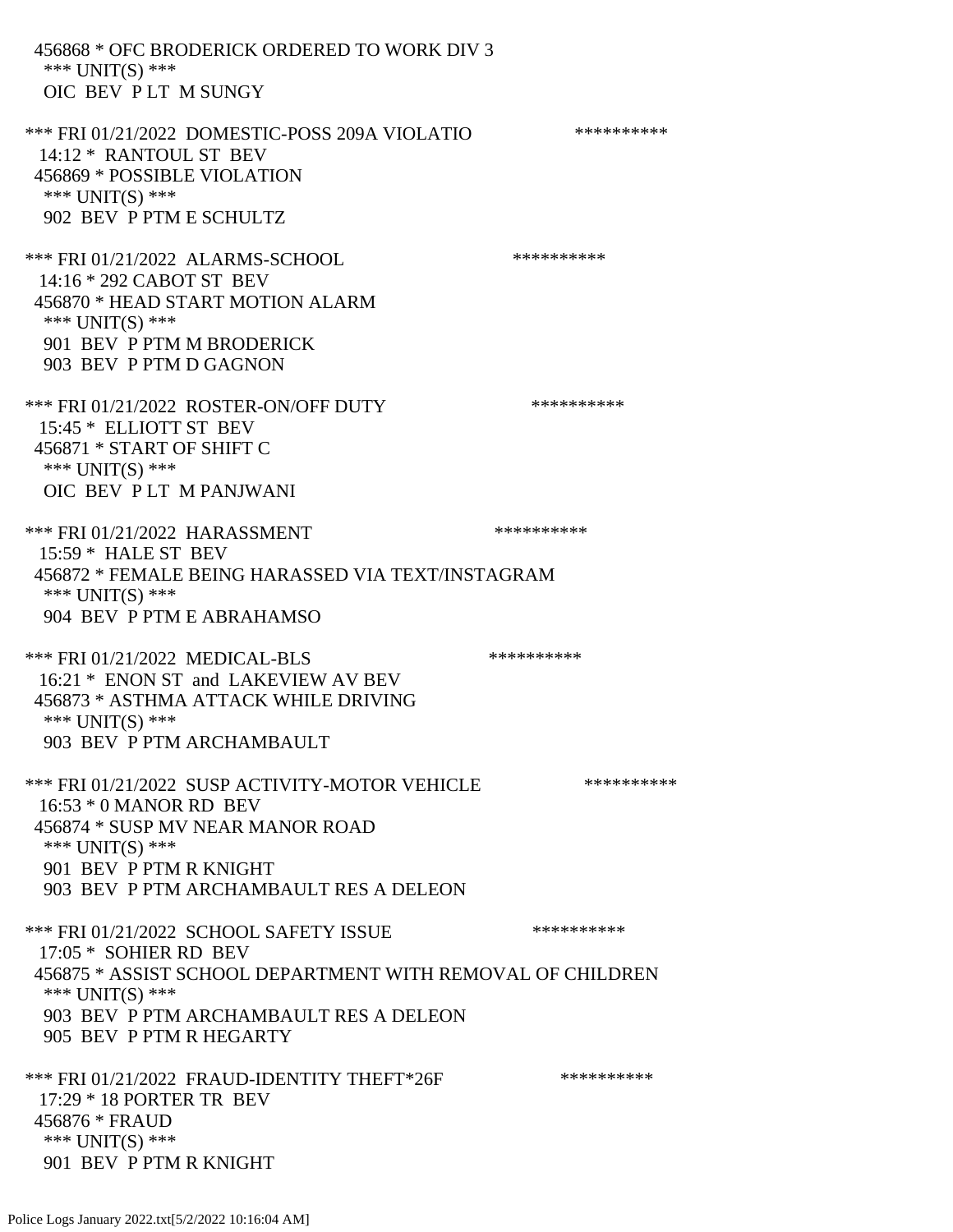\*\*\* FRI 01/21/2022 MV STOP-VERBAL WARNING \*\*\*\*\*\*\*\*\*\*\*\* 17:36 \* 0 DODGE ST and PERSHING AV BEV 456877 \* MV STOP MA REG 1PRW48 \*\*\* UNIT(S) \*\*\* 905 BEV P PTM R HEGARTY \*\*\* FRI 01/21/2022 TRASH DUMPING \*\*\*\*\*\*\*\*\*\* 17:38 \* 201 BROUGHTON DR BEV 456878 \* CONSTRUCTION DEBRIS BEING THROWN IN DUMPSTER \*\*\* UNIT(S) \*\*\* 904 BEV P PTM E ABRAHAMSO 905 BEV P PTM R HEGARTY \*\*\* FRI 01/21/2022 DOMESTIC-VERBAL ARGUMENT \*\*\*\*\*\*\*\*\*\*\*\* 17:43 \* HATHAWAY AV BEV 456879 \* FATHER DAUGHTER DOMESTIC \*\*\* UNIT(S) \*\*\* 903 BEV P PTM ARCHAMBAULT RES A DELEON 906 BEV P PTM K COLETTI \*\*\* FRI 01/21/2022 MV STOP-VERBAL WARNING \*\*\*\*\*\*\*\*\*\*\*\*\* 18:03 \* 0 RANTOUL ST and BROADWAY BEV 456880 \* MV STOP \*\*\* UNIT(S) \*\*\* 902 BEV P PTM C STANTON \*\*\* FRI 01/21/2022 MV STOP-VERBAL WARNING \*\*\*\*\*\*\*\*\*\*\*\* 18:17 \* 0 DODGE ST and PERSHING AV BEV 456881 \* MV STOP MA REG 8MP476 \*\*\* UNIT(S) \*\*\* 905 BEV P PTM R HEGARTY \*\*\* FRI 01/21/2022 ANIMAL COMPLAINT - DOGS \*\*\*\*\*\*\*\*\*\*\*\* 18:42 \* 45 DODGE ST BEV 456882 \* DOG IN CAR IN THE COLD \*\*\* UNIT(S) \*\*\* 905 BEV P PTM R HEGARTY \*\*\* FRI 01/21/2022 PARKING COMPLAINT - GENERAL \*\*\*\*\*\*\*\*\*\* 18:43 \* 34 GRANT ST Apt: 1 BEV 456883 \* DOUBLE PARKING ON ROADWAY \*\*\* UNIT(S) \*\*\* 903 BEV P PTM ARCHAMBAULT RES A DELEON \*\*\* FRI 01/21/2022 DISTURBANCE-GENERAL \*\*\*\*\*\*\*\*\*\* 19:11 \* 9 BLAINE AV Apt: 1 BEV 456884 \* TRACH BARRELS BEING THROWN AGAINST THE HOUSE \*\*\* UNIT(S) \*\*\* 903 BEV P PTM ARCHAMBAULT RES A DELEON 905 BEV P PTM R HEGARTY \*\*\* FRI 01/21/2022 MV STOP-VERBAL WARNING \*\*\*\*\*\*\*\*\*\*\*\*\* 19:15 \* 0 CABOT ST and BALCH ST BEV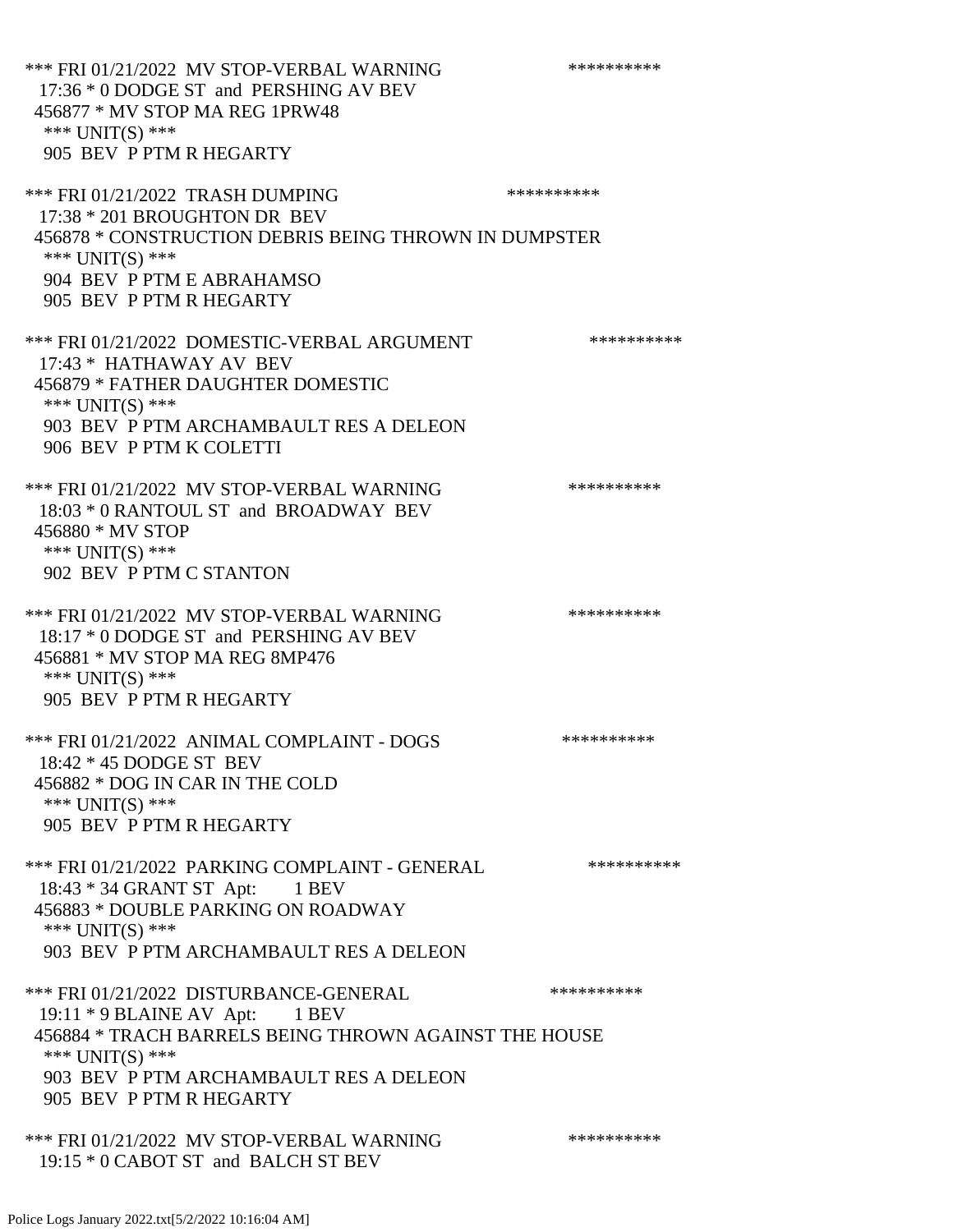456889 \* MV STOP MA REG 58ZF70 \*\*\* UNIT(S) \*\*\* 905 BEV P PTM R HEGARTY \*\*\* FRI 01/21/2022 MV STOP-VERBAL WARNING \*\*\*\*\*\*\*\*\*\*\*\* 19:45 \* 0 CABOT ST and LONGVIEW DR BEV 456885 \* MA REG COMM W25217 \*\*\* UNIT(S) \*\*\* OIC BEV P LT M PANJWANI \*\*\* FRI 01/21/2022 MV STOP-VERBAL WARNING \*\*\*\*\*\*\*\*\*\*\*\* 20:05 \* 0 CABOT ST and JUDSON ST BEV 456886 \* MA REG 6EY481 \*\*\* UNIT(S) \*\*\* 901 BEV P PTM R KNIGHT \*\*\* FRI 01/21/2022 MV STOP-VERBAL WARNING \*\*\*\*\*\*\*\*\*\*\*\* 20:25 \* 100 SOHIER RD BEV 456887 \* MV STOP FOR STOP SIGN VIOLATION MA REG 1XAY41 \*\*\* UNIT(S) \*\*\* 903 BEV P PTM ARCHAMBAULT RES A DELEON \*\*\* FRI 01/21/2022 MV STOP-VERBAL WARNING \*\*\*\*\*\*\*\*\*\*\*\* 21:03 \* 0 SOHIER RD and CHARLES ST BEV 456888 \* MASS 3XSD19 MODIFIED EXHAUST \*\*\* UNIT(S) \*\*\* 903 BEV P PTM ARCHAMBAULT RES A DELEON \*\*\* FRI 01/21/2022 MEDICAL-BLS \*\*\*\*\*\*\*\*\*\*\*\*\* 21:23 \* RANTOUL ST BEV 456890 \* PARTY FELL \*\*\* UNIT(S) \*\*\* 902 BEV P PTM C STANTON A1 BEV A AMBULANCE BF1 BEV F BEV FIRE \*\*\* FRI 01/21/2022 DIRECTED PATROL \*\*\*\*\*\*\*\*\*\*\*\* 21:47 \* 101 BROUGHTON DR BEV 456891 \* CHECK OF LOTS \*\*\* UNIT(S) \*\*\* 903 BEV P PTM ARCHAMBAULT RES A DELEON \*\*\* FRI 01/21/2022 DIRECTED PATROL \*\*\*\*\*\*\*\*\*\* 22:09 \* 101 BROUGHTON DR BEV 456892 \* DIRECTED PATROL \*\*\* UNIT(S) \*\*\* 904 BEV P PTM E ABRAHAMSO \*\*\* FRI 01/21/2022 SUSP ACTIVITY \*\*\*\*\*\*\*\*\*\*\*\* 22:12 \* 38 MCKAY ST BEV 456893 \* SPEAK TO MOM ABOUT CALLS SON RECEIVED \*\*\* UNIT(S) \*\*\* 901 BEV P PTM R KNIGHT 903 BEV P PTM ARCHAMBAULT RES A DELEON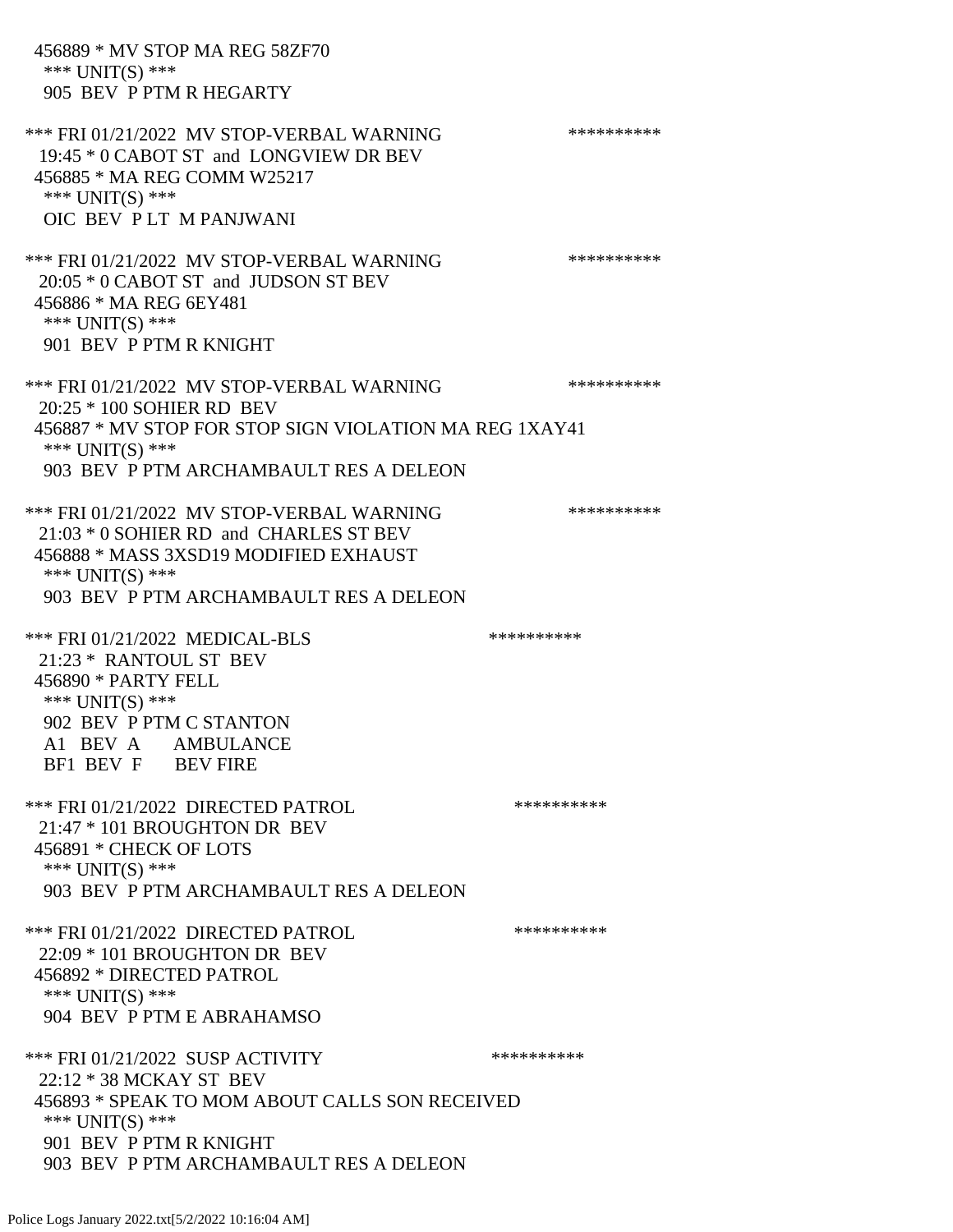\*\*\* FRI 01/21/2022 ROSTER-ON/OFF DUTY \*\*\*\*\*\*\*\*\*\* 23:10 \* ELLIOTT ST BEV 456894 \* START OF SHIFT A \*\*\* UNIT(S) \*\*\* OIC BEV P LT M PANJWANI \*\*\* FRI 01/21/2022 ALARMS-COMMERCIAL \*\*\*\*\*\*\*\*\*\* 23:10 \* 377 CABOT ST BEV 456895 \* MOTION ALARM \*\*\* UNIT(S) \*\*\* 902 BEV P PTM C STANTON 904 BEV P PTM E ABRAHAMSO \*\*\* SAT 01/22/2022 TRAIN STATION CHECK \*\*\*\*\*\*\*\*\*\*\*\* 00:24 \* 10 PARK ST BEV 456896 \* DEPOT TRAIN STATION CHECK \*\*\* UNIT(S) \*\*\* 902 BEV P PTM J MARRS \*\*\* SAT 01/22/2022 DIRECTED PATROL \*\*\*\*\*\*\*\*\*\* 00:30 \* 201 BROUGHTON DR BEV 456897 \* BROUGHTON DRIVE CHECK \*\*\* UNIT(S) \*\*\* 904 BEV P PTM M MARINO \*\*\* SAT 01/22/2022 BUILDING CHECK \*\*\*\*\*\*\*\*\*\*\*\*\* 00:31 \* WATER ST BEV 456899 \* JUBILEE YACHT CLUB CHECK \*\*\* UNIT(S) \*\*\* 902 BEV P PTM J MARRS \*\*\* SAT 01/22/2022 DIRECTED PATROL \*\*\*\*\*\*\*\*\*\* 00:32 \* 140 BRIDGE ST BEV 456898 \* GARDEN CITY CHURCH CHECK \*\*\* UNIT(S) \*\*\* 901 BEV P PTM C GANEY \*\*\* SAT 01/22/2022 PARK/PLAYGROUND CHECK \*\*\*\*\*\*\*\*\*\*\*\* 00:41 \* 55 OBER ST BEV 456900 \* LYNCH PARK CHECK \*\*\* UNIT(S) \*\*\* 904 BEV P PTM M MARINO \*\*\* SAT 01/22/2022 PARK/PLAYGROUND CHECK \*\*\*\*\*\*\*\*\*\* 00:42 \* 145 LIVINGSTONE AV BEV 456901 \* OBEAR PARK CHECK \*\*\* UNIT(S) \*\*\* 901 BEV P PTM C GANEY \*\*\* SAT 01/22/2022 PARK/PLAYGROUND CHECK \*\*\*\*\*\*\*\*\*\*\*\* 00:46 \* 0 MCPHERSON DR BEV 456902 \* INNOCENTI AND SKATE PARK CHECK \*\*\* UNIT(S) \*\*\*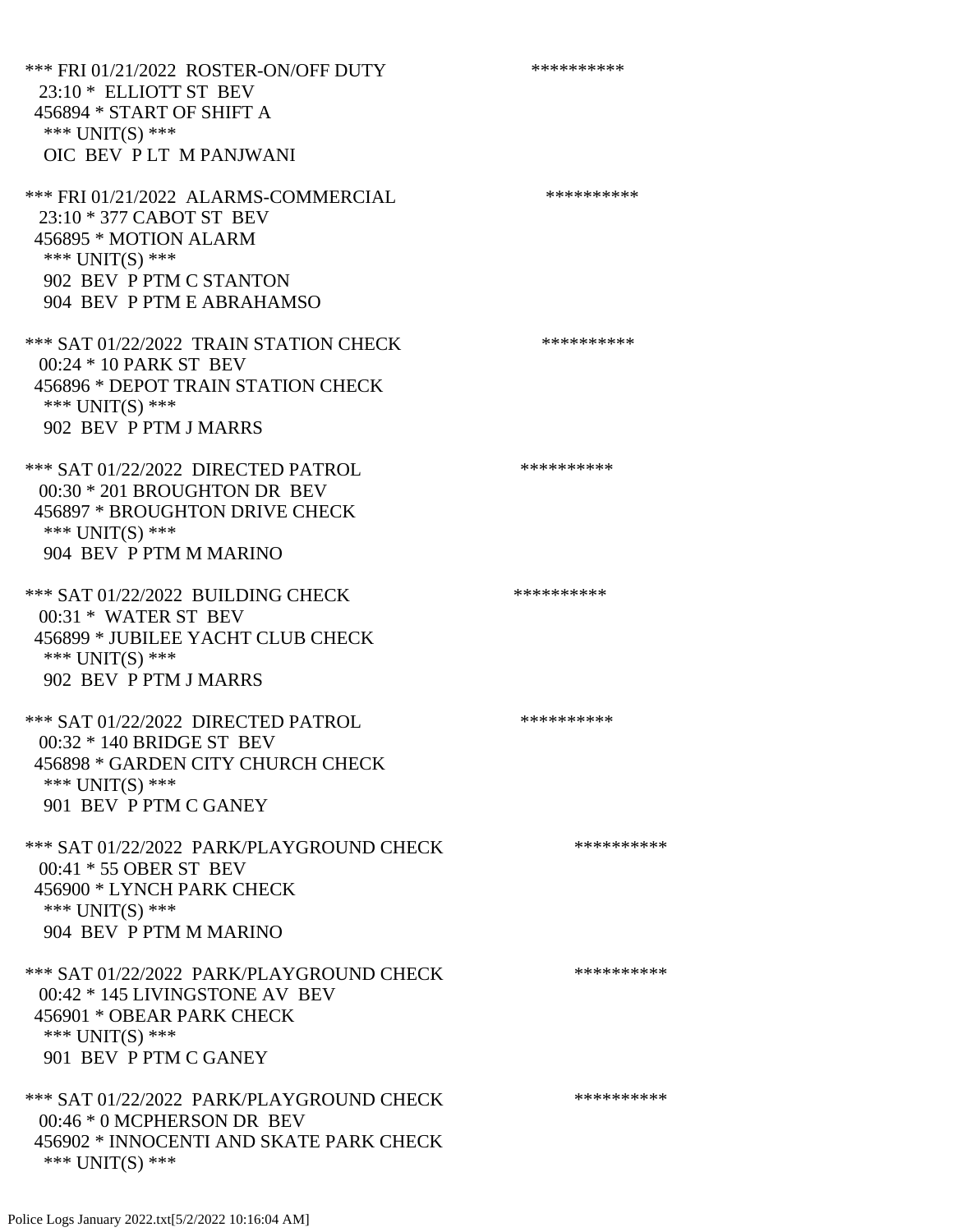| *** SAT 01/22/2022 BUILDING CHECK<br>00:52 * CABOT ST BEV<br>456903 * DEALERSHIP / AUTO REPAIR FACILITY CHECK<br>*** $UNIT(S)$ ***<br>903 BEV P PTM F WOJICK      | ********** |
|-------------------------------------------------------------------------------------------------------------------------------------------------------------------|------------|
| *** SAT 01/22/2022 DIRECTED PATROL<br>00:54 * 0 BAYVIEW AV and HOSPITAL PT BEV<br>456904 * HOSPITAL POINT CHECK<br>*** UNIT(S) ***<br>904 BEV P PTM M MARINO      | ********** |
| *** SAT 01/22/2022 BUILDING CHECK<br>00:56 * RANTOUL ST BEV<br>456905 * AUTO REPAIR FACILITY CHECK<br>*** $UNIT(S)$ ***<br>903 BEV P PTM F WOJICK                 | ********** |
| *** SAT 01/22/2022 BUILDING CHECK<br>01:00 * RANTOUL ST BEV<br>456906 * 24 HOUR BUSINESS CHECK<br>*** $UNIT(S)$ ***<br>903 BEV P PTM F WOJICK                     | ********** |
| *** SAT 01/22/2022 SCHOOL BUILDING CHECK<br>$01:09 * 41$ BRIMBAL AV BEV<br>456907 * HANNAH SCHOOL CHECK<br>*** $UNIT(S)$ ***<br>904 BEV P PTM M MARINO            | ********** |
| *** SAT 01/22/2022 SCHOOL BUILDING CHECK<br>$01:26 * 40$ WOODLAND AV BEV<br>456908 * AYERS SCHOOL CHECK<br>*** $UNIT(S)$ ***<br>901 BEV P PTM C GANEY             | ********** |
| *** SAT 01/22/2022 BUILDING CHECK<br>01:30 * BRIMBAL AV BEV<br>456909 * CYCLES 128 CHECK<br>*** UNIT(S) ***<br>904 BEV P PTM M MARINO                             | ********** |
| *** SAT 01/22/2022 BAR CHECK<br>01:31 * 20 CABOT ST BEV<br>456910 * ANCHOR CHECK<br>*** UNIT(S) ***<br>902 BEV P PTM J MARRS                                      | ********** |
| *** SAT 01/22/2022 HOSPITAL REQUEST ASSISTANCE<br>01:40 * 91 HERRICK ST BEV<br>456911 * SECURITY ASKING FOR ASSISTANCE W/ DISCHARGED PATIENT<br>*** $UNIT(S)$ *** | ********** |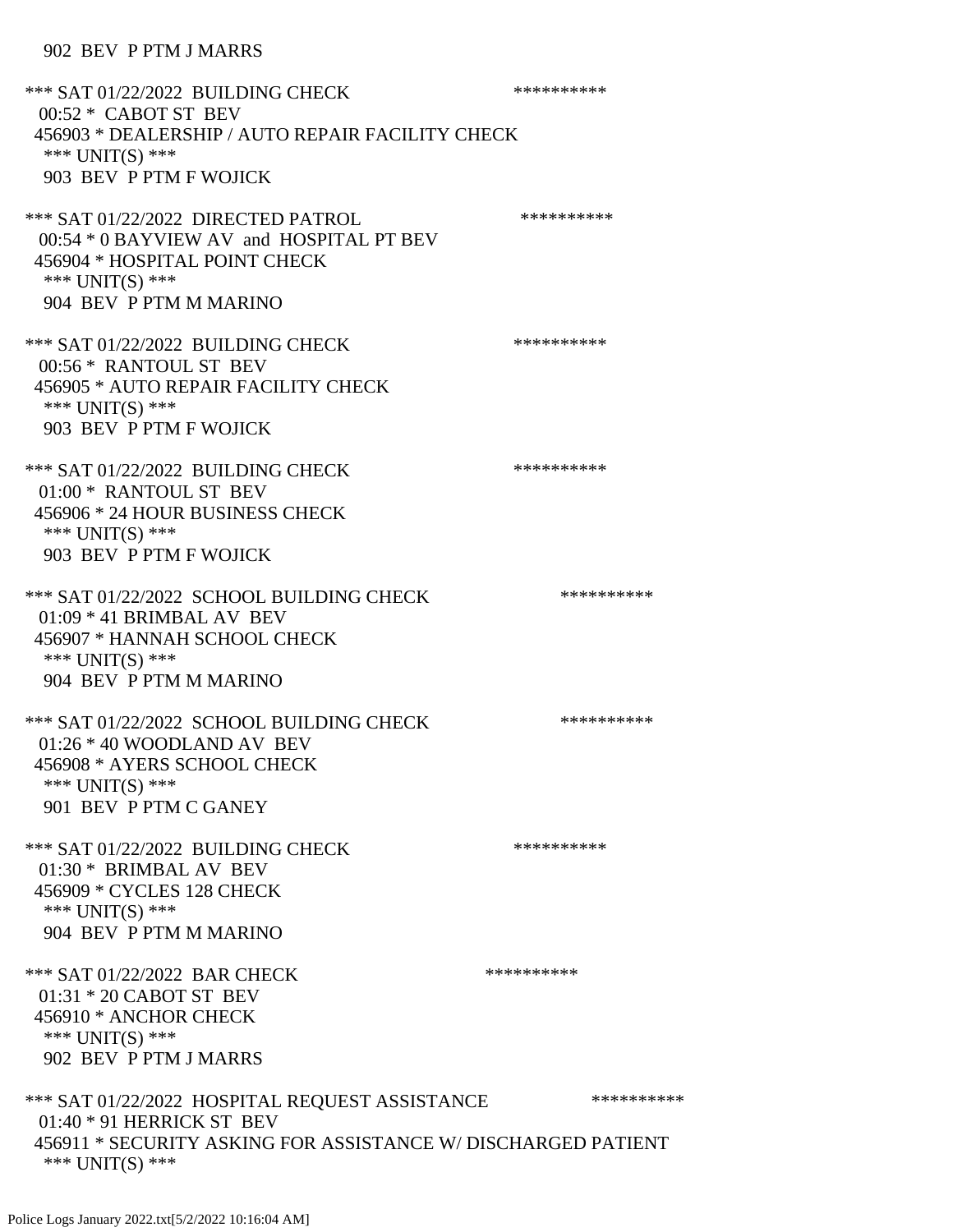## 903 BEV P PTM F WOJICK 904 BEV P PTM M MARINO

| *** SAT 01/22/2022 BUILDING CHECK<br>$01:40*$ CABOT ST BEV<br>456912 * AUTO REPAIR FACILITY CHECK<br>*** UNIT(S) ***<br>903 BEV P PTM F WOJICK      | ********** |
|-----------------------------------------------------------------------------------------------------------------------------------------------------|------------|
| *** SAT 01/22/2022 DIRECTED PATROL<br>01:41 * 140 BRIDGE ST BEV<br>456913 * GARDEN CITY CHURCH CHECK<br>*** $UNIT(S)$ ***<br>901 BEV P PTM C GANEY  | ********** |
| *** SAT 01/22/2022 SCHOOL BUILDING CHECK<br>02:31 * 100 SOHIER RD BEV<br>456914 * HIGH SCHOOL CHECK<br>*** $UNIT(S)$ ***<br>903 BEV P PTM F WOJICK  | ********** |
| *** SAT 01/22/2022 DIRECTED PATROL<br>02:36 * 201 BROUGHTON DR BEV<br>456915 * BROUGHTON DRIVE CHECK<br>*** UNIT(S) ***<br>904 BEV P PTM M MARINO   | ********** |
| *** SAT 01/22/2022 BUILDING CHECK<br>$02:40*$ CABOT ST BEV<br>456916 * AUTO REPAIR FACILITY CHECK<br>*** UNIT(S) ***<br>903 BEV P PTM F WOJICK      | ********** |
| *** SAT 01/22/2022 SCHOOL BUILDING CHECK<br>02:48 * 20 EISENHOWER AV BEV<br>456917 * COVE SCHOOL CHECK<br>*** UNIT(S) ***<br>904 BEV P PTM M MARINO | ********** |
| *** SAT 01/22/2022 BUILDING CHECK<br>$03:00*$ ESSEX ST BEV<br>456918 * FIVE STAR AUTO SERVICE CHECK<br>*** UNIT(S) ***<br>904 BEV P PTM M MARINO    | ********** |
| *** SAT 01/22/2022 BUILDING CHECK<br>03:10 * BRIMBAL AV BEV<br>456919 * BEVERLY AUTO CENTER CHECK<br>*** UNIT(S) ***<br>904 BEV P PTM M MARINO      | ********** |
| *** SAT 01/22/2022 DIRECTED PATROL<br>$05:12 * 140$ BRIDGE ST BEV<br>456920 * GARDEN CITY CHURCH CHECK                                              | ********** |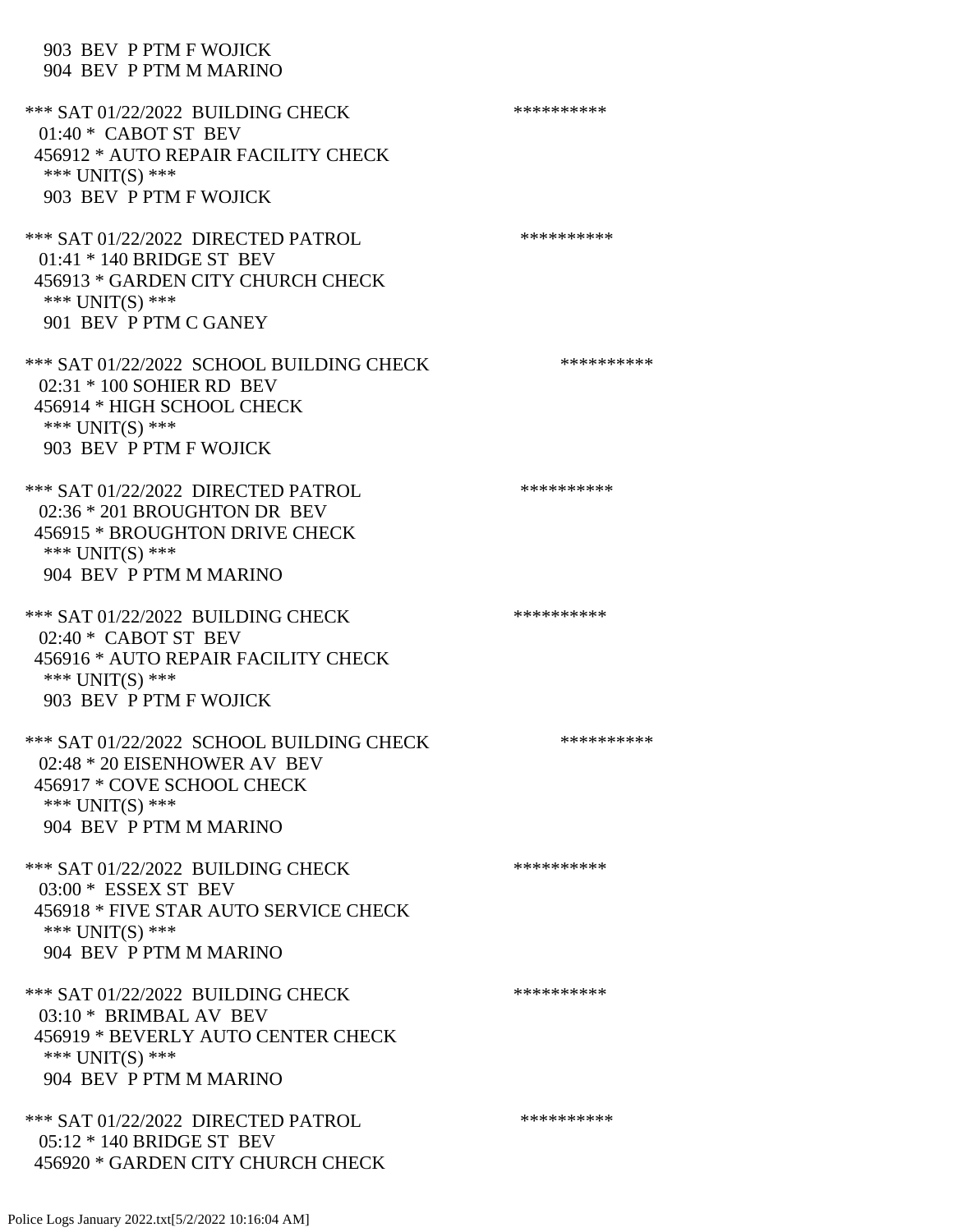\*\*\* UNIT(S) \*\*\* 901 BEV P PTM C GANEY \*\*\* SAT 01/22/2022 ROSTER-ON/OFF DUTY \*\*\*\*\*\*\*\*\*\* 07:16 \* ELLIOTT ST BEV 456921 \* START OF SHIFT B \*\*\* UNIT(S) \*\*\* OIC BEV P LT M PANJWANI \*\*\* SAT 01/22/2022 ASSAULT-SIMPLE \*13B \*\*\*\*\*\*\*\*\*\*\*\* 09:25 \* 42 BRIDGE ST BEV 456922 \* ASSAULT - STABBED WITH PENCIL \*\*\* UNIT(S) \*\*\* 901 BEV P PTM M GELINEAU 902 BEV P PTM C STANTON A2 BEV A AMBULANCE \*\*\* SAT 01/22/2022 ALARMS-COMMERCIAL \*\*\*\*\*\*\*\*\*\* 10:01 \* 138 CONANT ST BEV 456923 \* FRONT DOUBLE DOORS \*\*\* UNIT(S) \*\*\* 905 BEV P PTM J VITALE \*\*\* SAT 01/22/2022 ALARMS-COMMERCIAL \*\*\*\*\*\*\*\*\*\* 10:12 \* 705 HALE ST BEV 456924 \* INFRARED MOTION LIBRARY \*\*\* UNIT(S) \*\*\* 904 BEV P PTM D GAGNON \*\*\* SAT 01/22/2022 MEDICAL-OVERDOSE \*\*\*\*\*\*\*\*\*\* 10:31 \* FEDERAL ST and MCPHERSON DR BEV 456925 \* CHECK ON PARTY PASSED OUT - POSSIBLE OD \*\*\* UNIT(S) \*\*\* 902 BEV P PTM C STANTON A2 BEV A AMBULANCE \*\*\* SAT 01/22/2022 BUILDING CHECK \*\*\*\*\*\*\*\*\*\*\*\* 10:56 \* BROUGHTON DR BEV 456926 \* PRESENCE PATROL \*\*\* UNIT(S) \*\*\* 904 BEV P PTM D GAGNON \*\*\* SAT 01/22/2022 PREVENT BREACH OF PEACE \*\*\*\*\*\*\*\*\*\* 11:02 \* 383 CABOT ST BEV 456927 \* CUSTOMER BEING UNREASONABLE \*\*\* UNIT(S) \*\*\* 902 BEV P PTM C STANTON 903 BEV P PTM R HEGARTY \*\*\* SAT 01/22/2022 MV-ACCIDENT NO REPORT \*\*\*\*\*\*\*\*\*\*\*\* 11:19 \* 232 HALE ST BEV 456928 \* PAST HIT AND RUN \*\*\* UNIT(S) \*\*\* 904 BEV P PTM D GAGNON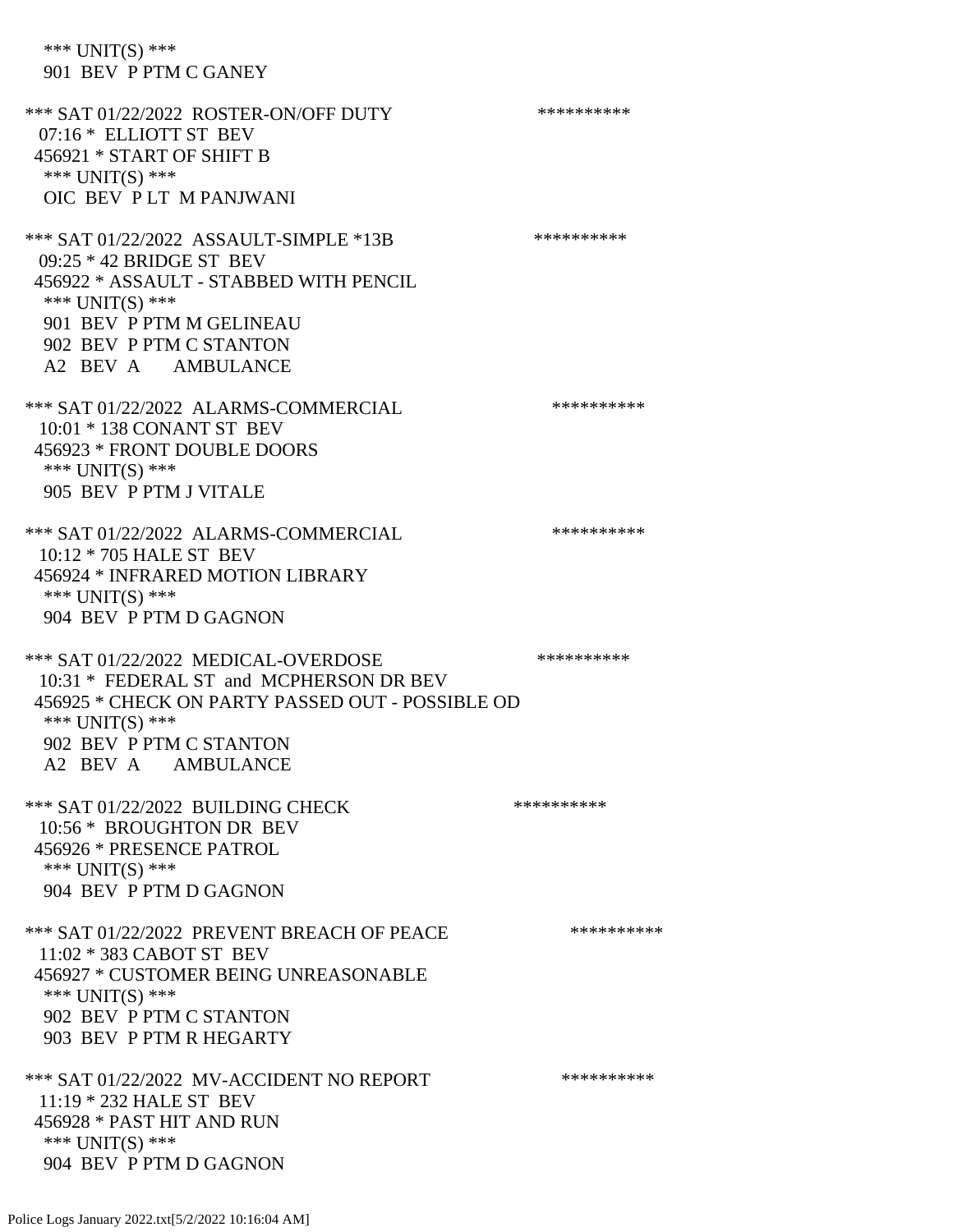\*\*\* SAT 01/22/2022 ROSTER-ON/OFF DUTY \*\*\*\*\*\*\*\*\*\* 12:32 \* ELLIOTT ST BEV 456929 \* OFC SLAVIN ORDERED TO WORK DIV 3 \*\*\* UNIT(S) \*\*\* OIC BEV P LT M SUNGY \*\*\* SAT 01/22/2022 FRAUD-CREDIT CARD/AUTO \*26B \*\*\*\*\*\*\*\*\*\* 14:18 \* 583 CABOT ST BEV 456930 \* WOMEN REPORTS CREDIT CARD WAS USED \*\*\* UNIT(S) \*\*\* H2 BEV P PTM T SLAVIN \*\*\* SAT 01/22/2022 MEDICAL-MENTAL HEALTH \*\*\*\*\*\*\*\*\*\* 14:20 \* CORNING ST BEV 456931 \* REPORT OF POSSIBLE MENTAL BREAKDOWN \*\*\* UNIT(S) \*\*\* 902 BEV P PTM C STANTON 903 BEV P PTM R HEGARTY 904 BEV P PTM D GAGNON A2 BEV A AMBULANCE \*\*\* SAT 01/22/2022 CHECK WELL BEING \*\*\*\*\*\*\*\*\*\* 14:20 \* 71 DODGE ST BEV 456932 \* ELDERLY WOMAN CONFUSED \*\*\* UNIT(S) \*\*\* 905 BEV P PTM J VITALE \*\*\* SAT 01/22/2022 MEDICAL-ALS \*\*\*\*\*\*\*\*\*\* 14:35 \* AMHERST RD BEV 456933 \* FEMALE - POSSIBLE HEART ATTACK \*\*\* UNIT(S) \*\*\* 901 BEV P PTM M GELINEAU A1 BEV A AMBULANCE \*\*\* SAT 01/22/2022 MV STOP-VERBAL WARNING \*\*\*\*\*\*\*\*\*\*\*\*\*\* 15:01 \* 151 HALE ST BEV 456934 \* MV STOP FOR MA REG 3006HC \*\*\* UNIT(S) \*\*\* 903 BEV P PTM R HEGARTY \*\*\* SAT 01/22/2022 DOMESTIC-VERBAL ARGUMENT \*\*\*\*\*\*\*\*\*\*\*\*\* 15:03 \* ELLIOTT ST BEV 456935 \* FEMALE STANDING IN WAY OF VEHICLE \*\*\* UNIT(S) \*\*\* 901 BEV P PTM M GELINEAU 902 BEV P PTM C STANTON \*\*\* SAT 01/22/2022 ROSTER-ON/OFF DUTY \*\*\*\*\*\*\*\*\*\* 15:29 \* ELLIOTT ST BEV 456936 \* START OF SHIFT C \*\*\* UNIT(S) \*\*\* OIC BEV P LT M PANJWANI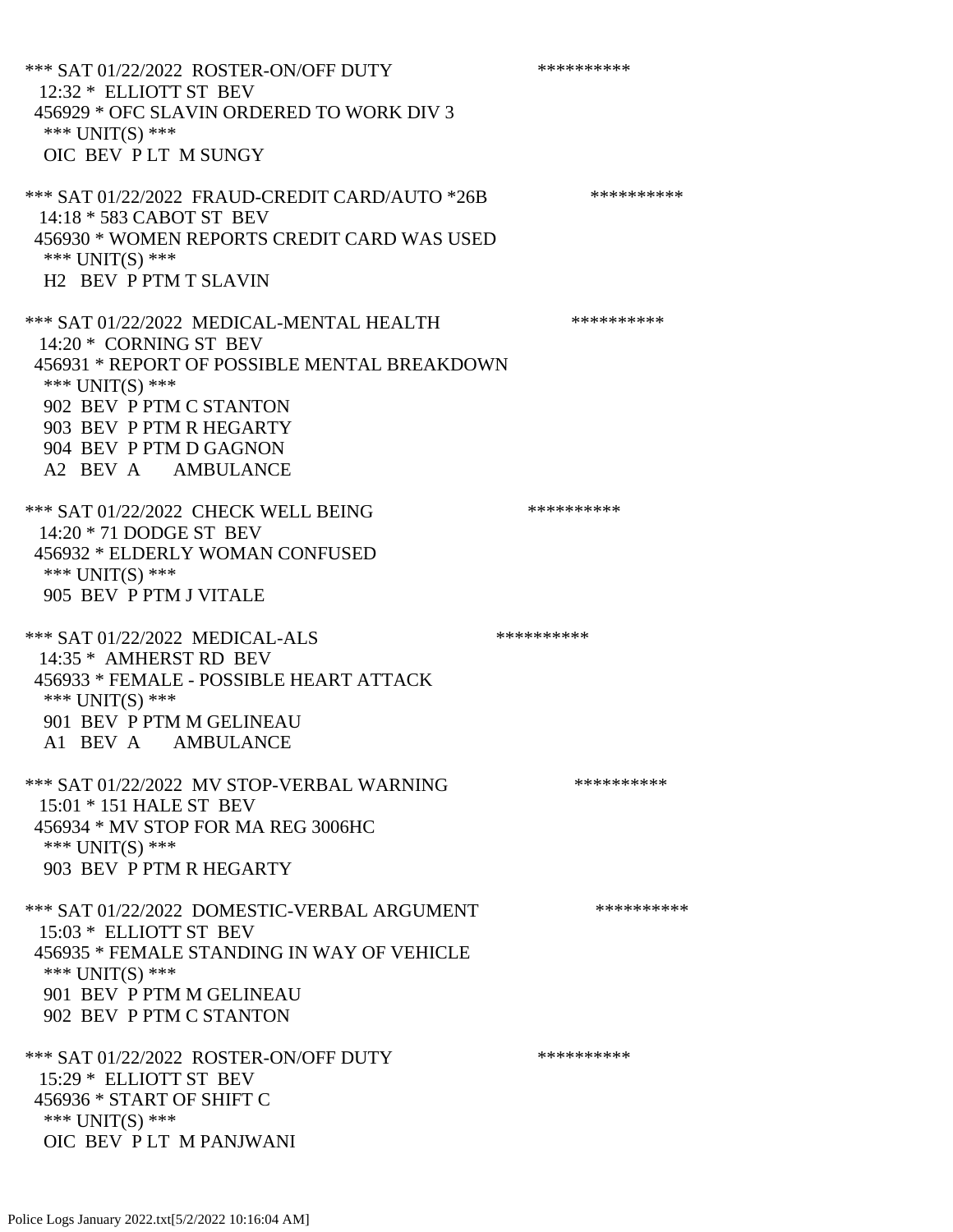\*\*\* SAT 01/22/2022 DISTURBANCE-GENERAL \*\*\*\*\*\*\*\*\*\* 15:48 \* 0 ESSEX ST and HULL ST BEV 456937 \* SOME TYPE OF LOUD NOISE \*\*\* UNIT(S) \*\*\* 904 BEV P PTM R KNIGHT 905 BEV P PTM J VITALE \*\*\* SAT 01/22/2022 MV-ACCIDENT PROPERTY DAMAGE \*\*\*\*\*\*\*\*\*\*\*\* 15:48 \* 0 ELLIOTT ST and ECHO AV BEV 456938 \* MVA WITH PARTY REFUSING TO EXCHANGE \*\*\* UNIT(S) \*\*\* 901 BEV P PTM M GELINEAU 902 BEV P PTM C STANTON \*\*\* SAT 01/22/2022 MV STOP-VERBAL WARNING \*\*\*\*\*\*\*\*\*\*\*\*\*\* 16:14 \* 0 CABOT ST and ROUNDY ST BEV 456939 \* MV STOP MA REG. 597RS3 \*\*\* UNIT(S) \*\*\* 912 BEV P SGT J SHAIRS \*\*\* SAT 01/22/2022 ALARMS-COMMERCIAL \*\*\*\*\*\*\*\*\*\* 16:20 \* 63 DODGE ST Apt: O-150 and CONANT ST BEV 456940 \* MULTIPLE ZONE ALARM \*\*\* UNIT(S) \*\*\* 903 BEV P PTM ARCHAMBAULT 905 BEV P PTM T SLAVIN \*\*\* SAT 01/22/2022 SUSP ACTIVITY-MOTOR VEHICLE \*\*\*\*\*\*\*\*\*\* 16:31 \* 3 LP HENDERSON RD BEV 456941 \* MV W/ DOORS OPEN, UNOCCUPIED \*\*\* UNIT(S) \*\*\* 903 BEV P PTM ARCHAMBAULT 905 BEV P PTM T SLAVIN \*\*\* SAT 01/22/2022 MEDICAL-OVERDOSE \*\*\*\*\*\*\*\*\*\* 16:40 \* HARDY ST BEV 456942 \* POSSIBLE OVERDOSE ON XANAX BOUGHT ON STREET \*\*\* UNIT(S) \*\*\* 901 BEV P PTM M GELINEAU 902 BEV P PTM C STANTON \*\*\* SAT 01/22/2022 MV STOP-WRITTEN WARNING \*\*\*\*\*\*\*\*\*\*\*\*\*\* 17:11 \* 0 BRIMBAL AV and BRIMBAL HILL DR BEV 456943 \* MV STOP - MA REG: 1CRF44 \*\*\* UNIT(S) \*\*\* 903 BEV P PTM ARCHAMBAULT \*\*\* SAT 01/22/2022 MV STOP-VERBAL WARNING \*\*\*\*\*\*\*\*\*\* 17:55 \* 21 MYRTLE ST BEV 456944 \* MV STOP NH REG 4132868 \*\*\* UNIT(S) \*\*\* 902 BEV P PTM C STANTON \*\*\* SAT 01/22/2022 DISTURBANCE-GENERAL \*\*\*\*\*\*\*\*\*\*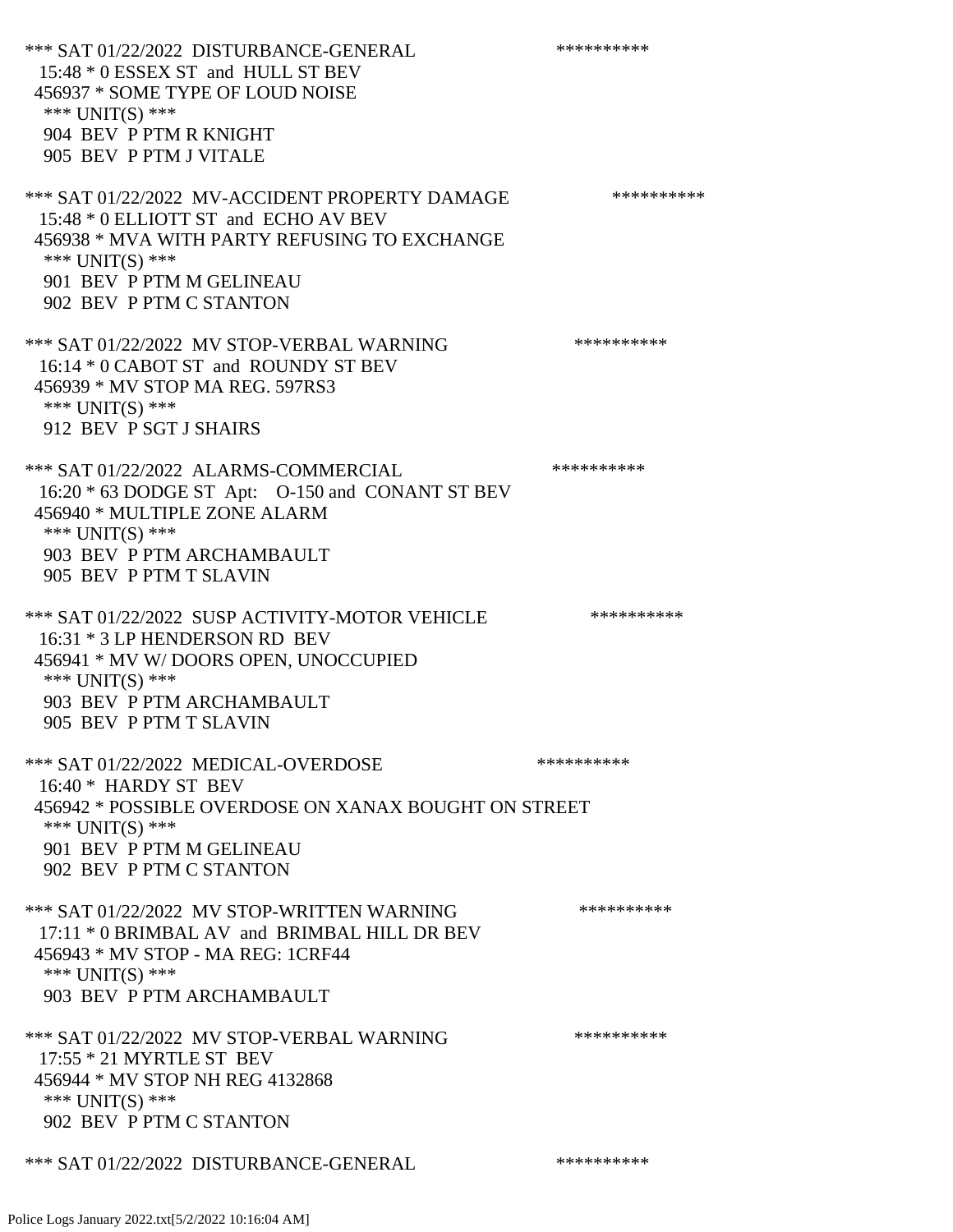19:37 \* 0 JORDAN ST and KITTREDGE ST BEV 456945 \* KIDS BANGING ON DOORS AND RUNNING \*\*\* UNIT(S) \*\*\* 903 BEV P PTM ARCHAMBAULT 905 BEV P PTM T SLAVIN \*\*\* SAT 01/22/2022 CHECK WELL BEING \*\*\*\*\*\*\*\*\*\*\*\*\* 20:02 \* 301 MANOR RD BEV 456946 \* CHECK ON CHILD CRYING \*\*\* UNIT(S) \*\*\* 901 BEV P PTM M GELINEAU 904 BEV P PTM R KNIGHT 912 BEV P SGT J SHAIRS \*\*\* SAT 01/22/2022 DIRECTED PATROL \*\*\*\*\*\*\*\*\*\* 22:25 \* 0 BRIMBAL AV and BROUGHTON DR BEV 456947 \* DIRECTED PATROL OF BROUGHTON DRIVE \*\*\* UNIT(S) \*\*\* 903 BEV P PTM ARCHAMBAULT 904 BEV P PTM R KNIGHT \*\*\* SAT 01/22/2022 MEDICAL-BLS \*\*\*\*\*\*\*\*\*\*\*\*\*\*\* 23:10 \* RANTOUL ST BEV 456948 \* FEMALE FELL IN THE PICKELED ONION \*\*\* UNIT(S) \*\*\* 901 BEV P PTM M GELINEAU 902 BEV P PTM C STANTON \*\*\* SAT 01/22/2022 ROSTER-ON/OFF DUTY \*\*\*\*\*\*\*\*\*\*\*\*\* 23:15 \* ELLIOTT ST BEV 456949 \* START OF SHIFT A \*\*\* UNIT(S) \*\*\* OIC BEV P LT M PANJWANI \*\*\* SUN 01/23/2022 DIRECTED PATROL \*\*\*\*\*\*\*\*\*\* 00:27 \* 201 BROUGHTON DR BEV 456950 \* BROUGHTON DRIVE CHECK \*\*\* UNIT(S) \*\*\* 904 BEV P PTM M MARINO \*\*\* SUN 01/23/2022 DIRECTED PATROL \*\*\*\*\*\*\*\*\*\* 00:27 \* 150 RANTOUL ST BEV 456951 \* VETERANS PARK/DEPOT CHECK \*\*\* UNIT(S) \*\*\* 902 BEV P PTM N BENCAL \*\*\* SUN 01/23/2022 PARK/PLAYGROUND CHECK \*\*\*\*\*\*\*\*\*\*\*\* 00:38 \* 55 OBER ST BEV 456952 \* LYNCH PARK CHECK \*\*\* UNIT(S) \*\*\* 904 BEV P PTM M MARINO \*\*\* SUN 01/23/2022 ALARMS-COMMERCIAL \*\*\*\*\*\*\*\*\*\* 00:41 \* 20 EISENHOWER AV BEV

Police Logs January 2022.txt[5/2/2022 10:16:04 AM]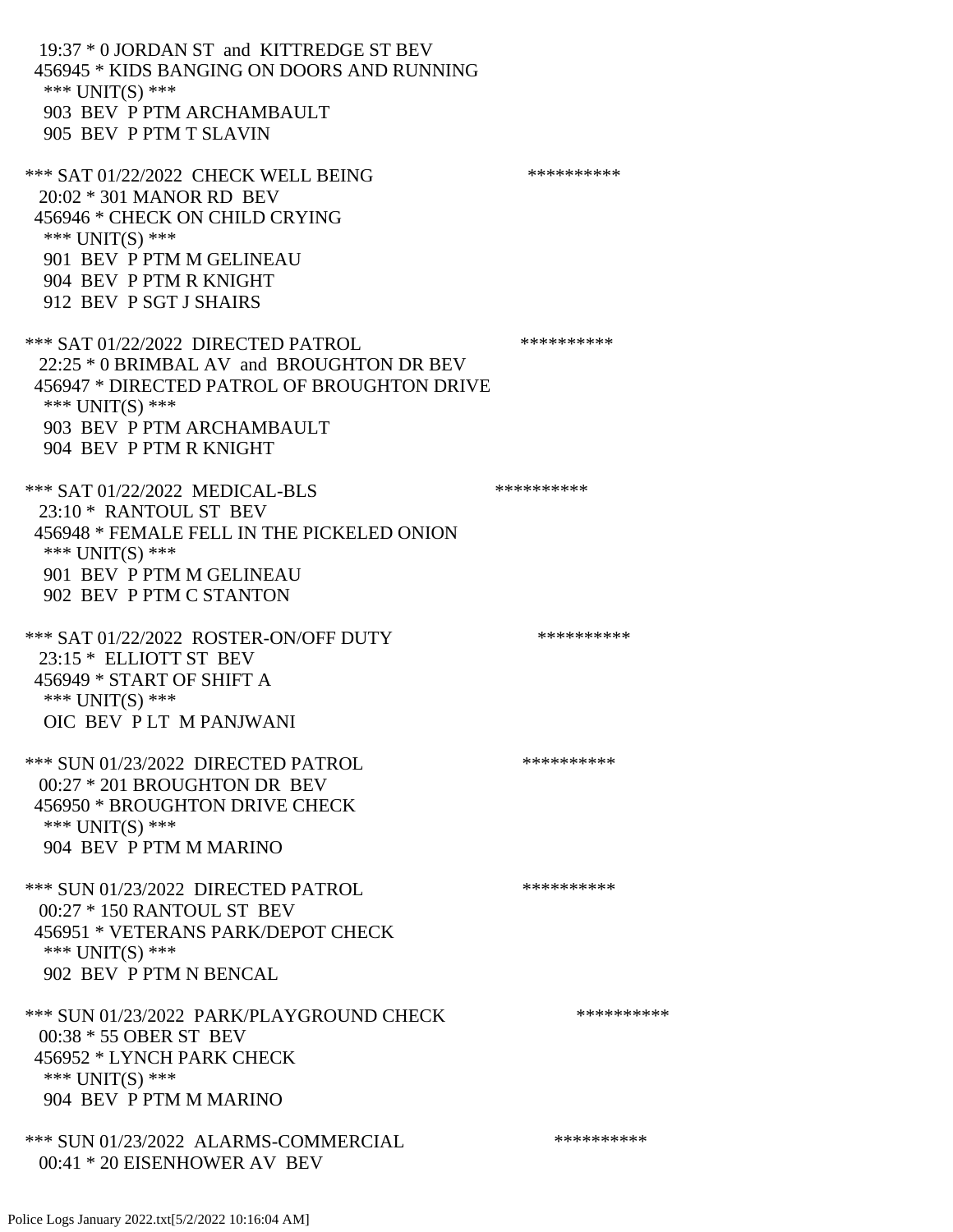456953 \* COMMERCIAL ALARM- CLASSROOM B18 MOTION \*\*\* UNIT(S) \*\*\* 903 BEV P PTM J VITALE 904 BEV P PTM M MARINO \*\*\* SUN 01/23/2022 PARK/PLAYGROUND CHECK \*\*\*\*\*\*\*\*\*\*\*\* 00:43 \* 0 PORTER ST BEV

 456954 \* GILLIS PARK CHECK \*\*\* UNIT(S) \*\*\* 902 BEV P PTM N BENCAL

\*\*\* SUN 01/23/2022 BAR CHECK \*\*\*\*\*\*\*\*\*\*\*\* 00:46 \* 20 CABOT ST BEV 456955 \* MONITOR ANCHOR LAST CALL \*\*\* UNIT(S) \*\*\* 902 BEV P PTM N BENCAL

\*\*\* SUN 01/23/2022 DIRECTED PATROL \*\*\*\*\*\*\*\*\*\* 01:14 \* 0 LOTHROP ST and DANE ST BEV 456956 \* DANE ST BEACH CHECK \*\*\* UNIT(S) \*\*\* 902 BEV P PTM N BENCAL

\*\*\* SUN 01/23/2022 DISPERSE GROUP \*\*\*\*\*\*\*\*\*\* 01:15 \* 0 BAYVIEW AV and HOSPITAL PT BEV 456957 \* HOSPITAL POINT CHECK \*\*\* UNIT(S) \*\*\* 904 BEV P PTM M MARINO

\*\*\* SUN 01/23/2022 SCHOOL BUILDING CHECK \*\*\*\*\*\*\*\*\*\*\* 01:35 \* 41 BRIMBAL AV BEV 456958 \* HANNAH SCHOOL CHECK \*\*\* UNIT(S) \*\*\* 904 BEV P PTM M MARINO

\*\*\* SUN 01/23/2022 SCHOOL BUILDING CHECK \*\*\*\*\*\*\*\*\*\*\* 01:52 \* 40 WOODLAND AV BEV 456959 \* AYERS SCHOOL CHECK \*\*\* UNIT(S) \*\*\* 901 BEV P PTM ARCHAMBAULT

\*\*\* SUN 01/23/2022 DIRECTED PATROL \*\*\*\*\*\*\*\*\*\* 02:05 \* 201 BROUGHTON DR BEV 456960 \* BROUGHTON DRIVE CHECK \*\*\* UNIT(S) \*\*\* 904 BEV P PTM M MARINO

\*\*\* SUN 01/23/2022 BUILDING CHECK \*\*\*\*\*\*\*\*\*\*\*\* 03:00 \* BRIMBAL AV BEV 456961 \* CYCLES 128 CHECK \*\*\* UNIT(S) \*\*\* 904 BEV P PTM M MARINO

\*\*\* SUN 01/23/2022 MEDICAL-MENTAL HEALTH \*\*\*\*\*\*\*\*\*\*\*\*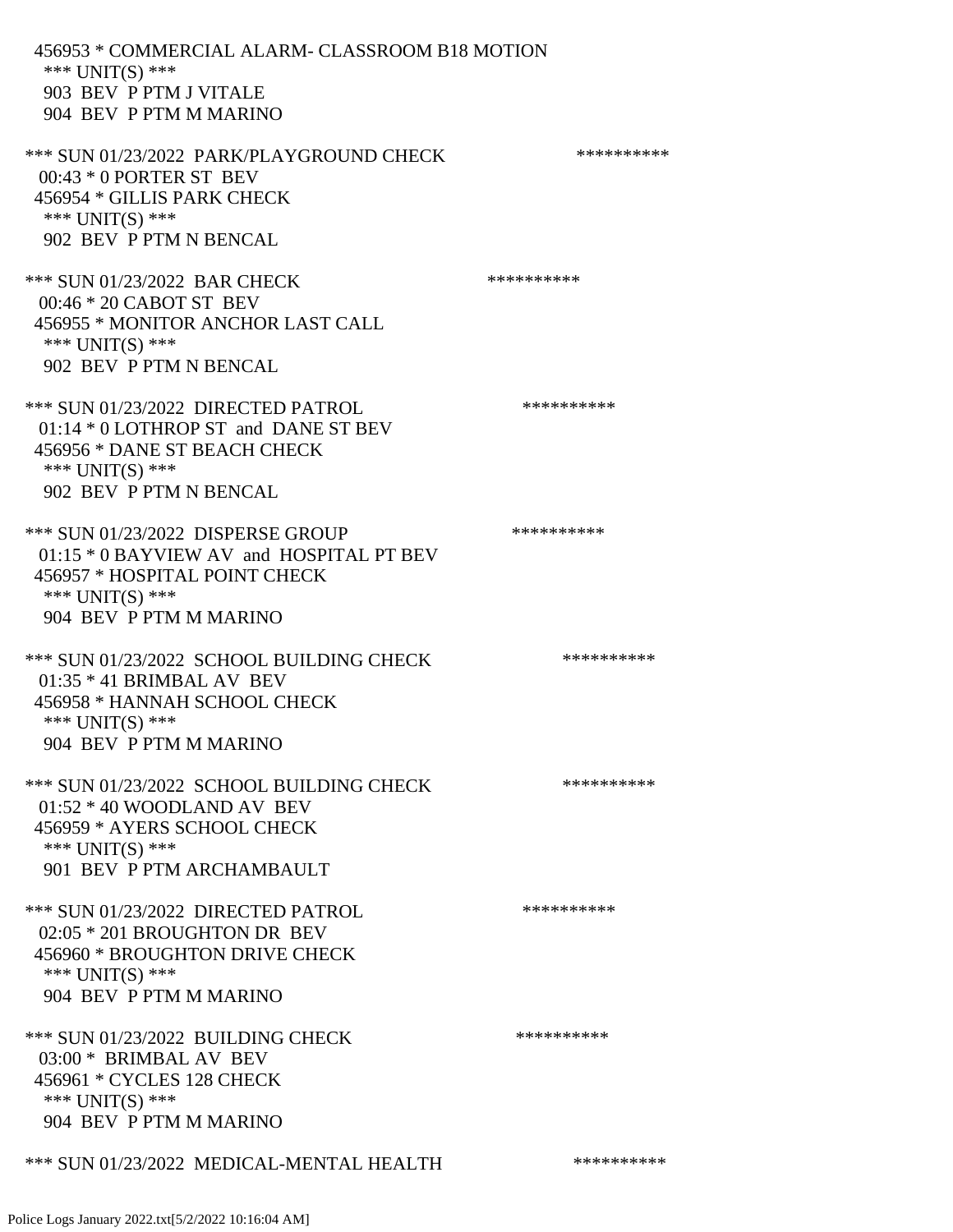03:32 \* CONGRESS ST BEV 456962 \* FEMALE PARTY MAKING NO SENSE \*\*\* UNIT(S) \*\*\* 901 BEV P PTM ARCHAMBAULT 902 BEV P PTM N BENCAL A1 BEV A AMBULANCE \*\*\* SUN 01/23/2022 ALARMS-COMMERCIAL \*\*\*\*\*\*\*\*\*\* 03:47 \* 81 BRIDGE ST BEV 456963 \* COMUNICATIONS ALARM \*\*\* UNIT(S) \*\*\* 903 BEV P PTM J VITALE 904 BEV P PTM M MARINO \*\*\* SUN 01/23/2022 DISTURBANCE-GENERAL \*\*\*\*\*\*\*\*\*\* 04:01 \* 25 FEDERAL ST Apt: 2ND FL BEV 456964 \* ROOMMATE BEING LOUD \*\*\* UNIT(S) \*\*\* 903 BEV P PTM J VITALE 904 BEV P PTM M MARINO \*\*\* SUN 01/23/2022 ROSTER-ON/OFF DUTY \*\*\*\*\*\*\*\*\*\* 07:45 \* ELLIOTT ST BEV 456965 \* START OF SHIFT B \*\*\* UNIT(S) \*\*\* OIC BEV P SGT D NICHOLSON \*\*\* SUN 01/23/2022 LARCENY-ALL OTHERS \*23H \*\*\*\*\*\*\*\*\*\*\*\* 08:57 \* 22 THOREAU CR BEV 456966 \* PARTY REPORTS MISSING PACKAGE FROM MAILBOX \*\*\* UNIT(S) \*\*\* OIC BEV P SGT D NICHOLSON \*\*\* SUN 01/23/2022 MV-ACCIDENT PROPERTY DAMAGE \*\*\*\*\*\*\*\*\*\*\*\* 09:05 \* 0 CABOT ST and CONANT ST BEV 456967 \* MVA \*\*\* UNIT(S) \*\*\* 901 BEV P PTM C STANTON 905 BEV P PTM D GRIMES 906 BEV P PTL A CLARIZIA A1 BEV A AMBULANCE BF1 BEV F BEV FIRE \*\*\* SUN 01/23/2022 ASSIST BEVERLY FIRE DEPT \*\*\*\*\*\*\*\*\*\*\* 10:59 \* 201 ELLIOTT ST and MCKAY ST BEV 456968 \* ASSIST FIRE WITH LOCK OUT # 403 \*\*\* UNIT(S) \*\*\* 901 BEV P PTM C STANTON BF1 BEV F BEV FIRE \*\*\* SUN 01/23/2022 ERRATIC OPERATION OF MV \*\*\*\*\*\*\*\*\*\* 12:50 \* 0 ESSEX ST and THOREAU CR BEV 456969 \* ERRATIC OPERATOR AT GULF STATION \*\*\* UNIT(S) \*\*\*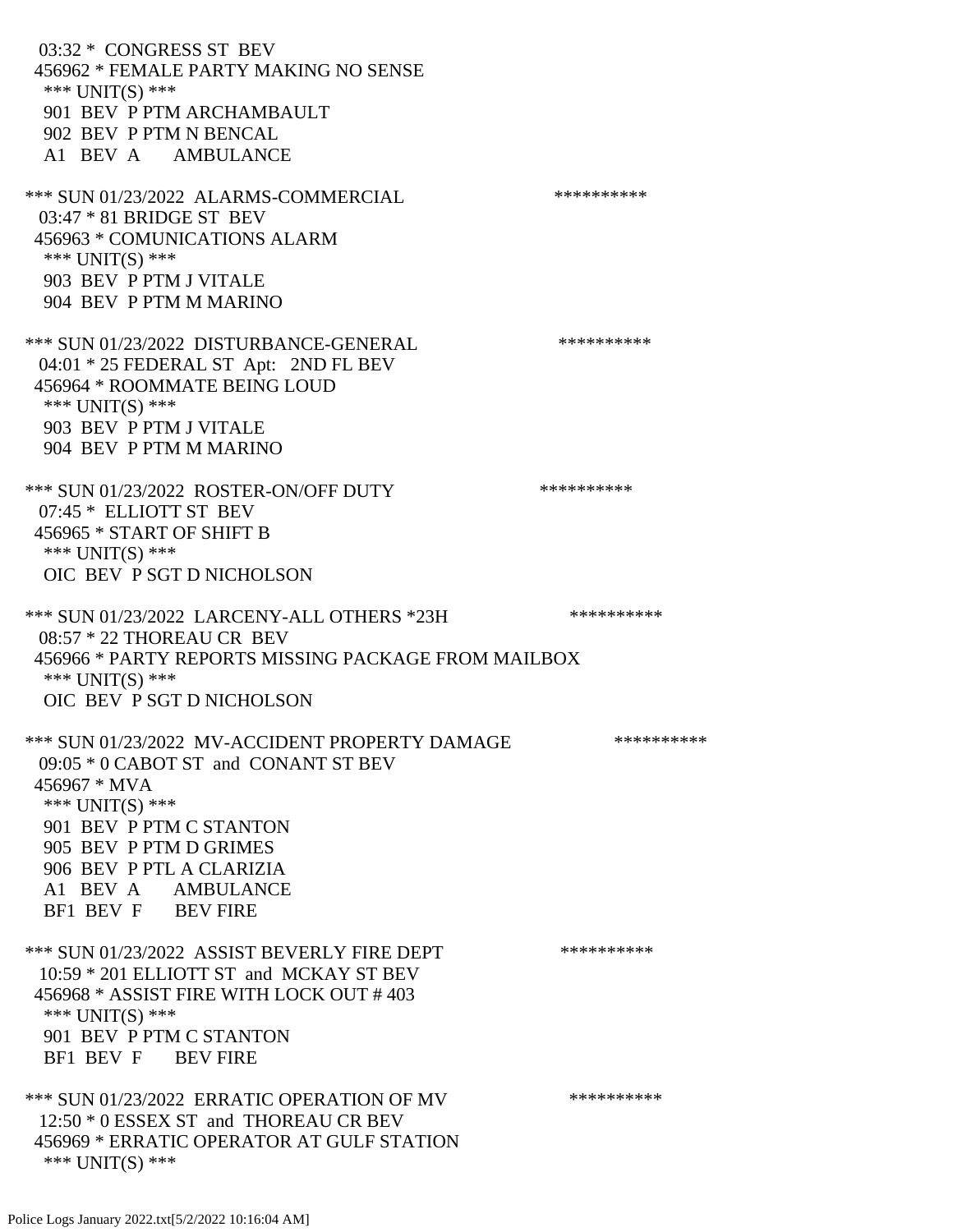905 BEV P PTM D GRIMES 906 BEV P PTL A CLARIZIA \*\*\* SUN 01/23/2022 CHECK WELL BEING \*\*\*\*\*\*\*\*\*\* 15:21 \* 16 SCHOOL ST BEV 456970 \* WATER COMING FROM APT \*\*\* UNIT(S) \*\*\* 902 BEV P PTM T SLAVIN A1 BEV A AMBULANCE BF1 BEV F BEV FIRE \*\*\* SUN 01/23/2022 ROSTER-ON/OFF DUTY \*\*\*\*\*\*\*\*\*\* 15:30 \* ELLIOTT ST BEV 456971 \* START OF SHIFT C \*\*\* UNIT(S) \*\*\* OIC BEV P SGT J SHAIRS \*\*\* SUN 01/23/2022 LARCENY-ATTEMPTED \*\*\*\*\*\*\*\*\*\* 16:30 \* 60 RANTOUL ST BEV 456972 \* MALE CUTTING BIKE LOCK IN GARAGE \*\*\* UNIT(S) \*\*\* 902 BEV P PTM C STANTON \*\*\* SUN 01/23/2022 DISTURBANCE-GENERAL \*\*\*\*\*\*\*\*\*\* 18:48 \* 480 RANTOUL ST BEV 456973 \* NEIGHBOR UPSTAIRS YELLING/STOMPING \*\*\* UNIT(S) \*\*\* 902 BEV P PTM C STANTON 903 BEV P PTM M GELINEAU \*\*\* SUN 01/23/2022 MEDICAL-ALS \*\*\*\*\*\*\*\*\*\* 20:12 \* CRESSY ST BEV 456974 \* 78 Y/O FEMALE LIFELINE ACTIVATION \*\*\* UNIT(S) \*\*\* 903 BEV P PTM M GELINEAU A1 BEV A AMBULANCE \*\*\* SUN 01/23/2022 MEDICAL-ALS \*\*\*\*\*\*\*\*\*\* 20:15 \* CONANT ST BEV 456975 \* MALE PARTY HAVING MENTAL BREAKDOWN \*\*\* UNIT(S) \*\*\* 903 BEV P PTM M GELINEAU 904 BEV P PTM B NICKERSON 905 BEV P PTM J MCCARTHY \*\*\* SUN 01/23/2022 DIRECTED PATROL \*\*\*\*\*\*\*\*\*\* 22:13 \* 0 BRIMBAL AV and BROUGHTON DR BEV 456976 \* CHECK BROUGHTON DRIVE AREA \*\*\* UNIT(S) \*\*\* 904 BEV P PTM B NICKERSON \*\*\* SUN 01/23/2022 MEDICAL-OVERDOSE \*\*\*\*\*\*\*\*\*\* 23:03 \* GROVER ST BEV 456977 \* MALE TROUBLE BREATHING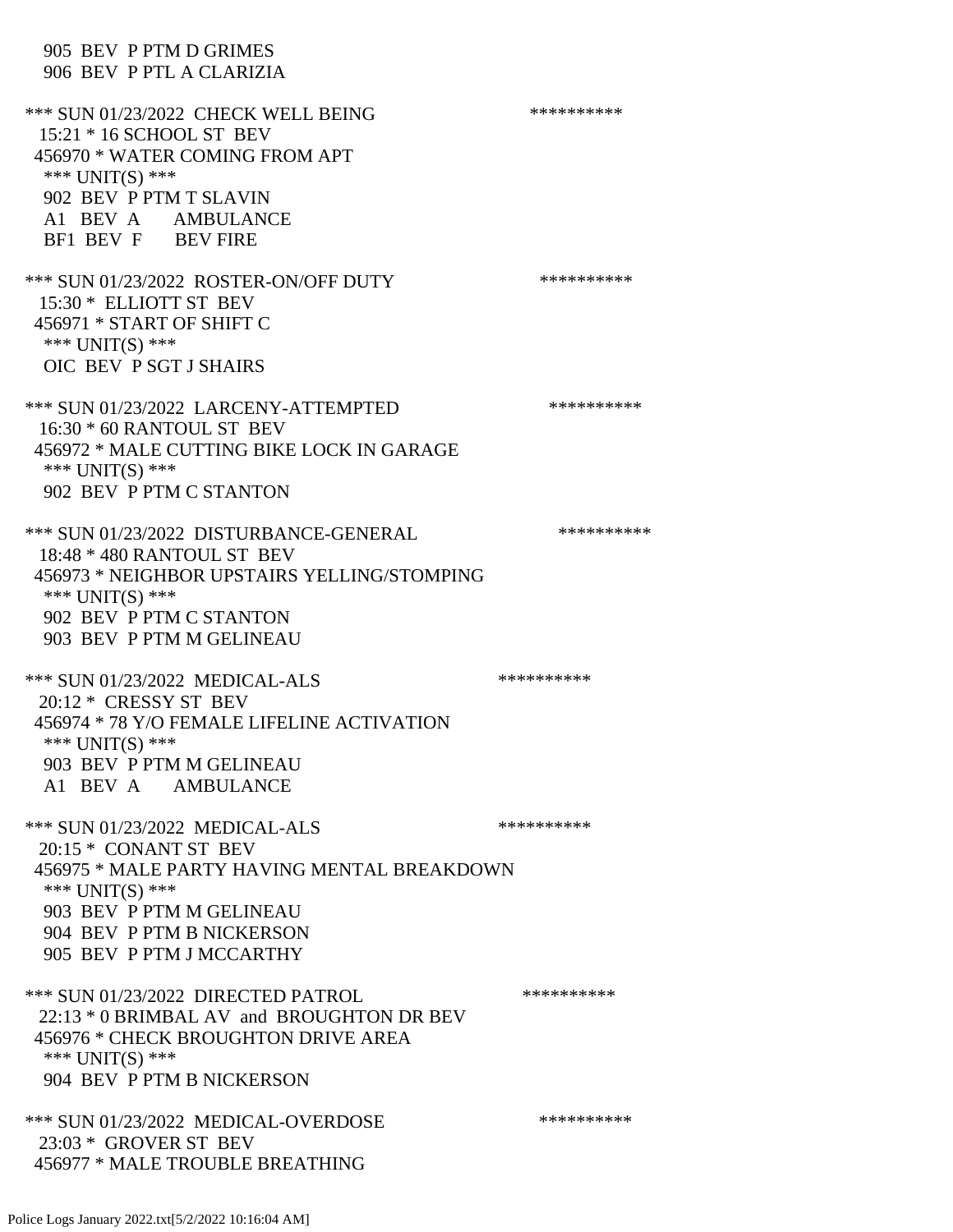\*\*\* UNIT(S) \*\*\* 904 BEV P PTM B NICKERSON 905 BEV P PTM J MCCARTHY A1 BEV A AMBULANCE \*\*\* MON 01/24/2022 PARK/PLAYGROUND CHECK \*\*\*\*\*\*\*\*\*\*\*\* 00:22 \* 0 GAGE ST BEV 456978 \* GAGE STREET PARK CHECK \*\*\* UNIT(S) \*\*\* 903 BEV P PTM M MARINO \*\*\* MON 01/24/2022 ROSTER-ON/OFF DUTY \*\*\*\*\*\*\*\*\*\* 00:22 \* ELLIOTT ST BEV 456979 \* START OF DIV A \*\*\* UNIT(S) \*\*\* OIC BEV P SGT D NICHOLSON \*\*\* MON 01/24/2022 SCHOOL BUILDING CHECK \*\*\*\*\*\*\*\*\*\*\*\* 00:37 \* 100 SOHIER RD BEV 456980 \* HIGH SCHOOL CHECK \*\*\* UNIT(S) \*\*\* 903 BEV P PTM M MARINO \*\*\* MON 01/24/2022 DIRECTED PATROL \*\*\*\*\*\*\*\*\*\* 00:40 \* 201 BROUGHTON DR BEV 456982 \* DIRECTED PATROL BROUGHTON DRIVE \*\*\* UNIT(S) \*\*\* 912 BEV P SGT J ZWICKER \*\*\* MON 01/24/2022 PARK/PLAYGROUND CHECK \*\*\*\*\*\*\*\*\*\*\*\* 00:44 \* 145 LIVINGSTONE AV BEV 456983 \* OBEAR PARK CHECK \*\*\* UNIT(S) \*\*\* 901 BEV P PTM C GANEY \*\*\* MON 01/24/2022 DIRECTED PATROL \*\*\*\*\*\*\*\*\*\* 00:48 \* 17 HULL ST BEV 456984 \* CHECK OF CENTERVILLE SCHOOL \*\*\* UNIT(S) \*\*\* 912 BEV P SGT J ZWICKER \*\*\* MON 01/24/2022 DIRECTED PATROL \*\*\*\*\*\*\*\*\*\* 00:51 \* 20 CABOT ST BEV 456985 \* ANCHOR PUB CHECK \*\*\* UNIT(S) \*\*\* 902 BEV P PTM P FIDRYCH \*\*\* MON 01/24/2022 BUILDING CHECK \*\*\*\*\*\*\*\*\*\*\* 00:55 \* BRIMBAL AV BEV 456986 \* NORTH SHORE CROSSING PLAZA CHECK \*\*\* UNIT(S) \*\*\* 903 BEV P PTM M MARINO \*\*\* MON 01/24/2022 DIRECTED PATROL \*\*\*\*\*\*\*\*\*\*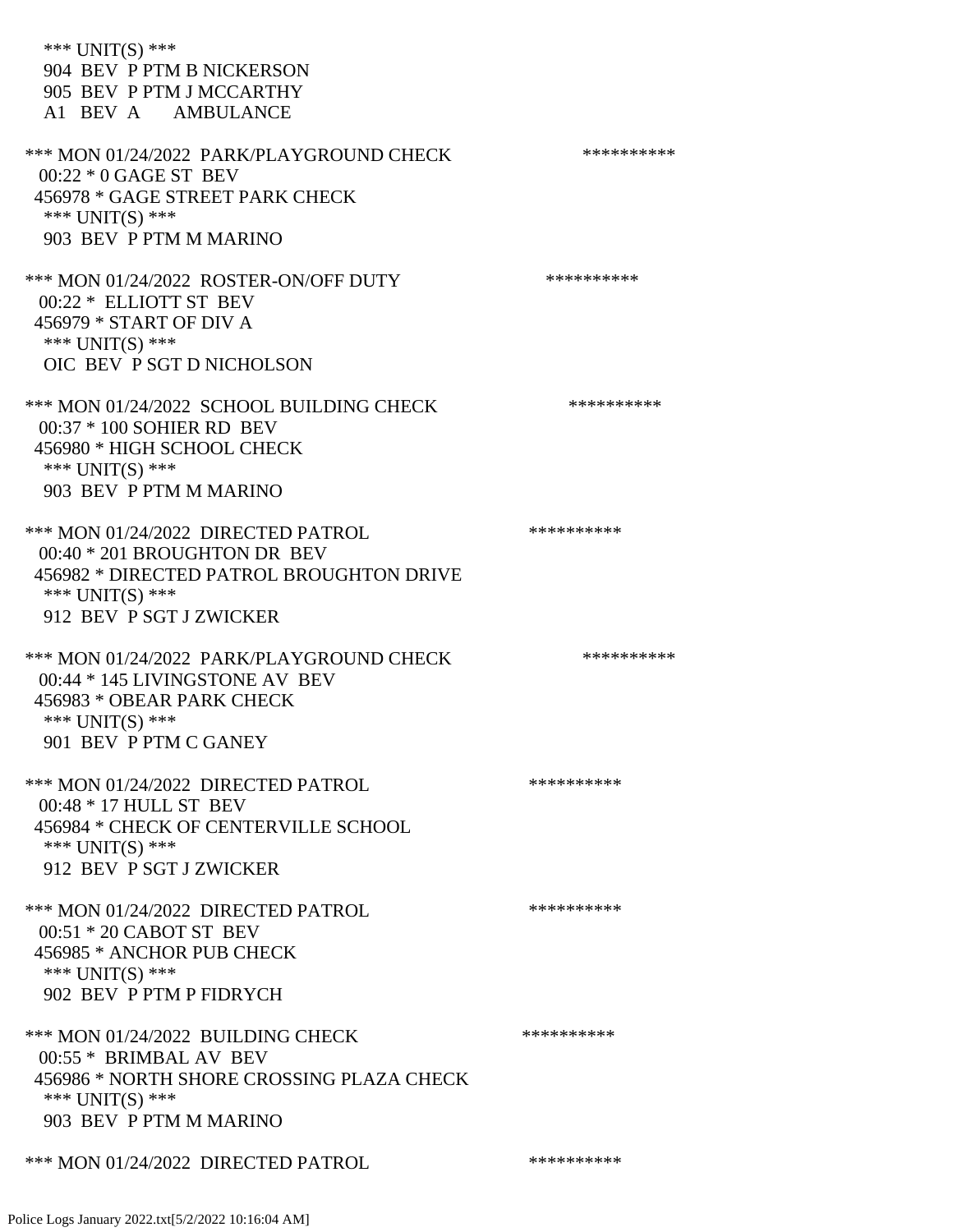| 00:58 * 74 HART ST BEV<br>456987 * CHECK OF GUS<br>*** UNIT(S) ***<br>912 BEV P SGT J ZWICKER                                                              |            |
|------------------------------------------------------------------------------------------------------------------------------------------------------------|------------|
| *** MON 01/24/2022 SCHOOL BUILDING CHECK<br>$01:00 * 40$ WOODLAND AV BEV<br>456988 * AYERS SCHOOL CHECK<br>*** UNIT(S) ***<br>901 BEV P PTM C GANEY        | ********** |
| *** MON 01/24/2022 DIRECTED PATROL<br>01:06 * 55 OBER ST BEV<br>456991 * PARK CHK<br>*** $UNIT(S)$ ***<br>904 BEV P PTM S CECCHINI                         | ********** |
| *** MON 01/24/2022 DIRECTED PATROL<br>$01:08 * 0$ WEST ST BEV<br>456989 * CHECK OF WEST BEACH<br>*** UNIT(S) ***<br>912 BEV P SGT J ZWICKER                | ********** |
| *** MON 01/24/2022 BUILDING CHECK<br>01:12 * RANTOUL ST BEV<br>456990 * DIBACCO SERVICE CENTER CHECK<br>*** UNIT(S) ***<br>903 BEV P PTM M MARINO          | ********** |
| *** MON 01/24/2022 BUILDING CHECK<br>01:13 * ELLIOTT ST BEV<br>456992 * WALGREENS ON ELLIOT BUILDING CHECK<br>*** $UNIT(S)$ ***<br>902 BEV P PTM P FIDRYCH | ********** |
| *** MON 01/24/2022 DIRECTED PATROL<br>$01:14 * 672$ HALE ST BEV<br>456993 * CHECK OF ST. MARGARET'S<br>*** $UNIT(S)$ ***<br>912 BEV P SGT J ZWICKER        | ********** |
| *** MON 01/24/2022 DIRECTED PATROL<br>$01:14 * 79$ BRIDGE ST BEV<br>456994 * RYAL SIDE CENTER CHECK<br>*** UNIT(S) ***<br>901 BEV P PTM C GANEY            | ********** |
| *** MON 01/24/2022 DIRECTED PATROL<br>01:15 * 0 BAYVIEW AV and HOSPITAL PT BEV<br>456995 * AREA CHK<br>*** $UNIT(S)$ ***<br>904 BEV P PTM S CECCHINI       | ********** |
| *** MON 01/24/2022 DIRECTED PATROL                                                                                                                         | ********** |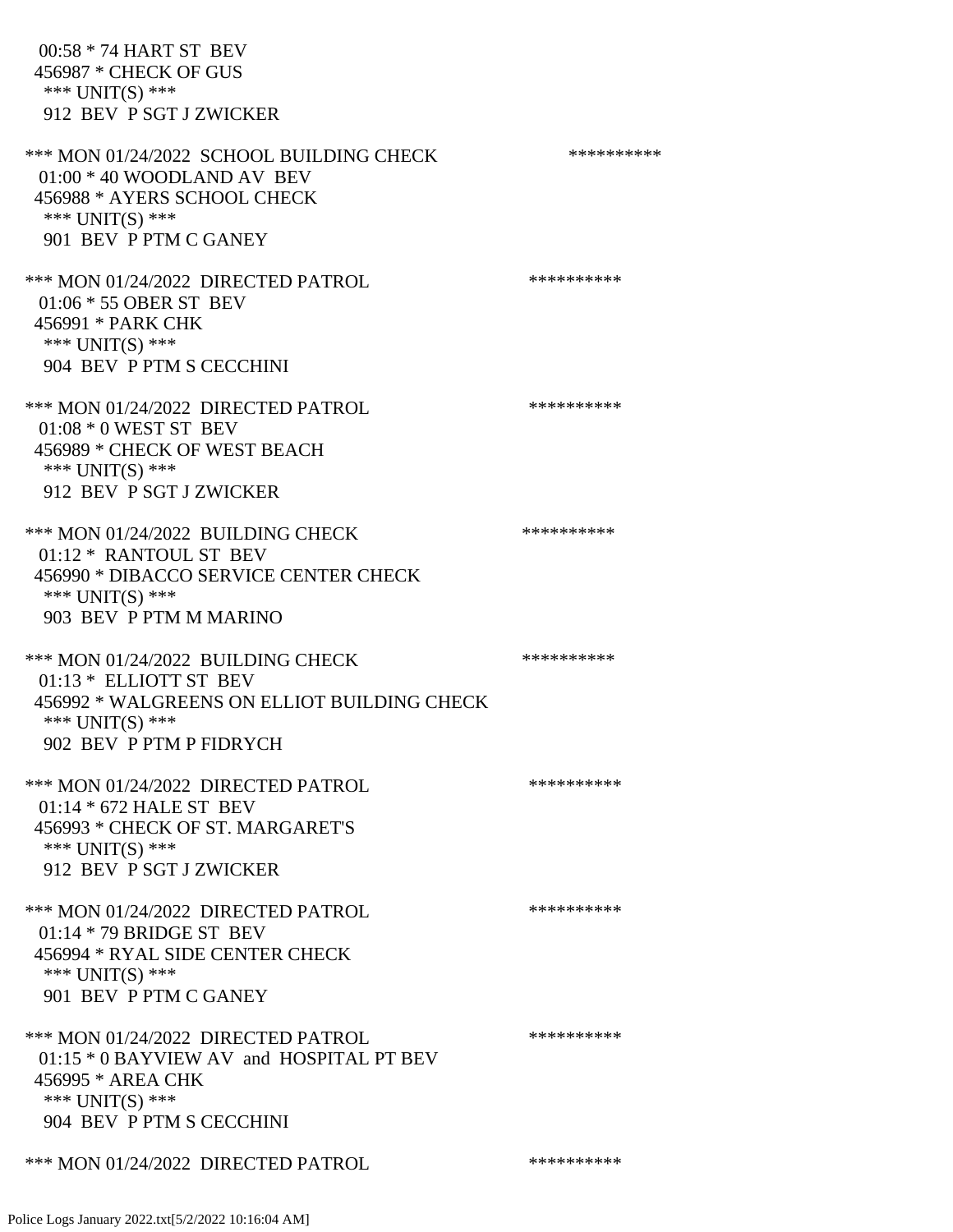01:24 \* 0 HALE ST and WEST ST BEV 456996 \* CHECK OF FARMS SQUARE \*\*\* UNIT(S) \*\*\* 912 BEV P SGT J ZWICKER \*\*\* MON 01/24/2022 DIRECTED PATROL \*\*\*\*\*\*\*\*\*\* 01:37 \* 20 EISENHOWER AV BEV 456997 \* CHECK OF COVE SCHOOL \*\*\* UNIT(S) \*\*\* 912 BEV P SGT J ZWICKER \*\*\* MON 01/24/2022 BUILDING CHECK \*\*\*\*\*\*\*\*\*\*\* 01:41 \* RANTOUL ST BEV 456998 \* BORAHS CONVENIENCE STORE CHECK \*\*\* UNIT(S) \*\*\* 902 BEV P PTM P FIDRYCH \*\*\* MON 01/24/2022 DIRECTED PATROL \*\*\*\*\*\*\*\*\*\* 01:48 \* 201 BROUGHTON DR BEV 456999 \* AREA CHK \*\*\* UNIT(S) \*\*\* 904 BEV P PTM S CECCHINI \*\*\* MON 01/24/2022 BUILDING CHECK \*\*\*\*\*\*\*\*\*\*\* 01:51 \* CABOT ST BEV 457000 \* CABOT FUELS CHECK \*\*\* UNIT(S) \*\*\* 903 BEV P PTM M MARINO \*\*\* MON 01/24/2022 DIRECTED PATROL \*\*\*\*\*\*\*\*\*\* 01:55 \* 410 ESSEX ST BEV 457001 \* CHECK OF HARRY BALL FIELD \*\*\* UNIT(S) \*\*\* 912 BEV P SGT J ZWICKER \*\*\* MON 01/24/2022 BUILDING CHECK \*\*\*\*\*\*\*\*\*\*\*\* 02:05 \* CABOT ST BEV 457002 \* FORD DEALERSHIP CHECK \*\*\* UNIT(S) \*\*\* 903 BEV P PTM M MARINO \*\*\* MON 01/24/2022 DIRECTED PATROL \*\*\*\*\*\*\*\*\*\* 02:16 \* 107 BRIMBAL AV BEV 457003 \* BUILDING CHK  $***$  UNIT(S)  $***$  904 BEV P PTM S CECCHINI \*\*\* MON 01/24/2022 BUILDING CHECK \*\*\*\*\*\*\*\*\*\*\* 02:30 \* RANTOUL ST BEV 457004 \* 24 HOUR STORE CHECK \*\*\* UNIT(S) \*\*\* 903 BEV P PTM M MARINO \*\*\* MON 01/24/2022 MEDICAL-MENTAL HEALTH \*\*\*\*\*\*\*\*\*\*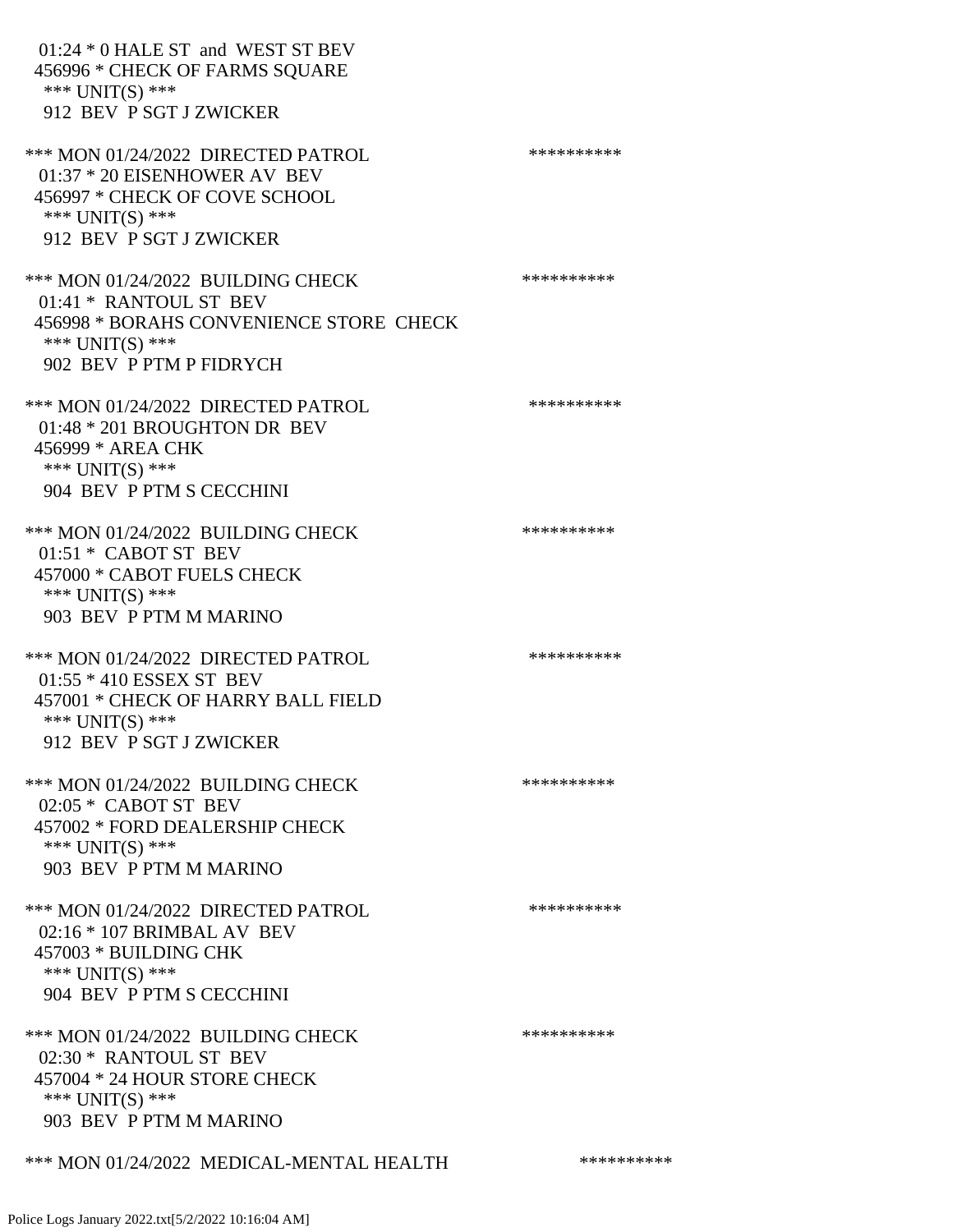03:09 \* CONGRESS ST BEV 457005 \* CONFUSED ELDERLY FEMALE \*\*\* UNIT(S) \*\*\* 902 BEV P PTM P FIDRYCH A1 BEV A AMBULANCE BF1 BEV F BEV FIRE \*\*\* MON 01/24/2022 PARK/PLAYGROUND CHECK \*\*\*\*\*\*\*\*\*\*\* 04:06 \* 0 PORTER ST BEV 457006 \* GILLIS PARK CHECK \*\*\* UNIT(S) \*\*\* 902 BEV P PTM P FIDRYCH \*\*\* MON 01/24/2022 MEDICAL-BLS \*\*\*\*\*\*\*\*\*\* 06:07 \* RANTOUL ST BEV 457007 \* DIFFICULTY BREATHING \*\*\* UNIT(S) \*\*\* 902 BEV P PTM P FIDRYCH A1 BEV A AMBULANCE BF1 BEV F BEV FIRE \*\*\* MON 01/24/2022 MV STOP-VERBAL WARNING \*\*\*\*\*\*\*\*\*\*\*\* 06:21 \* 140 BRIMBAL AV BEV 457008 \* MV STOP MA REG 9AB713 \*\*\* UNIT(S) \*\*\* 903 BEV P PTM M MARINO \*\*\* MON 01/24/2022 MV STOP-VERBAL WARNING \*\*\*\*\*\*\*\*\*\*\*\* 06:31 \* 0 RANTOUL ST and FEDERAL ST BEV 457009 \* MV STOP MA REG 9XY252 \*\*\* UNIT(S) \*\*\* 901 BEV P PTM C GANEY \*\*\* MON 01/24/2022 MV STOP-VERBAL WARNING \*\*\*\*\*\*\*\*\*\*\*\*\*\*\* 06:34 \* 0 TOZER RD and HELLARD RD BEV 457010 \* MV STOP MA REG S42829 \*\*\* UNIT(S) \*\*\* 912 BEV P SGT J ZWICKER \*\*\* MON 01/24/2022 ROSTER-ON/OFF DUTY \*\*\*\*\*\*\*\*\*\* 07:18 \* ELLIOTT ST BEV 457011 \* START OF SHIFT B \*\*\* UNIT(S) \*\*\* OIC BEV P SGT D NICHOLSON \*\*\* MON 01/24/2022 MV STOP-VERBAL WARNING \*\*\*\*\*\*\*\*\*\*\*\* 07:41 \* 0 BECKFORD ST and GRANT ST BEV 457012 \* MV STOP MA 6ZV817 \*\*\* UNIT(S) \*\*\* CHA3 BEV P CPT R RUSSO \*\*\* MON 01/24/2022 NOTIFICATION \*\*\*\*\*\*\*\*\*\* 08:25 \* 175 ELLIOTT ST BEV 457013 \* NOTIFY CANNON VIA VOICEMAIL OF WATER BREAK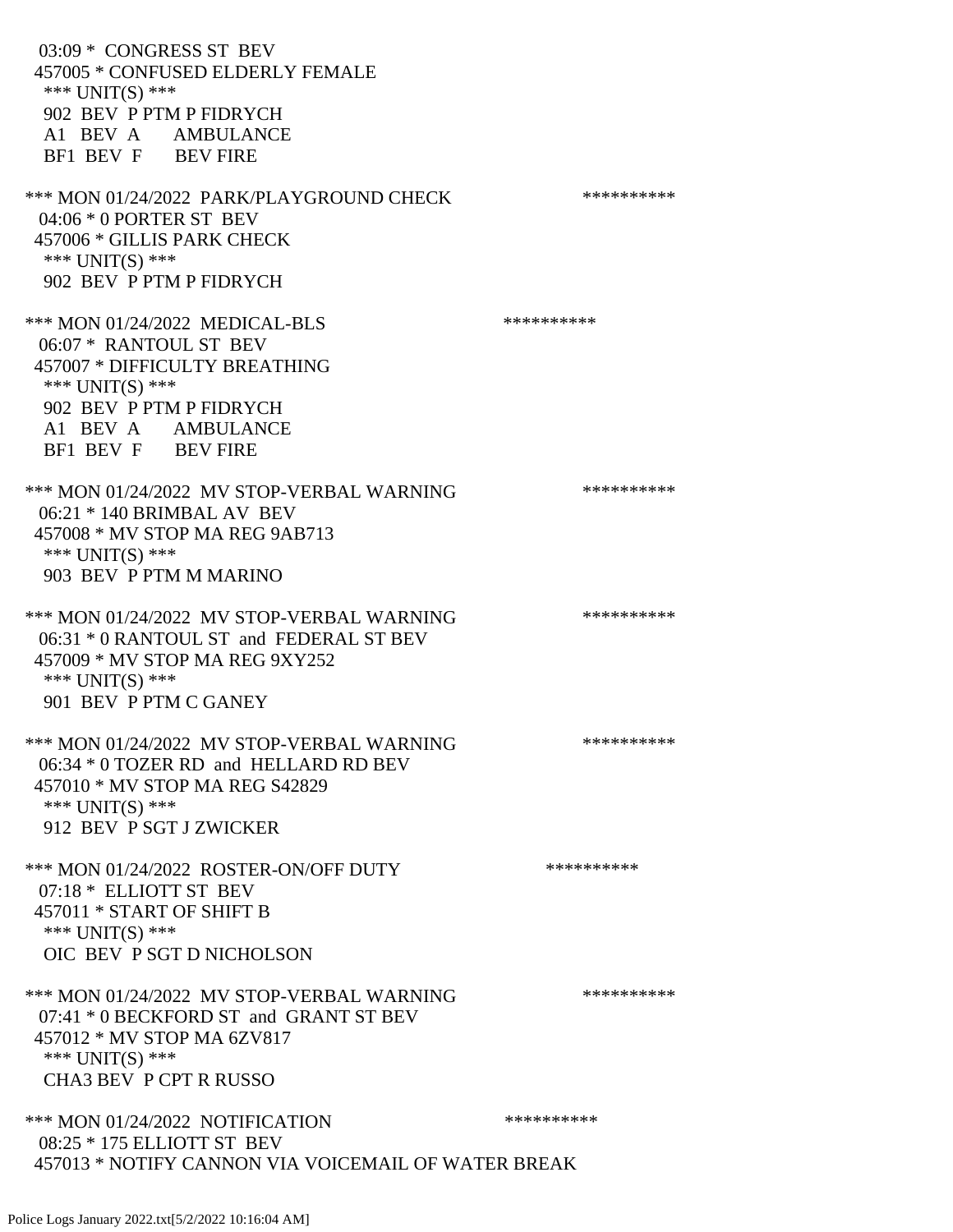CIU BEV P PTM E ABRAHAMSO \*\*\* MON 01/24/2022 COMMUNITY IMPACT UNIT \*\*\*\*\*\*\*\*\*\*\*\* 08:48 \* RIVER ST BEV 457014 \* RUN GUESTS FOR WARRANTS SO STATUS \*\*\* UNIT(S) \*\*\* CIU BEV P PTM E ABRAHAMSO \*\*\* MON 01/24/2022 MV STOP-VERBAL WARNING \*\*\*\*\*\*\*\*\*\*\*\*\*\* 09:09 \* 401 ESSEX ST BEV 457015 \* MV STOP MA2CKH51 \*\*\* UNIT(S) \*\*\* 904 BEV P PTM W CARGILE 907 BEV P PTM J LANTYCH \*\*\* MON 01/24/2022 MV STOP-CITATION ISSUED \*\*\*\*\*\*\*\*\*\* 09:10 \* 0 COLE ST and THOMAS RD BEV 457016 \* MV STOP 2CKH51 \*\*\* UNIT(S) \*\*\* 907 BEV P PTM J LANTYCH \*\*\* MON 01/24/2022 ALARMS-COMMERCIAL \*\*\*\*\*\*\*\*\*\* 09:20 \* 48 BECKFORD ST BEV 457017 \* COMMERCIAL BURG. ALARM \*\*\* UNIT(S) \*\*\* 903 BEV P PTM R KNIGHT \*\*\* MON 01/24/2022 MV STOP-VERBAL WARNING \*\*\*\*\*\*\*\*\*\*\*\* 09:32 \* 0 COLE ST BEV 457018 \* MV STOP 8666EY \*\*\* UNIT(S) \*\*\* 907 BEV P PTM J LANTYCH \*\*\* MON 01/24/2022 SUSP ACTIVITY \*\*\*\*\*\*\*\*\*\*\*\* 09:34 \* 100 SOHIER RD BEV 457019 \* THIRD HAND REPORT OF ASSAULT \*\*\* UNIT(S) \*\*\* 910 BEV P PTM S FIORE \*\*\* MON 01/24/2022 MV STOP-VERBAL WARNING \*\*\*\*\*\*\*\*\*\*\*\* 09:36 \* 0 COLE ST and THOMAS RD BEV 457020 \* MV STOP 688SHW (CT) \*\*\* UNIT(S) \*\*\* 907 BEV P PTM J LANTYCH \*\*\* MON 01/24/2022 MV STOP-VERBAL WARNING \*\*\*\*\*\*\*\*\*\*\*\* 09:45 \* 0 COLE ST BEV 457021 \* MV STOP CH22P87 (NH) \*\*\* UNIT(S) \*\*\* 907 BEV P PTM J LANTYCH \*\*\* MON 01/24/2022 MV STOP-VERBAL WARNING \*\*\*\*\*\*\*\*\*\*\*\*\* 09:52 \* 0 COLE ST BEV

\*\*\* UNIT(S) \*\*\*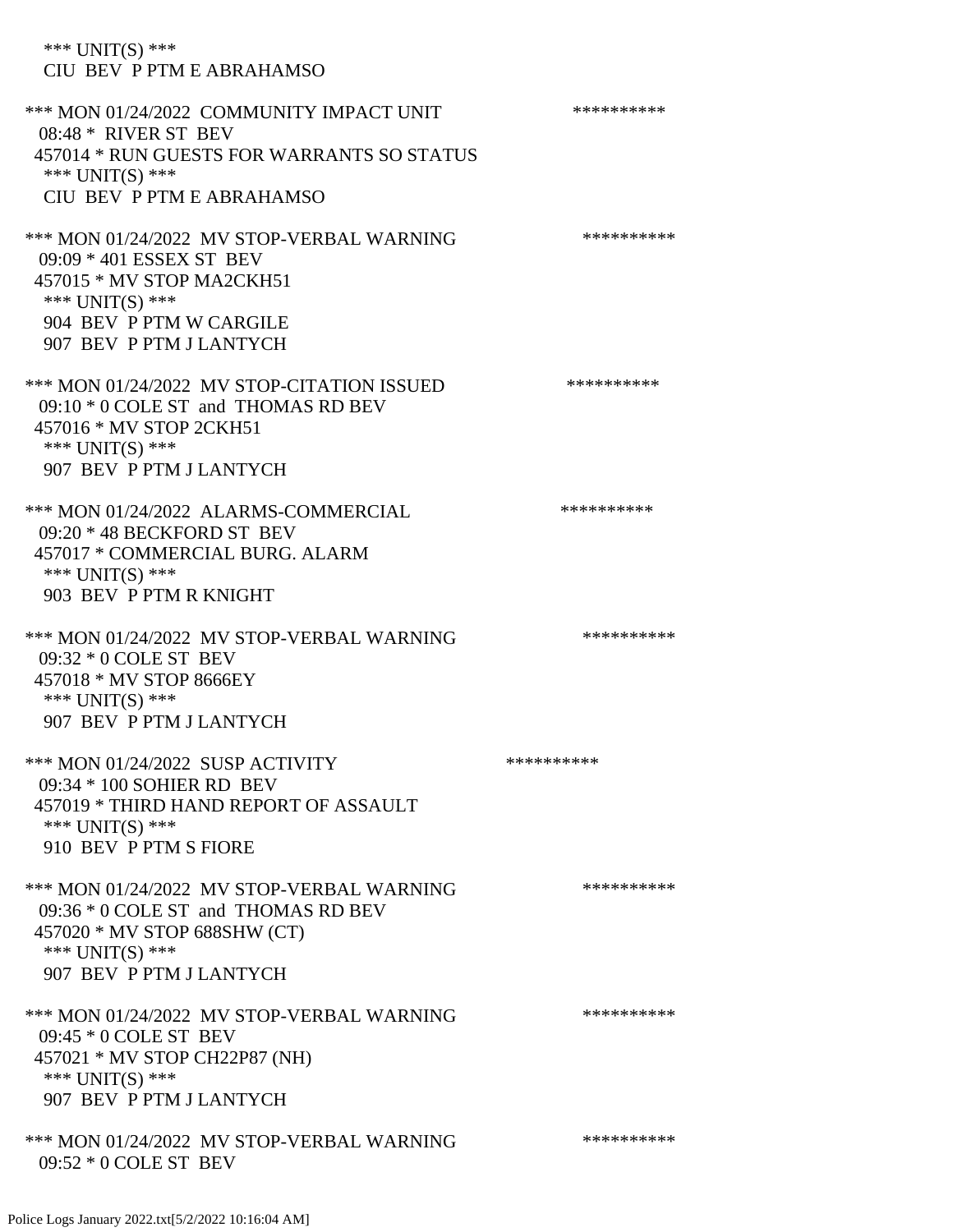457022 \* MV STOP 4675269 (NH) \*\*\* UNIT(S) \*\*\* 907 BEV P PTM J LANTYCH \*\*\* MON 01/24/2022 MV-ACCIDENT PROPERTY DAMAGE \*\*\*\*\*\*\*\*\*\*\*\* 09:54 \* 0 CABOT ST and WATER ST BEV 457023 \* 2 CAR MVA \*\*\* UNIT(S) \*\*\* 902 BEV P PTM D DIVINCENZ \*\*\* MON 01/24/2022 MV STOP-VERBAL WARNING \*\*\*\*\*\*\*\*\*\*\*\* 10:18 \* 0 HERRICK ST and SOHIER RD BEV 457024 \* MV STOP MA SC984 \*\*\* UNIT(S) \*\*\* 903 BEV P PTM R KNIGHT \*\*\* MON 01/24/2022 MV STOP-VERBAL WARNING \*\*\*\*\*\*\*\*\*\*\*\* 10:44 \* 0 BRIDGE ST and FOLGER AV BEV 457025 \* MV STOP 2009RT \*\*\* UNIT(S) \*\*\* 907 BEV P PTM J LANTYCH \*\*\* MON 01/24/2022 LARCENY-ALL OTHERS \*23H \*\*\*\*\*\*\*\*\*\*\*\* 10:50 \* 60 RIVER ST BEV 457026 \* PAST LARCENY \*\*\* UNIT(S) \*\*\* DEL2 BEV P DET D PRINZ \*\*\* MON 01/24/2022 LARCENY-ALL OTHERS \*23H \*\*\*\*\*\*\*\*\*\*\*\* 10:58 \* 60 RIVER ST BEV 457027 \* PAST LARCENY \*\*\* UNIT(S) \*\*\* DEL2 BEV P DET D PRINZ \*\*\* MON 01/24/2022 LARCENY-ALL OTHERS \*23H \*\*\*\*\*\*\*\*\*\* 11:05 \* 60 RIVER ST BEV 457028 \* PAST LARCENY \*\*\* UNIT(S) \*\*\* DEL2 BEV P DET D PRINZ \*\*\* MON 01/24/2022 LARCENY-ALL OTHERS \*23H \*\*\*\*\*\*\*\*\*\*\*\* 11:06 \* 60 RIVER ST BEV 457029 \* PAST LARCENY \*\*\* UNIT(S) \*\*\* DEL2 BEV P DET D PRINZ \*\*\* MON 01/24/2022 LARCENY-ALL OTHERS \*23H \*\*\*\*\*\*\*\*\*\*\* 11:07 \* 60 RIVER ST BEV 457030 \* PAST LARCENY \*\*\* UNIT(S) \*\*\* DEL2 BEV P DET D PRINZ \*\*\* MON 01/24/2022 LARCENY-ALL OTHERS \*23H \*\*\*\*\*\*\*\*\*\* 11:08 \* 60 RIVER ST BEV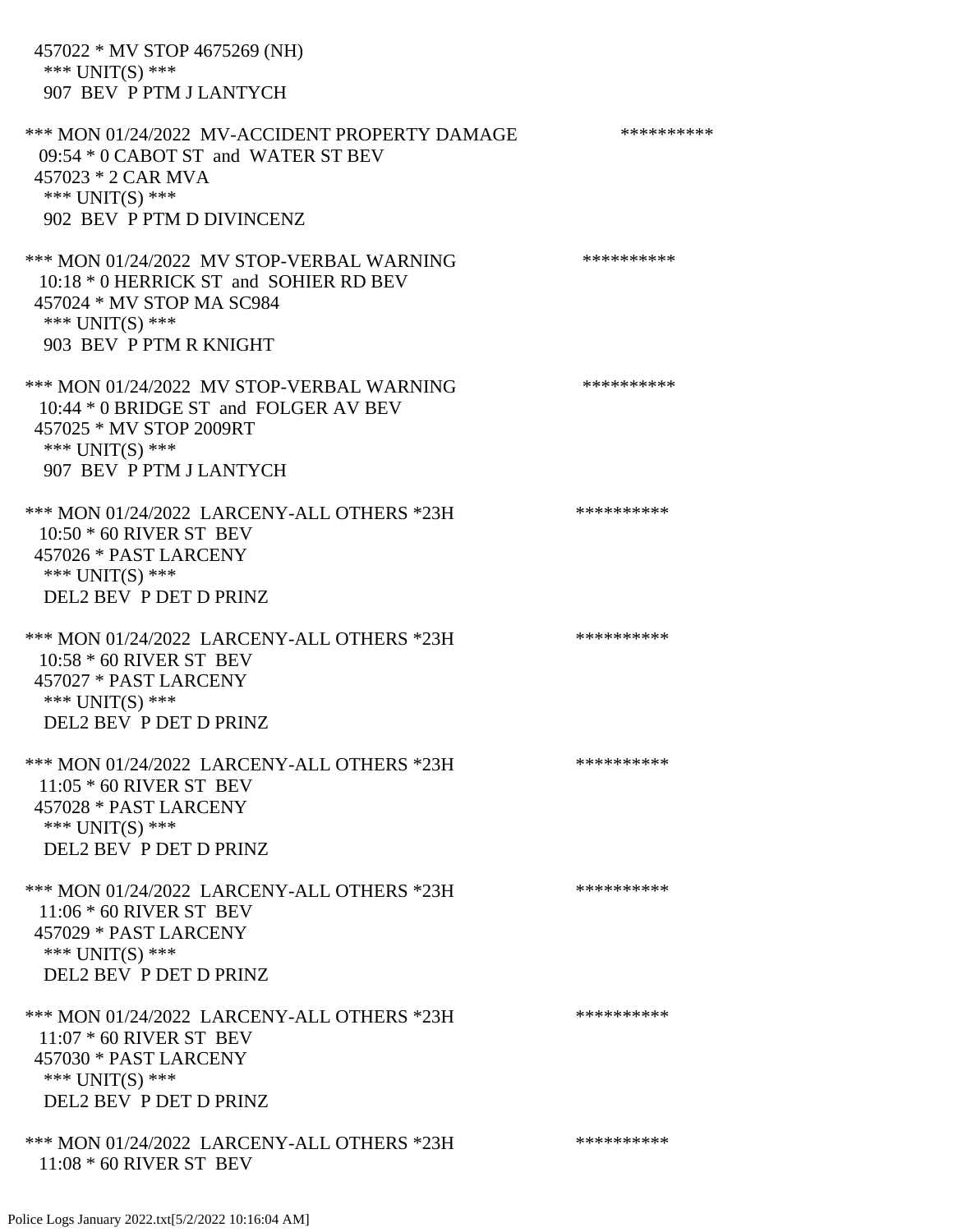457031 \* PAST LARCENY \*\*\* UNIT(S) \*\*\* DEL2 BEV P DET D PRINZ \*\*\* MON 01/24/2022 LARCENY-ALL OTHERS \*23H \*\*\*\*\*\*\*\*\*\*\*\* 11:09 \* 60 RIVER ST BEV 457032 \* PAST LARCENY \*\*\* UNIT(S) \*\*\* DEL2 BEV P DET D PRINZ \*\*\* MON 01/24/2022 LARCENY-ALL OTHERS \*23H \*\*\*\*\*\*\*\*\*\* 11:09 \* 60 RIVER ST BEV 457033 \* PAST LARCENY \*\*\* UNIT(S) \*\*\* DEL2 BEV P DET D PRINZ \*\*\* MON 01/24/2022 MEDICAL-BLS \*\*\*\*\*\*\*\*\*\*\*\* 11:17 \* ESSEX ST BEV 457034 \* UNSCONSCIOUS PARTY NEAR POOL \*\*\* UNIT(S) \*\*\* 903 BEV P PTM R KNIGHT 904 BEV P PTM W CARGILE \*\*\* MON 01/24/2022 ASSIST CITIZEN \*\*\*\*\*\*\*\*\*\*\*\* 12:47 \* 0 ELLIOTT ST and CUMMINGS CENTER BEV 457035 \* PERSON MADE DISPARAGING REMARKS \*\*\* UNIT(S) \*\*\* H2 BEV P PTM T SLAVIN \*\*\* MON 01/24/2022 SCHOOL TRAFFIC \*\*\*\*\*\*\*\*\*\*\*\*\* 13:49 \* 0 DODGE ST and PUTNAM ST BEV 457036 \* SCHOOL TRAFFIC \*\*\* UNIT(S) \*\*\* 907 BEV P PTM J LANTYCH \*\*\* MON 01/24/2022 MV STOP-VERBAL WARNING \*\*\*\*\*\*\*\*\*\*\*\*\*\* 13:50 \* 0 DODGE ST and PUTNAM ST BEV 457037 \* MV STOP 2LDX38 \*\*\* UNIT(S) \*\*\* 907 BEV P PTM J LANTYCH \*\*\* MON 01/24/2022 MV STOP-WRITTEN WARNING \*\*\*\*\*\*\*\*\*\*\*\* 13:56 \* 0 BRIMBAL AV and BIG ROCK LN BEV 457038 \* MA 19M941 \*\*\* UNIT(S) \*\*\* 903 BEV P PTM R KNIGHT \*\*\* MON 01/24/2022 MEDICAL-BLS \*\*\*\*\*\*\*\*\*\*\*\*\* 14:03 \* DODGE ST BEV 457039 \* MALE PARTY FALLEN \*\*\* UNIT(S) \*\*\* 901 BEV P PTM D GRIMES 903 BEV P PTM R KNIGHT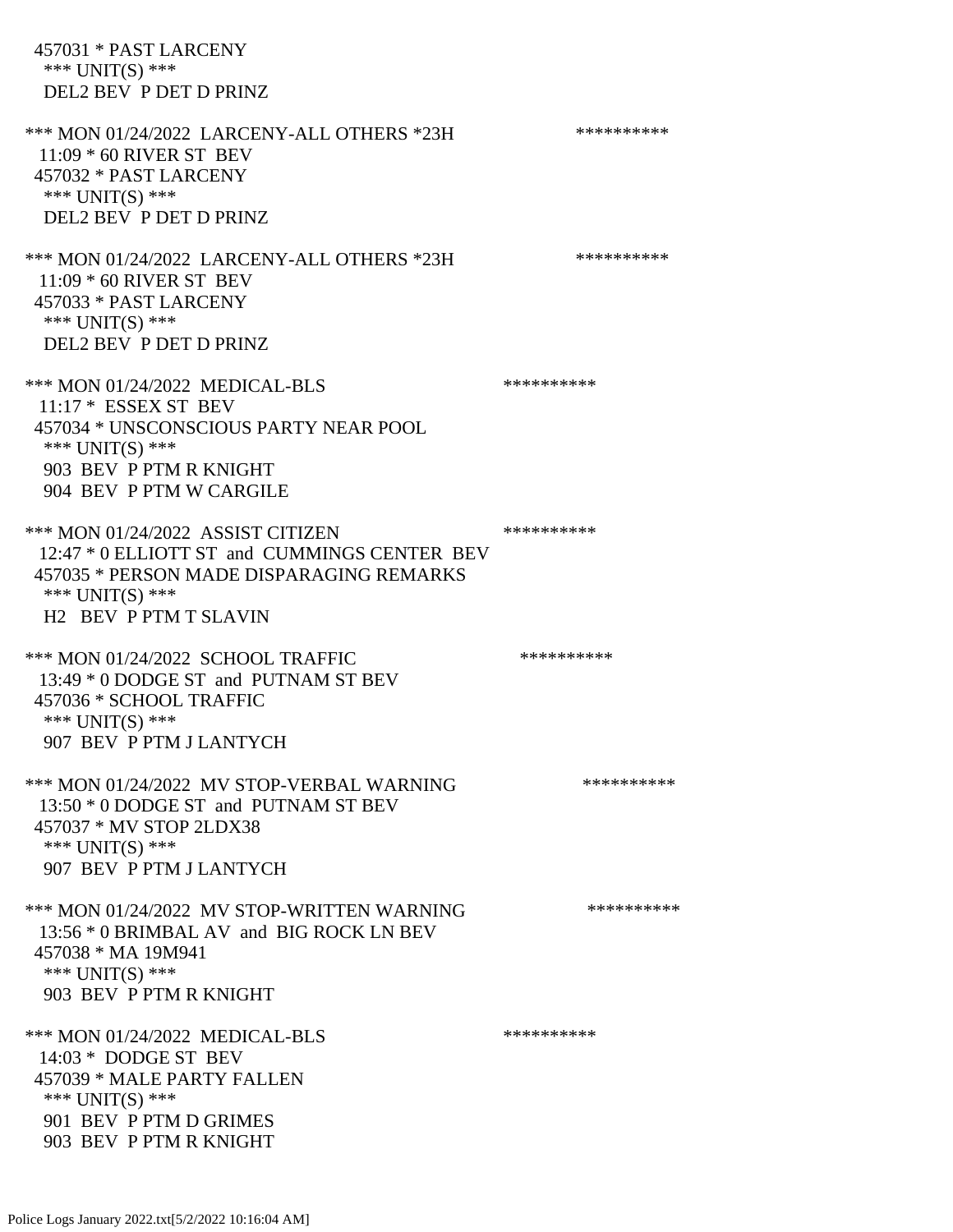\*\*\* MON 01/24/2022 MV STOP-VERBAL WARNING \*\*\*\*\*\*\*\*\*\*\*\* 14:10 \* 0 DODGE ST and ARLINGTON AV BEV 457040 \* MV STOP 1FSL57 \*\*\* UNIT(S) \*\*\* 907 BEV P PTM J LANTYCH

\*\*\* MON 01/24/2022 VANDALISM-DESTRUC/DAMAG\*290 \*\*\*\*\*\*\*\*\*\* 14:23 \* 31 MASON ST BEV 457041 \* WOMEN REPORTS DAMAGE TO VEHICLE \*\*\* UNIT(S) \*\*\* 902 BEV P PTM D DIVINCENZ 903 BEV P PTM R KNIGHT 904 BEV P PTM W CARGILE

\*\*\* MON 01/24/2022 MV STOP-VERBAL WARNING \*\*\*\*\*\*\*\*\*\*\*\*\* 14:27 \* 0 SOHIER RD and CHARLES ST BEV 457042 \* MV STOP 6092PE \*\*\* UNIT(S) \*\*\* 907 BEV P PTM J LANTYCH

\*\*\* MON 01/24/2022 MEDICAL-BLS \*\*\*\*\*\*\*\*\*\*\*\* 14:27 \* SOHIER RD BEV 457043 \* MALE YELLING FOR HELP \*\*\* UNIT(S) \*\*\* 902 BEV P PTM D DIVINCENZ

\*\*\* MON 01/24/2022 DISTURBANCE-FIGHT \*\*\*\*\*\*\*\*\*\*\*\*\* 15:42 \* 0 PARK ST and ROUNDY ST BEV 457045 \* REPORT OF FIGHT W/ KNIVES IN STREET \*\*\* UNIT(S) \*\*\* 901 BEV P PTM D GRIMES 902 BEV P PTM M MALONE 904 BEV P PTM W CARGILE 912 BEV P SGT J ZWICKER

SIE5 BEV P SGT E HATHON

\*\*\* MON 01/24/2022 DOMESTIC ABUSE/NO 209A \*90F \*\*\*\*\*\*\*\*\*\* 15:57 \* 1904 BROUGHTON DR BEV 457046 \* YELLING IN BACKGROUND \*\*\* UNIT(S) \*\*\* 901 BEV P PTM E GOODELL 903 BEV P PTM R KNIGHT 904 BEV P PTM E ABRAHAMSO 905 BEV P PTM W CARGILE 912 BEV P SGT J SHAIRS

\*\*\* MON 01/24/2022 SUSP ACTIVITY \*\*\*\*\*\*\*\*\*\*\*\*\* 15:59 \* 101 RANTOUL ST Apt: 109 BEV 457047 \* UBER EATS STOLEN \*\*\* UNIT(S) \*\*\* 902 BEV P PTM M MALONE

\*\*\* MON 01/24/2022 ROSTER-ON/OFF DUTY \*\*\*\*\*\*\*\*\*\* 16:00 \* ELLIOTT ST BEV

Police Logs January 2022.txt[5/2/2022 10:16:04 AM]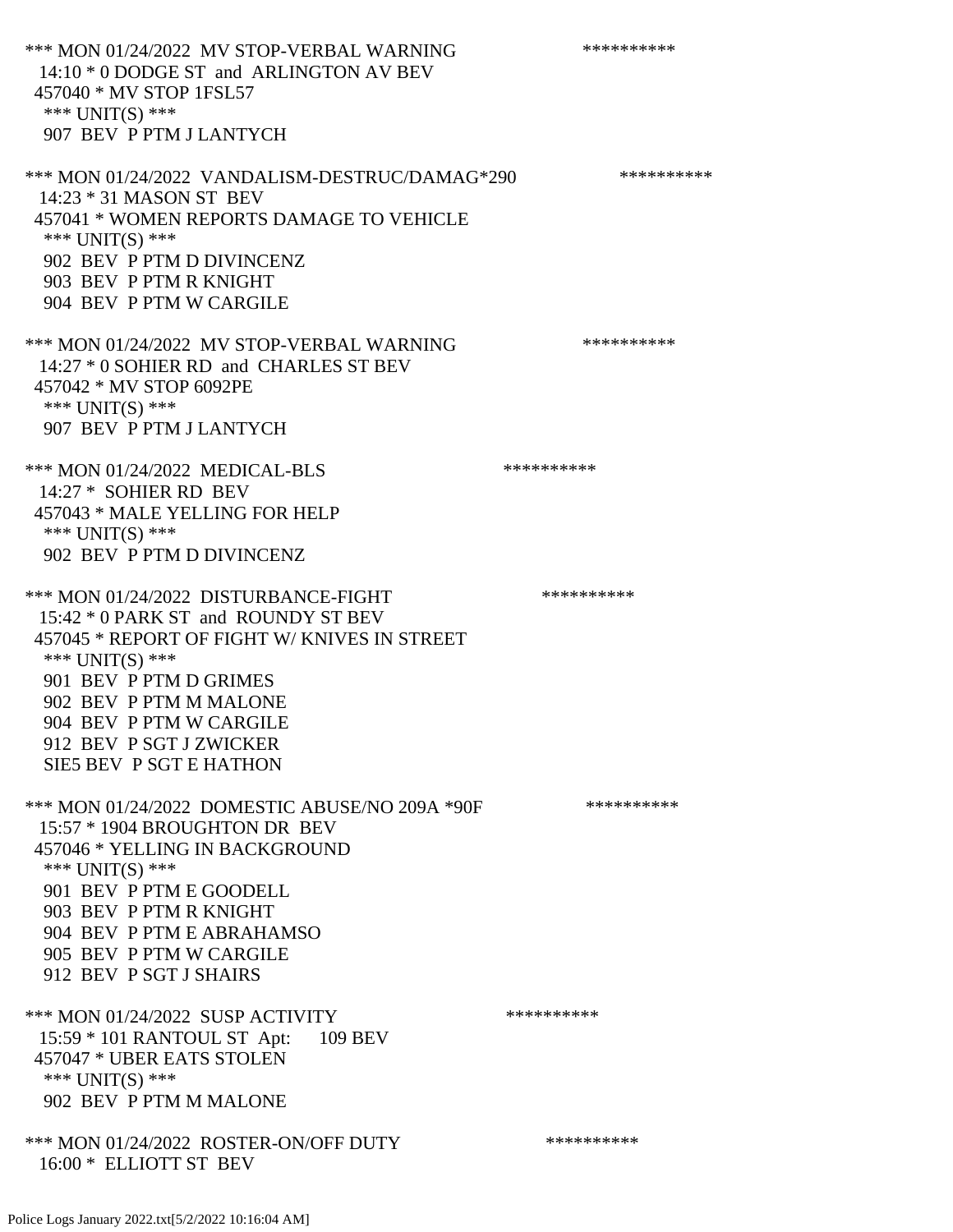457044 \* START OF SHIFT C (4-12 SHIFT) \*\*\* UNIT(S) \*\*\* OIC BEV P LT J SHAIRS \*\*\* MON 01/24/2022 SUSP ACTIVITY \*\*\*\*\*\*\*\*\*\*\*\* 17:23 \* 5 CHASE ST Apt: 2 BEV 457048 \* SUSP TEXT MESSAGES W/ THREATS \*\*\* UNIT(S) \*\*\* 902 BEV P PTM M MALONE \*\*\* MON 01/24/2022 MV STOP-VERBAL WARNING \*\*\*\*\*\*\*\*\*\*\*\*\*\* 17:34 \* 0 SOHIER RD and SWAN ST BEV 457049 \* MV STOP--MA REG 7YJW20 \*\*\* UNIT(S) \*\*\* 903 BEV P PTM R KNIGHT \*\*\* MON 01/24/2022 CHECK WELL BEING \*\*\*\*\*\*\*\*\*\* 18:12 \* 11 RAILROAD AV BEV 457050 \* CHECK WELL BEING \*\*\* UNIT(S) \*\*\* 902 BEV P PTM M MALONE A1 BEV A AMBULANCE BF1 BEV F BEV FIRE \*\*\* MON 01/24/2022 MV-ACCIDENT PROPERTY DAMAGE \*\*\*\*\*\*\*\*\*\*\*\* 18:40 \* 0 BRIMBAL AV and COLON ST BEV 457051 \* MVA \*\*\* UNIT(S) \*\*\* 903 BEV P PTM R KNIGHT \*\*\* MON 01/24/2022 MEDICAL-MENTAL HEALTH \*\*\*\*\*\*\*\*\*\*\*\* 18:48 \* RANTOUL ST BEV 457052 \* MALE THREATENING SUICIDE LATER TONIGHT \*\*\* UNIT(S) \*\*\* 901 BEV P PTM E GOODELL 902 BEV P PTM M MALONE A2 BEV A AMBULANCE \*\*\* MON 01/24/2022 DOMESTIC-VERBAL ARGUMENT \*\*\*\*\*\*\*\*\*\*\*\* 21:22 \* STANDLEY ST BEV 457053 \* PARTY ACTING IRRATIONAL \*\*\* UNIT(S) \*\*\* 904 BEV P PTM E ABRAHAMSO 912 BEV P SGT J SHAIRS OIC BEV P LT J SHAIRS \*\*\* MON 01/24/2022 LARCENY-ALL OTHERS \*23H \*\*\*\*\*\*\*\*\*\* 21:26 \* 434 RANTOUL ST BEV 457054 \* STOLEN CANE \*\*\* UNIT(S) \*\*\* 903 BEV P PTM R KNIGHT H2 BEV P PTM S LEBLANC \*\*\* MON 01/24/2022 DOMESTIC-VERBAL ARGUMENT \*\*\*\*\*\*\*\*\*\*\*\*\*

Police Logs January 2022.txt[5/2/2022 10:16:04 AM]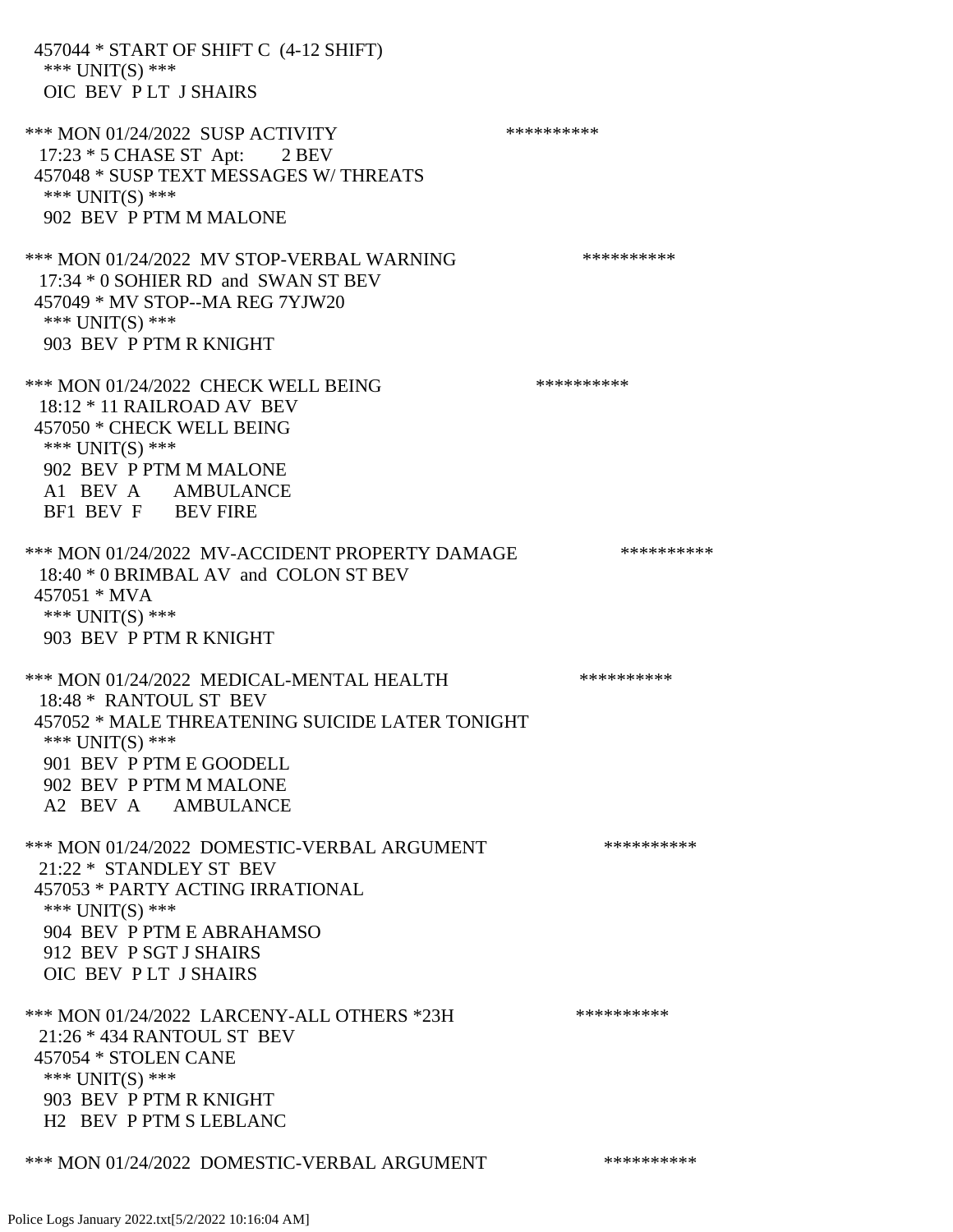22:47 \* GAGE ST BEV 457055 \* MOTHER/STEPFATHER DOMESTIC REPORTED BY CHILD \*\*\* UNIT(S) \*\*\* 902 BEV P PTM M MALONE 903 BEV P PTM R KNIGHT \*\*\* TUE 01/25/2022 INCORRECT ENTRY/MUST CHANGE \*\*\*\*\*\*\*\*\*\*  $00:06$  \* 457056 \* INCORRECT ENTRY \*\*\* TUE 01/25/2022 INCORRECT ENTRY/MUST CHANGE \*\*\*\*\*\*\*\*\*\*  $00:10*$  457057 \* INCORRECT ENTRY \*\*\* TUE 01/25/2022 SUSP ACTIVITY-MOTOR VEHICLE \*\*\*\*\*\*\*\*\*\* 00:11 \* 0 SPRING ST and MONTSERRAT RD BEV 457058 \* 3 JUVENILES POSSIBLY VANDALIZING CAR \*\*\* UNIT(S) \*\*\* 903 BEV P PTM C GANEY 904 BEV P PTM S CECCHINI \*\*\* TUE 01/25/2022 HAZARD-ROADWAY \*\*\*\*\*\*\*\*\*\* 00:12 \* 175 ELLIOTT ST BEV 457059 \* CITY CALLED FOR SLICK ROADS \*\*\* UNIT(S) \*\*\* H1 BEV P PTM P FIDRYCH \*\*\* TUE 01/25/2022 ROSTER-ON/OFF DUTY \*\*\*\*\*\*\*\*\*\* 00:17 \* ELLIOTT ST BEV 457060 \* START OF DIV A SHIFT \*\*\* UNIT(S) \*\*\* OIC BEV P SGT D NICHOLSON \*\*\* TUE 01/25/2022 DIRECTED PATROL \*\*\*\*\*\*\*\*\*\* 00:20 \* 10 PARK ST BEV 457061 \* CHECK OF MBTA \*\*\* UNIT(S) \*\*\* 902 BEV P PTM M THERIAULT \*\*\* TUE 01/25/2022 SCHOOL BUILDING CHECK \*\*\*\*\*\*\*\*\*\*\* 00:35 \* 100 SOHIER RD BEV 457062 \* BHS CHECK \*\*\* UNIT(S) \*\*\* 903 BEV P PTM C GANEY \*\*\* TUE 01/25/2022 DIRECTED PATROL \*\*\*\*\*\*\*\*\*\* 00:37 \* 126 WATER ST BEV 457063 \* CHECK OF JUBILEE YACHT CLUB \*\*\* UNIT(S) \*\*\* 902 BEV P PTM M THERIAULT \*\*\* TUE 01/25/2022 BUILDING CHECK \*\*\*\*\*\*\*\*\*\* 00:54 \* ELLIOTT ST BEV 457064 \* NOTHING UNUSUAL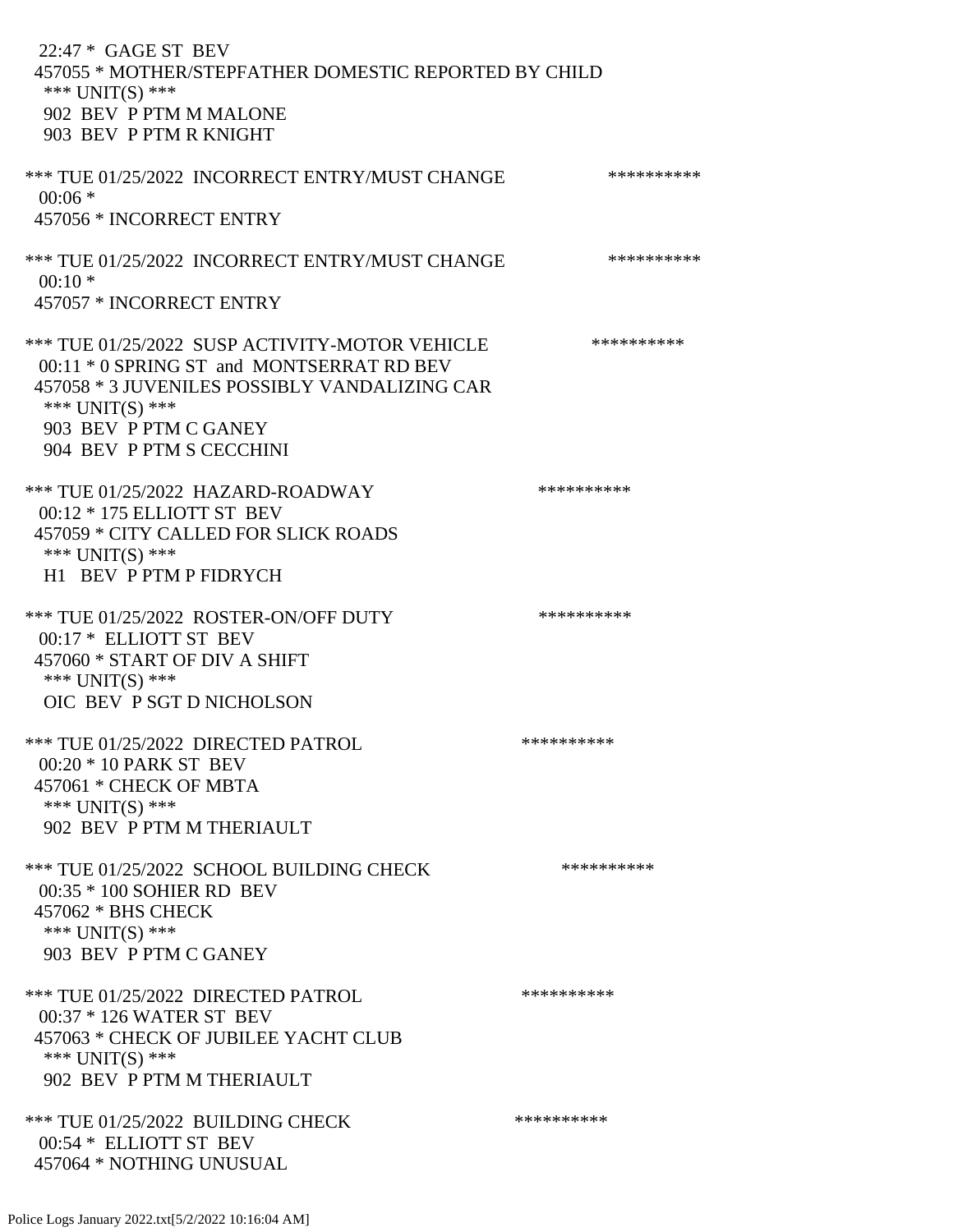## \*\*\* UNIT(S) \*\*\* 901 BEV P PTM J VITALE

| *** TUE 01/25/2022 PARK/PLAYGROUND CHECK<br>$01:00 * 0$ GAGE ST BEV<br>457065 * GAGE ST PLAYGROUND CHECK<br>*** UNIT(S) ***<br>903 BEV P PTM C GANEY | ********** |
|------------------------------------------------------------------------------------------------------------------------------------------------------|------------|
| *** TUE 01/25/2022 DIRECTED PATROL<br>01:03 * 55 OBER ST BEV<br>457066 * PARK CHK<br>*** UNIT(S) ***<br>904 BEV P PTM S CECCHINI                     | ********** |
| *** TUE 01/25/2022 DIRECTED PATROL<br>01:05 * 0 BAYVIEW AV and HOSPITAL PT BEV<br>457067 * AREA CHK<br>*** UNIT(S) ***<br>904 BEV P PTM S CECCHINI   | ********** |
| *** TUE 01/25/2022 DIRECTED PATROL<br>01:08 * 377 HALE ST BEV<br>457068 * CHECK OF MINGO BEACH<br>*** UNIT(S) ***<br>912 BEV P SGT J ZWICKER         | ********** |
| *** TUE 01/25/2022 DIRECTED PATROL<br>01:16 * 672 HALE ST BEV<br>457069 * CHECK OF ST. MARGARET'S<br>*** UNIT(S) ***<br>912 BEV P SGT J ZWICKER      | ********** |
| *** TUE 01/25/2022 DIRECTED PATROL<br>$01:22 * 411$ CABOT ST BEV<br>457070 * CABOT PLAZA CHECK<br>*** UNIT(S) ***<br>903 BEV P PTM C GANEY           | ********** |
| *** TUE 01/25/2022 BUILDING CHECK<br>01:24 * MCKAY ST BEV<br>457071 * NOTHING UNUSUAL<br>*** $UNIT(S)$ ***<br>901 BEV P PTM J VITALE                 | ********** |
| *** TUE 01/25/2022 DIRECTED PATROL<br>01:25 * 74 HART ST BEV<br>457072 * CHECK OF GUS<br>*** UNIT(S) ***<br>912 BEV P SGT J ZWICKER                  | ********** |
| *** TUE 01/25/2022 DIRECTED PATROL<br>$01:30 * 0$ HALE ST and WEST ST BEV<br>457073 * AREA CHK                                                       | ********** |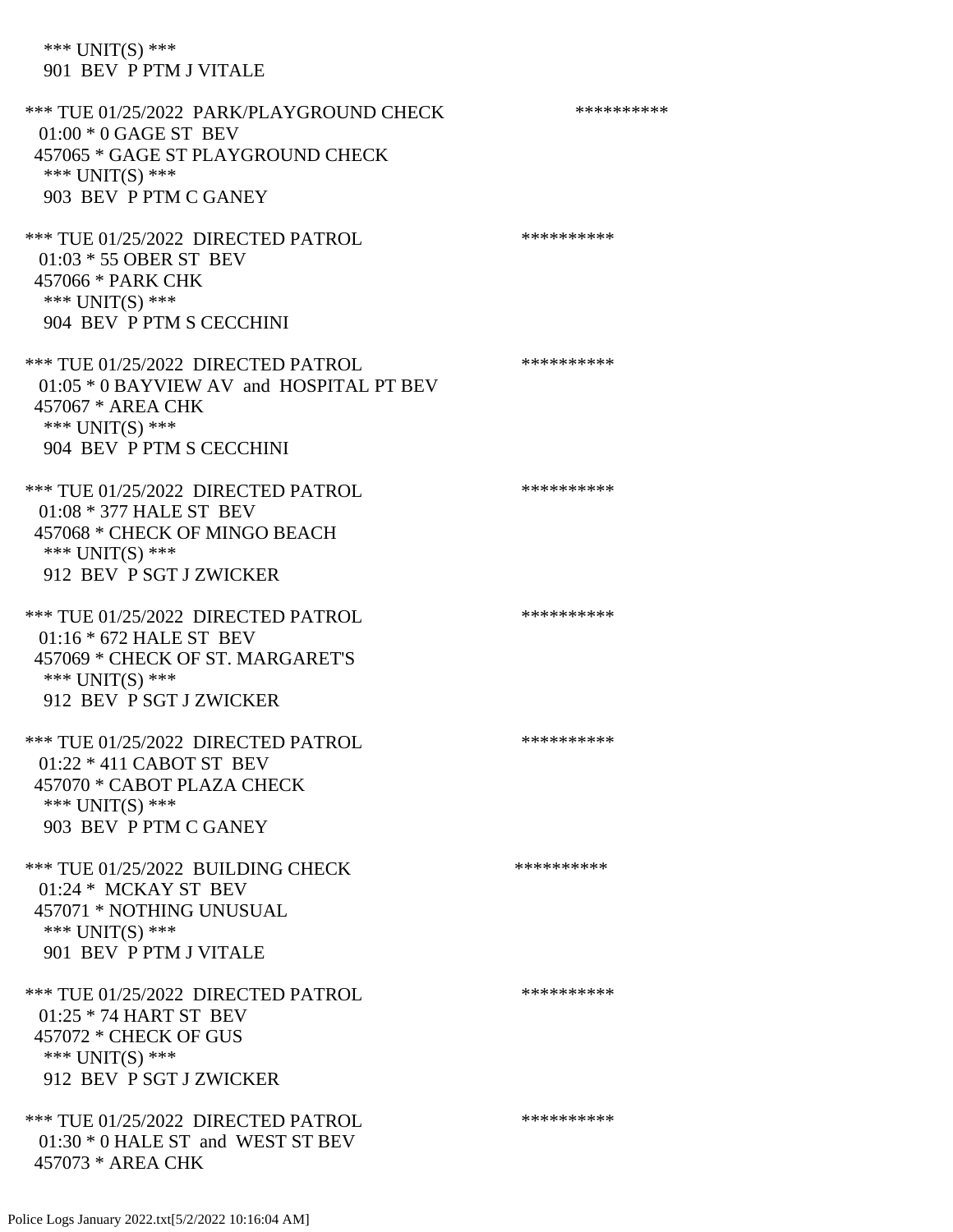\*\*\* UNIT(S) \*\*\* 904 BEV P PTM S CECCHINI \*\*\* TUE 01/25/2022 DIRECTED PATROL \*\*\*\*\*\*\*\*\*\* 01:37 \* 254 ESSEX ST BEV 457074 \* DIRECTED PATROL OF ESSEX ST YMCA \*\*\* UNIT(S) \*\*\* 912 BEV P SGT J ZWICKER \*\*\* TUE 01/25/2022 DIRECTED PATROL \*\*\*\*\*\*\*\*\*\* 01:52 \* 201 BROUGHTON DR BEV 457075 \* AREA CHK \*\*\* UNIT(S) \*\*\* 904 BEV P PTM S CECCHINI \*\*\* TUE 01/25/2022 DIRECTED PATROL \*\*\*\*\*\*\*\*\*\* 01:55 \* 410 ESSEX ST BEV 457076 \* HARRY BALL FIELD CHECK \*\*\* UNIT(S) \*\*\* 912 BEV P SGT J ZWICKER \*\*\* TUE 01/25/2022 DIRECTED PATROL \*\*\*\*\*\*\*\*\*\* 02:05 \* 17 HULL ST BEV 457077 \* CHECK OF CENTERVILLE SCHOOL \*\*\* UNIT(S) \*\*\* 912 BEV P SGT J ZWICKER \*\*\* TUE 01/25/2022 MV STOP-VERBAL WARNING \*\*\*\*\*\*\*\*\*\*\*\* 06:53 \* 143 BRIMBAL AV BEV 457078 \* MV STOP MA REG 48RJ94 \*\*\* UNIT(S) \*\*\* 903 BEV P PTM C GANEY \*\*\* TUE 01/25/2022 MEDICAL-ALS \*\*\*\*\*\*\*\*\*\*\*\*\* 06:55 \* ESSEX ST BEV 457079 \* EMPLOYEE GOING IN AND OUT OF CONSCIOUSNESS \*\*\* UNIT(S) \*\*\* 904 BEV P PTM S CECCHINI A1 BEV A AMBULANCE \*\*\* TUE 01/25/2022 ROSTER-OFFICER ORDERED TO WORK \*\*\*\*\*\*\*\*\*\*\* 06:57 \* ELLIOTT ST BEV 457080 \* OFFICERS VITALE AND GRIMES ORDERED SHIFT B \*\*\* UNIT(S) \*\*\* OIC BEV P SGT D NICHOLSON \*\*\* TUE 01/25/2022 ROSTER-OFFICER ORDERED TO WORK \*\*\*\*\*\*\*\*\*\*\* 06:59 \* ELLIOTT ST BEV 457081 \* OFF S. CECCHINI ORDERED SHIFT B \*\*\* UNIT(S) \*\*\* OIC BEV P SGT D NICHOLSON \*\*\* TUE 01/25/2022 SCHOOL TRAFFIC \*\*\*\*\*\*\*\*\*\*\*\*\*\* 07:31 \* 0 BRIMBAL AV and BIG ROCK LN BEV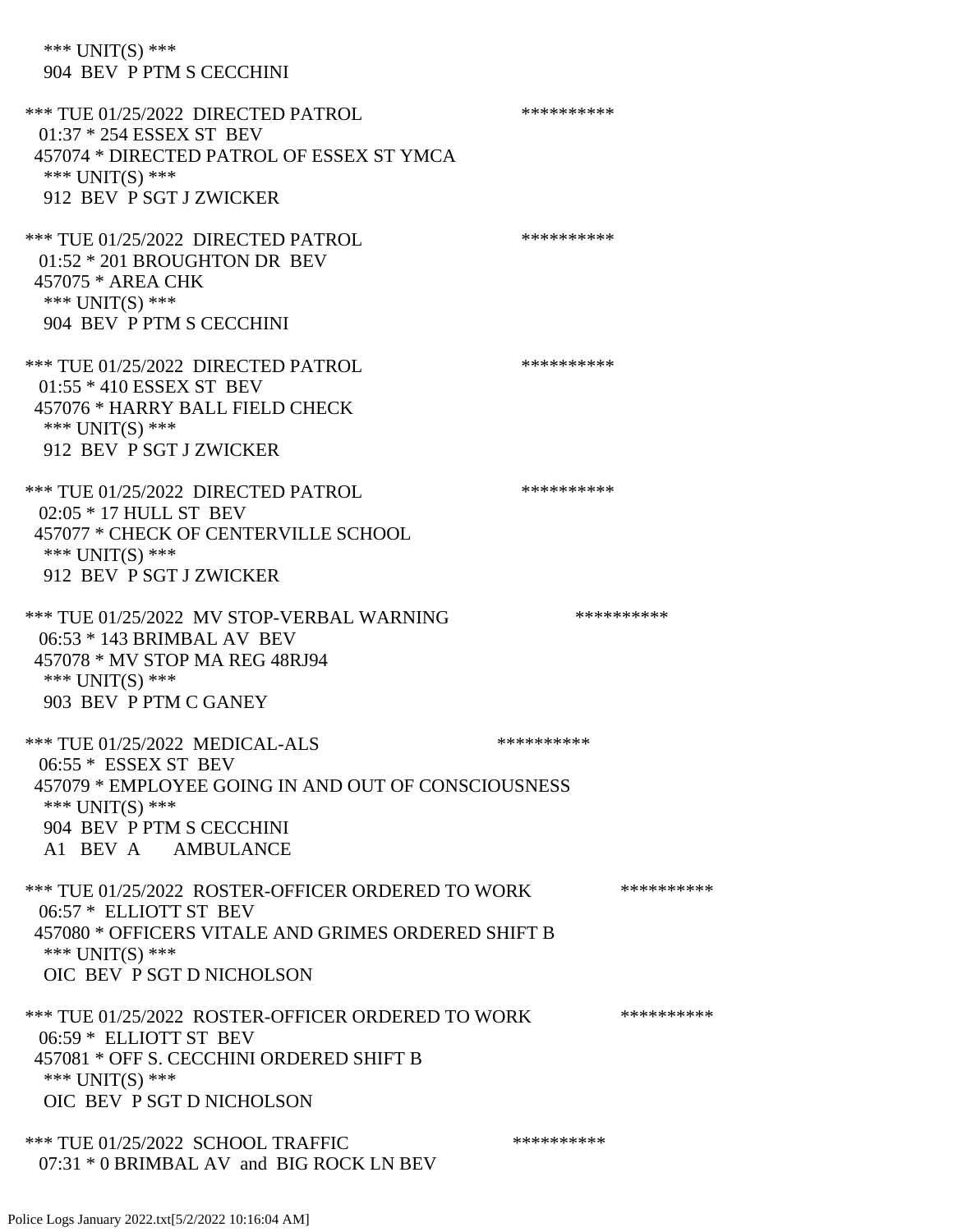| 457082 * SCHOOL TRAFFIC<br>*** $UNIT(S)$ ***<br>907 BEV P PTM J LANTYCH                                                                                                                                          |            |
|------------------------------------------------------------------------------------------------------------------------------------------------------------------------------------------------------------------|------------|
| *** TUE 01/25/2022 ROSTER-ON/OFF DUTY<br>08:00 * ELLIOTT ST BEV<br>457083 * START OF SHIFT B (DAY SHIFT)<br>*** UNIT(S) ***<br>OIC BEV PLT J SHAIRS                                                              | ********** |
| *** TUE 01/25/2022 MV STOP-VERBAL WARNING<br>08:04 * 0 CABOT ST and COLON ST BEV<br>457084 * MV STOP 27ZY75<br>*** UNIT(S) ***<br>907 BEV P PTM J LANTYCH                                                        | ********** |
| *** TUE 01/25/2022 HAZARD-RR GATES DOWN<br>$08:12 * 0$ WEST ST and OAK ST BEV<br>457085 * GATES DOWN AT OAK, BEACH, AND LEE'S CROSSING<br>*** UNIT(S) ***<br>903 BEV P PTM S CECCHINI<br>907 BEV P PTM J LANTYCH | ********** |
| *** TUE 01/25/2022 RECOVER STOLEN PROPERTY<br>08:28 * 22 APPLETON AV BEV<br>457086 * RETURN CANE TO OWNER<br>*** UNIT(S) ***<br>902 BEV P PTM E ABRAHAMSO                                                        | ********** |
| *** TUE 01/25/2022 VANDALISM-DESTRUC/DAMAG*290<br>08:43 * 85 HERRICK ST BEV<br>457087 * PAST VANDALISM TO VEHICLE<br>*** $UNIT(S)$ ***<br>906 BEV P PTM D GRIMES                                                 | ********** |
| *** TUE 01/25/2022 MV STOP-VERBAL WARNING<br>08:49 * 0 CHAPMAN ST and FEDERAL ST BEV<br>457088 * MV STOP--MA COMM REG R62638<br>*** $UNIT(S)$ ***<br>DTL BEV P PTM R HEGARTY                                     | ********** |
| *** TUE 01/25/2022 PARKING COMPLAINT - GENERAL<br>09:28 * 0 COMMON LN and GREENWOOD AV BEV<br>457089 * PARKING COMPLAINT<br>*** UNIT(S) ***<br>907 BEV P PTM J LANTYCH                                           | ********** |
| *** TUE 01/25/2022 ROSTER-OFFICER ORDERED TO WORK<br>09:37 * ELLIOTT ST BEV<br>457090 * OFF. KNIGHT ORDERED TO WORK DIV B (LATE 1/2)<br>*** UNIT(S) ***<br>OIC BEV PLT J SHAIRS                                  | ********** |
| *** TUE 01/25/2022 MV STOP-VERBAL WARNING                                                                                                                                                                        | ********** |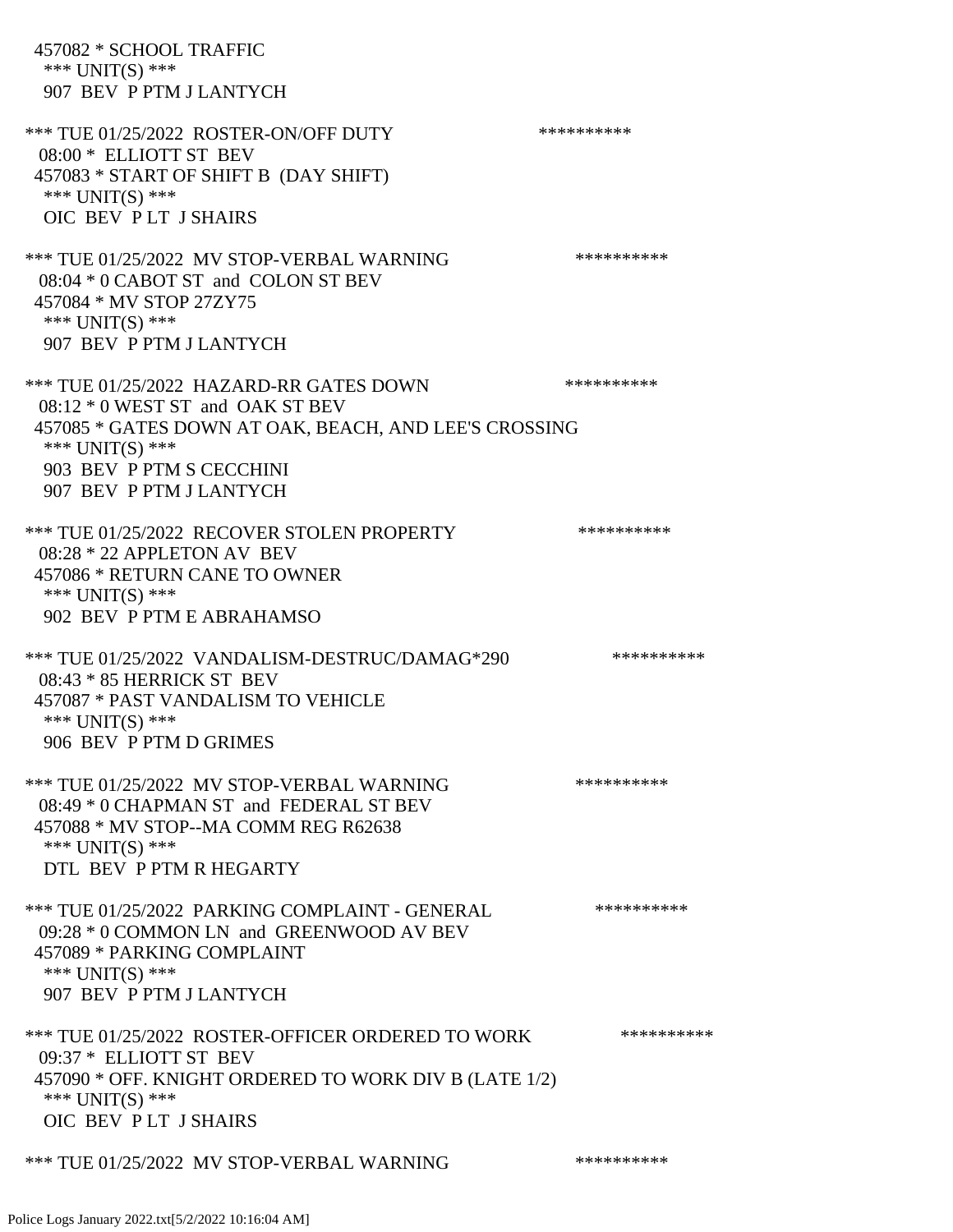| 10:01 * 0 BRIDGE ST and VIRGINIA AV BEV<br>457091 * MV STOP<br>*** $UNIT(S)$ ***<br>907 BEV P PTM J LANTYCH                                                                            |            |
|----------------------------------------------------------------------------------------------------------------------------------------------------------------------------------------|------------|
| *** TUE 01/25/2022 MEDICAL-ALS<br>10:02 * PARK ST and RAILROAD AV BEV<br>457092 * MALE PARTY POSSIBLE STROKE<br>*** UNIT(S) ***<br>902 BEV P PTM E ABRAHAMSO<br>DTL BEV PLT M PANJWANI | ********** |
| *** TUE 01/25/2022 MV STOP-VERBAL WARNING<br>10:08 * 0 BRIDGE ST and WESTERN AV BEV<br>457093 * MV STOP--MA REG 27DP12<br>*** UNIT(S) ***<br>907 BEV P PTM J LANTYCH                   | ********** |
| *** TUE 01/25/2022 ROSTER-OFFICER ORDERED TO WORK<br>10:11 * ELLIOTT ST BEV<br>457094 * OFF'S BRODERICK AND MARINO ORDERED DIV C<br>*** UNIT(S) ***<br>OIC BEV PLT J SHAIRS            | ********** |
| *** TUE 01/25/2022 MV STOP-CITATION ISSUED<br>10:19 * 0 BRIDGE ST and VIRGINIA AV BEV<br>457095 * MV STOP 27DP12<br>*** UNIT(S) ***<br>907 BEV P PTM J LANTYCH                         | ********** |
| *** TUE 01/25/2022 MV STOP-VERBAL WARNING<br>10:26 * 0 BRIDGE ST and WINTHROP AV BEV<br>457096 * MV STOP 876CAA<br>*** UNIT(S) ***<br>907 BEV P PTM J LANTYCH                          | ********** |
| *** TUE 01/25/2022 MV STOP-VERBAL WARNING<br>10:47 * 0 HERRICK ST and SOHIER RD BEV<br>457097 * MV STOP J54786<br>*** UNIT(S) ***<br>907 BEV P PTM J LANTYCH                           | ********** |
| *** TUE 01/25/2022 ROSTER-OFFICER INJURED<br>10:58 * ELLIOTT ST BEV<br>457098 * OFFICER INJURED<br>*** UNIT(S) ***<br>SIE8 BEV P SGT D NICHOLSON                                       | ********** |
| *** TUE 01/25/2022 MV STOP-WRITTEN WARNING<br>11:00 * 0 SOHIER RD and CHARLES ST BEV<br>457099 * MV STOP T29856<br>*** UNIT(S) ***<br>907 BEV P PTM J LANTYCH                          | ********** |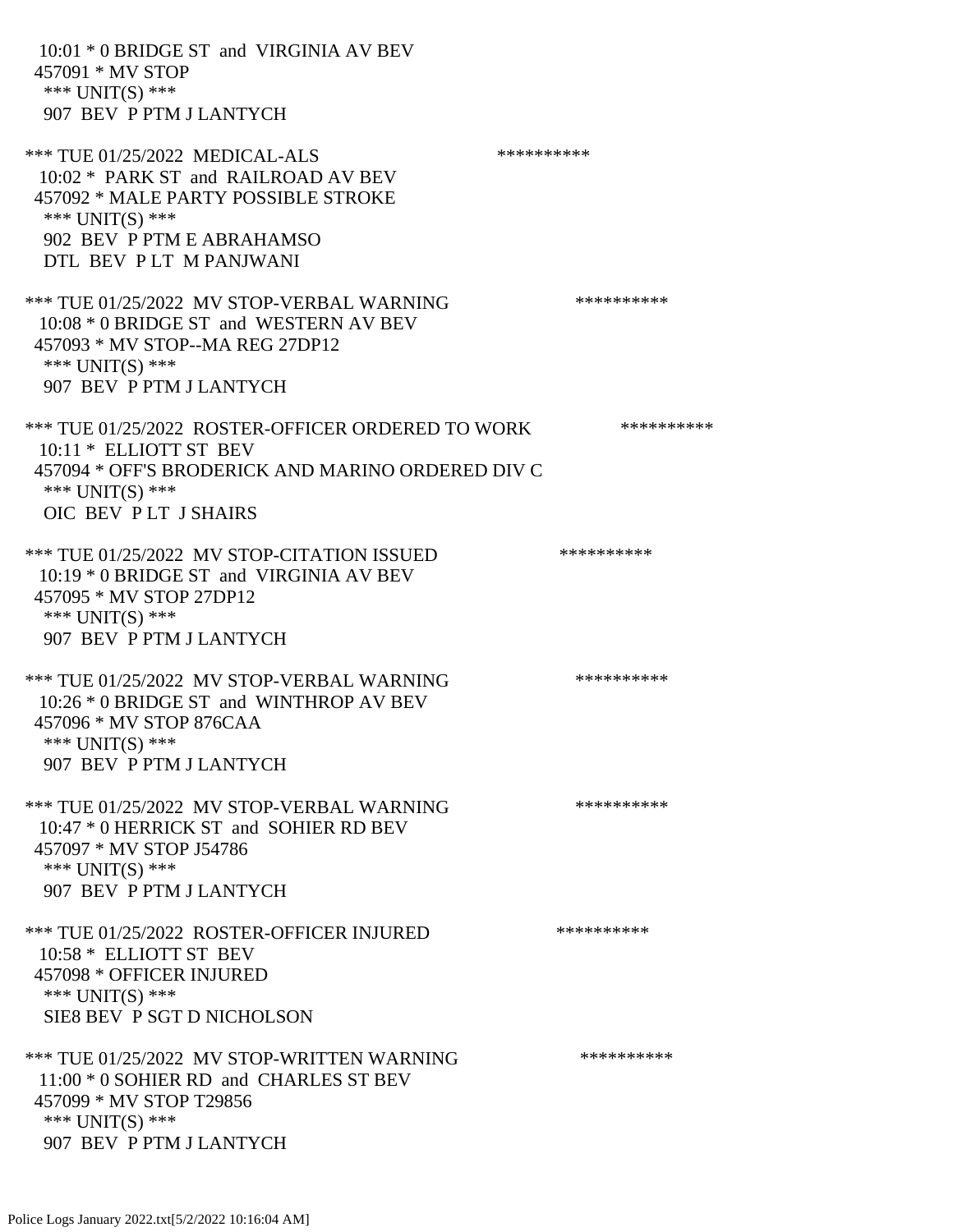\*\*\* TUE 01/25/2022 CHECK WELL BEING \*\*\*\*\*\*\*\*\*\* 11:02 \* 11 JUDSON ST BEV 457100 \* CHECK WELL BEING 9 MONTH OLD \*\*\* UNIT(S) \*\*\* 901 BEV P PTM J VITALE 902 BEV P PTM E ABRAHAMSO 912 BEV P SGT J SHAIRS \*\*\* TUE 01/25/2022 MV-ACCIDENT NO REPORT \*\*\*\*\*\*\*\*\*\*\*\* 11:54 \* 100 SOHIER RD BEV 457101 \* MINOR MVA--NO INJURY--ASSIST W/ PAPERWORK \*\*\* UNIT(S) \*\*\* 903 BEV P PTM S CECCHINI \*\*\* TUE 01/25/2022 PREVENT BREACH OF PEACE \*\*\*\*\*\*\*\*\*\*\*\* 12:45 \* 91 STANDLEY ST BEV 457102 \* PARTY TO PICK UP PERSONAL ITEMS \*\*\* UNIT(S) \*\*\* 904 BEV P 906 BEV P PTM D GRIMES 912 BEV P SGT J SHAIRS \*\*\* TUE 01/25/2022 MEDICAL-BLS \*\*\*\*\*\*\*\*\*\* 13:10 \* ESSEX ST and THOREAU CR BEV 457103 \* FEMALE PARTY DOWN \*\*\* UNIT(S) \*\*\* 906 BEV P PTM D GRIMES \*\*\* TUE 01/25/2022 ASSIST CITIZEN \*\*\*\*\*\*\*\*\*\* 14:10 \* 16 SCHOOL ST BEV 457104 \* PAST B&E TO HOME \*\*\* UNIT(S) \*\*\* 902 BEV P PTM E ABRAHAMSO \*\*\* TUE 01/25/2022 MV STOP-WRITTEN WARNING \*\*\*\*\*\*\*\*\*\*\*\* 14:27 \* 55 DODGE ST BEV 457105 \* MV STOP MA REG. 1KCP58 \*\*\* UNIT(S) \*\*\* 905 BEV P PTM R KNIGHT 907 BEV P PTM J LANTYCH \*\*\* TUE 01/25/2022 MV STOP-WRITTEN WARNING \*\*\*\*\*\*\*\*\*\*\*\*\* 14:52 \* 0 DODGE ST and WHITAKER WY BEV 457106 \* MV STOP 5SR171 \*\*\* UNIT(S) \*\*\* 907 BEV P PTM J LANTYCH \*\*\* TUE 01/25/2022 MV STOP-ARREST/SUMMONS \*\*\*\*\*\*\*\*\*\*\*\*\*\* 15:14 \* 202 BRIMBAL AV BEV 457107 \* MV STOP NH REG. 4543886 \*\*\* UNIT(S) \*\*\* 907 BEV P PTM J LANTYCH \*\*\* TUE 01/25/2022 HAZARD-WIRE DOWN \*\*\*\*\*\*\*\*\*\*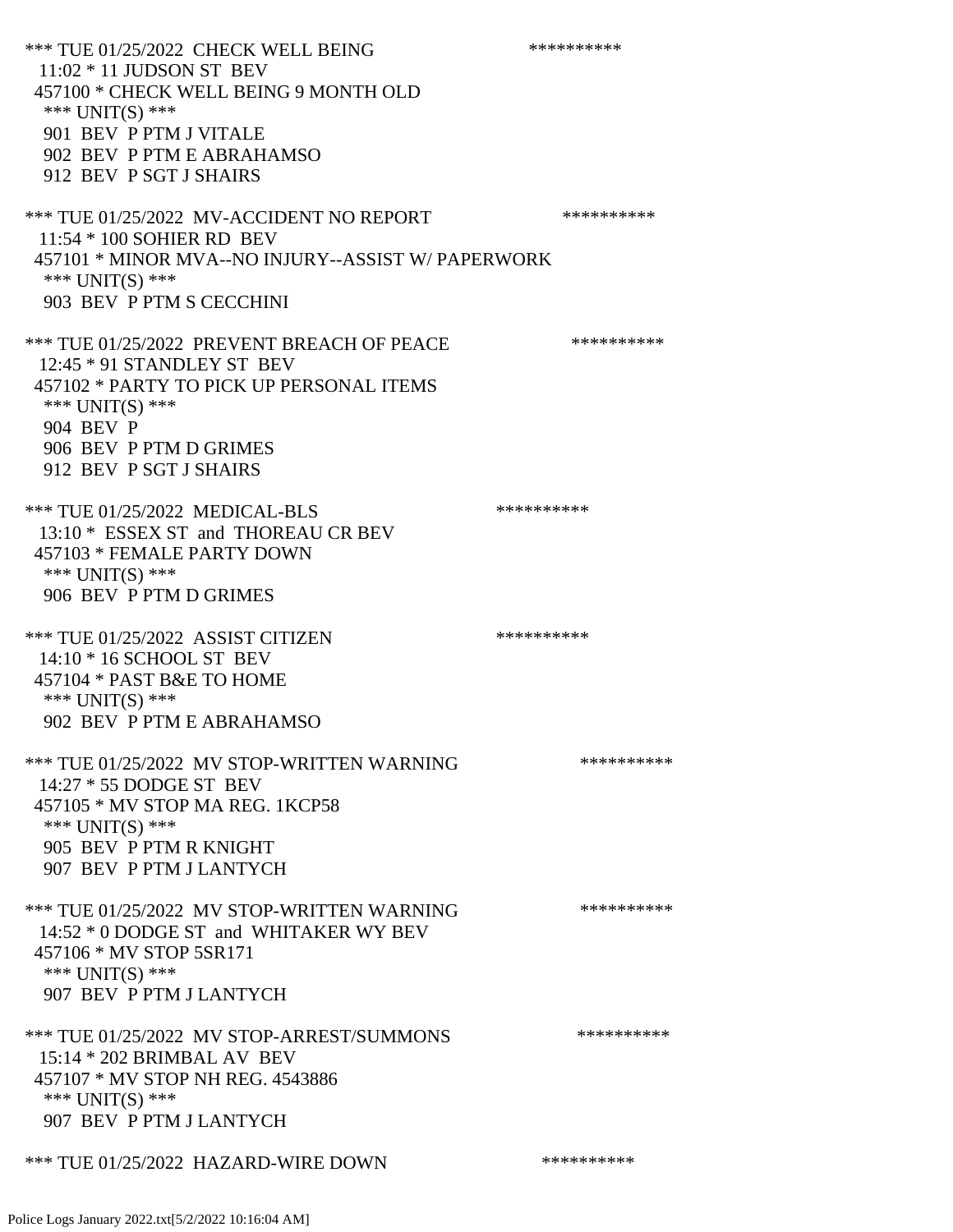15:14 \* 0 LIVINGSTONE AV and UPLAND RD BEV 457108 \* TELEPHONE WIRE FOUND DOWN. PUT IT ASIDE. \*\*\* UNIT(S) \*\*\* 901 BEV P PTM J VITALE \*\*\* TUE 01/25/2022 ROSTER-ON/OFF DUTY \*\*\*\*\*\*\*\*\*\* 15:41 \* ELLIOTT ST BEV 457109 \* START OF SHIFT C \*\*\* UNIT(S) \*\*\* OIC BEV P LT M PANJWANI \*\*\* TUE 01/25/2022 ROSTER-OFFICER ORDERED TO WORK \*\*\*\*\*\*\*\*\*\*\* 15:58 \* ELLIOTT ST BEV 457110 \* OFC LANTYCH ORDERED FOR DIV C \*\*\* UNIT(S) \*\*\* OIC BEV P LT M PANJWANI \*\*\* TUE 01/25/2022 GAS ODOR \*\*\*\*\*\*\*\*\*\*\* 16:05 \* 20 SOHIER RD Apt: 410 BEV 457111 \* STRONG ODOR OF GAS IN APT \*\*\* UNIT(S) \*\*\* 903 BEV P PTM M MARINO BF1 BEV F BEV FIRE \*\*\* TUE 01/25/2022 NOTIFICATION \*\*\*\*\*\*\*\*\*\*\*\* 17:08 \* 7 LANDERS DR BEV 457112 \* SERVE RMV IMMEDIATE THREAT NOTICE \*\*\* UNIT(S) \*\*\* 904 BEV P PTM M BRODERICK \*\*\* TUE 01/25/2022 SUSP ACTIVITY-MOTOR VEHICLE \*\*\*\*\*\*\*\*\*\* 17:17 \* 181 ELLIOTT ST Apt: 950 BEV 457113 \* YELLING COMING FROM VEHICLE EAST GARAGE \*\*\* UNIT(S) \*\*\* 901 BEV P PTM E GOODELL 903 BEV P PTM M MARINO \*\*\* TUE 01/25/2022 HAZARD-DMV \*\*\*\*\*\*\*\*\*\* 18:09 \* 0 CABOT ST and MASON ST BEV 457114 \* DMV IN MIDDLE OF ROAD \*\*\* UNIT(S) \*\*\* 903 BEV P PTM M MARINO \*\*\* TUE 01/25/2022 911 HANG UP \*\*\*\*\*\*\*\*\*\*\*\*\* 18:40 \* 15 SYLVAN RD BEV 457115 \* 911 HANG UP \*\*\* UNIT(S) \*\*\* 903 BEV P PTM M MARINO \*\*\* TUE 01/25/2022 209A ORDER ATTEMPT TO SERVE \*\*\*\*\*\*\*\*\*\* 18:46 \* ROOSEVELT AV BEV 457116 \* 209 ATTEMPT TO SERVE \*\*\* UNIT(S) \*\*\* 905 BEV P PTM J MCCARTHY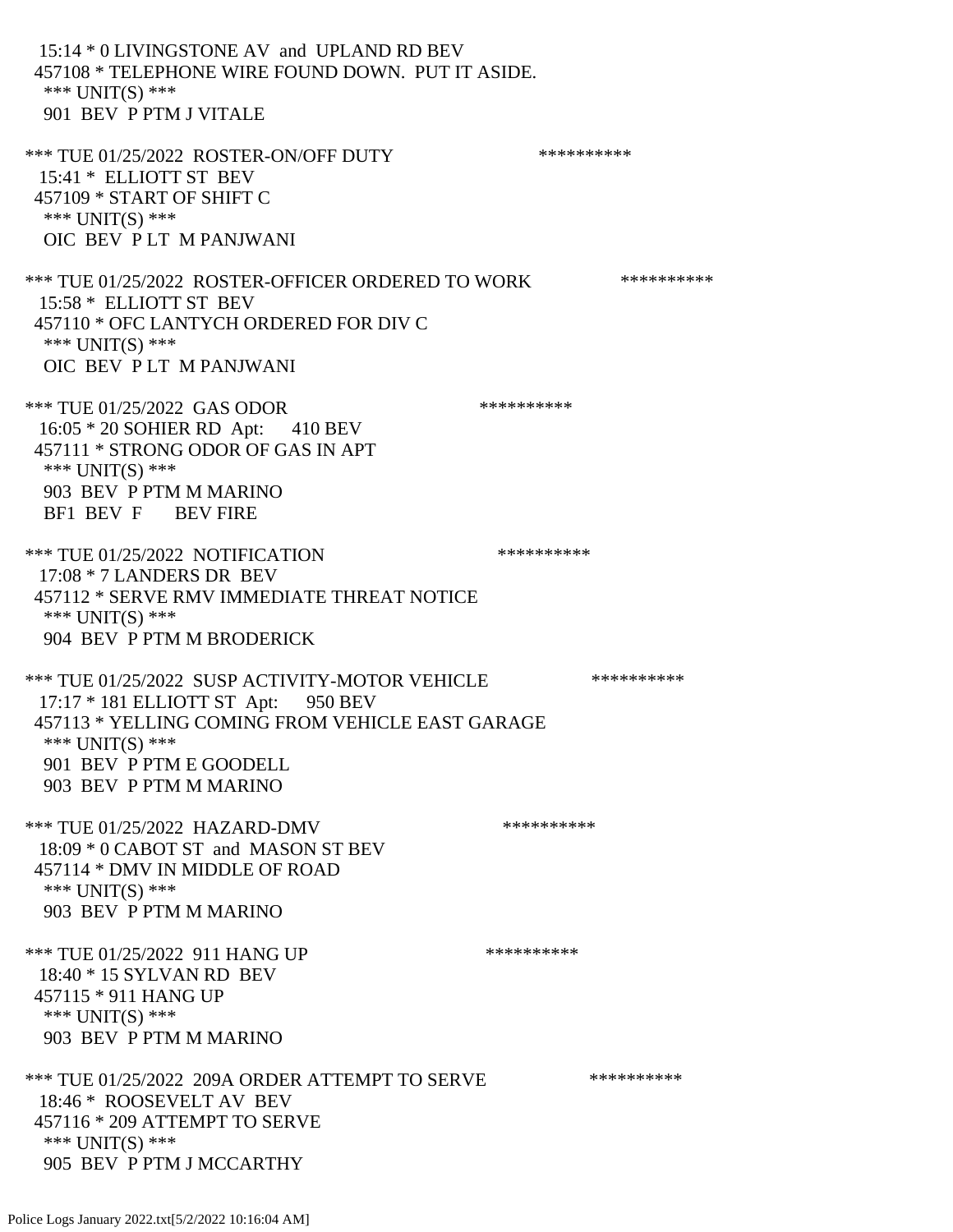\*\*\* TUE 01/25/2022 MV STOP-VERBAL WARNING \*\*\*\*\*\*\*\*\*\*\*\*\* 19:01 \* 181 ELLIOTT ST BEV 457117 \* MV STOP MA REG. 42BY56 \*\*\* UNIT(S) \*\*\* 901 BEV P PTM E GOODELL \*\*\* TUE 01/25/2022 MV STOP-VERBAL WARNING \*\*\*\*\*\*\*\*\*\*\*\*\* 19:39 \* 0 MCKAY ST and ELLIOTT ST BEV 457118 \* MV STOP MA REG. 1TJ626 \*\*\* UNIT(S) \*\*\* 902 BEV P PTM M MALONE \*\*\* TUE 01/25/2022 911 HANG UP \*\*\*\*\*\*\*\*\*\*\*\*\* 20:07 \* 58 STORY AV BEV 457119 \* 911 LINE OPEN \*\*\* UNIT(S) \*\*\* 903 BEV P PTM M MARINO 905 BEV P PTM J MCCARTHY \*\*\* TUE 01/25/2022 CHECK WELL BEING \*\*\*\*\*\*\*\*\*\* 20:53 \* 60 STORY AV BEV 457120 \* CHECK ON CHILD \*\*\* UNIT(S) \*\*\* 903 BEV P PTM M MARINO 905 BEV P PTM J MCCARTHY \*\*\* TUE 01/25/2022 MV STOP-VERBAL WARNING \*\*\*\*\*\*\*\*\*\*\*\*\* 21:43 \* 112 ELLIOTT ST BEV 457121 \* MV STOP MA REG. 4CAM79 \*\*\* UNIT(S) \*\*\* 902 BEV P PTM M MALONE 903 BEV P PTM M MARINO \*\*\* TUE 01/25/2022 ALARMS-COMMERCIAL \*\*\*\*\*\*\*\*\*\* 22:19 \* 138 CONANT ST BEV 457123 \* ALARM ENTRY DOOR \*\*\* UNIT(S) \*\*\* 905 BEV P PTM J MCCARTHY \*\*\* TUE 01/25/2022 MEDICAL-BLS \*\*\*\*\*\*\*\*\*\*\*\* 23:02 \* GREENE ST BEV 457124 \* 74 YEAR OLD HIP PAIN - UNKNOWN FROM FALL \*\*\* UNIT(S) \*\*\* 901 BEV P PTM E GOODELL 902 BEV P PTM M MALONE A2 BEV A AMBULANCE \*\*\* WED 01/26/2022 ROSTER-ON/OFF DUTY \*\*\*\*\*\*\*\*\*\* 00:01 \* ELLIOTT ST BEV 457125 \* START OF SHIFT A (MIDNIGHT SHIFT) \*\*\* UNIT(S) \*\*\* OIC BEV P LT J SHAIRS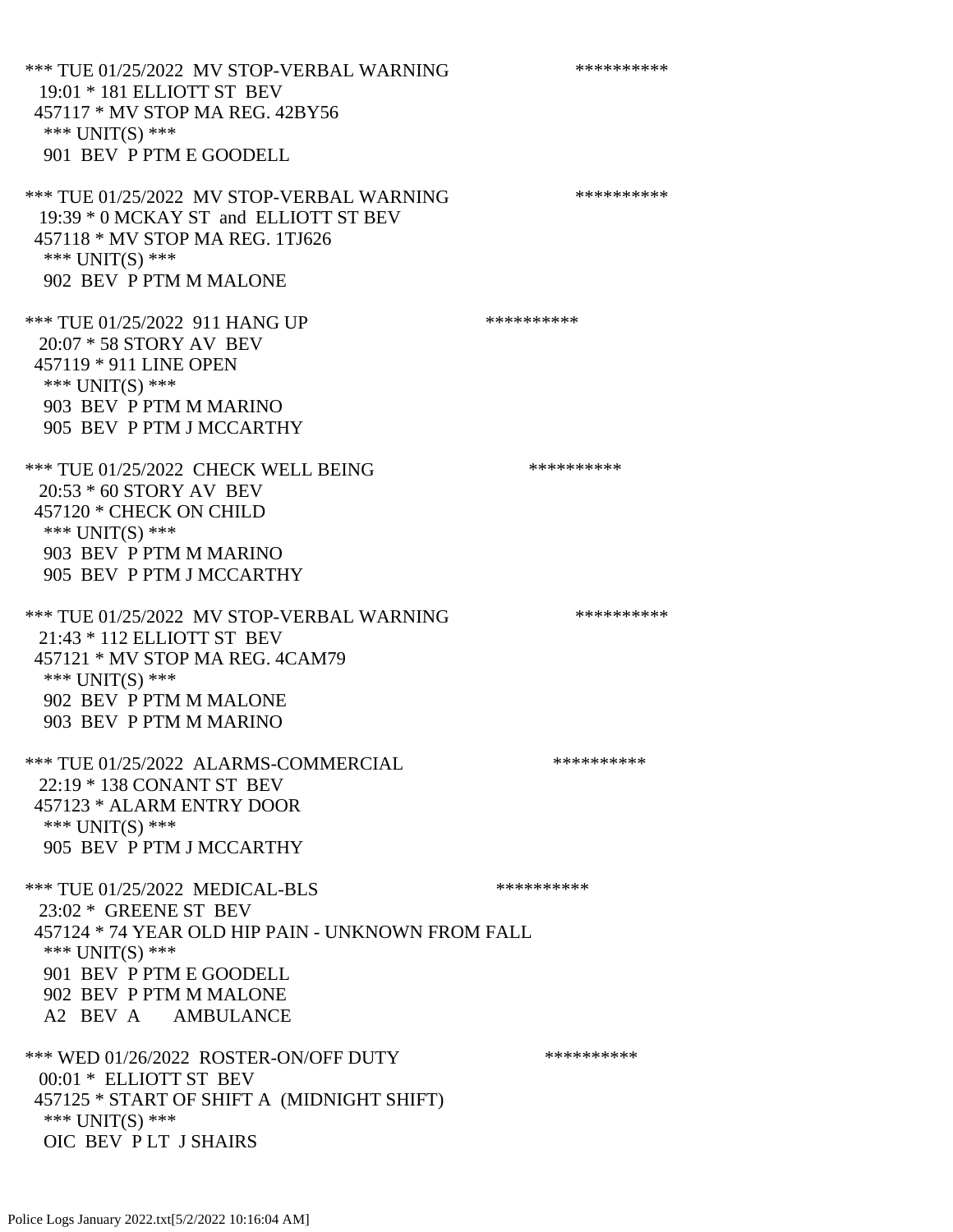\*\*\* WED 01/26/2022 PARK/PLAYGROUND CHECK \*\*\*\*\*\*\*\*\*\*\*\* 00:05 \* 0 PORTER ST BEV 457126 \* GILLIS PARK CHECK \*\*\* UNIT(S) \*\*\* 902 BEV P PTM P FIDRYCH \*\*\* WED 01/26/2022 BUILDING CHECK \*\*\*\*\*\*\*\*\*\*\*\*\* 00:24 \* ELLIOTT ST BEV 457127 \* CHECK OF ELLIOT ST WALGREENS \*\*\* UNIT(S) \*\*\* 902 BEV P PTM P FIDRYCH \*\*\* WED 01/26/2022 BUILDING CHECK \*\*\*\*\*\*\*\*\*\*\* 00:25 \* DODGE ST BEV 457128 \* NOTHING UNUSUAL. \*\*\* UNIT(S) \*\*\* 901 BEV P PTM J VITALE \*\*\* WED 01/26/2022 BUILDING CHECK \*\*\*\*\*\*\*\*\*\*\* 00:35 \* ENON ST BEV 457129 \* NOTHING UNUSUAL \*\*\* UNIT(S) \*\*\* 905 BEV P PTM J VITALE \*\*\* WED 01/26/2022 BAR CHECK \*\*\*\*\*\*\*\*\*\*\*\* 00:50 \* 20 CABOT ST BEV 457130 \* ANCHOR BAR CHECK \*\*\* UNIT(S) \*\*\* 902 BEV P PTM P FIDRYCH \*\*\* WED 01/26/2022 ALARMS-SCHOOL \*\*\*\*\*\*\*\*\*\*\*\* 01:40 \* 20 EISENHOWER AV BEV 457131 \* D51 MOTION \*\*\* UNIT(S) \*\*\* 903 BEV P PTM D GRIMES 904 BEV P PTM S CECCHINI \*\*\* WED 01/26/2022 DIRECTED PATROL \*\*\*\*\*\*\*\*\*\* 01:50 \* 55 OBER ST BEV 457132 \* PARK CHK \*\*\* UNIT(S) \*\*\* 904 BEV P PTM S CECCHINI \*\*\* WED 01/26/2022 DIRECTED PATROL \*\*\*\*\*\*\*\*\*\* 01:51 \* 0 BAYVIEW AV and HOSPITAL PT BEV 457133 \* AREA CHK \*\*\* UNIT(S) \*\*\* 904 BEV P PTM S CECCHINI \*\*\* WED 01/26/2022 DIRECTED PATROL \*\*\*\*\*\*\*\*\*\* 02:08 \* 201 BROUGHTON DR BEV 457134 \* AREA CHK \*\*\* UNIT(S) \*\*\* 904 BEV P PTM S CECCHINI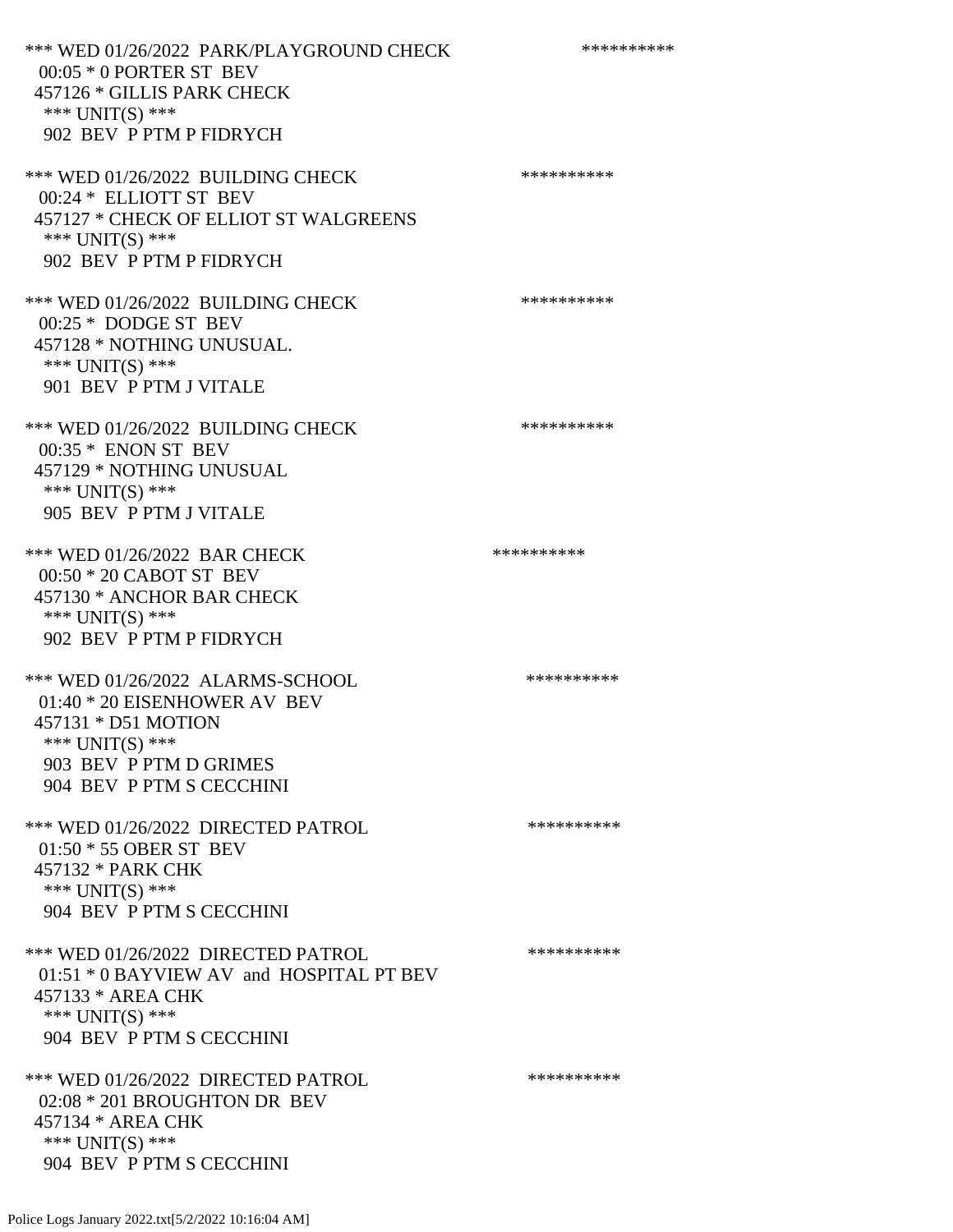\*\*\* WED 01/26/2022 DIRECTED PATROL \*\*\*\*\*\*\*\*\*\* 02:09 \* 107 BRIMBAL AV BEV 457135 \* BUILDING CHK \*\*\* UNIT(S) \*\*\* 904 BEV P PTM S CECCHINI \*\*\* WED 01/26/2022 SUSP ACTIVITY-MOTOR VEHICLE \*\*\*\*\*\*\*\*\*\*\*\* 04:15 \* BEVERLY COMMONS DR BEV 457136 \* HISPANIC MALES IN SUV WITH MASKS \*\*\* UNIT(S) \*\*\* 903 BEV P PTM D GRIMES 905 BEV P PTM J VITALE \*\*\* WED 01/26/2022 ASSIST CITIZEN \*\*\*\*\*\*\*\*\*\*\*\* 05:46 \* 175 ELLIOTT ST BEV 457137 \* PICK UP STOLEN BAG \*\*\* UNIT(S) \*\*\* H2 BEV P PTM M THERIAULT \*\*\* WED 01/26/2022 ALARMS-COMMERCIAL \*\*\*\*\*\*\*\*\*\*\*\* 06:59 \* 409 CABOT ST BEV 457138 \* PANIC ALARM \*\*\* UNIT(S) \*\*\* 902 BEV P PTM P FIDRYCH 903 BEV P PTM D GRIMES \*\*\* WED 01/26/2022 ROSTER-ON/OFF DUTY \*\*\*\*\*\*\*\*\*\* 08:09 \* ELLIOTT ST BEV 457139 \* START OF SHIFT B (DAY SHIFT) \*\*\* UNIT(S) \*\*\* OIC BEV P LT J SHAIRS \*\*\* WED 01/26/2022 SUSP ACTIVITY \*\*\*\*\*\*\*\*\*\*\*\* 08:49 \* 14 WALKER RD BEV 457140 \* SUSPICIOUS MV \*\*\* UNIT(S) \*\*\* 904 BEV P PTM H GEARY \*\*\* WED 01/26/2022 SUSP ACTIVITY-NARCOTICS \*\*\*\*\*\*\*\*\*\*\*\* 09:10 \* SOUTH HARDY ST BEV 457141 \* 94C ACTIVITY IN A BLACK SCION \*\*\* UNIT(S) \*\*\* 901 BEV P PTM M BRODERICK RES J. PAGE 902 BEV P PTM B NICKERSON \*\*\* WED 01/26/2022 VANDALISM-DESTRUC/DAMAG\*290 \*\*\*\*\*\*\*\*\*\* 10:19 \* 298 DODGE ST BEV 457142 \* GRAVE STONES TOPPLED \*\*\* UNIT(S) \*\*\* 922 BEV P PTM M BOCCUZZI \*\*\* WED 01/26/2022 ROSTER-OFFICER INJURED \*\*\*\*\*\*\*\*\*\* 11:21 \* ELLIOTT ST BEV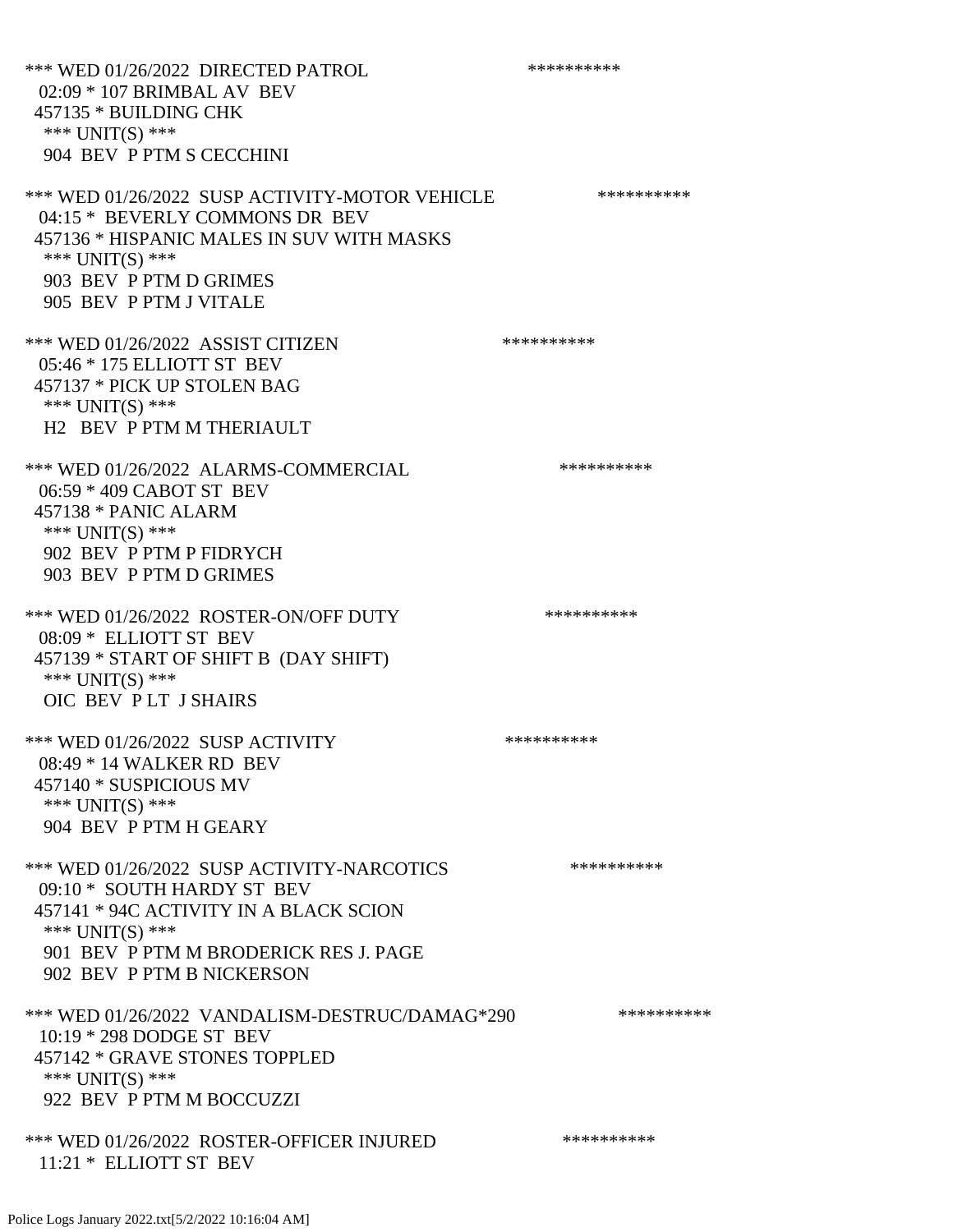457143 \* COVID RELATED \*\*\* UNIT(S) \*\*\* 908 BEV P PTM G LITTLE \*\*\* WED 01/26/2022 ROSTER-OFFICER INJURED \*\*\*\*\*\*\*\*\*\* 11:22 \* ELLIOTT ST BEV 457144 \* COVID RELATED \*\*\* UNIT(S) \*\*\* 909 BEV P PTM D GAGNON \*\*\* WED 01/26/2022 CHECK WELL BEING \*\*\*\*\*\*\*\*\*\* 12:07 \* 150 BRIMBAL AV BEV 457146 \* CHECK ON MALE SITTING IN CAR \*\*\* UNIT(S) \*\*\* 903 BEV P RES P MCPHERSON 905 BEV P PTM K THOMASSON A1 BEV A AMBULANCE \*\*\* WED 01/26/2022 MEDICAL-MENTAL HEALTH \*\*\*\*\*\*\*\*\*\*\* 12:24 \* ESSEX ST BEV 457147 \* OUT OF CONTROL RESIDENT \*\*\* UNIT(S) \*\*\* 901 BEV P PTM M BRODERICK RES J. PAGE A1 BEV A AMBULANCE \*\*\* WED 01/26/2022 MEDICAL-MENTAL HEALTH \*\*\*\*\*\*\*\*\*\* 12:34 \* SOHIER RD BEV 457148 \* OUT OF CONTROL TEEN \*\*\* UNIT(S) \*\*\* 901 BEV P PTM M BRODERICK RES J. PAGE A2 BEV A AMBULANCE \*\*\* WED 01/26/2022 MV-ACCIDENT NO REPORT \*\*\*\*\*\*\*\*\*\*\*\* 12:37 \* 55 DODGE ST BEV 457149 \* MINOR MVA. MAN REQUESTING AMB \*\*\* UNIT(S) \*\*\* 905 BEV P PTM K THOMASSON A1 BEV A AMBULANCE BF1 BEV F BEV FIRE \*\*\* WED 01/26/2022 FIRE-RESIDENTIAL \*\*\*\*\*\*\*\*\*\* 13:11 \* 16 BLAINE AV BEV 457150 \* POSSIBLE FIRE IN APARTMENT 1R \*\*\* UNIT(S) \*\*\* 904 BEV P PTM H GEARY 905 BEV P PTM K THOMASSON 912 BEV P SGT J SHAIRS BF1 BEV F BEV FIRE \*\*\* WED 01/26/2022 SCHOOL TRAFFIC \*\*\*\*\*\*\*\*\*\*\*\*\* 13:42 \* 0 BRIDGE ST and WINTHROP AV BEV 457151 \* MONITOR SCHOOL DISMISSAL \*\*\* UNIT(S) \*\*\* 901 BEV P PTM M BRODERICK RES J. PAGE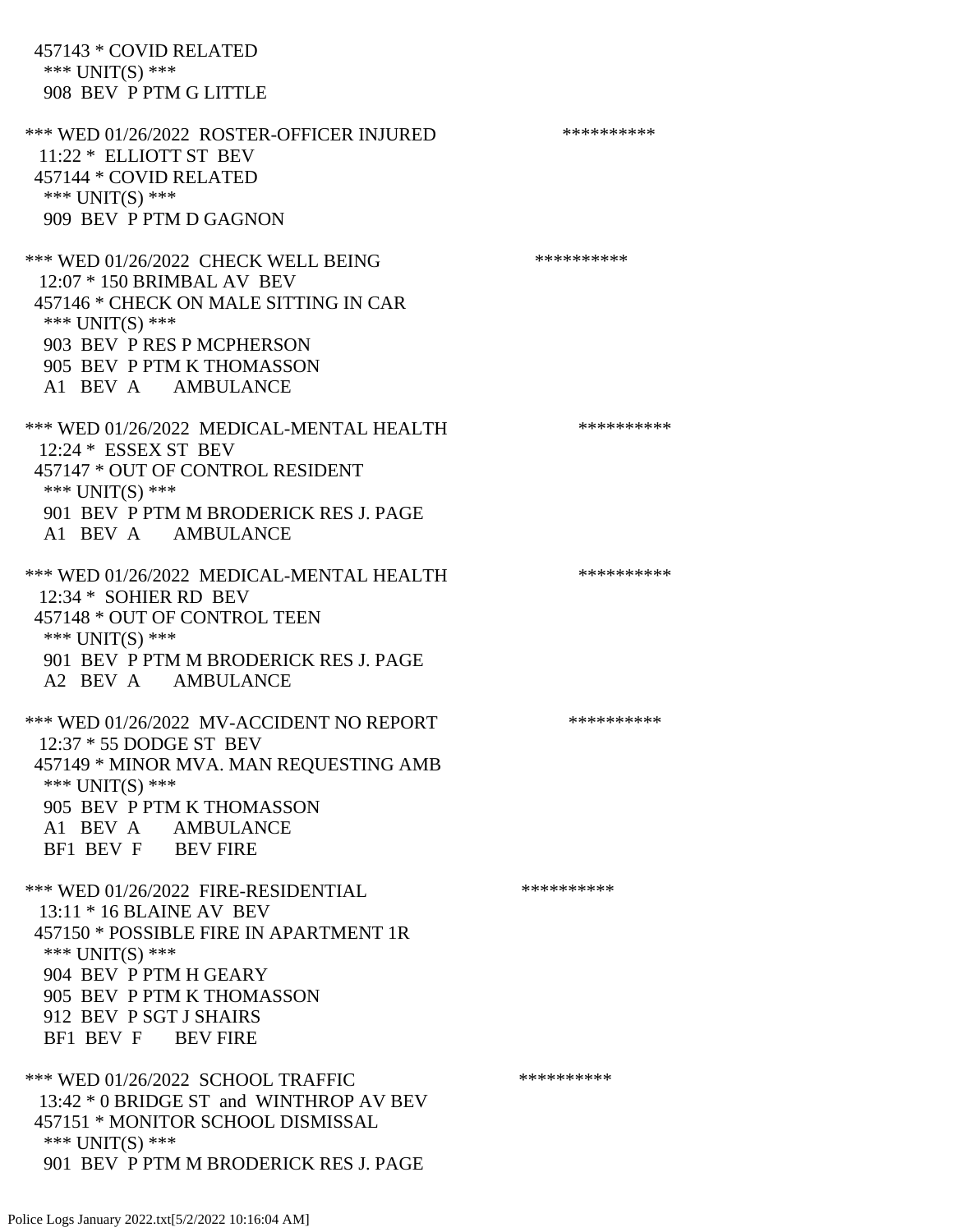\*\*\* WED 01/26/2022 MV-ACCIDENT PERSONAL INJURY \*\*\*\*\*\*\*\*\*\* 15:20 \* 49 THISSELL ST BEV 457152 \* SINGLE CAR OFF THE ROAD \*\*\* UNIT(S) \*\*\* 904 BEV P PTM H GEARY 905 BEV P PTM K THOMASSON A1 BEV A AMBULANCE BF1 BEV F BEV FIRE \*\*\* WED 01/26/2022 ROSTER-ON/OFF DUTY \*\*\*\*\*\*\*\*\*\*\*\* 15:26 \* ELLIOTT ST BEV 457153 \* START OF SHIFT C \*\*\* UNIT(S) \*\*\* OIC BEV P LT M PANJWANI \*\*\* WED 01/26/2022 MV STOP-VERBAL WARNING \*\*\*\*\*\*\*\*\*\*\*\*\* 16:58 \* 0 HERRICK ST and SOHIER RD BEV 457154 \* MV STOP NJ REG. P30CFP \*\*\* UNIT(S) \*\*\* 903 BEV P PTM R HEGARTY \*\*\* WED 01/26/2022 ANIMAL COMPLAINT - DOGS \*\*\*\*\*\*\*\*\*\*\*\* 17:31 \* 302 BROUGHTON DR BEV 457155 \* FOUND DOG \*\*\* UNIT(S) \*\*\* 905 BEV P PTM M BRODERICK \*\*\* WED 01/26/2022 DOMESTIC-ABUSE/NEGLECT\*90F \*\*\*\*\*\*\*\*\*\* 17:49 \* 35 HERRICK ST Apt: A BEV 457156 \* EX WIFE FORCED ENTRY TO HOUSE, STILL IN AREA \*\*\* UNIT(S) \*\*\* 901 BEV P PTM S FIORE 903 BEV P PTM R HEGARTY \*\*\* WED 01/26/2022 SUSP ACTIVITY \*\*\*\*\*\*\*\*\*\*\*\*\* 18:09 \* 25 WINTHROP AV BEV 457157 \* MALE REPORTING POSSIBLE FRAUD \*\*\* UNIT(S) \*\*\* 902 BEV P PTM B NICKERSON \*\*\* WED 01/26/2022 MEDICAL-ALS \*\*\*\*\*\*\*\*\*\*\*\*\* 18:28 \* BENNETT ST BEV 457158 \* FEMALE DIFFICULTY BREATHING \*\*\* UNIT(S) \*\*\* 904 BEV P PTM H GEARY \*\*\* WED 01/26/2022 FIRE-RESIDENTIAL \*\*\*\*\*\*\*\*\*\* 19:22 \* 122 BRIDGE ST BEV 457159 \* HOUSE FIRE, PERSON WAS COOKING \*\*\* UNIT(S) \*\*\* 901 BEV P PTM S FIORE 902 BEV P PTM B NICKERSON 905 BEV P PTM M BRODERICK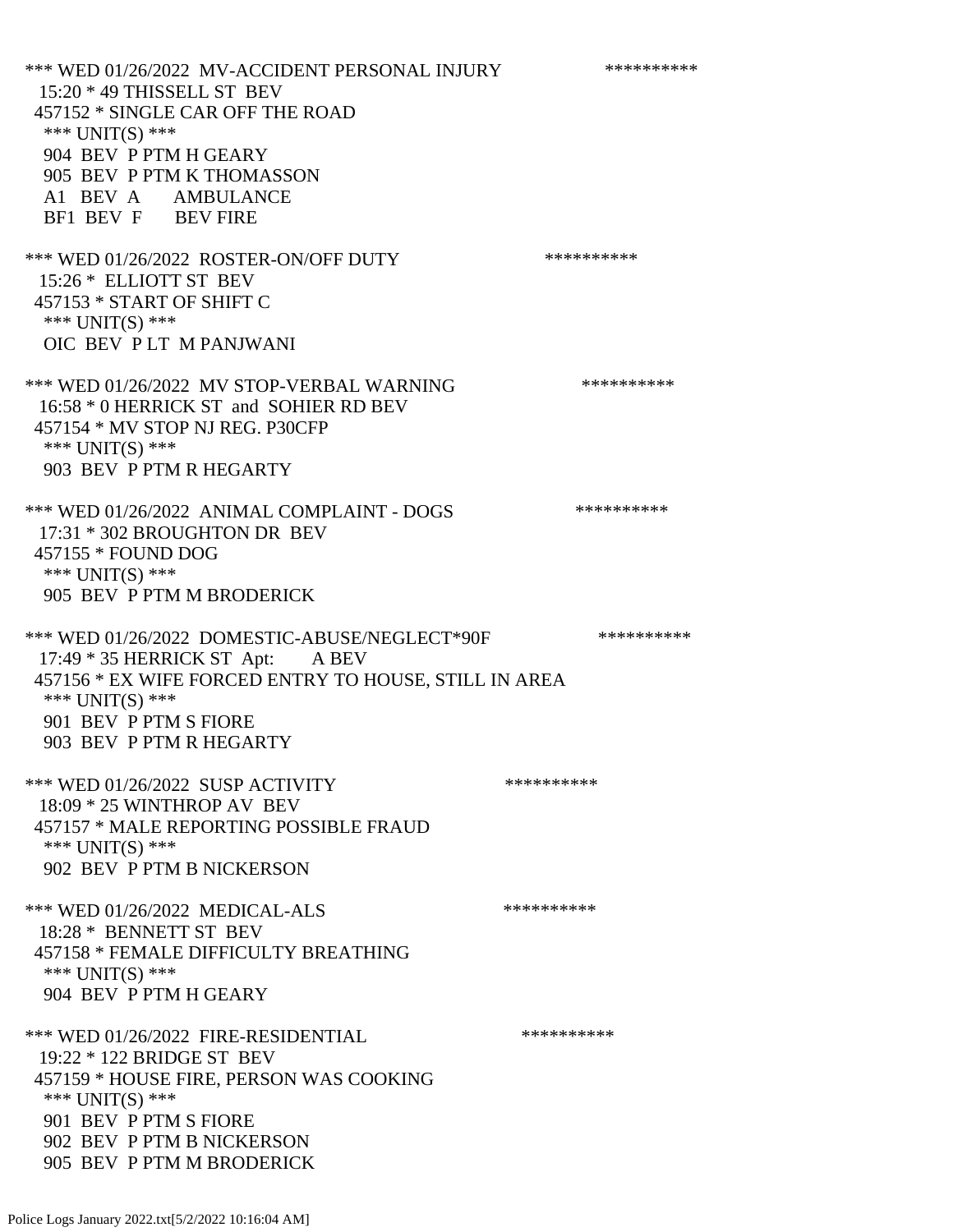\*\*\* WED 01/26/2022 MEDICAL-BLS \*\*\*\*\*\*\*\*\*\*\*\* 19:35 \* CABOT ST BEV 457160 \* MALE PARTY IN AND OUT OF CONSCIOUSNESS \*\*\* UNIT(S) \*\*\* 902 BEV P PTM B NICKERSON 905 BEV P PTM M BRODERICK \*\*\* WED 01/26/2022 MV-ACCIDENT PROPERTY DAMAGE \*\*\*\*\*\*\*\*\*\*\*\* 19:57 \* BRIDGE ST and HILLCREST AV BEV 457161 \* LADY KNOCKED DOWN AFTER HER MV ROLLED \*\*\* UNIT(S) \*\*\* 901 BEV P PTM S FIORE \*\*\* WED 01/26/2022 INCORRECT ENTRY/MUST CHANGE \*\*\*\*\*\*\*\*\*\*\*\* 20:38 \* 457162 \* \*\*\* WED 01/26/2022 ALARMS-COMMERCIAL \*\*\*\*\*\*\*\*\*\* 20:38 \* 57 DODGE ST BEV 457163 \* COMMERCIAL BURGLAR ALARM \*\*\* UNIT(S) \*\*\* 903 BEV P PTM R HEGARTY 905 BEV P PTM M BRODERICK \*\*\* WED 01/26/2022 HAZARD-OTHER \*\*\*\*\*\*\*\*\*\*\*\*\* 21:04 \* 0 IVERSON RD and CORNING ST BEV 457164 \* REPORT OF POSSIBLE WATER MAIN BREAK \*\*\* UNIT(S) \*\*\* 904 BEV P PTM H GEARY \*\*\* WED 01/26/2022 PARKING COMPLAINT - GENERAL \*\*\*\*\*\*\*\*\*\* 21:50 \* 0 CONGRESS ST and SUMMIT AV BEV 457165 \* PARKING COMPLAINT \*\*\* UNIT(S) \*\*\* 913 BEV P SGT M HENEBURY \*\*\* WED 01/26/2022 911 HANG UP \*\*\*\*\*\*\*\*\*\*\*\* 21:52 \* 102 CABOT ST BEV 457166 \* ABANDONED 911 CALL, BUSY TONE ON CALL BACK \*\*\* UNIT(S) \*\*\* 902 BEV P PTM B NICKERSON 913 BEV P SGT M HENEBURY \*\*\* WED 01/26/2022 ROSTER-ON/OFF DUTY \*\*\*\*\*\*\*\*\*\* 23:21 \* ELLIOTT ST BEV 457167 \* START OF SHIFT A \*\*\* UNIT(S) \*\*\* OIC BEV P LT M PANJWANI \*\*\* WED 01/26/2022 ALARMS-COMMERCIAL \*\*\*\*\*\*\*\*\*\* 23:26 \* 72 CHERRY HILL DR BEV 457168 \* CONFERENCE ROOM ALARM \*\*\* UNIT(S) \*\*\*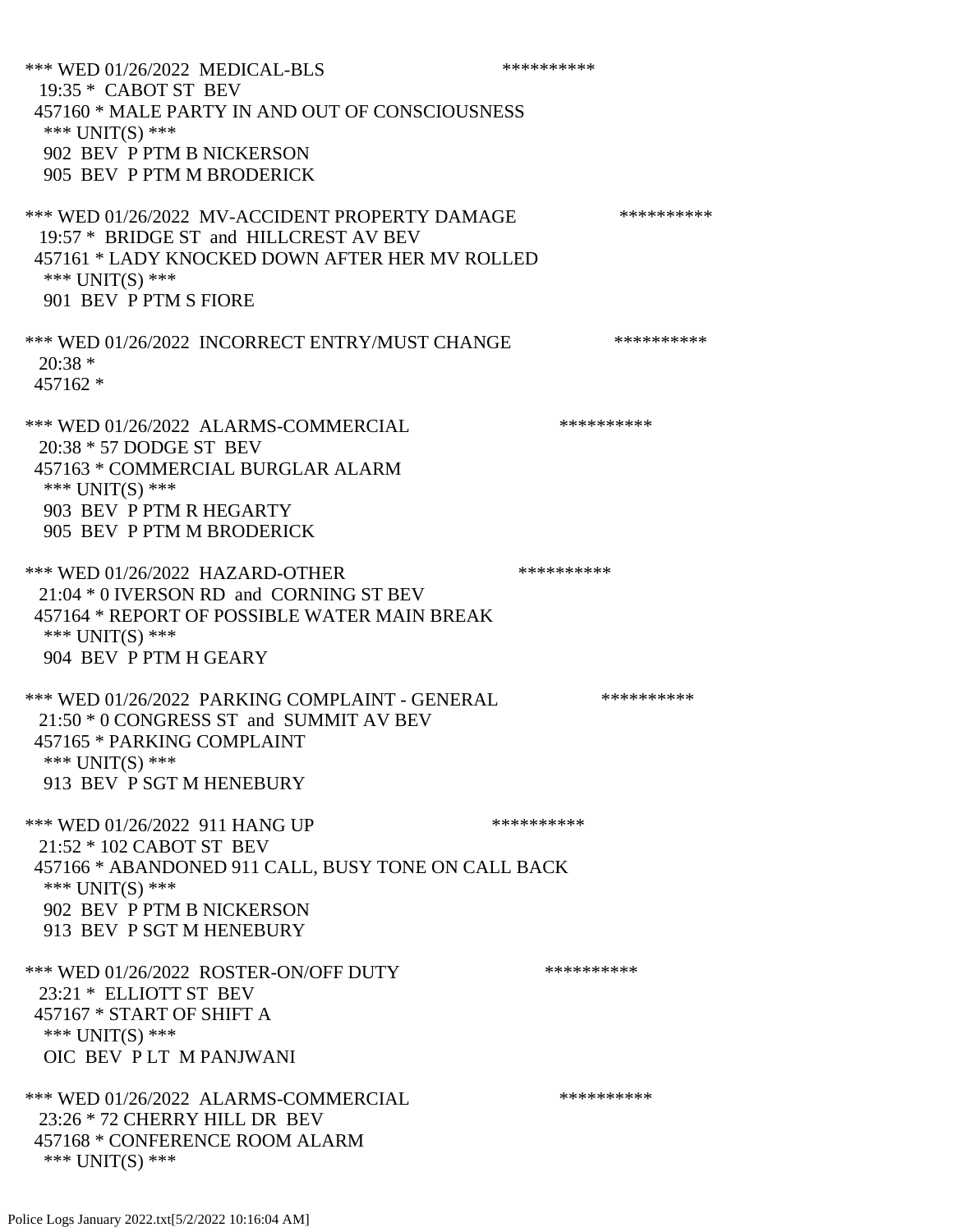## 901 BEV P PTM S FIORE 905 BEV P PTM M BRODERICK

\*\*\* THU 01/27/2022 TRAIN STATION CHECK \*\*\*\*\*\*\*\*\*\*\*\* 00:34 \* 10 PARK ST BEV 457169 \* DEPOT CHECK \*\*\* UNIT(S) \*\*\* 902 BEV P PTM M MARINO \*\*\* THU 01/27/2022 SCHOOL BUILDING CHECK \*\*\*\*\*\*\*\*\*\*\* 00:42 \* 100 SOHIER RD BEV 457170 \* HIGH SCHOOL CHECK \*\*\* UNIT(S) \*\*\* 903 BEV P PTM F WOJICK \*\*\* THU 01/27/2022 BAR CHECK \*\*\*\*\*\*\*\*\*\*\*\*\*\* 00:48 \* 20 CABOT ST BEV 457171 \* MONITOR ANCHOR LAST CALL \*\*\* UNIT(S) \*\*\* 902 BEV P PTM M MARINO \*\*\* THU 01/27/2022 BUILDING CHECK \*\*\*\*\*\*\*\*\*\*\*\* 00:53 \* DODGE ST BEV 457172 \* CVS NORTH BEV PLAZA CHECK \*\*\* UNIT(S) \*\*\* 905 BEV P PTM E SCHULTZ \*\*\* THU 01/27/2022 PARK/PLAYGROUND CHECK \*\*\*\*\*\*\*\*\*\*\*\* 01:30 \* 0 LOTHROP ST and DANE ST BEV 457173 \* AREA CHECK OF DANE ST BEACH \*\*\* UNIT(S) \*\*\* 902 BEV P PTM M MARINO \*\*\* THU 01/27/2022 BUILDING CHECK \*\*\*\*\*\*\*\*\*\*\*\* 01:34 \* RANTOUL ST BEV 457174 \* 24 HOUR BUSINESS CHECK \*\*\* UNIT(S) \*\*\* 903 BEV P PTM F WOJICK \*\*\* THU 01/27/2022 BUILDING CHECK \*\*\*\*\*\*\*\*\*\*\*\* 02:01 \* ELLIOTT ST BEV 457175 \* 24 HOUR STORE CHECK \*\*\* UNIT(S) \*\*\* 902 BEV P PTM M MARINO \*\*\* THU 01/27/2022 ALARMS-SCHOOL \*\*\*\*\*\*\*\*\*\* 05:06 \* 17 HULL ST BEV 457176 \* A14 CLASSROOM ALARM \*\*\* UNIT(S) \*\*\* 904 BEV P PTM S CECCHINI 905 BEV P PTM E SCHULTZ \*\*\* THU 01/27/2022 PARKING COMP-BLK DRIVEWAY \*\*\*\*\*\*\*\*\*\*\*\* 06:14 \* 31 PLEASANT ST Apt: 2 BEV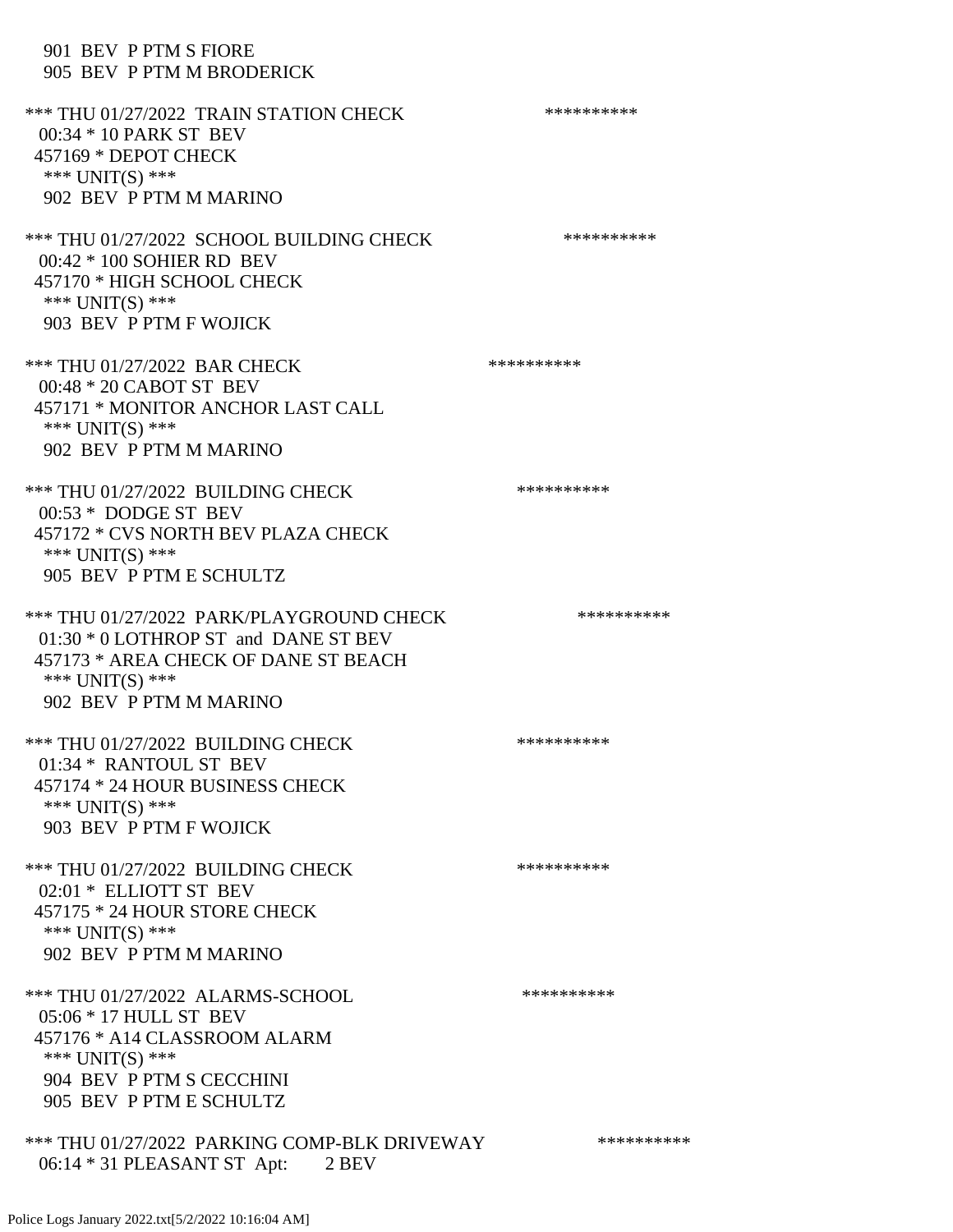| 457177 * VEHICLE BLOCKING DRIVEWAY<br>*** $UNIT(S)$ ***<br>902 BEV P PTM M MARINO                                                                                                   |            |
|-------------------------------------------------------------------------------------------------------------------------------------------------------------------------------------|------------|
| *** THU 01/27/2022 DOMESTIC-ABUSE/209A VIO*90F<br>06:55 * ELLIOTT ST BEV<br>457178 * RESTRAINING ORDER VIOLATION<br>*** $UNIT(S)$ ***<br>LIM3 BEV PLT WPAGE                         | ********** |
| *** THU 01/27/2022 MV STOP-VERBAL WARNING<br>06:56 * 87 KERNWOOD AV BEV<br>457179 * MA COMM REG S77845<br>*** UNIT(S) ***<br>901 BEV P PTM J VITALE                                 | ********** |
| *** THU 01/27/2022 ALARMS-COMMERCIAL<br>$07:15 * 48$ ENON ST BEV<br>457180 * PANIC ALARM NORTH SHORE BANK<br>*** $UNIT(S)$ ***<br>903 BEV P PTM F WOJICK<br>905 BEV P PTM E SCHULTZ | ********** |
| *** THU 01/27/2022 ROSTER-ON/OFF DUTY<br>07:23 * ELLIOTT ST BEV<br>457181 * START POF SHIFT B<br>*** UNIT(S) ***<br>OIC BEV PLT M PANJWANI                                          | ********** |
| *** THU 01/27/2022 HAZARD-ROADWAY<br>07:45 * 242 ELLIOTT ST BEV<br>457182 * HAZARD IN THE ROAD<br>*** UNIT(S) ***<br>913 BEV P SGT M HENEBURY                                       | ********** |
| *** THU 01/27/2022 SCHOOL TRAFFIC<br>07:49 * 17 HULL ST BEV<br>457183 * SCHOOL TRAFFIC<br>*** UNIT(S) ***<br>907 BEV P PTM J LANTYCH                                                | ********** |
| *** THU 01/27/2022 SCHOOL TRAFFIC<br>08:02 * 0 BRIDGE ST and FOLGER AV BEV<br>457184 * BUS STOP / SCHOOL ZONE<br>*** UNIT(S) ***<br>913 BEV P SGT M HENEBURY                        | ********** |
| *** THU 01/27/2022 MV STOP-VERBAL WARNING<br>08:05 * 0 HART ST and DYER RD BEV<br>457185 * MV STOP 233DF2<br>*** $UNIT(S)$ ***<br>907 BEV P PTM J LANTYCH                           | ********** |
| *** THU 01/27/2022 MV STOP-WRITTEN WARNING                                                                                                                                          | ********** |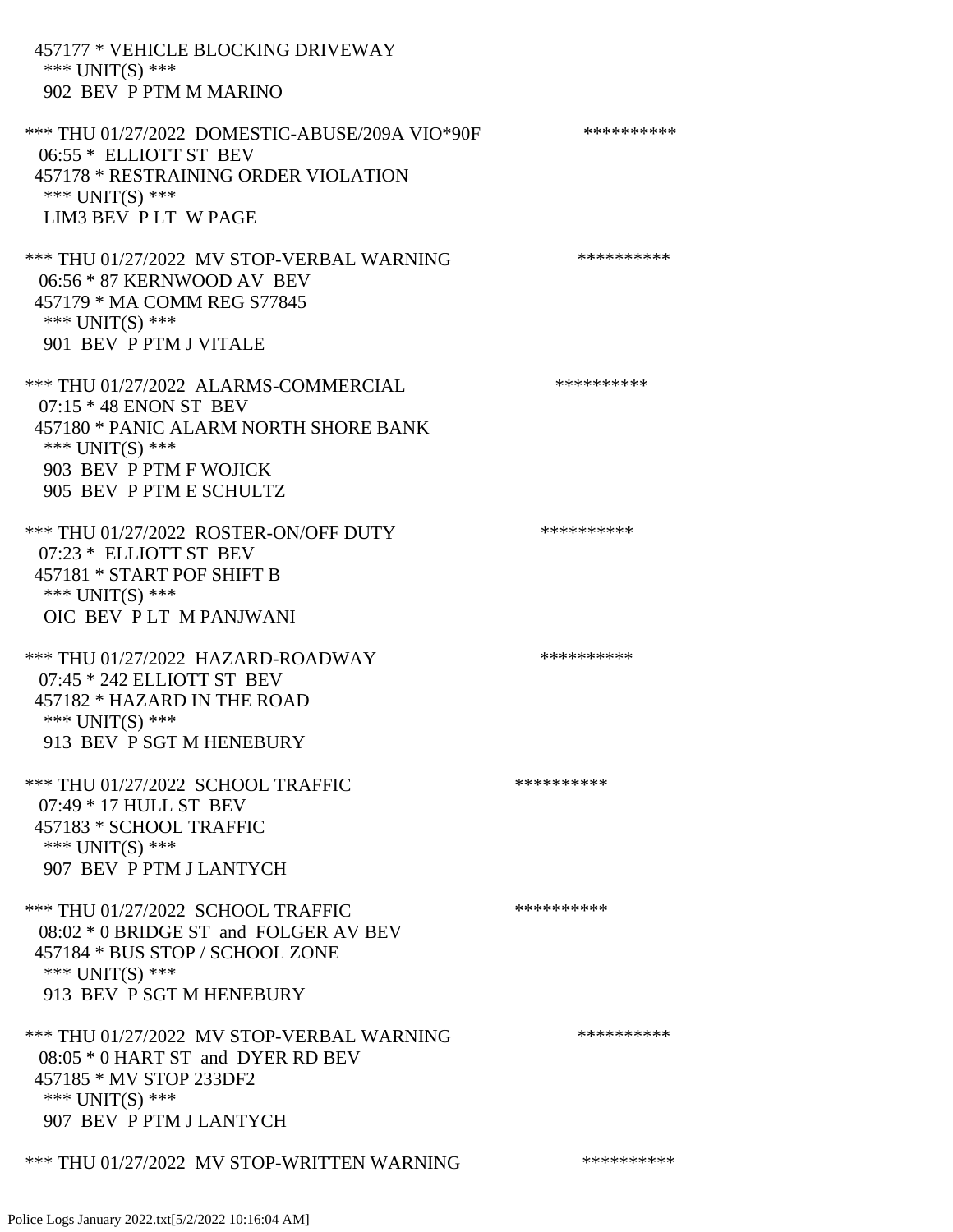08:15 \* 0 BRIDGE ST and LIVINGSTONE AV BEV 457186 \* MV STOP \*\*\* UNIT(S) \*\*\* 913 BEV P SGT M HENEBURY \*\*\* THU 01/27/2022 MV STOP-VERBAL WARNING \*\*\*\*\*\*\*\*\*\*\*\*\* 08:15 \* 0 HART ST and DYER RD BEV 457187 \* MV STOP 6NN629 \*\*\* UNIT(S) \*\*\* 907 BEV P PTM J LANTYCH \*\*\* THU 01/27/2022 MV STOP-WRITTEN WARNING \*\*\*\*\*\*\*\*\*\*\*\* 08:23 \* 0 HART ST and DYER RD BEV 457188 \* MV STOP 7TX341 \*\*\* UNIT(S) \*\*\* 907 BEV P PTM J LANTYCH \*\*\* THU 01/27/2022 MV STOP-WRITTEN WARNING \*\*\*\*\*\*\*\*\*\*\*\* 08:30 \* 0 HART ST and DYER RD BEV 457189 \* MV STOP 1RX998 \*\*\* UNIT(S) \*\*\* 907 BEV P PTM J LANTYCH \*\*\* THU 01/27/2022 COMMUNITY IMPACT UNIT \*\*\*\*\*\*\*\*\*\*\*\*\* 08:39 \* RIVER ST BEV 457190 \* RUN GUESTS FOR WARRANTS SO STATUS \*\*\* UNIT(S) \*\*\* CIU BEV P PTM E ABRAHAMSO \*\*\* THU 01/27/2022 MV STOP-WRITTEN WARNING \*\*\*\*\*\*\*\*\*\*\*\* 08:39 \* 111 HART ST BEV 457191 \* MV STOP 2DSW57 \*\*\* UNIT(S) \*\*\* 907 BEV P PTM J LANTYCH \*\*\* THU 01/27/2022 SRO-GENERAL REQ FOR \*\*\*\*\*\*\*\*\*\* 08:42 \* BRIDGE ST and FOLGER AV BEV 457192 \* ASSIST SCHOOL STAFF \*\*\* UNIT(S) \*\*\* 913 BEV P SGT M HENEBURY \*\*\* THU 01/27/2022 COMMUNITY IMPACT UNIT \*\*\*\*\*\*\*\*\*\*\*\*\* 08:51 \* ELLIOTT ST BEV 457193 \* FOLLOW UP W GRAD STUDENT ON PROJECT \*\*\* UNIT(S) \*\*\* CIU BEV P PTM E ABRAHAMSO \*\*\* THU 01/27/2022 MV STOP-WRITTEN WARNING \*\*\*\*\*\*\*\*\*\* 08:51 \* 93 HART ST BEV 457194 \* MV STOP 2CXW45 \*\*\* UNIT(S) \*\*\* 907 BEV P PTM J LANTYCH \*\*\* THU 01/27/2022 SUMMONS SERVED \*\*\*\*\*\*\*\*\*\*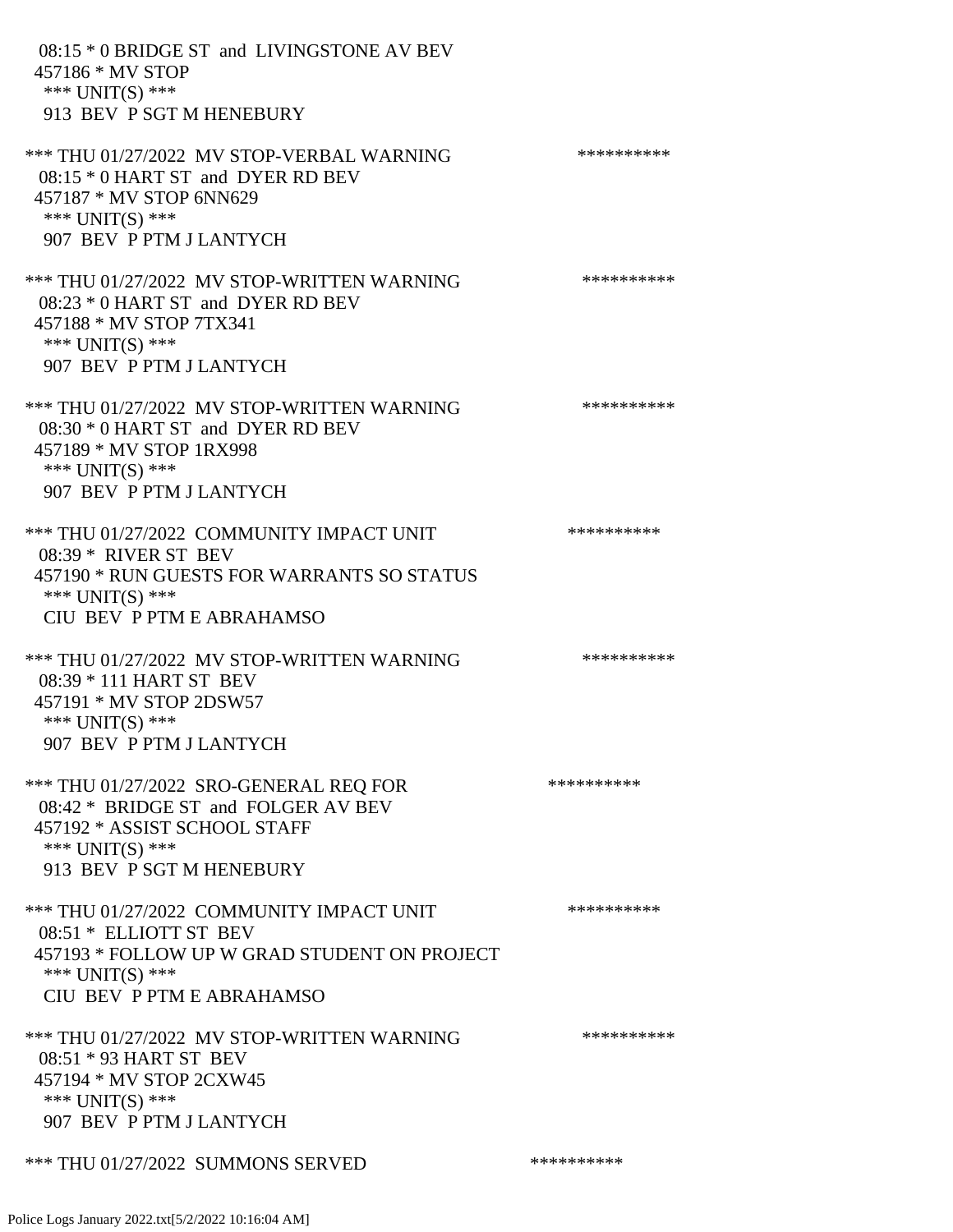08:58 \* 10 IVERSON RD BEV 457195 \* ATTEMPT TO SERVE SUMMONS \*\*\* UNIT(S) \*\*\* 906 BEV P PTL A CLARIZIA \*\*\* THU 01/27/2022 MV VIOLATION-GENERAL \*\*\*\*\*\*\*\*\*\*\*\* 09:49 \* PARK ST BEV 457196 \* PARKING \*\*\* UNIT(S) \*\*\* 902 BEV P PTM D DIVINCENZ \*\*\* THU 01/27/2022 MV STOP-VERBAL WARNING \*\*\*\*\*\*\*\*\*\*\*\* 10:32 \* 0 RANTOUL ST and WALLIS ST BEV 457197 \* VERBAL EQUIP \*\*\* UNIT(S) \*\*\* 902 BEV P PTM D DIVINCENZ \*\*\* THU 01/27/2022 LOST & FOUND \*\*\*\*\*\*\*\*\*\* 10:38 \* 15 LARCOM AV BEV 457198 \* 6 PASSPORTS MISSING SINCE MOVING \*\*\* UNIT(S) \*\*\* H2 BEV P PTM C TWOMBLY \*\*\* THU 01/27/2022 MV TOW - BEVERLY AUTO \*\*\*\*\*\*\*\*\*\* 10:43 \* 317 RANTOUL ST BEV 457199 \* TOW AND HOLD - 11 TICKETS OWES \$350.00 \*\*\* UNIT(S) \*\*\* 907 BEV P PTM J LANTYCH \*\*\* THU 01/27/2022 ASSIST CITIZEN \*\*\*\*\*\*\*\*\*\*\*\* 11:14 \* 0 TOZER RD and 128 OVERPASS BEV 457200 \* \*\*\* UNIT(S) \*\*\* 911 BEV P PTM T MEZZA \*\*\* THU 01/27/2022 MEDICAL-UNKNOWN \*\*\*\*\*\*\*\*\*\* 13:40 \* MANOR RD BEV 457201 \* FEMALE DOWN \*\*\* UNIT(S) \*\*\* 905 BEV P PTM E SCHULTZ A1 BEV A AMBULANCE BF1 BEV F BEV FIRE \*\*\* THU 01/27/2022 SCHOOL TRAFFIC \*\*\*\*\*\*\*\*\*\* 13:43 \* 0 BRIDGE ST and WINTHROP AV BEV 457202 \* SCHOOL TRAFFIC \*\*\* UNIT(S) \*\*\* 901 BEV P PTM M BRODERICK RES J. PAGE \*\*\* THU 01/27/2022 DEATH 14:04 \* WINCHESTER TR BEV 457203 \* POSSIBLE DEATH \*\*\* UNIT(S) \*\*\* 901 BEV P PTM M BRODERICK RES J. PAGE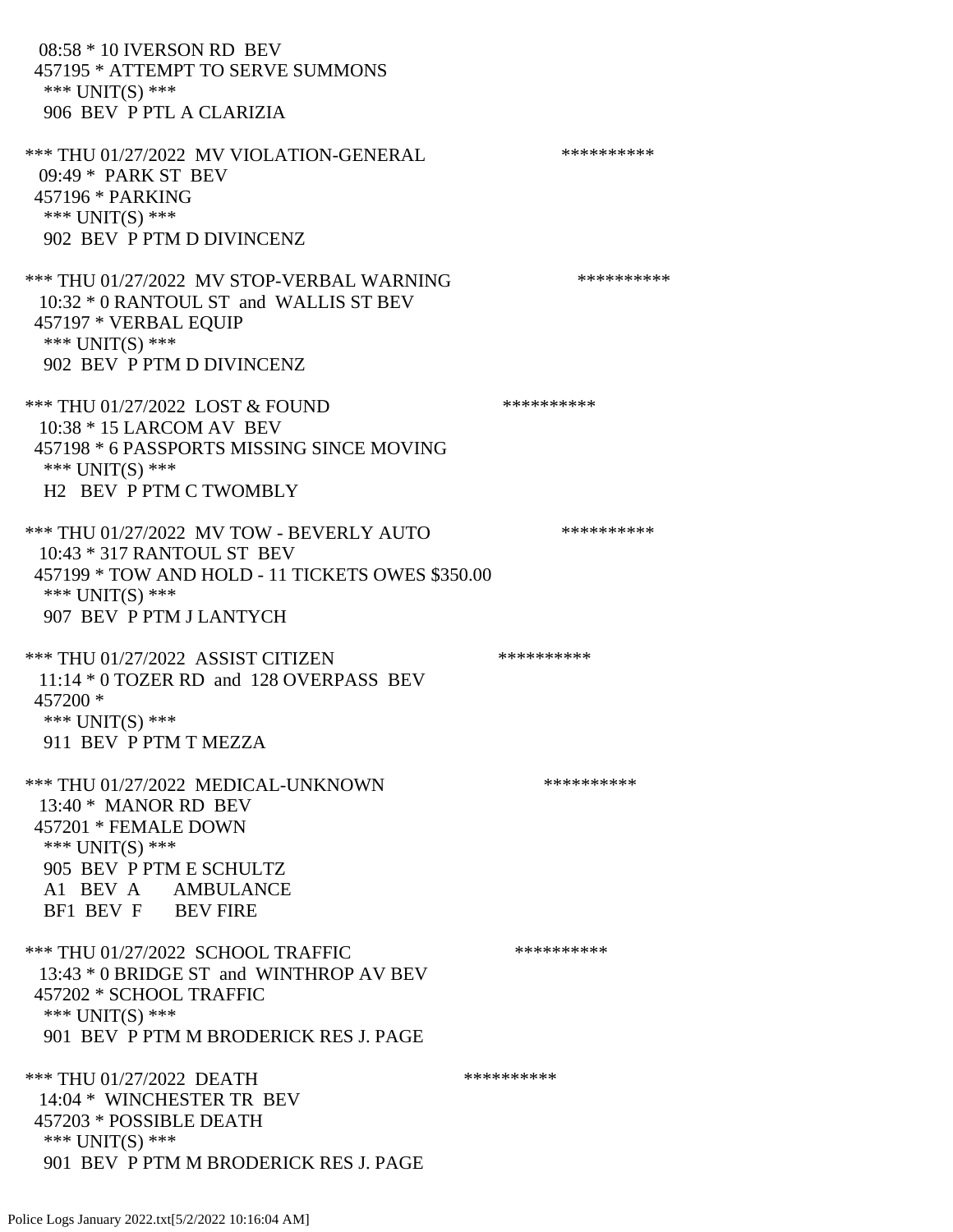A1 BEV A AMBULANCE BF1 BEV F BEV FIRE DEL3 BEV P DET W BARROR \*\*\* THU 01/27/2022 MV-ACCIDENT HIT-RUN/PROP DAM \*\*\*\*\*\*\*\*\*\* 14:12 \* 0 DODGE ST and CONANT ST BEV 457204 \* POSSIBLE VEHICLE HIT BUILDING \*\*\* UNIT(S) \*\*\* 905 BEV P PTM E SCHULTZ \*\*\* THU 01/27/2022 SUSP ACTIVITY \*\*\*\*\*\*\*\*\*\*\*\* 14:19 \* 23 MILL ST Apt: 305 BEV 457205 \* SUSPICIOUS ACTIVITY IN APARTMENT 305 \*\*\* UNIT(S) \*\*\* CIU BEV P PTM E ABRAHAMSO \*\*\* THU 01/27/2022 SUSP ACTIVITY \*\*\*\*\*\*\*\*\*\*\*\* 15:20 \* 25 FEDERAL ST Apt: 2ND FL BEV 457206 \* FEMALE BELIEVES ROOMMATE IS RECORDING HER \*\*\* UNIT(S) \*\*\* 906 BEV P PTL A CLARIZIA \*\*\* THU 01/27/2022 ROSTER-ON/OFF DUTY \*\*\*\*\*\*\*\*\*\* 15:31 \* ELLIOTT ST BEV 457207 \* START OF SHIFT C \*\*\* UNIT(S) \*\*\* OIC BEV P LT M PANJWANI \*\*\* THU 01/27/2022 MEDICAL-BLS \*\*\*\*\*\*\*\*\*\* 16:19 \* DODGE ST BEV 457208 \* FEMALE FELL OUTSIDE \*\*\* UNIT(S) \*\*\* 905 BEV P PTM R HEGARTY A1 BEV A AMBULANCE BF1 BEV F BEV FIRE \*\*\* THU 01/27/2022 DIRECTED PATROL \*\*\*\*\*\*\*\*\*\* 17:38 \* 201 BROUGHTON DR BEV 457210 \* DOP \*\*\* UNIT(S) \*\*\* 904 BEV P PTM H GEARY \*\*\* THU 01/27/2022 MV STOP-VERBAL WARNING \*\*\*\*\*\*\*\*\*\*\*\*\* 17:45 \* 0 BRIDGE ST and HILLCREST AV BEV 457211 \* MV STOP MA REG 2PKR94 \*\*\* UNIT(S) \*\*\* 901 BEV P PTM R KNIGHT \*\*\* THU 01/27/2022 MEDICAL-ALS \*\*\*\*\*\*\*\*\*\* 19:00 \* COLGATE RD BEV 457212 \* UNRESPONSIVE AFTER SEIZURE \*\*\* UNIT(S) \*\*\* 901 BEV P PTM R KNIGHT 905 BEV P PTM R HEGARTY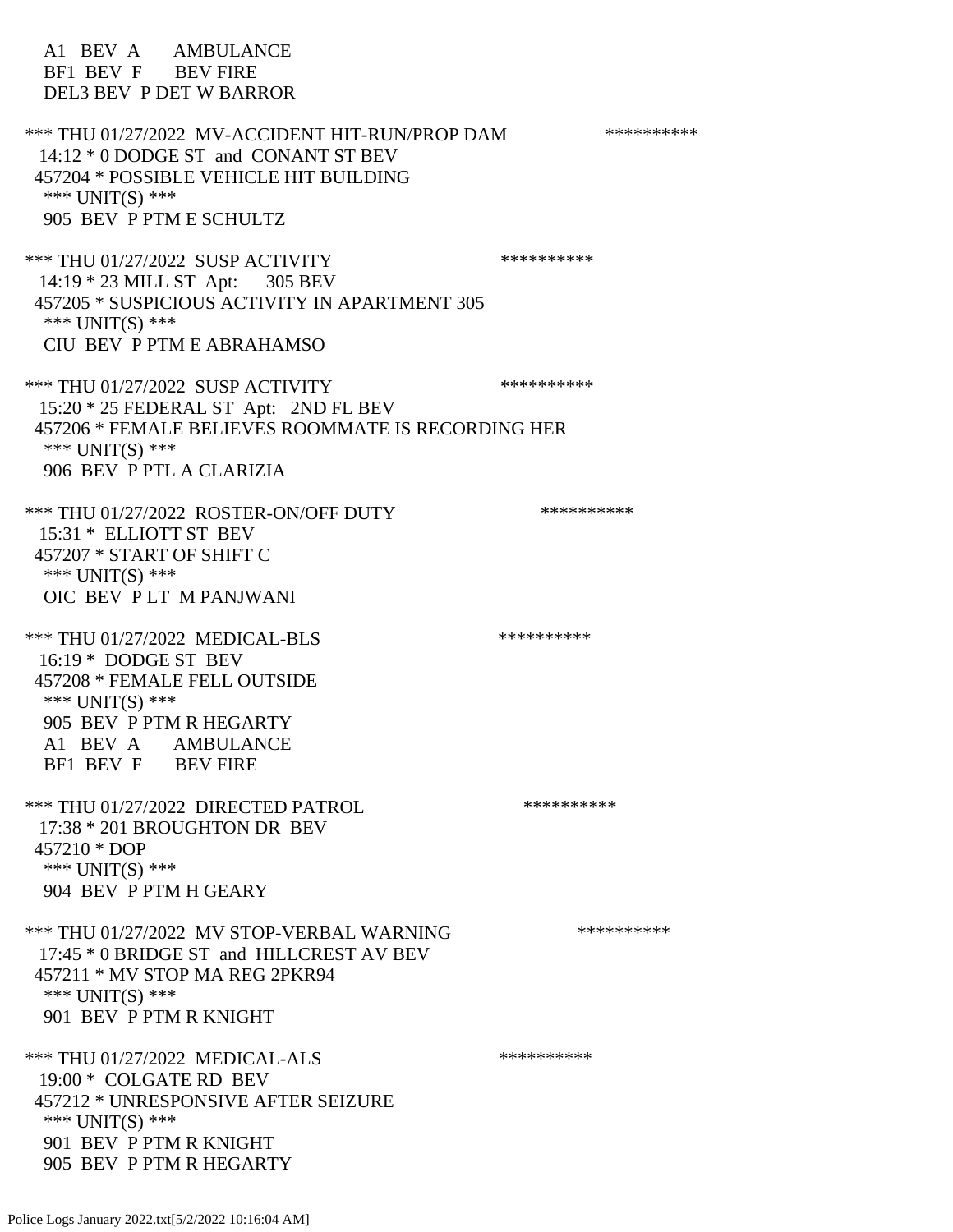A1 BEV A AMBULANCE BF1 BEV F BEV FIRE \*\*\* THU 01/27/2022 MEDICAL-UNKNOWN \*\*\*\*\*\*\*\*\*\* 19:04 \* ESSEX ST BEV 457213 \* MEDICAL ALARM SOUNDING. DOOR LOCKED \*\*\* UNIT(S) \*\*\* 903 BEV P PTM S LANE 904 BEV P PTM H GEARY A2 BEV A AMBULANCE BF2 BEV F BEV FIRE \*\*\* THU 01/27/2022 MV STOP-VERBAL WARNING \*\*\*\*\*\*\*\*\*\* 20:02 \* 0 MCKAY ST and ELLIOTT ST BEV 457214 \* MA REG 797DZ4 \*\*\* UNIT(S) \*\*\* 902 BEV P PTM C STANTON \*\*\* THU 01/27/2022 ALARMS-RESIDENTIAL \*\*\*\*\*\*\*\*\*\* 21:27 \* 33 LAKE SHORE AV BEV 457215 \* LIVING ROOM MOTION ALARM \*\*\* UNIT(S) \*\*\* 902 BEV P PTM C STANTON 904 BEV P PTM H GEARY \*\*\* THU 01/27/2022 ROSTER-ON/OFF DUTY \*\*\*\*\*\*\*\*\*\*\* 23:45 \* ELLIOTT ST BEV 457216 \* START OF SHIFT A \*\*\* UNIT(S) \*\*\* OIC BEV P LT D COSTA \*\*\* THU 01/27/2022 911 HANG UP \*\*\*\*\*\*\*\*\*\*\*\*\* 23:48 \* 9 BRANCH LN BEV 457217 \* 911 HANGUP \*\*\* UNIT(S) \*\*\* 905 BEV P PTM R HEGARTY \*\*\* FRI 01/28/2022 DISTURBANCE-GENERAL \*\*\*\*\*\*\*\*\*\* 00:13 \* 355 RANTOUL ST BEV 457218 \* NOISE COMPLAINT \*\*\* UNIT(S) \*\*\* 902 BEV P PTM N BENCAL \*\*\* FRI 01/28/2022 TRAIN STATION CHECK \*\*\*\*\*\*\*\*\*\* 00:34 \* 10 PARK ST BEV 457219 \* DEPOT CHECK \*\*\* UNIT(S) \*\*\* 902 BEV P PTM N BENCAL \*\*\* FRI 01/28/2022 SCHOOL BUILDING CHECK \*\*\*\*\*\*\*\*\*\*\* 00:39 \* 40 WOODLAND AV BEV 457220 \* AYERS SCHOOL CHECK \*\*\* UNIT(S) \*\*\* 901 BEV P PTM C GANEY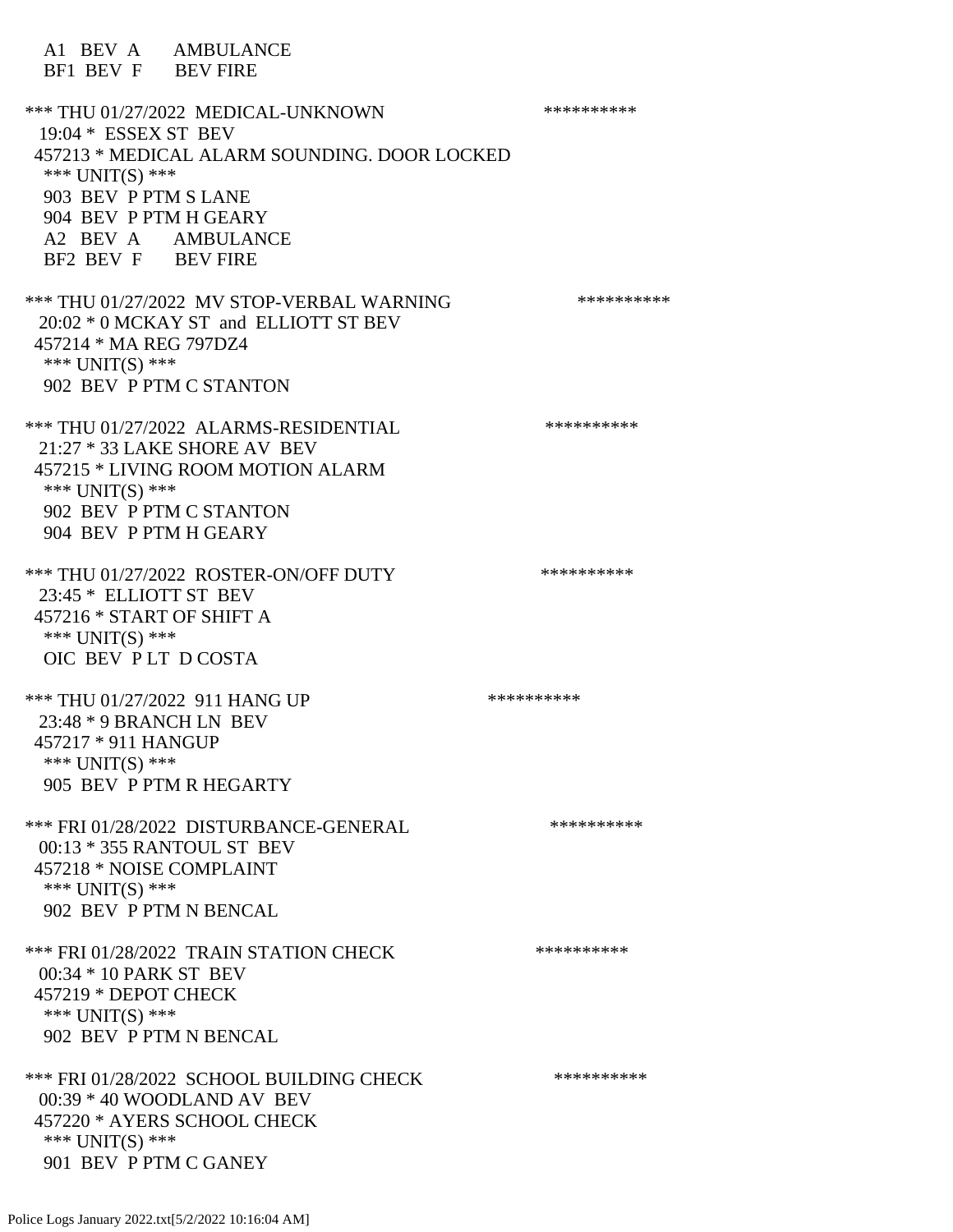\*\*\* FRI 01/28/2022 BAR CHECK \*\*\*\*\*\*\*\*\*\*\* 00:44 \* 20 CABOT ST BEV 457221 \* MONITOR ANCHOR LAST CALL \*\*\* UNIT(S) \*\*\* 902 BEV P PTM N BENCAL \*\*\* FRI 01/28/2022 PARK/PLAYGROUND CHECK \*\*\*\*\*\*\*\*\*\*\*\* 00:56 \* 145 LIVINGSTONE AV BEV 457222 \* OBEAR PARK CHECK \*\*\* UNIT(S) \*\*\* 901 BEV P PTM C GANEY \*\*\* FRI 01/28/2022 PARK/PLAYGROUND CHECK \*\*\*\*\*\*\*\*\*\*\*\* 01:05 \* 410 ESSEX ST BEV 457223 \* HARRY BALL FIELD CHECK \*\*\* UNIT(S) \*\*\* 906 BEV P PTM E SCHULTZ \*\*\* FRI 01/28/2022 DIRECTED PATROL \*\*\*\*\*\*\*\*\*\* 01:10 \* 83 BRIDGE ST BEV 457224 \* BRIDGE ST AUTO CHECK \*\*\* UNIT(S) \*\*\* 901 BEV P PTM C GANEY \*\*\* FRI 01/28/2022 DIRECTED PATROL \*\*\*\*\*\*\*\*\*\*\*\* 01:16 \* 0 LOTHROP ST and DANE ST BEV 457225 \* DANE ST BEACH CHECK \*\*\* UNIT(S) \*\*\* 901 BEV P PTM M BRODERICK 902 BEV P PTM N BENCAL \*\*\* FRI 01/28/2022 DIRECTED PATROL \*\*\*\*\*\*\*\*\*\*\*\* 01:25 \* 79 BRIDGE ST BEV 457226 \* RYAL SIDE CENTER CHECK \*\*\* UNIT(S) \*\*\* 901 BEV P PTM C GANEY \*\*\* FRI 01/28/2022 MEDICAL-BLS \*\*\*\*\*\*\*\*\*\*\*\*\* 02:47 \* RANTOUL ST BEV 457227 \* MALE DIFFICULTY BREATHING \*\*\* UNIT(S) \*\*\* 902 BEV P PTM N BENCAL A1 BEV A AMBULANCE \*\*\* FRI 01/28/2022 BUILDING CHECK \*\*\*\*\*\*\*\*\*\*\*\* 03:17 \* CABOT ST BEV 457228 \* AUTO DEALER / REPAIR FACILITY CHECK \*\*\* UNIT(S) \*\*\* 903 BEV P PTM F WOJICK \*\*\* FRI 01/28/2022 BUILDING CHECK \*\*\*\*\*\*\*\*\*\* 03:25 \* RANTOUL ST BEV 457229 \* AUTO REPAIR FACILITY CHECK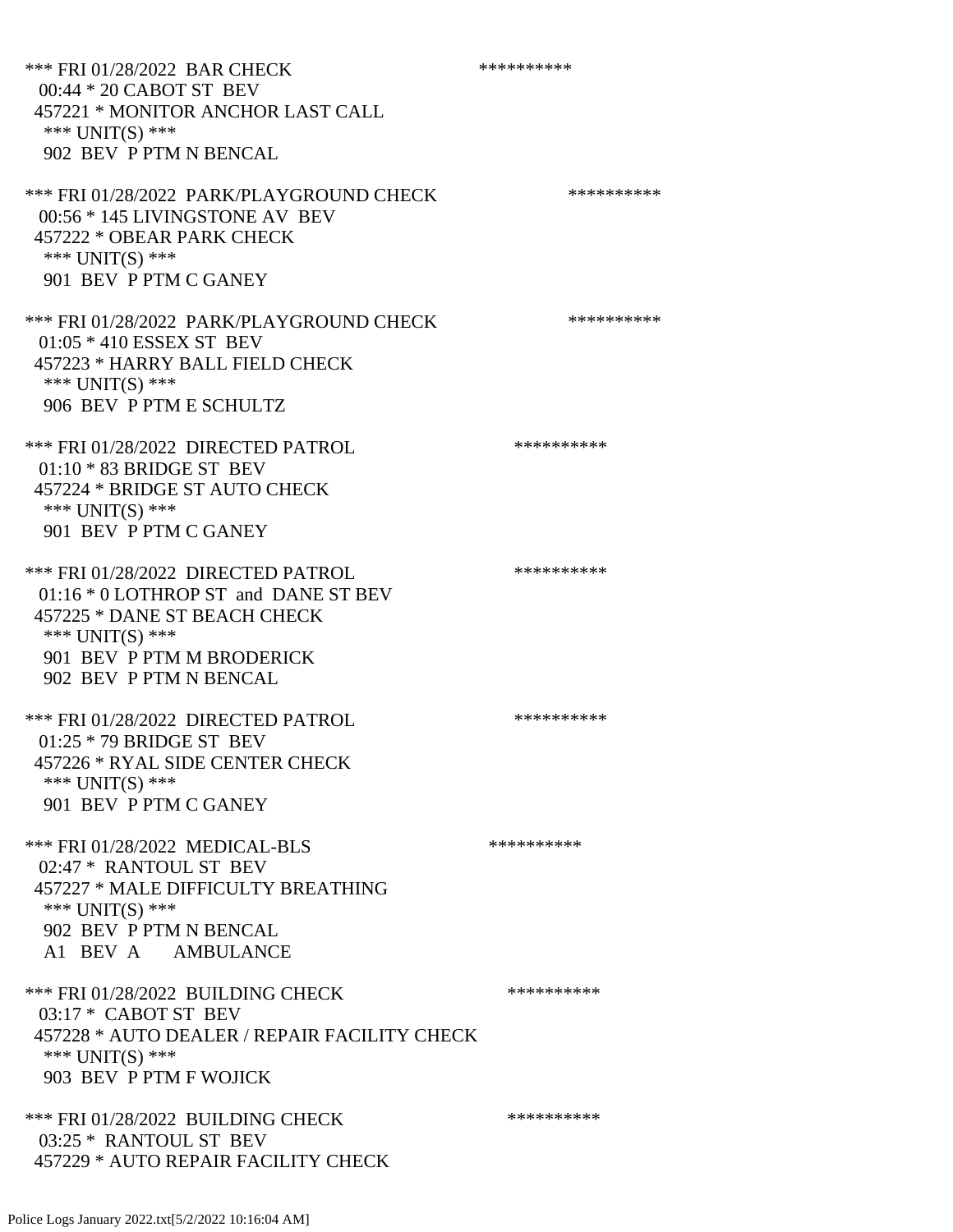\*\*\* UNIT(S) \*\*\* 903 BEV P PTM F WOJICK

\*\*\* FRI 01/28/2022 BUILDING CHECK \*\*\*\*\*\*\*\*\*\*\*\* 03:28 \* RANTOUL ST BEV 457230 \* 24 HOUR BUSINESS CHECK \*\*\* UNIT(S) \*\*\* 903 BEV P PTM F WOJICK \*\*\* FRI 01/28/2022 BUILDING CHECK \*\*\*\*\*\*\*\*\*\*\*\* 03:29 \* CABOT ST BEV 457231 \* AUTO REPAIR FACILITY CHECK \*\*\* UNIT(S) \*\*\* 903 BEV P PTM F WOJICK \*\*\* FRI 01/28/2022 BUILDING CHECK \*\*\*\*\*\*\*\*\*\*\*\*\* 03:50 \* CABOT ST BEV 457232 \* AUTO REPAIR FACILITY CHECK \*\*\* UNIT(S) \*\*\* 903 BEV P PTM F WOJICK \*\*\* FRI 01/28/2022 SCHOOL BUILDING CHECK \*\*\*\*\*\*\*\*\*\*\* 03:56 \* 100 SOHIER RD BEV 457233 \* HIGH SCHOOL CHECK \*\*\* UNIT(S) \*\*\* 903 BEV P PTM F WOJICK \*\*\* FRI 01/28/2022 PARKING COMPLAINT - GENERAL \*\*\*\*\*\*\*\*\*\* 06:50 \* 19 BROADWAY BEV 457234 \* METAL DUMPSTER IN ROADWAY \*\*\* UNIT(S) \*\*\* 902 BEV P PTM N BENCAL \*\*\* FRI 01/28/2022 ROSTER-OFFICER ORDERED TO WORK \*\*\*\*\*\*\*\*\*\*\* 06:55 \* ELLIOTT ST BEV 457235 \* OFFICER ORDERED FOR SHIFT \*\*\* UNIT(S) \*\*\* OIC BEV P LT D COSTA \*\*\* FRI 01/28/2022 ROSTER-ON/OFF DUTY \*\*\*\*\*\*\*\*\*\* 07:29 \* ELLIOTT ST BEV 457236 \* START OF SHIFT B \*\*\* UNIT(S) \*\*\* OIC BEV P LT D COSTA \*\*\* FRI 01/28/2022 MV STOP-CITATION ISSUED \*\*\*\*\*\*\*\*\*\* 07:51 \* 82 CONANT ST BEV 457237 \* MV STOP 3FLL19 \*\*\* UNIT(S) \*\*\* 907 BEV P PTM J LANTYCH \*\*\* FRI 01/28/2022 MV STOP-WRITTEN WARNING \*\*\*\*\*\*\*\*\*\*\*\*\* 08:04 \* 82 CONANT ST BEV 457238 \* MV STOP 2RK891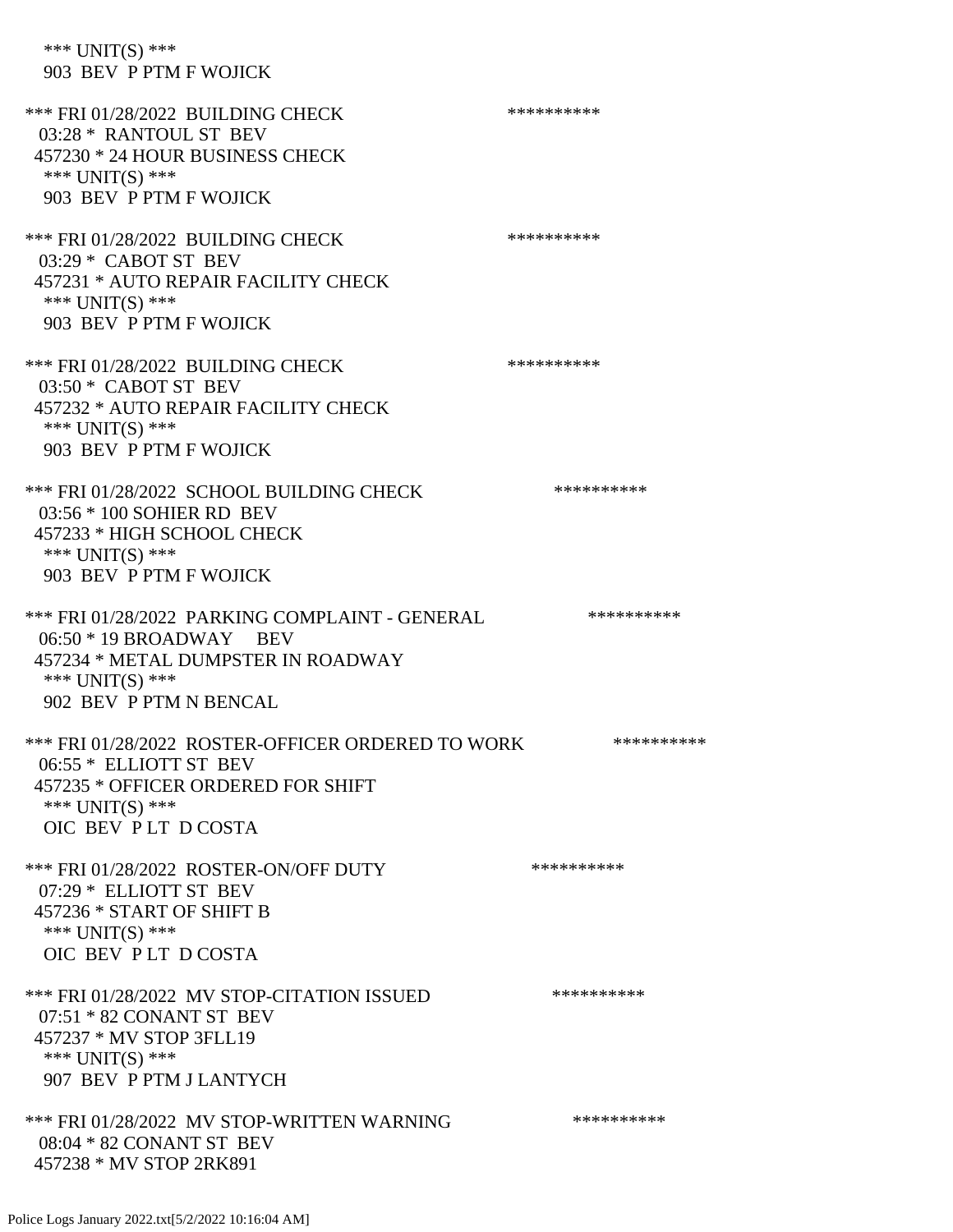\*\*\* UNIT(S) \*\*\* 907 BEV P PTM J LANTYCH \*\*\* FRI 01/28/2022 TRAFFIC ENFORCEMENT \*\*\*\*\*\*\*\*\*\* 08:07 \* 82 CONANT ST BEV 457239 \* MONITOR EARLY COMMUTE TRAFFIC \*\*\* UNIT(S) \*\*\* 907 BEV P PTM J LANTYCH \*\*\* FRI 01/28/2022 MV STOP-VERBAL WARNING \*\*\*\*\*\*\*\*\*\*\*\*\* 08:21 \* 0 CABOT ST and TREMONT ST BEV 457240 \* MV STOP 108725 (PUPILS) \*\*\* UNIT(S) \*\*\* 907 BEV P PTM J LANTYCH \*\*\* FRI 01/28/2022 MV STOP-VERBAL WARNING \*\*\*\*\*\*\*\*\*\*\*\* 08:32 \* 0 ELLSWORTH AV and TREMONT ST BEV 457241 \* MV STOP 9CC414 \*\*\* UNIT(S) \*\*\* 907 BEV P PTM J LANTYCH \*\*\* FRI 01/28/2022 ALARMS-RESIDENTIAL \*\*\*\*\*\*\*\*\*\* 09:29 \* 56 WINTHROP AV BEV 457242 \* GENERAL BURG \*\*\* UNIT(S) \*\*\* 901 BEV P PTM H GEARY \*\*\* FRI 01/28/2022 TRESPASS REAL PROPERTY\*90J \*\*\*\*\*\*\*\*\*\* 09:56 \* 31 CRESSY ST BEV 457244 \* MAN OBSERVED IN SHED \*\*\* UNIT(S) \*\*\* 901 BEV P PTM H GEARY 902 BEV P PTM D DIVINCENZ 907 BEV P PTM J LANTYCH CIU BEV P SGT D BROWN \*\*\* FRI 01/28/2022 MV STOP-VERBAL WARNING \*\*\*\*\*\*\*\*\*\*\*\* 10:58 \* 0 TOZER RD and 128 OVERPASS BEV 457246 \* MV STOP 222AV8 \*\*\* UNIT(S) \*\*\* 907 BEV P PTM J LANTYCH \*\*\* FRI 01/28/2022 OUI-ALCOHOL OR DRUGS \*90D \*\*\*\*\*\*\*\*\*\* 11:47 \* 10 SOHIER RD BEV 457247 \* MVA STOP FOR BOLO MA REG 6CHL10 \*\*\* UNIT(S) \*\*\* 903 BEV P PTM J SPITALERI 905 BEV P PTM K THOMASSON \*\*\* FRI 01/28/2022 MV STOP-VERBAL WARNING \*\*\*\*\*\*\*\*\*\*\*\* 11:52 \* 175 ELLIOTT ST BEV 457248 \* DETAIL OFFICER MVA STOP \*\*\* UNIT(S) \*\*\*

DTL BEV P DET S DESMOND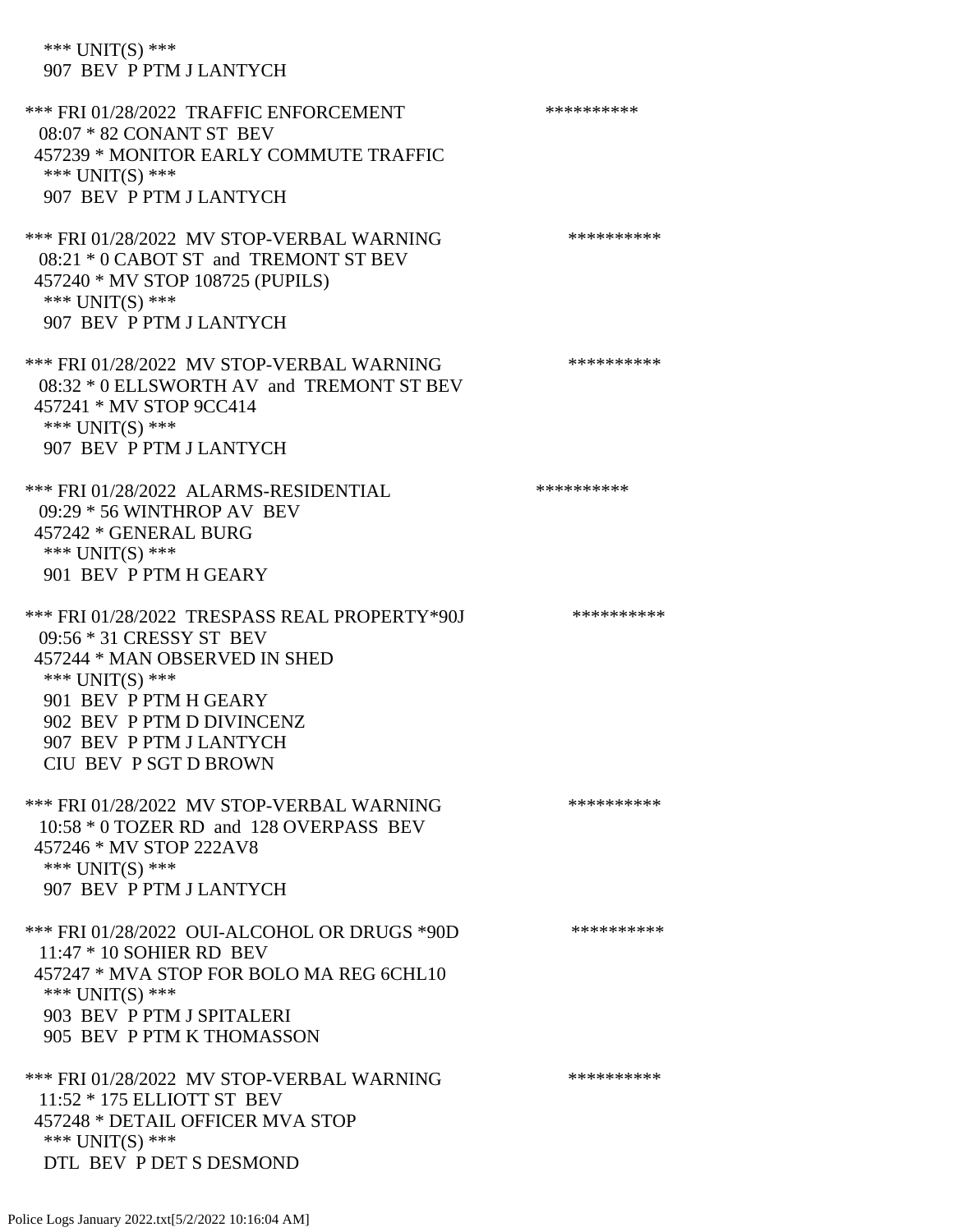\*\*\* FRI 01/28/2022 CHECK WELL BEING \*\*\*\*\*\*\*\*\*\* 12:03 \* 245 ELLIOTT ST Apt: 411 BEV 457249 \* CHECK WELL BEING ON OLDER MALE \*\*\* UNIT(S) \*\*\* 901 BEV P PTM H GEARY A1 BEV A AMBULANCE BF1 BEV F BEV FIRE \*\*\* FRI 01/28/2022 209A ORDER SERVED \*\*\*\*\*\*\*\*\*\* 12:35 \* FEDERAL ST BEV 457250 \* ROOMATES NOT GETTING ALONG \*\*\* UNIT(S) \*\*\* 902 BEV P PTM E SCHULTZ 905 BEV P PTM K THOMASSON \*\*\* FRI 01/28/2022 SCHOOL TRAFFIC \*\*\*\*\*\*\*\*\*\*\*\*\* 13:50 \* 40 WOODLAND AV BEV 457251 \* MONITOR SCHOOL ZONE \*\*\* UNIT(S) \*\*\* 901 BEV P PTM H GEARY \*\*\* FRI 01/28/2022 ROSTER-OFFICER ORDERED TO WORK \*\*\*\*\*\*\*\*\*\*\* 13:57 \* ELLIOTT ST BEV 457252 \* OFC SPITALERI ORDERED TO WORK DIV 3 \*\*\* UNIT(S) \*\*\* OIC BEV P LT M SUNGY \*\*\* FRI 01/28/2022 ROSTER-OFFICER ORDERED TO WORK \*\*\*\*\*\*\*\*\*\*\*\* 14:04 \* ELLIOTT ST BEV 457253 \* OFC LANE ORDERED TO WORK DIV 3 \*\*\* UNIT(S) \*\*\* OIC BEV P LT M SUNGY \*\*\* FRI 01/28/2022 SUSP ACTIVITY \*\*\*\*\*\*\*\*\*\*\*\* 14:53 \* 0 BRIDGE ST and FOLGER AV BEV 457254 \* PARTY REPORTS SUSPICIOUS INDIVIDUAL \*\*\* UNIT(S) \*\*\* LIM4 BEV P LT M BACKSTROM \*\*\* FRI 01/28/2022 ROSTER-ON/OFF DUTY \*\*\*\*\*\*\*\*\*\* 15:27 \* ELLIOTT ST BEV 457255 \* START OF SHIFT C \*\*\* UNIT(S) \*\*\* OIC BEV P LT M PANJWANI \*\*\* FRI 01/28/2022 TELEPHONE CALLS - THREATS \*\*\*\*\*\*\*\*\*\*\*\* 15:31 \* 60 STORY AV I 457256 \* STUDENT RECEIVING POSSIBLE THREATS \*\*\* UNIT(S) \*\*\* 905 BEV P PTM K THOMASSON \*\*\* FRI 01/28/2022 MV STOP-VERBAL WARNING \*\*\*\*\*\*\*\*\*\*\*\*\*\* 16:21 \* 0 SOHIER RD and NORTHRIDGE RD BEV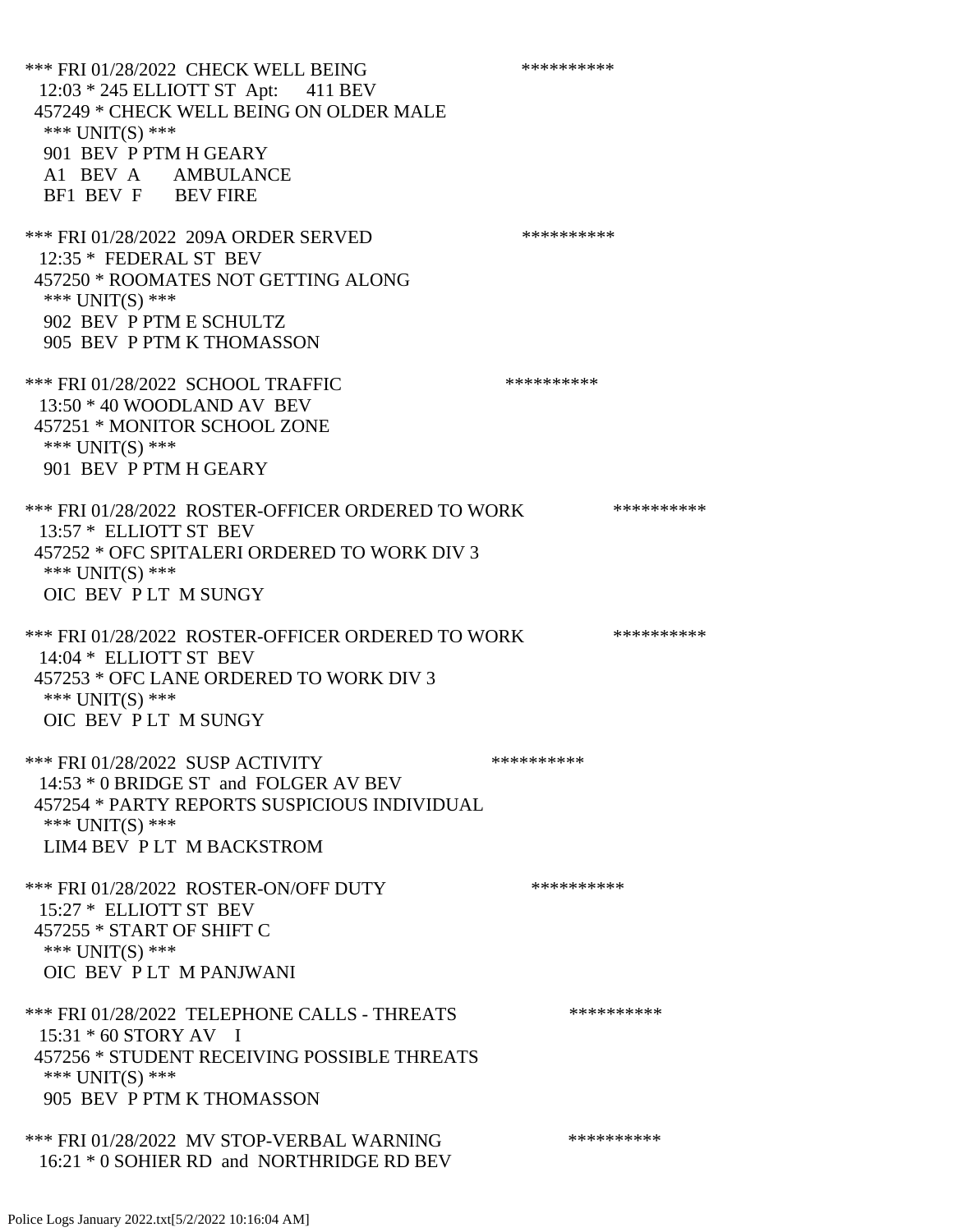| 457257 * MV STOP - PA REG: JMN2394<br>*** $UNIT(S)$ ***<br>903 BEV P PTM ARCHAMBAULT                                                                                                                    |            |
|---------------------------------------------------------------------------------------------------------------------------------------------------------------------------------------------------------|------------|
| *** FRI 01/28/2022 DIRECTED PATROL<br>16:45 * 0 BRIMBAL AV and BROUGHTON DR BEV<br>457258 * PATROL OF HALSTEAD TOWNHOUSES<br>*** $UNIT(S)$ ***<br>904 BEV P PTM M BRODERICK                             | ********** |
| *** FRI 01/28/2022 MEDICAL-ALS<br>16:54 * ARLINGTON AV BEV<br>457259 * MALE DIFF. BREATHING HISTORY OF CHF<br>*** $UNIT(S)$ ***<br>905 BEV P PTM J MCCARTHY                                             | ********** |
| *** FRI 01/28/2022 MV STOP-VERBAL WARNING<br>17:12 * 0 ELLIOTT ST and MECHANIC ST BEV<br>457260 * MV STOP - VA REG: 87568G<br>*** UNIT(S) ***<br>902 BEV P PTM N BENCAL<br>903 BEV P PTM ARCHAMBAULT    | ********** |
| *** FRI 01/28/2022 MV-ACCIDENT PEDESTRIAN<br>17:22 * BRIDGE ST and WESTERN AV BEV<br>457261 * PEDESTRIAN STRUCK IN CROSSWALK<br>*** $UNIT(S)$ ***<br>901 BEV P PTM M GELINEAU<br>902 BEV P PTM N BENCAL | ********** |
| *** FRI 01/28/2022 HAZARD-DMV<br>17:23 * 39 TOZER RD BEV<br>457262 * DMV IN BAD SPOT: 2YHM65<br>*** $UNIT(S)$ ***<br>903 BEV P PTM ARCHAMBAULT                                                          | ********** |
| *** FRI 01/28/2022 LARCENY-THEFT M/V PARTS*23G<br>19:01 * 588 CABOT ST BEV<br>457263 * STOLEN CATALYTIC CONVERTER<br>*** $UNIT(S)$ ***<br>905 BEV P PTM J MCCARTHY                                      | ********** |
| *** FRI 01/28/2022 PARKING COMPLAINT - GENERAL<br>19:25 * 0 CABOT ST and SUMMIT AV BEV<br>457264 * CARS TAGGED FOR SUMMIT AVE<br>*** UNIT(S) ***<br>902 BEV P PTM N BENCAL                              | ********** |
| *** FRI 01/28/2022 DIRECTED PATROL<br>20:13 * 200 EAST LOTHROP ST BEV<br>457265 * CHECK OF THE TEMPLE<br>*** UNIT(S) ***<br>904 BEV P PTM M BRODERICK                                                   | ********** |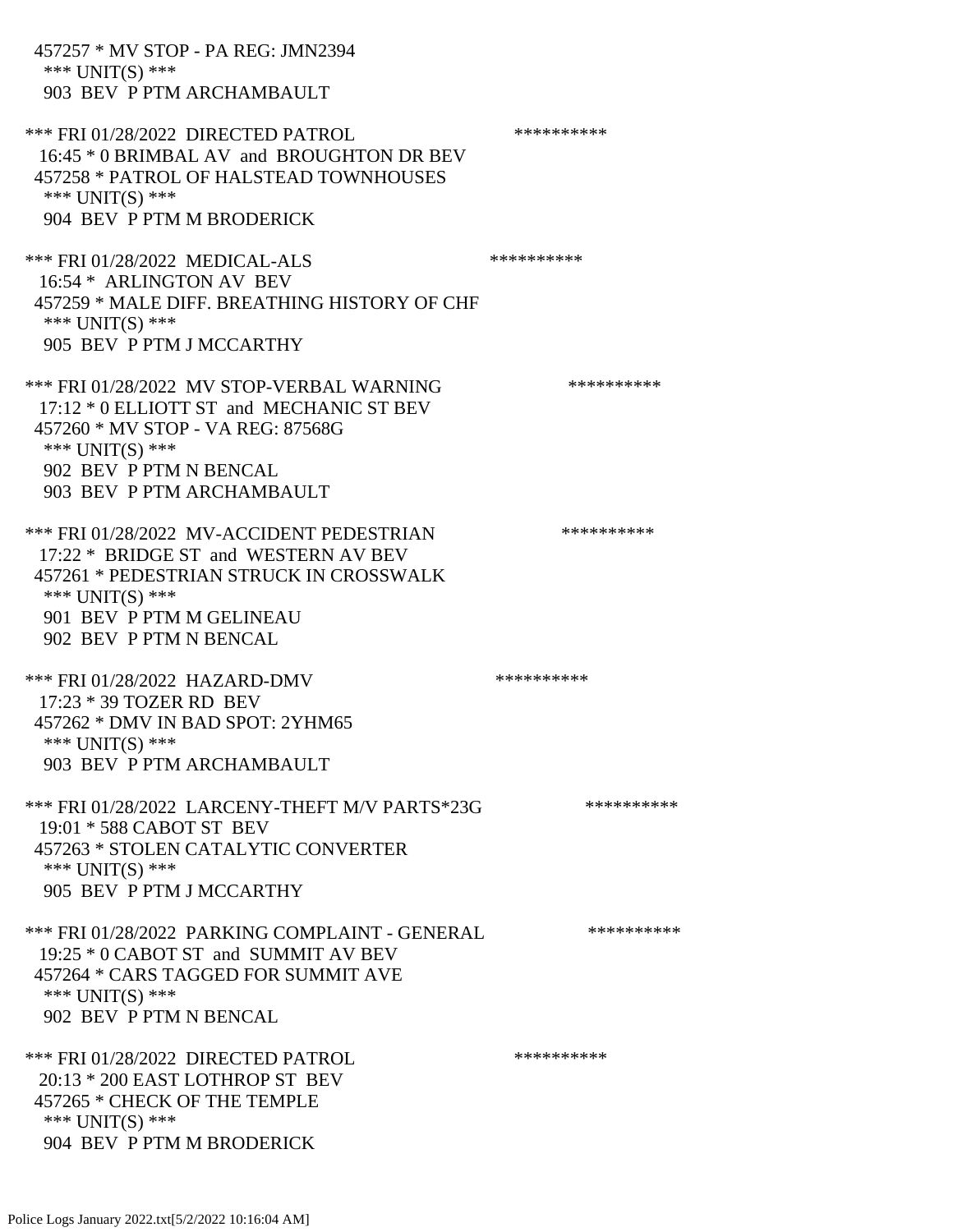\*\*\* FRI 01/28/2022 PARKING COMP-BLK DRIVEWAY \*\*\*\*\*\*\*\*\*\* 20:37 \* 12 SIMON ST BEV 457266 \* CAR PARKED ON DRIVEWAY - PRIVATE TOW: MA REG 7AG836 \*\*\* UNIT(S) \*\*\* 903 BEV P PTM ARCHAMBAULT \*\*\* FRI 01/28/2022 EMERGENCY 209A SERVED \*\*\*\*\*\*\*\*\*\* 20:38 \* RIVER ST BEV 457267 \* ATTEMPT TO SERVE E.R.O. \*\*\* UNIT(S) \*\*\* 902 BEV P PTM N BENCAL 904 BEV P PTM M BRODERICK \*\*\* FRI 01/28/2022 SUSP ACTIVITY-MOTOR VEHICLE \*\*\*\*\*\*\*\*\*\*\*\* 21:25 \* O HASKELL ST BEV 457268 \* SUSP ACTIVITY \*\*\* UNIT(S) \*\*\* 906 BEV P PTM S LANE \*\*\* FRI 01/28/2022 ALARMS-COMMERCIAL \*\*\*\*\*\*\*\*\*\* 23:18 \* 409 CABOT ST BEV 457269 \* TD MART ALARM \*\*\* UNIT(S) \*\*\* 903 BEV P PTM ARCHAMBAULT 904 BEV P PTM M BRODERICK \*\*\* FRI 01/28/2022 ROSTER-ON/OFF DUTY \*\*\*\*\*\*\*\*\*\*\*\* 23:21 \* ELLIOTT ST BEV 457270 \* START SHIFT A (MIDNIGHT) \*\*\* UNIT(S) \*\*\* OIC BEV P LT D COSTA \*\*\* SAT 01/29/2022 PARK/PLAYGROUND CHECK \*\*\*\*\*\*\*\*\*\*\*\* 00:56 \* 1 MCPHERSON DR BEV 457271 \* MCPHERSON YOUTH CENTER CHECK \*\*\* UNIT(S) \*\*\* 901 BEV P PTM P FIDRYCH \*\*\* SAT 01/29/2022 DIRECTED PATROL \*\*\*\*\*\*\*\*\*\* 00:58 \* 0 ELLIOTT ST and CUMMINGS CENTER BEV 457272 \* CUMMINGS CENTER PATROL \*\*\* UNIT(S) \*\*\* 901 BEV P PTM P FIDRYCH \*\*\* SAT 01/29/2022 BAR CHECK \*\*\*\*\*\*\*\*\*\*\*\*\*\* 00:58 \* 20 CABOT ST BEV 457273 \* ANCHOR BAR CHECK \*\*\* UNIT(S) \*\*\* 902 BEV P PTM N BENCAL \*\*\* SAT 01/29/2022 PARK/PLAYGROUND CHECK \*\*\*\*\*\*\*\*\*\*\*\* 01:06 \* 410 ESSEX ST BEV 457274 \* HARRY BALL FIELD CHECK \*\*\* UNIT(S) \*\*\*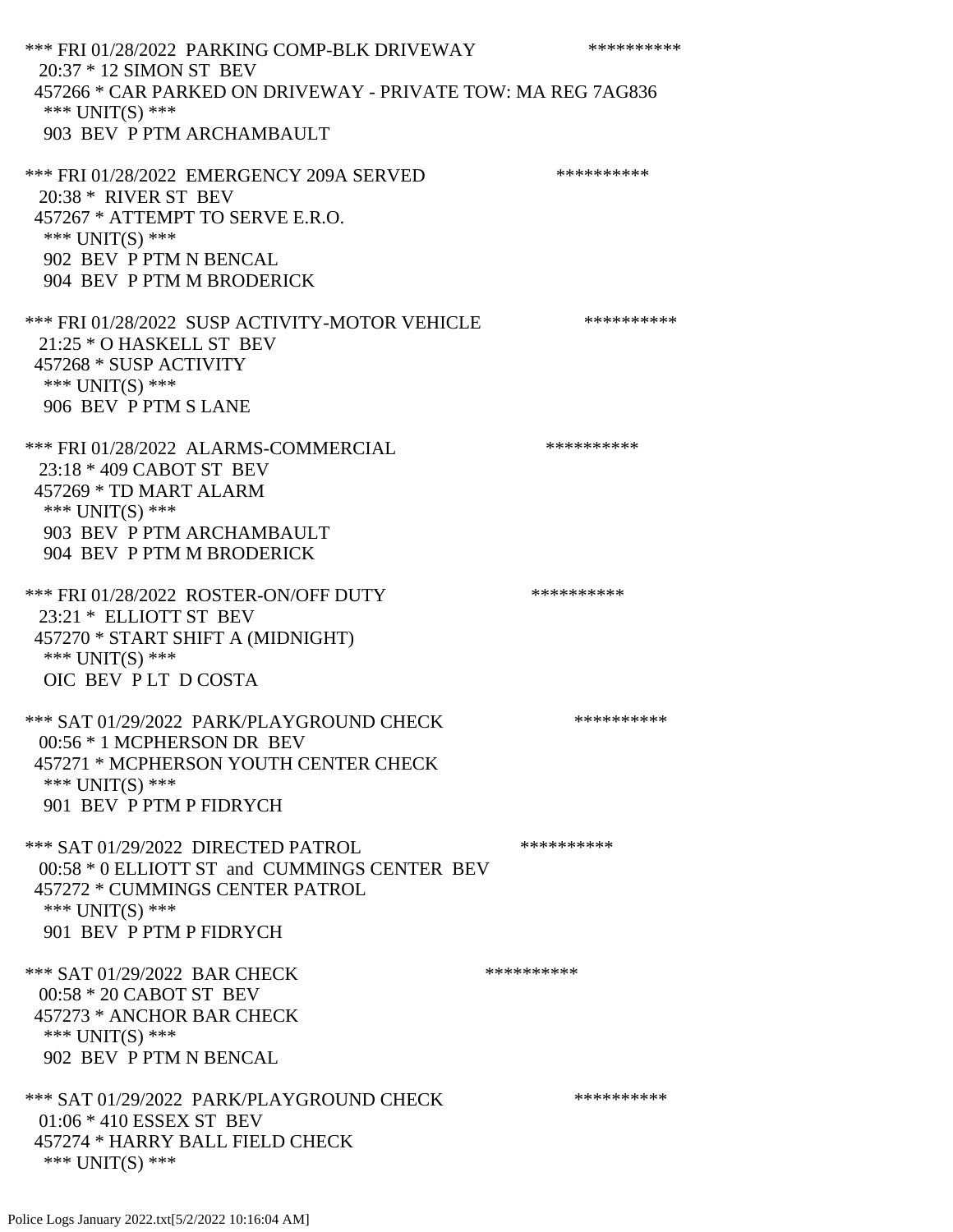906 BEV P PTM E SCHULTZ

\*\*\* SAT 01/29/2022 MEDICAL-BLS \*\*\*\*\*\*\*\*\*\*\*\*\* 01:14 \* HALE ST BEV 457275 \* FEMALE TROUBLE BREATHING \*\*\* UNIT(S) \*\*\* 906 BEV P PTM E SCHULTZ A1 BEV A AMBULANCE \*\*\* SAT 01/29/2022 DIRECTED PATROL \*\*\*\*\*\*\*\*\*\* 01:56 \* 134 MCKAY ST BEV 457276 \* BG&T CHECK \*\*\* UNIT(S) \*\*\* 901 BEV P PTM P FIDRYCH \*\*\* SAT 01/29/2022 ALARMS-RESIDENTIAL \*\*\*\*\*\*\*\*\*\*\*\* 05:02 \* 802 HALE ST Apt: A BEV 457277 \* FRONT DOOR ALARM 3RD FLOOR \*\*\* UNIT(S) \*\*\* 903 BEV P PTM ARCHAMBAULT 906 BEV P PTM E SCHULTZ \*\*\* SAT 01/29/2022 WINTER PARKING BAN \*\*\*\*\*\*\*\*\*\* 06:13 \* 0 CABOT ST and RANTOUL ST BEV 457279 \* WINTER PARKING BAN CITYWIDE \*\*\* UNIT(S) \*\*\* CHA3 BEV P CPT R RUSSO \*\*\* SAT 01/29/2022 ALARMS-COMMERCIAL \*\*\*\*\*\*\*\*\*\* 06:13 \* 40 WOODLAND AV BEV 457278 \* GENERAL MOTION ALARM \*\*\* UNIT(S) \*\*\* 901 BEV P PTM P FIDRYCH \*\*\* SAT 01/29/2022 PARK/PLAYGROUND CHECK \*\*\*\*\*\*\*\*\*\*\*\* 06:21 \* 145 LIVINGSTONE AV BEV 457280 \* OBEAR PARK CHECK \*\*\* UNIT(S) \*\*\* 901 BEV P PTM P FIDRYCH \*\*\* SAT 01/29/2022 ALARMS-COMMERCIAL \*\*\*\*\*\*\*\*\*\* 06:29 \* 107 BRIMBAL AV BEV 457281 \* COMMERCIAL ALARM \*\*\*  $UNIT(S)$  \*\*\* 903 BEV P PTM ARCHAMBAULT 906 BEV P PTM E SCHULTZ \*\*\* SAT 01/29/2022 MEDICAL-UNKNOWN \*\*\*\*\*\*\*\*\*\* 06:39 \* ESSEX ST BEV 457282 \* OUT OF CONTROL PATIENT \*\*\* UNIT(S) \*\*\* 903 BEV P PTM ARCHAMBAULT 906 BEV P PTM E SCHULTZ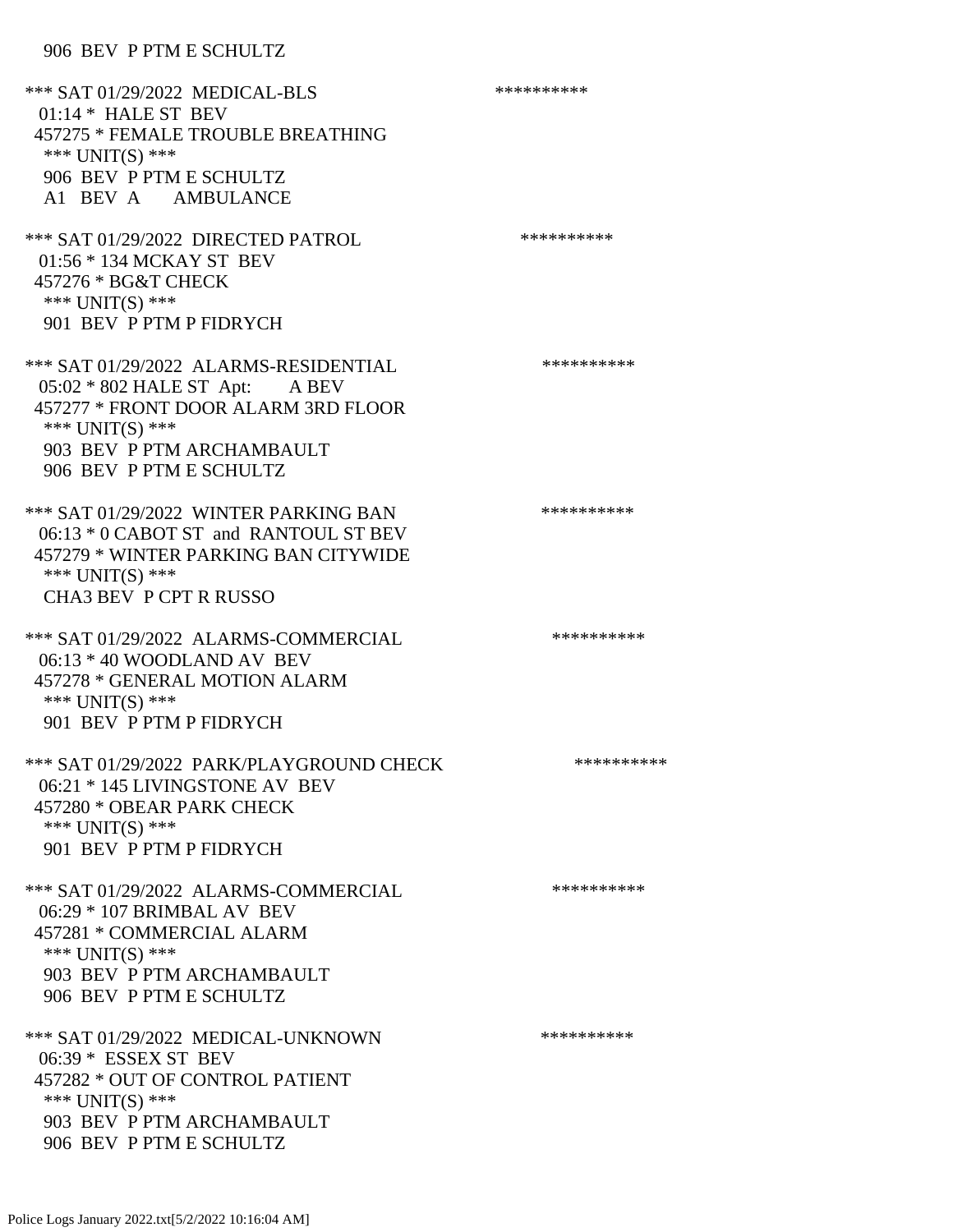\*\*\* SAT 01/29/2022 ROSTER-ON/OFF DUTY \*\*\*\*\*\*\*\*\*\* 07:37 \* ELLIOTT ST BEV 457283 \* START OF SHIFT B \*\*\* UNIT(S) \*\*\* OIC BEV P LT M PANJWANI \*\*\* SAT 01/29/2022 MEDICAL-BLS \*\*\*\*\*\*\*\*\*\*\*\*\* 09:35 \* COUNTRY DR BEV 457284 \* MALE UNCONSCIOUS IN PLOW TRUCK \*\*\* UNIT(S) \*\*\* 901 BEV P PTM M BRODERICK 905 BEV P PTM J SPITALERI \*\*\* SAT 01/29/2022 HAZARD-DMV \*\*\*\*\*\*\*\*\*\* 09:45 \* 0 CABOT ST and HERRICK ST BEV 457285 \* VEHICLES STUCK IN THE SNOW \*\*\* UNIT(S) \*\*\* 901 BEV P PTM M BRODERICK 903 BEV P PTM D DIVINCENZ \*\*\* SAT 01/29/2022 MEDICAL-ALS \*\*\*\*\*\*\*\*\*\*\*\*\* 09:56 \* MASON ST BEV 457286 \* MALE PARTY CHEST PAIN/SOB \*\*\* UNIT(S) \*\*\* 904 BEV P PTM K THOMASSON 905 BEV P PTM J SPITALERI \*\*\* SAT 01/29/2022 ROSTER-OFFICER ORDERED TO WORK \*\*\*\*\*\*\*\*\*\*\* 11:17 \* ELLIOTT ST BEV 457287 \* OFC SPITALERI ORDERED DIV C \*\*\* UNIT(S) \*\*\* OIC BEV P LT M PANJWANI \*\*\* SAT 01/29/2022 ROSTER-OFFICER ORDERED TO WORK \*\*\*\*\*\*\*\*\*\*\* 11:18 \* ELLIOTT ST BEV 457288 \* OFC THOMASSON ORDERED DIV C \*\*\* UNIT(S) \*\*\* OIC BEV P LT M PANJWANI \*\*\* SAT 01/29/2022 HAZARD-DMV \*\*\*\*\*\*\*\*\*\* 13:38 \* 0 ELLIOTT ST and BECKFORD ST BEV 457289 \* DMV IN ROADWAY \*\*\* UNIT(S) \*\*\* 904 BEV P PTM K THOMASSON \*\*\* SAT 01/29/2022 MEDICAL-MENTAL HEALTH \*\*\*\*\*\*\*\*\*\* 15:42 \* CABOT ST BEV 457290 \* OUT OF CONTORL 14 Y/O FEMALE \*\*\* UNIT(S) \*\*\* 901 BEV P PTM M BRODERICK 905 BEV P PTM J SPITALERI A1 BEV A AMBULANCE \*\*\* SAT 01/29/2022 ASSIST CITIZEN \*\*\*\*\*\*\*\*\*\*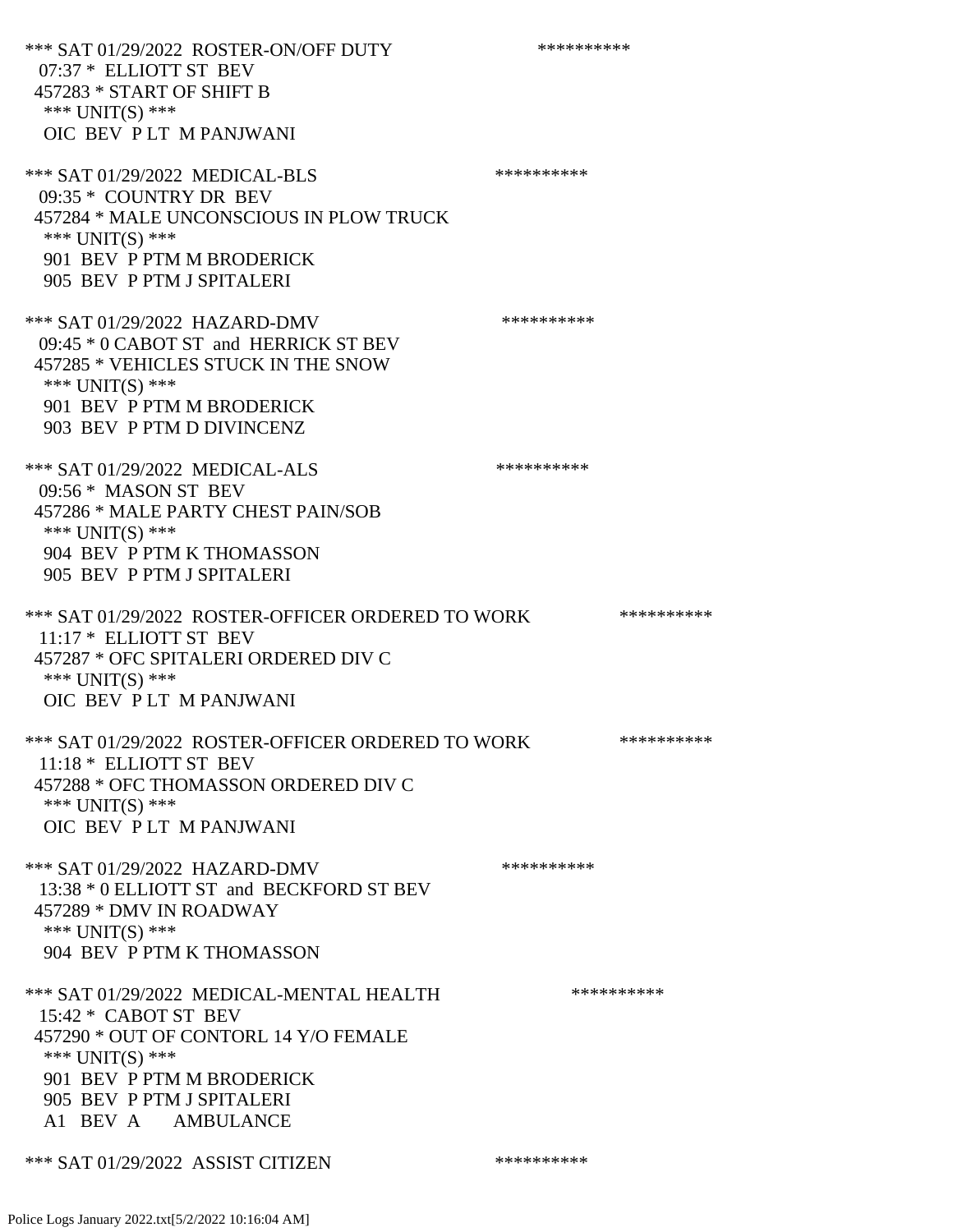15:54 \* 91 HERRICK ST BEV 457291 \* ASSIST FEMALE POSS IN LABOR \*\*\* UNIT(S) \*\*\* 903 BEV P PTM N BENCAL \*\*\* SAT 01/29/2022 ROSTER-ON/OFF DUTY \*\*\*\*\*\*\*\*\*\* 16:00 \* ELLIOTT ST BEV 457292 \* START OF SHIFT C (4-12 SHIFT) \*\*\* UNIT(S) \*\*\* OIC BEV P LT J SHAIRS \*\*\* SAT 01/29/2022 HAZARD-DMV \*\*\*\*\*\*\*\*\*\*\*\*\* 16:35 \* 0 OBER ST and WALDEMAR AV BEV 457293 \* DMV IN ROADWAY \*\*\* UNIT(S) \*\*\* 904 BEV P PTM R KNIGHT \*\*\* SAT 01/29/2022 MEDICAL-BLS \*\*\*\*\*\*\*\*\*\*\*\*\* 18:03 \* SCHOOL ST BEV 457294 \* LIFT ASSIST / LEG LACERATION \*\*\* UNIT(S) \*\*\* 902 BEV P PTM ARCHAMBAULT \*\*\* SAT 01/29/2022 MV-ACCIDENT NO REPORT \*\*\*\*\*\*\*\*\*\*\*\* 18:25 \* 39 TRASK ST BEV 457295 \* MV INVOLVING PLOW TRUCK \*\*\* UNIT(S) \*\*\* 905 BEV P PTM J MCCARTHY \*\*\* SAT 01/29/2022 MEDICAL-BLS \*\*\*\*\*\*\*\*\*\*\*\*\* 18:58 \* RANTOUL ST and FAYETTE ST BEV 457296 \* UNKNOWN MEDICAL - MEDICATIONS \*\*\* UNIT(S) \*\*\* 902 BEV P PTM ARCHAMBAULT 904 BEV P PTM R KNIGHT \*\*\* SAT 01/29/2022 ALARMS-COMMERCIAL \*\*\*\*\*\*\*\*\*\* 19:11 \* 63 DODGE ST Apt: O-150 and CONANT ST BEV 457297 \* ALARM \*\*\* UNIT(S) \*\*\* 905 BEV P PTM J MCCARTHY \*\*\* SAT 01/29/2022 ASSIST CITIZEN \*\*\*\*\*\*\*\*\*\*\*\* 20:42 \* 9 ENDICOTT ST BEV 457298 \* ASSIST WITH OPEN DOOR \*\*\* UNIT(S) \*\*\* 902 BEV P PTM ARCHAMBAULT 903 BEV P PTM N BENCAL \*\*\* SAT 01/29/2022 ALARMS-COMMERCIAL \*\*\*\*\*\*\*\*\*\* 20:48 \* 97 RANTOUL ST BEV 457299 \* ALARM 2ND FLOOR MOTION \*\*\* UNIT(S) \*\*\* 902 BEV P PTM ARCHAMBAULT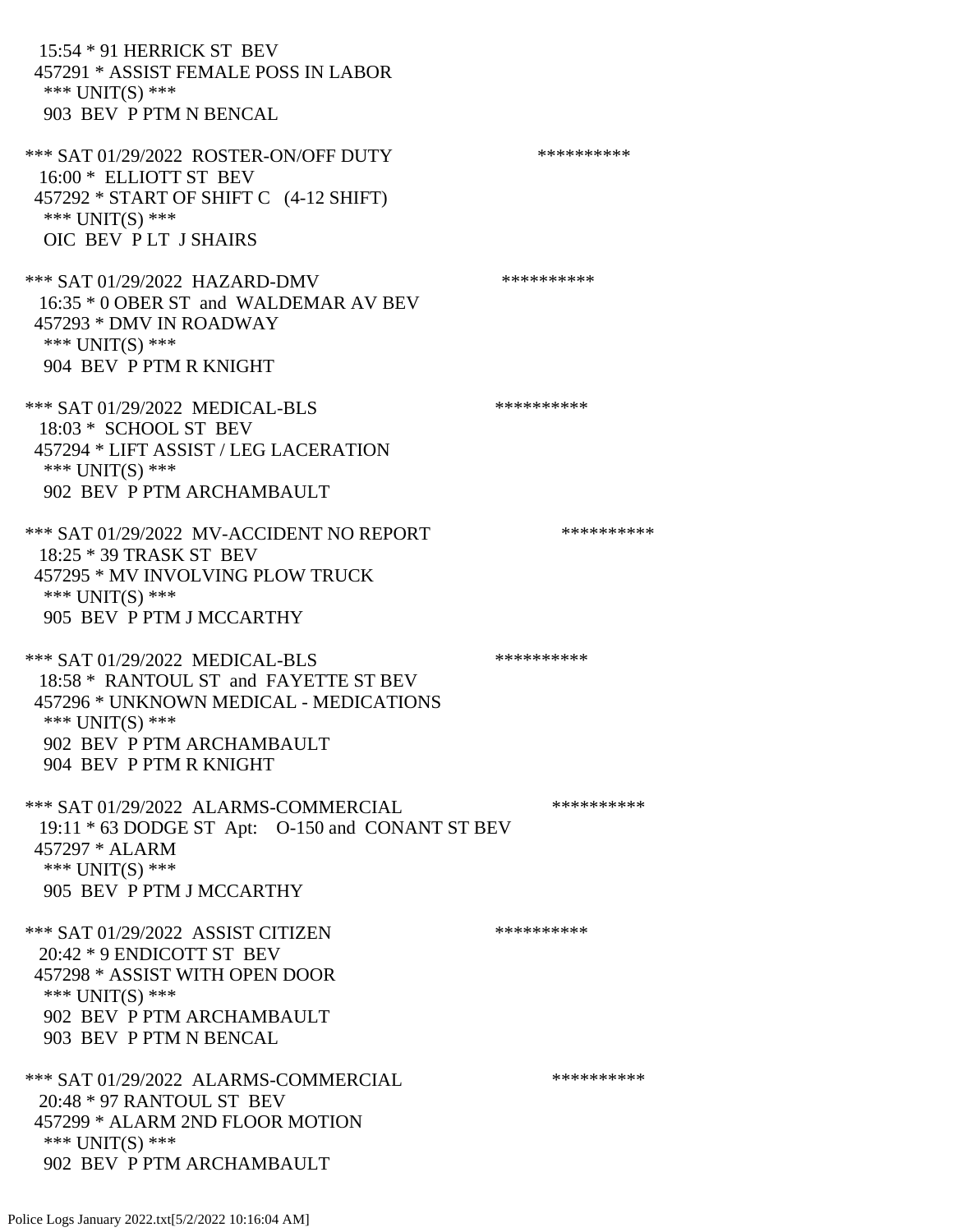## 903 BEV P PTM N BENCAL

| *** SAT 01/29/2022 ALARMS-COMMERCIAL<br>23:44 * 292 CABOT ST BEV<br>457300 * CLASSROOM E MOTION ALARM<br>*** UNIT(S) ***<br>901 BEV P PTM J SPITALERI<br>905 BEV P PTM J MCCARTHY    | ********** |
|--------------------------------------------------------------------------------------------------------------------------------------------------------------------------------------|------------|
| *** SUN 01/30/2022 ROSTER-ON/OFF DUTY<br>00:00 * ELLIOTT ST BEV<br>457301 * START OF SHIFT A (MIDNIGHT SHIFT)<br>*** UNIT(S) ***<br>OIC BEV PLT J SHAIRS                             | ********** |
| *** SUN 01/30/2022 DISTURBANCE-GENERAL<br>00:03 * 13 LENOX ST BEV<br>457302 * PEOPLE SCREAMING IN THE STREET<br>*** UNIT(S) ***<br>902 BEV P PTM J MARRS<br>904 BEV P PTM S CECCHINI | ********** |
| *** SUN 01/30/2022 TRAIN STATION CHECK<br>00:13 * 10 PARK ST BEV<br>457303 * DEPOT TRAIN CHECK<br>*** UNIT(S) ***<br>902 BEV P PTM J MARRS                                           | ********** |
| *** SUN 01/30/2022 PARK/PLAYGROUND CHECK<br>00:20 * 0 LOTHROP ST and DANE ST BEV<br>457304 * DANE STREET PARK<br>*** UNIT(S) ***<br>902 BEV P PTM J MARRS                            | ********** |
| *** SUN 01/30/2022 SCHOOL BUILDING CHECK<br>00:23 * 100 SOHIER RD BEV<br>457305 * BEVERLY HIGH SCHOOL CHECK<br>*** UNIT(S) ***<br>903 BEV P PTM P FIDRYCH                            | ********** |
| *** SUN 01/30/2022 BEVERLY HOSPITAL CHECK<br>00:36 * 91 HERRICK ST BEV<br>457306 * BEVERLY HOSPITAL CHECK<br>*** $UNIT(S)$ ***<br>903 BEV P PTM P FIDRYCH                            | ********** |
| *** SUN 01/30/2022 DIRECTED PATROL<br>00:50 * 201 BROUGHTON DR BEV<br>457307 * AREA CHK<br>*** UNIT(S) ***<br>904 BEV P PTM S CECCHINI                                               | ********** |
| *** SUN 01/30/2022 DIRECTED PATROL<br>01:17 * 107 BRIMBAL AV BEV                                                                                                                     | ********** |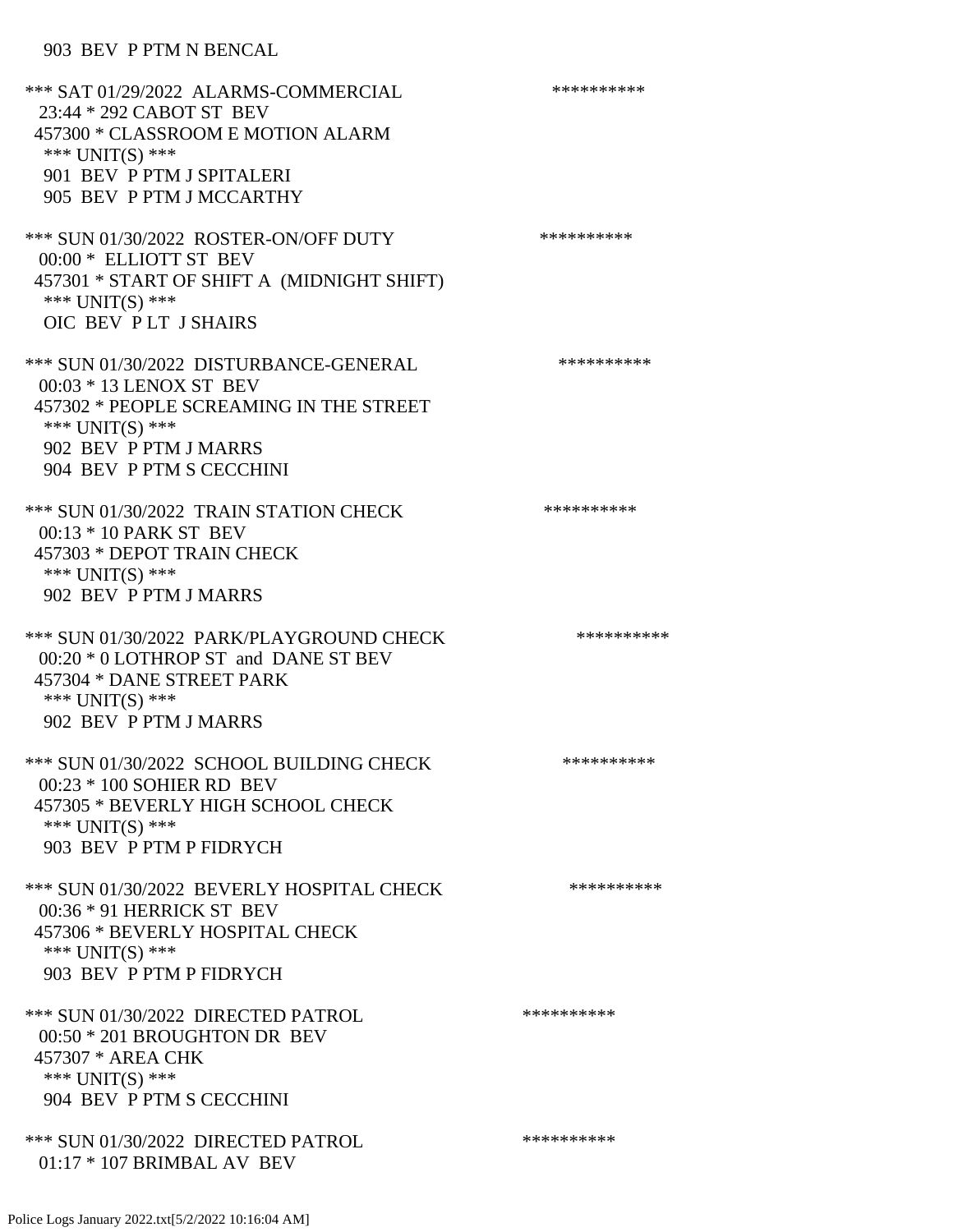457308 \* BUILDING CHK \*\*\* UNIT(S) \*\*\* 904 BEV P PTM S CECCHINI \*\*\* SUN 01/30/2022 MEDICAL-MENTAL HEALTH \*\*\*\*\*\*\*\*\*\* 01:37 \* SOHIER RD BEV 457309 \* FEMALE THREATENING SUICIDE \*\*\* UNIT(S) \*\*\* 902 BEV P PTM J MARRS 903 BEV P PTM P FIDRYCH A1 BEV A AMBULANCE \*\*\* SUN 01/30/2022 ALARMS-COMMERCIAL \*\*\*\*\*\*\*\*\*\* 01:59 \* 364 RANTOUL ST BEV 457310 \* COMMERCIAL ALARM \*\*\* UNIT(S) \*\*\* 902 BEV P PTM J MARRS 903 BEV P PTM P FIDRYCH \*\*\* SUN 01/30/2022 ALARMS-COMMERCIAL \*\*\*\*\*\*\*\*\*\* 02:48 \* 63 DODGE ST Apt: O-150 and CONANT ST BEV 457311 \* DRIVE UP ATM ALARM \*\*\* UNIT(S) \*\*\* 903 BEV P PTM P FIDRYCH 905 BEV P PTM G LITTLE \*\*\* SUN 01/30/2022 ALARMS-COMMERCIAL \*\*\*\*\*\*\*\*\*\* 04:31 \* 20 CABOT ST BEV 457312 \* COMMERCIAL ALARM \*\*\*  $UNIT(S)$  \*\*\* 901 BEV P PTM J MCCARTHY 902 BEV P PTM J MARRS \*\*\* SUN 01/30/2022 MEDICAL-BLS \*\*\*\*\*\*\*\*\*\*\*\* 05:40 \* BOW ST BEV 457313 \* DIFFICULTY BREATHING \*\*\* UNIT(S) \*\*\* 902 BEV P PTM J MARRS \*\*\* SUN 01/30/2022 ROSTER-OFFICER ORDERED TO WORK \*\*\*\*\*\*\*\*\*\*\* 06:44 \* ELLIOTT ST BEV 457314 \* OFF R. HEGARTY ORDERED TO WORK DIV B \*\*\* UNIT(S) \*\*\* OIC BEV P LT J SHAIRS \*\*\* SUN 01/30/2022 ALARMS-SCHOOL \*\*\*\*\*\*\*\*\*\* 07:35 \* 292 CABOT ST BEV 457316 \* NORTHSHORE HEAD START ALARM \*\*\* UNIT(S) \*\*\* 901 BEV P PTM J MCCARTHY \*\*\* SUN 01/30/2022 ROSTER-ON/OFF DUTY \*\*\*\*\*\*\*\*\*\* 08:00 \* ELLIOTT ST BEV 457315 \* DAY SHIFT ASSIGNMENTS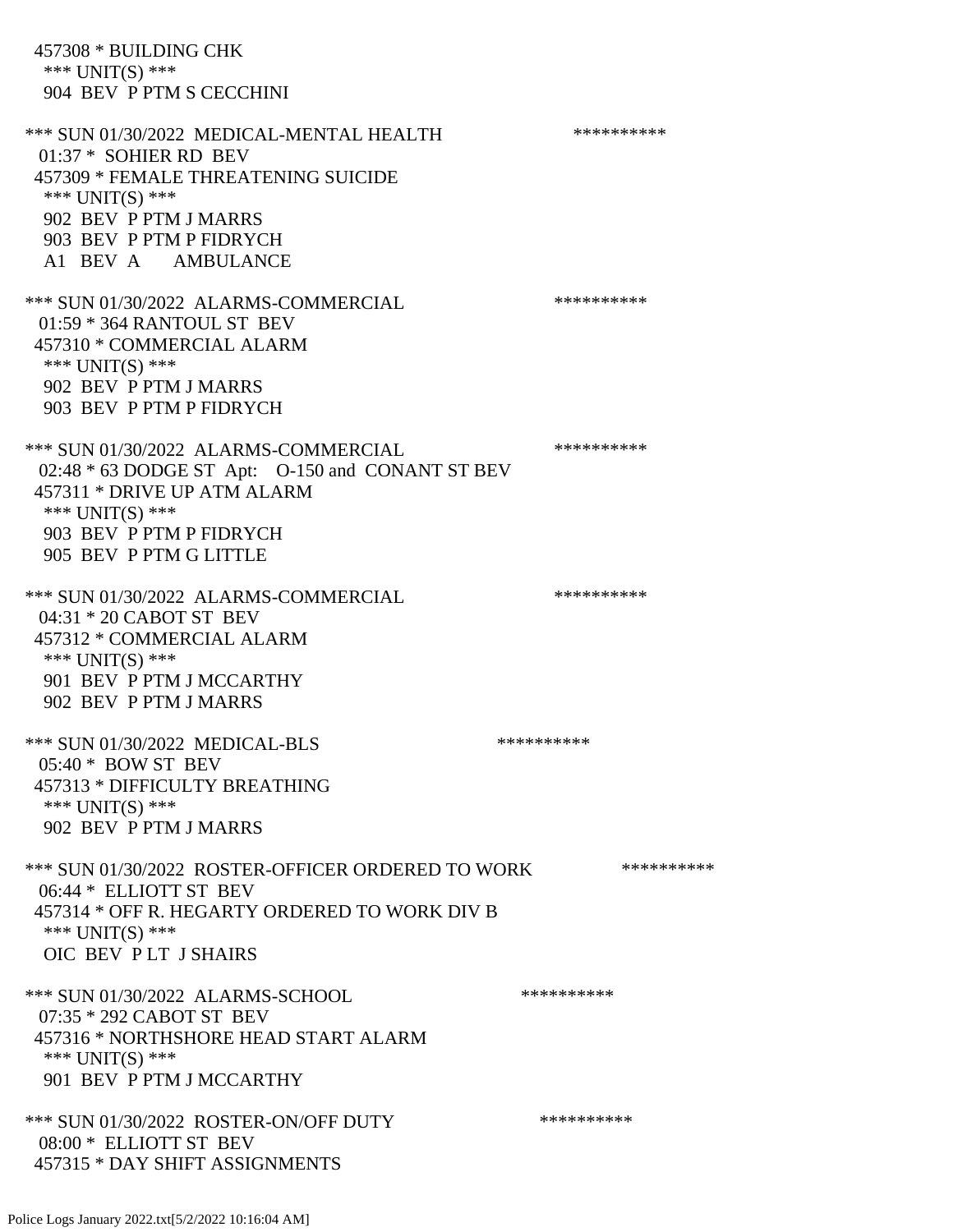\*\*\* UNIT(S) \*\*\* OIC BEV P CPT T HEGARTY \*\*\* SUN 01/30/2022 ALARMS-RESIDENTIAL \*\*\*\*\*\*\*\*\*\* 08:48 \* 33 OLD PLANTERS RD BEV 457317 \* RESIDENTIAL BURG. ALARM \*\*\* UNIT(S) \*\*\* 904 BEV P PTM S CECCHINI 905 BEV P PTM G LITTLE \*\*\* SUN 01/30/2022 MEDICAL-BLS \*\*\*\*\*\*\*\*\*\* 09:15 \* DUCK POND RD BEV 457318 \* ELDERLY PARTY FELL ON ICE \*\*\* UNIT(S) \*\*\* 901 BEV P PTM R HEGARTY 902 BEV P PTM D DIVINCENZ \*\*\* SUN 01/30/2022 ALARMS-RESIDENTIAL \*\*\*\*\*\*\*\*\*\* 11:26 \* 13 LANDERS DR BEV 457319 \* RESIDENTIAL ALARM \*\*\* UNIT(S) \*\*\* 904 BEV P PTM S CECCHINI 905 BEV P PTM G LITTLE \*\*\* SUN 01/30/2022 ALARMS-COMMERCIAL \*\*\*\*\*\*\*\*\*\* 11:33 \* 138 CONANT ST BEV 457320 \* CONNOLLY BROTHERS FRONT DOOR MOTION \*\*\* UNIT(S) \*\*\* 901 BEV P PTM R HEGARTY 903 BEV P PTM S LANE \*\*\* SUN 01/30/2022 CHECK WELL BEING \*\*\*\*\*\*\*\*\*\* 11:37 \* 12 WINTHROP AV BEV 457321 \* CHECK WELL BEING ELDERLY FEMALE \*\*\* UNIT(S) \*\*\* 901 BEV P PTM R HEGARTY 902 BEV P PTM D DIVINCENZ \*\*\* SUN 01/30/2022 CHECK WELL BEING \*\*\*\*\*\*\*\*\*\*\*\* 12:00 \* 77 SOHIER RD Apt: 1A BEV 457322 \* CHECK ON 68 YR OLD MALE \*\*\* UNIT(S) \*\*\* 902 BEV P PTM D DIVINCENZ 903 BEV P PTM S LANE \*\*\* SUN 01/30/2022 MV-ACCIDENT NO REPORT \*\*\*\*\*\*\*\*\*\*\*\* 13:31 \* 525 CABOT ST BEV 457323 \* MINOR MVA IN THE PARKING LOT \*\*\* UNIT(S) \*\*\* 905 BEV P PTM G LITTLE \*\*\* SUN 01/30/2022 MV STOP-VERBAL WARNING \*\*\*\*\*\*\*\*\*\*\*\* 13:39 \* 224 ELLIOTT ST BEV

457324 \* MV STOP MA 175CCD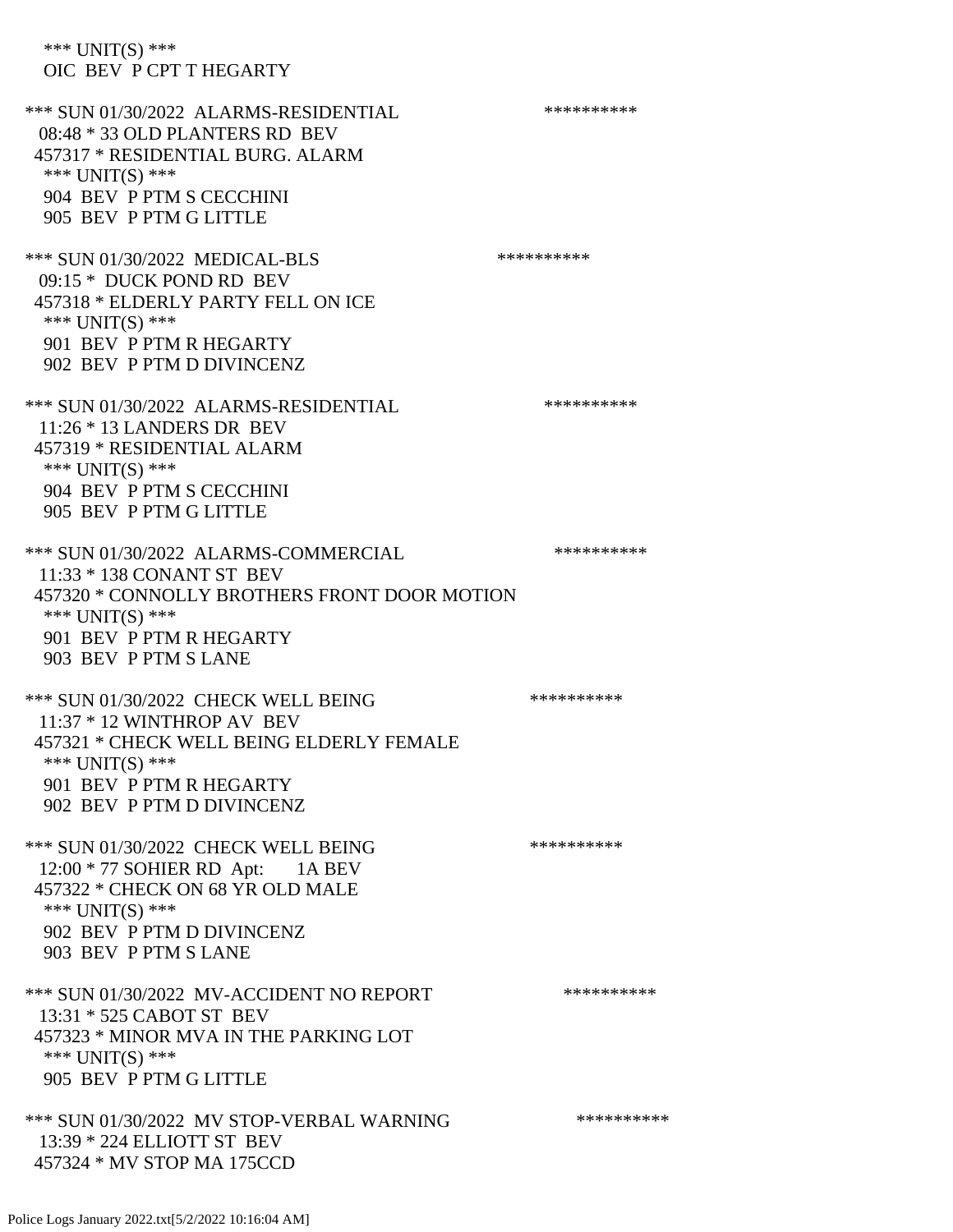\*\*\* UNIT(S) \*\*\* 901 BEV P PTM R HEGARTY \*\*\* SUN 01/30/2022 MEDICAL-ALS \*\*\*\*\*\*\*\*\*\*\*\*\* 13:57 \* KERNWOOD AV BEV 457325 \* REPORT OF 23YR MALE FAINTED \*\*\* UNIT(S) \*\*\* 901 BEV P PTM R HEGARTY A1 BEV A AMBULANCE BF1 BEV F BEV FIRE \*\*\* SUN 01/30/2022 ALARMS-COMMERCIAL \*\*\*\*\*\*\*\*\*\*\*\* 15:09 \* 428 RANTOUL ST BEV 457326 \* REAR DOOR MOTION ALARM EASTERN BANK \*\*\* UNIT(S) \*\*\* 902 BEV P PTM D DIVINCENZ 903 BEV P PTM S LANE \*\*\* SUN 01/30/2022 CHECK WELL BEING \*\*\*\*\*\*\*\*\*\*\*\* 15:14 \* 64 CABOT ST BEV 457327 \* CHECK WB 2 YR OLD AND MOTHER \*\*\* UNIT(S) \*\*\* 901 BEV P PTM R HEGARTY 904 BEV P PTM S CECCHINI \*\*\* SUN 01/30/2022 CHECK WELL BEING \*\*\*\*\*\*\*\*\*\*\*\*\*\*\*\*\* 15:59 \* 426 CABOT ST BEV 457329 \* CHECK ON LADY STUCK IN THE SNOW BANK \*\*\* UNIT(S) \*\*\* 903 BEV P PTM ARCHAMBAULT \*\*\* SUN 01/30/2022 ROSTER-ON/OFF DUTY \*\*\*\*\*\*\*\*\*\* 16:00 \* ELLIOTT ST BEV 457328 \* START OF SHIFT C (4-12 SHIFT) \*\*\* UNIT(S) \*\*\* OIC BEV P LT J SHAIRS \*\*\* SUN 01/30/2022 MV-ACCIDENT PROPERTY DAMAGE \*\*\*\*\*\*\*\*\*\*\*\* 16:27 \* 0 CABOT ST and SALEM LINE BEV 457330 \* SINGLE CAR CRASH INTO MEDIAN \*\*\* UNIT(S) \*\*\* 902 BEV P PTM M MALONE 903 BEV P PTM ARCHAMBAULT \*\*\* SUN 01/30/2022 PARKING COMP-BLK DRIVEWAY \*\*\*\*\*\*\*\*\*\*\*\* 16:57 \* 0 GOAT HILL LN and COX CT BEV 457331 \* BLOCK DRIVEWAY \*\*\* UNIT(S) \*\*\* 902 BEV P PTM M MALONE \*\*\* SUN 01/30/2022 SUSP ACTIVITY \*\*\*\*\*\*\*\*\*\*\*\*\*\*\* 17:45 \* 43 FRIEND ST BEV 457332 \* SUSP MESSAGES ON INSTAGRAM \*\*\* UNIT(S) \*\*\*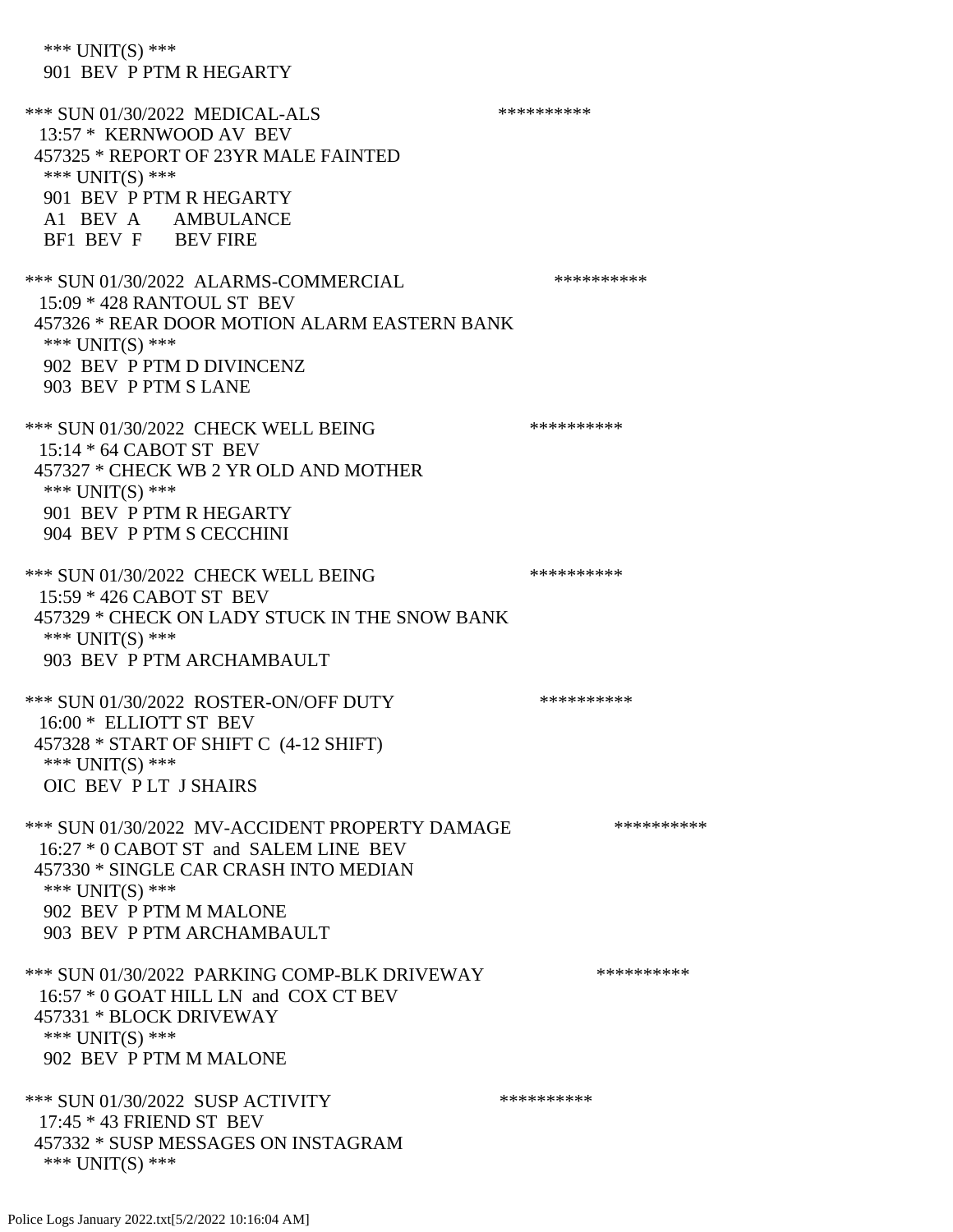## H2 BEV P PTM S LEBLANC

\*\*\* SUN 01/30/2022 DIRECTED PATROL \*\*\*\*\*\*\*\*\*\* 22:07 \* 202 BROUGHTON DR BEV 457333 \* CHECK OF THE AREA \*\*\* UNIT(S) \*\*\* 904 BEV P PTM M THERIAULT \*\*\* SUN 01/30/2022 ROSTER-ON/OFF DUTY \*\*\*\*\*\*\*\*\*\* 23:18 \* ELLIOTT ST BEV 457334 \* START OF SHIFT A-MIDNIGHT SHIFT \*\*\* UNIT(S) \*\*\* OIC BEV P SGT J ZWICKER \*\*\* MON 01/31/2022 DISTURBANCE-GENERAL \*\*\*\*\*\*\*\*\*\* 00:04 \* 230 ELLIOTT ST BEV 457335 \* PERSON YELLING & JUMPING IN SNOW BANK \*\*\* UNIT(S) \*\*\* 903 BEV P PTM F WOJICK 904 BEV P PTM S CECCHINI A1 BEV A AMBULANCE \*\*\* MON 01/31/2022 SCHOOL BUILDING CHECK \*\*\*\*\*\*\*\*\*\*\*\* 00:26 \* 100 SOHIER RD BEV 457336 \* HIGH SCHOOL CHECK \*\*\* UNIT(S) \*\*\* 903 BEV P PTM F WOJICK \*\*\* MON 01/31/2022 CHECK WELL BEING \*\*\*\*\*\*\*\*\*\*\*\*\* 01:09 \* 49 PEARSON ST BEV 457337 \* WELL BEING CHECK \*\*\* UNIT(S) \*\*\* 901 BEV P PTM D GRIMES 905 BEV P PTM G LITTLE \*\*\* MON 01/31/2022 ALARMS-COMMERCIAL \*\*\*\*\*\*\*\*\*\* 01:38 \* 63 DODGE ST Apt: O-150 and CONANT ST BEV 457338 \* PEOPLES UNITED BANK ALARM \*\*\* UNIT(S) \*\*\* 903 BEV P PTM F WOJICK 905 BEV P PTM G LITTLE \*\*\* MON 01/31/2022 BUILDING CHECK \*\*\*\*\*\*\*\*\*\*\* 01:54 \* RANTOUL ST BEV 457339 \* 24 HOUR BUSINESS CHECK \*\*\* UNIT(S) \*\*\* 903 BEV P PTM F WOJICK \*\*\* MON 01/31/2022 MV-ACCIDENT HIT-RUN/PROP DAM \*\*\*\*\*\*\*\*\*\* 05:37 \* 0 MANOR RD BEV 457340 \* MV PAST HIT AND RUN REPORTED \*\*\* UNIT(S) \*\*\* 901 BEV P PTM D GRIMES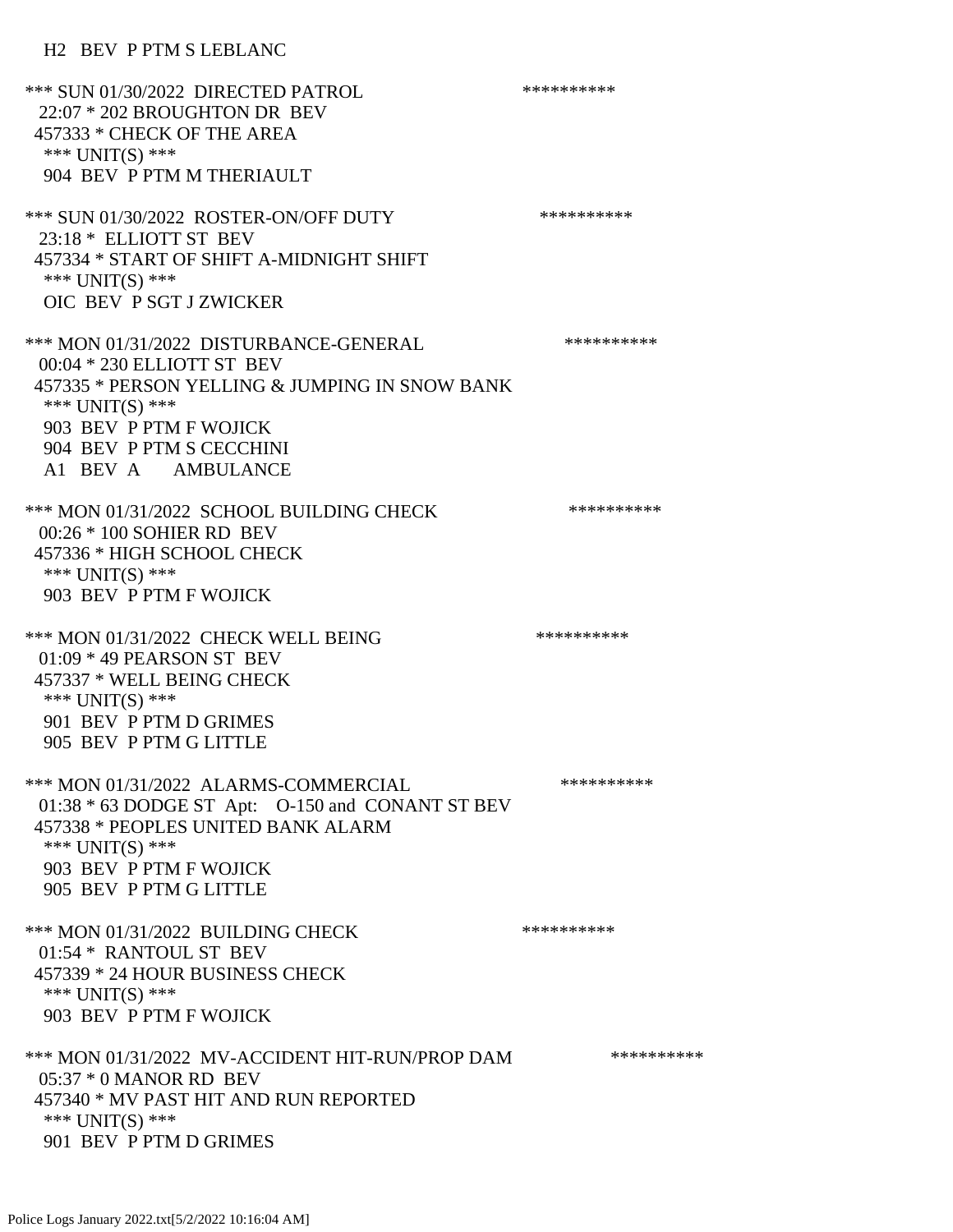\*\*\* MON 01/31/2022 DOMESTIC-VERBAL ARGUMENT \*\*\*\*\*\*\*\*\*\*\*\*\* 07:00 \* PLEASANT ST BEV 457341 \* ARGUMENT BETWEEN MOTHER AND DAUGHTER \*\*\* UNIT(S) \*\*\* 903 BEV P PTM F WOJICK 904 BEV P PTM S CECCHINI \*\*\* MON 01/31/2022 ROSTER-OFFICER ORDERED TO WORK \*\*\*\*\*\*\*\*\*\*\* 08:00 \* ELLIOTT ST BEV 457342 \* OFF LITTLE ORDERED TO WORK DIV B \*\*\* UNIT(S) \*\*\* OIC BEV P LT J SHAIRS \*\*\* MON 01/31/2022 ROSTER-ON/OFF DUTY \*\*\*\*\*\*\*\*\*\* 08:00 \* ELLIOTT ST BEV 457343 \* START OF SHIFT B (DAY SHIFT) \*\*\* UNIT(S) \*\*\* OIC BEV P LT J SHAIRS \*\*\* MON 01/31/2022 ALARMS-COMMERCIAL \*\*\*\*\*\*\*\*\*\* 08:04 \* 63 DODGE ST Apt: O-150 and CONANT ST BEV 457344 \* ZONE 5 A.T.M. ALARM \*\*\* UNIT(S) \*\*\* 907 BEV P PTM J LANTYCH \*\*\* MON 01/31/2022 CHECK WELL BEING \*\*\*\*\*\*\*\*\*\*\*\*\* 08:20 \* 1 TYLER RD BEV 457345 \* NEIGHBORS HAVEN'T SEEN ELDERLY MAN \*\*\* UNIT(S) \*\*\* 904 BEV P PTM D GAGNON \*\*\* MON 01/31/2022 MV STOP-CITATION ISSUED \*\*\*\*\*\*\*\*\*\* 09:03 \* 0 HERRICK ST and SOHIER RD BEV 457346 \* MV STOP 1MXC67 \*\*\* UNIT(S) \*\*\* 907 BEV P PTM J LANTYCH \*\*\* MON 01/31/2022 SUSP ACTIVITY-MOTOR VEHICLE \*\*\*\*\*\*\*\*\*\*\*\* 09:53 \* 91 HERRICK ST BEV 457347 \* MVA IN LOT \*\*\* UNIT(S) \*\*\* 903 BEV P PTM S LANE \*\*\* MON 01/31/2022 HAZARD-MV \*\*\*\*\*\*\*\*\*\*\*\*\* 10:08 \* 0 ESSEX ST and BRIMBAL AV BEV 457348 \* UNOCCUPIED VEHICLE IN INTERSECTION \*\*\* UNIT(S) \*\*\* 904 BEV P PTM D GAGNON 907 BEV P PTM J LANTYCH \*\*\* MON 01/31/2022 MV STOP-VERBAL WARNING \*\*\*\*\*\*\*\*\*\*\*\* 10:16 \* 0 ESSEX ST and COLON ST BEV 457349 \* MV STOP 1SWK96 \*\*\* UNIT(S) \*\*\*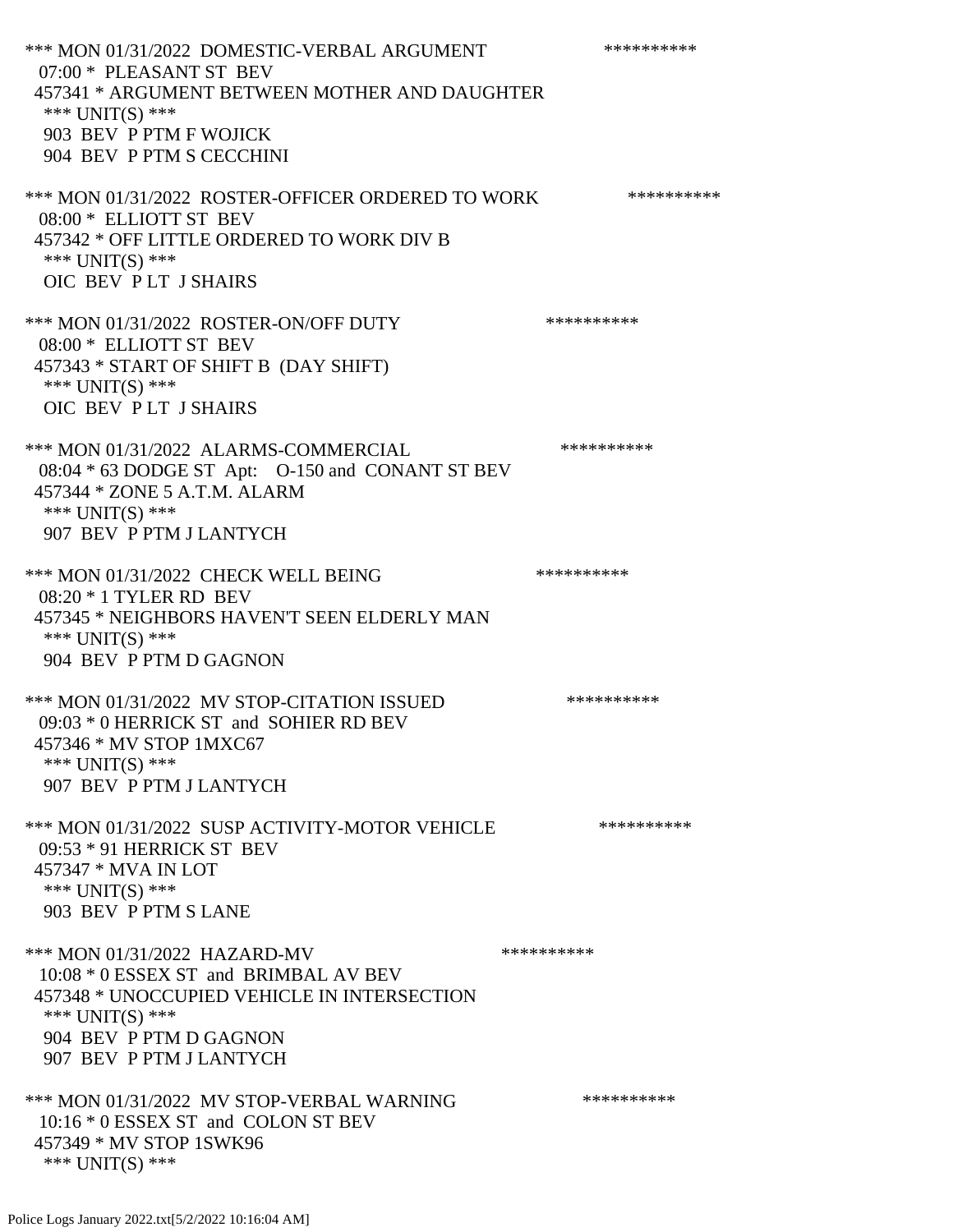## 907 BEV P PTM J LANTYCH

\*\*\* MON 01/31/2022 209A ORDER ATTEMPT TO SERVE \*\*\*\*\*\*\*\*\*\* 10:32 \* FEDERAL ST BEV 457350 \* ATTEMPT TO SERVE 209A \*\*\* UNIT(S) \*\*\* 902 BEV P PTM G LITTLE \*\*\* MON 01/31/2022 ROSTER-OFFICER ORDERED TO WORK \*\*\*\*\*\*\*\*\*\*\* 10:59 \* ELLIOTT ST BEV 457351 \* OFF BOCCUZZI ORDERED TO WORK DIV C \*\*\* UNIT(S) \*\*\* OIC BEV P LT J SHAIRS \*\*\* MON 01/31/2022 ASSIST CITIZEN \*\*\*\*\*\*\*\*\*\*\* 11:11 \* 40 ELLIOTT ST Apt: 3 BEV 457352 \* ATTEMPT TO RETURN PROPERTY \*\*\* UNIT(S) \*\*\* 903 BEV P PTM S LANE \*\*\* MON 01/31/2022 209A ORDER SERVED \*\*\*\*\*\*\*\*\*\* 11:25 \* RIVER ST BEV 457353 \* ATTEMPT TO SERVE 209A \*\*\* UNIT(S) \*\*\* 901 BEV P PTM S CECCHINI \*\*\* MON 01/31/2022 MV-ACCIDENT PROPERTY DAMAGE \*\*\*\*\*\*\*\*\*\*\*\* 12:30 \* 9 HALE ST BEV 457355 \* 2 CAR MVA \*\*\* UNIT(S) \*\*\* 902 BEV P PTM G LITTLE \*\*\* MON 01/31/2022 MV STOP-WRITTEN WARNING \*\*\*\*\*\*\*\*\*\*\*\* 13:39 \* 0 CABOT ST and COLON ST BEV 457356 \* MV STOP 5GA331 \*\*\* UNIT(S) \*\*\* 907 BEV P PTM J LANTYCH \*\*\* MON 01/31/2022 CHECK WELL BEING \*\*\*\*\*\*\*\*\*\*\*\* 13:53 \* 45 WINTHROP AV BEV 457357 \* FEMALE FELL INTO SNOWBANK \*\*\* UNIT(S) \*\*\* 903 BEV P PTM S LANE A1 BEV A AMBULANCE \*\*\* MON 01/31/2022 SCHOOL TRAFFIC \*\*\*\*\*\*\*\*\*\*\*\*\*\* 14:06 \* 0 CROSS ST and BIKE PATH, COVE SCHL BEV 457358 \* SCHOOL TRAFFIC \*\*\* UNIT(S) \*\*\* 907 BEV P PTM J LANTYCH \*\*\* MON 01/31/2022 SRO-GENERAL REQ FOR \*\*\*\*\*\*\*\*\*\* 14:19 \* SOHIER RD BEV 457359 \* ITEM TAKEN FROM LOCKER ROOM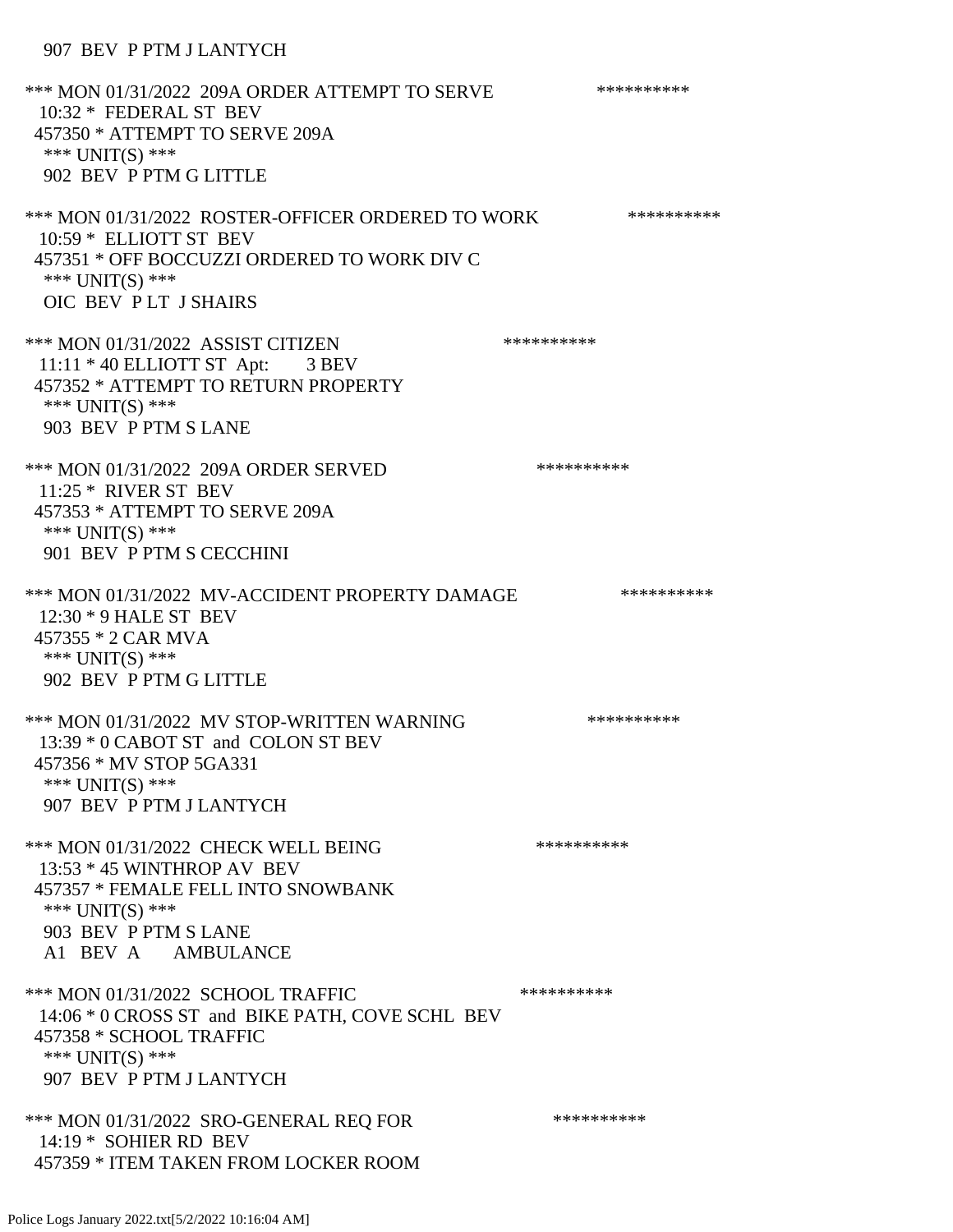\*\*\* UNIT(S) \*\*\* 910 BEV P PTM S FIORE \*\*\* MON 01/31/2022 ROSTER-ON/OFF DUTY \*\*\*\*\*\*\*\*\*\* 15:28 \* ELLIOTT ST BEV 457360 \* START OF SHIFT C \*\*\* UNIT(S) \*\*\* OIC BEV P LT M PANJWANI \*\*\* MON 01/31/2022 HAZARD-DMV \*\*\*\*\*\*\*\*\*\*\*\* 15:57 \* 0 ELLIOTT ST and MCKAY ST BEV 457361 \* DMV IN INTERSECTION \*\*\* UNIT(S) \*\*\* 913 BEV P SGT M HENEBURY \*\*\* MON 01/31/2022 ASSIST MED FLIGHT \*\*\*\*\*\*\*\*\*\*\*\*\*\* 16:28 \* 91 HERRICK ST BEV 457362 \* ASSIST MED FLIGHT \*\*\* UNIT(S) \*\*\* 903 BEV P PTM M GELINEAU \*\*\* MON 01/31/2022 MEDICAL-BLS \*\*\*\*\*\*\*\*\*\*\*\* 16:36 \* SOHIER RD BEV 457363 \* ASSIST VISITING NURSE WITH RESIDENT ON FLOOR \*\*\* UNIT(S) \*\*\* 905 BEV P PTM R KNIGHT A1 BEV A AMBULANCE \*\*\* MON 01/31/2022 MV STOP-ARREST/SUMMONS \*\*\*\*\*\*\*\*\*\*\*\*\* 17:13 \* 0 ELLIOTT ST and RANTOUL ST BEV 457364 \* MV STOP--MA REG 2DHB84 \*\*\* UNIT(S) \*\*\* 901 BEV P PTM D DIVINCENZ 902 BEV P PTM M MALONE \*\*\* MON 01/31/2022 DISTURBANCE-GENERAL \*\*\*\*\*\*\*\*\*\* 18:23 \* 101 RANTOUL ST and FAYETTE ST BEV 457365 \* ARGUING WITH PRIVATE TOW COMPANY \*\*\* UNIT(S) \*\*\* 902 BEV P PTM M MALONE 903 BEV P PTM M GELINEAU \*\*\* MON 01/31/2022 SUSP ACTIVITY \*\*\*\*\*\*\*\*\*\*\*\* 18:54 \* 1109 BROUGHTON DR BEV 457366 \* COUPLE ARGUING \*\*\* UNIT(S) \*\*\* 903 BEV P PTM M GELINEAU 906 BEV P PTM K COLETTI \*\*\* MON 01/31/2022 PARKING COMPLAINT - GENERAL \*\*\*\*\*\*\*\*\*\* 19:23 \* 1 MEMORIAL DR BEV 457367 \* VEHICLE PARKED IN STREET \*\*\* UNIT(S) \*\*\* 905 BEV P PTM R KNIGHT